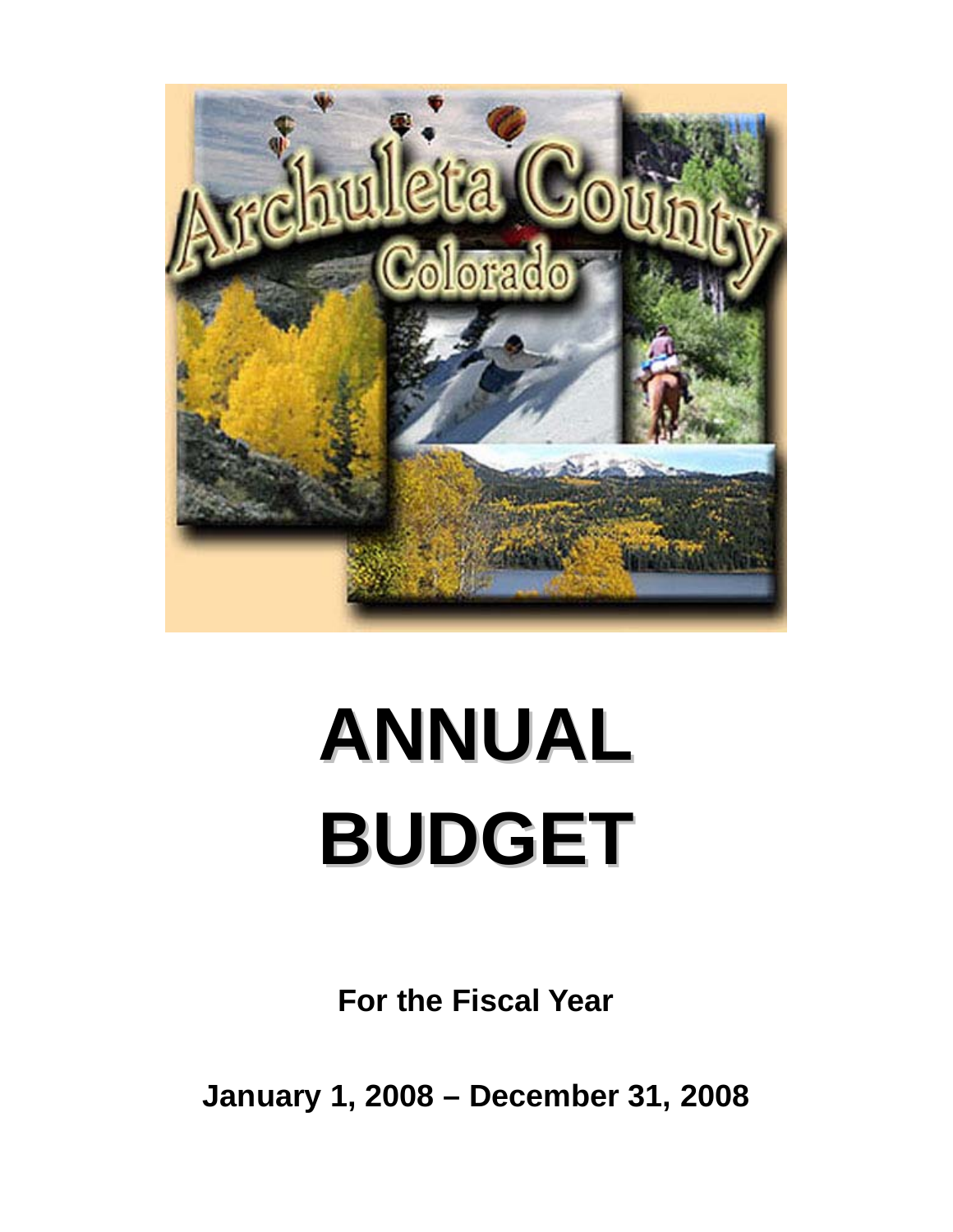# **TABLE OF CONTENTS**

### **INTRODUCTION**

#### **GENERAL FUND**

|                      | $4 - 5$   |
|----------------------|-----------|
|                      | $6 - 8$   |
|                      | 9         |
|                      | $10 - 11$ |
|                      | 12        |
|                      | 13        |
|                      | $14 - 15$ |
|                      | 16        |
|                      | $17 - 18$ |
|                      | 19-20     |
|                      | $21 - 22$ |
|                      | 23        |
|                      | 24-25     |
|                      | 26-27     |
|                      | 28-30     |
|                      | $31 - 32$ |
|                      | 33-34     |
|                      | 35-36     |
|                      | 37        |
|                      | 38-39     |
|                      | 40-41     |
| <b>Public Safety</b> |           |
|                      | 42-44     |
|                      | 45-47     |
|                      | 48-49     |
|                      | 50-51     |
|                      | 52-53     |
|                      | 54-55     |
|                      | 56-57     |
|                      | 58-60     |
|                      | 61-62     |
|                      | 63-64     |
| Transportation       |           |
|                      | 65-66     |
| Seniors              |           |
|                      | 67-69     |
|                      | 70-71     |
|                      |           |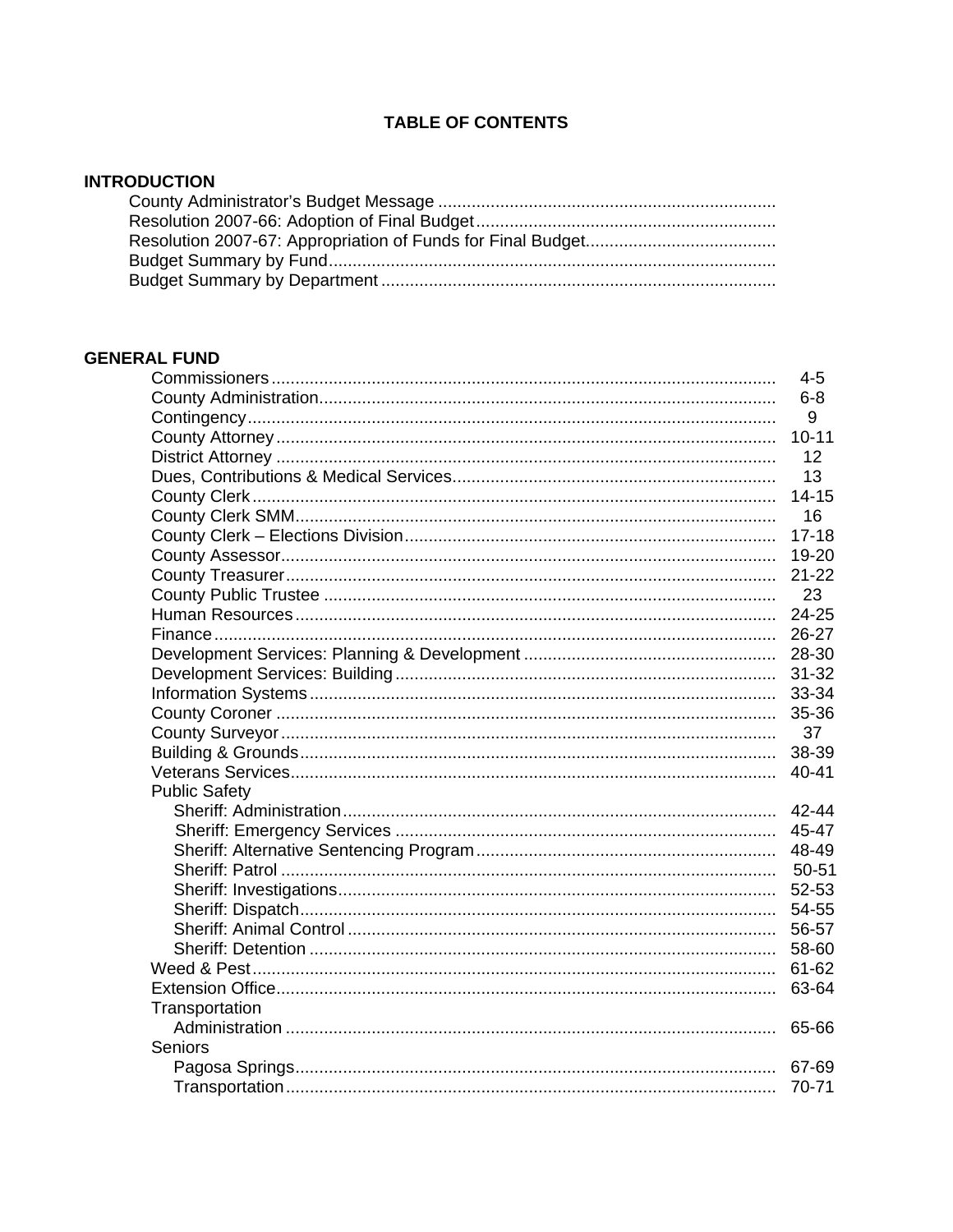# **TABLE OF CONTENTS (Continued)**

|                               | 72-73 |
|-------------------------------|-------|
|                               | 74-75 |
|                               | 76-79 |
|                               |       |
| <b>ROAD &amp; BRIDGE FUND</b> |       |
|                               |       |
|                               | 83-84 |
|                               |       |
| <b>HUMAN SERVICES FUND</b>    |       |
|                               |       |
|                               | 87    |
|                               | 88-89 |
|                               | 90    |
|                               | 91    |
|                               | 92-93 |
|                               | 94    |
|                               | 95    |
|                               | 96    |
|                               | 97    |
|                               | 98-99 |
|                               | 100   |
|                               | 101   |
|                               | 102   |
|                               | 103   |
|                               | 104   |
|                               | 105   |
|                               | 106   |
|                               |       |
|                               |       |
| <b>NONMAJOR FUNDS</b>         |       |
|                               | 109   |
|                               |       |
|                               |       |
|                               | 114   |
|                               |       |
| <b>CAPITAL PROJECTS</b>       |       |
|                               | 115   |
|                               |       |
|                               |       |
| <b>ENTERPRISE FUNDS</b>       |       |
|                               |       |
|                               |       |
|                               | 120   |
|                               | 121   |
|                               | 122   |
|                               | 123   |
|                               |       |
| <b>1A FUND</b>                |       |
|                               | 124   |
|                               |       |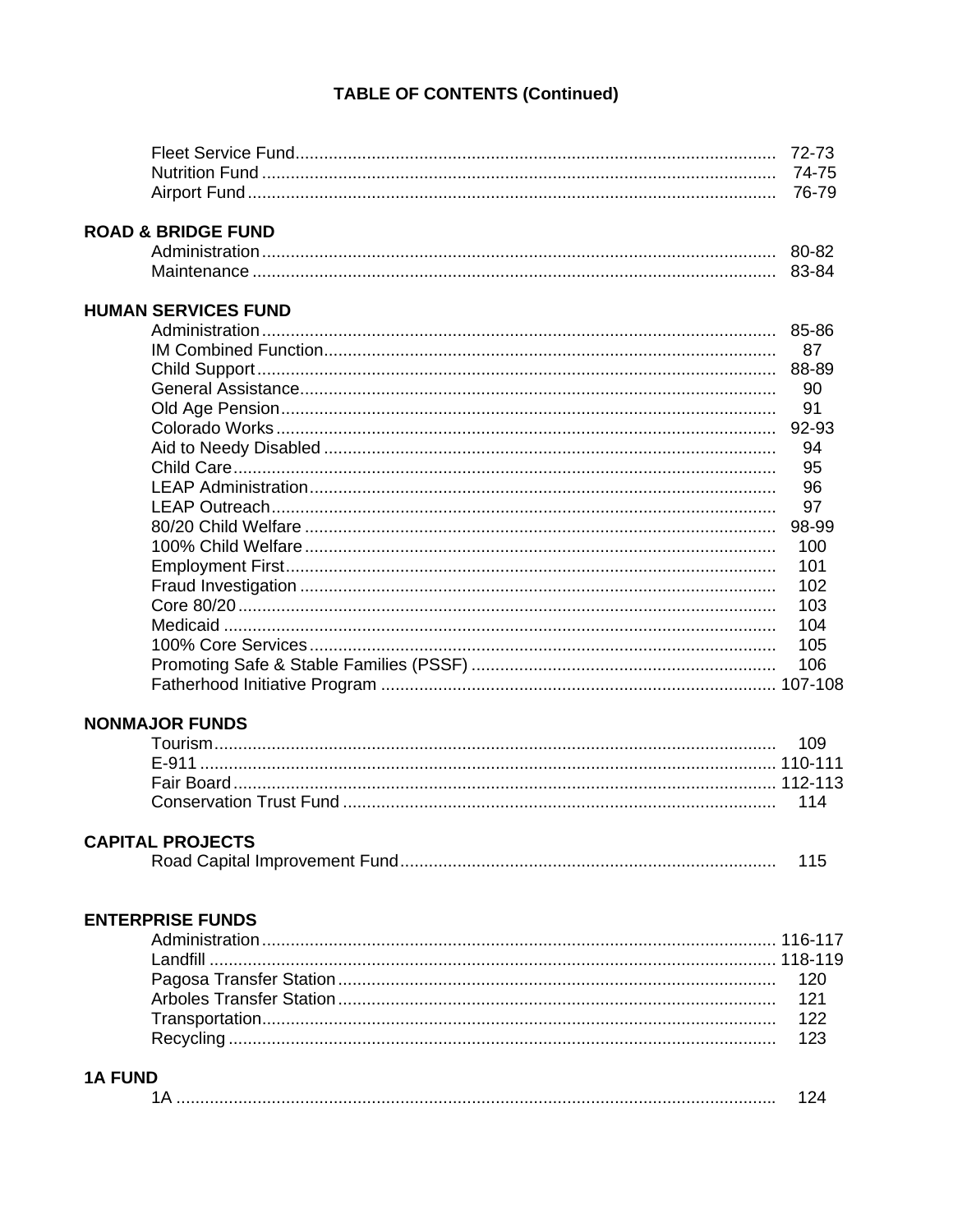December 18, 2007

2008 FINAL BUDGET

Dear Commissioners:

The enclosed 2008 final budget reflects general fund expenditures at \$16,034,563 and projected revenues at \$16,073,150. New in the 2008 general fund budget is the inclusion of the Airport Fund, which previously was an enterprise fund and Fleet Service Fund and Nutrition Fund which previously were internal service funds. We strived for higher more professional standards with the Final 2008 Budget. It is a balanced budget in the strictest sense of that term because it is based only on projected revenues and projected expenditures expected for the fiscal year. The budget does not reflect the use of a beginning cash balance, invested savings or reserve funds.

Ensuring the financial health of the County is our first priority. The Citizen's Financial Task Force has made thirty-five (35) recommendations for the County primarily for Finance, Treasurer's Office, Human Resources and Administration. These recommendations include policies and procedures for County Finance, improved record keeping and communications between the Treasurer's Office and Finance Department, and performance measurements and review, just to name a few.

Further, the budget reflects the County's commitment to our Strategic Plan:

- Securing the County's financial future
- Developing a cohesive leadership team
- Improving internal and external communications
- Improving the County's planning and performance on road maintenance and facilities
- Preparation for growth and protection of amenities
- Contributing to economic diversification

Each County department committed to these six (6) key issues in their budgets.

This budget also invests in our employees and recognizes the importance of their contributions. We want to continue attracting and retaining quality employees and re-establishing our institutional knowledge. Re-investing in our employees through training and development programs is an important goal for 2008. The 2008 budget includes:

- A 2% cost of living adjustment and a 2% merit increase pool to each department
- Continuation of our employee wellness program
- Employee health, dental and vision care programs with a 5% premium increase
- County wide Human Resource required training programs
- Employee tuition reimbursement
- Active participation and leadership commitments to our various professional organizations

Our Road and Bridge Fund, Human Services Fund, Non-Major Funds, Capital Project Fund, and Solid Waste Fund all are also projected in the same careful conservative manner and provide financial plans that safeguard the assets of the County and operate in a very business like manner. The Employee Health Benefit Fund will be made whole and maintained in 2008. The Solid Waste Fund proposes to reestablish our recycling program and expand the hours in operations for both the Arboles Transfer Station and the Pagosa Springs Transfer Station. There are other capital requests in the Solid Waste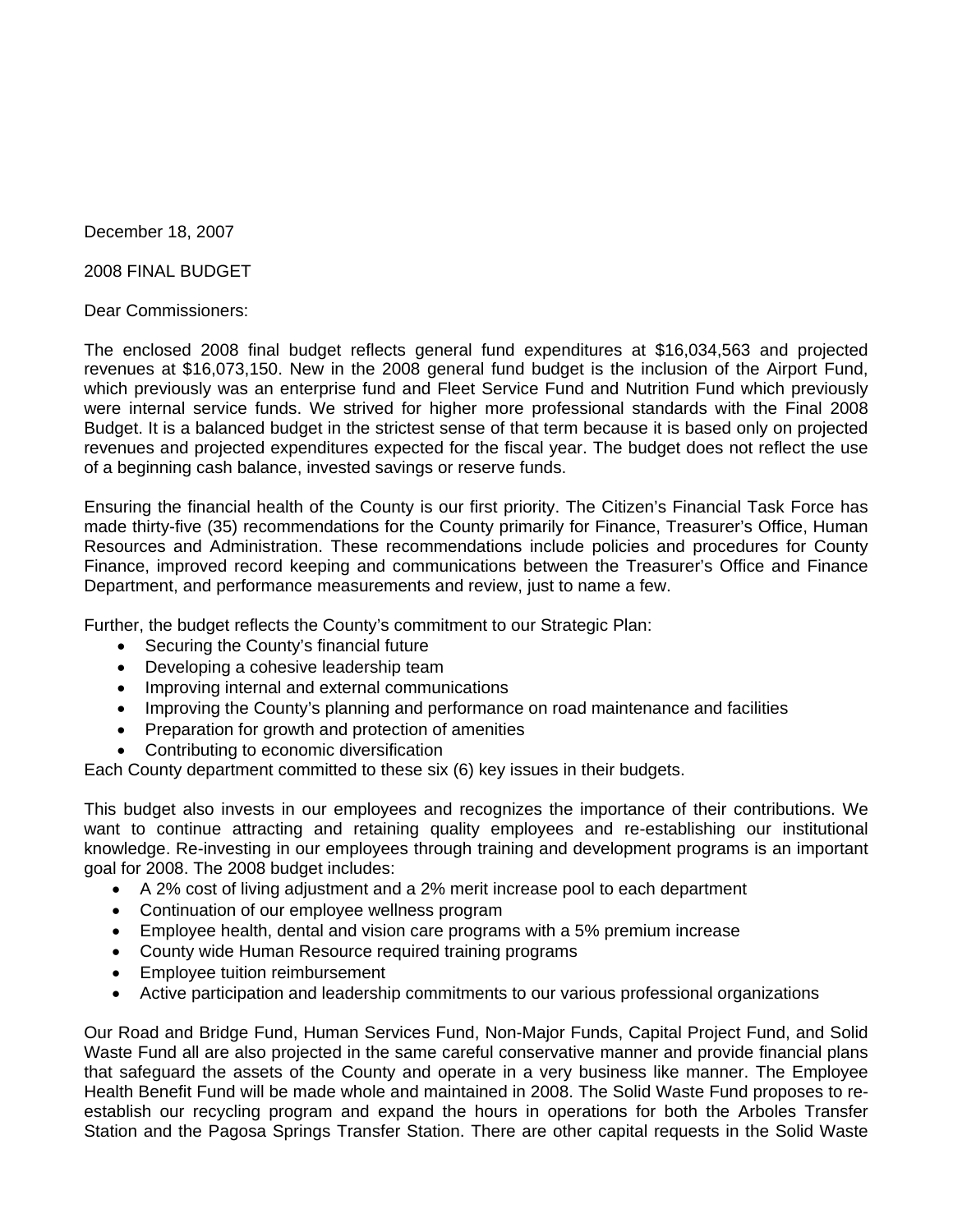budget that will improve services. The County must make improvements to our road system. Although it will take a number of years to fully implement, the goal is for the County to reconstruct or repair all arterial and collector roads, and then maintains all County roads in a reasonable manner. There are eleven (11) road and bridge projects identified in the 2008 budget totaling \$2,737,100, most carried over from the 2007 budget that were not completed due to the financial crisis. With the passage of Ballot Measure 1A we plan to initiate an aggressive approach to our road maintenance and repair program. Our Metro Districts and Homeowner Associations play an important role in road maintenance; we need to work more closely with these organizations.

Overall, the County should strive for more efficiency and transparency in operations. A separate account will be established for Ballot Measure 1A funds so these monies can be clearly used for their intended purposes. This budget reflects the creation of a Procurement/Contracts position in Finance in order that we can move to centralized purchasing. This position will save the County money in purchasing but also more closely monitor our contracts and contracting processes. Additionally, to be more efficient we need to have all departments within the County networked and continue to develop in-house expertise within our Information Systems Department. Purchase of an integrated software system is budgeted for 2008.

Respectfully submitted,

Robert Campbell County Administrator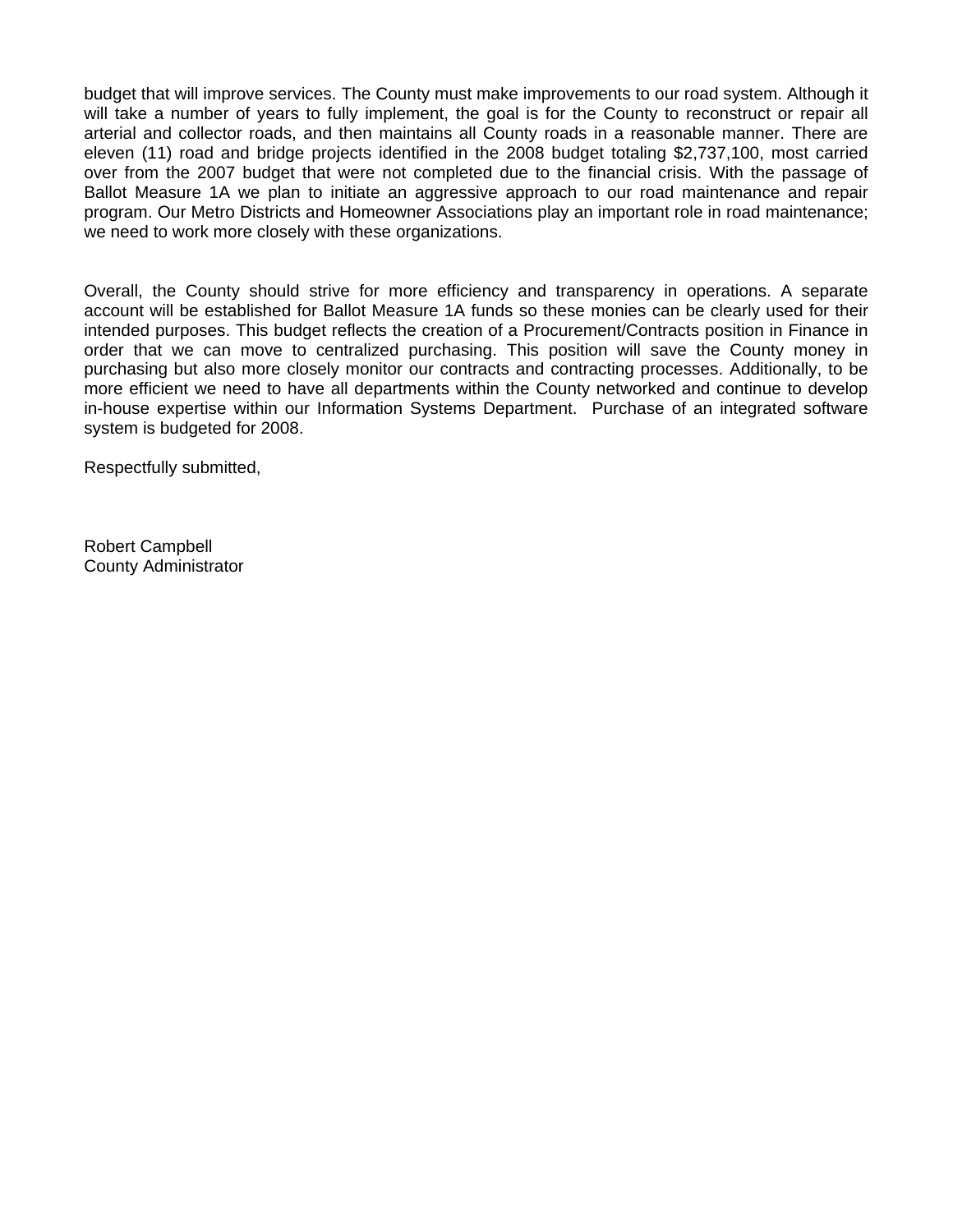#### **RESOLUTION NO. 2007-66**

# ARCHULETA COUNTY, COLORADO

# **RESOLUTION TO ADOPT BUDGET**

(Pursuant to 29-1-108, C.R.S.)

**A RESOLUTION SUMMARIZING EXPENDITURES AND REVENUES FOR EACH FUND AND ADOPTING A BUDGET FOR ARCHULETA COUNTY, COLORADO ,FOR THE CALENDAR YEAR BEGINNING ON THE FIRST DAY OF JANUARY, 2008, AND ENDING ON THE LAST DAY OF DECEMBER, 2008**.

**WHEREAS**, the Board of County Commissioners of Archuleta County has appointed Robert Campbell, County Administrator to prepare and submit a proposed budget to said governing body at the proper time; and

**WHEREAS**, Robert Campbell, County Administrator, has submitted a proposed budget to this governing body on October 15, 2007, for its consideration; and

**WHEREAS,** upon due and proper notice, published or posted in accordance with the law, said proposed budget was open for inspection by the public at a designated place, a public hearing was held on October 16, 2007, and interested taxpayers were given the opportunity to file or register any objections to said proposed budget; and

**WHEREAS,** whatever increase may have been made in the expenditures, like increases were added to the revenues or planned to be expended from reserves/fund balances so that the budget remains in balance, as required by law.

# **NOW, THEREFORE, BE IT RESOLVED BY THE BOARD OF COUNTY COMMISSIONERS OF ARCHULETA COUNTY, COLORADO**;

Section 1. That the budget as submitted, amended, and summarized by fund, hereby is approved and adopted as the budget of Archuleta County, Colorado for the year stated above.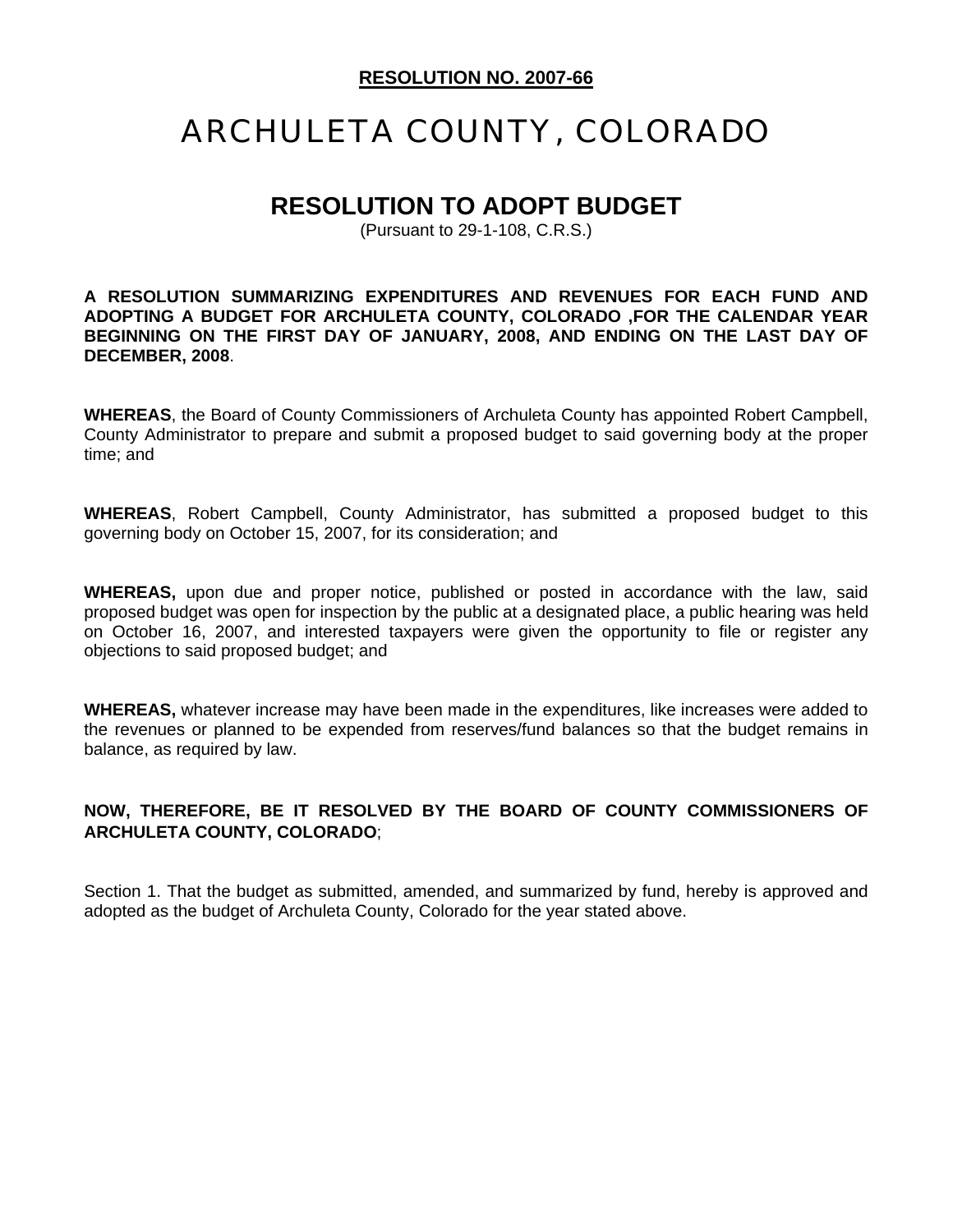| <b>FUND NAME</b>               | <b>ORIGINAL</b><br><b>BUDGET</b> |
|--------------------------------|----------------------------------|
| <b>General Fund</b>            | \$<br>16,034,563                 |
| Road and Bridge Fund           | 2,479,845                        |
| <b>Human Services Fund</b>     | 1,646,647                        |
| <b>Tourism Fund</b>            | 60,000                           |
| E 911 Fund                     | 272,680                          |
| <b>Fair Board Fund</b>         | 66,250                           |
| <b>Conservation Trust Fund</b> | 117,500                          |
| <b>Community Services Fund</b> | 13,200                           |
| 1A Fund                        | 1,532,133                        |
| Road Capital Improvement Fund  | 2,737,100                        |
| Solid Waste Fund               | 698,547                          |

Section 2. That the budget hereby approved and adopted shall be signed by the Chairman of the Archuleta County Board of County Commissioners and made part of the public records of the County.

**DONE AND ADOPTED IN PAGOSA SPRINGS, ARCHULETA COUNTY, COLORADO,** this 18th day of December, 2007.

ATTEST BOARD OF COUNTY COMMISSIONERS

\_\_\_\_\_\_\_\_\_\_\_\_\_\_\_\_\_\_\_\_\_\_\_\_\_\_\_\_\_\_\_\_\_\_ \_\_\_\_\_\_\_\_\_\_\_\_\_\_\_\_\_\_\_\_\_\_\_\_\_\_\_\_\_\_\_\_\_\_\_\_\_\_\_\_\_ County Clerk **County Clerk Robert C. Moomaw, Chair**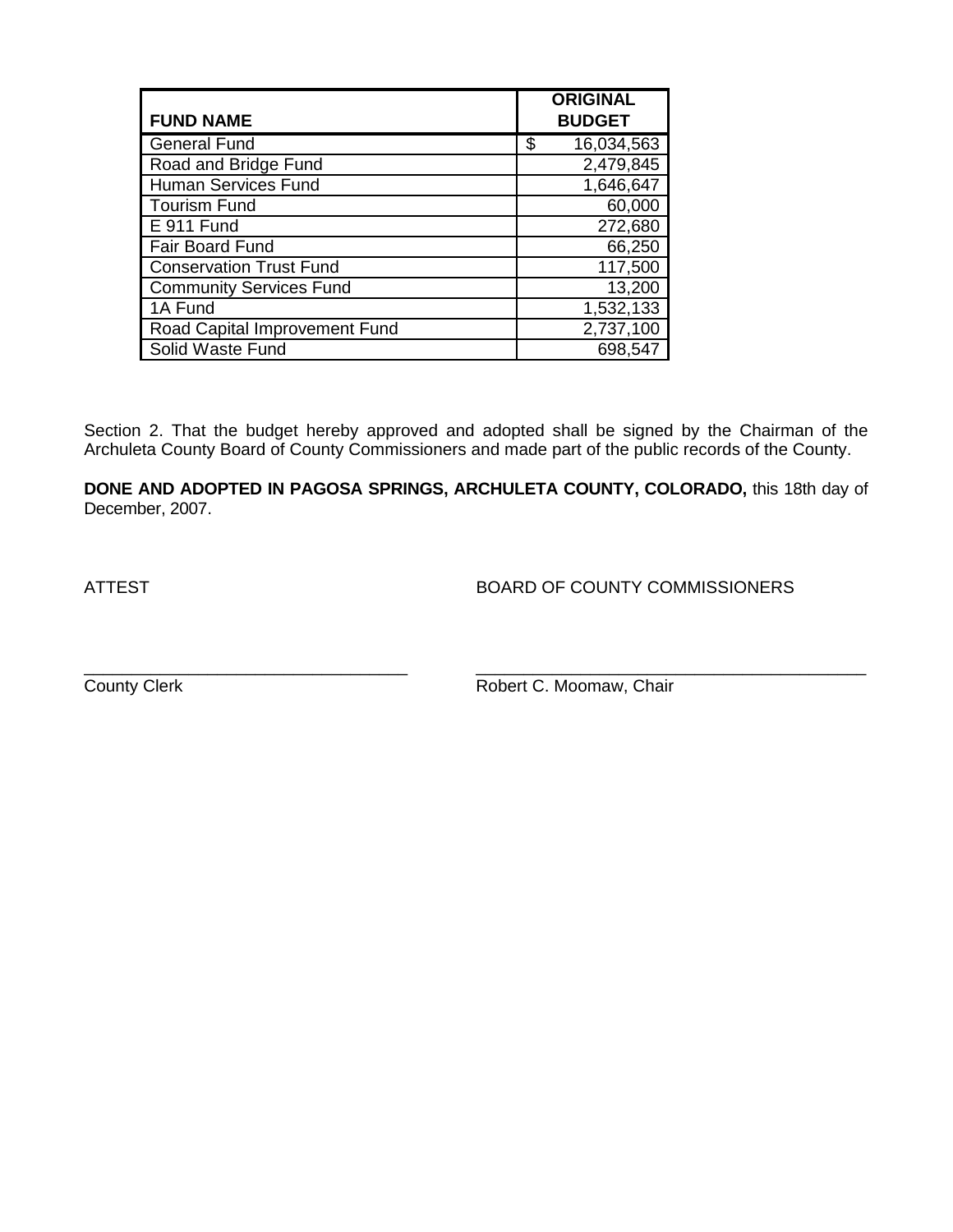# ARCHULETA COUNTY, COLORADO

# RESOLUTION TO APPROPRIATE SUMS OF MONEY

(Pursuant to Section 29-1-108, C.R.S.)

#### **A RESOLUTION APPROPRIATING SUMS OF MONEY TO THE VARIOUS FUNDS AND SPENDING AGENCIES, IN THE AMOUNT AND FOR THE PURPOSE AS SET FORTH BELOW, FOR ARCHULETA COUNTY, COLORADO FOR THE 2008 BUDGET YEAR**.

**WHEREAS**, the Board of County Commissioners of Archuleta County has adopted the annual budget in accordance with the Local Government Budget Law, on December  $18<sup>th</sup>$ , 2007; and

**WHEREAS**, the Board of County Commissioners of Archuleta County has made provision therein for revenues in an amount equal to or greater than the total proposed expenditures as set forth in said budget law; and

**WHEREAS**, it is not only required by law, but also necessary to appropriate the revenues and reserves of fund balances provided in the budget to and for the purposes described below, thereby establishing a limitation on expenditures for the operations of Archuleta County, Colorado.

## **NOW, THEREFORE, BE IT RESOLVED BY THE BOARD OF COUNTY COMMISSIONERS OF ARCHULETA COUNTY, COLORADO;**

Section 1. That the following sums are hereby appropriated from the revenue of each fund, to each fund, for the purposes stated:

|                                | <b>PERSONNEL</b> | <b>OPERATING</b> | <b>CAPITAL</b> | <b>DEBT</b>    | <b>TOTAL</b>      |
|--------------------------------|------------------|------------------|----------------|----------------|-------------------|
| <b>FUND NAME</b>               | <b>COSTS</b>     | <b>EXPENSES</b>  | <b>OUTLAY</b>  | <b>SERVICE</b> | <b>EXPENSES</b>   |
| General Fund                   | 6,109,584<br>\$  | 3,495,910<br>\$  | 5,870,841<br>S | '\$<br>558,228 | 16,034,563<br>\$. |
| Road and Bridge Fund           | 1,059,820        | 1,314,525        | 28,500         | 77,000         | 2,479,845         |
| Human Services Fund            | 796,497          | 846,650          | 3,500          |                | 1,646,647         |
| <b>Tourism Fund</b>            |                  | 60,000           |                |                | 60,000            |
| E 911 Fund                     | 109,271          | 163,409          |                |                | 272,680           |
| <b>Fair Board Fund</b>         |                  | 66,250           |                |                | 66,250            |
| <b>Conservation Trust Fund</b> |                  | 87,500           | 30,000         |                | 117,500           |
| <b>Community Services Fund</b> |                  | 13,200           |                |                | 13,200            |
| 1A Fund                        |                  | 519,281          | 1,012,852      |                | 1,532,133         |
| Road Capital Improvement Fund  |                  | 250,000          | 2,147,100      | 340,000        | 2,737,100         |
| Solid Waste Fund               | 279,733          | 258,514          | 160,300        |                | 698,547           |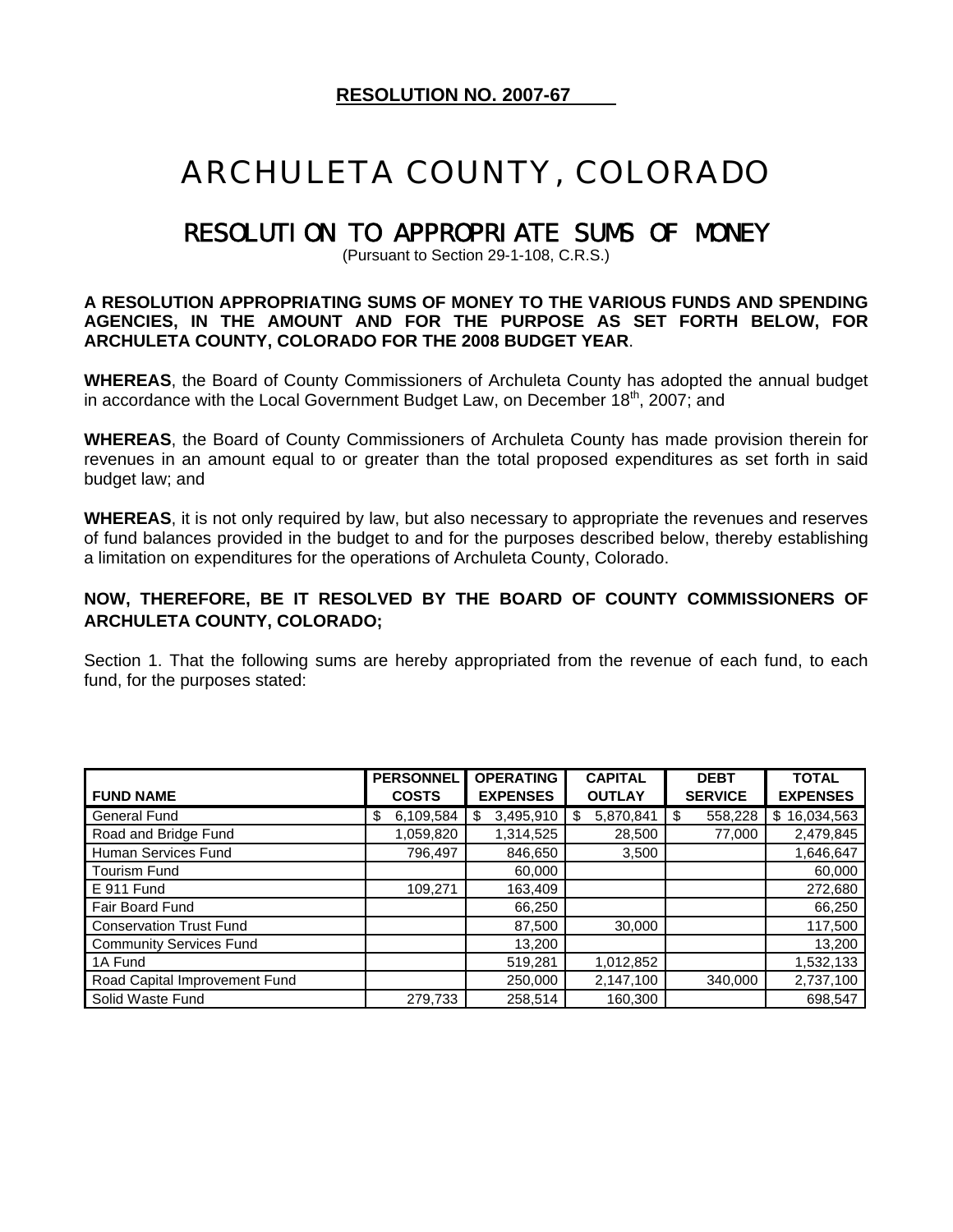**DONE AND ADOPTED IN PAGOSA SPRINGS, ARCHULETA COUNTY, COLORADO,** this 18th day of December, 2007.

ATTEST **BOARD OF COUNTY COMMISSIONERS** 

\_\_\_\_\_\_\_\_\_\_\_\_\_\_\_\_\_\_\_\_\_\_\_\_\_\_\_\_\_\_\_\_\_\_ \_\_\_\_\_\_\_\_\_\_\_\_\_\_\_\_\_\_\_\_\_\_\_\_\_\_\_\_\_\_\_\_\_\_\_\_\_\_\_\_\_ **County Clerk C. Moomaw, Chair**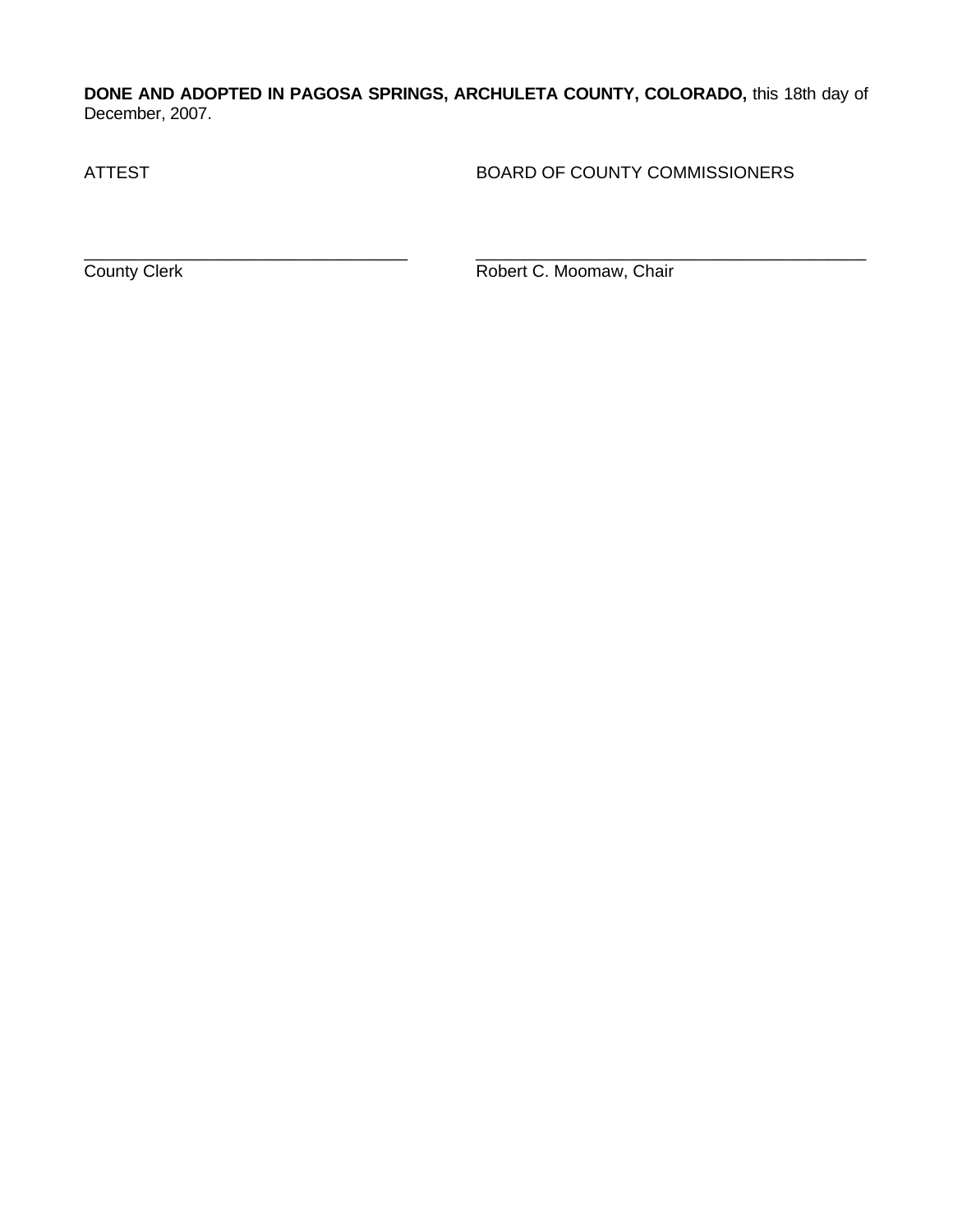| <b>ANNUAL BUDGET</b>                                    |                     |  |  |  |  |
|---------------------------------------------------------|---------------------|--|--|--|--|
| SUMMARY SCHEDULE OF ESTIMATED REVENUES AND EXPENDITURES |                     |  |  |  |  |
| <b>Department</b>                                       | Fund                |  |  |  |  |
| <b>ARCHULETA COUNTY</b>                                 | <b>ALL</b>          |  |  |  |  |
|                                                         | 2008                |  |  |  |  |
|                                                         | <b>BUDGETED</b>     |  |  |  |  |
| <b>FUND / TYPE</b>                                      | <b>EXPENDITURES</b> |  |  |  |  |
| <b>GOVERNMENTAL OPERATIONS (BY FUND)</b>                |                     |  |  |  |  |
| <b>GENERAL</b>                                          | 16,034,563          |  |  |  |  |
| <b>ROAD &amp; BRIDGE</b>                                | 2,479,845           |  |  |  |  |
| <b>HUMAN SERVICES</b>                                   | 1,646,647           |  |  |  |  |
| <b>NONMAJOR FUNDS</b>                                   | 529,630             |  |  |  |  |
| <b>TOURISM</b>                                          | 60,000              |  |  |  |  |
| E 911                                                   | 272,680             |  |  |  |  |
| <b>FAIR BOARD</b>                                       | 66,250              |  |  |  |  |
| <b>CONSERVATION TRUST</b>                               | 117,500             |  |  |  |  |
| <b>COMMUNITY SERVICES</b>                               | 13,200              |  |  |  |  |
| <b>SIDEWALK BUILDING</b>                                |                     |  |  |  |  |
| <b>EMERGENCY RESERVE FUND</b>                           |                     |  |  |  |  |
| <b>TOTAL NONMAJOR FUNDS</b>                             | 529,630             |  |  |  |  |
|                                                         |                     |  |  |  |  |
| <b>TOTAL GOVERNMENTAL OPERATIONS</b>                    | 20,690,686          |  |  |  |  |
|                                                         |                     |  |  |  |  |
| <b>CAPITAL PROJECTS</b>                                 |                     |  |  |  |  |
| <b>CAPITAL IMPROVEMENT</b>                              |                     |  |  |  |  |
| <b>ROAD CAPITAL IMPROVEMENTS</b>                        | 2,737,100           |  |  |  |  |
| <b>FAIRFIELD SETTLEMENT FUND</b>                        |                     |  |  |  |  |
| <b>TOTAL CAPITAL PROJECTS</b>                           | 2,737,100           |  |  |  |  |
|                                                         |                     |  |  |  |  |
| <b>BUSINESS TYPE ENTITIES / INTERNAL SERVICE</b>        |                     |  |  |  |  |
| <b>SOLID WASTE</b>                                      | 698,547             |  |  |  |  |
| <b>AIRPORT</b>                                          |                     |  |  |  |  |
| <b>INTERNAL SERVICE FUNDS</b>                           |                     |  |  |  |  |
| <b>TOTAL BUSINESS TYPE ENTITIES / INTERNAL SERVICE</b>  | 698,547             |  |  |  |  |
|                                                         |                     |  |  |  |  |
| <b>IA Fund</b>                                          | 1,532,133           |  |  |  |  |
|                                                         |                     |  |  |  |  |
| <b>TOTAL</b>                                            | \$<br>25,658,466    |  |  |  |  |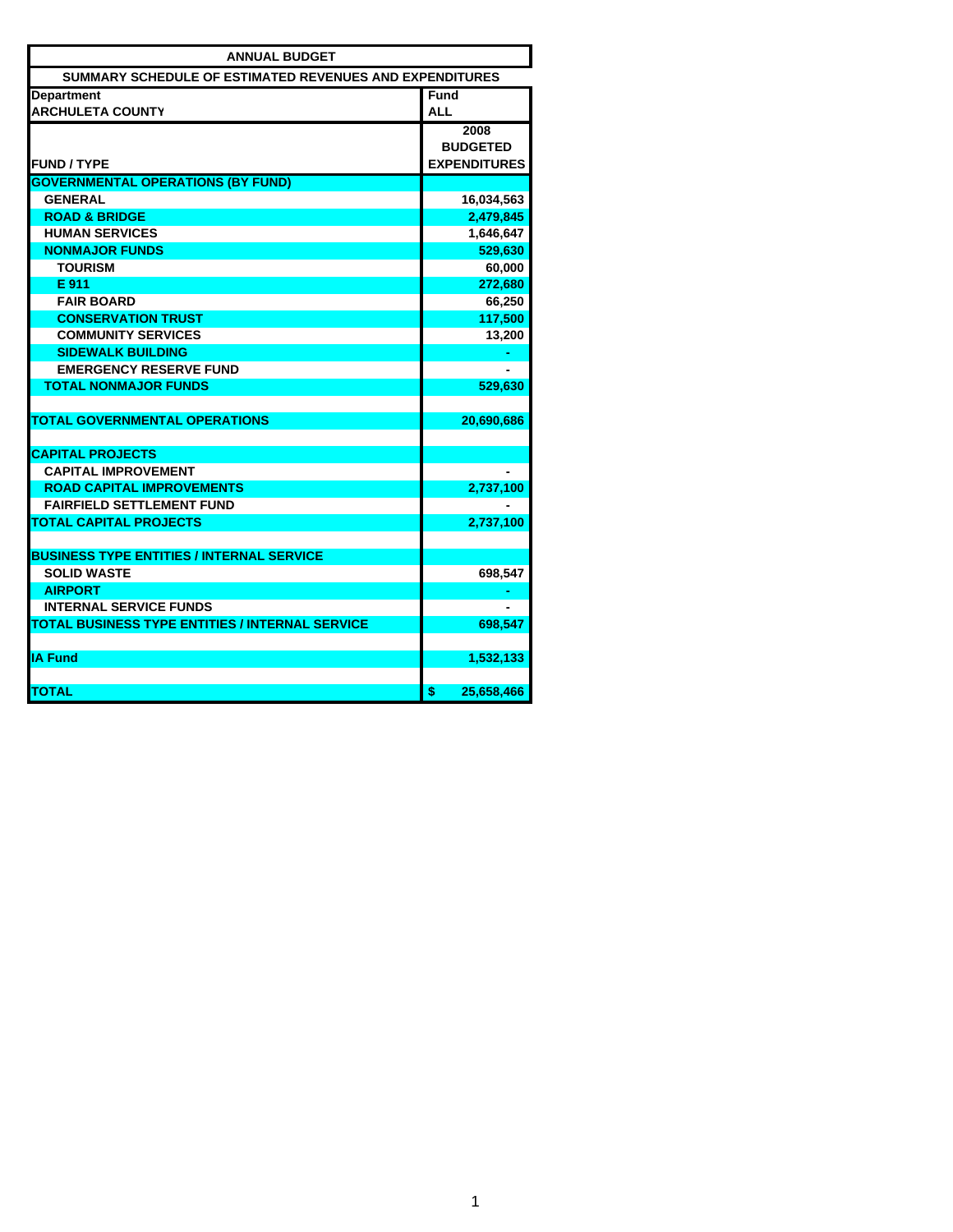| <b>ANNUAL BUDGET</b>                                    |               |               |               |                          |  |  |  |
|---------------------------------------------------------|---------------|---------------|---------------|--------------------------|--|--|--|
| <b>BUDGET SUMMARY</b>                                   |               |               |               |                          |  |  |  |
| DEPARTMENT EXPENDITURE SUMMARY                          |               |               |               |                          |  |  |  |
|                                                         | 2007          | 2008          | 2008          |                          |  |  |  |
| <b>FUND / DEPARTMENT EXPENDITURES</b>                   | <b>BUDGET</b> | <b>BUDGET</b> | <b>BUDGET</b> | Rev                      |  |  |  |
| <b>General Fund</b>                                     |               |               |               |                          |  |  |  |
| <b>Commissioners</b>                                    | 183,490       | 207,991       | 184,131       | 19,492                   |  |  |  |
| <b>County Administration</b>                            | 1,168,753     | 399,968       | 705,296       | 25,000                   |  |  |  |
| Contingency                                             | 300,000       | 150,000       | 200,000       |                          |  |  |  |
| <b>County Attorney</b>                                  | 227,592       | 192,761       | 226,325       | 66,827                   |  |  |  |
| <b>District Attorney</b>                                | 344,029       | 337,139       | 350,625       | $\overline{\phantom{0}}$ |  |  |  |
| <b>Dues and contributions</b>                           | 243,814       | 290,023       | 149,696       |                          |  |  |  |
| <b>County Clerk</b>                                     | 443,626       | 498,904       | 388,116       | 1,577,881                |  |  |  |
| <b>County Clerk - SMM</b>                               |               |               | 3,034         |                          |  |  |  |
| <b>County Clerk - Elections</b>                         | 140,248       | 121,553       | 116,487       | 15,000                   |  |  |  |
| <b>County Assessor</b>                                  | 726,627       | 892,716       | 634,426       | 30,000                   |  |  |  |
| <b>County Treasurer</b>                                 | 298,687       | 320,419       | 277,159       | 6,893,333                |  |  |  |
| <b>County Treasurer - Public Trustee</b>                | 15,813        | 14,409        | 14,414        | 37,000                   |  |  |  |
| <b>Human Resources</b>                                  | 89,886        | 98,306        | 103,302       | 12,256                   |  |  |  |
| <b>Finance</b>                                          | 223,585       | 342,746       | 323,965       | 32,708                   |  |  |  |
| <b>Development Services - Planning &amp; Developmer</b> | 480,774       | 361,502       | 300,040       | 52,000                   |  |  |  |
| <b>Development Services - Building</b>                  | 343,742       | 324,153       | 188,556       | 300,000                  |  |  |  |
| <b>Emergency Services</b>                               | 48,060        | 570,772       | 327,537       | 141,015                  |  |  |  |
| <b>Information Services</b>                             | 257,658       | 420,674       | 345,917       | 6,388                    |  |  |  |
| <b>County Coroner</b>                                   | 56,236        | 67,407        | 64,957        | $\overline{\phantom{0}}$ |  |  |  |
| <b>County Surveyor</b>                                  | 6,276         | 8,334         | 8,274         |                          |  |  |  |
| <b>Building &amp; Grounds</b>                           | 327,846       | 370,842       | 292,174       | 7,320                    |  |  |  |
| <b>Veterans Services</b>                                | 50,628        | 55,015        | 51,074        | 2,400                    |  |  |  |
| <b>Sheriff: Administration</b>                          | 473,936       | 481,916       | 304,607       | 55,000                   |  |  |  |
| <b>Sheriff: Alternative Sentencing Program</b>          |               | 52,128        | 43,991        | 9,000                    |  |  |  |
| <b>Sheriff: Samson</b>                                  | 4,553         | 5,600         |               |                          |  |  |  |
| <b>Sheriff: Patrol</b>                                  | 623,317       | 778,078       | 597,691       | 40,000                   |  |  |  |
| <b>Sheriff: Investigations</b>                          | 106,778       | 139,363       | 131,118       | 25,000                   |  |  |  |
| <b>Sheriff: Dispatch</b>                                | 390,716       | 408,600       | 358,206       | 80,000                   |  |  |  |
| <b>Sheriff: Search &amp; Rescue</b>                     | 40,700        |               |               |                          |  |  |  |
| <b>Sheriff: Animal Control</b>                          | 151,290       | 156,085       | 151,687       | 53,000                   |  |  |  |
| <b>Sheriff: Fire</b>                                    | 148,265       |               |               |                          |  |  |  |
| <b>Sheriff: Detention</b>                               | 1,268,419     | 1,256,073     | 973,711       | 35,000                   |  |  |  |
| <b>Weed and Pest</b>                                    | 129,936       | 149,802       | 92,441        | 30,000                   |  |  |  |
| <b>Extension Office</b>                                 | 117,072       | 160,683       | 153,059       | 12,000                   |  |  |  |
| <b>Transportation: Administration</b>                   | 124,628       | 111,077       | 131,655       | 117,200                  |  |  |  |
| <b>Transportation: Mountain Express</b>                 | 131,546       | 191,971       |               |                          |  |  |  |
| <b>Seniors: Pagosa Springs</b>                          | 248,025       | 246,534       | 199,599       | 171,600                  |  |  |  |
| <b>Seniors: Arboles</b>                                 | 13,170        | 15,400        |               |                          |  |  |  |
| <b>Seniors: Transportation</b>                          | 76,797        | 65,837        | 39,997        |                          |  |  |  |
| <b>Airport Fund totals:</b>                             |               |               | 6,411,172     | 5,818,230                |  |  |  |
| <b>Fleet Service Fund totals:</b>                       |               |               | 870,918       | 378,500                  |  |  |  |
| <b>Nutrition Fund totals:</b>                           |               |               | 319,207       | 30,000                   |  |  |  |
| <b>General Fund totals:</b>                             | 10,026,518    | 10,264,781    | 16,034,563    | 16,073,150               |  |  |  |
|                                                         |               |               |               |                          |  |  |  |
| <b>Road and Bridge Fund</b>                             |               |               |               |                          |  |  |  |
| <b>Administration</b>                                   | 396,471       | 449,744       | 587,392       | 2,483,485                |  |  |  |
|                                                         | 190,220       | 265,806       |               |                          |  |  |  |
| Engineering<br><b>Maintenance</b>                       | 3,066,470     | 2,466,076     | 1,892,453     |                          |  |  |  |
| Road and Bridge Fund totals:                            | 3,653,161     | 3,181,626     | 2,479,845     | 2,483,485                |  |  |  |
|                                                         |               |               |               |                          |  |  |  |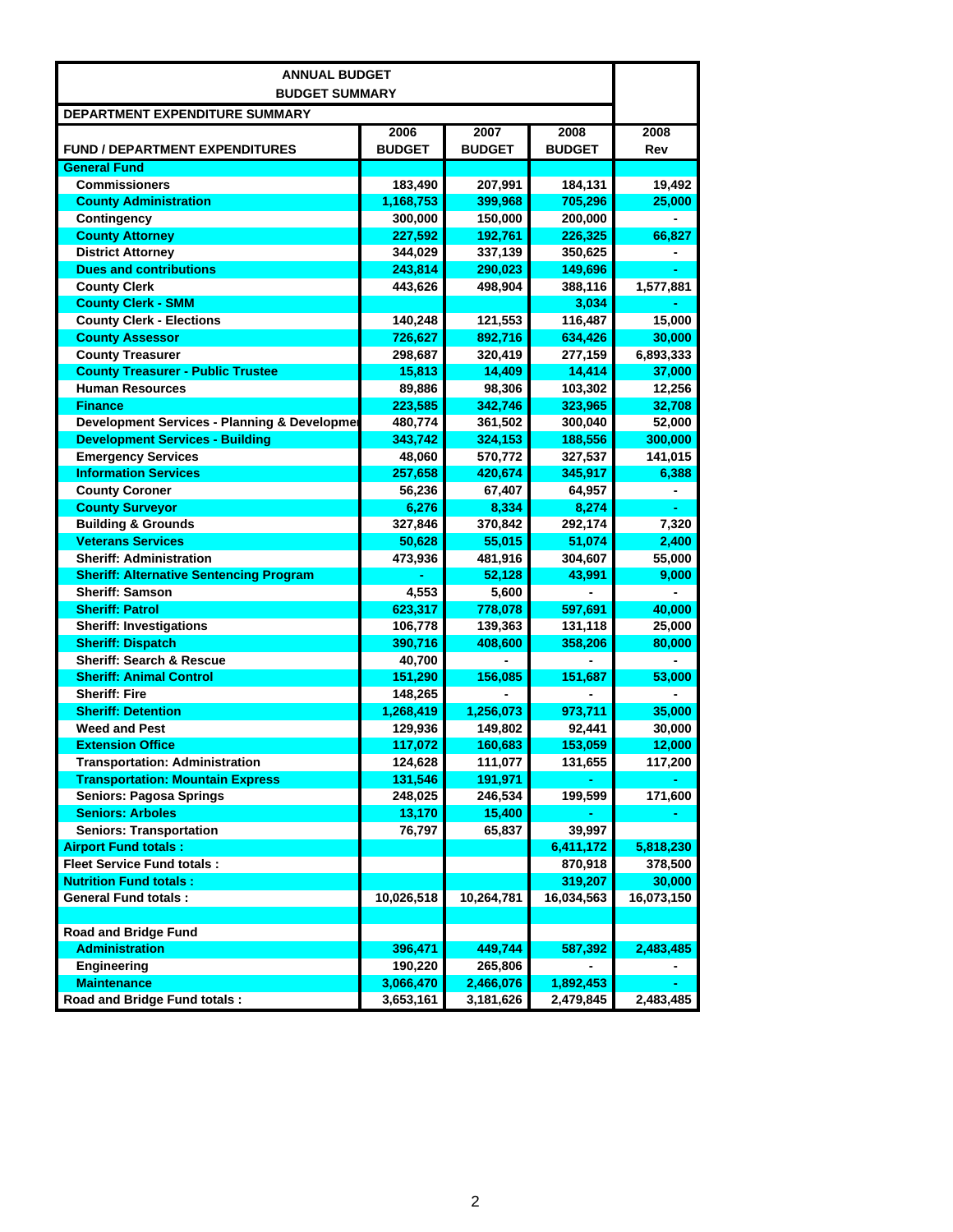| <b>ANNUAL BUDGET</b><br><b>BUDGET SUMMARY</b>    |               |               |               |           |  |
|--------------------------------------------------|---------------|---------------|---------------|-----------|--|
| DEPARTMENT EXPENDITURE SUMMARY                   |               |               |               |           |  |
|                                                  | 2006          | 2007          | 2008          | 2008      |  |
| <b>FUND / DEPARTMENT EXPENDITURES</b>            | <b>BUDGET</b> | <b>BUDGET</b> | <b>BUDGET</b> | Rev       |  |
| <b>Human Services Fund</b>                       |               |               |               |           |  |
| <b>Administration</b>                            | 149,779       | 161,246       | 187,322       | 409,018   |  |
| <b>IM Combined Function</b>                      | 33,739        | 51,252        | 54,943        | 41,482    |  |
| <b>Child Support</b>                             | 118,840       | 122,016       | 133,619       | 114,564   |  |
| <b>General Assistance</b>                        | 1,500         | 2,000         | 2,500         |           |  |
| <b>Old Age Pension</b>                           | 3,074         | 3,074         | 3,074         |           |  |
| <b>Colorado Works</b>                            | 308,011       | 276,919       | 205,953       | 227,756   |  |
| Aid to the Needy Disabled                        | 5,000         | 5,000         | 5.000         |           |  |
| <b>Child Care</b>                                | 39,776        | 40,115        | 27,740        | 13,700    |  |
| <b>LEAP Adminstration</b>                        | 14,040        | 13,171        | 10,696        | 13,884    |  |
| <b>LEAP Outreach</b>                             | 1,103         | 1,103         | 3,188         |           |  |
| 80 / 20 Child Welfare                            | 355,001       | 254,814       | 357,155       | 265,801   |  |
| 100% Child Welfare                               | 45,855        | 137,761       | 52,545        | 52,545    |  |
| <b>Employment First</b>                          | 32,364        | 35,444        | 34,675        | 29,806    |  |
| <b>Core 80 / 20</b>                              | 101,044       | 92.823        | 94,777        | 83,222    |  |
| <b>Child Care Quality Grant (CCQG)</b>           | 14,500        |               |               |           |  |
| <b>Medicaid</b>                                  | 5,000         | 5,500         | 5,500         | 5,500     |  |
| 100% Core Services                               | 161,674       | 168.694       | 163,493       | 163,493   |  |
| <b>Fraud Investigator</b>                        |               |               | 20,000        | 19,000    |  |
| <b>Promoting Safe and Stable Families (PSSF)</b> | 24,197        | 12,424        | 21,200        | 21,200    |  |
| <b>Colorado Business Mgmt System (CBMS)</b>      | 14,426        |               |               |           |  |
| <b>Special Economics</b>                         | 1,000         |               |               |           |  |
| <b>Fatherhood Initiative Program</b>             |               | 173,264       | 263,269       | 233,596   |  |
| <b>Human Services Fund totals:</b>               | 1,429,923     | 1,556,620     | 1,646,647     | 1,694,566 |  |
|                                                  |               |               |               |           |  |
| <b>Nonmajor Funds</b>                            |               |               |               |           |  |
| <b>Tourism Fund</b>                              | 186,000       | 105,000       | 60,000        | 60,000    |  |
| E-911 Fund                                       | 212,425       | 184,222       | 272,680       | 282,000   |  |
| <b>Fair Board Fund</b>                           | 68,300        | 68,325        | 66,250        | 66,250    |  |
| <b>Conservation Trust Fund</b>                   | 80,000        | 105,000       | 117,500       | 117,500   |  |
| <b>Community Services Fund</b>                   | 13,200        | 13,200        | 13,200        | 13,200    |  |
| <b>Sidewalk Building Fund</b>                    | 6,000         | 6,000         |               |           |  |
| <b>Emergency Reserve Fund</b>                    | 100,000       |               |               |           |  |
| <b>Nonmajor Fund totals:</b>                     | 665,925       | 481,747       | 529,630       | 538,950   |  |
|                                                  |               |               |               |           |  |
| <b>Capital Project Funds</b>                     |               |               |               |           |  |
| <b>Capital Improvement</b>                       |               | 400,000       |               |           |  |
| <b>Road Capital Improvement</b>                  | 2,671,124     | 4,570,342     | 2,737,100     | 2,883,300 |  |
| <b>Fairfield Settlement</b>                      | 485,751       | 501,503       |               |           |  |
| <b>Capital Project Fund totals:</b>              | 3,156,875     | 5,471,845     | 2,737,100     | 2,883,300 |  |
|                                                  |               |               |               |           |  |
| <b>Solid Waste Fund</b>                          |               |               |               |           |  |
| Administration                                   | 147,038       | 132,408       | 200,529       | 716,000   |  |
| Landfill                                         | 165,016       | 784,873       | 287,080       |           |  |
| <b>Pagosa Transfer Station</b>                   | 42,721        | 49,178        | 55,949        |           |  |

| Administration                             | 147,038   | 132,408   | 200,529   | 716,000        |
|--------------------------------------------|-----------|-----------|-----------|----------------|
| Landfill                                   | 165,016   | 784,873   | 287,080   |                |
| <b>Pagosa Transfer Station</b>             | 42,721    | 49,178    | 55,949    |                |
| <b>Arboles Transfer Station</b>            | 36,933    | 41,074    | 12,782    |                |
| <b>Transportation</b>                      | 60,685    | 212,995   | 65,027    |                |
| <b>Recycling</b>                           | 55,218    | 109,137   | 77,181    |                |
| <b>Solid Waste Fund totals:</b>            | 507,611   | 1,329,665 | 698,547   | 716,000        |
|                                            |           |           |           |                |
| 1A Fund                                    |           |           | 1,532,133 | 1,532,133      |
|                                            |           |           |           |                |
| <b>Airport Fund totals:</b>                | 1,015,126 | 6,595,596 |           | $\blacksquare$ |
| <b>Fleet Service Fund totals:</b>          | 1,166,860 | 1,259,508 | ۰         |                |
| <b>Nutrition Fund totals:</b>              | 331,397   | 369,145   |           | $\blacksquare$ |
| <b>Employee Benefit Trust Fund totals:</b> | 1,152,000 | 1,150,000 |           |                |

**\* Reflects unaudited figures throughout this budget document.**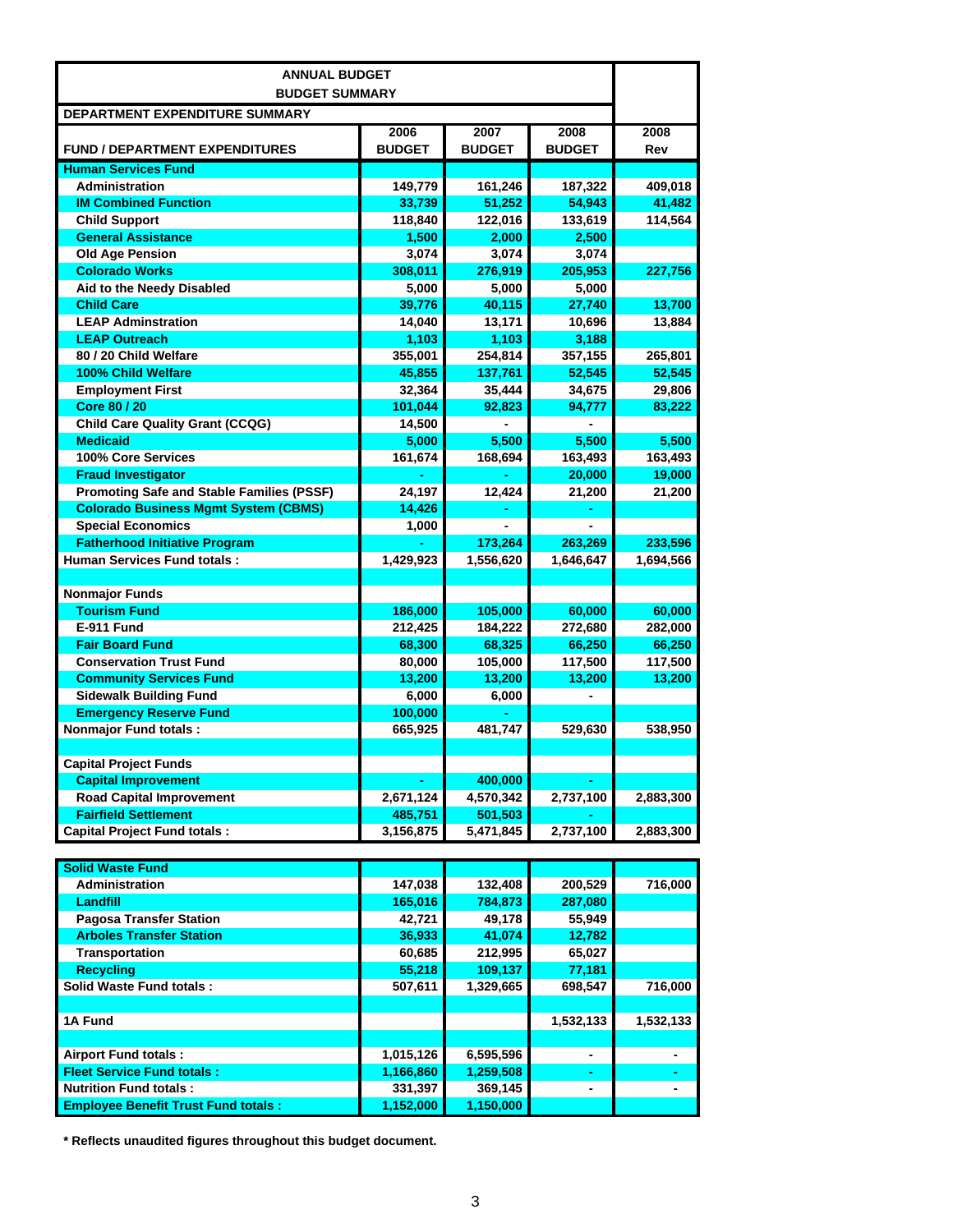| <b>FUND</b> | <b>DEPARTMENT</b>                           |                       |                       | <b>FUND NO.</b>       |                  |                        |
|-------------|---------------------------------------------|-----------------------|-----------------------|-----------------------|------------------|------------------------|
| General     | Commissioners                               |                       |                       | 100                   |                  |                        |
| A/C NO.     | <b>ACCOUNT TITLE</b>                        | 2006<br><b>BUDGET</b> | 2006<br><b>ACTUAL</b> | 2007<br><b>BUDGET</b> | 2007<br>$1/2$ yr | 2008<br><b>REQUEST</b> |
|             | <b>PERSONNEL COSTS</b><br>40.110.00 PAYROLL |                       |                       |                       |                  |                        |
| 1101        | Wages - regular                             | 125, 142              | 123,056               | 141,928               | 70,318           | 141,928                |
|             | <b>Total Payroll</b>                        | 125, 142              | 123,056               | 141,928               | 70,318           | 141,928                |

|      | 40.120.00 FRINGE BENEFITS     |         |         |         |        |         |
|------|-------------------------------|---------|---------|---------|--------|---------|
| 1201 | FICA / Medicare               | 9,585   | 9,122   | 10,860  | 5,150  | 10,857  |
| 1202 | Retirement plan               | 5,010   | 4,923   | 5,680   | 2,813  | 5,678   |
| 1203 | <b>Workman's Compensation</b> | 660     | 660     | 725     |        | 720     |
| 1204 | Unemployment insurance        | 375     |         |         | 81     |         |
| 1205 | Medical / Dental insurance    | 15.648  | 19,378  | 18,048  | 8,777  | 18.048  |
|      | <b>Total Fringe Benefits</b>  | 31,278  | 34,089  | 35,313  | 16,821 | 35,303  |
|      | <b>TOTAL PERSONNEL COSTS</b>  | 156.420 | 157.145 | 177.241 | 87,139 | 177,231 |

|      | 40.430.00 REPAIRS & MAINTENANCE SERVICES       |     |     |  |
|------|------------------------------------------------|-----|-----|--|
| 4302 | Computer hardware                              | 200 | 200 |  |
| 4307 | Software                                       | 200 | 200 |  |
|      | <b>Total Repair &amp; Maintenance Services</b> | 400 | 400 |  |

|      | 40.520.00 INSURANCE         |       |                |       |       |       |
|------|-----------------------------|-------|----------------|-------|-------|-------|
| 5202 | Official bonds              | 150   |                | 30    |       | 200   |
| 5203 | Other Insurance             | 175   |                |       |       |       |
|      | <b>Total Insurance</b>      | 325   | $\blacksquare$ | 30    | ٠     | 200   |
|      |                             |       |                |       |       |       |
|      | 40.530.00 COMMUNICATIONS    |       |                |       |       |       |
| 5302 | Postage                     |       | 14             | 100   | 171   | 200   |
| 5303 | Telephone                   | 1,500 | 999            | 1,500 | 1,136 | 1,500 |
| 5305 | Shipping & freight          | 400   |                | 300   |       |       |
|      | <b>Total Communications</b> | 1,900 | 1,013          | 1,900 | 1,307 | 1,700 |

|      | 40.560.00 PRINTING/DUPLICATION/FILMING |     |  |      |  |
|------|----------------------------------------|-----|--|------|--|
| 5603 | Paper                                  | 405 |  |      |  |
| 5604 | Printing and binding                   | 450 |  | 142. |  |
|      | <b>Total Print/Duplication/Filming</b> | 855 |  | 142  |  |

|      | 40.580.00 TRAVEL/TRAINING/CONFERENCE    |        |       |        |       |       |
|------|-----------------------------------------|--------|-------|--------|-------|-------|
| 5801 | Business conference                     |        | 1.644 | 5.000  | 601   |       |
| 5802 | Meals and entertainment                 | 7.710  | 4.786 | 2.000  | 305   | 250   |
| 5803 | Training and education                  | 12.210 |       | 2.400  | 84    | 500   |
| 5804 | Travel costs                            |        | 2.715 | 4.200  | 1.544 | 250   |
|      | <b>Total Travel/Training/Conference</b> | 19.920 | 9.145 | 13,600 | 2,534 | 1,000 |

|      | 40.610.00 OPERATING SUPPLIES    |       |       |       |     |       |
|------|---------------------------------|-------|-------|-------|-----|-------|
| 6106 | Education / recreation          |       |       | 5.500 |     |       |
| 6120 | Minor capital equipment         | 250   |       |       |     |       |
| 6121 | Office supplies                 | 900   | 878   | 900   | 301 | 1,000 |
| 6126 | Other operating supplies        |       | 162   |       |     |       |
|      | <b>Total Operating Supplies</b> | 1,150 | 1.040 | 6,400 |     | 1,000 |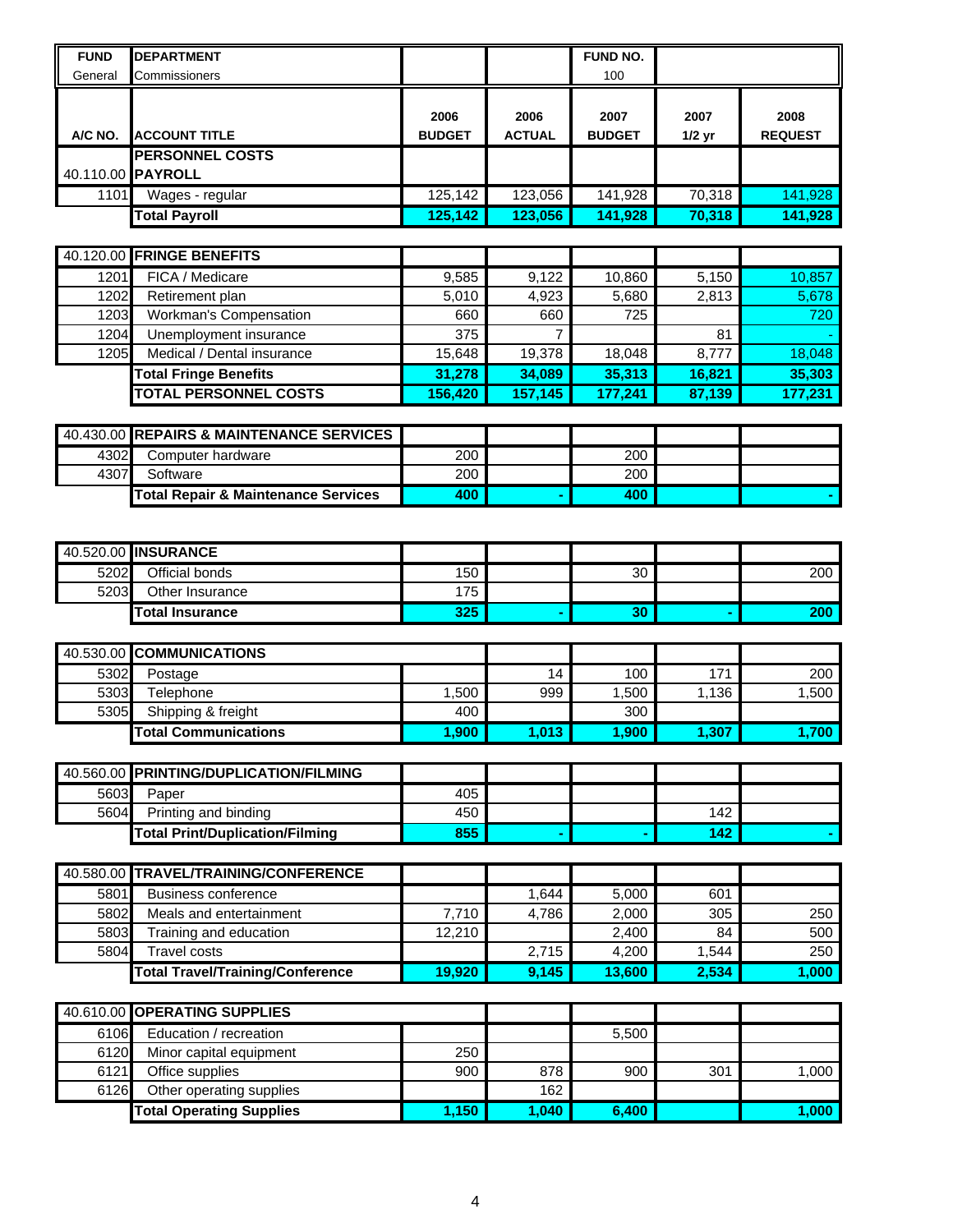| <b>FUND</b>  | <b>DEPARTMENT</b>                                               |                       |                                    | FUND NO.              |                  |                        |
|--------------|-----------------------------------------------------------------|-----------------------|------------------------------------|-----------------------|------------------|------------------------|
| General      | Commissioners                                                   |                       |                                    | 100                   |                  |                        |
| A/C NO.      | <b>ACCOUNT TITLE</b>                                            | 2006<br><b>BUDGET</b> | 2006<br><b>ACTUAL</b>              | 2007<br><b>BUDGET</b> | 2007<br>$1/2$ yr | 2008<br><b>REQUEST</b> |
|              | 40.626.00 REPAIR & MAINTENANCE SUPPLIES                         |                       |                                    |                       |                  |                        |
| 6261         | Gas, oil, lubricants                                            | 400                   | 86                                 | 400                   |                  |                        |
| 6264         | Materials to repair and maintain<br>machinery, equipment, autos | 1,500                 | 284                                | 1,500                 |                  |                        |
|              | <b>Total Repairs &amp; Maintenance Supplies</b>                 | 1,900                 | 370                                | 1,900                 |                  |                        |
|              |                                                                 |                       |                                    |                       |                  |                        |
|              | 40.640.00 MISC SERVICES & CHARGES                               |                       |                                    |                       |                  |                        |
| 6401         | Advertising / publishing                                        | 200                   |                                    |                       |                  |                        |
| 6405         | Dues and subscriptions                                          |                       | 2,000                              | 6,000                 |                  | 3,000                  |
| 6406         | Grants and subsidies                                            | 5,000                 |                                    |                       |                  |                        |
| 6411         | Refunds, awards and indemnities                                 |                       | 3,760                              |                       |                  |                        |
|              | <b>Total Misc Services &amp; Charges</b>                        | 5,200                 | 5,760                              | 6,000                 |                  | 3,000                  |
|              | <b>Total Operating Costs</b>                                    | 31,650                | 17,328                             | 30,230                | 3,983            | 6,900                  |
|              |                                                                 |                       |                                    |                       |                  |                        |
|              | 40.741.00 MACHINERY & EQUIPMENT                                 |                       |                                    |                       |                  |                        |
| 7411         | Computer equipment                                              | 1,200                 | 1,192                              |                       |                  |                        |
| 7412<br>7415 | Office equipment<br>Software                                    |                       | 486                                |                       |                  |                        |
|              |                                                                 |                       |                                    |                       |                  |                        |
|              | <b>Total Machinery &amp; Equipment</b>                          | 1,200                 | 1,678                              |                       |                  |                        |
|              | 40.743.00 FURNITURE & FIXTURES                                  |                       |                                    |                       |                  |                        |
|              |                                                                 |                       |                                    |                       |                  |                        |
| 7431         | Furniture & fixtures                                            | 250                   | 1,769                              | 250                   |                  |                        |
|              | <b>Total Furniture &amp; fixtures</b>                           | 250                   | 1,769                              | 250                   |                  |                        |
|              | <b>Total Capital Outlay</b>                                     | 1,450                 | 3,447                              | 250                   |                  |                        |
|              |                                                                 |                       |                                    |                       |                  |                        |
|              | <b>TOTAL BUDGET</b>                                             | 189,520               | 177,920                            | 207,721               | 91,122           | 184,131                |
|              |                                                                 |                       |                                    |                       |                  |                        |
|              |                                                                 | <b>REVENUES</b>       |                                    |                       |                  | 08 Projections         |
|              | 30.395.00.0000                                                  |                       | Miscellaneous revenues and refunds |                       |                  | 19,492                 |

**TOTAL REVENUES** 19,492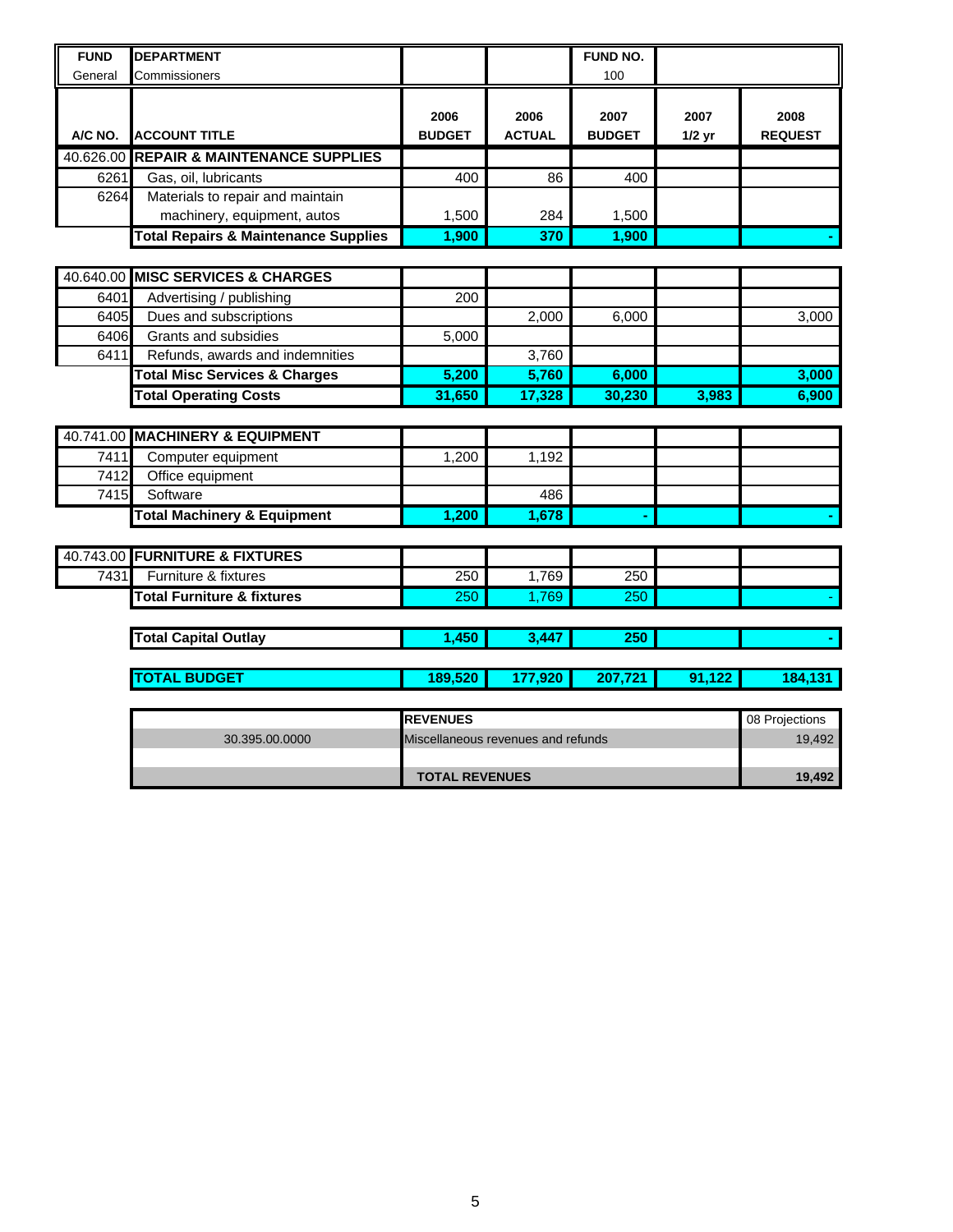| <b>FUND</b> | <b>DEPARTMENT</b>                              |                         |                       | <b>FUND NO.</b>       |          |                |
|-------------|------------------------------------------------|-------------------------|-----------------------|-----------------------|----------|----------------|
| General     | <b>County Administration</b>                   |                         |                       | 100                   |          |                |
|             |                                                |                         |                       |                       |          |                |
|             |                                                |                         |                       |                       | 2007     | 2008           |
| A/C NO.     | <b>ACCOUNT TITLE</b>                           | 2006<br><b>BUDGET</b>   | 2006<br><b>ACTUAL</b> | 2007<br><b>BUDGET</b> | $1/2$ yr | <b>REQUEST</b> |
|             | <b>PERSONNEL COSTS</b>                         |                         |                       |                       |          |                |
|             | 40.110.00 PAYROLL                              |                         |                       |                       |          |                |
|             |                                                |                         |                       |                       |          |                |
| 1101        | Wages - regular                                | 152,085                 | 152,383               | 183,230               | 89,980   | 178,998        |
| 1102        | Wages - overtime                               |                         | 141                   |                       | 2,974    | <sup>0</sup>   |
|             | <b>Total Payroll</b>                           | 152,085                 | 152,524               | 183,230               | 92,954   | 178,998        |
|             |                                                |                         |                       |                       |          |                |
| 40.120.00   | <b>FRINGE BENEFITS</b>                         |                         |                       |                       |          |                |
| 1201        | FICA / Medicare                                | 11,634                  | 10,220                | 14,017                | 6,811    | 13,693         |
| 1202        | Retirement plan                                | 6,083                   | 5,019                 | 7,329                 | 3,599    | 7,160          |
| 1203        | Workman's Compensation                         | 790                     |                       | 940                   |          | 910            |
| 1204        | Unemployment insurance                         | 456                     | 458                   | 550                   | 279      | 537            |
| 1205        | Medical / Dental insurance                     | 20,880                  | 13,028                | 18,048                | 9,492    | 18,048         |
|             | <b>Total Fringe Benefits</b>                   | 39,843                  | 28,724                | 40,884                | 20,181   | 40,348         |
|             | <b>TOTAL PERSONNEL COSTS</b>                   | 191,928                 | 181,248               | 224,114               | 113,135  | 219,346        |
|             |                                                |                         |                       |                       |          |                |
|             | <b>OPERATING COSTS</b>                         |                         |                       |                       |          |                |
|             | 40.320.00 PROFESSIONAL SERVICES                |                         |                       |                       |          |                |
| 3201        | Appraisal services                             |                         | 10,275                |                       |          |                |
| 3202        | Architectural / Engineering                    |                         | 3,290                 |                       | 1,411    | $\Omega$       |
| 3204        | Consultants                                    |                         | 4,071                 | 3,500                 | 338      | 2,500          |
| 3205        | Legal services                                 |                         | 296,079               |                       |          |                |
| 3208        | Surveying services                             |                         | 1,200                 |                       | 3,884    |                |
| 3209        | Other professional services                    |                         | 6,940                 | 32,000                | 5,330    |                |
| 3210        | Contract labor services                        |                         | 65                    |                       |          |                |
|             | <b>Total Professional Services</b>             | $\overline{\mathbf{0}}$ | 321,920               | 35,500                | 10,963   | 2,500          |
|             |                                                |                         |                       |                       |          |                |
| 40.411.00   | <b>UTILITIES</b>                               |                         |                       |                       |          |                |
| 4111        | Disposal services                              |                         | 4,565                 |                       |          |                |
| 4116        | Geothermal                                     |                         |                       |                       |          | 2,500          |
|             | <b>Total Utilities</b>                         | $\mathbf{0}$            | 4,565                 | $\bf{0}$              |          | $\bf{0}$       |
|             |                                                |                         |                       |                       |          |                |
| 40.430.00   | <b>REPAIRS &amp; MAINTENANCE SERVICES</b>      |                         |                       |                       |          |                |
| 4303        | Furniture / fixtures                           | 620                     |                       |                       |          |                |
| 4305        | Machinery / Equipment / Vehicles               |                         | 239                   |                       |          |                |
| 4307        | Software                                       | 5,310                   |                       |                       |          |                |
|             | <b>Total Repair &amp; Maintenance Services</b> | 5,930                   | 239                   | $\mathbf{0}$          |          | 0              |
|             |                                                |                         |                       |                       | $\bf{0}$ |                |
| 40.441.00   | <b>RENTS AND LEASES</b>                        |                         |                       |                       |          |                |
|             |                                                |                         |                       |                       |          |                |
| 4413        | Furniture / fixtures / office equipment        | 510                     | 3,904                 | 6,800                 | 6,941    | 3,600          |
| 4416        | Other rents / leases                           | 7,500                   | 4,496                 | 7,500                 | 40       | 4,000          |
|             | <b>Total Rents/Leases</b>                      | 8,010                   | 8,400                 | 14,300                | 6,981    | 7,600          |
|             |                                                |                         |                       |                       |          |                |
|             | 40.520.00 INSURANCE                            |                         |                       |                       |          |                |
| 5201        | Liability deductible                           | 59,000                  | 160,897               | 56,954                | 56,954   | 57,500         |
| 5202        | Official bonds                                 | 5,000                   |                       | 5,000                 | 119      | 5,000          |
| 5203        | Other Insurance                                | 175                     | 104                   | 175                   |          |                |
|             | <b>Total Insurance</b>                         | 64,175                  | 161,001               | 62,129                | 57,073   | 62,500         |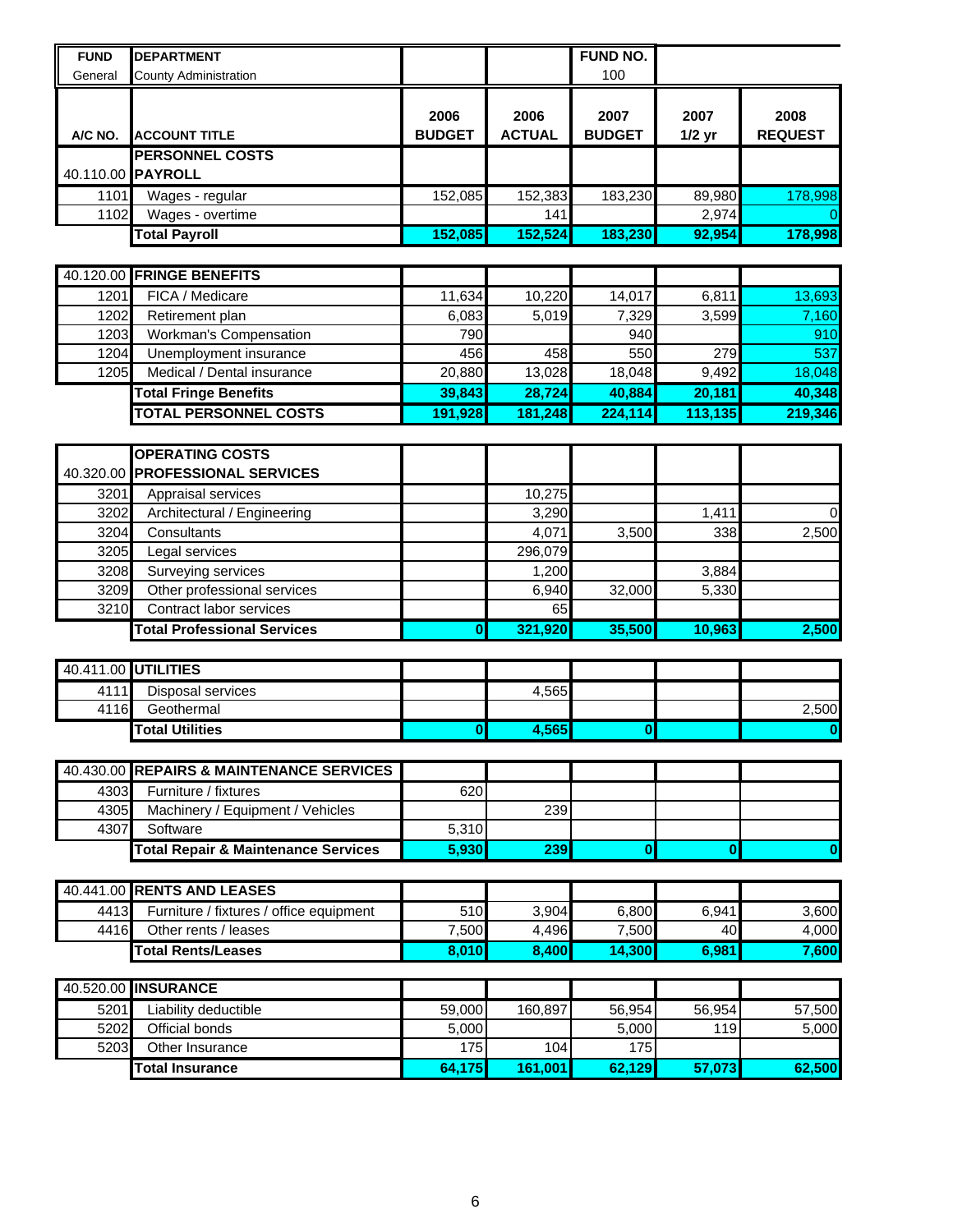| <b>FUND</b>    | <b>DEPARTMENT</b>                               |                       |                       | <b>FUND NO.</b>       |                  |                        |
|----------------|-------------------------------------------------|-----------------------|-----------------------|-----------------------|------------------|------------------------|
| General        | <b>County Administration</b>                    |                       |                       | 100                   |                  |                        |
| A/C NO.        | <b>ACCOUNT TITLE</b>                            | 2006<br><b>BUDGET</b> | 2006<br><b>ACTUAL</b> | 2007<br><b>BUDGET</b> | 2007<br>$1/2$ yr | 2008<br><b>REQUEST</b> |
|                | 40.530.00 COMMUNICATIONS                        |                       |                       |                       |                  |                        |
| 5302           | Postage                                         | 1,500                 | 25,593                | 20,000                | 33               | 5,000                  |
| 5303           | Telephone                                       | 13,200                | 10,326                | 12,000                | 1,624            | 5,500                  |
| 5304           | Other communications                            | 200                   |                       |                       |                  |                        |
| 5305           | Shipping & freight                              | 120                   | 138                   | 125                   | 10               | 250                    |
|                | <b>Total Communications</b>                     | 15,020                | 36,057                | 32,125                | 1,667            | 10,750                 |
|                |                                                 |                       |                       |                       |                  |                        |
| 40.560.00      | <b>PRINTING/DUPLICATION/FILMING</b>             |                       |                       |                       |                  |                        |
| 5601           | Copy charges                                    |                       | 478                   |                       |                  | 500                    |
| 5603           | Paper                                           | 405                   | 189                   | 400                   |                  | 350                    |
| 5604           | Printing and binding                            | 450                   | 2,242                 | 1,500                 | 190              |                        |
|                | <b>Total Print/Duplication/Filming</b>          | 855                   | 2,909                 | 1,900                 | 190              | 850                    |
|                |                                                 |                       |                       |                       |                  |                        |
| 40.580.00      | TRAVEL/TRAINING/CONFERENCE                      |                       |                       |                       |                  |                        |
| 5801           | <b>Business conference</b>                      | 1,000                 | 755                   | 2,500                 | 7,885            |                        |
| 5802           | Meals and entertainment                         | 390                   | 2,518                 | 1,850                 | 1,854            | 2,000                  |
| 5803           | Training and education                          | 2,000                 | 1,400                 | 3,000                 |                  | 2,000                  |
| 5804           | <b>Travel costs</b>                             | 500                   | 4,101                 | 4,550                 | 4,574            | 3,000                  |
|                | <b>Total Travel/Training/Conference</b>         | 3,890                 | 8,774                 | 11,900                | 14,313           | 7,000                  |
|                |                                                 |                       |                       |                       |                  |                        |
| 40.610.00      | <b>OPERATING SUPPLIES</b>                       |                       |                       |                       |                  |                        |
| 6108           | Food                                            | 40                    | 176                   |                       | 45               |                        |
| 6119           | Medical costs / immunizations                   | 130                   |                       | 2,500                 |                  |                        |
| 6121           | Office supplies                                 | 3,200                 | 17,211                | 2,500                 | 4,159            | 10,000                 |
| 6125           | Uniforms                                        |                       |                       | 500                   |                  | 500                    |
| 6126           | Other operating supplies                        | 200                   | 270                   |                       | 205              |                        |
|                | <b>Total Operating Supplies</b>                 | 3,570                 | 17,657                | 5,500                 | 4,409            | 10,500                 |
|                |                                                 |                       |                       |                       |                  |                        |
| 40.626.00      | <b>REPAIR &amp; MAINTENANCE SUPPLIES</b>        |                       |                       |                       |                  |                        |
| 6261           | Gas, oil, lubricants                            | 150                   | 712                   |                       |                  |                        |
| 6264           | Materials to repair and maintain                |                       |                       |                       |                  |                        |
|                | machinery, equipment, autos                     | 665                   | 506                   |                       | 101              |                        |
|                | <b>Total Repairs &amp; Maintenance Supplies</b> | 815                   | 1,218                 | $\mathbf{0}$          | 101              | 0                      |
|                |                                                 |                       |                       |                       |                  |                        |
| 40.640.00      | <b>MISC SERVICES &amp; CHARGES</b>              |                       |                       |                       |                  |                        |
| 6401           | Advertising / publishing                        | 2,500                 | 1,463                 | 2,000                 | 10,773           | 5,000                  |
| 6404           | Donations and contributions                     |                       | 2,550                 |                       |                  |                        |
| 6405           | Dues and subscriptions                          |                       | 18,618                | 2,500                 | 3,792            | 1,500                  |
| 6406           | Grants and subsidies                            | 5,000                 | 198,626               | 7,500                 | 5,553            | 25,000                 |
| 6408           | Other services                                  |                       | 1,893                 |                       |                  |                        |
| 6410           | Permits and fees                                | 69,160                | 4,832                 |                       | 48,643           | 70,000                 |
|                | <b>Total Misc Services &amp; Charges</b>        | $\bf{0}$              | $\mathbf{0}$          | $\mathbf{0}$          |                  | 101,500                |
|                | <b>Total Operating Costs</b>                    | 102,265               | 562,740               | 163,354               | 95,697           | 203,200                |
|                |                                                 |                       |                       |                       |                  |                        |
|                | <b>CAPITAL OUTLAY</b>                           |                       |                       |                       |                  |                        |
| 40.720.00 LAND |                                                 |                       |                       |                       |                  |                        |
| 7201           | <b>Land Acquisition</b>                         |                       |                       |                       | 15,000           |                        |
|                | <b>Total Land</b>                               | $\mathbf{0}$          | $\bf{0}$              | $\boldsymbol{0}$      | 15,000           | 0                      |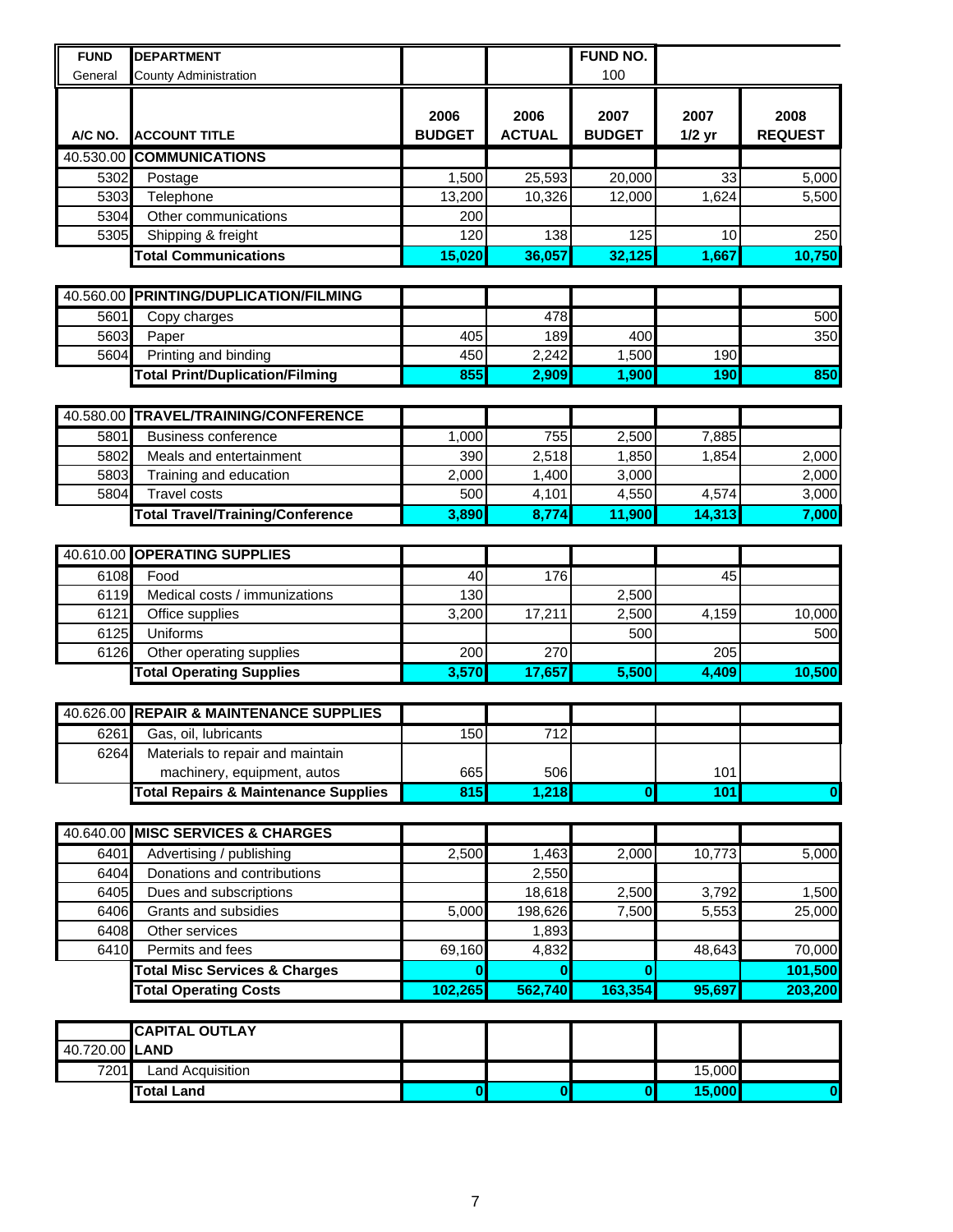| <b>FUND</b> | <b>DEPARTMENT</b>                      |                       |                       | FUND NO.              |                  |                        |
|-------------|----------------------------------------|-----------------------|-----------------------|-----------------------|------------------|------------------------|
| General     | <b>County Administration</b>           |                       |                       | 100                   |                  |                        |
| A/C NO.     | <b>ACCOUNT TITLE</b>                   | 2006<br><b>BUDGET</b> | 2006<br><b>ACTUAL</b> | 2007<br><b>BUDGET</b> | 2007<br>$1/2$ yr | 2008<br><b>REQUEST</b> |
|             |                                        |                       |                       |                       |                  |                        |
|             | 40.741.00 MACHINERY & EQUIPMENT        |                       |                       |                       |                  |                        |
| 7411        | Computer equipment                     | 2,500                 | 4,027                 |                       |                  |                        |
| 7412        | Office equipment                       | 500                   |                       | 500                   |                  | 500                    |
| 7413        | Other machinery & equipment            | 1,200                 |                       |                       |                  |                        |
| 7415        | Software                               | 500                   | 886                   |                       |                  |                        |
|             | <b>Total Machinery &amp; Equipment</b> | 4,700                 | 4,913                 | 500                   | $\overline{0}$   | 500                    |
|             |                                        |                       |                       |                       |                  |                        |
|             | 40.743.00 FURNITURE & FIXTURES         |                       |                       |                       |                  |                        |
| 7431        | Furniture & fixtures                   | 500                   |                       |                       |                  | 6,000                  |
|             | <b>Total Furniture &amp; fixtures</b>  | <b>500</b>            | $\overline{O}$        | $\overline{0}$        | $\overline{0}$   | 6,000                  |
|             |                                        |                       |                       |                       |                  |                        |
|             | <b>Total Capital Outlay</b>            | 5,200                 | 4,913                 | 500                   |                  | 6,500                  |
|             |                                        |                       |                       |                       |                  |                        |
|             | 40.999.00 TRANSFERS OUT                |                       |                       |                       |                  |                        |
| 2020        | <b>Human Services</b>                  | 102,000               |                       |                       |                  |                        |
| 2030        | Transportation                         | 80,700                |                       |                       |                  |                        |
| 2040        | Senior fund                            | 235,000               |                       |                       |                  |                        |
| 2200        | Fair Board                             | 20,000                |                       |                       |                  | 26,250                 |
| 3010        | Capital Improvements                   | 200,000               |                       |                       |                  |                        |
| 4010        | <b>Debt Service</b>                    |                       |                       |                       |                  | 250,000                |
| 6010        | <b>Fleet Services</b>                  | 155,000               |                       |                       |                  |                        |
|             | <b>Total Transfers Out</b>             | 792,700               | $\mathbf{0}$          | $\boldsymbol{0}$      |                  | 276,250                |
|             |                                        |                       |                       |                       |                  |                        |
|             | <b>TOTAL BUDGET</b>                    | 1,092,093             | 748,902               | 387,968               | 208,831          | 705,296                |

|                | <b>IREVENUES</b>                   | 08 Projections |
|----------------|------------------------------------|----------------|
| 30.395.00.0000 | Miscellaneous revenues and refunds | 25,000         |
|                |                                    |                |
|                | <b>TOTAL REVENUES</b>              | 25,000         |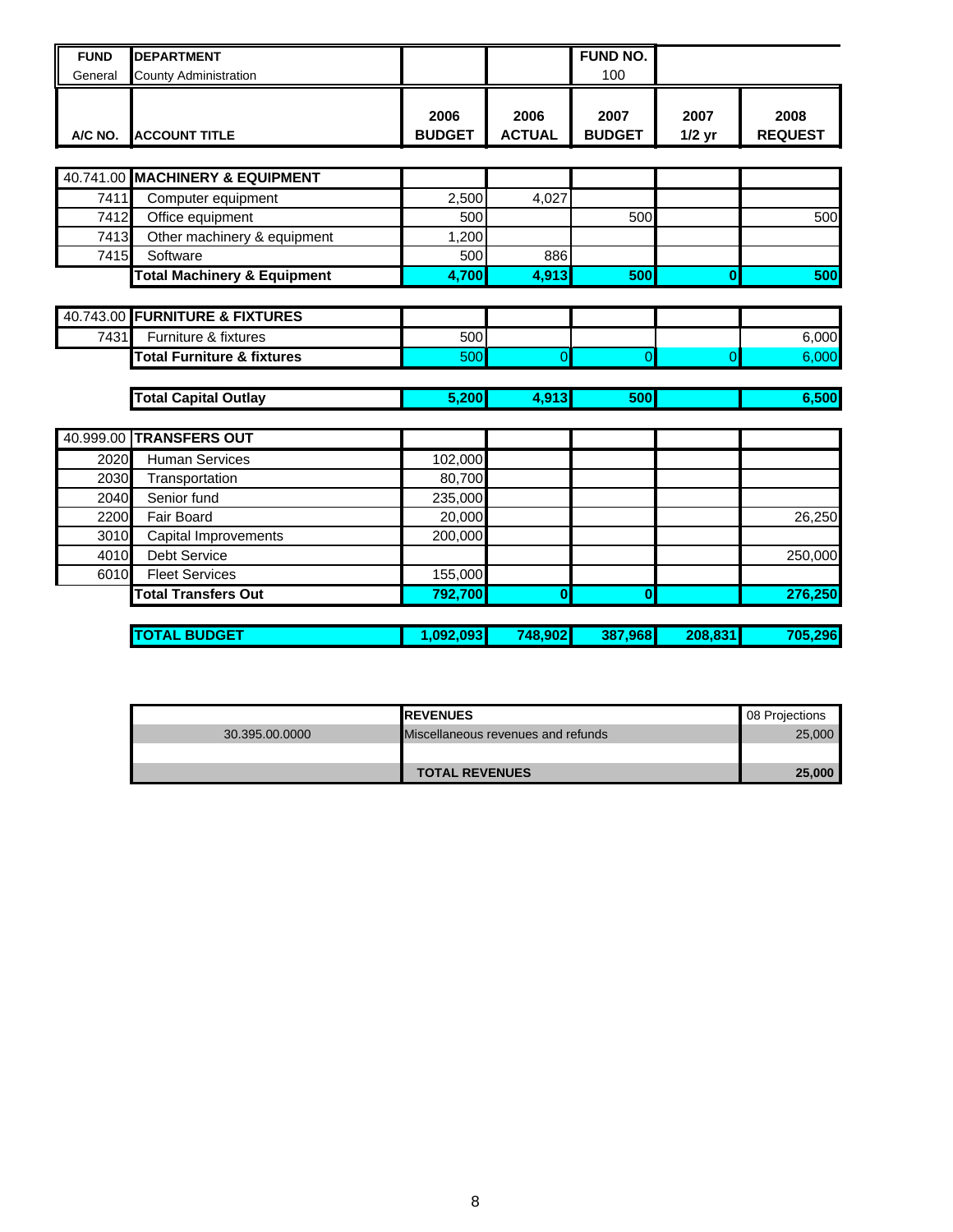| <b>FUND</b> | <b>DEPARTMENT</b>                        |                       |                       | <b>FUND NO.</b>       |                  | DEPT. NO.              |
|-------------|------------------------------------------|-----------------------|-----------------------|-----------------------|------------------|------------------------|
| General     | Contingency                              |                       |                       | 100                   |                  | 415.19                 |
| A/C NO.     | <b>ACCOUNT TITLE</b>                     | 2006<br><b>BUDGET</b> | 2006<br><b>ACTUAL</b> | 2007<br><b>BUDGET</b> | 2007<br>$1/2$ yr | 2008<br><b>REQUEST</b> |
|             | 40.640.00 MISC SERVICES & CHARGES        |                       |                       |                       |                  |                        |
| 6403        | Contingency                              | 300.000               |                       | 150.000               |                  | 200,000                |
|             | <b>Total Misc Services &amp; Charges</b> | 300,000               |                       | 150,000               |                  | 200,000                |
|             | <b>Total Operating Costs</b>             | 300,000               | $\blacksquare$        | 150.000               |                  | 200,000                |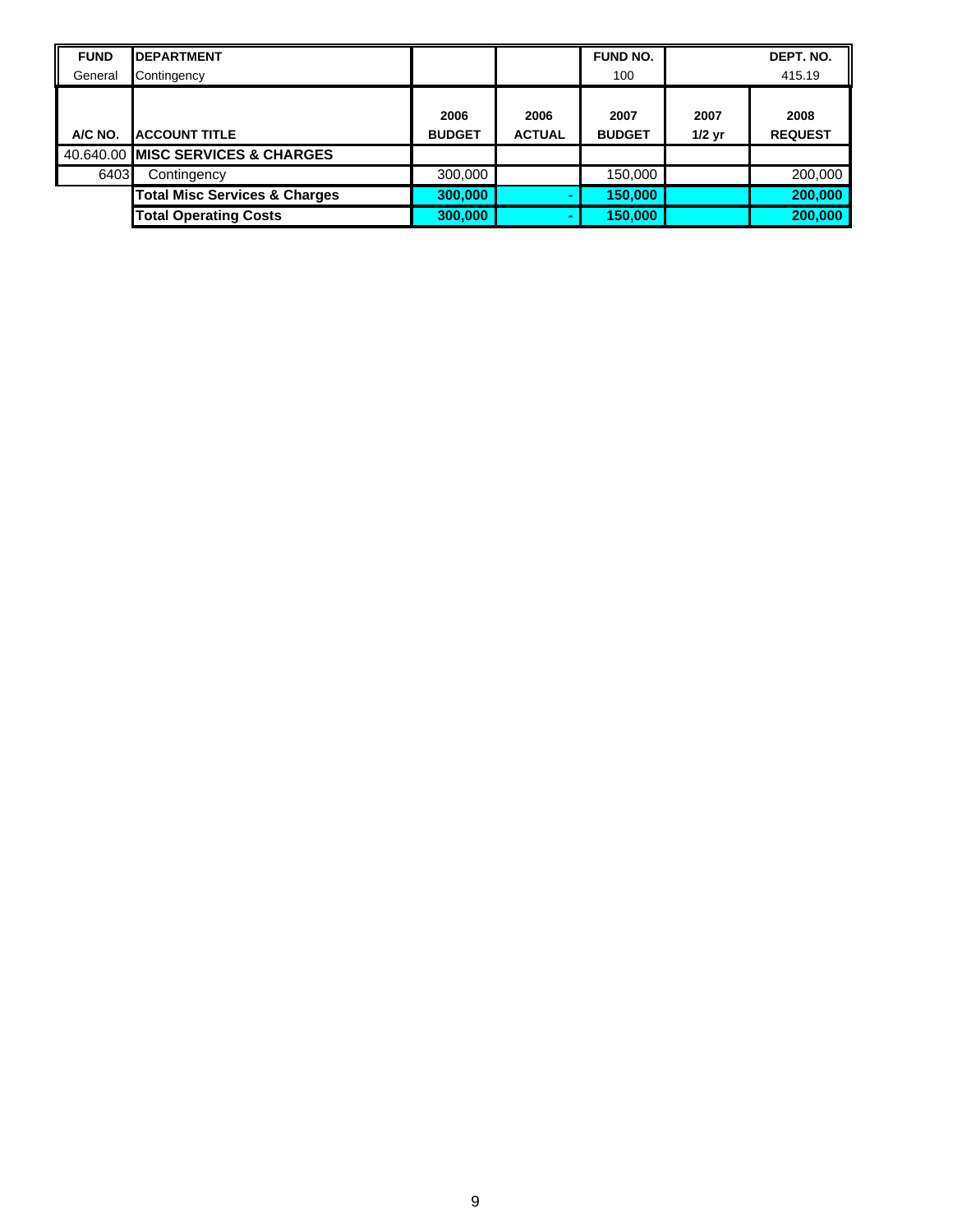| <b>FUND</b> | <b>DEPARTMENT</b>                        |               |                  | FUND NO.      |          |                |
|-------------|------------------------------------------|---------------|------------------|---------------|----------|----------------|
| General     | <b>County Attorney</b>                   |               |                  | 100           |          |                |
|             |                                          |               |                  |               |          |                |
|             |                                          | 2006          | 2006             | 2007          | 2007     | 2008           |
| A/C NO.     | <b>ACCOUNT TITLE</b>                     | <b>BUDGET</b> | <b>ACTUAL</b>    | <b>BUDGET</b> | $1/2$ yr | <b>REQUEST</b> |
|             | <b>PERSONNEL COSTS</b>                   |               |                  |               |          |                |
|             | 40.110.00 PAYROLL                        |               |                  |               |          |                |
| 1101        | Wages - regular                          | 118,433       | 87,230           | 133,788       | 66,120   | 132,773        |
| 1102        | Wages - overtime                         |               |                  |               |          |                |
| 1103        | Wages - part time / seasonal             |               |                  |               |          |                |
| 1104        | Wages - tool allowance                   |               |                  |               |          |                |
|             | <b>Total Payroll</b>                     | 118,433       | 87,230           | 133,788       | 66,120   | 132,773        |
|             |                                          |               |                  |               |          |                |
|             | 40.120.00 FRINGE BENEFITS                |               |                  |               |          |                |
| 1201        | FICA / Medicare                          | 9,060         | 6,357            | 10,236        | 4,804    | 10,158         |
| 1202        | Retirement plan                          | 4,737         | 3,189            | 5,351         | 2,645    | 5,311          |
| 1203        | Workman's Compensation                   | 586           |                  | 670           |          | 680            |
| 1204        | Unemployment insurance                   | 356           | 262              | 402           | 198      | 399            |
| 1205        | Medical / Dental insurance               | 13,920        | 6,478            | 8,844         | 5,123    | 8,844          |
|             | <b>Total Fringe Benefits</b>             | 28,659        | 16,286           | 25,503        | 12,770   | 25,392         |
|             | <b>TOTAL PERSONNEL COSTS</b>             | 147,092       | 103,516          | 159,291       | 78,890   | 158,165        |
|             |                                          |               |                  |               |          |                |
|             | <b>OPERATING COSTS</b>                   |               |                  |               |          |                |
|             | 40.320.00 PROFESSIONAL SERVICES          |               |                  |               |          |                |
| 3205        | Legal services                           | 50,000        | 20,218           | 7,500         | 30,224   | 50,000         |
| 3209        | Other professional services              |               | 1,986            |               |          | 600            |
|             | <b>Total Professional Services</b>       | 50,000        | 22,203           | 7,500         | 30,224   | 50,600         |
| 4414        | Land                                     |               |                  |               |          |                |
|             | 40.530.00 COMMUNICATIONS                 |               |                  |               |          |                |
| 5302        | Postage                                  | 500           |                  | 500           | 126      | 200            |
| 5303        | Telephone                                | 1,500         | 502              | 1,500         | 463      | 800            |
| 5304        | Other communications                     |               |                  | 720           |          |                |
| 5305        | Shipping & freight                       | 300           | 161              | 300           |          | 100            |
|             | <b>Total Communications</b>              | 2,300         | 663              | 3,020         | 589      | 1,100          |
|             |                                          |               |                  |               |          |                |
| 40.560.00   | <b>PRINTING/DUPLICATION/FILMING</b>      |               |                  |               |          |                |
| 5604        | Printing and binding                     |               | $\overline{222}$ | 500           |          | 100            |
|             | <b>Total Print/Duplication/Filming</b>   |               | $\overline{222}$ | 700           |          | 100            |
|             |                                          |               |                  |               |          |                |
|             | 40.580.00 TRAVEL/TRAINING/CONFERENCE     |               |                  |               |          |                |
| 5801        | <b>Business conference</b>               |               | 219              |               | 362      | 200            |
| 5802        | Meals and entertainment                  | 200           | 926              | 250           | 61       | 480            |
| 5803        | Training and education                   | 2,000         | 1,431            | 3,000         | 1,670    | 1,280          |
| 5804        | <b>Travel costs</b>                      | 500           | 3,985            | 2,000         | 1,252    | 900            |
|             | <b>Total Travel/Training/Conference</b>  | 2,700         | 6,561            | 5,250         | 3,346    | 2,860          |
|             |                                          |               |                  |               |          |                |
| 40.610.00   | <b>OPERATING SUPPLIES</b>                |               |                  |               |          |                |
| 6121        | Office supplies                          | 2,500         | 9,404            | 3,000         | 1,831    | 5,000          |
|             | <b>Total Operating Supplies</b>          | 2,500         | 9,404            | 3,000         | 1,831    | 5,000          |
|             |                                          |               |                  |               |          |                |
|             | 40.640.00 MISC SERVICES & CHARGES        |               |                  |               |          |                |
| 6405        | Dues and subscriptions                   | 500           | 2,706            | 13,500        | 2,550    | 6,000          |
|             | <b>Total Misc Services &amp; Charges</b> | 1,000         | 2,706            | 13,500        | 2,550    | 6,000          |
|             | <b>Total Operating Costs</b>             | 74,000        | 41,759           | 32,970        | 38,540   | 65,660         |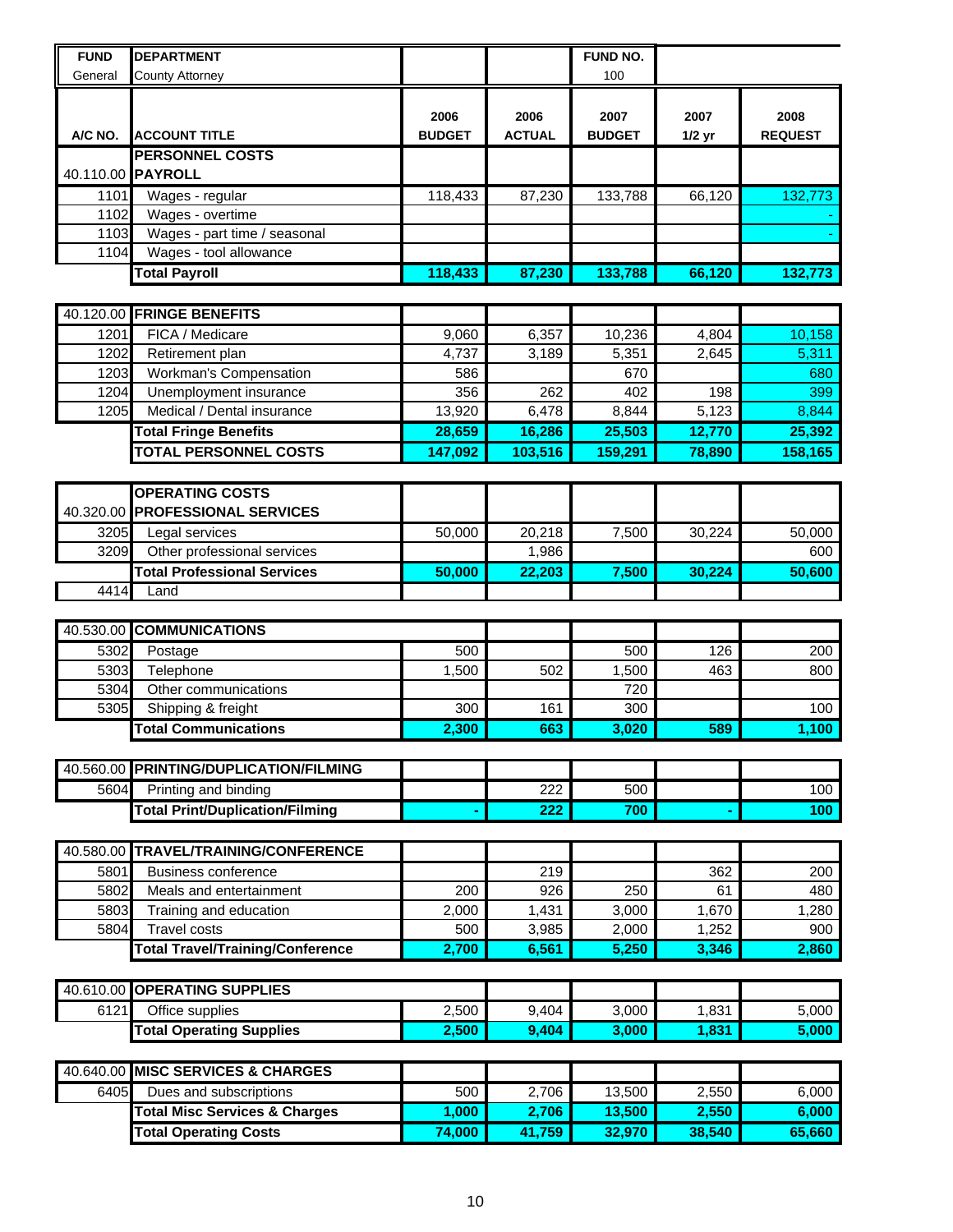| ║<br><b>FUND</b> | <b>DEPARTMENT</b>                     |                       |                       | <b>FUND NO.</b>       |                  |                        |
|------------------|---------------------------------------|-----------------------|-----------------------|-----------------------|------------------|------------------------|
| General          | <b>County Attorney</b>                |                       |                       | 100                   |                  |                        |
| A/C NO.          | <b>ACCOUNT TITLE</b>                  | 2006<br><b>BUDGET</b> | 2006<br><b>ACTUAL</b> | 2007<br><b>BUDGET</b> | 2007<br>$1/2$ yr | 2008<br><b>REQUEST</b> |
|                  |                                       |                       |                       |                       |                  |                        |
|                  | 40.743.00 FURNITURE & FIXTURES        |                       |                       |                       |                  |                        |
| 7431             | Furniture & fixtures                  | 5,000                 |                       |                       | 538              | 2,500                  |
|                  | <b>Total Furniture &amp; fixtures</b> | 5,000                 | ۰                     |                       | 538              | 2,500                  |
|                  | <b>Total Capital Outlay</b>           | 6,500                 | 5,195                 | 500                   |                  | 2,500                  |
|                  | <b>TOTAL BUDGET</b>                   | 227.592               | 150.470               | 192.761               | 117.429          | 226,325                |

|                | <b>REVENUES</b>                    | 08 Projections |
|----------------|------------------------------------|----------------|
| 30.341.00.0000 | <b>Charges for services</b>        | 44.343         |
| 30.395.00.0000 | Miscellaneous revenues and refunds | 22.484         |
|                |                                    |                |
|                | <b>TOTAL REVENUES</b>              | 66.827         |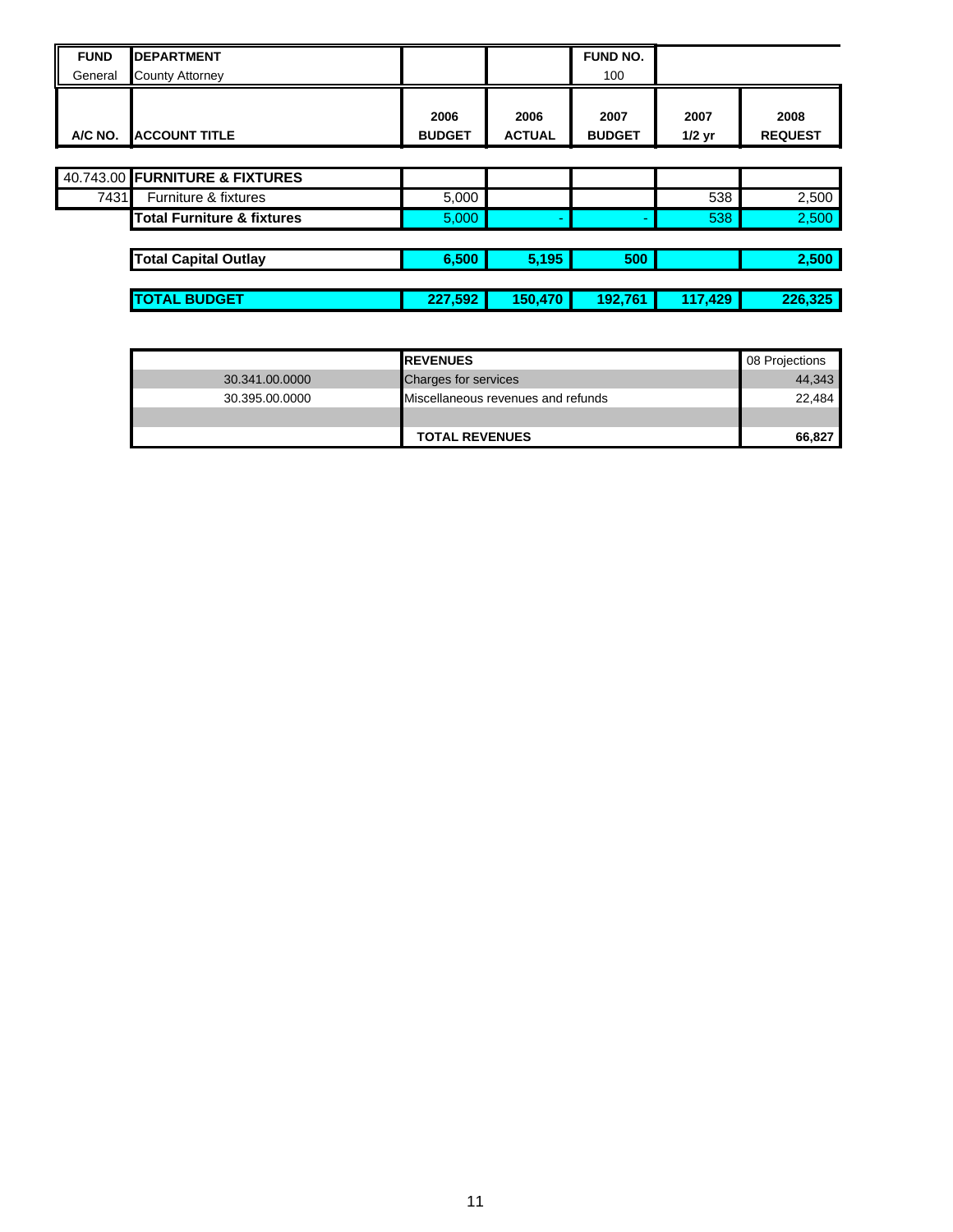| <b>FUND</b> | <b>DEPARTMENT</b>                                         |                       |                       | <b>FUND NO.</b>       |                          |                        |
|-------------|-----------------------------------------------------------|-----------------------|-----------------------|-----------------------|--------------------------|------------------------|
| General     | <b>District Attorney</b>                                  |                       |                       | 100                   |                          |                        |
| A/C NO.     | <b>ACCOUNT TITLE</b>                                      | 2006<br><b>BUDGET</b> | 2006<br><b>ACTUAL</b> | 2007<br><b>BUDGET</b> | 2007<br>$1/2$ yr         | 2008<br><b>REQUEST</b> |
|             | <b>OPERATING COSTS</b><br>40.320.00 PROFESSIONAL SERVICES |                       |                       |                       |                          |                        |
| 3205        | Legal services                                            | 344,029               | 76,412                | 337,139               |                          | 350,625                |
|             | <b>Total Professional Services</b>                        | 344,029               | 76,412                | 337,139               | $\overline{\phantom{a}}$ | 350,625                |
|             |                                                           |                       |                       |                       |                          |                        |
| 4414        | Land                                                      |                       |                       |                       |                          |                        |
|             | <b>Total Operating Costs</b>                              | 344,029               | 76,605                | 337,139               |                          | 350,625                |
|             |                                                           |                       |                       |                       |                          |                        |
|             | <b>TOTAL BUDGET</b>                                       | 344,029               | 77,015                | 337,139               | $\blacksquare$           | 350,625                |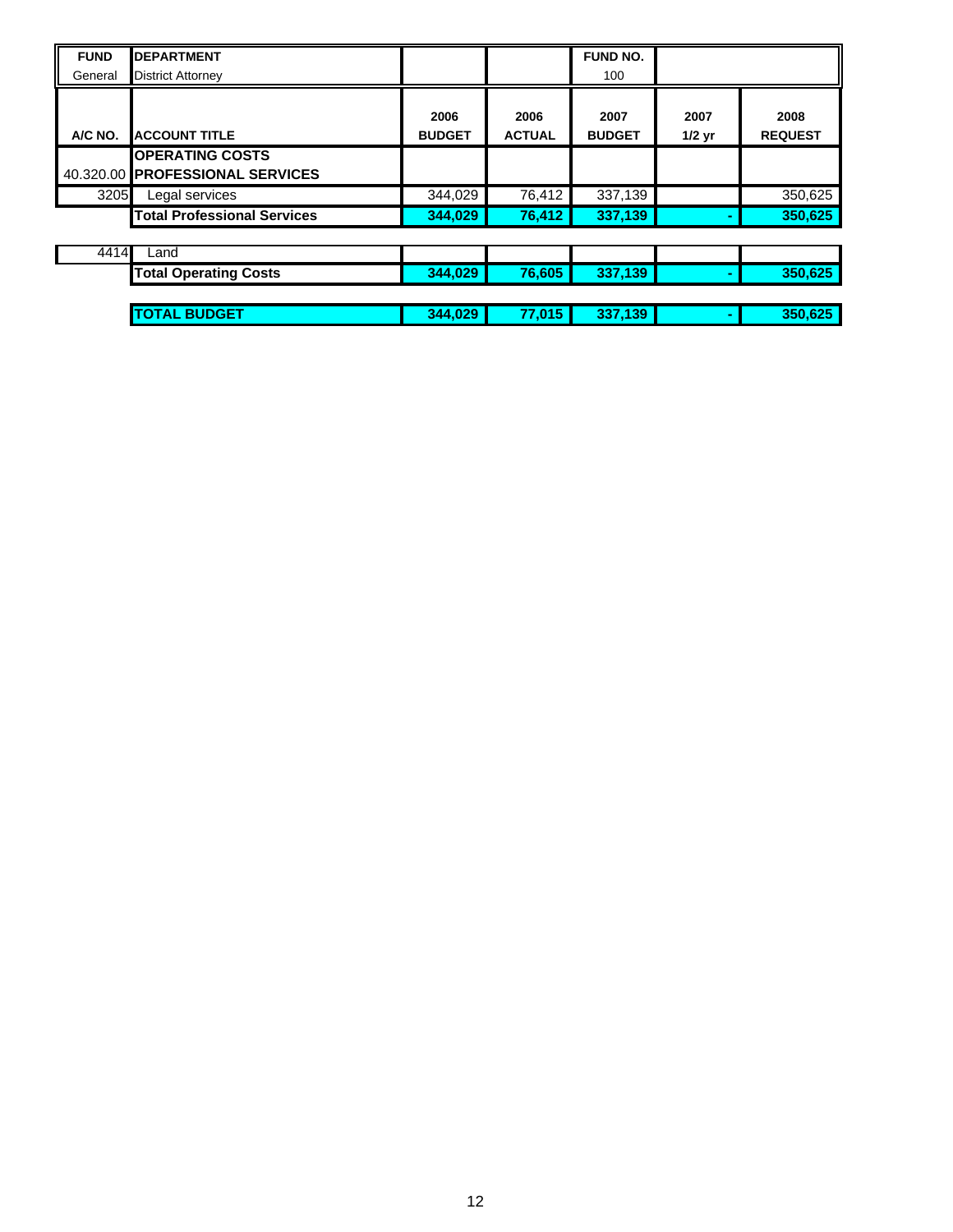| <b>FUND</b> | <b>DEPARTMENT</b>                                         |                       |                       | FUND NO.              |                  |                        |
|-------------|-----------------------------------------------------------|-----------------------|-----------------------|-----------------------|------------------|------------------------|
| General     | Dues and Contributions                                    |                       |                       | 100                   |                  |                        |
| A/C NO.     | <b>ACCOUNT TITLE</b>                                      | 2006<br><b>BUDGET</b> | 2006<br><b>ACTUAL</b> | 2007<br><b>BUDGET</b> | 2007<br>$1/2$ yr | 2008<br><b>REQUEST</b> |
|             | <b>OPERATING COSTS</b><br>40.320.00 PROFESSIONAL SERVICES |                       |                       |                       |                  |                        |
| 3206        | <b>Medical services</b>                                   | 89,507                |                       | 117,915               | 117,915          | 128,858                |
|             | <b>Total Professional Services</b>                        | 89,507                |                       | 117,915               | 117,915          | 128,858                |
|             |                                                           |                       |                       |                       |                  |                        |
| 4414        | Land                                                      |                       |                       |                       |                  |                        |
|             | 40.640.00 IMISC SERVICES & CHARGES                        |                       |                       |                       |                  |                        |
| 6404        | Donations and contributions                               | 131,900               | 188,407               | 146,820               | 146,820          | 5,500                  |
| 6405        | Dues and subscriptions                                    | 22.407                | 15,590                | 25,288                | 3,767            | 15,338                 |
|             |                                                           |                       |                       |                       |                  |                        |

| 04041 | <b>DUTATURE AND CUTTING IONS</b>         | ו טטפ.ו טו | 100.407 | 140.0ZU I | 140.0ZU | ິບ.ບບບ  |
|-------|------------------------------------------|------------|---------|-----------|---------|---------|
| 6405  | Dues and subscriptions                   | 22,407     | 15,590  | 25.288    | 3.767   | 15,338  |
|       | <b>Total Misc Services &amp; Charges</b> | 154.307    | 203.997 | 172.108   | 150.587 | 20.838  |
|       | <b>Total Operating Costs</b>             | 243.814    | 203.997 | 290.023   | 268,502 | 149,696 |
|       |                                          |            |         |           |         |         |
|       | <b>TOTAL BUDGET</b>                      | 243.814    | 203.997 | 290.023   | 268,502 | 149,696 |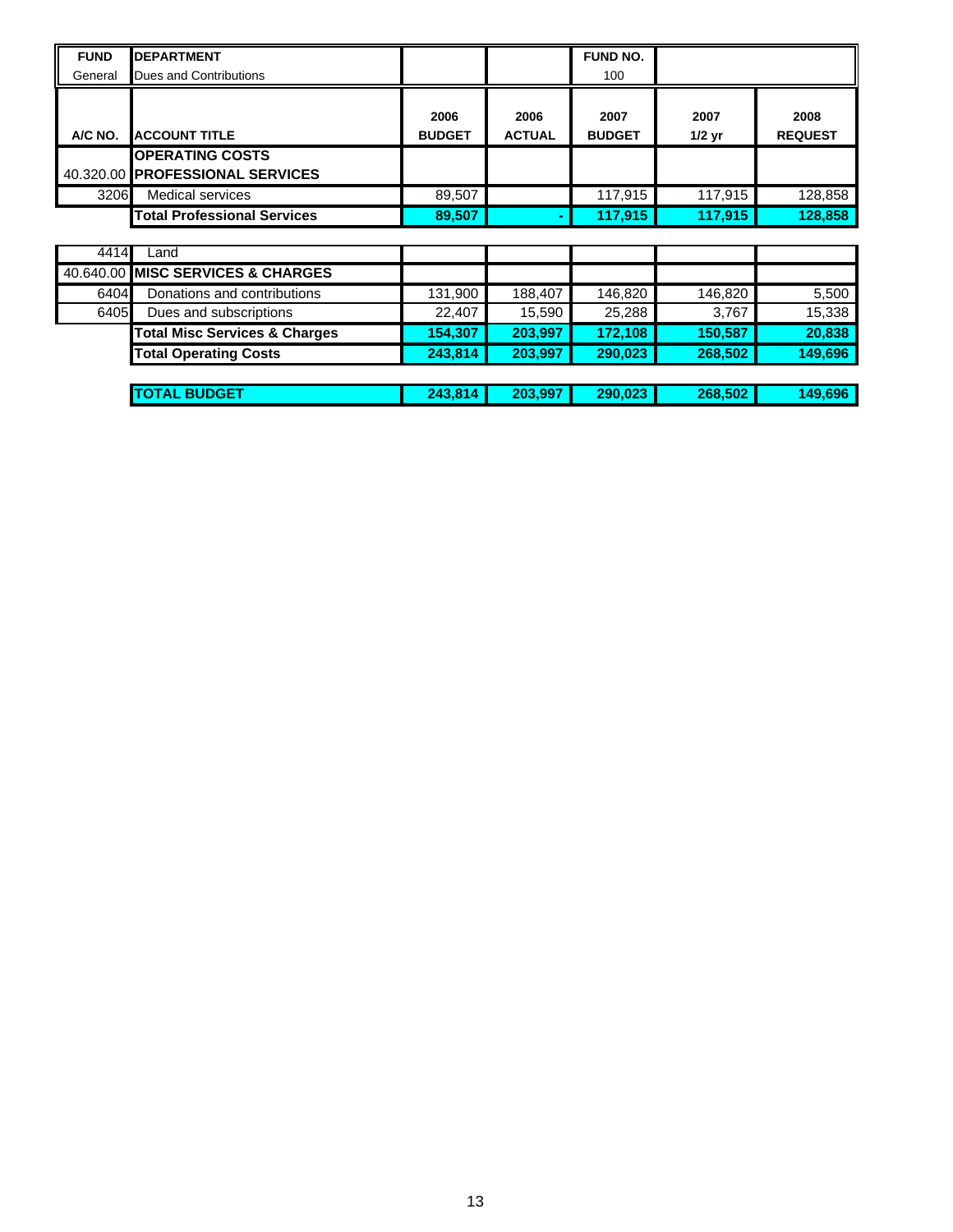| <b>FUND</b> | <b>DEPARTMENT</b>                              |                       |                       | FUND NO.              |          | DEPT. NO.              |
|-------------|------------------------------------------------|-----------------------|-----------------------|-----------------------|----------|------------------------|
| General     | <b>County Clerk</b>                            |                       |                       | 100                   |          | 415.40                 |
|             |                                                |                       |                       |                       |          |                        |
|             |                                                |                       |                       |                       |          |                        |
| A/C NO.     | <b>ACCOUNT TITLE</b>                           | 2006<br><b>BUDGET</b> | 2006<br><b>ACTUAL</b> | 2007<br><b>BUDGET</b> | 2007     | 2008<br><b>REQUEST</b> |
|             |                                                |                       |                       |                       | $1/2$ yr |                        |
|             | <b>PERSONNEL COSTS</b><br>40.110.00 PAYROLL    |                       |                       |                       |          |                        |
|             |                                                |                       |                       |                       |          |                        |
| 1101        | Wages - regular                                | 280,413               | 269,774               | 338,790               | 149,851  | 256,786                |
| 1102        | Wages - overtime                               |                       | 638                   | 5,250                 |          |                        |
| 1103        | Wages - part time / seasonal                   | 19,992                | 1,700                 |                       |          | 8,875                  |
|             | <b>Total Payroll</b>                           | 300,405               | 272,112               | 344,040               | 149,851  | 265,661                |
|             |                                                |                       |                       |                       |          |                        |
|             | 40.120.00 FRINGE BENEFITS                      |                       |                       |                       |          |                        |
| 1201        | FICA / Medicare                                | 22,982                | 19,104                | 26,318                | 10,825   | 20,323                 |
| 1202        | Retirement plan                                | 12,017                | 10,654                | 13,760                | 5,994    | 10,627                 |
| 1203        | Workman's Compensation                         | 1,470                 |                       | 1,770                 |          | 1,360                  |
| 1204        | Unemployment insurance                         | 870                   | 666                   | 1,034                 | 634      | 796                    |
| 1205        | Medical / Dental insurance                     | 46,272                | 52,459                | 55,752                | 24,242   | 40,536                 |
|             | <b>Total Fringe Benefits</b>                   | 83,611                | 82,883                | 98,634                | 41,695   | 73,642                 |
|             | <b>TOTAL PERSONNEL COSTS</b>                   | 384,016               | 354,994               | 442,674               | 191,546  | 339,303                |
|             |                                                |                       |                       |                       |          |                        |
|             | 40.430.00 REPAIRS & MAINTENANCE SERVICES       |                       |                       |                       |          |                        |
| 4307        | Software                                       | 5,700                 |                       | 7,900                 | 5,550    | 10,037                 |
| 4309        | Other maintenance and repair                   | 1,000                 | 2,655                 | 500                   | 353      |                        |
|             | <b>Total Repair &amp; Maintenance Services</b> | 11,900                | 3,679                 | 8,400                 | 5,903    | 10,037                 |
|             |                                                |                       |                       |                       |          |                        |
|             | 40.441.00 RENTS AND LEASES                     |                       |                       |                       |          |                        |
| 4413        | Furniture / fixtures / office equipment        | 2,982                 | 5,706                 | 3,000                 | 2,335    | 3,006                  |
| 4414        | Land                                           |                       |                       |                       |          |                        |
|             | <b>Total Rents/Leases</b>                      | 2,982                 | 5,741                 | 3,070                 | 2,405    | 3,006                  |
|             |                                                |                       |                       |                       |          |                        |
|             | 40.520.00 INSURANCE                            |                       |                       |                       |          |                        |
| 5202        | Official bonds                                 | 60                    |                       | 60                    | 60       | 60                     |
|             | <b>Total Insurance</b>                         | 60                    |                       | 60                    | 60       | 60                     |
|             |                                                |                       |                       |                       |          |                        |
|             | 40.530.00 COMMUNICATIONS                       |                       |                       |                       |          |                        |
| 5302        | Postage                                        | 4,000                 | 3,586                 | 4,200                 | 4,793    | 11,000                 |
| 5303        | Telephone                                      | 2,687                 | 1,340                 | $\overline{2,}100$    | 778      | 1,440                  |
|             | <b>Total Communications</b>                    | 6,687                 | 5,134                 | 7,000                 | 5,584    | 12,440                 |
|             |                                                |                       |                       |                       |          |                        |
| 40.560.00   | PRINTING/DUPLICATION/FILMING                   |                       |                       |                       |          |                        |
| 5602        | Filming and microfilming                       | 16,400                | 14,232                | 23,000                | 2,142    | 13,000                 |
|             | <b>Total Print/Duplication/Filming</b>         | 16,400                | 14,232                | 23,000                | 4,093    | 13,000                 |
|             |                                                |                       |                       |                       |          |                        |
| 40.580.00   | TRAVEL/TRAINING/CONFERENCE                     |                       |                       |                       |          |                        |
| 5801        | <b>Business conference</b>                     | 2,500                 | 460                   | 2,000                 |          | 500                    |
| 5802        | Meals and entertainment                        | 1,000                 | 868                   | 1,000                 | 164      | 1,000                  |
| 5803        | Training and education                         | 300                   | 10                    | 300                   |          | 200                    |
| 5804        | Travel costs                                   | 750                   | 343                   | 750                   | 915      | 1,000                  |
|             | <b>Total Travel/Training/Conference</b>        | 4,550                 | 1,681                 | 4,050                 | 1,079    | 2,700                  |
|             |                                                |                       |                       |                       |          |                        |
| 40.610.00   | <b>OPERATING SUPPLIES</b>                      |                       |                       |                       |          |                        |
| 6121        | Office supplies                                | 6,100                 | 7,698                 | 6,400                 | 1,837    | 4,000                  |
| 6123        | Reception supplies                             | 3,140                 | 3,588                 | 3,300                 | 1,646    | 2,500                  |
|             | <b>Total Operating Supplies</b>                | 9,240                 | 11,286                | 9,700                 | 3,483    | 6,500                  |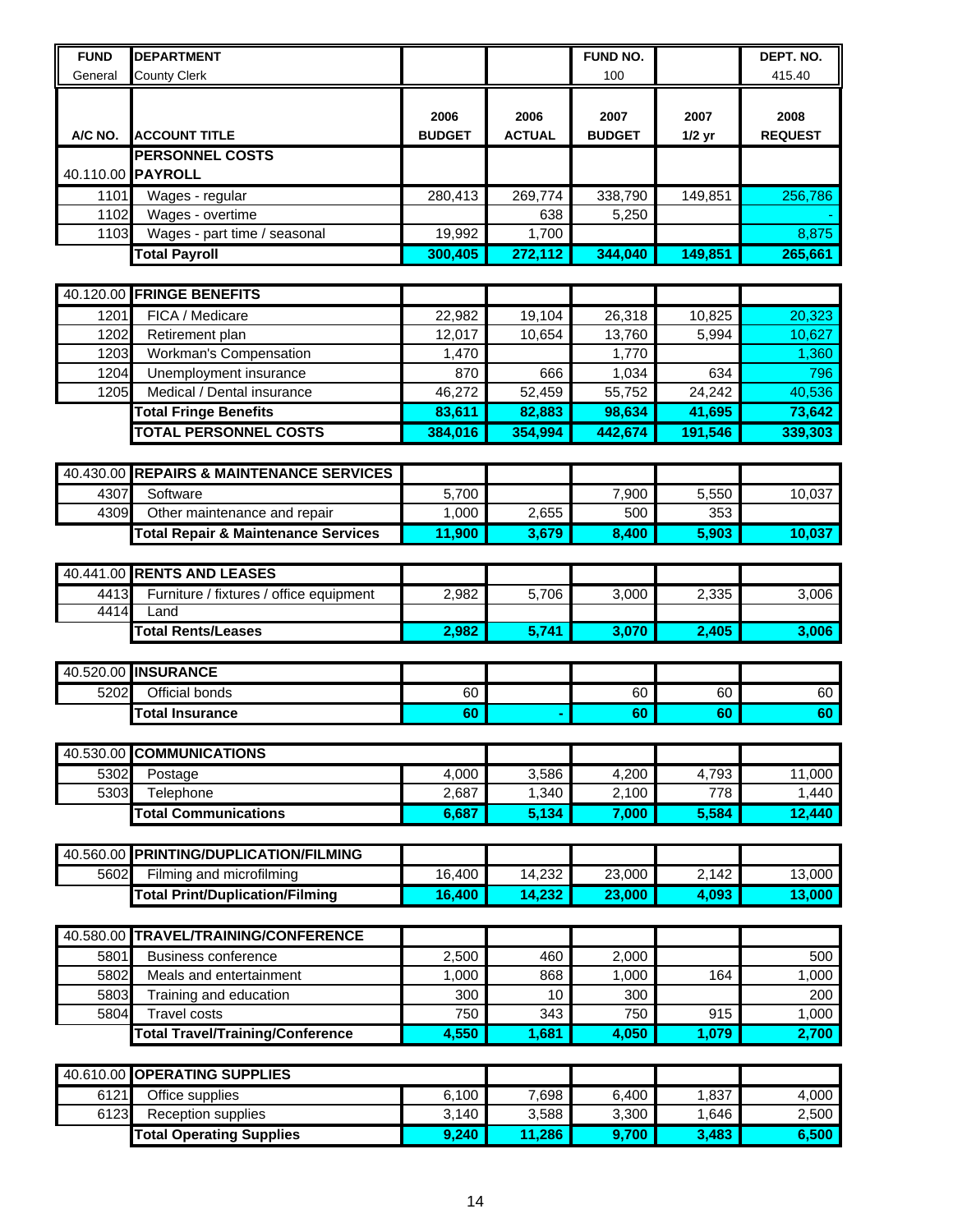| <b>FUND</b> | <b>DEPARTMENT</b>                        |                                    |                       | <b>FUND NO.</b>       |                  | DEPT. NO.              |  |  |
|-------------|------------------------------------------|------------------------------------|-----------------------|-----------------------|------------------|------------------------|--|--|
| General     | <b>County Clerk</b>                      |                                    |                       | 100                   |                  | 415.40                 |  |  |
| A/C NO.     | <b>ACCOUNT TITLE</b>                     | 2006<br><b>BUDGET</b>              | 2006<br><b>ACTUAL</b> | 2007<br><b>BUDGET</b> | 2007<br>$1/2$ yr | 2008<br><b>REQUEST</b> |  |  |
|             | 40.640.00 MISC SERVICES & CHARGES        |                                    |                       |                       |                  |                        |  |  |
| 6401        | Advertising / publishing                 | 225                                | 68                    | 200                   | 74               | 100                    |  |  |
| 6405        | Dues and subscriptions                   | 750                                | 1,350                 | 750                   | 100              | 750                    |  |  |
| 6410        | Permits and fees                         | 316                                |                       |                       |                  | 220                    |  |  |
|             | <b>Total Misc Services &amp; Charges</b> | 4,791                              | 1,418                 | 950                   | 174              | 1,070                  |  |  |
|             | <b>Total Operating Costs</b>             | 56,610                             | 43,187                | 56,230                | 22,780           | 48,813                 |  |  |
|             |                                          |                                    |                       |                       |                  |                        |  |  |
|             | 40.741.00 MACHINERY & EQUIPMENT          |                                    |                       |                       |                  |                        |  |  |
| 7412        | Office equipment                         | 3,000                              | 472                   |                       |                  |                        |  |  |
|             | <b>Total Machinery &amp; Equipment</b>   | 3.000                              | 65,797                |                       |                  |                        |  |  |
|             | <b>Total Capital Outlay</b>              | 3,000                              | 65,797                |                       |                  |                        |  |  |
|             |                                          |                                    |                       |                       |                  |                        |  |  |
|             | <b>TOTAL BUDGET</b>                      | 443,626                            | 463,979               | 498,904               | 214,326          | 388,116                |  |  |
|             |                                          |                                    |                       |                       |                  |                        |  |  |
|             |                                          | <b>REVENUES</b>                    |                       |                       |                  | 08 Projections         |  |  |
|             | 30.314.30.0000                           | Alcoholic beverage license         |                       |                       |                  | 5,000                  |  |  |
|             | 30.335.60.0000                           | Tobacco tax                        |                       |                       |                  | 4,000                  |  |  |
|             | 30.341.20.0000                           | Recording of legal instruments     |                       |                       |                  | 530,000<br>1,038,881   |  |  |
|             | 30.395.00.0000                           | Miscellaneous revenues and refunds |                       |                       |                  |                        |  |  |

**TOTAL REVENUES** 1,577,881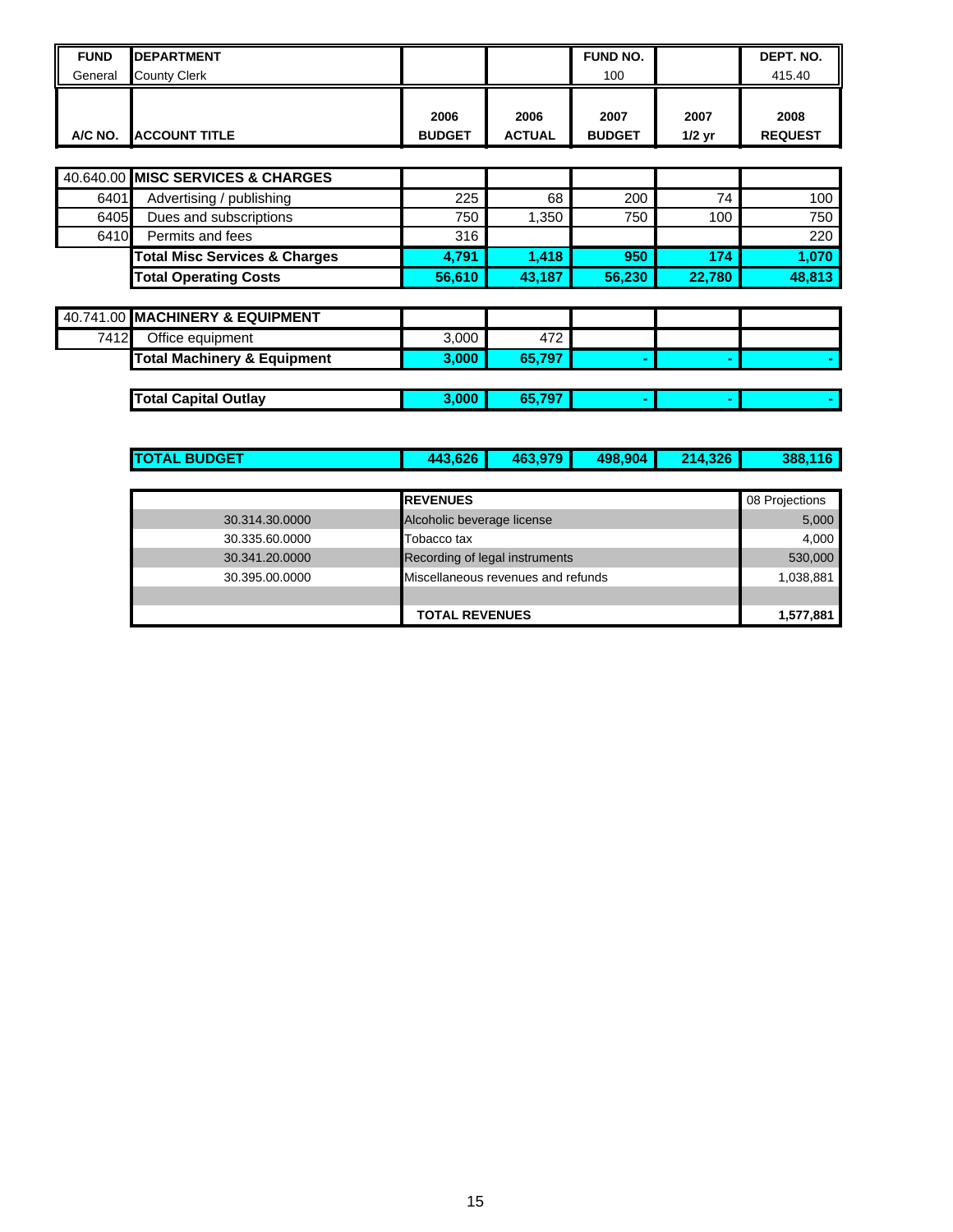| <b>FUND</b> | <b>DEPARTMENT</b>                           |                       |                       | FUND NO.              |                  | DEPT. NO.              |
|-------------|---------------------------------------------|-----------------------|-----------------------|-----------------------|------------------|------------------------|
| General     | <b>County Clerk</b>                         | <b>SMM</b>            |                       | 100                   |                  | 415.40                 |
| A/C NO.     | <b>ACCOUNT TITLE</b>                        | 2006<br><b>BUDGET</b> | 2006<br><b>ACTUAL</b> | 2007<br><b>BUDGET</b> | 2007<br>$1/2$ yr | 2008<br><b>REQUEST</b> |
|             | <b>PERSONNEL COSTS</b><br>40.110.00 PAYROLL |                       |                       |                       |                  |                        |
| 1101        | Wages - regular                             |                       |                       |                       | 370              |                        |
| 1102        | Wages - overtime                            |                       |                       |                       |                  | 2,353                  |
| 1103        | Wages - part time / seasonal                |                       |                       |                       |                  |                        |
|             | <b>Total Payroll</b>                        |                       |                       |                       | 370              | 2,353                  |
|             |                                             |                       |                       |                       |                  |                        |
|             | 40.120.00 FRINGE BENEFITS                   |                       |                       |                       |                  |                        |
| 1201        | FICA / Medicare                             |                       |                       |                       | 28               | 180                    |
| 1202        | Retirement plan                             |                       |                       |                       |                  | 94                     |
| 1203        | Workman's Compensation                      |                       |                       |                       |                  |                        |
| 1204        | Unemployment insurance                      |                       |                       |                       | 1                | 7                      |
| 1205        | Medical / Dental insurance                  |                       |                       |                       | 124              |                        |
|             | <b>Total Fringe Benefits</b>                |                       |                       |                       | 153              | 281                    |
|             | <b>TOTAL PERSONNEL COSTS</b>                |                       |                       |                       | 523              | 2,634                  |
| 4414        | Land                                        |                       |                       |                       |                  |                        |
|             |                                             |                       |                       |                       |                  |                        |
|             | 40.580.00 TRAVEL/TRAINING/CONFERENCE        |                       |                       |                       |                  |                        |
| 5804        | <b>Travel costs</b>                         |                       |                       |                       | 287              | 300                    |
|             | <b>Total Travel/Training/Conference</b>     |                       |                       |                       | 287              | 300                    |
|             |                                             |                       |                       |                       |                  |                        |
|             | 40.610.00 OPERATING SUPPLIES                |                       |                       |                       |                  |                        |
| 6121        | Office supplies                             |                       |                       |                       | 82               | 100                    |
|             | <b>Total Operating Supplies</b>             |                       |                       |                       | 82               | 100                    |
|             |                                             |                       |                       |                       |                  |                        |
|             | <b>Total Operating Costs</b>                |                       |                       |                       | 369              | 400                    |
|             |                                             |                       |                       |                       |                  |                        |
|             | <b>TOTAL BUDGET</b>                         |                       |                       |                       | 892              | 3,034                  |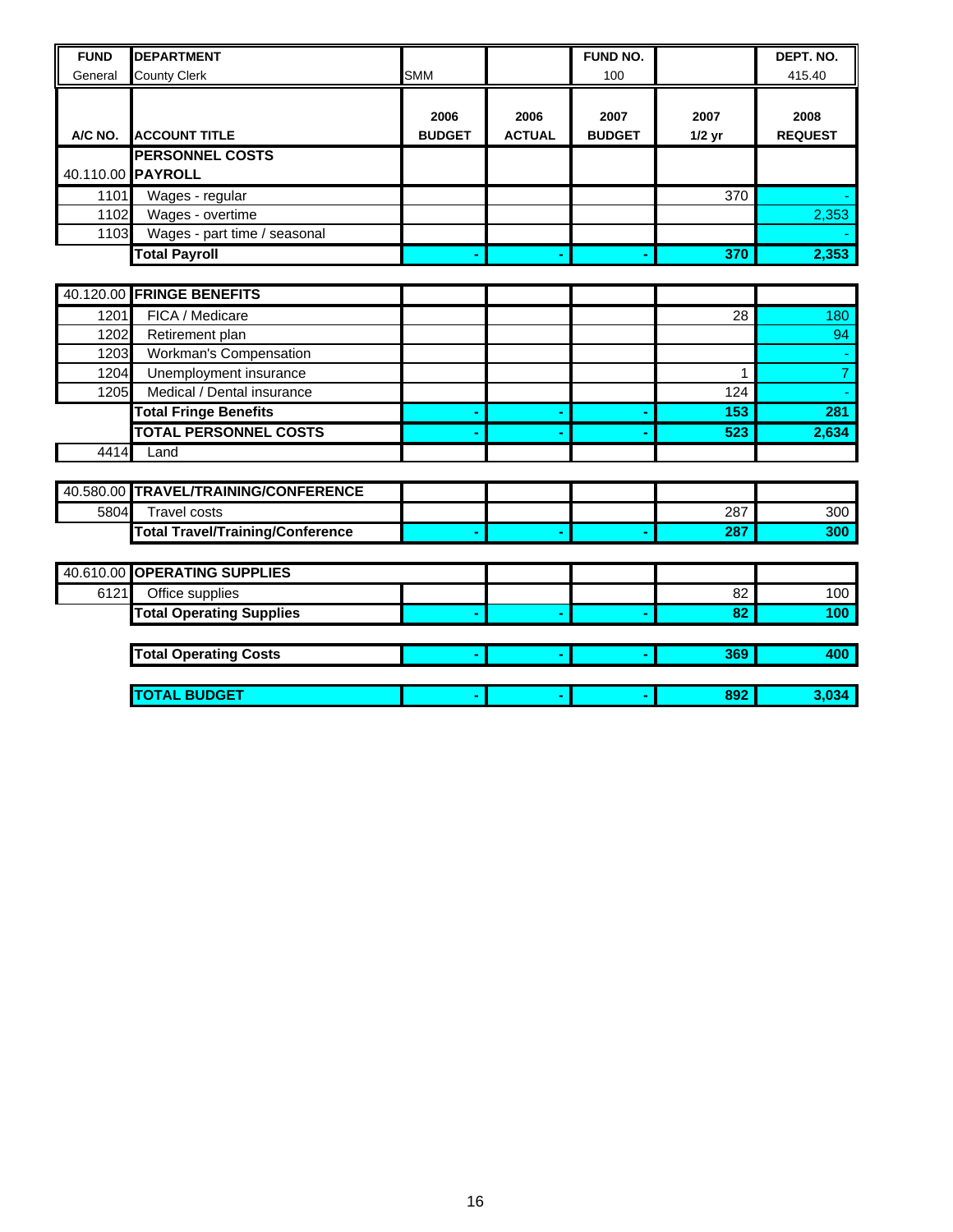| <b>FUND</b> | <b>DEPARTMENT</b>                              |                       |                       | <b>FUND NO.</b>       |                  |                        |
|-------------|------------------------------------------------|-----------------------|-----------------------|-----------------------|------------------|------------------------|
| General     | <b>County Clerk</b>                            | Elections             |                       | 100                   |                  |                        |
| A/C NO.     | <b>ACCOUNT TITLE</b>                           | 2006<br><b>BUDGET</b> | 2006<br><b>ACTUAL</b> | 2007<br><b>BUDGET</b> | 2007<br>$1/2$ yr | 2008<br><b>REQUEST</b> |
|             | <b>PERSONNEL COSTS</b>                         |                       |                       |                       |                  |                        |
| 40.110.00   | <b>PAYROLL</b>                                 |                       |                       |                       |                  |                        |
| 1101        | Wages - regular                                | 25,329                | 28,046                | 28,662                | 14,330           | 28,704                 |
| 1102        | Wages - overtime                               |                       | 1,029                 |                       |                  | 1,035                  |
| 1103        | Wages - part time / seasonal                   |                       | 4,515                 | 21,084                |                  | 4,800                  |
|             | <b>Total Payroll</b>                           | 25,329                | 33,590                | 49,746                | 14,330           | 34,539                 |
|             |                                                |                       |                       |                       |                  |                        |
| 40.120.00   | <b>FRINGE BENEFITS</b>                         |                       |                       |                       |                  |                        |
| 1201        | FICA / Medicare                                | 1,937                 | 2,356                 | 3,805                 | 1,081            | 2,643                  |
| 1202        | Retirement plan                                | 1,014                 | 1,092                 | 1,990                 | 573              | 1,189                  |
| 1203        | <b>Workman's Compensation</b>                  | 140                   |                       | 260                   |                  | 170                    |
| 1204        | Unemployment insurance                         | 76                    | 92                    | 150                   | 43               | 103                    |
| 1205        | Medical / Dental insurance                     | 4,560                 | 3,449                 | 4,560                 | 1,580            | 4,560                  |
|             | <b>Total Fringe Benefits</b>                   | 7,727                 | 6,989                 | 10,765                | 3,277            | 8,665                  |
|             | <b>TOTAL PERSONNEL COSTS</b>                   | 33,056                | 40,579                | 60,511                | 17,607           | 43,204                 |
|             |                                                |                       |                       |                       |                  |                        |
|             | <b>OPERATING COSTS</b>                         |                       |                       |                       |                  |                        |
| 40.320.00   | <b>PROFESSIONAL SERVICES</b>                   |                       |                       |                       |                  |                        |
| 3209        | Other professional services                    |                       |                       | 6,700                 |                  | 6,700                  |
|             | <b>Total Professional Services</b>             |                       |                       | 6,700                 |                  | 6,700                  |
|             |                                                |                       |                       |                       |                  |                        |
|             | 40.430.00 REPAIRS & MAINTENANCE SERVICES       |                       |                       |                       |                  |                        |
| 4307        | Software                                       | 4,600                 | 3,200                 | 22,625                | 13,078           | 13,280                 |
|             | <b>Total Repair &amp; Maintenance Services</b> | 4,600                 | 16,480                | 22,625                | 13,078           | 13,280                 |
|             |                                                |                       |                       |                       |                  |                        |
|             | 40.441.00 RENTS AND LEASES                     |                       |                       |                       |                  |                        |
| 4413        | Furniture / fixtures / office equipment        | 1,492                 | 303                   | 1,567                 |                  | 1,503                  |
| 4414        | Land                                           |                       |                       |                       |                  |                        |
|             | <b>Total Rents/Leases</b>                      | 1,492                 | 338                   | 1,567                 |                  | 1,503                  |
|             |                                                |                       |                       |                       |                  |                        |
| 40.530.00   | <b>COMMUNICATIONS</b>                          |                       |                       |                       |                  |                        |
| 5302        | Postage                                        | 1,000                 | 8,377                 | 7,500                 | 1,696            | 9,000                  |
| 5303        | Telephone                                      | 2,000                 | 1,340                 | 1,000                 | 778              | 800                    |
|             | <b>Total Communications</b>                    | 3,500                 | 10,210                | 9,000                 | 2,474            | 9,800                  |
|             |                                                |                       |                       |                       |                  |                        |
| 40.560.00   | <b>PRINTING/DUPLICATION/FILMING</b>            |                       |                       |                       |                  |                        |
| 5604        | Printing and binding                           |                       | $\overline{716}$      | 1,000                 |                  | 3,600                  |
|             | <b>Total Print/Duplication/Filming</b>         |                       | 716                   | 1,000                 |                  | 3,600                  |
|             |                                                |                       |                       |                       |                  |                        |
| 40.580.00   | TRAVEL/TRAINING/CONFERENCE                     |                       |                       |                       |                  |                        |
| 5801        | <b>Business conference</b>                     | 1,000                 | 325                   | 500                   |                  | 1,000                  |
| 5802        | Meals and entertainment                        | 1,000                 | 610                   | 1,000                 |                  | 500                    |
| 5803        | Training and education                         | 2,000                 | 60                    | 2,000                 |                  | 500                    |
| 5804        | <b>Travel costs</b>                            | 750                   | 926                   | 1,000                 |                  | 500                    |
|             | <b>Total Travel/Training/Conference</b>        | 4,750                 | 1,921                 | 4,500                 |                  | 2,500                  |
|             |                                                |                       |                       |                       |                  |                        |
| 40.610.00   | <b>OPERATING SUPPLIES</b>                      |                       |                       |                       |                  |                        |
| 6104        | Ballots & envelopes                            | 9,000                 | 6,660                 | 9,000                 |                  | 24,000                 |
| 6107        | Election judges                                | 10,100                | 10,292                | 3,000                 |                  | 8,000                  |
| 6121        | Office supplies                                | 25,000                | 27,029                | 2,500                 | 494              | 1,500                  |
|             | <b>Total Operating Supplies</b>                | 45,100                | 44,025                | 14,500                | 494              | 33,500                 |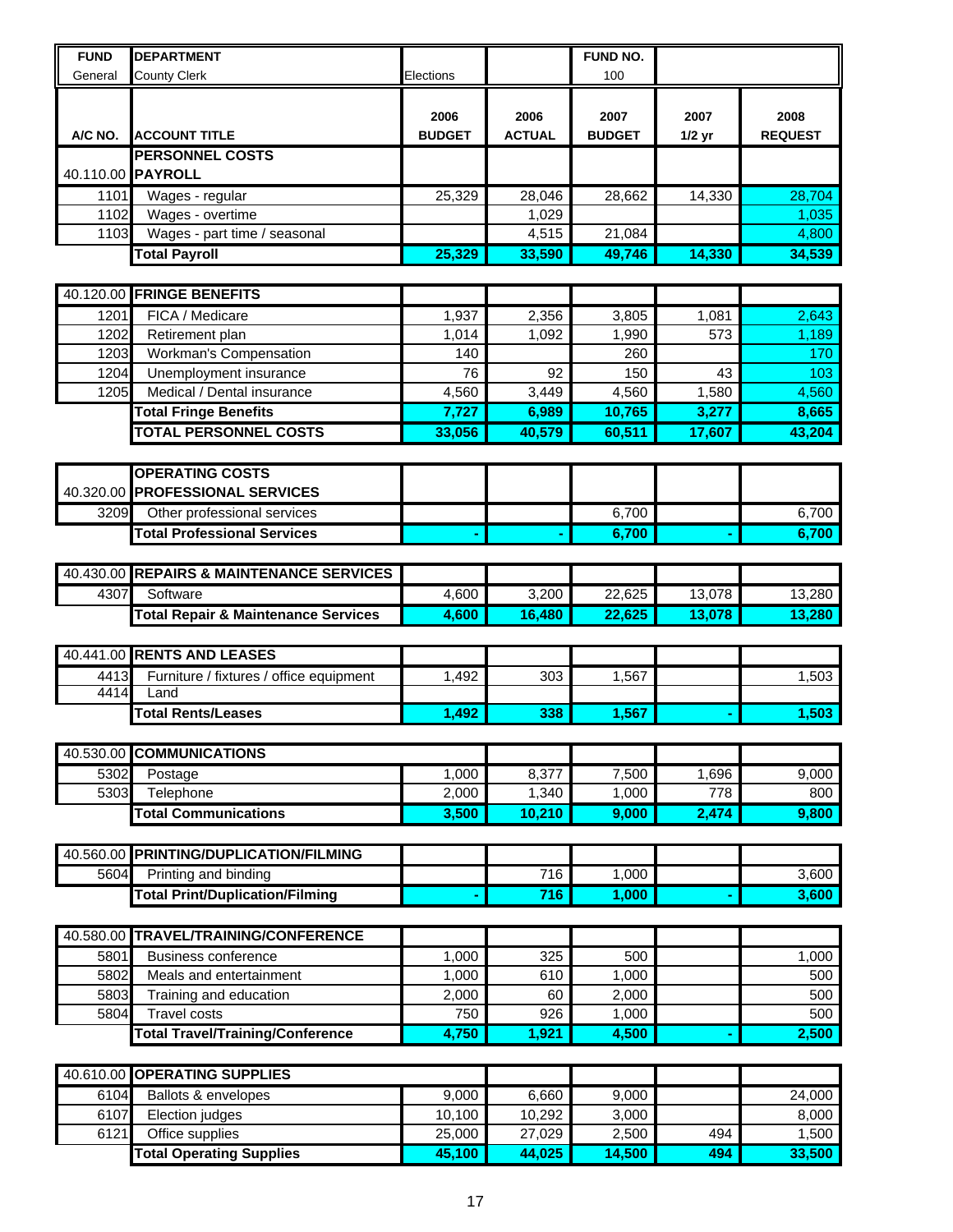| <b>FUND</b> | <b>IDEPARTMENT</b>                       |                       |                       | <b>FUND NO.</b>       |                  |                        |
|-------------|------------------------------------------|-----------------------|-----------------------|-----------------------|------------------|------------------------|
| General     | <b>County Clerk</b>                      | Elections             |                       | 100                   |                  |                        |
| A/C NO.     | <b>ACCOUNT TITLE</b>                     | 2006<br><b>BUDGET</b> | 2006<br><b>ACTUAL</b> | 2007<br><b>BUDGET</b> | 2007<br>$1/2$ yr | 2008<br><b>REQUEST</b> |
|             |                                          |                       |                       |                       |                  |                        |
|             | 40.640.00 MISC SERVICES & CHARGES        |                       |                       |                       |                  |                        |
| 6401        | Advertising / publishing                 | 2,000                 | 2,994                 | 500                   |                  | 2,000                  |
| 6405        | Dues and subscriptions                   | 250                   | 50                    | 400                   |                  | 400                    |
|             | <b>Total Misc Services &amp; Charges</b> | 4,750                 | 3,044                 | 900                   |                  | 2,400                  |
|             | <b>Total Operating Costs</b>             | 64,192                | 76,734                | 60,792                | 16,046           | 73,283                 |
|             |                                          |                       |                       |                       |                  |                        |
|             | <b>TOTAL BUDGET</b>                      | 140.248               | 201,038               | 121,553               | 38,263           | 116,487                |

|                | <b>IREVENUES</b>            | 08 Projections |
|----------------|-----------------------------|----------------|
| 30.341.00.0000 | <b>Charges for services</b> | 15,000         |
|                |                             |                |
|                | <b>TOTAL REVENUES</b>       | 15,000         |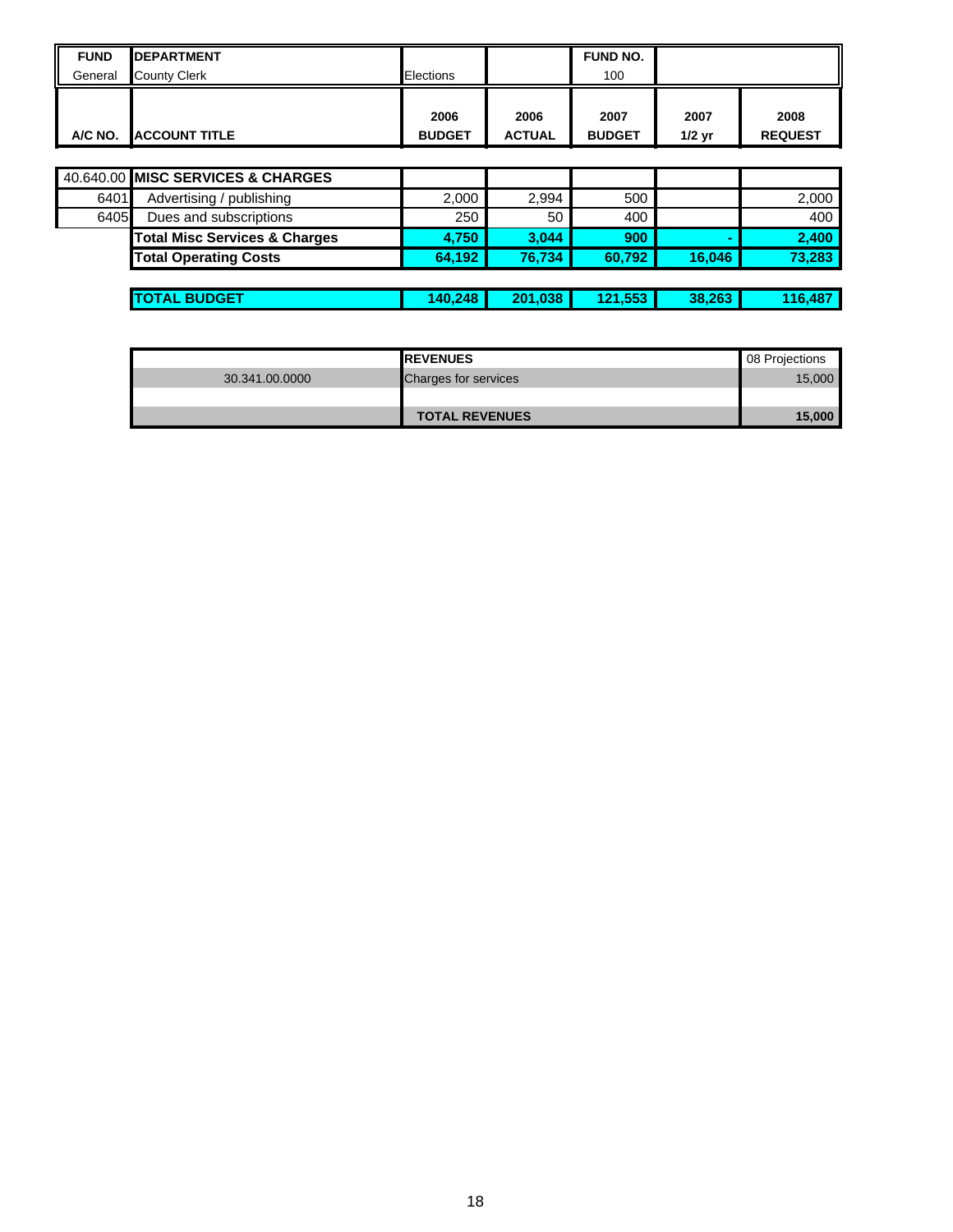| <b>FUND</b>  | <b>DEPARTMENT</b>                                      |                       |                       | FUND NO.              |                  |                        |
|--------------|--------------------------------------------------------|-----------------------|-----------------------|-----------------------|------------------|------------------------|
| General      | <b>County Assessor</b>                                 |                       |                       | 100                   |                  |                        |
| A/C NO.      | <b>ACCOUNT TITLE</b>                                   | 2006<br><b>BUDGET</b> | 2006<br><b>ACTUAL</b> | 2007<br><b>BUDGET</b> | 2007<br>$1/2$ yr | 2008<br><b>REQUEST</b> |
|              | <b>PERSONNEL COSTS</b>                                 |                       |                       |                       |                  |                        |
|              | 40.110.00 PAYROLL                                      |                       |                       |                       |                  |                        |
| 1101         | Wages - regular                                        | 367,595               | 372,853               | 478,599               | 230,263          | 325,197                |
| 1102         | Wages - overtime                                       |                       | 1,695                 |                       | 4,266            |                        |
| 1103         | Wages - part time / seasonal                           | 18,086                | 12,519                | 26,500                | 3,170            | 22,780                 |
|              | <b>Total Payroll</b>                                   | 385,681               | 387,067               | 506,599               | 237,699          | 347,977                |
|              |                                                        |                       |                       |                       |                  |                        |
| 40.120.00    | <b>FRINGE BENEFITS</b>                                 |                       |                       |                       |                  |                        |
| 1201         | FICA / Medicare                                        | 29,506                | 27,765                | 38,639                | 17,165           | 26,621                 |
| 1202         | Retirement plan                                        | 14,704                | 14,326                | 19,143                | 8,903            | 13,379                 |
| 1203         | <b>Workman's Compensation</b>                          | 5,270                 |                       | 10,050                |                  | 6,900                  |
| 1204         | Unemployment insurance                                 | 1,146                 | 1,000                 | 1,498                 | 603              | 1,034                  |
| 1205         | Medical / Dental insurance                             | 63,696                | 63,027                | 67,272                | 35,020           | 55,440                 |
|              | <b>Total Fringe Benefits</b>                           | 114,322               | 106,118               | 136,602               | 61,691           | 103,374                |
|              | <b>TOTAL PERSONNEL COSTS</b>                           | 500,003               | 493,185               | 643,201               | 299,389          | 451,351                |
|              |                                                        |                       |                       |                       |                  |                        |
|              | <b>OPERATING COSTS</b>                                 |                       |                       |                       |                  |                        |
| 40.320.00    | <b>PROFESSIONAL SERVICES</b>                           |                       |                       |                       |                  |                        |
| 3204         | Consultants                                            | 71,322                | 97,280                | 79,600                | 38,400           | 55,000                 |
| 3209<br>3210 | Other professional services<br>Contract labor services |                       | 2,300                 |                       |                  | 2,500                  |
|              |                                                        | 2,000<br>73,322       | 1,381                 |                       | 40,700           | 7,500                  |
|              | <b>Total Professional Services</b>                     |                       | 100,961               | 79,600                |                  | 65,000                 |
| 40.441.00    | <b>RENTS AND LEASES</b>                                |                       |                       |                       |                  |                        |
| 4412         | Computers and related                                  | 52,112                | 53,806                | 55,600                | 18,759           | 55,850                 |
| 4414         | Land                                                   |                       |                       |                       |                  |                        |
| 4415         | Machinery / equipment / vehicles                       | 10,000                | 6,437                 | 7,850                 | 9,965            | 8,200                  |
|              | <b>Total Rents/Leases</b>                              | 62,112                | 60,243                | 63,450                | 29,612           | 64,050                 |
|              |                                                        |                       |                       |                       |                  |                        |
|              | 40.520.00 INSURANCE                                    |                       |                       |                       |                  |                        |
| 5202         | Official bonds                                         |                       | 71                    |                       |                  | 75                     |
|              | <b>Total Insurance</b>                                 |                       | 71                    |                       |                  | 75                     |
|              |                                                        |                       |                       |                       |                  |                        |
| 40.530.00    | <b>COMMUNICATIONS</b>                                  |                       |                       |                       |                  |                        |
| 5302         | Postage                                                | 6,000                 | 1,000                 | 14,800                | 6,928            | 5,000                  |
| 5303         | Telephone                                              | 6,500                 | 2,075                 | 4,050                 | 3,630            | 5,700                  |
| 5305         | Shipping & freight                                     | 100                   | 289                   | 500                   | 24               | 50                     |
|              | <b>Total Communications</b>                            | 15,100                | 3,699                 | 20,050                | 10,582           | 10,750                 |
|              |                                                        |                       |                       |                       |                  |                        |
| 40.560.00    | <b>PRINTING/DUPLICATION/FILMING</b>                    |                       |                       |                       |                  |                        |
| 5604         | Printing and binding                                   | 1,550                 | 925                   | $\overline{4,000}$    | 653              | 1,500                  |
|              | <b>Total Print/Duplication/Filming</b>                 | 1,550                 | 925                   | 4,000                 | 653              | 1,500                  |
|              |                                                        |                       |                       |                       |                  |                        |
| 40.580.00    | <b>TRAVEL/TRAINING/CONFERENCE</b>                      |                       |                       |                       |                  |                        |
| 5801         | <b>Business conference</b>                             |                       | 225                   |                       |                  |                        |
| 5802         | Meals and entertainment                                |                       | 6,161                 | 4,500                 | 174              | 4,500                  |
| 5803         | Training and education                                 | 12,000                | 4,051                 | 10,000                | 1,262            | 6,000                  |
| 5804         | <b>Travel costs</b>                                    |                       | 9,313                 | 6,500                 | 1,279            | 5,500                  |
|              | <b>Total Travel/Training/Conference</b>                | 12,000                | 19,750                | 21,000                | 2,715            | 16,000                 |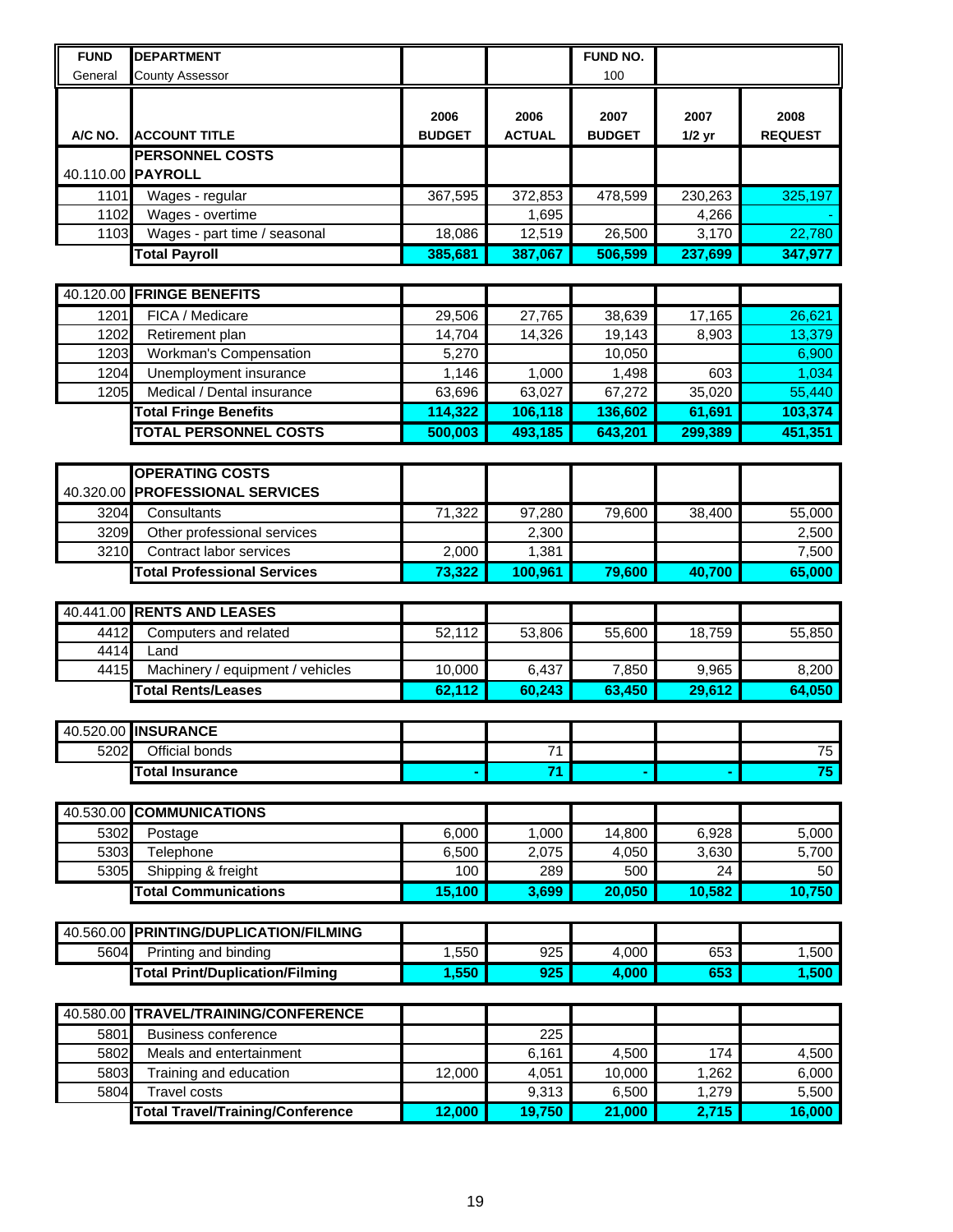| <b>FUND</b> | <b>DEPARTMENT</b>                               |                       |                       | <b>FUND NO.</b>       |                  |                        |
|-------------|-------------------------------------------------|-----------------------|-----------------------|-----------------------|------------------|------------------------|
| General     | <b>County Assessor</b>                          |                       |                       | 100                   |                  |                        |
| A/C NO.     | <b>ACCOUNT TITLE</b>                            | 2006<br><b>BUDGET</b> | 2006<br><b>ACTUAL</b> | 2007<br><b>BUDGET</b> | 2007<br>$1/2$ yr | 2008<br><b>REQUEST</b> |
|             |                                                 |                       |                       |                       |                  |                        |
|             | 40.610.00 OPERATING SUPPLIES                    |                       |                       |                       |                  |                        |
| 6121        | Office supplies                                 | 14,180                | 17,484                | 38,240                | 7,818            | 17,500                 |
| 6124        | Small tools & equipment                         |                       | 336                   | 2,000                 | 1,313            | 1,000                  |
| 6126        | Other operating supplies                        |                       | 409                   |                       | 125              | 500                    |
|             | <b>Total Operating Supplies</b>                 | 14,680                | 18,570                | 40,940                | 11,758           | 19,000                 |
|             |                                                 |                       |                       |                       |                  |                        |
|             | 40.626.00 REPAIR & MAINTENANCE SUPPLIES         |                       |                       |                       |                  |                        |
| 6267        | Other maintenance & repair supplies             |                       | 405                   | 500                   | 1,304            | 500                    |
|             | <b>Total Repairs &amp; Maintenance Supplies</b> | 6,160                 | 4,520                 | 8,200                 | 2,190            | 500                    |
|             |                                                 |                       |                       |                       |                  |                        |
|             | 40.640.00 MISC SERVICES & CHARGES               |                       |                       |                       |                  |                        |
| 6401        | Advertising / publishing                        | 7,330                 | 516                   | 1,500                 | 64               | 200                    |
| 6405        | Dues and subscriptions                          | 2,500                 | 2,363                 | 5,250                 | 83               | 2,500                  |
|             | <b>Total Misc Services &amp; Charges</b>        | 9,830                 | 2,962                 | 6,750                 | 147              | 2,700                  |
|             | <b>Total Operating Costs</b>                    | 194,754               | 214,766               | 243,990               | 99,557           | 179,575                |
|             |                                                 |                       |                       |                       |                  |                        |
|             | 40.741.00 MACHINERY & EQUIPMENT                 |                       |                       |                       |                  |                        |
| 7412        | Office equipment                                | 9,500                 |                       |                       |                  | 3,000                  |
|             | <b>Total Machinery &amp; Equipment</b>          | 29,370                | 22,178                | 3,025                 | 545              | 3,000                  |
|             |                                                 |                       |                       |                       |                  |                        |
|             | 40.743.00 FURNITURE & FIXTURES                  |                       |                       |                       |                  |                        |
| 7431        | Furniture & fixtures                            | 2,000                 | 1,140                 | 2,000                 | 715              | 500                    |
|             | <b>Total Furniture &amp; fixtures</b>           | 2,000                 | 1,140                 | 2,000                 | 715              | 500                    |
|             |                                                 |                       |                       |                       |                  |                        |
|             | <b>Total Capital Outlay</b>                     | 31,870                | 45,168                | 5,525                 | 1,260            | 3,500                  |
|             | <b>TOTAL BUDGET</b>                             | 726,627               | 753,119               | 892,716               | 400,206          | 634,426                |

|                | <b>IREVENUES</b>            | 08 Projections |
|----------------|-----------------------------|----------------|
| 30.341.00.0000 | <b>Charges for services</b> | 30,000         |
|                |                             |                |
|                | <b>TOTAL REVENUES</b>       | 30.000         |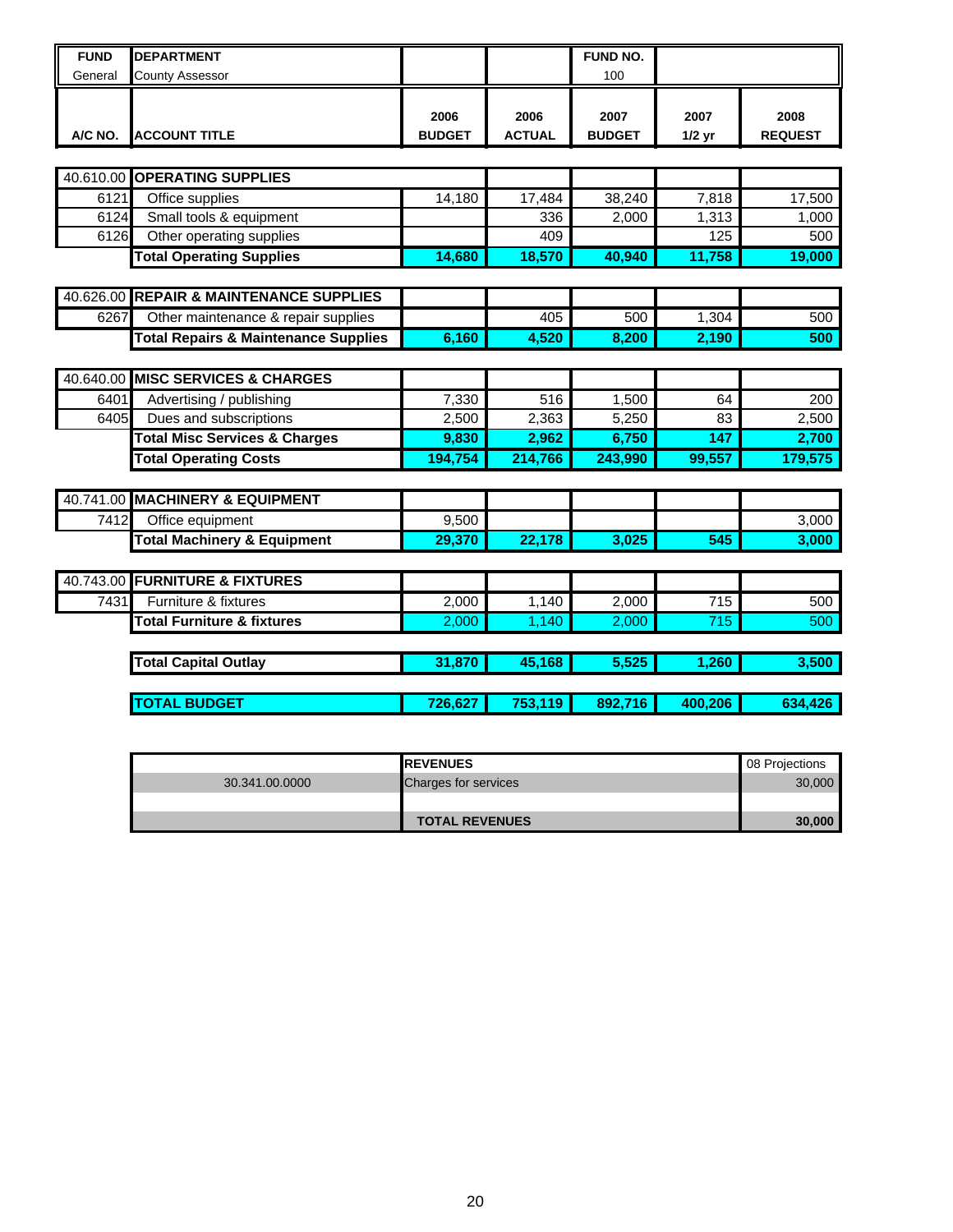| <b>FUND</b>       | <b>DEPARTMENT</b>                                  |                       |                       | FUND NO.              |                  |                        |
|-------------------|----------------------------------------------------|-----------------------|-----------------------|-----------------------|------------------|------------------------|
| General           | <b>County Treasurer</b>                            |                       |                       | 100                   |                  |                        |
| A/C NO.           | <b>ACCOUNT TITLE</b>                               | 2006<br><b>BUDGET</b> | 2006<br><b>ACTUAL</b> | 2007<br><b>BUDGET</b> | 2007<br>$1/2$ yr | 2008<br><b>REQUEST</b> |
|                   | <b>PERSONNEL COSTS</b>                             |                       |                       |                       |                  |                        |
|                   | 40.110.00 PAYROLL                                  |                       |                       |                       |                  |                        |
| 1101              | Wages - regular                                    | 157,378               | 155,711               | 174,142               | 80,177           | 138,310                |
| 1102              | Wages - overtime                                   |                       | 124                   |                       |                  |                        |
| 1103              | Wages - part time / seasonal                       |                       |                       |                       |                  | 8,875                  |
|                   | <b>Total Payroll</b>                               | 157,378               | 155,835               | 174,142               | 80,177           | 147,185                |
|                   |                                                    |                       |                       |                       |                  |                        |
| 40.120.00<br>1201 | <b>FRINGE BENEFITS</b><br>FICA / Medicare          | 12,039                | 11,355                | 13,321                | 5,838            | 11,259                 |
| 1202              | Retirement plan                                    | 6,295                 | 6,228                 | 6,966                 | 3,207            | 5,888                  |
| 1203              | Workman's Compensation                             | 819                   |                       | 884                   |                  | 755                    |
| 1204              | Unemployment insurance                             | 473                   | 318                   | 347                   | 238              | 266                    |
| 1205              | Medical / Dental insurance                         | 22,704                | 25,362                | 24,120                | 11,402           | 20,424                 |
|                   | <b>Total Fringe Benefits</b>                       | 42,330                | 43,263                | 45,638                | 20,685           | 38,592                 |
|                   | <b>OTAL PERSONNEL COSTS</b>                        | 199,708               | 199,098               | 219,780               | 100,862          | 185,777                |
|                   |                                                    |                       |                       |                       |                  |                        |
|                   | <b>OPERATING COSTS</b>                             |                       |                       |                       |                  |                        |
|                   | 40.320.00 PROFESSIONAL SERVICES                    |                       |                       |                       |                  |                        |
| 3209              | Other professional services                        |                       |                       |                       |                  | 200                    |
|                   | <b>Total Professional Services</b>                 |                       |                       |                       |                  | 200                    |
|                   |                                                    |                       |                       |                       |                  |                        |
|                   | 40.441.00 RENTS AND LEASES                         |                       |                       |                       |                  |                        |
| 4412              | Computers and related                              | 47,632                | 48,917                | 48,592                | 24,296           | 50,600                 |
| 4414              | Land                                               |                       |                       |                       |                  |                        |
| 4416              | Other rents / leases                               | 1,228                 |                       | 1,228                 |                  | 1,500                  |
|                   | <b>Total Rents/Leases</b>                          | 48,860                | 50,372                | 50,520                | 25,069           | 52,100                 |
|                   | 40.520.00 INSURANCE                                |                       |                       |                       |                  |                        |
| 5202              | Official bonds                                     | 1,664                 |                       | 1,664                 | 1,707            | 1,707                  |
|                   | <b>Total Insurance</b>                             | 1,664                 |                       | 1,664                 | 1,707            | 1,707                  |
|                   |                                                    |                       |                       |                       |                  |                        |
|                   | 40.530.00 COMMUNICATIONS                           |                       |                       |                       |                  |                        |
| 5302              | Postage                                            | 13,000                | 5,430                 | 13,000                | 7,476            | 14,000                 |
| 5303              | Telephone                                          | 1,380                 | 765                   | 1,380                 | 452              | 1,000                  |
|                   | <b>Total Communications</b>                        | 14,380                | 6,249                 | 14,380                | 8,567            | 15,000                 |
|                   |                                                    |                       |                       |                       |                  |                        |
| 40.580.00         | <b>TRAVEL/TRAINING/CONFERENCE</b>                  |                       |                       |                       |                  |                        |
| 5802              | Meals and entertainment                            |                       | 292                   |                       |                  | 500                    |
| 5803              | Training and education                             | 4,000                 |                       | 4,000                 |                  | 500                    |
| 5804              | <b>Travel costs</b>                                |                       | 1,927                 |                       |                  | 500                    |
|                   | <b>Total Travel/Training/Conference</b>            | 4,000                 | 2,419                 | 4,000                 |                  | 1,500                  |
|                   |                                                    |                       |                       |                       |                  |                        |
|                   | 40.610.00 OPERATING SUPPLIES                       |                       |                       |                       |                  |                        |
| 6121              | Office supplies<br><b>Total Operating Supplies</b> | 7,000<br>7,000        | 4,049<br>4,139        | 7,000<br>7,000        | 1,497<br>1,497   | 5,000<br>5,000         |
|                   |                                                    |                       |                       |                       |                  |                        |
|                   | 40.640.00 MISC SERVICES & CHARGES                  |                       |                       |                       |                  |                        |
| 6401              | Advertising / publishing                           | 22,000                | 12,517                | 22,000                | 654              | 15,000                 |
| 6405              | Dues and subscriptions                             | 875                   | 820                   | 875                   |                  | 875                    |
|                   | <b>Total Misc Services &amp; Charges</b>           | 23,075                | 13,337                | 23,075                | 1,175            | 15,875                 |
|                   | <b>Total Operating Costs</b>                       | 98,979                | 76,516                | 100,639               | 38,015           | 91,382                 |
|                   |                                                    |                       |                       |                       |                  |                        |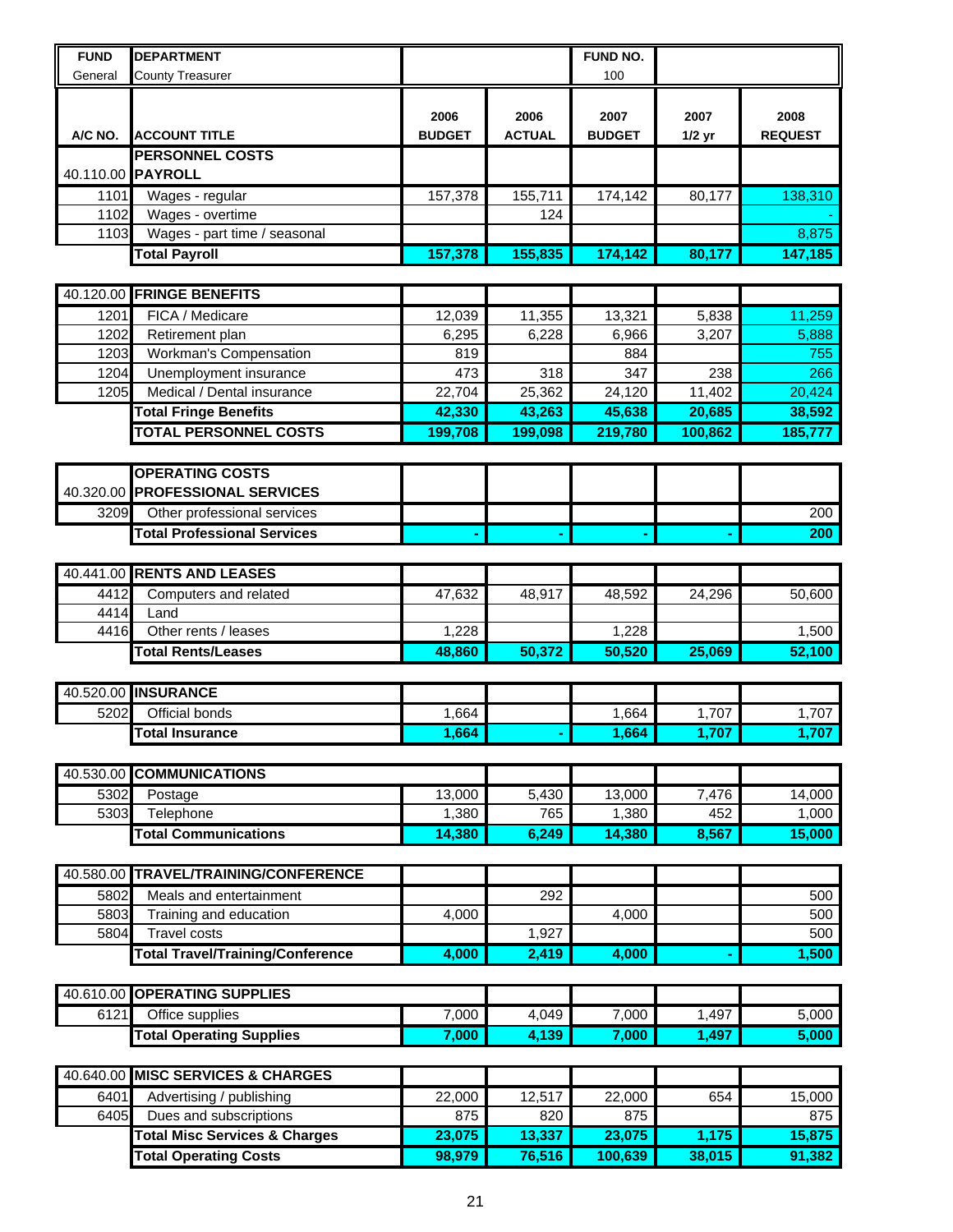| <b>FUND</b> | <b>IDEPARTMENT</b>      |               |               | <b>FUND NO.</b> |          |                |
|-------------|-------------------------|---------------|---------------|-----------------|----------|----------------|
| General     | <b>County Treasurer</b> |               |               | 100             |          |                |
|             |                         |               |               |                 |          |                |
|             |                         | 2006          | 2006          | 2007            | 2007     | 2008           |
| A/C NO.     | <b>ACCOUNT TITLE</b>    | <b>BUDGET</b> | <b>ACTUAL</b> | <b>BUDGET</b>   | $1/2$ yr | <b>REQUEST</b> |
|             | <b>TOTAL BUDGET</b>     | 298.687       | 275.614       | 320.419         | 138,877  | 277,159        |

|                | <b>REVENUES</b>                    | 08 Projections |
|----------------|------------------------------------|----------------|
| 30.311.10.0000 | Property tax                       | 3,950,150      |
| 30.311.11.0000 | <b>Current tax interest</b>        | 15,000         |
| 30.312.00.0000 | Specific ownership tax             | 390,000        |
| 30.313.00.0000 | Sales tax                          | 1,696,683      |
| 30.318.10.0000 | Severance tax                      | 5,000          |
| 30.318.90.0000 | Delinguent tax                     | 7,500          |
| 30.333.00.0000 | Federal payment in lieu of taxes   | 529,000        |
| 30.341.00.0000 | Charges for services               | 250,000        |
| 30.361.10.0000 | Interest revenue                   | 50,000         |
| 30.395.00.0000 | Miscellaneous revenues and refunds |                |
|                |                                    |                |
|                | <b>TOTAL REVENUES</b>              | 6,893,333      |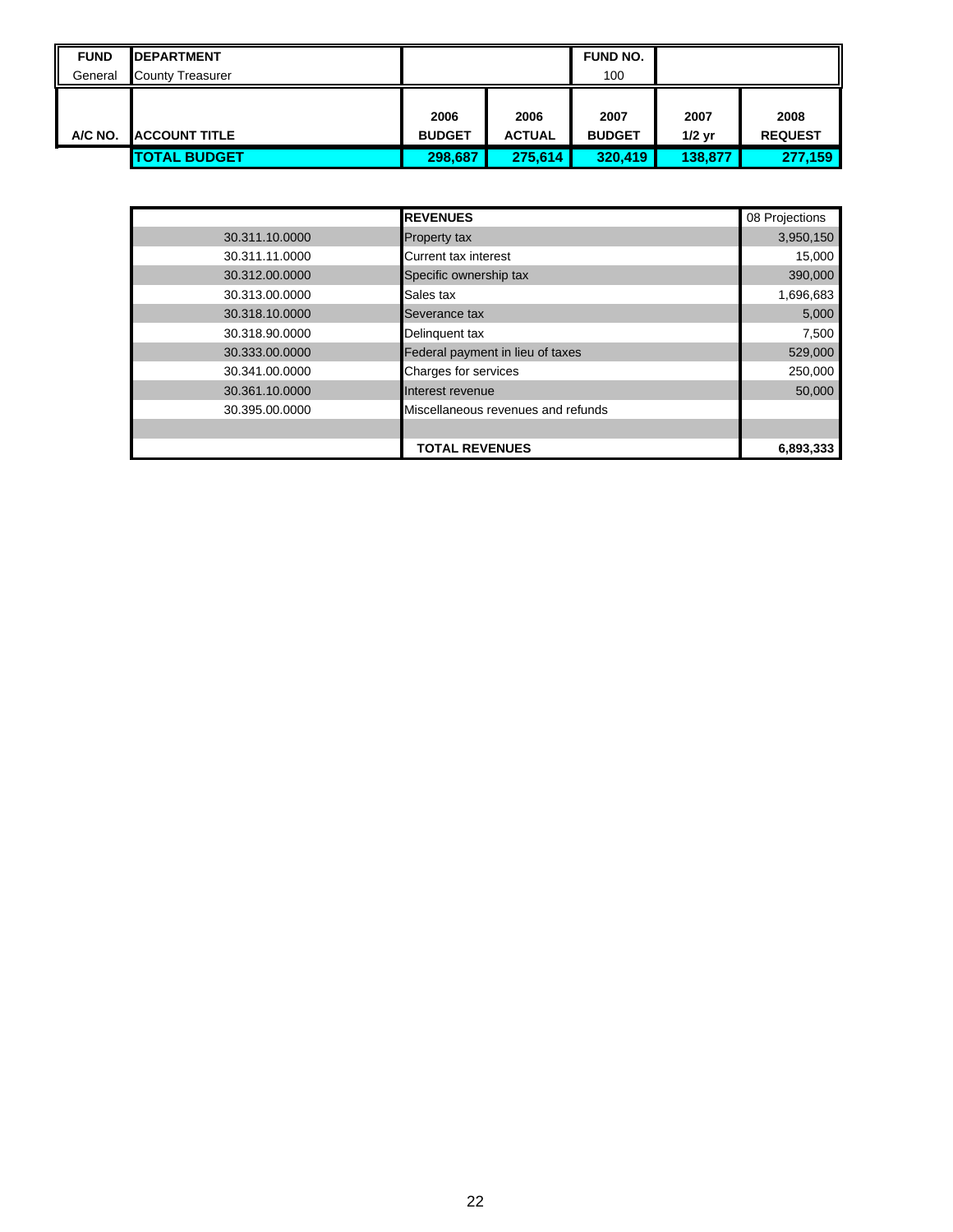| <b>FUND</b> | <b>DEPARTMENT</b>                        |                       |                       | FUND NO.              |                  |                        |
|-------------|------------------------------------------|-----------------------|-----------------------|-----------------------|------------------|------------------------|
| General     | <b>County Public Trustee</b>             |                       |                       | 100                   |                  |                        |
| A/C NO.     | <b>ACCOUNT TITLE</b>                     | 2006<br><b>BUDGET</b> | 2006<br><b>ACTUAL</b> | 2007<br><b>BUDGET</b> | 2007<br>$1/2$ yr | 2008<br><b>REQUEST</b> |
|             | <b>PERSONNEL COSTS</b>                   |                       |                       |                       |                  |                        |
|             | 40.110.00 PAYROLL                        |                       |                       |                       |                  |                        |
| 1101        | Wages - regular                          | 13,788                | 12,500                | 12,500                | 6,490            | 12,500                 |
|             | <b>Total Payroll</b>                     | 13,788                | 12,500                | 12,500                | 6,490            | 12,500                 |
|             |                                          |                       |                       |                       |                  |                        |
|             | 40.120.00 FRINGE BENEFITS                |                       |                       |                       |                  |                        |
| 1201        | FICA / Medicare                          | 1,055                 | 939                   | 956                   | 489              | 956                    |
| 1202        | Retirement plan                          | 552                   | 500                   | 500                   | 260              | 500                    |
| 1203        | Workman's Compensation                   | 72                    |                       | 60                    |                  | 60                     |
| 1204        | Unemployment insurance                   | 41                    |                       | 38                    | 19               | 38                     |
| 1205        | Medical / Dental insurance               |                       | 586                   |                       | 98               |                        |
|             | <b>Total Fringe Benefits</b>             | 1,720                 | 2,025                 | 1,554                 | 866              | 1,554                  |
|             | <b>TOTAL PERSONNEL COSTS</b>             | 15,508                | 14,524                | 14,054                | 7,356            | 14,054                 |
| 4414        | Land                                     |                       |                       |                       |                  |                        |
|             |                                          |                       |                       |                       |                  |                        |
|             | 40.520.00 INSURANCE                      |                       |                       |                       |                  |                        |
| 5202        | Official bonds                           | 45                    |                       | 45                    |                  | 45                     |
|             | <b>Total Insurance</b>                   | 45                    |                       | 45                    |                  | 45                     |
|             |                                          |                       |                       |                       |                  |                        |
|             | 40.610.00 OPERATING SUPPLIES             |                       |                       |                       |                  |                        |
| 6121        | Office supplies                          | 135                   |                       | 135                   |                  | 140                    |
|             | <b>Total Operating Supplies</b>          | 135                   |                       | 135                   |                  | 140                    |
|             |                                          |                       |                       |                       |                  |                        |
|             | 40.640.00 MISC SERVICES & CHARGES        |                       |                       |                       |                  |                        |
| 6405        | Dues and subscriptions                   | 125                   |                       | $\frac{175}{175}$     |                  | 175                    |
|             | <b>Total Misc Services &amp; Charges</b> | 125                   |                       | 175                   |                  | 175                    |
|             | <b>Total Operating Costs</b>             | 305                   |                       | 355                   |                  | 360                    |
|             |                                          |                       |                       |                       |                  |                        |
|             | <b>TOTAL BUDGET</b>                      | 15,813                | 14,524                | 14,409                | 7,356            | 14,414                 |

|                | <b>IREVENUES</b>            | 08 Projections |
|----------------|-----------------------------|----------------|
| 30.341.00.0000 | <b>Charges for services</b> | 37,000         |
|                |                             |                |
|                | <b>TOTAL REVENUES</b>       | 37,000         |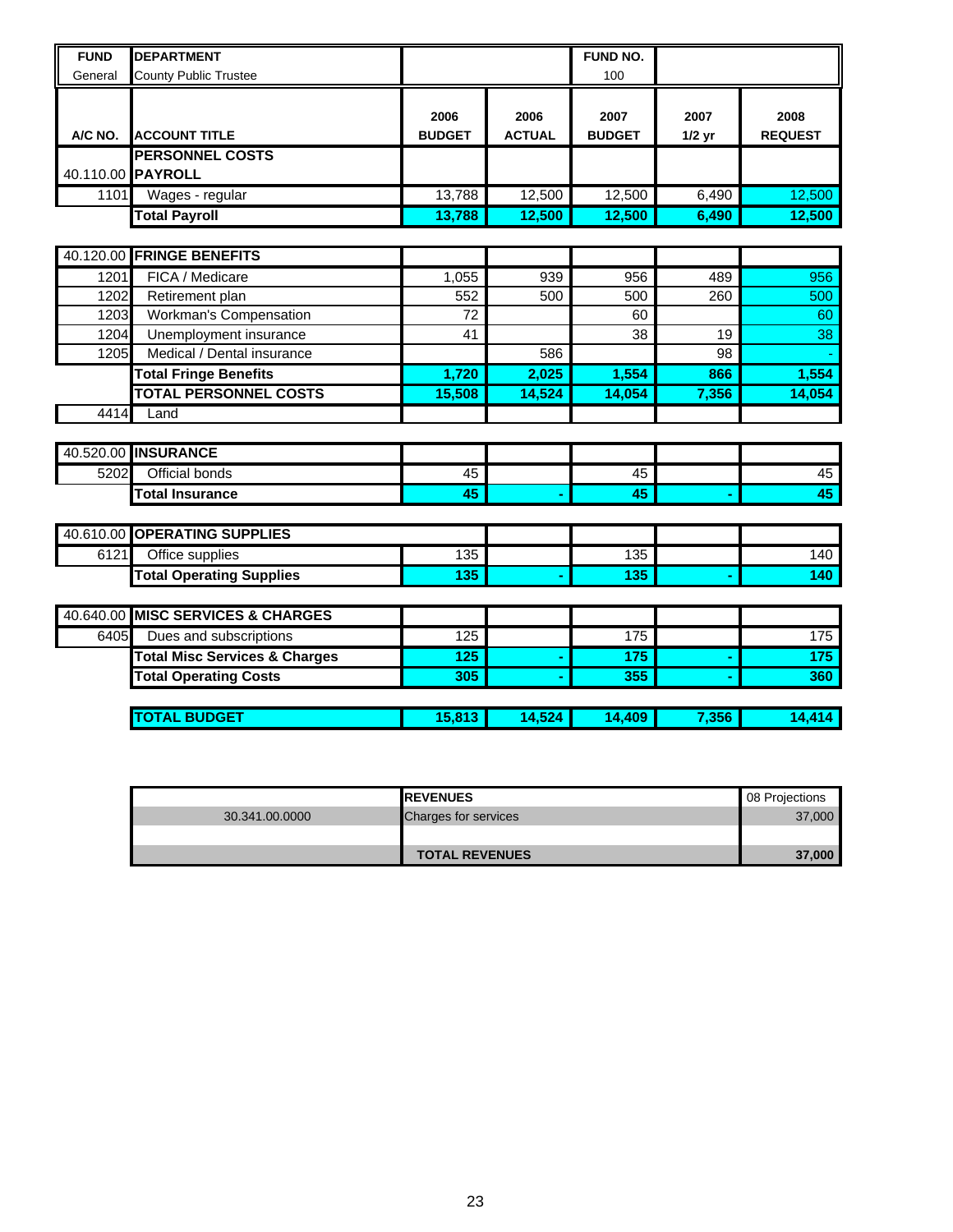| <b>FUND</b>  | <b>DEPARTMENT</b>                                      |                       |                       | FUND NO.              |                  |                        |
|--------------|--------------------------------------------------------|-----------------------|-----------------------|-----------------------|------------------|------------------------|
| General      | <b>Human Resources</b>                                 |                       |                       | 100                   |                  |                        |
| A/C NO.      | <b>ACCOUNT TITLE</b>                                   | 2006<br><b>BUDGET</b> | 2006<br><b>ACTUAL</b> | 2007<br><b>BUDGET</b> | 2007<br>$1/2$ yr | 2008<br><b>REQUEST</b> |
|              | <b>PERSONNEL COSTS</b>                                 |                       |                       |                       |                  |                        |
|              | 40.110.00 PAYROLL                                      |                       |                       |                       |                  |                        |
| 1101         | Wages - regular                                        | 55,944                | 35,285                | 41,560                | 18,620           | 46,800                 |
|              | <b>Total Payroll</b>                                   | 55,944                | 35,285                | 41,560                | 18,620           | 46,800                 |
|              |                                                        |                       |                       |                       |                  |                        |
|              | 40.120.00 FRINGE BENEFITS                              |                       |                       |                       |                  |                        |
| 1201         | FICA / Medicare                                        | 4,279                 | 2,521                 | 3,179                 | 1,247            | 3,580                  |
| 1202         | Retirement plan                                        | 2,238                 | 1,411                 | 1,662                 | 745              | 1,872                  |
| 1203         | Workman's Compensation                                 | 276                   |                       | 210                   |                  | 240                    |
| 1204         | Unemployment insurance                                 | 167                   | 106                   | 125                   | 56               | 140                    |
| 1205         | Medical / Dental insurance                             | 4,560                 | 5,466                 | 6,960                 | 3,648            | 6,960                  |
|              | <b>Total Fringe Benefits</b>                           | 11,520                | 9,504                 | 12,136                | 5,696            | 12,792                 |
|              | <b>TOTAL PERSONNEL COSTS</b>                           | 67,464                | 44,789                | 53,696                | 24,316           | 59,592                 |
|              |                                                        |                       |                       |                       |                  |                        |
| 40.320.00    | <b>OPERATING COSTS</b><br><b>PROFESSIONAL SERVICES</b> |                       |                       |                       |                  |                        |
| 3204         | Consultants                                            |                       | 9,233                 |                       |                  |                        |
| 3206         | <b>Medical services</b>                                |                       | 615                   | 15,000                | 740              | 5,000                  |
| 3207         | Personnel services                                     | 4,922                 |                       |                       |                  |                        |
| 3209         | Other professional services                            |                       | 928                   | 2,000                 | 2,936            | 1,000                  |
|              | <b>Total Professional Services</b>                     | 4,922                 | 10,776                | 17,000                | 3,676            | 6,000                  |
| 4414         | Land                                                   |                       |                       |                       |                  |                        |
|              |                                                        |                       |                       |                       |                  |                        |
|              | 40.530.00 COMMUNICATIONS                               |                       |                       |                       |                  |                        |
| 5302         | Postage                                                | 300                   | 22                    |                       |                  |                        |
| 5303<br>5305 | Telephone<br>Shipping & freight                        | 1,000<br>100          | 85                    | 500                   |                  | 250                    |
|              | <b>Total Communications</b>                            | 1,400                 | 107                   | 500                   |                  | 250                    |
|              |                                                        |                       |                       |                       |                  |                        |
|              | 40.560.00 PRINTING/DUPLICATION/FILMING                 |                       |                       |                       |                  |                        |
| 5603         | Paper                                                  |                       |                       | 250                   |                  | 100                    |
| 5604         | Printing and binding                                   | 1,000                 |                       |                       | 754              |                        |
|              | <b>Total Print/Duplication/Filming</b>                 | 1,000                 |                       | 250                   | 754              | 100                    |
|              |                                                        |                       |                       |                       |                  |                        |
|              | 40.580.00 TRAVEL/TRAINING/CONFERENCE                   |                       |                       |                       |                  |                        |
| 5801         | <b>Business conference</b>                             | 400                   |                       | 1,000                 |                  | 1,500                  |
| 5802         | Meals and entertainment                                | 200                   | 799                   | 500                   | 496              | 1,000                  |
| 5803         | Training and education                                 | 3,800                 | 1,429                 | 2,000                 | 1,893            | 3,000                  |
| 5804         | <b>Travel costs</b>                                    | 300                   | 11,360                | 750                   | 5,586            | 9,500                  |
| 5805         | Tuition reimbursement                                  |                       |                       |                       |                  | 1,000                  |
|              | <b>Total Travel/Training/Conference</b>                | 4,700                 | 13,588                | 4,250                 | 7,975            | 16,000                 |
|              |                                                        |                       |                       |                       |                  |                        |
|              | 40.610.00 OPERATING SUPPLIES                           |                       |                       |                       |                  |                        |
| 6108         | Food                                                   |                       |                       |                       | 206              | 200                    |
| 6119         | Medical costs / immunizations                          |                       | 2,765                 |                       | 50               | 5,500                  |
| 6120         | Minor capital equipment                                |                       |                       | 400                   |                  |                        |
| 6121         | Office supplies                                        | 150                   | 1,183                 | 800                   | 337              | 500                    |
| 6126         | Other operating supplies                               |                       | 54                    |                       |                  |                        |
|              | <b>Total Operating Supplies</b>                        | 150                   | 4,002                 | 1,200                 | 593              | 6,200                  |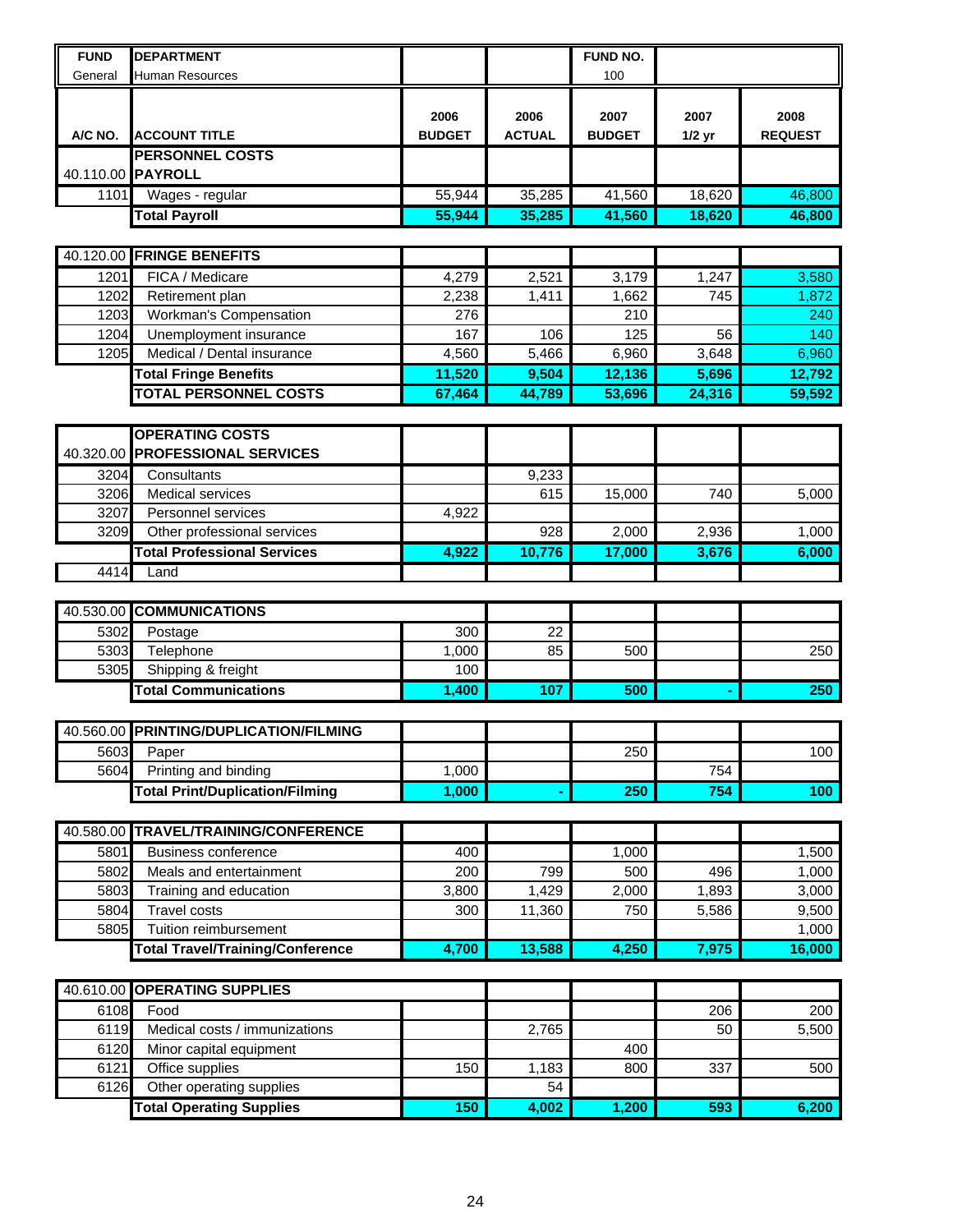| <b>FUND</b> | <b>DEPARTMENT</b>                        |                       |                       | FUND NO.              |                  |                        |
|-------------|------------------------------------------|-----------------------|-----------------------|-----------------------|------------------|------------------------|
| General     | <b>Human Resources</b>                   |                       |                       | 100                   |                  |                        |
| A/C NO.     | <b>ACCOUNT TITLE</b>                     | 2006<br><b>BUDGET</b> | 2006<br><b>ACTUAL</b> | 2007<br><b>BUDGET</b> | 2007<br>$1/2$ yr | 2008<br><b>REQUEST</b> |
|             | 40.640.00 MISC SERVICES & CHARGES        |                       |                       |                       |                  |                        |
| 6401        | Advertising / publishing                 | 10,000                | 26,281                | 10,000                | 8,368            | 10,000                 |
| 6405        | Dues and subscriptions                   | 250                   | 47                    |                       | 160              | 160                    |
| 6414        | <b>Transportation services</b>           |                       |                       | 10,000                | 7,500            |                        |
| 6416        | Moving expenses                          |                       |                       |                       |                  | 5,000                  |
|             | <b>Total Misc Services &amp; Charges</b> | 10,250                | 26,328                | 20,000                | 16,028           | 15,160                 |
|             | <b>Total Operating Costs</b>             | 22,422                | 54,802                | 43,200                | 29,026           | 43,710                 |
|             | 40.743.00 FURNITURE & FIXTURES           |                       |                       |                       |                  |                        |
| 7431        | Furniture & fixtures                     |                       | 471                   | 1,410                 |                  |                        |
|             | <b>Total Furniture &amp; fixtures</b>    |                       | 471                   | 1,410                 |                  |                        |
|             | <b>Total Capital Outlay</b>              |                       | 471                   | 1,410                 |                  |                        |
|             | <b>TOTAL BUDGET</b>                      | 89,886                | 100,062               | 98,306                | 53,342           | 103,302                |

|                | <b>REVENUES</b>                    | 08 Projections |
|----------------|------------------------------------|----------------|
| 30.395.00.0000 | Miscellaneous revenues and refunds | 12,256         |
|                |                                    |                |
|                | <b>TOTAL REVENUES</b>              | 12.256         |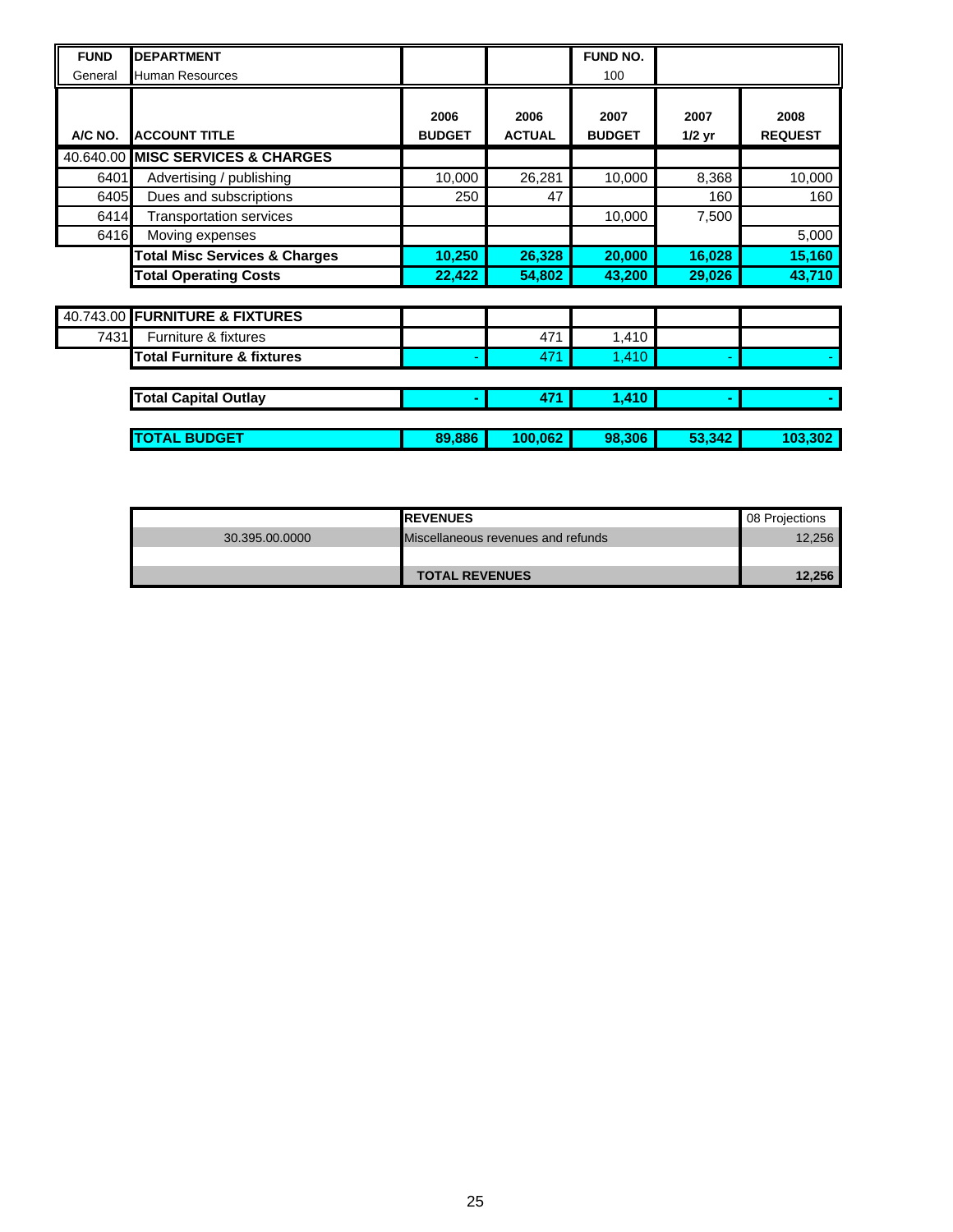| <b>FUND</b>    | <b>DEPARTMENT</b>                              |                 |               | FUND NO.      |                 |                |
|----------------|------------------------------------------------|-----------------|---------------|---------------|-----------------|----------------|
| <b>GENERAL</b> | <b>FINANCE</b>                                 |                 |               | 100           |                 | 415.10         |
|                |                                                |                 |               |               |                 |                |
|                |                                                | 2006            | 2006          | 2007          | 2007            | 2008           |
| A/C NO.        | <b>ACCOUNT TITLE</b>                           | <b>BUDGET</b>   | <b>ACTUAL</b> | <b>BUDGET</b> | $1/2$ yr        | <b>REQUEST</b> |
|                | <b>PERSONNEL COSTS</b>                         |                 |               |               |                 |                |
|                | 40.110.00 PAYROLL                              |                 |               |               |                 |                |
| 1101           | Wages - regular                                | 124,094         | 121,745       | 219,169       | 84,976          | 208,669        |
| 1102           | Wages - overtime                               | 4,917           |               |               |                 |                |
|                | <b>Total Payroll</b>                           | 129,011         | 121,745       | 219,169       | 84,976          | 208,669        |
|                |                                                |                 |               |               |                 |                |
| 40.120.00      | <b>FRINGE BENEFITS</b>                         |                 |               |               |                 |                |
| 1201           | FICA / Medicare                                | 9,871           | 8,755         | 16,766        | 6,268           | 15,963         |
| 1202           | Retirement plan                                | 5,160           | 4,816         | 8,767         | 3,399           | 8,347          |
| 1203           | Workman's Compensation                         | 680             |               | 1,110         |                 | 1,060          |
| 1204           | Unemployment insurance                         | 378             | 365           | 657           | 255             | 626            |
| 1205           | Medical / Dental insurance                     | 18,576          | 19,936        | 32,472        | 10,156          | 24,600         |
|                | <b>Total Fringe Benefits</b>                   | 34,665          | 33,872        | 59,772        | 20,078          | 50,596         |
|                | <b>TOTAL PERSONNEL COSTS</b>                   | 163,676         | 155,617       | 278,941       | 105,054         | 259,265        |
|                |                                                |                 |               |               |                 |                |
|                | <b>OPERATING COSTS</b>                         |                 |               |               |                 |                |
|                | 40.320.00 PROFESSIONAL SERVICES                |                 |               |               |                 |                |
| 3203           | Auditing and accounting                        | 30,000          | 5,000         | 35,000        | 61,393          | 35,000         |
|                | <b>Total Professional Services</b>             | 30,000          | 5,000         | 35,000        | 61,393          | 35,000         |
|                |                                                |                 |               |               |                 |                |
| 40.430.00      | <b>REPAIRS &amp; MAINTENANCE SERVICES</b>      |                 |               |               |                 |                |
| 4302           | Computer hardware                              | 200             |               | 200           |                 |                |
| 4307           | Software                                       | 7,500           | 9,834         | 7,500         | 4,940           | 10,000         |
|                | <b>Total Repair &amp; Maintenance Services</b> | 7,700           | 9,834         | 7,700         | 4,940           | 10,000         |
|                |                                                |                 |               |               |                 |                |
| 40.520.00      | <b>INSURANCE</b>                               |                 |               |               |                 |                |
| 5202           | <b>Official bonds</b>                          | 50              | 43            | 50            |                 | 150            |
|                | <b>Total Insurance</b>                         | $\overline{50}$ | 43            | 50            |                 | 150            |
|                |                                                |                 |               |               |                 |                |
|                | 40.530.00 COMMUNICATIONS                       |                 |               |               |                 |                |
| 5302           | Postage                                        | 1,500           | 23            | 1,500         | 371             | 250            |
| 5303           | Telephone                                      | 1,500           | 1,276         | 1,500         |                 | 1,500          |
| 5304           | Other communications                           |                 |               |               | 642             |                |
| 5305           | Shipping & freight                             |                 | 291           |               |                 |                |
|                | <b>Total Communications</b>                    | 3,000           | 1,590         | 3,000         | 1,013           | 1,750          |
|                |                                                |                 |               |               |                 |                |
| 40.560.00      | PRINTING/DUPLICATION/FILMING                   |                 |               |               |                 |                |
| 5603           | Paper                                          |                 | 78            | 150           | 29              | 150            |
| 5604           | Printing and binding                           | 1,200           | 1,852         | 2,200         |                 | 150            |
|                | <b>Total Print/Duplication/Filming</b>         | 1,200           | 1,930         | 2,350         | $\overline{29}$ | 300            |
|                |                                                |                 |               |               |                 |                |
| 40.580.00      | TRAVEL/TRAINING/CONFERENCE                     |                 |               |               |                 |                |
| 5801           | <b>Business conference</b>                     |                 |               |               |                 |                |
| 5802           | Meals and entertainment                        |                 | 709           | 350           |                 | 1,000          |
| 5803           | Training and education                         | 4,000           | 1,818         | 3,000         |                 | 2,250          |
| 5804           | Travel costs                                   | 400             | 2,594         | 1,050         | 39              | 1,000          |
| 5805           | Tuition reimbursement                          |                 |               |               |                 | 2,000          |
|                | <b>Total Travel/Training/Conference</b>        | 4,400           | 5,121         | 4,400         | 39              | 6,250          |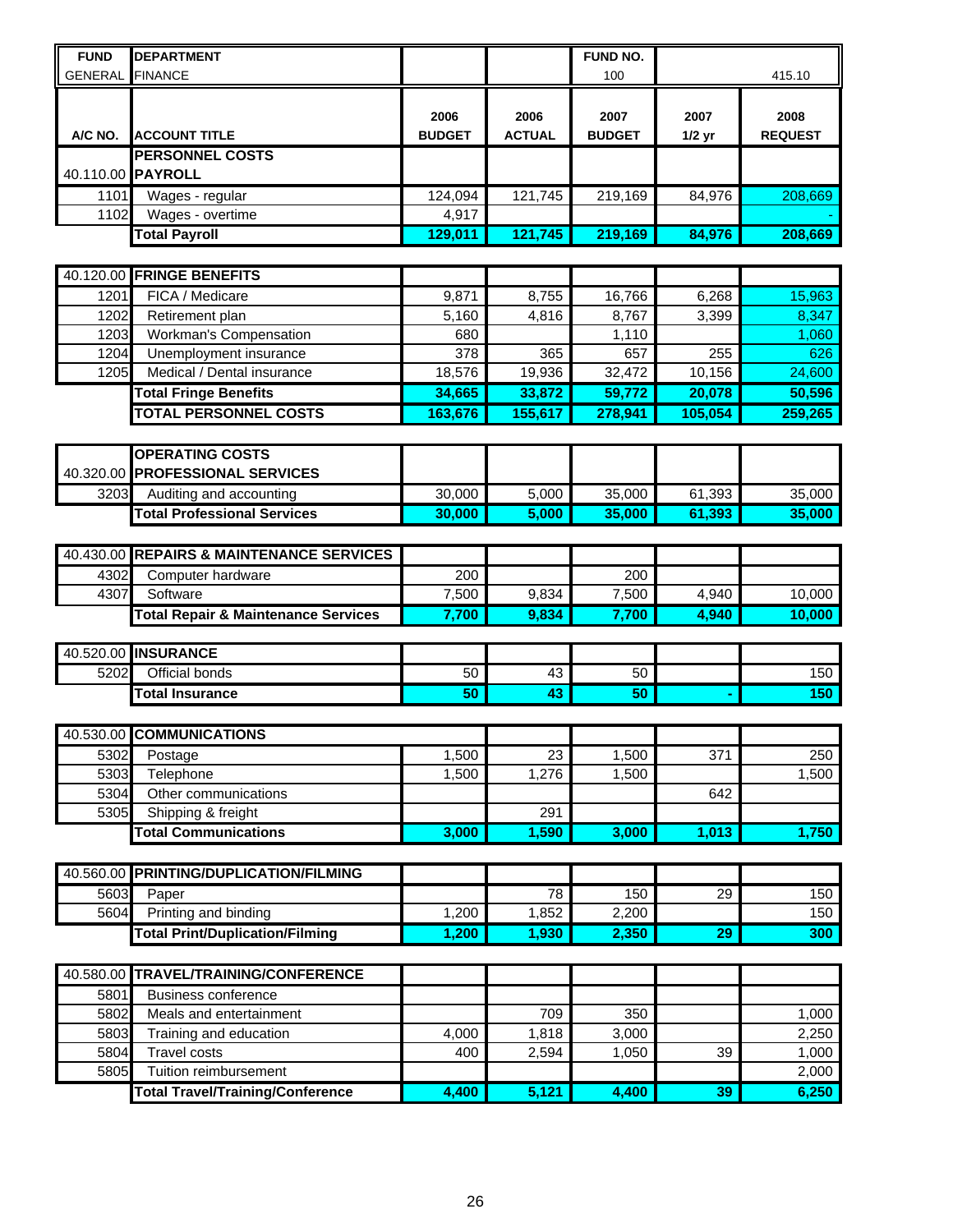| <b>FUND</b>            | <b>DEPARTMENT</b>                        |                       |                       | <b>FUND NO.</b>       |                  |                        |
|------------------------|------------------------------------------|-----------------------|-----------------------|-----------------------|------------------|------------------------|
| <b>GENERAL FINANCE</b> |                                          |                       |                       | 100                   |                  | 415.10                 |
| A/C NO.                | <b>ACCOUNT TITLE</b>                     | 2006<br><b>BUDGET</b> | 2006<br><b>ACTUAL</b> | 2007<br><b>BUDGET</b> | 2007<br>$1/2$ yr | 2008<br><b>REQUEST</b> |
|                        | 40.610.00 OPERATING SUPPLIES             |                       |                       |                       |                  |                        |
| 6120                   | Minor capital equipment                  |                       | 400                   |                       |                  |                        |
| 6121                   | Office supplies                          | 3,500                 | 3,916                 | 3,500                 | 1,852            | 2,500                  |
| 6124                   | Small tools & equipment                  |                       | 416                   | 500                   |                  |                        |
| 6126                   | Other operating supplies                 |                       | 13                    | 25                    | 175              |                        |
|                        | <b>Total Operating Supplies</b>          | 3,500                 | 4,745                 | 4,025                 | 2,027            | 2,500                  |
|                        |                                          |                       |                       |                       |                  |                        |
|                        | 40.640.00 MISC SERVICES & CHARGES        |                       |                       |                       |                  |                        |
| 6401                   | Advertising / publishing                 | 5,500                 | 7,185                 | 5,780                 | 1,151            | 7,500                  |
| 6405                   | Dues and subscriptions                   | 1,500                 | 624                   | 1,500                 | 283              | 750                    |
| 6410                   | Permits and fees                         |                       | 334                   |                       |                  |                        |
|                        | <b>Total Misc Services &amp; Charges</b> | 7,000                 | 8,143                 | 7,280                 | 1,434            | 8,250                  |
|                        | <b>Total Operating Costs</b>             | 56,850                | 36,405                | 63,805                | 70,875           | 64,200                 |
|                        |                                          |                       |                       |                       |                  |                        |
|                        | 40.741.00 MACHINERY & EQUIPMENT          |                       |                       |                       |                  |                        |
| 7411                   | Computer equipment                       | 2,500                 | 2,657                 |                       |                  |                        |
| 7415                   | Software                                 | 550                   | 591                   |                       | 30               |                        |
|                        | <b>Total Machinery &amp; Equipment</b>   | 3,050                 | 3,248                 |                       | 30               |                        |
|                        |                                          |                       |                       |                       |                  |                        |
|                        | 40.743.00 FURNITURE & FIXTURES           |                       |                       |                       |                  |                        |
| 7431                   | Furniture & fixtures                     |                       |                       |                       | 5,906            | 500                    |
|                        | <b>Total Furniture &amp; fixtures</b>    |                       |                       |                       | 5,906            | 500                    |
|                        | <b>Total Capital Outlay</b>              | 3,050                 | 3,248                 |                       |                  | 500                    |
|                        |                                          |                       |                       |                       |                  |                        |
|                        | <b>TOTAL BUDGET</b>                      | 223,576               | 195,270               | 342,746               | 175,929          | 323,965                |

|                | <b>IREVENUES</b>                           | .08 Proiections |
|----------------|--------------------------------------------|-----------------|
| 30.395.00.0000 | <b>IMiscellaneous revenues and refunds</b> | 32.708          |
|                |                                            |                 |
|                | <b>TOTAL REVENUES</b>                      | 32.708          |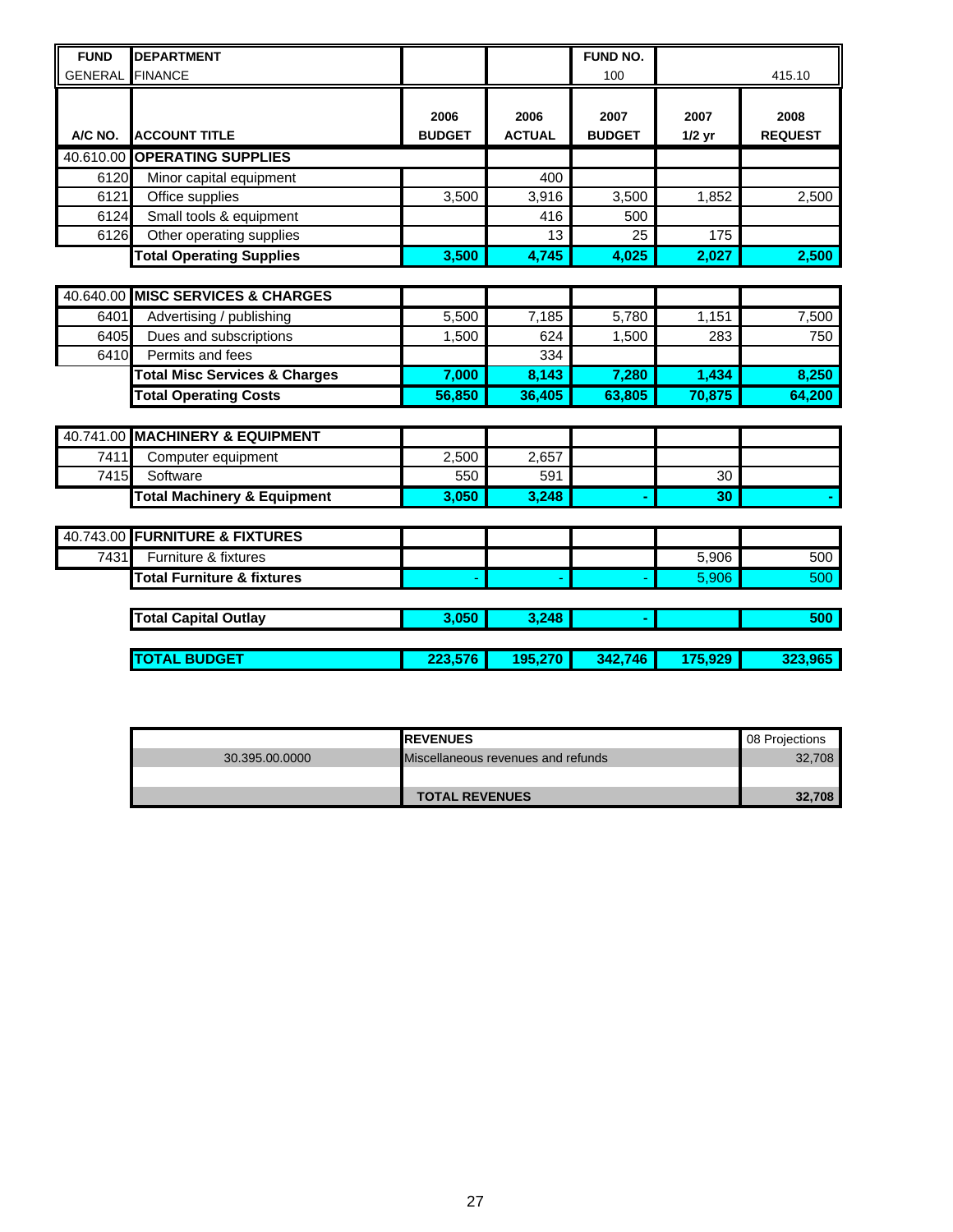| <b>FUND</b>  | <b>DEPARTMENT</b>                                              |                       |                       | FUND NO.              |                   |                        |
|--------------|----------------------------------------------------------------|-----------------------|-----------------------|-----------------------|-------------------|------------------------|
| General      | Development Services: Planning                                 |                       |                       | 100                   |                   |                        |
| A/C NO.      | <b>ACCOUNT TITLE</b>                                           | 2006<br><b>BUDGET</b> | 2006<br><b>ACTUAL</b> | 2007<br><b>BUDGET</b> | 2007<br>$1/2$ yr  | 2008<br><b>REQUEST</b> |
|              | <b>PERSONNEL COSTS</b>                                         |                       |                       |                       |                   |                        |
|              | 40.110.00 PAYROLL                                              |                       |                       |                       |                   |                        |
| 1101         | Wages - regular                                                | 224,720               | 232,547               | 220,197               | 123,931           | 199,414                |
| 1102         | Wages - overtime                                               |                       | 3,556                 |                       | 5,817             |                        |
| 1103         | Wages - part time / seasonal                                   | 14,425                | 21,495                |                       | 8,909             |                        |
|              | <b>Total Payroll</b>                                           | 239,145               | 257,598               | 220,197               | 138,657           | 199,414                |
|              |                                                                |                       |                       |                       |                   |                        |
|              | 40.120.00 FRINGE BENEFITS                                      |                       |                       |                       |                   |                        |
| 1201         | FICA / Medicare                                                | 18,296                | 19,006                | 16,845                | 10,331            | 15,255                 |
| 1202         | Retirement plan                                                | 9,566                 | 9,064                 | 8,809                 | 4,704             | 7,977                  |
| 1203         | Workman's Compensation                                         | 1,767                 |                       | 5,240                 |                   | 4,130                  |
| 1204<br>1205 | Unemployment insurance<br>Medical / Dental insurance           | 705<br>36,960         | 763<br>31,385         | 661<br>26,520         | 416<br>9,626      | 599<br>20,640          |
|              |                                                                |                       |                       |                       |                   |                        |
|              | <b>Total Fringe Benefits</b><br><b>TOTAL PERSONNEL COSTS</b>   | 67,294<br>306,439     | 60,218<br>317,816     | 58,075<br>278,272     | 25,077<br>163,734 | 48,601<br>248,015      |
|              |                                                                |                       |                       |                       |                   |                        |
|              | <b>OPERATING COSTS</b>                                         |                       |                       |                       |                   |                        |
|              | 40.320.00 PROFESSIONAL SERVICES                                |                       |                       |                       |                   |                        |
| 3204         | Consultants                                                    | 100,000               | 14,269                | 20,000                | 46                | 10,000                 |
| 3205         | Legal services                                                 |                       | 14                    |                       |                   |                        |
| 3208         | Surveying services                                             |                       | 2,804                 | 500                   | 815               |                        |
| 3209         | Other professional services                                    |                       | 8,226                 |                       | 398               |                        |
| 3210         | Contract labor services                                        |                       | 87                    |                       |                   |                        |
|              | <b>Total Professional Services</b>                             | 100,000               | 25,400                | 20,500                | 1,259             | 10,000                 |
|              |                                                                |                       |                       |                       |                   |                        |
|              | 40.430.00 REPAIRS & MAINTENANCE SERVICES                       |                       |                       |                       |                   |                        |
| 4301         | Buildings / structures                                         | 100                   | 55                    | 100                   |                   |                        |
| 4304         | Janitorial / Waste removal                                     |                       |                       |                       | 1,981             |                        |
| 4307         | Software                                                       | 500                   |                       | 1,500                 | 2,800             | 1,500                  |
| 4309         | Other maintenance and repair                                   |                       | 201                   |                       |                   |                        |
|              | <b>Total Repair &amp; Maintenance Services</b>                 | 600                   | 256                   | 1,600                 | 4,781             | 1,500                  |
|              |                                                                |                       |                       |                       |                   |                        |
|              | 40.441.00 RENTS AND LEASES                                     |                       |                       |                       |                   |                        |
| 4411         | Buildings / improvements                                       | 32,250                | 26,171                | 37,000                | 18,912            |                        |
| 4413         | Furniture / fixtures / office equipment                        | 4,000                 | 1,842                 | 3,000                 | 690               |                        |
| 4414         | Land                                                           |                       |                       |                       |                   |                        |
| 4415         | Machinery / equipment / vehicles                               |                       | 148                   |                       |                   |                        |
| 4416         | Other rents / leases                                           |                       | 70                    |                       |                   |                        |
|              | <b>Total Rents/Leases</b>                                      | 36,250                | 28,231                | 40,000                | 19,602            |                        |
|              |                                                                |                       |                       |                       |                   |                        |
|              | 40.530.00 COMMUNICATIONS                                       |                       |                       |                       |                   |                        |
| 5302         | Postage                                                        | 600                   | 52                    | 300                   | 242               | 300                    |
| 5303         | Telephone                                                      | 2,000                 | 13,533                | 2,000                 |                   | 2,000                  |
| 5304         | Other communications                                           | 2,435                 |                       |                       | 1,262             |                        |
| 5305         | Shipping & freight                                             |                       | 25                    | 25                    |                   | 25                     |
|              | <b>Total Communications</b>                                    | 5,035                 | 13,610                | 2,325                 | 1,504             | 2,325                  |
|              |                                                                |                       |                       |                       |                   |                        |
|              |                                                                |                       |                       |                       |                   |                        |
| 40.560.00    | <b>PRINTING/DUPLICATION/FILMING</b>                            |                       |                       |                       |                   |                        |
| 5601         | Copy charges                                                   |                       | 344                   | 330                   |                   | 200                    |
| 5602         | Filming and microfilming                                       | 2,000                 | 1,090                 | 500                   | 377               | 500                    |
| 5604         | Printing and binding<br><b>Total Print/Duplication/Filming</b> | 450<br>2,450          | 607<br>2,041          | 450                   | 655<br>1,032      | 500<br>1,200           |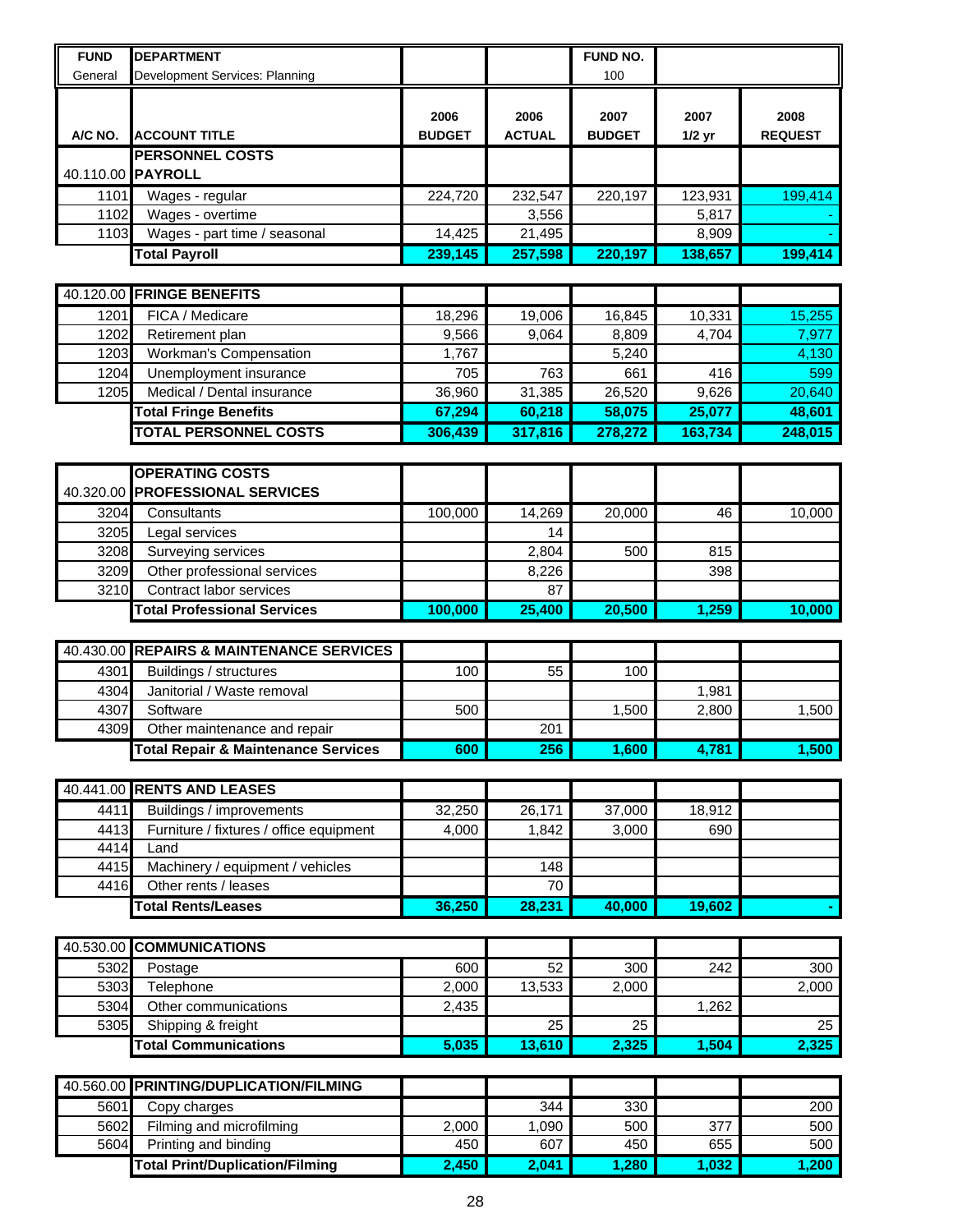| <b>FUND</b>  | <b>DEPARTMENT</b>                                           |                       |                       | <b>FUND NO.</b>       |                  |                        |
|--------------|-------------------------------------------------------------|-----------------------|-----------------------|-----------------------|------------------|------------------------|
| General      | Development Services: Planning                              |                       |                       | 100                   |                  |                        |
| A/C NO.      | <b>ACCOUNT TITLE</b>                                        | 2006<br><b>BUDGET</b> | 2006<br><b>ACTUAL</b> | 2007<br><b>BUDGET</b> | 2007<br>$1/2$ yr | 2008<br><b>REQUEST</b> |
| 40.580.00    | TRAVEL/TRAINING/CONFERENCE                                  |                       |                       |                       |                  |                        |
| 5801         | <b>Business conference</b>                                  | 1,200                 | 53                    | 1,000                 | 295              | 1,000                  |
| 5802         | Meals and entertainment                                     | 700                   | 1,041                 | 700                   | 837              | 500                    |
| 5803         | Training and education                                      | 1,000                 | 3,744                 | 2,000                 | 2,147            | 3,000                  |
| 5804         | <b>Travel costs</b>                                         | 9,500                 | 7,323                 | 5,500                 | 3,319            | 2,500                  |
| 5805         | Tuition reimbursement                                       |                       |                       |                       |                  | 1,000                  |
|              | <b>Total Travel/Training/Conference</b>                     | 12,400                | 12,160                | 9,200                 | 6,598            | 8,000                  |
|              |                                                             |                       |                       |                       |                  |                        |
| 40.610.00    | <b>OPERATING SUPPLIES</b>                                   |                       |                       |                       |                  |                        |
| 6106         | Education / recreation                                      |                       | 163                   |                       |                  |                        |
| 6108         | Food                                                        |                       | 212                   |                       | 67               |                        |
| 6118         | Maps                                                        |                       | 31                    |                       |                  |                        |
| 6121         | Office supplies                                             | 2,000                 | 4,611                 | 2,500                 | 1,547            | 2,000                  |
| 6122         | Photographic / duplicating                                  | 200                   | 6                     |                       |                  |                        |
| 6124         | Small tools & equipment                                     |                       | 177                   | 200                   |                  |                        |
| 6126         | Other operating supplies                                    | 2,500                 | 20                    |                       |                  |                        |
|              | <b>Total Operating Supplies</b>                             | 4,700                 | 5,220                 | 2,700                 | 1,614            | 2,000                  |
|              |                                                             |                       |                       |                       |                  |                        |
| 40.626.00    | <b>REPAIR &amp; MAINTENANCE SUPPLIES</b>                    |                       |                       |                       |                  |                        |
| 6261         | Gas, oil, lubricants                                        |                       | 621                   | 2,125                 |                  |                        |
| 6262         | Tires and tubes                                             |                       | 218                   |                       |                  |                        |
| 6264         | Materials to repair and maintain                            |                       |                       |                       |                  |                        |
|              | machinery, equipment, autos                                 |                       | 560                   |                       |                  |                        |
|              | <b>Total Repairs &amp; Maintenance Supplies</b>             |                       | 1,399                 | 2,125                 |                  |                        |
|              |                                                             |                       |                       |                       |                  |                        |
| 40.640.00    | <b>MISC SERVICES &amp; CHARGES</b>                          |                       |                       |                       |                  |                        |
| 6401         | Advertising / publishing                                    | 1,500                 | 2,278                 | 2,500                 | 84               | 1,000                  |
| 6404         | Donations and contributions                                 |                       | 100                   |                       |                  |                        |
| 6405         | Dues and subscriptions                                      | 1,500                 | 829                   | 1,000                 | 88               | 1,000                  |
| 6406         | Grants and subsidies                                        |                       |                       |                       |                  | 25,000                 |
| 6410         | Permits and fees                                            |                       | 1,060                 |                       |                  |                        |
| 6411<br>6416 | Refunds, awards and indemnities                             | 200                   | 6,263                 |                       |                  |                        |
|              | Moving expenses<br><b>Total Misc Services &amp; Charges</b> | 3,200                 | 10,530                | 3,500                 | 172              | 27,000                 |
|              | <b>Total Operating Costs</b>                                |                       | 98,847                | 83,230                | 36,561           | 52,025                 |
|              |                                                             | 164,635               |                       |                       |                  |                        |
|              | <b>MACHINERY &amp; EQUIPMENT</b>                            |                       |                       |                       |                  |                        |
| 40.741.00    |                                                             |                       |                       |                       |                  |                        |
| 7411         | Computer equipment<br>Office equipment                      | 1,500                 | 2,721                 |                       |                  |                        |
| 7412<br>7413 | Other machinery & equipment                                 | 2,000<br>500          |                       |                       |                  |                        |
| 7415         | Software                                                    | 5,000                 | 4,388                 |                       |                  |                        |
|              | <b>Total Machinery &amp; Equipment</b>                      | 9,000                 | 7,109                 |                       |                  |                        |
|              |                                                             |                       |                       |                       |                  |                        |
|              |                                                             |                       |                       |                       |                  |                        |
|              | 40.743.00 FURNITURE & FIXTURES                              |                       |                       |                       |                  |                        |
| 7431         | Furniture & fixtures                                        | 700                   | 1,287                 |                       |                  |                        |
|              | <b>Total Furniture &amp; fixtures</b>                       | 700                   | 1,287                 |                       |                  |                        |
|              |                                                             |                       |                       |                       |                  |                        |
|              |                                                             |                       |                       |                       |                  |                        |
|              | <b>Total Capital Outlay</b>                                 | 9,700                 | 8,396                 |                       |                  |                        |
|              |                                                             |                       |                       |                       |                  |                        |
|              | <b>TOTAL BUDGET</b>                                         | 480,774               | 425,058               | 361,502               | 200, 295         | 300,040                |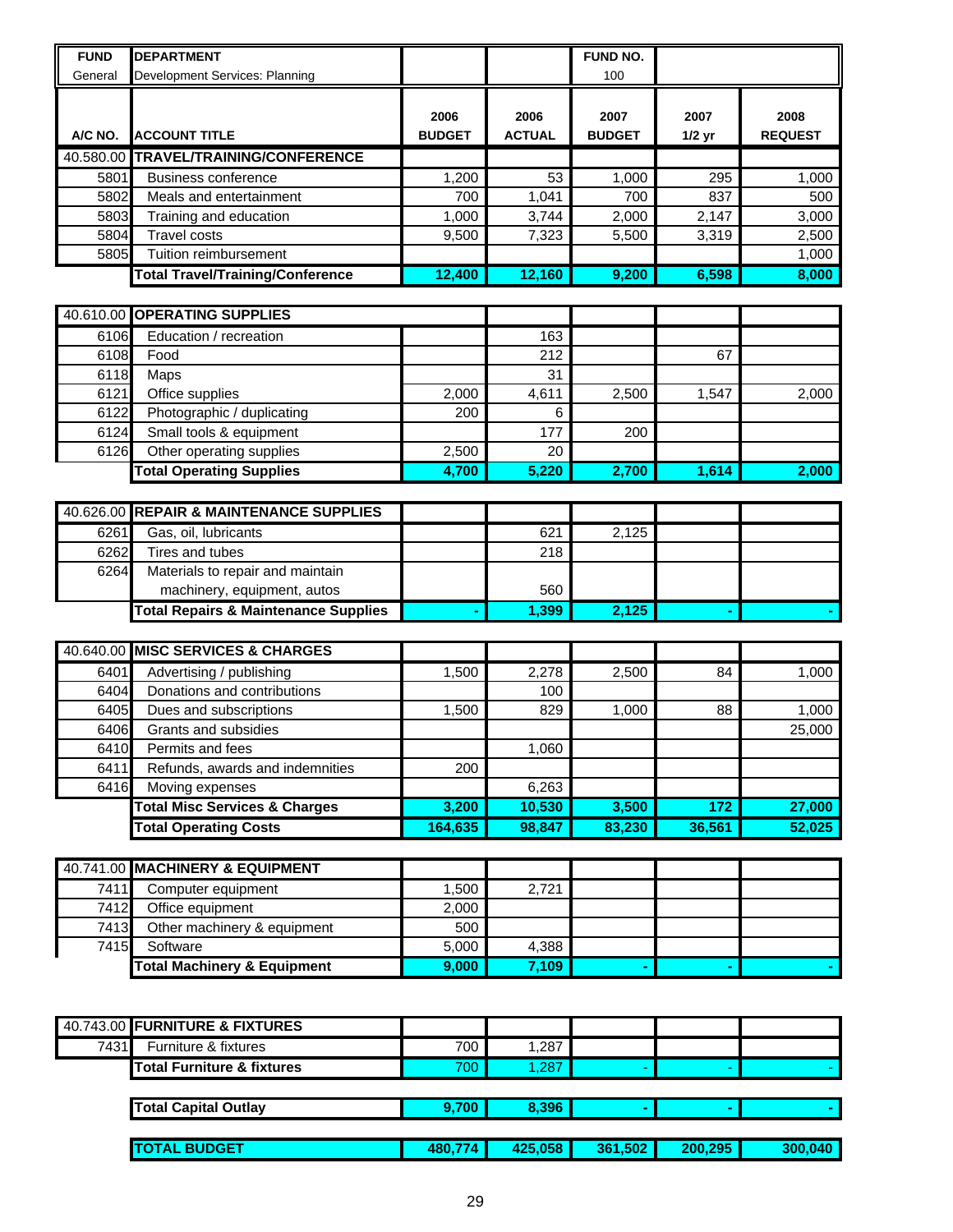| <b>FUND</b> | <b>IDEPARTMENT</b>             |               |               | <b>FUND NO.</b> |          |                |
|-------------|--------------------------------|---------------|---------------|-----------------|----------|----------------|
| General     | Development Services: Planning |               |               | 100             |          |                |
|             |                                |               |               |                 |          |                |
|             |                                | 2006          | 2006          | 2007            | 2007     | 2008           |
| A/C NO.     | <b>ACCOUNT TITLE</b>           | <b>BUDGET</b> | <b>ACTUAL</b> | <b>BUDGET</b>   | $1/2$ yr | <b>REQUEST</b> |
|             |                                |               |               |                 |          |                |
|             |                                | _ _ _ ._ _ _  |               |                 |          | .              |

|                | <b>IREVENUES</b>            | 08 Projections |
|----------------|-----------------------------|----------------|
| 30.341.00.0000 | <b>Charges for services</b> | 52,000         |
|                |                             |                |
|                | <b>TOTAL REVENUES</b>       | 52,000         |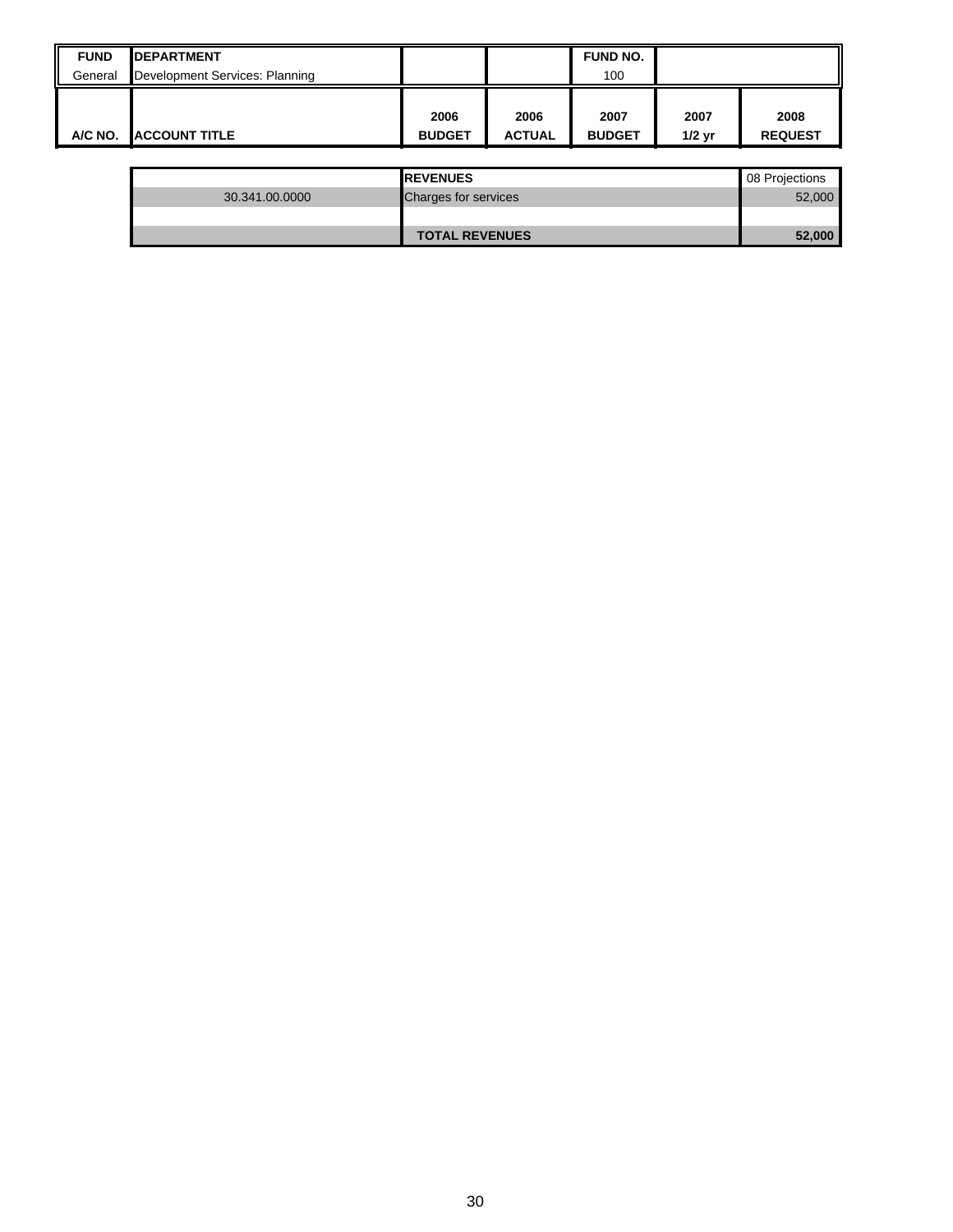| <b>FUND</b>  | <b>DEPARTMENT</b>                                    |                       |                       | <b>FUND NO.</b>       |                  |                        |
|--------------|------------------------------------------------------|-----------------------|-----------------------|-----------------------|------------------|------------------------|
| General      | Development Services: Building                       |                       |                       | 100                   |                  |                        |
| A/C NO.      | <b>ACCOUNT TITLE</b>                                 | 2006<br><b>BUDGET</b> | 2006<br><b>ACTUAL</b> | 2007<br><b>BUDGET</b> | 2007<br>$1/2$ yr | 2008<br><b>REQUEST</b> |
|              | <b>PERSONNEL COSTS</b>                               |                       |                       |                       |                  |                        |
|              | 40.110.00 PAYROLL                                    |                       |                       |                       |                  |                        |
| 1101         | Wages - regular                                      | 187,841               | 111,644               | 167,709               | 60,197           | 130,749                |
| 1103         | Wages - part time / seasonal<br><b>Total Payroll</b> | 187,841               | 111,644               | 18,921<br>186,630     | 60,197           |                        |
|              |                                                      |                       |                       |                       |                  | 130,749                |
| 40.120.00    | <b>FRINGE BENEFITS</b>                               |                       |                       |                       |                  |                        |
| 1201         | FICA / Medicare                                      | 14,371                | 8,104                 | 14,276                | 4,395            | 10,002                 |
| 1202         | Retirement plan                                      | 7,514                 | 4,457                 | 6,709                 | 2,408            | 5,229                  |
| 1203         | Workman's Compensation                               | 3,199                 |                       | 4,460                 |                  | 3,120                  |
| 1204         | Unemployment insurance                               | 563                   | 334                   | 549                   | 181              | 392                    |
| 1205         | Medical / Dental insurance                           | 26,304                | 17,347                | $\overline{2}4,024$   | 8,604            | 17,064                 |
|              | <b>Total Fringe Benefits</b>                         | 51,951                | 30,242                | 50,018                | 15,588           | 35,807                 |
|              | <b>TOTAL PERSONNEL COSTS</b>                         | 239,792               | 141,886               | 236,648               | 75,785           | 166,556                |
|              |                                                      |                       |                       |                       |                  |                        |
|              | <b>OPERATING COSTS</b>                               |                       |                       |                       |                  |                        |
|              | 40.320.00 PROFESSIONAL SERVICES                      |                       |                       |                       |                  |                        |
| 3209         | Other professional services                          | 2,500                 | 759                   |                       |                  |                        |
|              | <b>Total Professional Services</b>                   | 2,500                 | 759                   |                       |                  |                        |
|              |                                                      |                       |                       |                       |                  |                        |
| 40.430.00    | <b>REPAIRS &amp; MAINTENANCE SERVICES</b>            |                       |                       |                       |                  |                        |
| 4301         | Buildings / structures                               | 200                   | $\overline{2,843}$    |                       |                  |                        |
| 4303         | Furniture / fixtures                                 |                       | 653                   | 200                   |                  |                        |
| 4304         | Janitorial / Waste removal                           |                       |                       |                       | 2,111            |                        |
| 4307         | Software                                             | 1,500                 |                       | 1,500                 | 200              | 1,500                  |
|              | <b>Total Repair &amp; Maintenance Services</b>       | 1,700                 | 3,496                 | 1,700                 | 2,311            | 1,500                  |
|              |                                                      |                       |                       |                       |                  |                        |
| 40.441.00    | <b>RENTS AND LEASES</b>                              |                       |                       |                       |                  |                        |
| 4411         | Buildings / improvements                             | 32,250                | 25,918                | 37,000                | 18,912           |                        |
| 4413<br>4414 | Furniture / fixtures / office equipment<br>Land      | 4,000                 | 1,842                 | 1,000                 | 1,242            |                        |
| 4415         | Machinery / equipment / vehicles                     |                       | 148                   |                       |                  |                        |
|              | <b>Total Rents/Leases</b>                            | 36,250                | 27,908                | 38,000                | 20,154           |                        |
|              |                                                      |                       |                       |                       |                  |                        |
| 40.530.00    | <b>COMMUNICATIONS</b>                                |                       |                       |                       |                  |                        |
| 5302         | Postage                                              | 125                   | 21                    | 30                    |                  | 50                     |
| 5303         | Telephone                                            | 2,000                 | 13,167                | 2,000                 | 1,013            | 2,000                  |
| 5304         | Other communications                                 | 2,435                 |                       |                       |                  |                        |
| 5305         | Shipping & freight                                   |                       | 51                    | 25                    |                  |                        |
|              | <b>Total Communications</b>                          | 4,560                 | 13,239                | 2,055                 | 1,013            | 2,050                  |
|              |                                                      |                       |                       |                       |                  |                        |
| 40.560.00    | <b>PRINTING/DUPLICATION/FILMING</b>                  |                       |                       |                       |                  |                        |
| 5602         | Filming and microfilming                             | 2,000                 | 465                   |                       | 298              | 200                    |
| 5604         | Printing and binding                                 | 600                   | 1,973                 | 300                   | 663              |                        |
|              | <b>Total Print/Duplication/Filming</b>               | 2,600                 | 2,438                 | 300                   | 961              | 200                    |
|              |                                                      |                       |                       |                       |                  |                        |
| 40.580.00    | <b>TRAVEL/TRAINING/CONFERENCE</b>                    |                       |                       |                       |                  |                        |
| 5801         | <b>Business conference</b>                           | 880                   |                       | 1,000                 |                  | 1,000                  |
| 5802         | Meals and entertainment                              | 610                   | 3,918                 | 1,200                 | 952              | 500                    |
| 5803         | Training and education                               | 1,750                 | 12,900                | 3,000                 | 2,755            | 3,000                  |
| 5804         | <b>Travel costs</b>                                  | 8,700                 | 7,758                 | 3,500                 | 6,936            | 2,500                  |
|              | <b>Total Travel/Training/Conference</b>              | 11,940                | 24,576                | 8,700                 | 10,643           | 7,000                  |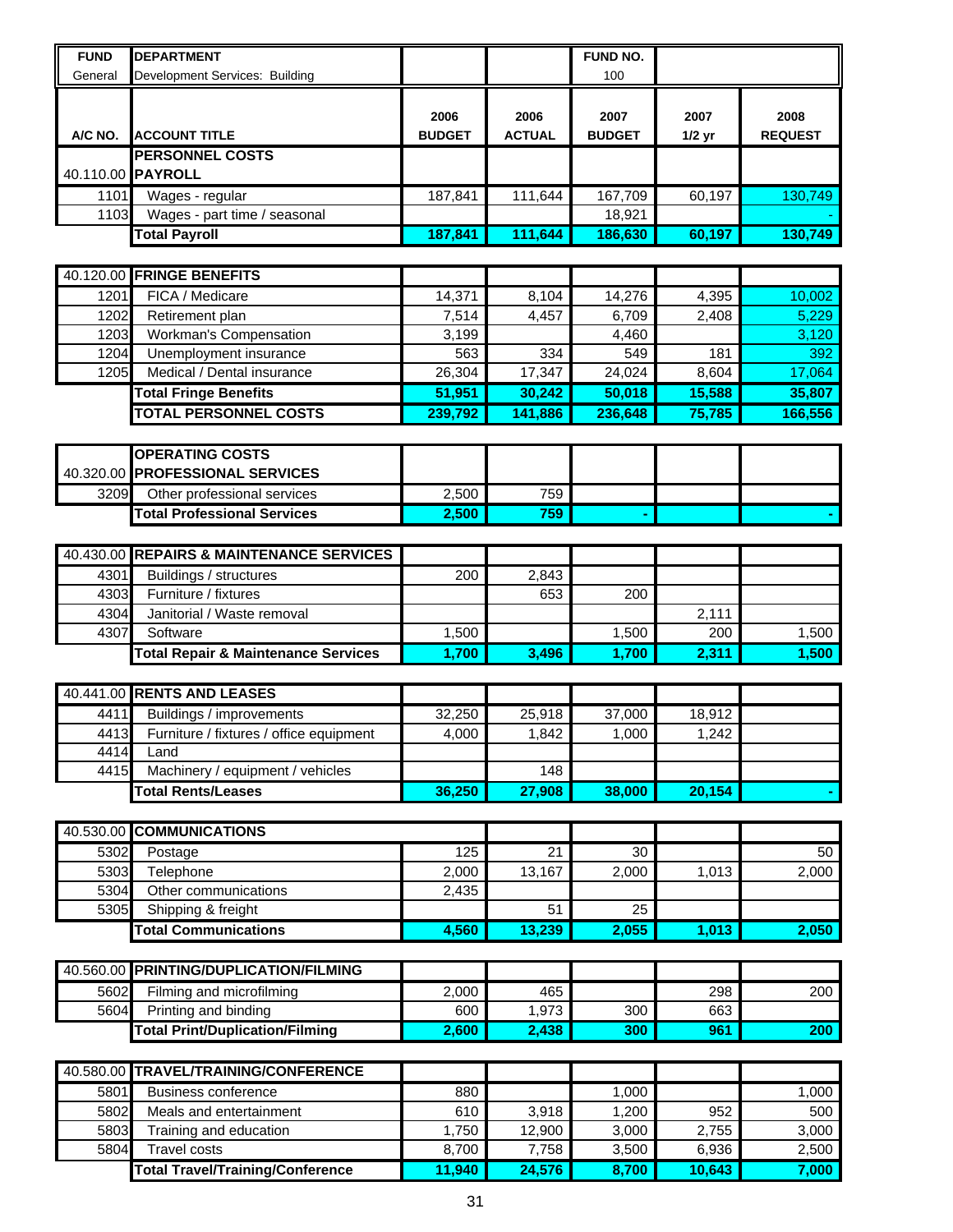| <b>FUND</b> | <b>DEPARTMENT</b>                               |                      |               | <b>FUND NO.</b> |          |                |  |
|-------------|-------------------------------------------------|----------------------|---------------|-----------------|----------|----------------|--|
| General     | Development Services: Building                  |                      |               | 100             |          |                |  |
|             |                                                 |                      |               |                 |          |                |  |
|             |                                                 | 2006                 | 2006          | 2007            | 2007     | 2008           |  |
| A/C NO.     | <b>ACCOUNT TITLE</b>                            | <b>BUDGET</b>        | <b>ACTUAL</b> | <b>BUDGET</b>   | $1/2$ yr | <b>REQUEST</b> |  |
|             |                                                 |                      |               |                 |          |                |  |
|             | 40.610.00 OPERATING SUPPLIES                    |                      |               |                 |          |                |  |
| 6106        | Education / recreation                          |                      | 114           |                 |          |                |  |
| 6108        | Food                                            |                      | 80            |                 | 160      |                |  |
| 6121        | Office supplies                                 | 2,000                | 4,342         |                 | 518      | 1,250          |  |
| 6124        | Small tools & equipment                         | 150                  | 516           | 300             |          |                |  |
| 6126        | Other operating supplies                        | 1,250                | 671           | 300             | 89       |                |  |
|             | <b>Total Operating Supplies</b>                 | 3,400                | 5,723         | 600             | 767      | 1,250          |  |
|             |                                                 |                      |               |                 |          |                |  |
| 40.626.00   | <b>REPAIR &amp; MAINTENANCE SUPPLIES</b>        |                      |               |                 |          |                |  |
| 6261        | Gas, oil, lubricants                            | 8,500                | 3,610         | 8,500           | 824      |                |  |
| 6262        | Tires and tubes                                 | 1,500                | 218           | 700             |          |                |  |
| 6263        | Materials to repair and maintain                |                      |               |                 |          |                |  |
|             | building and improvements                       | 1,000                |               |                 |          |                |  |
| 6264        | Materials to repair and maintain                |                      |               |                 |          |                |  |
|             | machinery, equipment, autos                     |                      | 2,632         | 1,000           | 804      |                |  |
|             | <b>Total Repairs &amp; Maintenance Supplies</b> | 11,000               | 6,460         | 10,200          | 1,628    |                |  |
|             |                                                 |                      |               |                 |          |                |  |
| 40.640.00   | <b>MISC SERVICES &amp; CHARGES</b>              |                      |               |                 |          |                |  |
| 6401        | Advertising / publishing                        | 200                  | 135           | 100             |          |                |  |
| 6405        | Dues and subscriptions                          | 300                  | 1,024         | 300             | 324      | 1,000          |  |
| 6407        | Inventory Items and Materials                   |                      |               |                 |          |                |  |
|             | For Resale                                      | 1,000                | 4,074         |                 | 2,322    | 4,000          |  |
| 6410        | Permits and fees                                |                      |               | 200             |          |                |  |
| 6411        | Refunds, awards and indemnities                 | 4,500                | 6,888         |                 | 2,641    | 5,000          |  |
| 6416        | Moving expenses                                 |                      | 272           |                 |          |                |  |
|             | <b>Total Misc Services &amp; Charges</b>        | 6,000                | 12,393        | 600             | 5,287    | 10,000         |  |
|             | <b>otal Operating Costs</b>                     | 79,950               | 96,992        | 62,155          | 42,764   | 22,000         |  |
|             |                                                 |                      |               |                 |          |                |  |
|             | 40.741.00 MACHINERY & EQUIPMENT                 |                      |               |                 |          |                |  |
| 7411        | Computer equipment                              | 5,500                | 5,418         | 350             |          |                |  |
| 7415        | Software                                        |                      | 562           | 25,000          | 636      |                |  |
|             | <b>Total Machinery &amp; Equipment</b>          | 5,500                | 5,980         | 25,350          | 636      |                |  |
|             |                                                 |                      |               |                 |          |                |  |
|             | 40.742.00 MOTOR VEHICLES                        |                      |               |                 |          |                |  |
| 7422        | Autos and trucks                                | 18,500               | 21,044        |                 |          |                |  |
|             | <b>Total Motor Vehicles</b>                     | 18,500               | 21,044        |                 |          |                |  |
|             |                                                 |                      |               |                 |          |                |  |
| 40.743.00   | <b>FURNITURE &amp; FIXTURES</b>                 |                      |               |                 |          |                |  |
| 7431        | Furniture & fixtures                            |                      | 1,228         |                 |          |                |  |
|             | <b>Total Furniture &amp; fixtures</b>           |                      | 1,228         |                 |          |                |  |
|             |                                                 |                      |               |                 |          |                |  |
|             |                                                 |                      |               |                 |          |                |  |
|             | <b>Total Capital Outlay</b>                     | 24,000               | 28,252        | 25,350          | 636      |                |  |
|             |                                                 |                      |               |                 |          |                |  |
|             | <b>TOTAL BUDGET</b>                             | 343,742              | 267,130       | 324,153         | 119,185  | 188,556        |  |
|             |                                                 |                      |               |                 |          |                |  |
|             |                                                 | <b>REVENUES</b>      |               |                 |          | 08 Projections |  |
|             | 30.341.00.0000                                  | Charges for services |               |                 |          | 300,000        |  |
|             |                                                 |                      |               |                 |          |                |  |
|             | <b>TOTAL REVENUES</b><br>300,000                |                      |               |                 |          |                |  |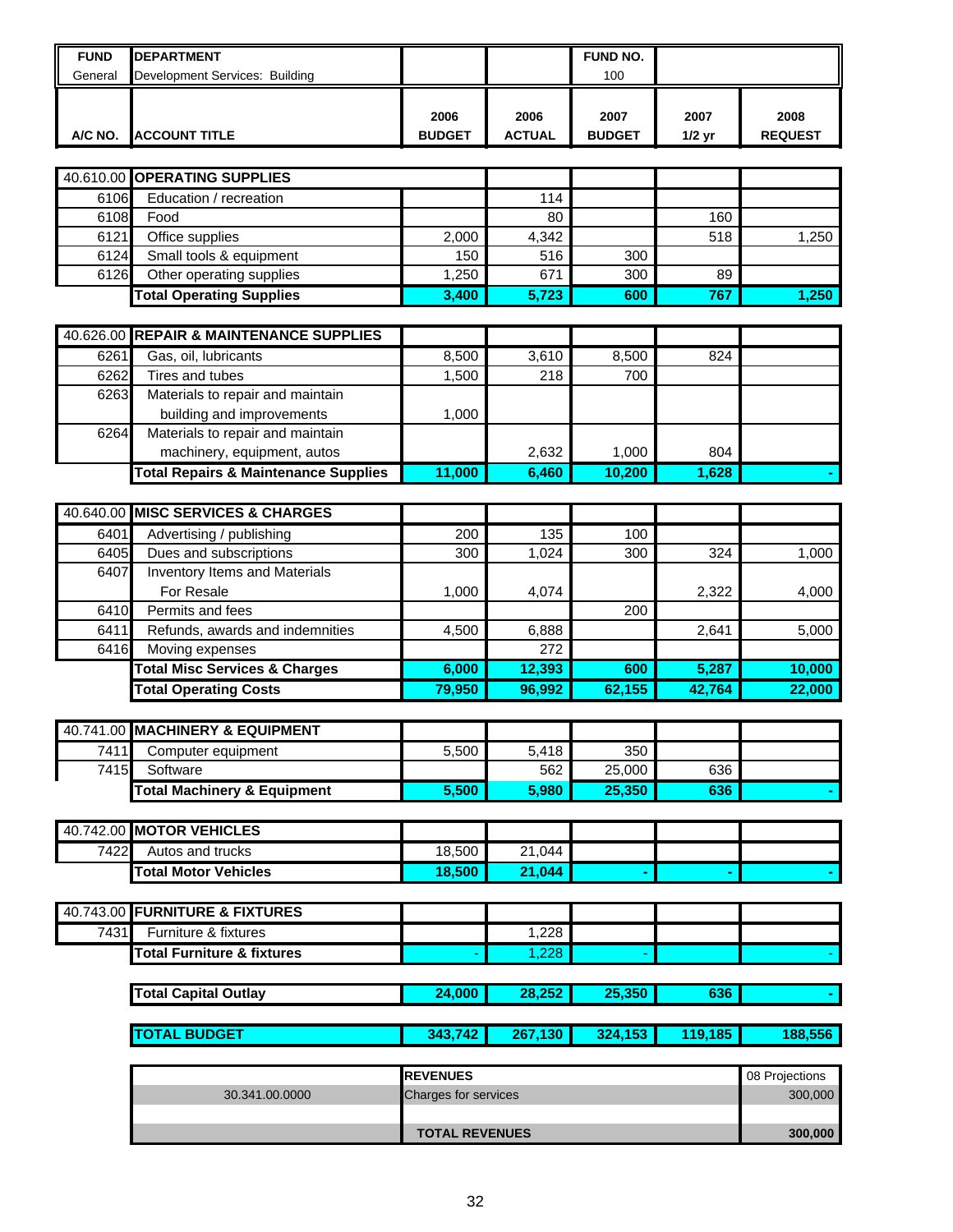| <b>FUND</b>  | <b>DEPARTMENT</b>                                              |                       |                       | FUND NO.              |               |                        |
|--------------|----------------------------------------------------------------|-----------------------|-----------------------|-----------------------|---------------|------------------------|
| General      | Information Services/GIS                                       |                       |                       | 100                   |               |                        |
|              |                                                                |                       |                       |                       |               |                        |
|              |                                                                |                       |                       |                       |               |                        |
| A/C NO.      | <b>ACCOUNT TITLE</b>                                           | 2006<br><b>BUDGET</b> | 2006<br><b>ACTUAL</b> | 2007<br><b>BUDGET</b> | 2007          | 2008<br><b>REQUEST</b> |
|              | <b>PERSONNEL COSTS</b>                                         |                       |                       |                       | $1/2$ yr      |                        |
|              | 40.110.00 PAYROLL                                              |                       |                       |                       |               |                        |
|              |                                                                |                       |                       |                       |               |                        |
| 1101<br>1102 | Wages - regular                                                | 114,612               | 121,114<br>954        | 174,808               | 89,240        | 200,601                |
|              | Wages - overtime                                               |                       |                       | 1,600                 | 258           | 200,601                |
|              | <b>Total Payroll</b>                                           | 114,612               | 122,068               | 176,408               | 89,498        |                        |
|              | 40.120.00 FRINGE BENEFITS                                      |                       |                       |                       |               |                        |
|              |                                                                |                       |                       |                       |               |                        |
| 1201         | FICA / Medicare                                                | 8,767                 | 9,137                 | 13,495                | 6,606         | 15,346                 |
| 1202         | Retirement plan                                                | 4,585                 | 4,315                 | 7,055                 | 3,570         | 8,023                  |
| 1203         | Workman's Compensation                                         | 597                   |                       | 900                   |               | 1,020                  |
| 1204<br>1205 | Unemployment insurance<br>Medical / Dental insurance           | 343<br>17,064         | 326<br>16,688         | 529<br>24,732         | 269<br>12,436 | 603<br>24,024          |
|              |                                                                | 31,356                | 30,466                | 46,711                |               | 49,016                 |
|              | <b>Total Fringe Benefits</b>                                   |                       |                       |                       | 22,881        |                        |
|              | <b>TOTAL PERSONNEL COSTS</b>                                   | 145,968               | 152,534               | 223,119               | 112,379       | 249,617                |
|              |                                                                |                       |                       |                       |               |                        |
|              | <b>OPERATING COSTS</b>                                         |                       |                       |                       |               |                        |
|              | 40.320.00 PROFESSIONAL SERVICES                                |                       |                       |                       |               |                        |
| 3204         | Consultants                                                    | 10,000                |                       | 10,000                |               |                        |
| 3209         | Other professional services                                    | 10,800                | 17,612                |                       | 2,625         | 8,000                  |
| 3210         | Contract labor services                                        |                       | 60                    |                       |               | 1,500                  |
| 3211         | Technical / computer services                                  |                       |                       | 20,000                | 5,791         | 2,700                  |
|              | <b>Total Professional Services</b>                             | 20,800                | 17,672                | 30,000                | 8,416         | 12,200                 |
|              | 40.411.00 UTILITIES                                            |                       |                       |                       |               |                        |
| 4112         | Electric                                                       |                       |                       |                       |               |                        |
|              |                                                                |                       | 2,753                 | 600                   | 306           | 700<br>700             |
|              | <b>Total Utilities</b>                                         |                       | 2,753                 | 600                   | 306           |                        |
|              | 40.430.00 REPAIRS & MAINTENANCE SERVICES                       |                       |                       |                       |               |                        |
|              |                                                                |                       |                       |                       |               |                        |
| 4301         | Buildings / structures                                         |                       | 154                   | 3,500                 |               |                        |
| 4302         | Computer hardware                                              | 950                   | 1,499                 | 3,350                 | 3,414         | 1,500                  |
| 4304<br>4305 | Janitorial / Waste removal<br>Machinery / Equipment / Vehicles |                       | 100                   | 1,200                 | 500           |                        |
| 4307         | Software                                                       | 5,495                 | 5,495                 | 750<br>11,200         | 7,220         | 16,500                 |
|              | <b>Total Repair &amp; Maintenance Services</b>                 | 6,445                 | 7,248                 | 20,000                | 11,134        | 18,000                 |
|              |                                                                |                       |                       |                       |               |                        |
|              | 40.441.00 RENTS AND LEASES                                     |                       |                       |                       |               |                        |
| 4411         | Buildings / improvements                                       |                       |                       | 4,500                 |               | 3,500                  |
| 4413         | Furniture / fixtures / office equipment                        |                       |                       |                       |               | 1,900                  |
| 4414         | Land                                                           |                       |                       |                       |               |                        |
|              | <b>Total Rents/Leases</b>                                      |                       |                       | 4,500                 |               | 5,400                  |
|              |                                                                |                       |                       |                       |               |                        |
|              | 40.530.00 COMMUNICATIONS                                       |                       |                       |                       |               |                        |
| 5302         | Postage                                                        | 100                   | 11                    | 100                   | 4             | 100                    |
| 5303         | Telephone                                                      | 2,000                 | 2,484                 | 12,980                | 4,690         | 11,000                 |
| 5304         | Other communications                                           |                       |                       |                       |               | 6,700                  |
| 5305         | Shipping & freight                                             |                       | 43                    | 250                   | 124           | 250                    |
|              | <b>Total Communications</b>                                    | 2,100                 | 2,538                 | 13,330                | 4,818         | 18,050                 |
|              |                                                                |                       |                       |                       |               |                        |
|              | 40.560.00 PRINTING/DUPLICATION/FILMING                         |                       |                       |                       |               |                        |
| 5603         | Paper                                                          | 500                   |                       | 350                   |               | 250                    |

5604 Printing and binding 2,660 1,000 1,460 1,800 **Total Print/Duplication/Filming 1,160** 1,350 1,460 2,050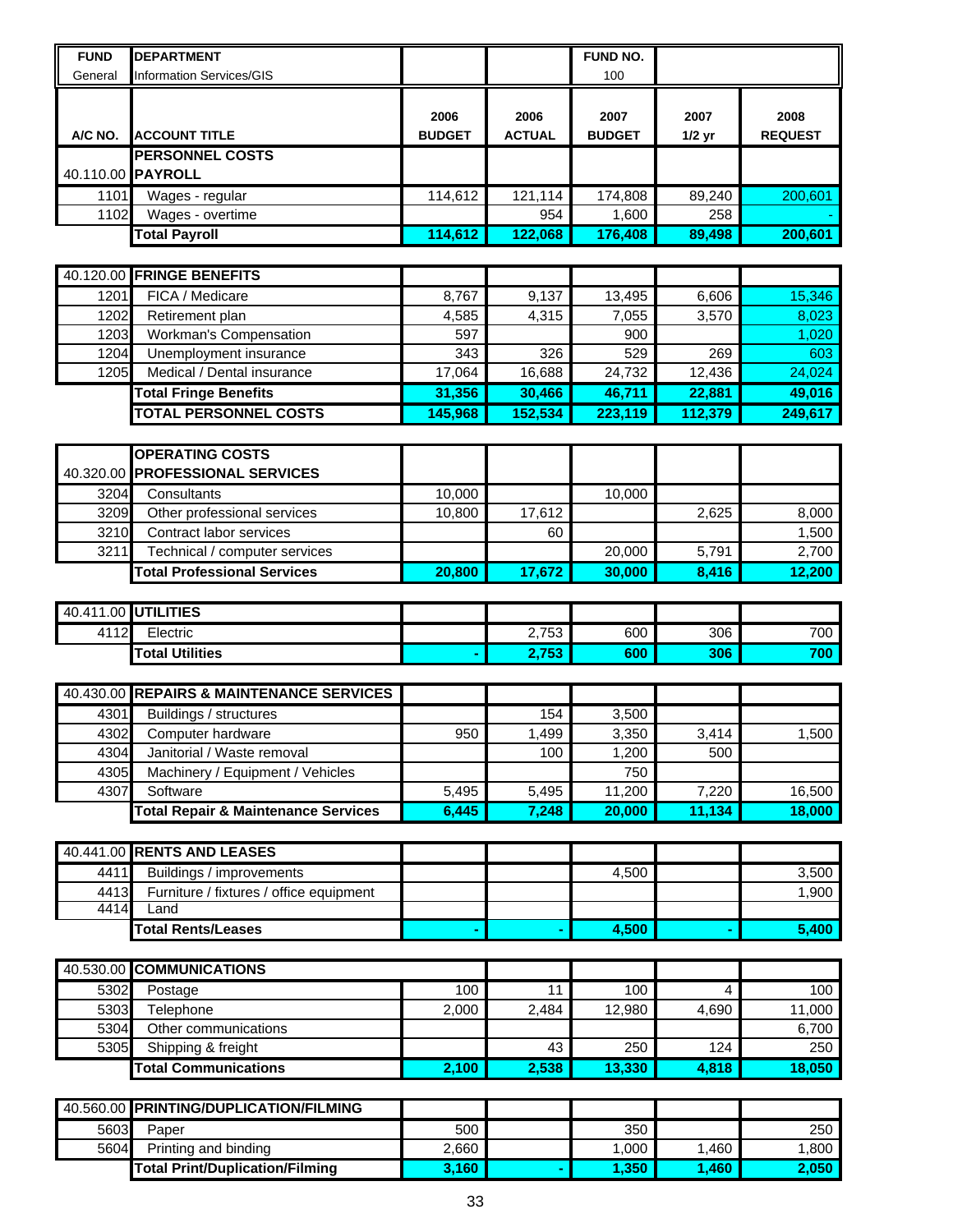| <b>FUND</b>  | <b>DEPARTMENT</b>                                               |                       |                       | FUND NO.              |                  |                        |
|--------------|-----------------------------------------------------------------|-----------------------|-----------------------|-----------------------|------------------|------------------------|
| General      | <b>Information Services/GIS</b>                                 |                       |                       | 100                   |                  |                        |
| A/C NO.      | <b>ACCOUNT TITLE</b>                                            | 2006<br><b>BUDGET</b> | 2006<br><b>ACTUAL</b> | 2007<br><b>BUDGET</b> | 2007<br>$1/2$ yr | 2008<br><b>REQUEST</b> |
|              |                                                                 |                       |                       |                       |                  |                        |
|              | 40.580.00 TRAVEL/TRAINING/CONFERENCE                            |                       |                       |                       |                  |                        |
| 5801         | <b>Business conference</b>                                      | 900                   |                       | 1,500                 |                  | 500                    |
| 5802         | Meals and entertainment                                         | 500                   | 350                   | 750                   | 594              | 1,500                  |
| 5803<br>5804 | Training and education<br><b>Travel costs</b>                   | 2,600<br>500          | 991<br>1,142          | 7,600<br>1,200        | 3,383<br>1,230   | 12,000<br>1,000        |
|              | <b>Total Travel/Training/Conference</b>                         | 4,500                 | 2,483                 | 11,050                | 5,207            | 15,000                 |
|              |                                                                 |                       |                       |                       |                  |                        |
| 40.610.00    | <b>OPERATING SUPPLIES</b>                                       |                       |                       |                       |                  |                        |
| 6117         | Janitorial                                                      |                       |                       | 150                   | 57               |                        |
| 6120         | Minor capital equipment                                         |                       |                       | 5,000                 | 1,063            | 2,500                  |
| 6121         | Office supplies                                                 | 2,860                 | 1,881                 | 2,000                 | 757              | 6,500                  |
| 6124         | Small tools & equipment                                         | 1,750                 | 1,658                 | 1,500                 | 522              | 600                    |
| 6125         | Uniforms                                                        | 100                   |                       | 200                   |                  |                        |
| 6126         | Other operating supplies                                        | 300                   | 227                   | 150                   | 296              |                        |
|              | <b>Total Operating Supplies</b>                                 | 5,010                 | 3,766                 | 9,000                 | 2,695            | 9,600                  |
|              |                                                                 |                       |                       |                       |                  |                        |
|              | 40.626.00 REPAIR & MAINTENANCE SUPPLIES                         |                       |                       |                       |                  |                        |
| 6261         | Gas, oil, lubricants                                            | 1,000                 | 119                   | 2,000                 |                  |                        |
| 6263         | Materials to repair and maintain                                |                       |                       |                       |                  |                        |
|              | building and improvements                                       |                       |                       | 1,500                 |                  |                        |
| 6264         | Materials to repair and maintain<br>machinery, equipment, autos | 500                   | 542                   | 500                   |                  |                        |
|              | <b>Total Repairs &amp; Maintenance Supplies</b>                 | 1,500                 | 661                   | 4,000                 |                  |                        |
|              |                                                                 |                       |                       |                       |                  |                        |
|              | 40.640.00 MISC SERVICES & CHARGES                               |                       |                       |                       |                  |                        |
| 6401         | Advertising / publishing                                        | 200                   |                       |                       |                  |                        |
| 6405         | Dues and subscriptions                                          | 300                   | 4,093                 | 9,225                 | 6,524            | 50                     |
| 6416         | Moving expenses                                                 |                       | 1,206                 |                       |                  |                        |
|              | <b>Total Misc Services &amp; Charges</b>                        | 500                   | 5,299                 | 9,225                 | 6,524            | 50                     |
|              | <b>Total Operating Costs</b>                                    | 44,015                | 42,419                | 103,055               | 40,560           | 81,050                 |
|              |                                                                 |                       |                       |                       |                  |                        |
| 40.741.00    | <b>MACHINERY &amp; EQUIPMENT</b>                                |                       |                       |                       |                  |                        |
| 7411         | Computer equipment                                              | 57,600                | 32,136                | 90,000                | 26,384           | 15,250                 |
| 7415         | Software                                                        | 9,600                 | 21,796                | 4,500                 | 8,579            |                        |
|              | <b>Total Machinery &amp; Equipment</b>                          | 67,200                | 53,932                | 94,500                | 34,963           | 15,250                 |
|              | <b>Total Capital Outlay</b>                                     | 67,675                | 61,204                | 94,500                | 34,963           | 15,250                 |
|              | <b>TOTAL BUDGET</b>                                             | 257,658               | 256,156               | 420,674               | 187,902          | 345,917                |
|              |                                                                 |                       |                       |                       |                  |                        |
|              |                                                                 |                       |                       |                       |                  |                        |

|                | <b>IREVENUES</b>                   | 08 Projections |
|----------------|------------------------------------|----------------|
| 30.341.00.0000 | <b>Charges for services</b>        | 1.500          |
| 30.395.00.0000 | Miscellaneous revenues and refunds | 4.888          |
|                |                                    |                |
|                | <b>TOTAL REVENUES</b>              | 6,388          |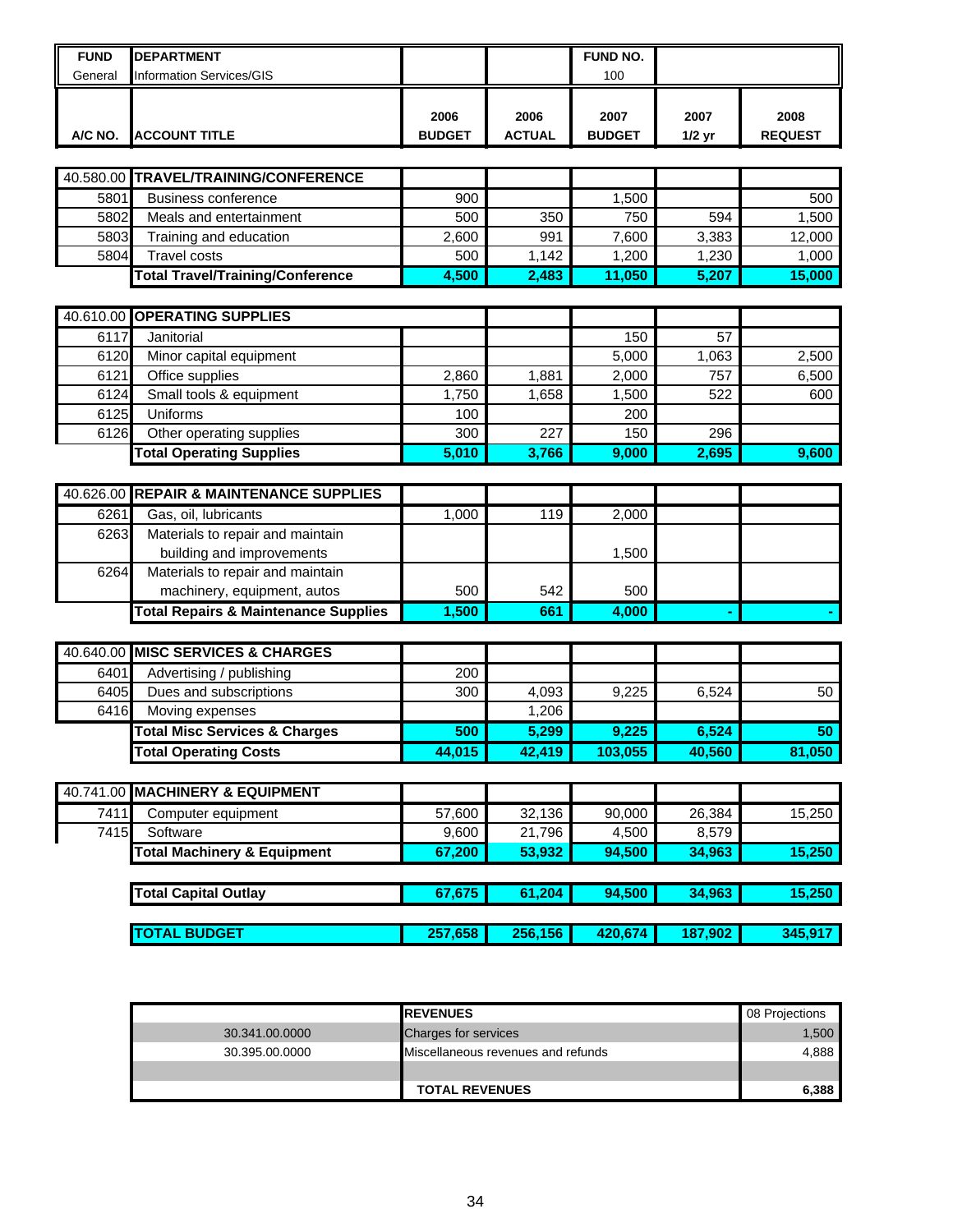| <b>FUND</b>  | <b>DEPARTMENT</b>                                         |                       |                       | FUND NO.              |                            |                        |
|--------------|-----------------------------------------------------------|-----------------------|-----------------------|-----------------------|----------------------------|------------------------|
| General      | Coroner                                                   |                       |                       | 100                   |                            |                        |
| A/C NO.      | <b>ACCOUNT TITLE</b>                                      | 2006<br><b>BUDGET</b> | 2006<br><b>ACTUAL</b> | 2007<br><b>BUDGET</b> | 2007<br>$1/2$ yr           | 2008<br><b>REQUEST</b> |
|              | <b>PERSONNEL COSTS</b>                                    |                       |                       |                       |                            |                        |
|              | 40.110.00 PAYROLL                                         |                       |                       |                       |                            |                        |
| 1101         | Wages - regular                                           | 25,000                | 25,000                | 33,100                | 16,239                     | 33,100                 |
|              | <b>Total Payroll</b>                                      | 25,000                | 25,000                | 33,100                | 16,239                     | 33,100                 |
|              |                                                           |                       |                       |                       |                            |                        |
|              | 40.120.00 FRINGE BENEFITS                                 |                       |                       |                       |                            |                        |
| 1201<br>1202 | FICA / Medicare                                           | 1,913                 | 1,913                 | 2,532                 | 1,242                      | 2,532                  |
| 1203         | Retirement plan<br>Workman's Compensation                 | 1,000<br>218          | 1,000                 | 1,324<br>280          | 650                        | 1,324<br>280           |
| 1204         | Unemployment insurance                                    | 75                    |                       | 99                    |                            | 99                     |
| 1205         | Medical / Dental insurance                                | 3,480                 | 3,104                 | 2,772                 | 1,433                      | 2,772                  |
|              | <b>Total Fringe Benefits</b>                              | 6,686                 | 6,017                 | 7,007                 | 3,325                      | 7,007                  |
|              | <b>TOTAL PERSONNEL COSTS</b>                              | 31,686                | 31,017                | 40,107                | 19,563                     | 40,107                 |
|              |                                                           |                       |                       |                       |                            |                        |
|              | <b>OPERATING COSTS</b><br>40.320.00 PROFESSIONAL SERVICES |                       |                       |                       |                            |                        |
| 3205         | Legal services                                            | 250                   |                       | 250                   |                            | 500                    |
| 3206         | Medical services                                          | 13,000                | 18,259                | 15,000                | 7,610                      | 19,000                 |
|              | <b>Total Professional Services</b>                        | 13,250                | 18,259                | 15,250                | 7,610                      | 19,500                 |
|              |                                                           |                       |                       |                       |                            |                        |
| 4414         | Land                                                      |                       |                       |                       |                            |                        |
|              | 40.520.00 INSURANCE                                       |                       |                       |                       |                            |                        |
| 5203         | Other Insurance                                           | 400                   |                       | 400                   |                            |                        |
|              | <b>Total Insurance</b>                                    | 400                   |                       | 400                   |                            |                        |
|              |                                                           |                       |                       |                       |                            |                        |
|              | 40.530.00 COMMUNICATIONS                                  |                       |                       |                       |                            |                        |
| 5303         | Telephone                                                 | 800                   | 493                   | 800                   | 156                        | 250                    |
| 5305         | Shipping & freight                                        |                       | 9                     |                       |                            |                        |
|              | <b>Total Communications</b>                               | 800                   | 502                   | 800                   | 156                        | 250                    |
|              |                                                           |                       |                       |                       |                            |                        |
|              | 40.580.00 TRAVEL/TRAINING/CONFERENCE                      |                       |                       |                       |                            |                        |
| 5802         | Meals and entertainment                                   | 400                   | 819                   | 700                   | 310                        | 900                    |
| 5803         | Training and education                                    | 2,500                 | 560                   | 2,700                 | 1,384                      | 1,500                  |
| 5804         | <b>Travel costs</b>                                       | 400                   | 888                   | 1,000                 | 195                        | 1,000                  |
|              | <b>Total Travel/Training/Conference</b>                   | 3,300                 | 2,267                 | 4,400                 | 1,889                      | 3,400                  |
|              |                                                           |                       |                       |                       |                            |                        |
| 40.610.00    | <b>OPERATING SUPPLIES</b>                                 |                       |                       |                       |                            |                        |
| 6121         | Office supplies                                           | 1,600                 | 1,712                 | 1,600                 | 426                        | 500                    |
| 6122         | Photographic / duplicating                                | 200                   |                       | 200                   |                            |                        |
|              | <b>Total Operating Supplies</b>                           | 1,800                 | 1,712                 | 1,800                 | 426                        | 500                    |
| 40.626.00    | <b>REPAIR &amp; MAINTENANCE SUPPLIES</b>                  |                       |                       |                       |                            |                        |
|              |                                                           |                       |                       |                       |                            |                        |
| 6261<br>6262 | Gas, oil, lubricants<br>Tires and tubes                   | 900<br>400            | 286                   | 900<br>400            | 46                         |                        |
| 6264         | Materials to repair and maintain                          |                       |                       |                       |                            |                        |
|              | machinery, equipment, autos                               |                       | 38                    | 100                   | 41                         |                        |
| 6267         | Other maintenance & repair supplies                       | 500                   |                       | 500                   |                            |                        |
|              | <b>Total Repairs &amp; Maintenance Supplies</b>           | 1,800                 | 324                   | 1,900                 | $\overline{\overline{87}}$ |                        |
|              |                                                           |                       |                       |                       |                            |                        |
|              | 40.640.00 MISC SERVICES & CHARGES                         |                       |                       |                       |                            |                        |
| 6405         | Dues and subscriptions                                    | 1,200                 | 900                   | 1,500                 | 900                        | 1,000                  |
|              | <b>Total Misc Services &amp; Charges</b>                  | 1,200                 | 900                   | 1,500                 | 900                        | 1,000                  |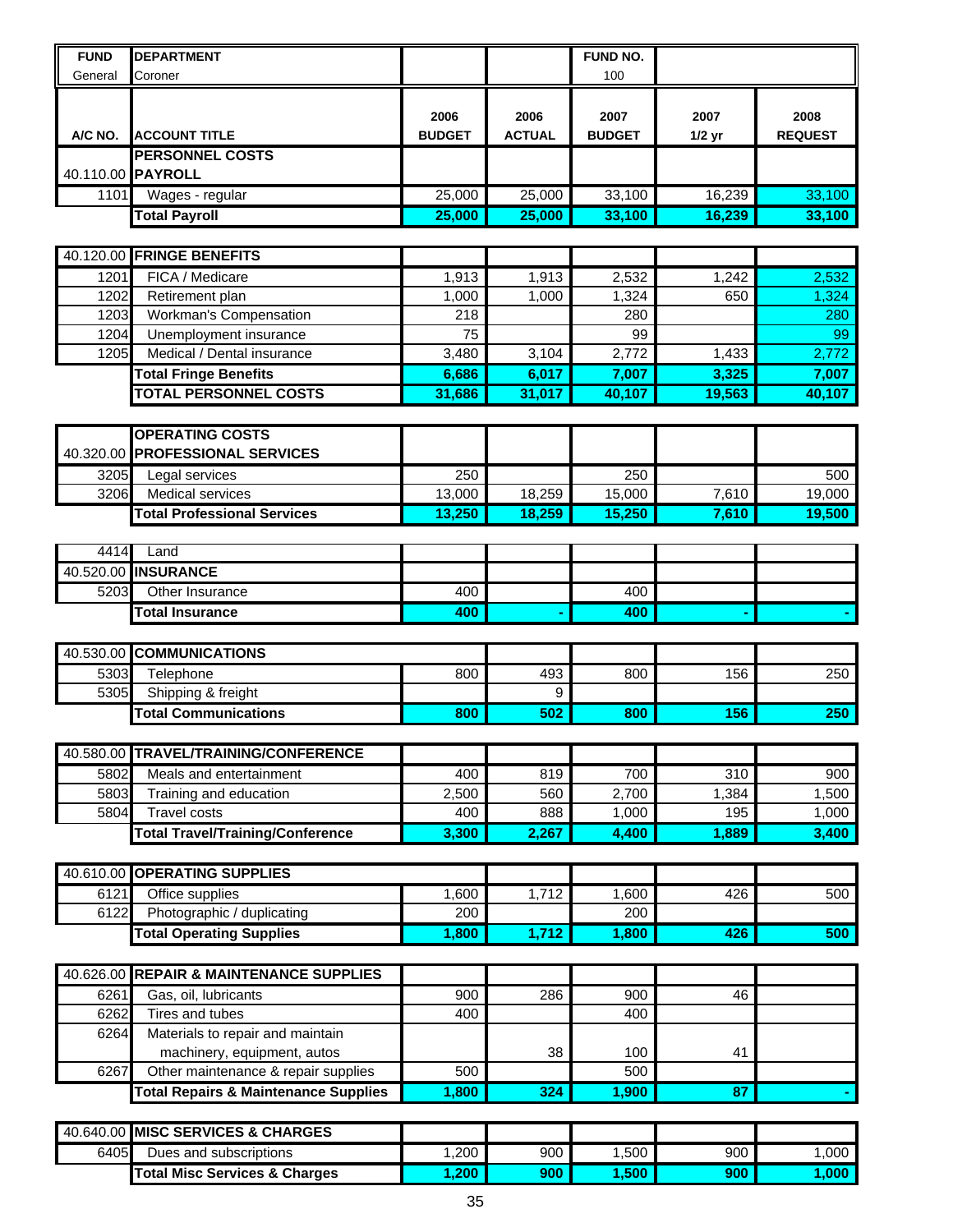| <b>FUND</b> | <b>DEPARTMENT</b>                      |               |               | FUND NO.      |          |                |
|-------------|----------------------------------------|---------------|---------------|---------------|----------|----------------|
| General     | Coroner                                |               |               | 100           |          |                |
|             |                                        | 2006          | 2006          | 2007          | 2007     | 2008           |
| A/C NO.     | <b>ACCOUNT TITLE</b>                   | <b>BUDGET</b> | <b>ACTUAL</b> | <b>BUDGET</b> | $1/2$ yr | <b>REQUEST</b> |
|             | <b>Total Operating Costs</b>           | 22,550        | 23,964        | 26,050        | 11,068   | 24,650         |
|             |                                        |               |               |               |          |                |
|             | 40.741.00 MACHINERY & EQUIPMENT        |               |               |               |          |                |
| 7411        | Computer equipment                     | 1,500         | 1,684         | 1,000         |          |                |
| 7415        | Software                               | 500           |               |               |          |                |
|             | <b>Total Machinery &amp; Equipment</b> | 2,000         | 1,684         | 1,000         |          |                |
|             |                                        |               |               |               |          |                |
|             | 40.743.00 FURNITURE & FIXTURES         |               |               |               |          |                |
| 7431        | Furniture & fixtures                   |               |               | 250           | 135      | 200            |
|             | <b>Total Furniture &amp; fixtures</b>  |               |               | 250           | 135      | 200            |
|             |                                        |               |               |               |          |                |
|             | <b>Total Capital Outlay</b>            | 2,000         | 1,684         | 1,250         | 135      | 200            |
|             |                                        |               |               |               |          |                |
|             | <b>TOTAL BUDGET</b>                    | 56,236        | 56,665        | 67,407        | 30,766   | 64,957         |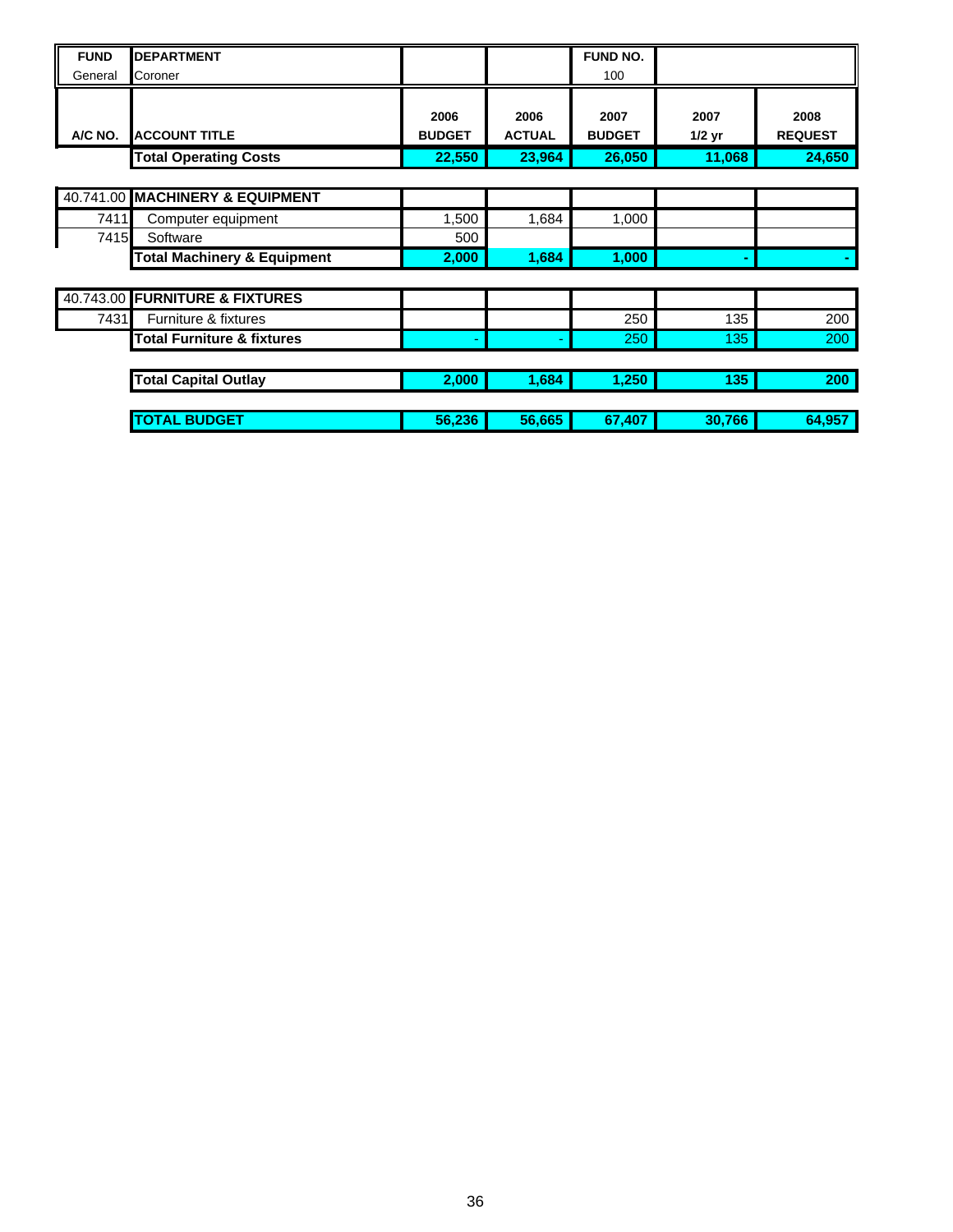| <b>FUND</b> | <b>DEPARTMENT</b>                  |               |               | FUND NO.      |          | DEPT. NO.       |
|-------------|------------------------------------|---------------|---------------|---------------|----------|-----------------|
| General     | <b>County Surveyor</b>             |               |               | 100           |          | 419.90          |
|             |                                    |               |               |               |          |                 |
|             |                                    | 2006          | 2006          | 2007          | 2007     | 2008            |
| A/C NO.     | <b>ACCOUNT TITLE</b>               | <b>BUDGET</b> | <b>ACTUAL</b> | <b>BUDGET</b> | $1/2$ yr | <b>REQUEST</b>  |
|             | <b>PERSONNEL COSTS</b>             |               |               |               |          |                 |
|             | 40.110.00 PAYROLL                  |               |               |               |          |                 |
| 1101        | Wages - regular                    |               |               | 3,300         | 1,650    | 3,300           |
| 1102        | Wages - overtime                   |               |               |               |          |                 |
| 1103        | Wages - part time / seasonal       |               |               |               |          |                 |
| 1104        | Wages - tool allowance             |               |               |               |          |                 |
|             | <b>Total Payroll</b>               |               |               | 3,300         | 1,650    | 3,300           |
|             |                                    |               |               |               |          |                 |
|             | 40.120.00 FRINGE BENEFITS          |               |               |               |          |                 |
| 1201        | FICA / Medicare                    |               |               | 252           | 126      | 252             |
| 1202        | Retirement plan                    |               |               | 132           |          | 132             |
| 1203        | Workman's Compensation             |               |               | 20            |          | 20              |
| 1204        | Unemployment insurance             |               |               | 10            |          | 10 <sup>1</sup> |
| 1205        | Medical / Dental insurance         | 6,276         |               | 4,560         |          | 4,560           |
|             | <b>Total Fringe Benefits</b>       | 6,276         |               | 4,974         | 126      | 4,974           |
|             | <b>TOTAL PERSONNEL COSTS</b>       | 6,276         |               | 8,274         | 1,776    | 8,274           |
|             |                                    |               |               |               |          |                 |
|             | <b>OPERATING COSTS</b>             |               |               |               |          |                 |
|             | 40.320.00 PROFESSIONAL SERVICES    |               |               |               |          |                 |
| 3208        | Surveying services                 |               | 18,117        |               | 498      |                 |
|             | <b>Total Professional Services</b> |               | 18,117        |               | 498      |                 |
|             |                                    |               |               |               |          |                 |
| 4414        | Land                               |               |               |               |          |                 |
|             | 40.520.00 INSURANCE                |               |               |               |          |                 |
| 5202        | Official bonds                     |               | 60            | 60            |          |                 |
|             | <b>Total Insurance</b>             |               | 60            | 60            |          |                 |
|             |                                    |               |               |               |          |                 |
|             | <b>Total Operating Costs</b>       |               | 18,177        | 60            | 498      |                 |
|             |                                    |               |               |               |          |                 |
|             | <b>TOTAL BUDGET</b>                | 6,276         | 18,177        | 8,334         | 2,274    | 8,274           |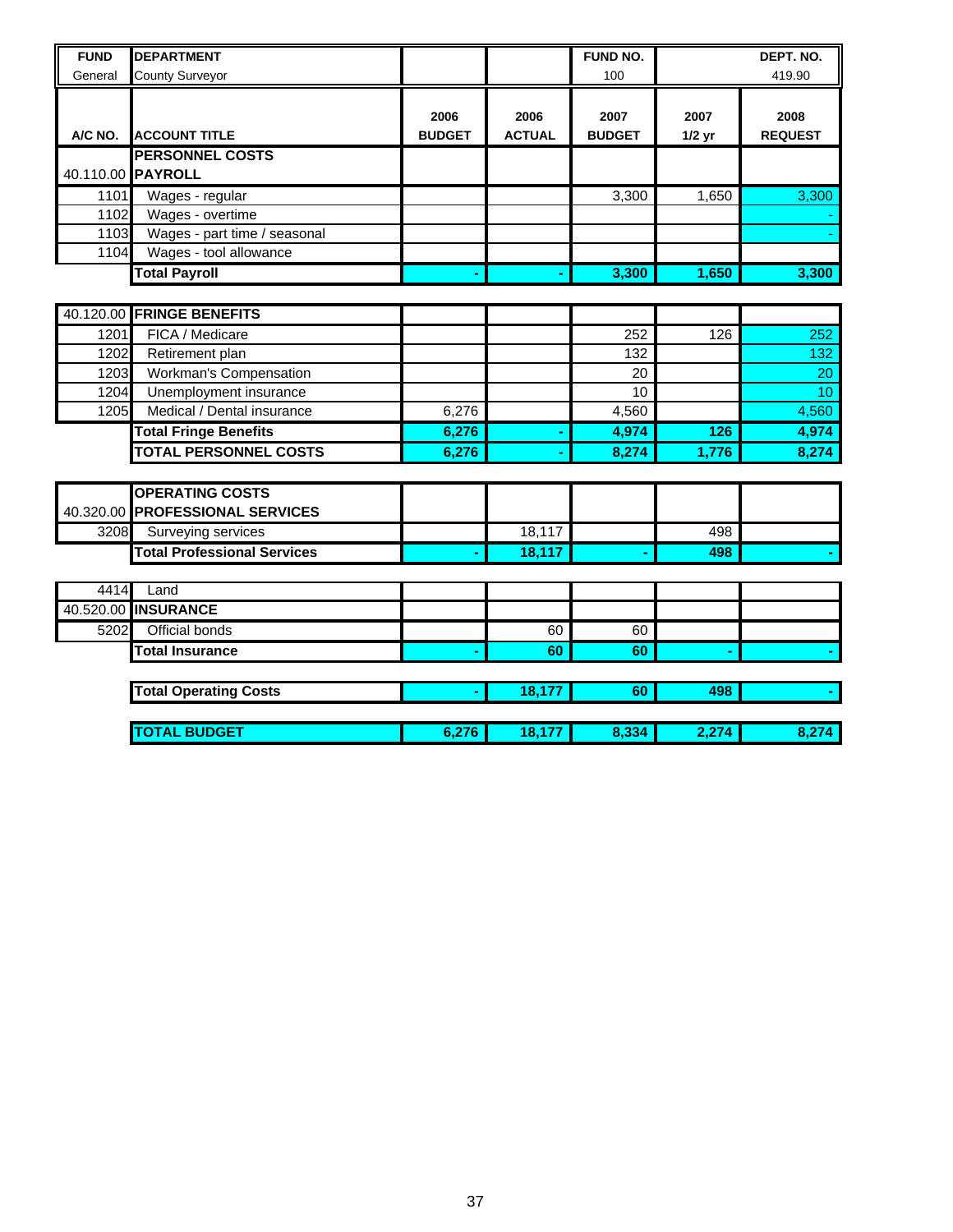| <b>FUND</b>  | <b>DEPARTMENT</b>                              |                       |                       | <b>FUND NO.</b>       |                  |                        |
|--------------|------------------------------------------------|-----------------------|-----------------------|-----------------------|------------------|------------------------|
| General      | <b>Building &amp; Grounds</b>                  |                       |                       | 100                   |                  |                        |
| A/C NO.      | <b>ACCOUNT TITLE</b>                           | 2006<br><b>BUDGET</b> | 2006<br><b>ACTUAL</b> | 2007<br><b>BUDGET</b> | 2007<br>$1/2$ yr | 2008<br><b>REQUEST</b> |
|              | <b>PERSONNEL COSTS</b>                         |                       |                       |                       |                  |                        |
|              | 40.110.00 PAYROLL                              |                       |                       |                       |                  |                        |
| 1101         | Wages - regular                                | 67,778                | 73,649                | 71,987                | 34,514           | 94,911                 |
| 1107         | Wages - vacation buy back                      |                       | 1,019                 |                       |                  |                        |
| 1108         | Wages - sick leave buy back                    |                       | 229                   |                       |                  |                        |
|              | <b>Total Payroll</b>                           | 67,778                | 74,897                | 71,987                | 34,514           | 94,911                 |
| 40.120.00    | <b>FRINGE BENEFITS</b>                         |                       |                       |                       |                  |                        |
| 1201         | FICA / Medicare                                | 5,186                 | 5,463                 | 5,508                 | 2,498            | 7,261                  |
| 1202         | Retirement plan                                | 2,711                 | 2,996                 | 2,879                 | 1,381            | 3,796                  |
| 1203         | Workman's Compensation                         | 4,528                 |                       | 4,720                 |                  | 6,220                  |
| 1204         | Unemployment insurance                         | 204                   | 225                   | 215                   | 104              | 285                    |
| 1205         | Medical / Dental insurance                     | 10,104                | 11,240                | 10,104                | 5,376            | 14,664                 |
|              | <b>Total Fringe Benefits</b>                   | 22,733                | 19,924                | 23,426                | 9,359            | 32,226                 |
|              | <b>TOTAL PERSONNEL COSTS</b>                   | 90,511                | 94,821                | 95,413                | 43,873           | 127,137                |
|              |                                                |                       |                       |                       |                  |                        |
|              | 40.411.00 UTILITIES                            |                       |                       |                       |                  |                        |
| 4111         | <b>Disposal services</b>                       | 3,630                 | 5,837                 | 4,753                 | 665              | 6,012                  |
| 4112         | Electric                                       | 56,430                | 52,376                | 50,400                | 21,169           | 57,090                 |
| 4113         | Gas                                            | 5,675                 | 5,920                 | 5,040                 | 694              | 6,100                  |
| 4114         | Sewer                                          | 1,800                 | 2,475                 | 3,307                 | 1,350            | 3,400                  |
| 4115         | Water                                          | 3,960                 | 3,835                 | 3,150                 | 1,685            | 3,400                  |
| 4116         | Geothermal                                     | 3,500                 | 1,956                 | 5,209                 | 677              | 3,000                  |
|              | <b>Total Utilities</b>                         | 74,995                | 72,399                | 71,859                | 26,240           | 79,002                 |
|              |                                                |                       |                       |                       |                  |                        |
|              | 40.430.00 REPAIRS & MAINTENANCE SERVICES       |                       |                       |                       |                  |                        |
| 4301         | Buildings / structures                         | 28,500                | 22,290                | 28,500                | 205              | 10,000                 |
| 4304         | Janitorial / Waste removal                     | 46,800                | 54,362                | 52,859                | 12,945           | 15,000                 |
|              | <b>Total Repair &amp; Maintenance Services</b> | 75,300                | 76,652                | 81,359                | 13,150           | 25,000                 |
|              |                                                |                       |                       |                       |                  |                        |
|              | 40.441.00 RENTS AND LEASES                     |                       |                       |                       |                  |                        |
| 4414         | Land                                           |                       |                       |                       |                  |                        |
| 4416         | Other rents / leases                           | 750                   | 276                   | 350                   | 40               |                        |
|              | <b>Total Rents/Leases</b>                      | 750                   | 276                   | 350                   | 40               |                        |
|              | 40.530.00 COMMUNICATIONS                       |                       |                       |                       |                  |                        |
|              |                                                |                       |                       |                       |                  |                        |
| 5303<br>5304 | Telephone<br>Other communications              | 1,100                 | 343<br>1,258          | 1,155                 | 690              | 1,500                  |
| 5305         | Shipping & freight                             |                       | 163                   |                       | 62               | 160                    |
|              | <b>Total Communications</b>                    | 1,100                 | 1,764                 | 1,155                 | 752              | 1,660                  |
|              |                                                |                       |                       |                       |                  |                        |
| 40.580.00    | TRAVEL/TRAINING/CONFERENCE                     |                       |                       |                       |                  |                        |
| 5803         | Training and education                         |                       |                       | 500                   |                  |                        |
| 5804         | <b>Travel costs</b>                            |                       | 137                   | 500                   |                  |                        |
|              | <b>Total Travel/Training/Conference</b>        |                       | 137                   | 1,000                 |                  |                        |
|              |                                                |                       |                       |                       |                  |                        |
|              | 40.610.00 OPERATING SUPPLIES                   |                       |                       |                       |                  |                        |
| 6117         | Janitorial                                     | 4,800                 | 5,709                 | 6,000                 | 1,943            | 5,875                  |
| 6121         | Office supplies                                | 150                   | 457                   | 1,000                 | 843              | 500                    |
| 6124         | Small tools & equipment                        | 1,000                 | 468                   | 1,000                 | 273              | 500                    |
| 6126         | Other operating supplies                       |                       | 1,596                 |                       | 1,497            | 1,500                  |
|              | <b>Total Operating Supplies</b>                | 5,950                 | 8,230                 | 8,000                 | 4,556            | 8,375                  |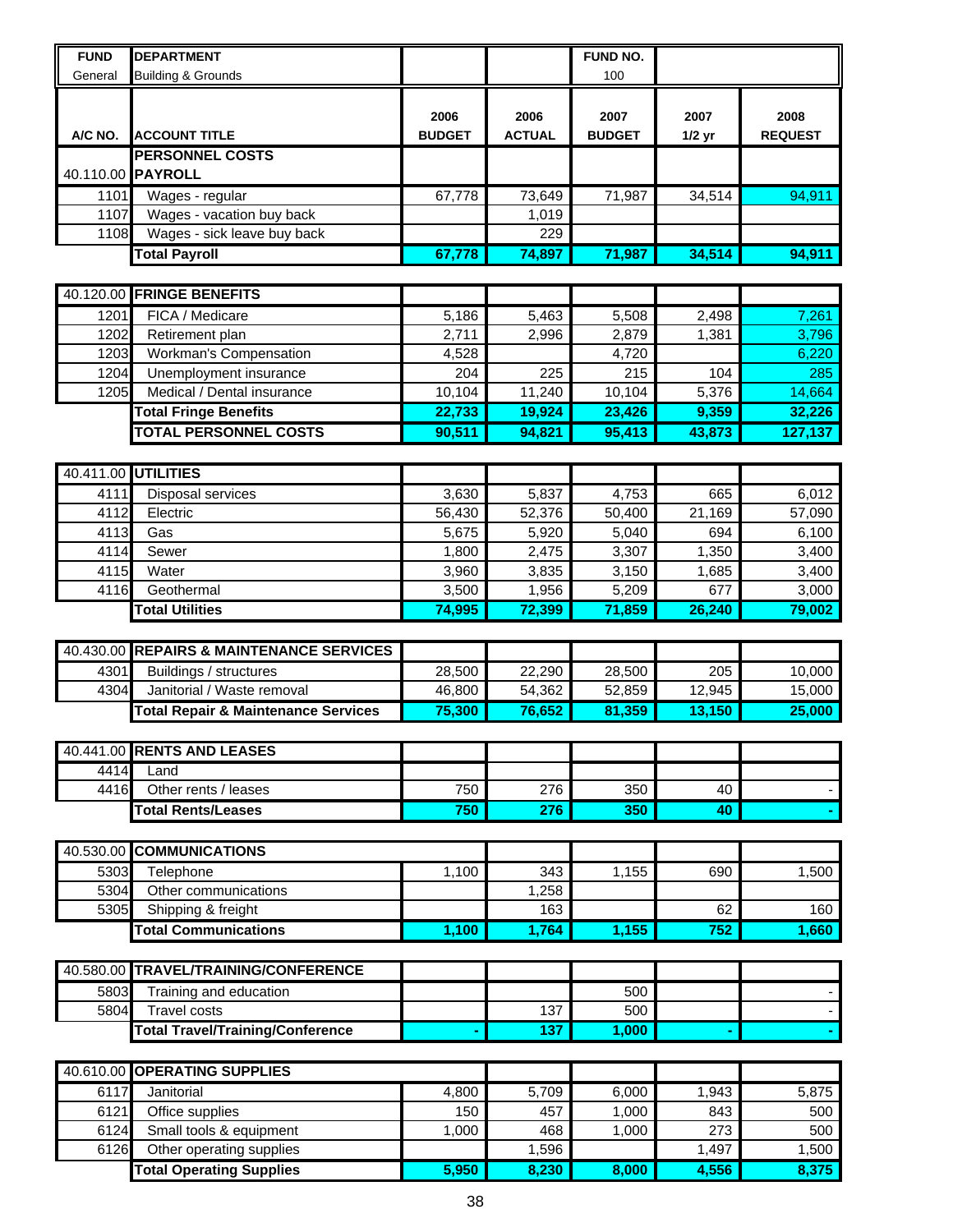| <b>FUND</b> | <b>DEPARTMENT</b>                                               |                       |                       | FUND NO.              |                  |                        |
|-------------|-----------------------------------------------------------------|-----------------------|-----------------------|-----------------------|------------------|------------------------|
| General     | <b>Building &amp; Grounds</b>                                   |                       |                       | 100                   |                  |                        |
| A/C NO.     | <b>ACCOUNT TITLE</b>                                            | 2006<br><b>BUDGET</b> | 2006<br><b>ACTUAL</b> | 2007<br><b>BUDGET</b> | 2007<br>$1/2$ yr | 2008<br><b>REQUEST</b> |
| 40.626.00   | <b>REPAIR &amp; MAINTENANCE SUPPLIES</b>                        |                       |                       |                       |                  |                        |
| 6261        | Gas, oil, lubricants                                            | 1,440                 | 1,301                 | 1,706                 | 349              |                        |
| 6263        | Materials to repair and maintain<br>building and improvements   | 16,000                | 6,108                 | 16,000                | 17,874           | 36,000                 |
| 6264        | Materials to repair and maintain<br>machinery, equipment, autos | 1,800                 | 4,837                 | 1,500                 | 422              |                        |
|             | <b>Total Repairs &amp; Maintenance Supplies</b>                 | 19,240                | 12,246                | 19,206                | 18,645           | 36,000                 |
| 40.640.00   | <b>MISC SERVICES &amp; CHARGES</b>                              |                       |                       |                       |                  |                        |
| 6401        | Advertising / publishing                                        |                       |                       | 200                   |                  |                        |
|             | <b>Total Misc Services &amp; Charges</b>                        |                       |                       | 200                   |                  |                        |
|             | <b>Total Operating Costs</b>                                    | 177,335               | 171,704               | 183,129               |                  | 150,037                |
|             |                                                                 |                       |                       |                       |                  |                        |
|             | 40.730.00 BUILDINGS                                             |                       |                       |                       |                  |                        |
| 7303        | Buildings - remodeling                                          | 60,000                | 3,380                 | 90,000                |                  | 15,000                 |
|             | <b>Total Buildings</b>                                          | 60,000                | 3,380                 | 90,000                |                  | 15,000                 |
| 40.741.00   | <b>MACHINERY &amp; EQUIPMENT</b>                                |                       |                       |                       |                  |                        |
| 7411        | Computer equipment                                              |                       | 1,148                 | 1,500                 |                  |                        |
| 7412        | Office equipment                                                |                       |                       | 200                   |                  |                        |
| 7415        | Software                                                        |                       |                       | 600                   |                  |                        |
|             | <b>Total Machinery &amp; Equipment</b>                          |                       | 1,148                 | 2,300                 |                  |                        |
|             | <b>Total Capital Outlay</b>                                     | 60,000                | 4,528                 | 92,300                |                  | 15,000                 |
|             | <b>TOTAL BUDGET</b>                                             | 327,846               | 271,053               | 370,842               | 141,770          | 292,174                |

|                | <b>IREVENUES</b>            | 08 Projections |
|----------------|-----------------------------|----------------|
| 30.341.00.0000 | <b>Charges for services</b> | 7,320          |
|                |                             |                |
|                | <b>TOTAL REVENUES</b>       | 7.320          |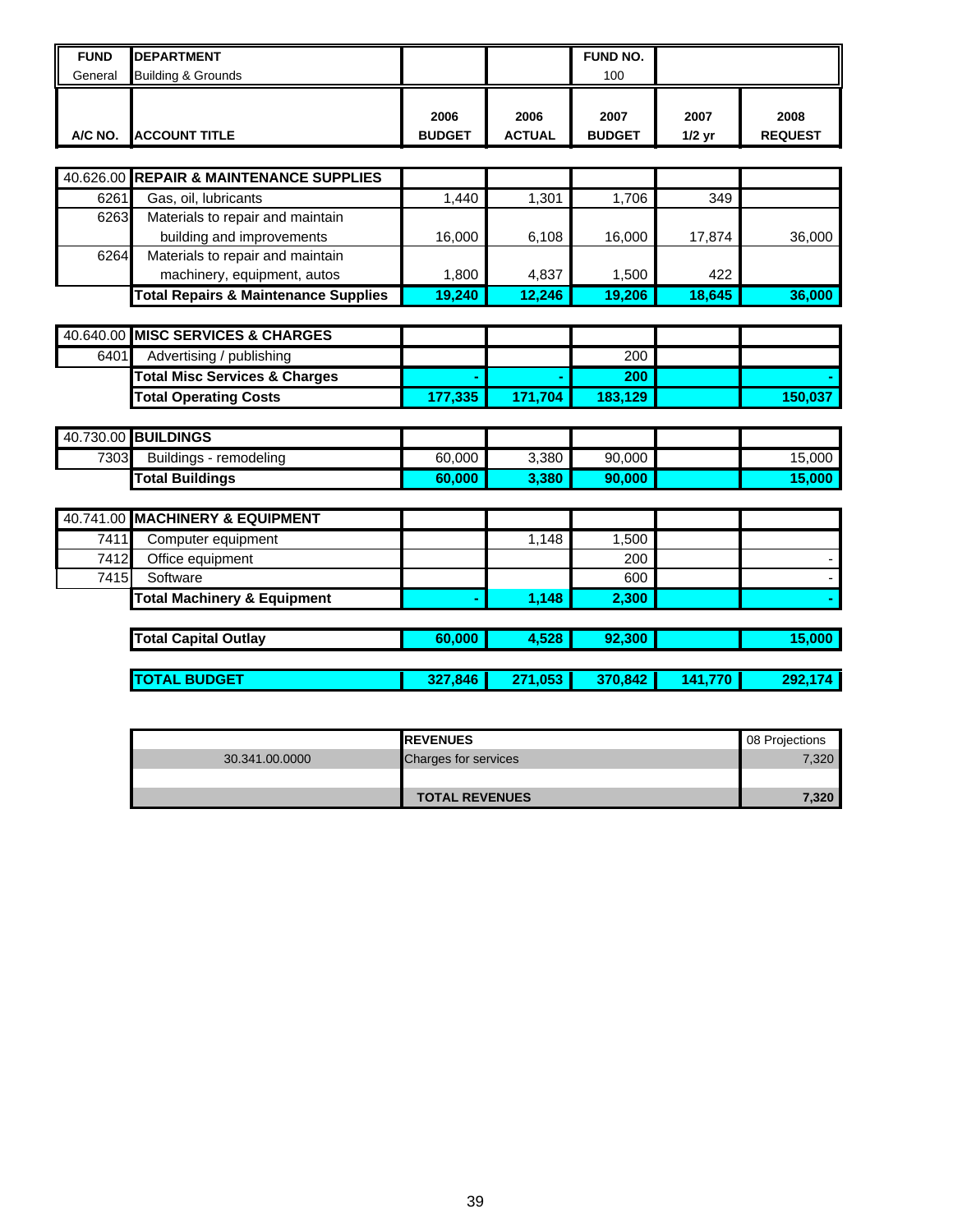| <b>FUND</b>  | <b>DEPARTMENT</b>                                            |                       |                       | FUND NO.              |                  |                        |
|--------------|--------------------------------------------------------------|-----------------------|-----------------------|-----------------------|------------------|------------------------|
| General      | <b>Veterans Services</b>                                     |                       |                       | 100                   |                  |                        |
| A/C NO.      | <b>ACCOUNT TITLE</b>                                         | 2006<br><b>BUDGET</b> | 2006<br><b>ACTUAL</b> | 2007<br><b>BUDGET</b> | 2007<br>$1/2$ yr | 2008<br><b>REQUEST</b> |
|              | <b>PERSONNEL COSTS</b>                                       |                       |                       |                       |                  |                        |
|              | 40.110.00 PAYROLL                                            |                       |                       |                       |                  |                        |
| 1101         | Wages - regular                                              | 33,998                | 35,793                | 39,576                | 18,690           | 38,459                 |
| 1102         | Wages - overtime                                             |                       | 126                   |                       |                  |                        |
|              | <b>Total Payroll</b>                                         | 33,998                | 35,919                | 39,576                | 18,690           | 38,459                 |
|              |                                                              |                       |                       |                       |                  |                        |
|              | 40.120.00 FRINGE BENEFITS                                    |                       |                       |                       |                  |                        |
| 1201         | FICA / Medicare                                              | 2,601                 | 2,748                 | 3,027                 | 1,430            | 2,942                  |
| 1202         | Retirement plan                                              | 1,360                 | 1,432                 | 1,583                 | 748              | 1,538                  |
| 1203         | Workman's Compensation                                       | 177                   |                       | 200                   |                  | 200                    |
| 1204<br>1205 | Unemployment insurance<br>Medical / Dental insurance         | 102                   | 108<br>5,304          | 119                   | 56<br>2,448      | 115<br>5,520           |
|              |                                                              | 4,560                 |                       | 4,560                 |                  |                        |
|              | <b>Total Fringe Benefits</b><br><b>TOTAL PERSONNEL COSTS</b> | 8,800                 | 9,592                 | 9,489                 | 4,682            | 10,315                 |
|              |                                                              | 42,798                | 45,511                | 49,065                | 23,372           | 48,774                 |
|              |                                                              |                       |                       |                       |                  |                        |
|              | 40.430.00 REPAIRS & MAINTENANCE SERVICES                     |                       |                       |                       |                  |                        |
| 4307         | Software                                                     | 100                   |                       | 100                   |                  |                        |
|              | <b>Total Repair &amp; Maintenance Services</b>               | 100                   |                       | 100                   |                  |                        |
| 4414         | Land                                                         |                       |                       |                       |                  |                        |
|              | 40.530.00 COMMUNICATIONS                                     |                       |                       |                       |                  |                        |
|              |                                                              |                       |                       |                       |                  |                        |
| 5302<br>5303 | Postage<br>Telephone                                         | 1,500                 | 846                   | 1,500                 | 53<br>332        | 100<br>900             |
|              | <b>Total Communications</b>                                  | 1,500                 | 846                   | 1,500                 | 385              | 1,000                  |
|              |                                                              |                       |                       |                       |                  |                        |
|              | 40.580.00 TRAVEL/TRAINING/CONFERENCE                         |                       |                       |                       |                  |                        |
| 5801         | <b>Business conference</b>                                   |                       |                       |                       |                  |                        |
| 5802         | Meals and entertainment                                      |                       | 343                   | 500                   | 12               | 200                    |
| 5803         | Training and education                                       | 2,500                 | 250                   | 350                   | 548              | 100                    |
| 5804         | <b>Travel costs</b>                                          |                       | 7,089                 | 1,200                 | 4,253            | 400                    |
|              | <b>Total Travel/Training/Conference</b>                      | 2,500                 | 7,682                 | 2,050                 | 4,813            | 700                    |
|              |                                                              |                       |                       |                       |                  |                        |
|              | 40.610.00 OPERATING SUPPLIES                                 |                       |                       |                       |                  |                        |
| 6121         | Office supplies                                              | 500                   | $\overline{307}$      | 300                   | 95               | 300                    |
|              | <b>Total Operating Supplies</b>                              | 500                   | 307                   | 300                   | 95               | 300                    |
|              |                                                              |                       |                       |                       |                  |                        |
| 40.626.00    | <b>REPAIR &amp; MAINTENANCE SUPPLIES</b>                     |                       |                       |                       |                  |                        |
| 6261         | Gas, oil, lubricants                                         | 400                   | 268                   | 400                   |                  |                        |
| 6264         | Materials to repair and maintain                             |                       |                       |                       |                  |                        |
|              | machinery, equipment, autos                                  | 1,200                 | 855                   | 1,300                 | 247              |                        |
|              | <b>Total Repairs &amp; Maintenance Supplies</b>              | 1,600                 | 1,123                 | 1,700                 | 247              |                        |
|              |                                                              |                       |                       |                       |                  |                        |
|              | 40.640.00 MISC SERVICES & CHARGES                            |                       |                       |                       |                  |                        |
| 6405         | Dues and subscriptions                                       | 30                    | 80                    | 300                   | 20               | 300                    |
| 6416         | Moving expenses                                              |                       | 234                   |                       |                  |                        |
|              | <b>Total Misc Services &amp; Charges</b>                     | 30                    | 314                   | 300                   | $\overline{20}$  | 300                    |
|              | <b>Total Operating Costs</b>                                 | 6,230                 | 10,272                | 5,950                 | 5,560            | 2,300                  |
|              |                                                              |                       |                       |                       |                  |                        |
|              | 40.741.00 MACHINERY & EQUIPMENT                              |                       |                       |                       |                  |                        |
| 7411         | Computer equipment                                           | 1,100                 | 1,192                 |                       |                  |                        |
| 7415         | Software                                                     | 500                   | 486                   |                       |                  |                        |
|              | <b>Total Machinery &amp; Equipment</b>                       | 1,600                 | 1,678                 |                       |                  |                        |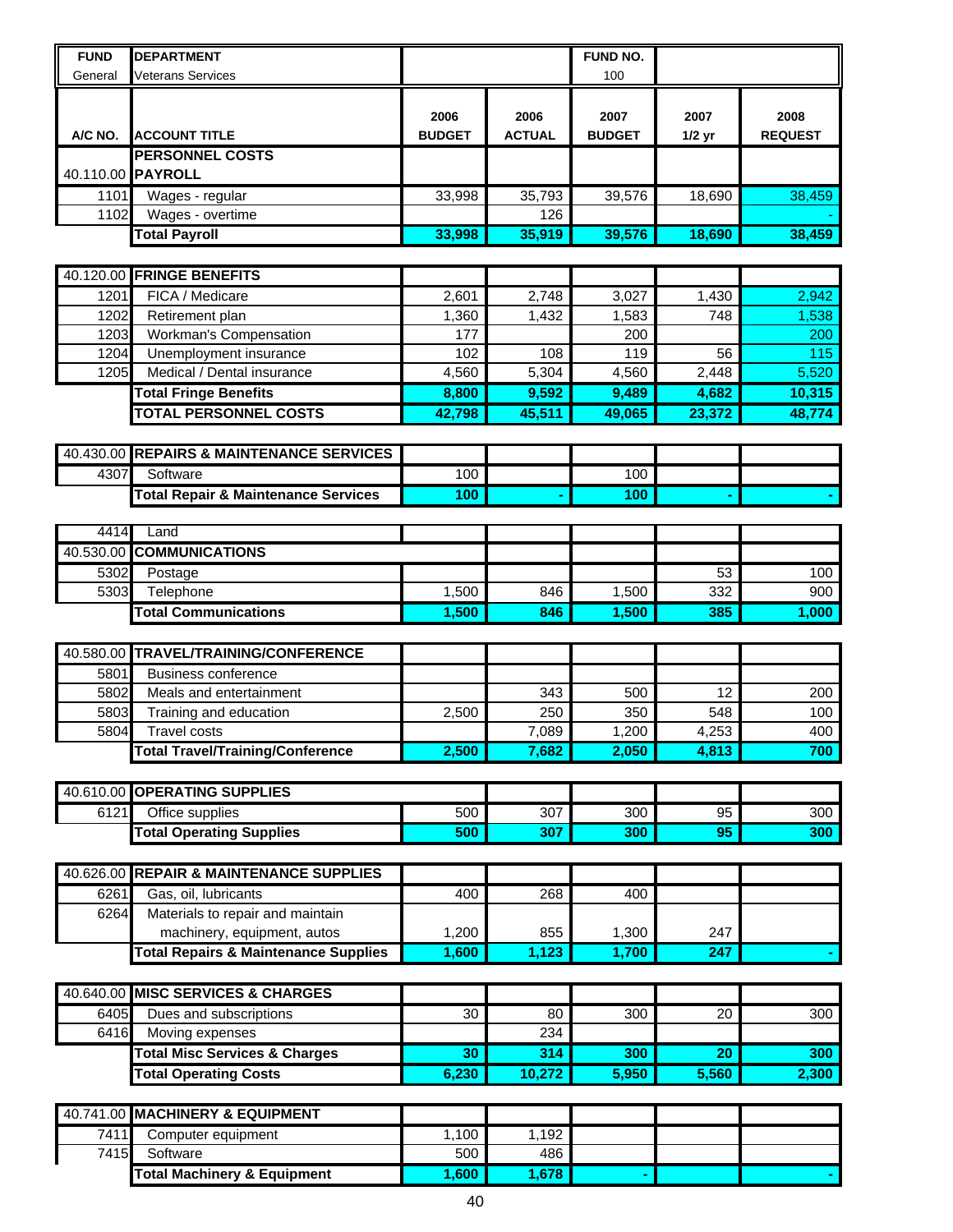| ║<br><b>FUND</b> | <b>DEPARTMENT</b>           |                       |                       | <b>FUND NO.</b>       |                  |                        |
|------------------|-----------------------------|-----------------------|-----------------------|-----------------------|------------------|------------------------|
| General          | <b>Veterans Services</b>    |                       |                       | 100                   |                  |                        |
| A/C NO.          | <b>ACCOUNT TITLE</b>        | 2006<br><b>BUDGET</b> | 2006<br><b>ACTUAL</b> | 2007<br><b>BUDGET</b> | 2007<br>$1/2$ yr | 2008<br><b>REQUEST</b> |
|                  |                             |                       |                       |                       |                  |                        |
|                  | 40.742.00 MOTOR VEHICLES    |                       |                       |                       |                  |                        |
| 7422             | Autos and trucks            |                       | 17,940                |                       |                  |                        |
|                  | <b>Total Motor Vehicles</b> |                       | 17,940                | $\blacksquare$        |                  |                        |
|                  |                             |                       |                       |                       |                  |                        |
|                  | <b>Total Capital Outlay</b> | 1,600                 | 19,618                | $\sim$                | $\sim$           |                        |
|                  | <b>TOTAL BUDGET</b>         | 50,628                | 75,401                | 55,015                | 28,932           | 51,074                 |

|                | <b>IREVENUES</b>           | 08 Projections |
|----------------|----------------------------|----------------|
| 30.335.41.0000 | State shared revenue - VSO | 2.400          |
|                |                            |                |
|                | <b>TOTAL REVENUES</b>      | 2.400          |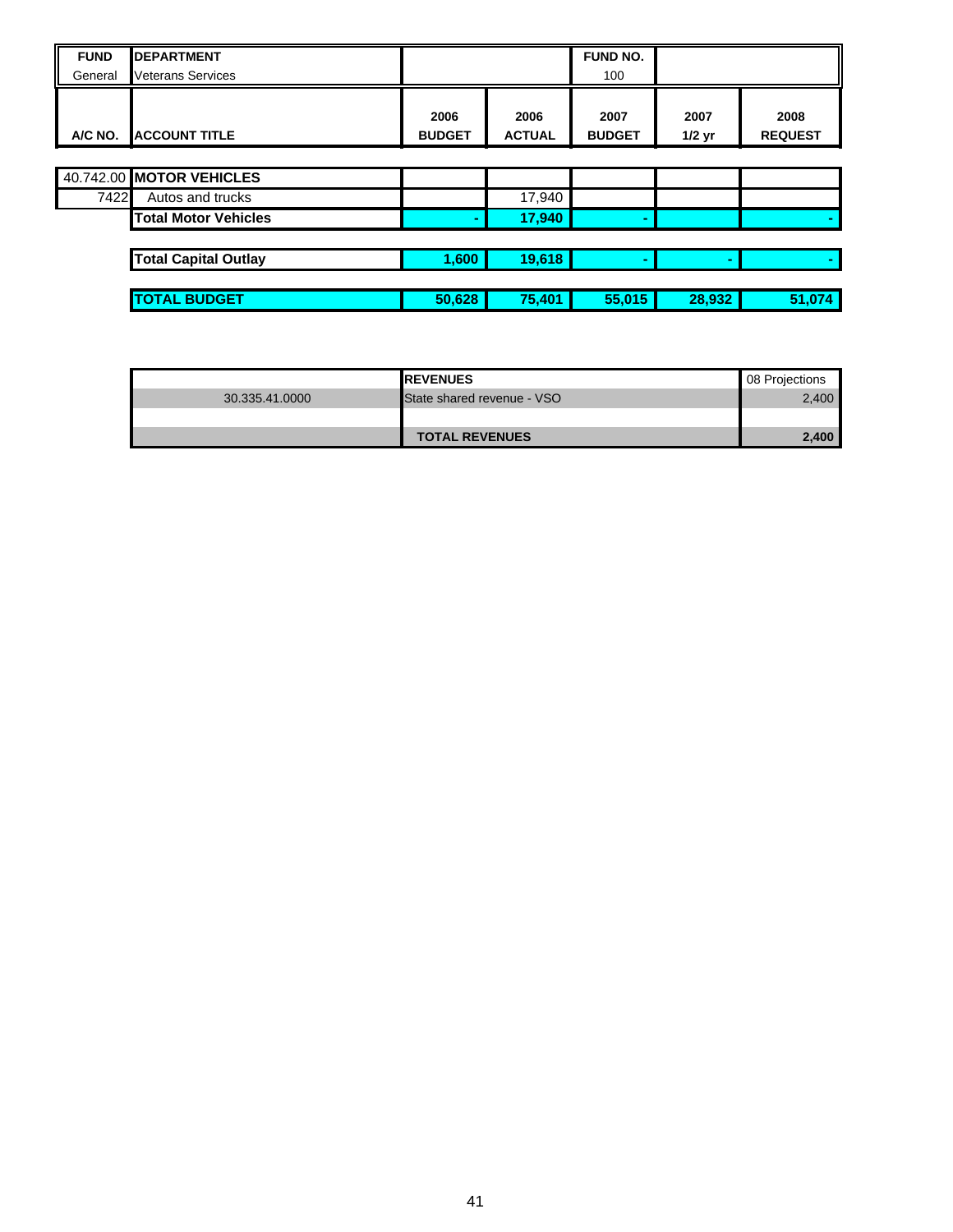| <b>FUND</b> | <b>DEPARTMENT</b>                              |                       |                       | FUND NO.              |                  |                        |
|-------------|------------------------------------------------|-----------------------|-----------------------|-----------------------|------------------|------------------------|
| General     | Public Safety: Sheriff                         | Admin                 |                       | 100                   |                  |                        |
| A/C NO.     | <b>ACCOUNT TITLE</b>                           | 2006<br><b>BUDGET</b> | 2006<br><b>ACTUAL</b> | 2007<br><b>BUDGET</b> | 2007<br>$1/2$ yr | 2008<br><b>REQUEST</b> |
|             | <b>PERSONNEL COSTS</b>                         |                       |                       |                       |                  |                        |
|             | 40.110.00 PAYROLL                              |                       |                       |                       |                  |                        |
| 1101        | Wages - regular                                | 290,156               | 182,904               | 259,143               | 119,184          | 201,126                |
| 1102        | Wages - overtime                               |                       | 155                   |                       |                  |                        |
| 1103        | Wages - part time / seasonal                   |                       | 23,971                | 21,060                | 9,522            |                        |
| 1107        | Wages - vacation buy back                      |                       |                       | 3,000                 |                  |                        |
| 1108        | Wages - sick leave buy back                    |                       |                       | 3,000                 |                  |                        |
|             | <b>Total Payroll</b>                           | 290,156               | 207,030               | 286,203               | 128,706          | 201,126                |
|             |                                                |                       |                       |                       |                  |                        |
|             | 40.120.00 FRINGE BENEFITS                      |                       |                       |                       |                  |                        |
| 1201        | FICA / Medicare                                | 22,198                | 15,333                | 21,435                | 9,756            | 15,387                 |
| 1202        | Retirement plan                                | 11,606                | 8,111                 | 11,207                | 5,148            | 8,045                  |
| 1203        | <b>Workman's Compensation</b>                  | 9,680                 |                       | 9,570                 |                  | 7,110                  |
| 1204        | Unemployment insurance                         | 870                   | 427                   | 808                   | 379              | 603                    |
| 1205        | Medical / Dental insurance                     | 41,616                | 29,316                | 35,640                | 12,308           | 23,136                 |
|             | <b>Total Fringe Benefits</b>                   | 85,970                | 53,187                | 78,660                | 27,591           | 54,281                 |
|             | <b>TOTAL PERSONNEL COSTS</b>                   | 376,126               | 260,217               | 364,863               | 156,297          | 255,407                |
|             |                                                |                       |                       |                       |                  |                        |
|             | <b>OPERATING COSTS</b>                         |                       |                       |                       |                  |                        |
|             | 40.320.00 PROFESSIONAL SERVICES                |                       |                       |                       |                  |                        |
| 3209        | Other professional services                    | 1,550                 | 1,264                 | 1,710                 | 472              | 6,000                  |
|             | <b>Total Professional Services</b>             | 1,550                 | 1,264                 | 1,710                 | 472              | 6,000                  |
|             |                                                |                       |                       |                       |                  |                        |
| 40.430.00   | <b>REPAIRS &amp; MAINTENANCE SERVICES</b>      |                       |                       |                       |                  |                        |
| 4301        | Buildings / structures                         | 500                   | 1,331                 | 475                   | 1,986            | 2,000                  |
| 4303        | Furniture / fixtures                           | 500                   | 418                   | 475                   |                  |                        |
| 4307        | Software                                       | 3,000                 | 8,296                 | 7,125                 | 338              |                        |
| 4309        | Other maintenance and repair                   | 500                   | 207                   | 475                   | 33               | 500                    |
|             | <b>Total Repair &amp; Maintenance Services</b> | 4,500                 | 10,252                | 8,550                 | 2,357            | 2,500                  |
|             |                                                |                       |                       |                       |                  |                        |
|             | 40.441.00 RENTS AND LEASES                     |                       |                       |                       |                  |                        |
| 4411        | Buildings / improvements                       | 1,800                 | 1,765                 | 1,710                 | 490              |                        |
| 4413        | Furniture / fixtures / office equipment        | 4,500                 | 5,672                 | 3,420                 | 2,106            | 6,000                  |
| 4414        | Land                                           |                       |                       |                       |                  |                        |
| 4415        | Machinery / equipment / vehicles               |                       | 1,175                 | 3,325                 |                  |                        |
| 4416        | Other rents / leases                           |                       | 38                    |                       |                  |                        |
|             | <b>Total Rents/Leases</b>                      | 6,300                 | 8,650                 | 8,455                 | 2,596            | 6,000                  |
|             |                                                |                       |                       |                       |                  |                        |
| 40.530.00   | <b>COMMUNICATIONS</b>                          |                       |                       |                       |                  |                        |
| 5301        | Pagers                                         | 300                   |                       |                       |                  |                        |
| 5302        | Postage                                        | 300                   | 242                   | 3,325                 | 384              | 800                    |
| 5303        | Telephone                                      | 19,060                | 9,700                 | 19,000                | 8,561            | 10,000                 |
| 5304        | Other communications                           |                       | 20,270                |                       | 81               |                        |
| 5305        | Shipping & freight                             | 200                   | 631                   | 713                   | 695              | 700                    |
|             | <b>Total Communications</b>                    | 19,860                | 30,843                | 23,038                | 9,721            | 11,500                 |
|             |                                                |                       |                       |                       |                  |                        |
|             |                                                |                       |                       |                       |                  |                        |
|             | 40.560.00 PRINTING/DUPLICATION/FILMING         |                       |                       |                       |                  |                        |

| 5601 | Copy charges                           |                  | 886   | 3,325 |      | 500   |
|------|----------------------------------------|------------------|-------|-------|------|-------|
| 5603 | Paper                                  | 750 <sub>1</sub> | .068  | 1.140 | .060 | 1.100 |
| 5604 | Printing and binding                   | 3.000            | 5.995 | 3.046 | 717  | 2.000 |
|      | <b>Total Print/Duplication/Filming</b> | 3.750            | 7,949 | 7,511 | 777  | 3,600 |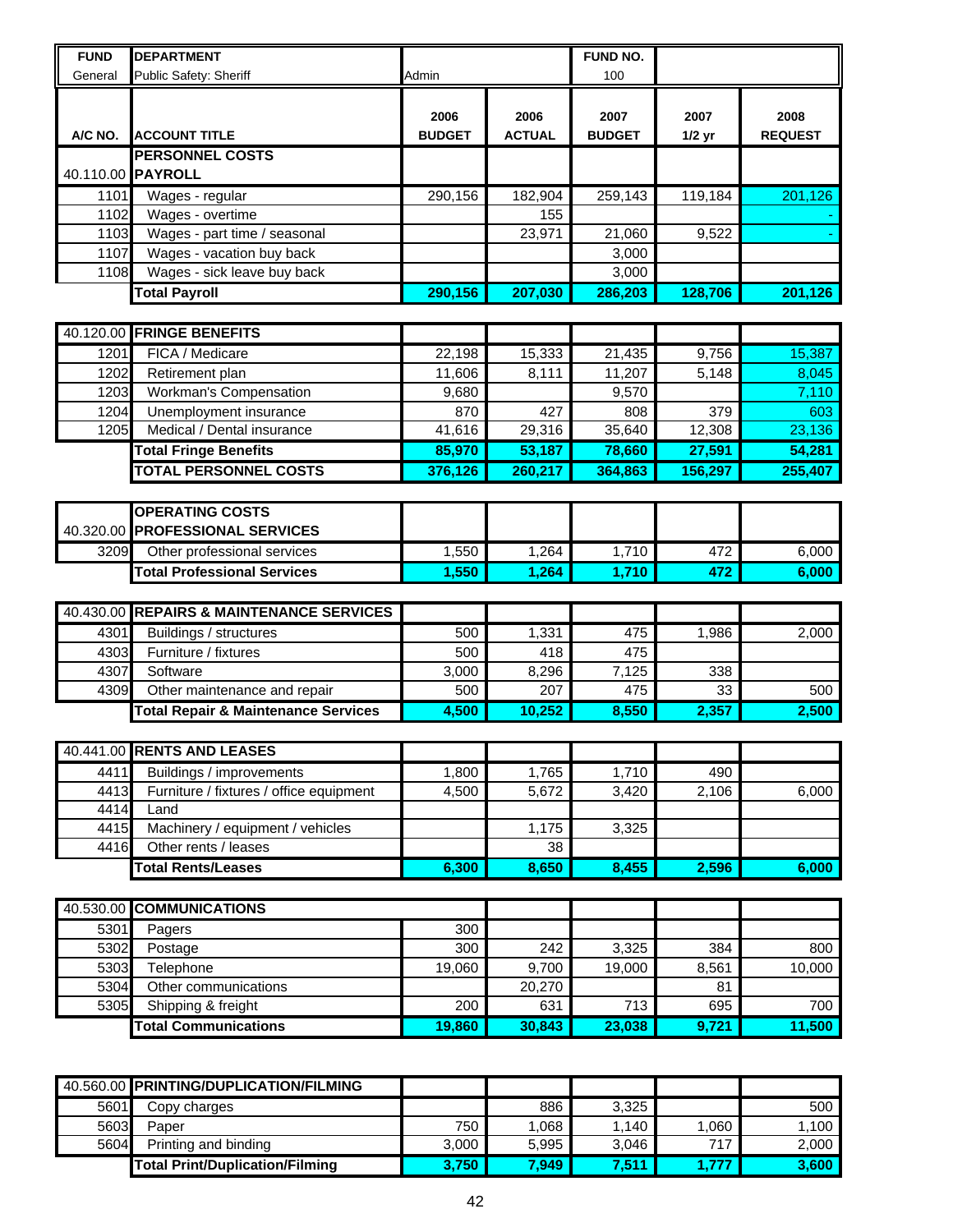| <b>FUND</b>  | <b>DEPARTMENT</b>                               |               |               | FUND NO.      |                 |                |
|--------------|-------------------------------------------------|---------------|---------------|---------------|-----------------|----------------|
| General      | Public Safety: Sheriff                          | Admin         |               | 100           |                 |                |
|              |                                                 |               |               |               |                 |                |
|              |                                                 | 2006          | 2006          | 2007          | 2007            | 2008           |
| A/C NO.      | <b>ACCOUNT TITLE</b>                            | <b>BUDGET</b> | <b>ACTUAL</b> | <b>BUDGET</b> | $1/2$ yr        | <b>REQUEST</b> |
|              | 40.580.00 TRAVEL/TRAINING/CONFERENCE            |               |               |               |                 |                |
| 5801         | <b>Business conference</b>                      | 1,200         |               | 1,146         |                 |                |
| 5802         | Meals and entertainment                         | 3,200         | 3,476         | 4,750         | 944             | 150            |
| 5803         | Training and education                          | 25,000        | 11,064        | 19,000        | 7,241           | 200            |
| 5804         | <b>Travel costs</b>                             | 1,500         | 4,745         | 5,700         | 4,084           | 150            |
| 5805         | Tuition reimbursement                           | 1,200         |               |               |                 |                |
|              | <b>Total Travel/Training/Conference</b>         | 32,100        | 19,285        | 30,596        | 12,269          | 500            |
|              |                                                 |               |               |               |                 |                |
|              | 40.610.00 OPERATING SUPPLIES                    |               |               |               |                 |                |
| 6108         | Food                                            |               | 394           | 475           | 332             |                |
| 6117         | Janitorial                                      |               |               |               | 27              |                |
| 6119         | Medical costs / immunizations                   |               | 75            |               |                 |                |
| 6120         | Minor capital equipment                         | 2,000         | 1,179         | 1,900         | 65              | 1,500          |
| 6121         | Office supplies                                 | 6,500         | 8,030         | 7,125         | 2,698           | 5,500          |
| 6124         | Small tools & equipment                         |               | 260           |               | 261             | 500            |
| 6125         | Uniforms                                        | 11,000        | 24,623        | 11,400        | 10,494          | 500            |
| 6126         | Other operating supplies                        |               | 366           | 1,425         | 218             | 500            |
|              | <b>Total Operating Supplies</b>                 | 19,500        | 34,927        | 22,325        | 14,095          | 8,500          |
|              |                                                 |               |               |               |                 |                |
| 40.626.00    | <b>REPAIR &amp; MAINTENANCE SUPPLIES</b>        |               |               |               |                 |                |
| 6261         | Gas, oil, lubricants                            | 500           | 255           | 238           | 15              |                |
| 6263         | Materials to repair and maintain                |               |               |               |                 |                |
|              | building and improvements                       | 250           |               | 190           | 63              |                |
| 6264         | Materials to repair and maintain                |               |               |               |                 |                |
|              | machinery, equipment, autos                     |               | 45            |               |                 |                |
| 6267         | Other maintenance & repair supplies             |               | 5             |               |                 |                |
|              | <b>Total Repairs &amp; Maintenance Supplies</b> | 750           | 305           | 428           | $\overline{78}$ |                |
|              |                                                 |               |               |               |                 |                |
| 40.640.00    | <b>MISC SERVICES &amp; CHARGES</b>              |               |               |               |                 |                |
| 6401         | Advertising / publishing                        | 1,500         | 3,337         | 2,850         | 106             | 3,500          |
| 6403         | Contingency                                     |               | 92            |               | 40              |                |
| 6404         | Donations and contributions                     |               | 450           | 475           |                 |                |
| 6405         | Dues and subscriptions<br>Other services        | 3,500         | 4,312<br>6    | 4,750         | 517             | 4,500          |
| 6408<br>6411 | Refunds, awards and indemnities                 |               | 476           |               | 1,547           | 600            |
|              | <b>Total Misc Services &amp; Charges</b>        | 5,000         | 8,673         | 8,075         | 2,210           | 8,600          |
|              | <b>Total Operating Costs</b>                    | 93,310        | 122,147       | 110,688       | 45,575          | 47,200         |
|              |                                                 |               |               |               |                 |                |
|              | 40.730.00 BUILDINGS                             |               |               |               |                 |                |
| 7302         | Buildings - miscellaneous                       |               | 3,513         | 3,325         | 1,517           |                |
|              |                                                 |               | 3,513         |               | 1,517           |                |
|              | <b>Total Buildings</b>                          |               |               | 3,325         |                 |                |
| 40.741.00    | <b>MACHINERY &amp; EQUIPMENT</b>                |               |               |               |                 |                |
| 7411         | Computer equipment                              | 1,500         |               |               |                 |                |
| 7412         | Office equipment                                | 1,500         | 2,248         |               |                 |                |
| 7415         | Software                                        |               | 295           |               |                 |                |
|              | <b>Total Machinery &amp; Equipment</b>          | 3,000         | 2,543         |               |                 |                |
|              |                                                 |               |               |               |                 |                |

| 40.742.00 | <b>IMOTOR VEHICLES</b> |        |  |  |
|-----------|------------------------|--------|--|--|
| 7422      | Autos and trucks       | 17,864 |  |  |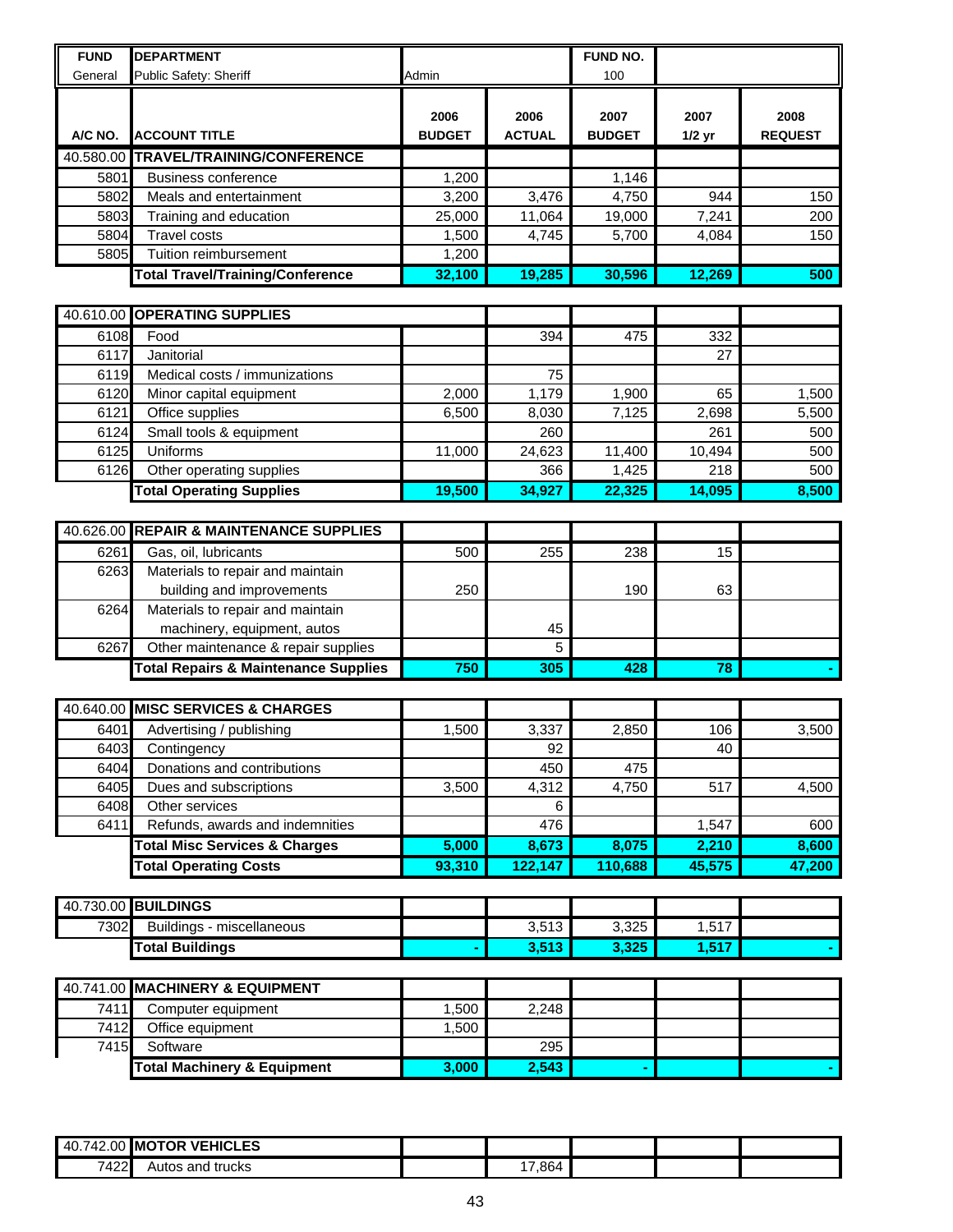| <b>FUND</b> | <b>DEPARTMENT</b>                     |                       |                       | <b>FUND NO.</b>       |                  |                        |
|-------------|---------------------------------------|-----------------------|-----------------------|-----------------------|------------------|------------------------|
| General     | Public Safety: Sheriff                | Admin                 |                       | 100                   |                  |                        |
| A/C NO.     | <b>ACCOUNT TITLE</b>                  | 2006<br><b>BUDGET</b> | 2006<br><b>ACTUAL</b> | 2007<br><b>BUDGET</b> | 2007<br>$1/2$ yr | 2008<br><b>REQUEST</b> |
|             | <b>Total Motor Vehicles</b>           |                       | 17,864                | $\blacksquare$        |                  |                        |
|             |                                       |                       |                       |                       |                  |                        |
|             | 40.743.00 FURNITURE & FIXTURES        |                       |                       |                       |                  |                        |
| 7431        | Furniture & fixtures                  | 1,500                 | 4,298                 | 3,040                 | 1,174            | 2,000                  |
|             | <b>Total Furniture &amp; fixtures</b> | 1,500                 | 4,298                 | 3,040                 | 1,174            | 2,000                  |
|             |                                       |                       |                       |                       |                  |                        |
|             | <b>Total Capital Outlay</b>           | 4,500                 | 28,218                | 6,365                 |                  | 2,000                  |
|             |                                       |                       |                       |                       |                  |                        |
|             | <b>TOTAL BUDGET</b>                   | 473,936               | 410.581               | 481,916               |                  | 304.607                |

|                | <b>REVENUES</b>                    | 08 Projections |
|----------------|------------------------------------|----------------|
| 30.341.00.0000 | <b>Charges for services</b>        | 15,000         |
| 30.395.00.0000 | Miscellaneous revenues and refunds | 40,000         |
|                |                                    |                |
|                | <b>TOTAL REVENUES</b>              | 55,000         |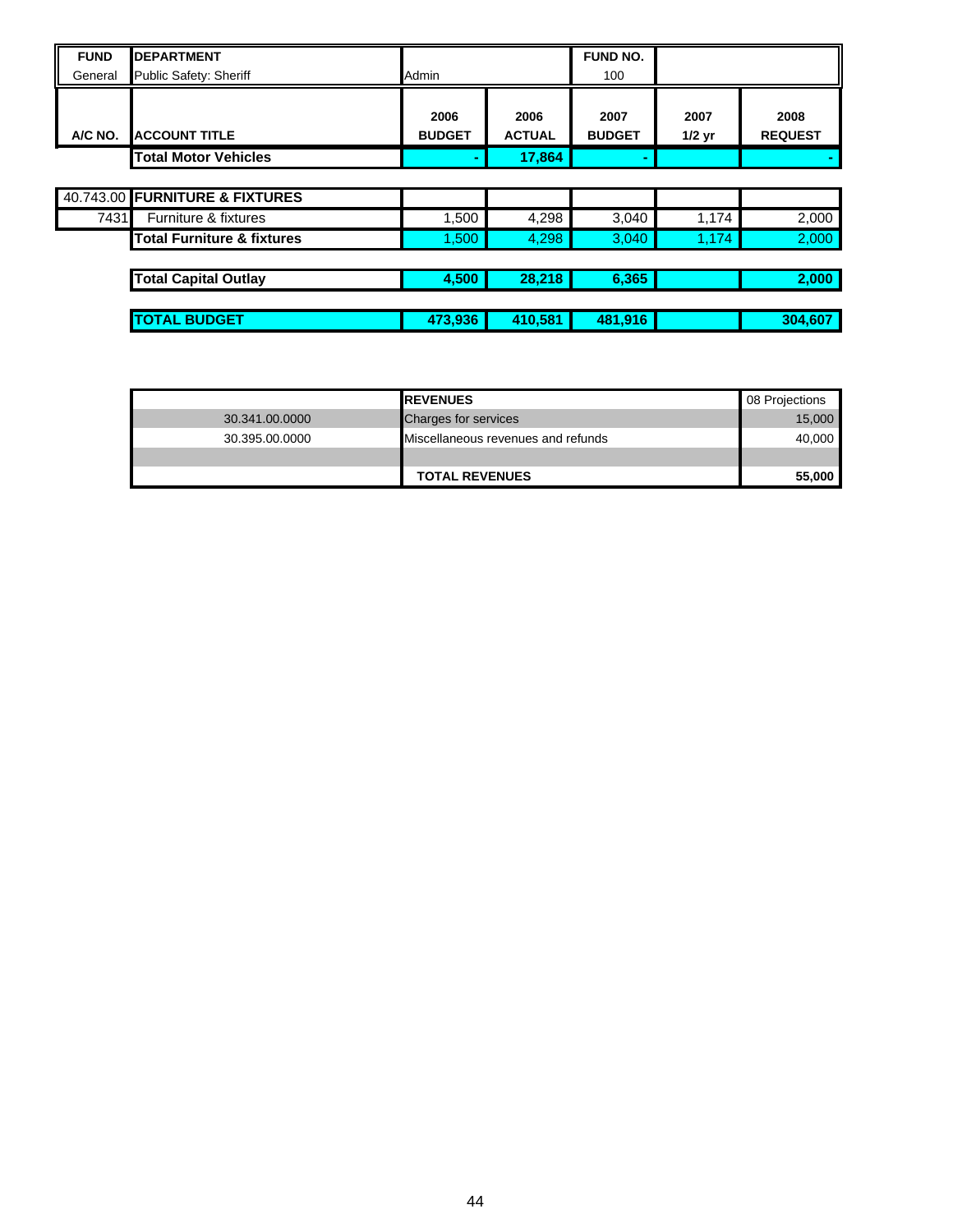| General<br>A/C NO.<br>40.110.00 PAYROLL<br>1101<br>1102<br>1103<br>40.120.00<br>1201<br>1202<br>1203<br>1204<br>1205 | Public Safety: Sheriff<br><b>ACCOUNT TITLE</b><br><b>PERSONNEL COSTS</b><br>Wages - regular<br>Wages - overtime<br>Wages - part time / seasonal<br><b>Total Payroll</b><br><b>FRINGE BENEFITS</b><br>FICA / Medicare<br>Retirement plan<br>Workman's Compensation<br>Unemployment insurance<br>Medical / Dental insurance<br><b>Total Fringe Benefits</b><br><b>TOTAL PERSONNEL COSTS</b><br><b>OPERATING COSTS</b><br>40.320.00 PROFESSIONAL SERVICES | <b>Emergency Services</b><br>2006<br><b>BUDGET</b> | 2006<br><b>ACTUAL</b><br>3,759<br>3,759<br>282<br>150<br>11<br>468<br>911<br>4,670 | 100<br>2007<br><b>BUDGET</b><br>89,884<br>7,000<br>78,000<br>174,884<br>13,383<br>3,876<br>7,190<br>471<br>11,520<br>36,440<br>211,324 | 2007<br>$1/2$ yr<br>30,939<br>30,939<br>2,272<br>1,238<br>93<br>3,228<br>6,831<br>37,770 | 2008<br><b>REQUEST</b><br>87,600<br>12,330<br>46,230<br>146,160<br>11,181<br>3,997<br>5,100<br>428<br>11,520<br>32,226<br>178,386 |
|----------------------------------------------------------------------------------------------------------------------|--------------------------------------------------------------------------------------------------------------------------------------------------------------------------------------------------------------------------------------------------------------------------------------------------------------------------------------------------------------------------------------------------------------------------------------------------------|----------------------------------------------------|------------------------------------------------------------------------------------|----------------------------------------------------------------------------------------------------------------------------------------|------------------------------------------------------------------------------------------|-----------------------------------------------------------------------------------------------------------------------------------|
|                                                                                                                      |                                                                                                                                                                                                                                                                                                                                                                                                                                                        |                                                    |                                                                                    |                                                                                                                                        |                                                                                          |                                                                                                                                   |
|                                                                                                                      |                                                                                                                                                                                                                                                                                                                                                                                                                                                        |                                                    |                                                                                    |                                                                                                                                        |                                                                                          |                                                                                                                                   |
|                                                                                                                      |                                                                                                                                                                                                                                                                                                                                                                                                                                                        |                                                    |                                                                                    |                                                                                                                                        |                                                                                          |                                                                                                                                   |
|                                                                                                                      |                                                                                                                                                                                                                                                                                                                                                                                                                                                        |                                                    |                                                                                    |                                                                                                                                        |                                                                                          |                                                                                                                                   |
|                                                                                                                      |                                                                                                                                                                                                                                                                                                                                                                                                                                                        |                                                    |                                                                                    |                                                                                                                                        |                                                                                          |                                                                                                                                   |
|                                                                                                                      |                                                                                                                                                                                                                                                                                                                                                                                                                                                        |                                                    |                                                                                    |                                                                                                                                        |                                                                                          |                                                                                                                                   |
|                                                                                                                      |                                                                                                                                                                                                                                                                                                                                                                                                                                                        |                                                    |                                                                                    |                                                                                                                                        |                                                                                          |                                                                                                                                   |
|                                                                                                                      |                                                                                                                                                                                                                                                                                                                                                                                                                                                        |                                                    |                                                                                    |                                                                                                                                        |                                                                                          |                                                                                                                                   |
|                                                                                                                      |                                                                                                                                                                                                                                                                                                                                                                                                                                                        |                                                    |                                                                                    |                                                                                                                                        |                                                                                          |                                                                                                                                   |
|                                                                                                                      |                                                                                                                                                                                                                                                                                                                                                                                                                                                        |                                                    |                                                                                    |                                                                                                                                        |                                                                                          |                                                                                                                                   |
|                                                                                                                      |                                                                                                                                                                                                                                                                                                                                                                                                                                                        |                                                    |                                                                                    |                                                                                                                                        |                                                                                          |                                                                                                                                   |
|                                                                                                                      |                                                                                                                                                                                                                                                                                                                                                                                                                                                        |                                                    |                                                                                    |                                                                                                                                        |                                                                                          |                                                                                                                                   |
|                                                                                                                      |                                                                                                                                                                                                                                                                                                                                                                                                                                                        |                                                    |                                                                                    |                                                                                                                                        |                                                                                          |                                                                                                                                   |
|                                                                                                                      |                                                                                                                                                                                                                                                                                                                                                                                                                                                        |                                                    |                                                                                    |                                                                                                                                        |                                                                                          |                                                                                                                                   |
|                                                                                                                      |                                                                                                                                                                                                                                                                                                                                                                                                                                                        |                                                    |                                                                                    |                                                                                                                                        |                                                                                          |                                                                                                                                   |
|                                                                                                                      |                                                                                                                                                                                                                                                                                                                                                                                                                                                        |                                                    |                                                                                    |                                                                                                                                        |                                                                                          |                                                                                                                                   |
|                                                                                                                      |                                                                                                                                                                                                                                                                                                                                                                                                                                                        |                                                    |                                                                                    |                                                                                                                                        |                                                                                          |                                                                                                                                   |
|                                                                                                                      |                                                                                                                                                                                                                                                                                                                                                                                                                                                        |                                                    |                                                                                    |                                                                                                                                        |                                                                                          |                                                                                                                                   |
|                                                                                                                      |                                                                                                                                                                                                                                                                                                                                                                                                                                                        |                                                    |                                                                                    |                                                                                                                                        |                                                                                          |                                                                                                                                   |
| 3209                                                                                                                 | Other professional services                                                                                                                                                                                                                                                                                                                                                                                                                            | 1,800                                              | 50                                                                                 | 8,800                                                                                                                                  | 55,840                                                                                   | 51,700                                                                                                                            |
|                                                                                                                      | <b>Total Professional Services</b>                                                                                                                                                                                                                                                                                                                                                                                                                     | 1,800                                              | 50                                                                                 | 8,800                                                                                                                                  | 55,840                                                                                   | 51,700                                                                                                                            |
|                                                                                                                      |                                                                                                                                                                                                                                                                                                                                                                                                                                                        |                                                    |                                                                                    |                                                                                                                                        |                                                                                          |                                                                                                                                   |
| 40.411.00 UTILITIES                                                                                                  |                                                                                                                                                                                                                                                                                                                                                                                                                                                        |                                                    |                                                                                    |                                                                                                                                        |                                                                                          |                                                                                                                                   |
| 4111                                                                                                                 | Disposal services                                                                                                                                                                                                                                                                                                                                                                                                                                      |                                                    |                                                                                    | 600                                                                                                                                    |                                                                                          |                                                                                                                                   |
| 4112                                                                                                                 | Electric                                                                                                                                                                                                                                                                                                                                                                                                                                               | 360                                                |                                                                                    | 2,000                                                                                                                                  | 103                                                                                      | 2,000                                                                                                                             |
| 4113                                                                                                                 | Gas                                                                                                                                                                                                                                                                                                                                                                                                                                                    | 1,200                                              | 362                                                                                | 1,200                                                                                                                                  | 815                                                                                      | 1,200                                                                                                                             |
|                                                                                                                      | <b>Total Utilities</b>                                                                                                                                                                                                                                                                                                                                                                                                                                 | 1,560                                              | 362                                                                                | 3,800                                                                                                                                  | 918                                                                                      | 3,200                                                                                                                             |
|                                                                                                                      |                                                                                                                                                                                                                                                                                                                                                                                                                                                        |                                                    |                                                                                    |                                                                                                                                        |                                                                                          |                                                                                                                                   |
| 40.430.00                                                                                                            | <b>REPAIRS &amp; MAINTENANCE SERVICES</b>                                                                                                                                                                                                                                                                                                                                                                                                              |                                                    |                                                                                    |                                                                                                                                        |                                                                                          |                                                                                                                                   |
| 4301                                                                                                                 | Buildings / structures                                                                                                                                                                                                                                                                                                                                                                                                                                 | 500                                                | 94                                                                                 | 1,000                                                                                                                                  | 39                                                                                       | 1,000                                                                                                                             |
| 4302                                                                                                                 | Computer hardware                                                                                                                                                                                                                                                                                                                                                                                                                                      |                                                    | 325                                                                                |                                                                                                                                        |                                                                                          |                                                                                                                                   |
| 4305                                                                                                                 | Machinery / Equipment / Vehicles                                                                                                                                                                                                                                                                                                                                                                                                                       |                                                    |                                                                                    |                                                                                                                                        | 200                                                                                      | 1,500                                                                                                                             |
|                                                                                                                      | <b>Total Repair &amp; Maintenance Services</b>                                                                                                                                                                                                                                                                                                                                                                                                         | 500                                                | 419                                                                                | 1,000                                                                                                                                  | 239                                                                                      | 2,500                                                                                                                             |
|                                                                                                                      |                                                                                                                                                                                                                                                                                                                                                                                                                                                        |                                                    |                                                                                    |                                                                                                                                        |                                                                                          |                                                                                                                                   |
| 40.441.00                                                                                                            | <b>RENTS AND LEASES</b>                                                                                                                                                                                                                                                                                                                                                                                                                                |                                                    |                                                                                    |                                                                                                                                        |                                                                                          |                                                                                                                                   |
| 4411                                                                                                                 | Buildings / improvements                                                                                                                                                                                                                                                                                                                                                                                                                               |                                                    |                                                                                    | 8,500                                                                                                                                  | 7,775                                                                                    | 37,440                                                                                                                            |
| 4413                                                                                                                 | Furniture / fixtures / office equipment                                                                                                                                                                                                                                                                                                                                                                                                                | 1,800                                              |                                                                                    | 2,000                                                                                                                                  | 2,699                                                                                    | 3,000                                                                                                                             |
| 4414<br>4417                                                                                                         | Land                                                                                                                                                                                                                                                                                                                                                                                                                                                   |                                                    |                                                                                    | 1,100                                                                                                                                  |                                                                                          | 1,000                                                                                                                             |
|                                                                                                                      | Software                                                                                                                                                                                                                                                                                                                                                                                                                                               | 1,800                                              |                                                                                    | 10,500                                                                                                                                 | 10,474                                                                                   | 40,440                                                                                                                            |
|                                                                                                                      | <b>Total Rents/Leases</b>                                                                                                                                                                                                                                                                                                                                                                                                                              |                                                    |                                                                                    |                                                                                                                                        |                                                                                          |                                                                                                                                   |
| 40.530.00                                                                                                            | <b>COMMUNICATIONS</b>                                                                                                                                                                                                                                                                                                                                                                                                                                  |                                                    |                                                                                    |                                                                                                                                        |                                                                                          |                                                                                                                                   |
| 5301                                                                                                                 |                                                                                                                                                                                                                                                                                                                                                                                                                                                        |                                                    | 60                                                                                 | 450                                                                                                                                    |                                                                                          | 1,071                                                                                                                             |
| 5303                                                                                                                 | Pagers<br>Telephone                                                                                                                                                                                                                                                                                                                                                                                                                                    |                                                    | 3,328                                                                              | 6,000                                                                                                                                  | 3,149                                                                                    | 3,600                                                                                                                             |
| 5304                                                                                                                 | Other communications                                                                                                                                                                                                                                                                                                                                                                                                                                   | 500                                                | 1,270                                                                              | 4,500                                                                                                                                  | 975                                                                                      | 4,500                                                                                                                             |
| 5305                                                                                                                 | Shipping & freight                                                                                                                                                                                                                                                                                                                                                                                                                                     |                                                    | 393                                                                                | 400                                                                                                                                    |                                                                                          | 360                                                                                                                               |
|                                                                                                                      | <b>Total Communications</b>                                                                                                                                                                                                                                                                                                                                                                                                                            | 500                                                | 5,051                                                                              | 11,350                                                                                                                                 | 4,124                                                                                    | 9,531                                                                                                                             |
|                                                                                                                      |                                                                                                                                                                                                                                                                                                                                                                                                                                                        |                                                    |                                                                                    |                                                                                                                                        |                                                                                          |                                                                                                                                   |

|      | 40.560.00 PRINTING/DUPLICATION/FILMING |     |  |  |
|------|----------------------------------------|-----|--|--|
| 5604 | Printing and binding                   | 500 |  |  |
|      | <b>Total Print/Duplication/Filming</b> |     |  |  |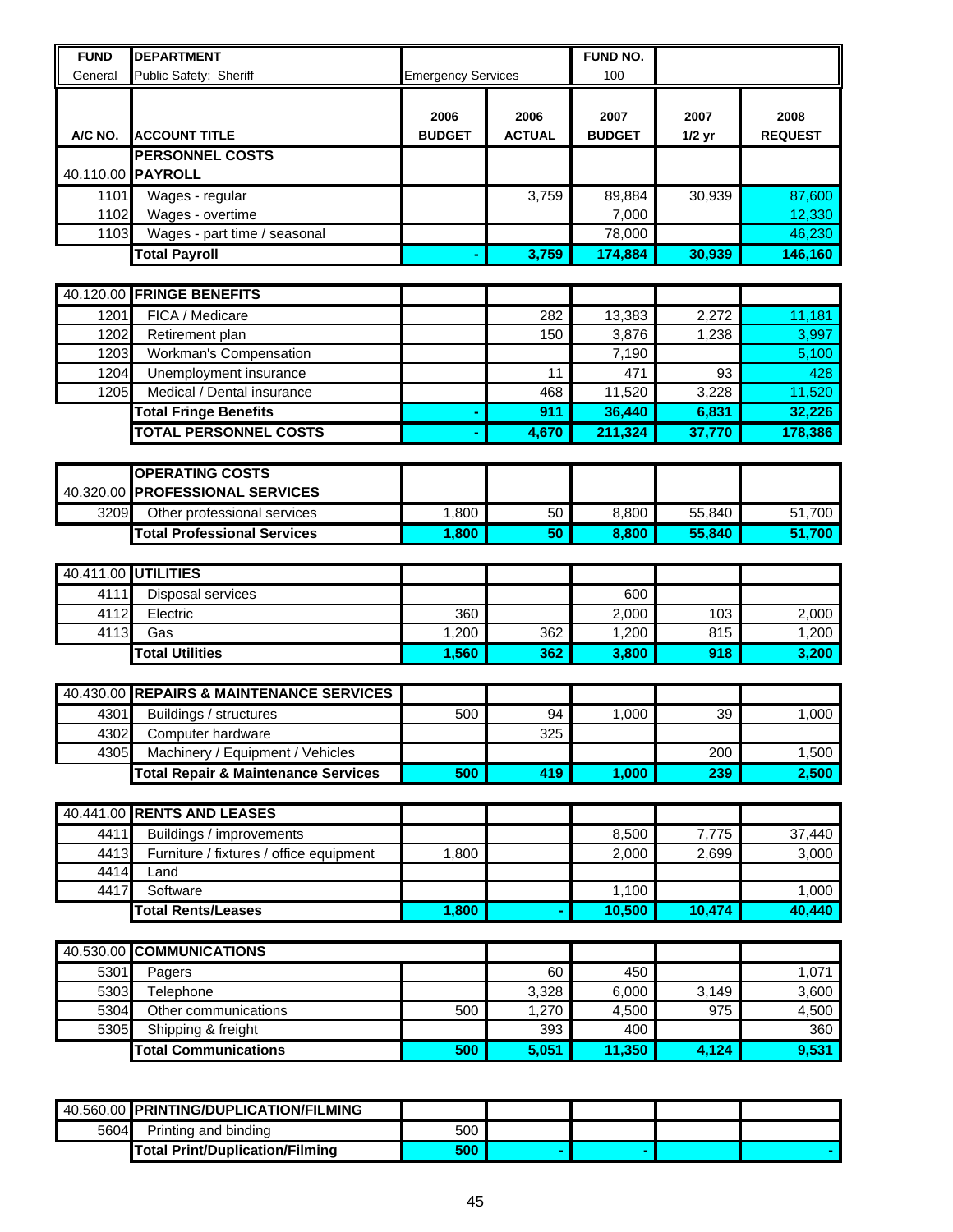| <b>FUND</b> | <b>DEPARTMENT</b>                               |                           |               | <b>FUND NO.</b> |          |                |
|-------------|-------------------------------------------------|---------------------------|---------------|-----------------|----------|----------------|
|             |                                                 |                           |               | 100             |          |                |
| General     | Public Safety: Sheriff                          | <b>Emergency Services</b> |               |                 |          |                |
|             |                                                 |                           |               |                 |          |                |
|             |                                                 | 2006                      | 2006          | 2007            | 2007     | 2008           |
| A/C NO.     | <b>ACCOUNT TITLE</b>                            | <b>BUDGET</b>             | <b>ACTUAL</b> | <b>BUDGET</b>   | $1/2$ yr | <b>REQUEST</b> |
|             |                                                 |                           |               |                 |          |                |
| 40.580.00   | TRAVEL/TRAINING/CONFERENCE                      |                           |               |                 |          |                |
| 5801        | <b>Business conference</b>                      | 800                       |               | 800             |          | 2,400          |
| 5802        | Meals and entertainment                         |                           | 158           |                 |          | 400            |
| 5803        | Training and education                          | 2,500                     | 936           | 11,000          | 298      | 7,500          |
| 5804        | <b>Travel costs</b>                             | 800                       | 1,342         | 2,000           |          | 2,000          |
|             | <b>Total Travel/Training/Conference</b>         | 4,100                     | 2,436         | 13,800          | 298      | 12,300         |
|             |                                                 |                           |               |                 |          |                |
| 40.610.00   | <b>OPERATING SUPPLIES</b>                       |                           |               |                 |          |                |
| 6108        | Food                                            |                           |               | 1,000           |          | 780            |
| 6118        | Maps                                            |                           |               |                 |          | 900            |
| 6120        | Minor capital equipment                         |                           |               | 2,500           |          | 1,500          |
| 6121        | Office supplies                                 | 450                       | 492           | 900             | 136      | 600            |
| 6124        | Small tools & equipment                         | 1,800                     | 1,384         | 5,200           | 265      | 1,500          |
| 6125        | Uniforms                                        | 1,200                     | 1,709         | 3,800           |          | 3,600          |
| 6126        | Other operating supplies                        |                           | 462           | 2,850           | 165      | 1,400          |
| 6127        | Fire hose, fittings & supplies                  |                           |               |                 |          | 2,000          |
|             | <b>Total Operating Supplies</b>                 | 3,450                     | 4,047         | 16,250          | 566      | 12,280         |
|             |                                                 |                           |               |                 |          |                |
| 40.626.00   | <b>REPAIR &amp; MAINTENANCE SUPPLIES</b>        |                           |               |                 |          |                |
| 6261        | Gas, oil, lubricants                            | 550                       | 248           | 7,500           | 29       |                |
| 6262        | Tires and tubes                                 |                           |               | 800             |          |                |
| 6263        | Materials to repair and maintain                |                           |               |                 |          |                |
|             | building and improvements                       | 500                       | 513           | 500             |          | 7,500          |
| 6264        | Materials to repair and maintain                |                           |               |                 |          |                |
|             | machinery, equipment, autos                     | 1,300                     | 631           | 7,000           | 229      | 1,500          |
| 6267        | Other maintenance & repair supplies             |                           |               |                 | 88       | 300            |
|             | <b>Total Repairs &amp; Maintenance Supplies</b> | 2,350                     | 1,392         | 15,800          | 346      | 9,300          |
|             |                                                 |                           |               |                 |          |                |
|             | 40.640.00 MISC SERVICES & CHARGES               |                           |               |                 |          |                |
| 6401        | Advertising / publishing                        |                           | 54            |                 |          |                |
| 6403        | Contingency                                     | 5,000                     |               | 5,000           |          |                |
| 6404        | Donations and contributions                     | 300                       |               |                 |          |                |
| 6405        | Dues and subscriptions                          |                           | 360           | 1,300           |          | 900            |
| 6406        | Grants and subsidies                            |                           |               |                 |          | 1,000          |
| 6412        | Search & rescue mission expenses                |                           |               | 4,500           |          | 6,000          |
|             | <b>Total Misc Services &amp; Charges</b>        | 5,300                     | 414           | 10,800          |          | 7,900          |
|             | <b>Total Operating Costs</b>                    | 21,860                    | 14,170        | 92,100          | 72,805   | 149,151        |
|             |                                                 |                           |               |                 |          |                |
|             | 40.730.00 BUILDINGS                             |                           |               |                 |          |                |
| 7303        | Buildings - remodeling                          | 16,000                    | 16,716        |                 |          |                |
|             | <b>Total Buildings</b>                          | 16,000                    | 16,716        |                 |          |                |
|             |                                                 |                           |               |                 |          |                |
| 40.735.00   | <b>IMPROVEMENTS OTHER</b>                       |                           |               |                 |          |                |
|             | <b>THAN BUILDINGS</b>                           |                           |               |                 |          |                |
| 7353        | <b>Contractual Construction - Other</b>         |                           |               | 263,748         |          |                |
|             | <b>Total Improvements Other</b>                 |                           |               | 263,748         |          |                |
|             |                                                 |                           |               |                 |          |                |
| 40.741.00   | <b>MACHINERY &amp; EQUIPMENT</b>                |                           |               |                 |          |                |
| 7411        | Computer equipment                              | 2,500                     | 1,755         |                 |          |                |
| 7413        | Other machinery & equipment                     | 1,500                     |               |                 |          |                |
|             | <b>Total Machinery &amp; Equipment</b>          | 4,000                     | 1,755         | ÷               |          |                |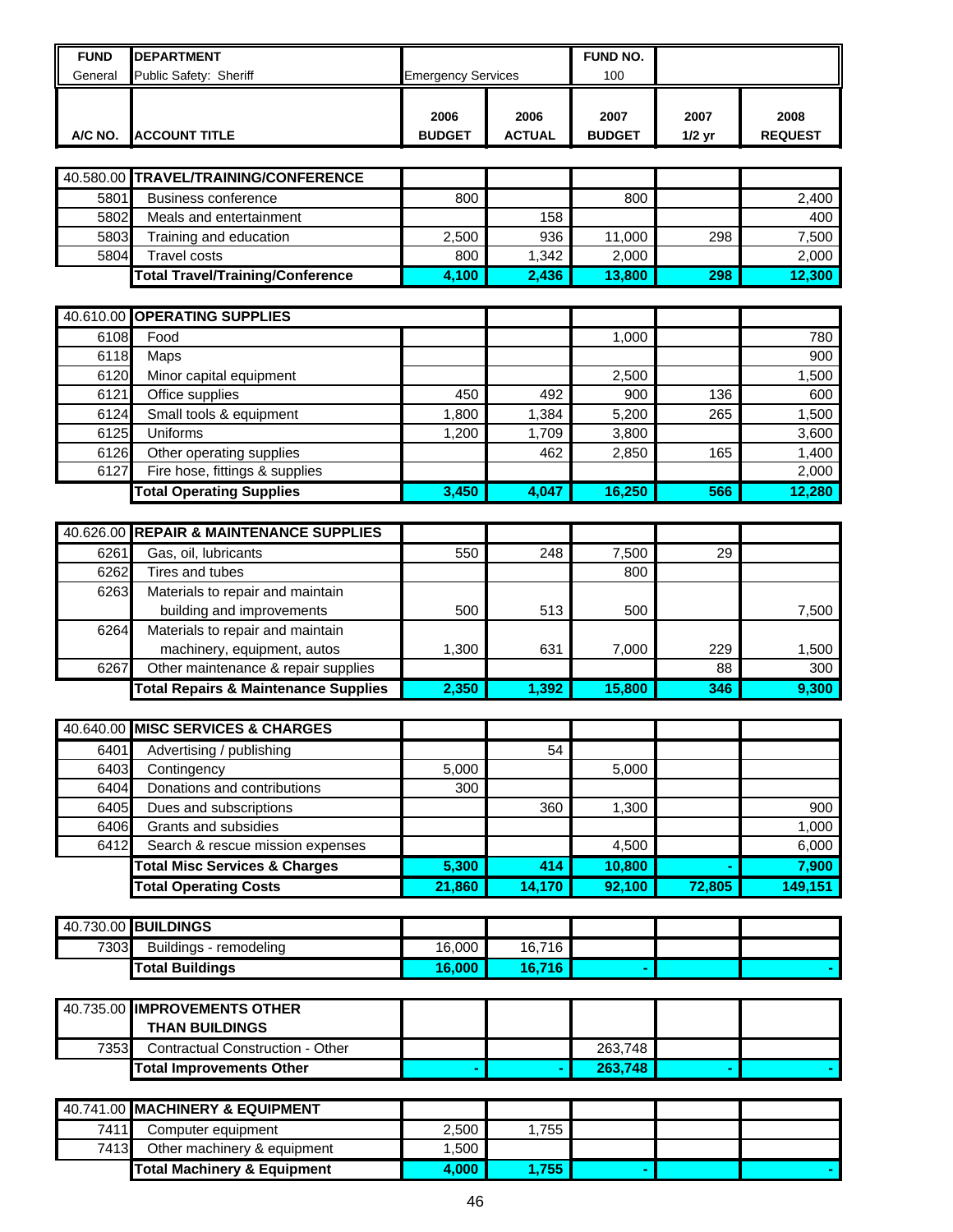| <b>FUND</b>   | <b>IDEPARTMENT</b>     |                           |               | <b>FUND NO.</b> |          |                |
|---------------|------------------------|---------------------------|---------------|-----------------|----------|----------------|
| II<br>General | Public Safety: Sheriff | <b>Emergency Services</b> |               | 100             |          |                |
|               |                        |                           |               |                 |          |                |
|               |                        | 2006                      | 2006          | 2007            | 2007     | 2008           |
| A/C NO.       | <b>IACCOUNT TITLE</b>  | <b>BUDGET</b>             | <b>ACTUAL</b> | <b>BUDGET</b>   | $1/2$ yr | <b>REQUEST</b> |

|      | 40.742.00 MOTOR VEHICLES              |        |        |                |                |         |
|------|---------------------------------------|--------|--------|----------------|----------------|---------|
| 7422 | Autos and trucks                      |        | 22,569 |                |                |         |
|      | <b>Total Motor Vehicles</b>           |        | 22,569 | $\blacksquare$ |                |         |
|      |                                       |        |        |                |                |         |
|      | 40.743.00 FURNITURE & FIXTURES        |        |        |                |                |         |
| 7431 | Furniture & fixtures                  | 6,200  | 4,659  | 2,500          |                |         |
|      | <b>Total Furniture &amp; fixtures</b> | 6,200  | 4,659  | 2,500          | ۰              |         |
|      |                                       |        |        |                |                |         |
|      | <b>Total Capital Outlay</b>           | 26,200 | 45,699 | 266,248        | $\blacksquare$ |         |
|      |                                       |        |        |                |                |         |
|      | <b>TOTAL BUDGET</b>                   | 48,060 | 64,540 | 569,672        | 110,575        | 327,537 |

|                | <b>IREVENUES</b>                   | 08 Projections |
|----------------|------------------------------------|----------------|
| 30.331.00.0000 | <b>Federal grants</b>              | 50,000         |
| 30.334.00.0000 | State grants                       | 60,000         |
| 30.395.00.0000 | Miscellaneous revenues and refunds | 31,015         |
|                |                                    |                |
|                | <b>TOTAL REVENUES</b>              | 141,015        |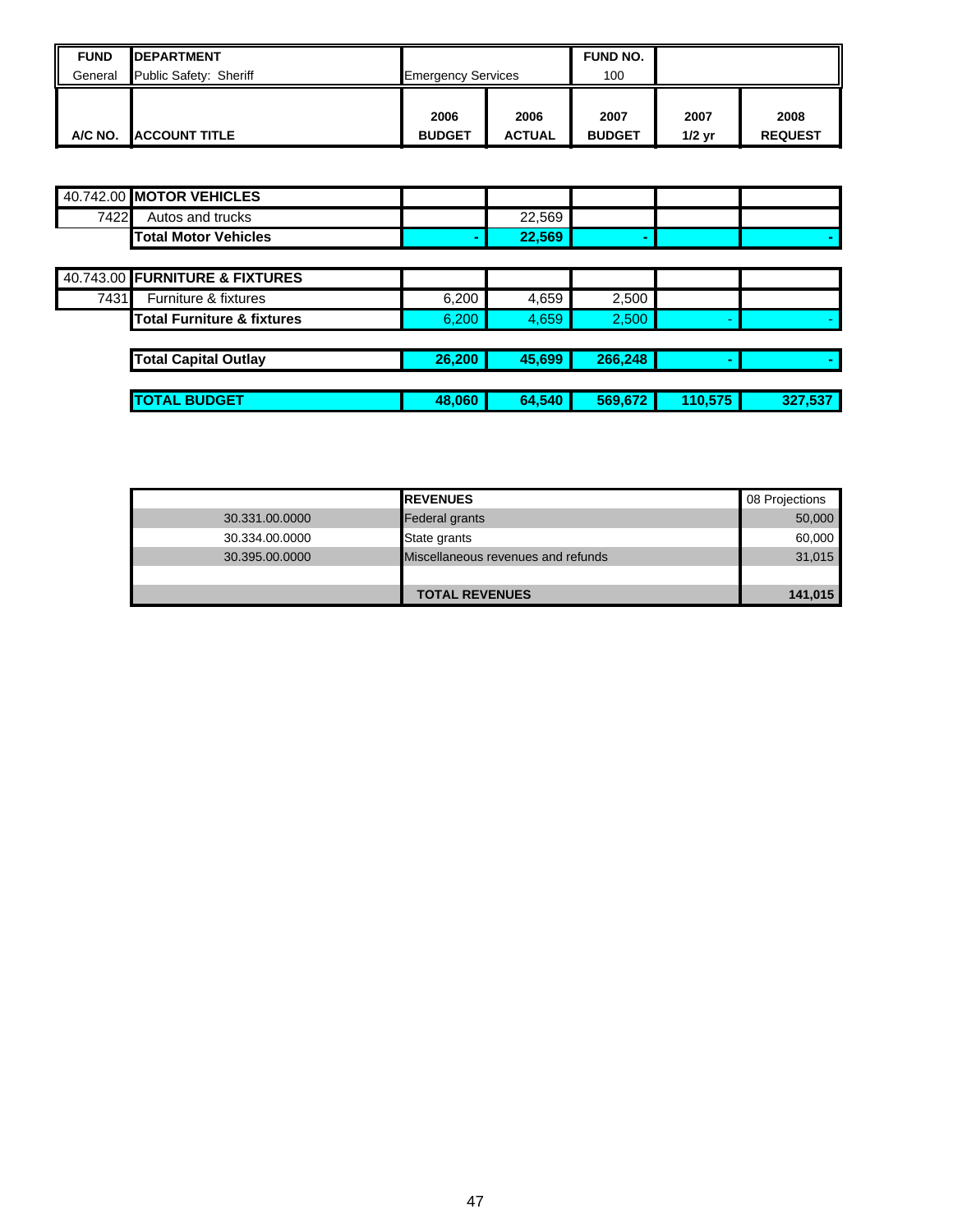| <b>FUND</b>  | <b>DEPARTMENT</b>                              |                       |                       | FUND NO.              |                  |                        |
|--------------|------------------------------------------------|-----------------------|-----------------------|-----------------------|------------------|------------------------|
| General      | Public Safety: Sheriff                         | <b>ASP</b>            |                       | 100                   |                  |                        |
| A/C NO.      | <b>ACCOUNT TITLE</b>                           | 2006<br><b>BUDGET</b> | 2006<br><b>ACTUAL</b> | 2007<br><b>BUDGET</b> | 2007<br>$1/2$ yr | 2008<br><b>REQUEST</b> |
|              | <b>PERSONNEL COSTS</b>                         |                       |                       |                       |                  |                        |
|              | 40.110.00 PAYROLL                              |                       |                       |                       |                  |                        |
| 1101         | Wages - regular                                |                       |                       | 34,064                | 689              | 34,070                 |
|              | <b>Total Payroll</b>                           |                       |                       | 34,064                | 689              | 34,070                 |
|              |                                                |                       |                       |                       |                  |                        |
|              | 40.120.00 FRINGE BENEFITS                      |                       |                       |                       |                  |                        |
| 1201         | FICA / Medicare                                |                       |                       | 2,065                 | 53               | 2,606                  |
| 1202         | Retirement plan                                |                       |                       | 1,362                 |                  | 1,363                  |
| 1203         | Workman's Compensation                         |                       |                       | 790                   |                  | 790                    |
| 1204         | Unemployment insurance                         |                       |                       | 102                   | $\overline{c}$   | 102                    |
| 1205         | Medical / Dental insurance                     |                       |                       | 4,560                 |                  | 4,560                  |
|              | <b>Total Fringe Benefits</b>                   | ۰                     | ٠                     | 8,879                 | $\overline{55}$  | 9,421                  |
|              | <b>TOTAL PERSONNEL COSTS</b>                   |                       |                       | 42,943                | 744              | 43,491                 |
|              |                                                |                       |                       |                       |                  |                        |
|              | <b>OPERATING COSTS</b>                         |                       |                       |                       |                  |                        |
|              | 40.320.00 PROFESSIONAL SERVICES                |                       |                       |                       |                  |                        |
| 3209         | Other professional services                    |                       |                       |                       | 13               |                        |
|              | <b>Total Professional Services</b>             |                       |                       |                       | $\overline{13}$  |                        |
|              | 40.411.00 UTILITIES                            |                       |                       |                       |                  |                        |
|              |                                                |                       |                       |                       |                  |                        |
| 4112         | Electric                                       |                       | 310                   | 100                   | 250              |                        |
| 4113         | Gas<br>Sewer                                   |                       | 748                   | 500<br>200            | 111              |                        |
| 4114<br>4115 | Water                                          |                       | 55                    |                       | 30               |                        |
|              | <b>Total Utilities</b>                         |                       | 1,113                 | 800                   | 391              |                        |
|              |                                                |                       |                       |                       |                  |                        |
| 40.430.00    | <b>REPAIRS &amp; MAINTENANCE SERVICES</b>      |                       |                       |                       |                  |                        |
| 4309         | Other maintenance and repair                   |                       | 168                   | 250                   |                  |                        |
|              | <b>Total Repair &amp; Maintenance Services</b> |                       | 168                   | 250                   |                  |                        |
|              |                                                |                       |                       |                       |                  |                        |
|              | 40.441.00 RENTS AND LEASES                     |                       |                       |                       |                  |                        |
| 4411         | Buildings / improvements                       |                       | 2,750                 | 2,850                 | 1,016            |                        |
| 4414         | Land                                           |                       |                       |                       |                  |                        |
|              | <b>Total Rents/Leases</b>                      |                       | 2,750                 | 2,850                 | 1,016            |                        |
|              |                                                |                       |                       |                       |                  |                        |
|              | 40.530.00 COMMUNICATIONS                       |                       |                       |                       |                  |                        |
| 5303         | Telephone                                      |                       | 844                   | 850                   | 60               |                        |
| 5304         | Other communications                           |                       | 180                   |                       | 300              | 500                    |
|              | <b>Total Communications</b>                    |                       | 1,024                 | 850                   | 360              | 500                    |
|              |                                                |                       |                       |                       |                  |                        |
| 40.560.00    | <b>PRINTING/DUPLICATION/FILMING</b>            |                       |                       |                       |                  |                        |
| 5604         | Printing and binding                           |                       | 117                   | 285                   |                  |                        |
|              | <b>Total Print/Duplication/Filming</b>         |                       | 117                   | 285                   |                  |                        |
|              |                                                |                       |                       |                       |                  |                        |
| 40.580.00    | TRAVEL/TRAINING/CONFERENCE                     |                       |                       |                       |                  |                        |
| 5802         | Meals and entertainment                        |                       |                       |                       |                  |                        |
| 5803         | Training and education                         |                       |                       |                       |                  |                        |
| 5804         | <b>Travel costs</b>                            |                       | 336                   |                       |                  |                        |
|              | <b>Total Travel/Training/Conference</b>        |                       | 336                   |                       |                  |                        |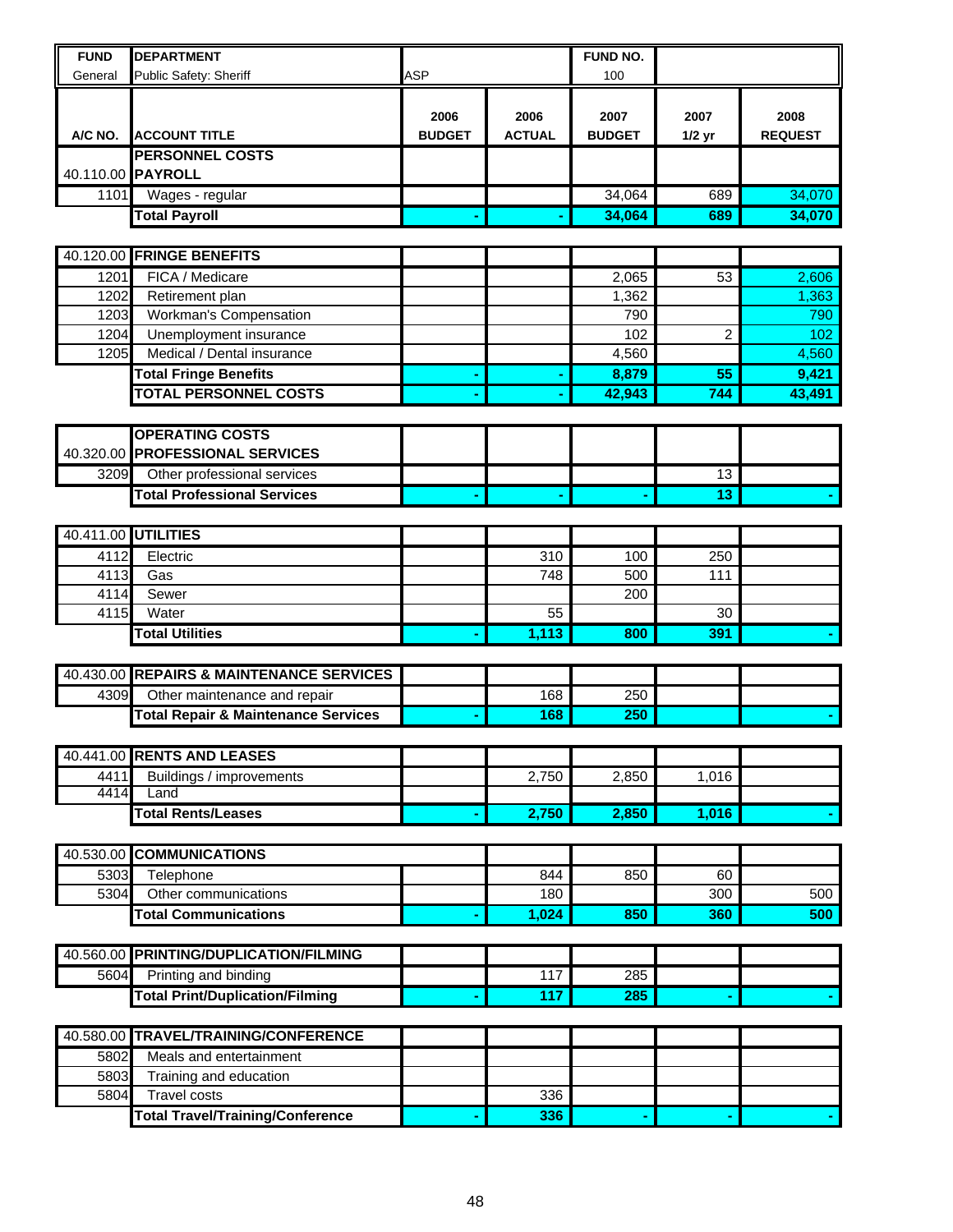| <b>FUND</b> | <b>DEPARTMENT</b>                               |                       |                       | <b>FUND NO.</b>       |                  |                        |
|-------------|-------------------------------------------------|-----------------------|-----------------------|-----------------------|------------------|------------------------|
| General     | Public Safety: Sheriff                          | <b>ASP</b>            |                       | 100                   |                  |                        |
| A/C NO.     | <b>ACCOUNT TITLE</b>                            | 2006<br><b>BUDGET</b> | 2006<br><b>ACTUAL</b> | 2007<br><b>BUDGET</b> | 2007<br>$1/2$ yr | 2008<br><b>REQUEST</b> |
|             | 40.610.00 OPERATING SUPPLIES                    |                       |                       |                       |                  |                        |
| 6109        | Inmate contract incarceration costs             |                       | 2,921                 |                       |                  |                        |
| 6110        | Inmate contract transport costs                 |                       |                       | 2,850                 | 1,679            |                        |
| 6120        | Minor capital equipment                         |                       | 21                    |                       |                  |                        |
| 6121        | Office supplies                                 |                       | 373                   | 285                   | 68               |                        |
|             | <b>Total Operating Supplies</b>                 |                       | 3,315                 | 3,135                 | 1,747            |                        |
|             |                                                 |                       |                       |                       |                  |                        |
|             | 40.626.00 REPAIR & MAINTENANCE SUPPLIES         |                       |                       |                       |                  |                        |
| 6264        | Materials to repair and maintain                |                       |                       |                       |                  |                        |
|             | machinery, equipment, autos                     |                       | 80                    |                       |                  |                        |
|             | <b>Total Repairs &amp; Maintenance Supplies</b> |                       | 80                    |                       |                  |                        |
|             |                                                 |                       |                       |                       |                  |                        |
|             | 40.640.00 MISC SERVICES & CHARGES               |                       |                       |                       |                  |                        |
| 6401        | Advertising / publishing                        |                       | 45                    |                       |                  |                        |
|             | <b>Total Misc Services &amp; Charges</b>        |                       | 45                    |                       |                  |                        |
|             | <b>Total Operating Costs</b>                    |                       | 8,948                 | 8,170                 | 3,527            | 500                    |
|             |                                                 |                       |                       |                       |                  |                        |
|             | 40.741.00 MACHINERY & EQUIPMENT                 |                       |                       |                       |                  |                        |
| 7411        | Computer equipment                              |                       | 1,192                 |                       |                  |                        |
| 7412        | Office equipment                                |                       | 100                   | 475                   |                  |                        |
| 7415        | Software                                        |                       | 295                   |                       |                  |                        |
|             | <b>Total Machinery &amp; Equipment</b>          |                       | 1,587                 | 475                   |                  |                        |
|             | <b>Total Capital Outlay</b>                     |                       | 1,587                 | 475                   |                  |                        |
|             |                                                 |                       |                       |                       |                  |                        |
|             | <b>TOTAL BUDGET</b>                             |                       | 10,536                | 51,588                | 4,271            | 43,991                 |

|                | <b>REVENUES</b>             | 08 Projections |
|----------------|-----------------------------|----------------|
| 30.341.00.0000 | <b>Charges for services</b> | 9.000          |
|                |                             |                |
|                | <b>TOTAL REVENUES</b>       | 9.000          |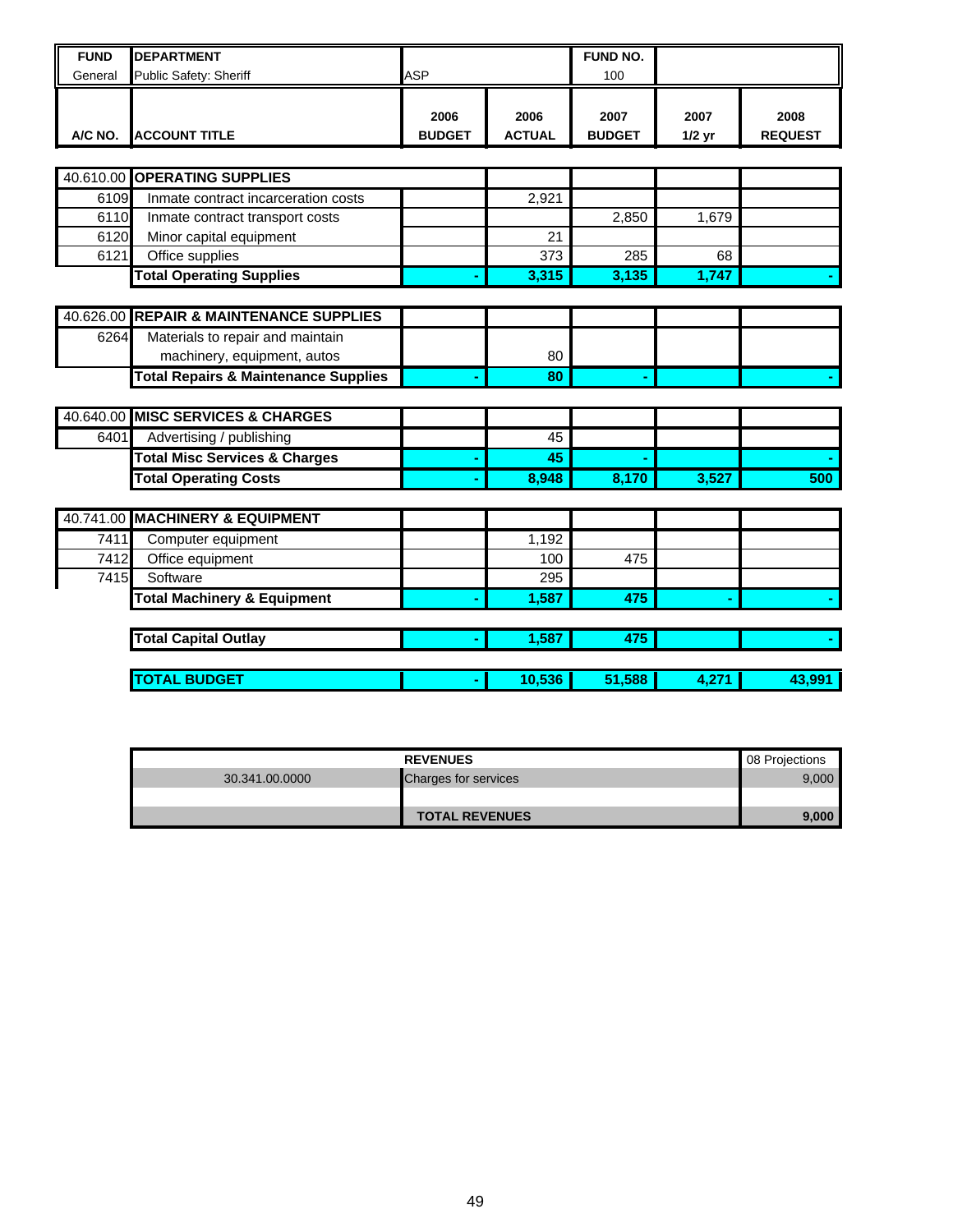| <b>FUND</b> | <b>DEPARTMENT</b>                                        |                       |                       | FUND NO.              |                  |                        |
|-------------|----------------------------------------------------------|-----------------------|-----------------------|-----------------------|------------------|------------------------|
| General     | Public Safety: Sheriff                                   | Patrol                |                       | 100                   |                  |                        |
| A/C NO.     | <b>ACCOUNT TITLE</b>                                     | 2006<br><b>BUDGET</b> | 2006<br><b>ACTUAL</b> | 2007<br><b>BUDGET</b> | 2007<br>$1/2$ yr | 2008<br><b>REQUEST</b> |
|             | <b>PERSONNEL COSTS</b>                                   |                       |                       |                       |                  |                        |
|             | 40.110.00 PAYROLL                                        |                       |                       |                       |                  |                        |
| 1101        | Wages - regular                                          | 361,617               | 464,835               | 455,797               | 234,405          | 396,537                |
| 1102        | Wages - overtime                                         | 17,500                | 26,164                | 20,000                | 3,981            | 20,000                 |
| 1103        | Wages - part time / seasonal                             |                       | 21,594                | 17,881                | 2,444            |                        |
| 1108        | Wages - sick leave buy back                              |                       | 684                   |                       |                  |                        |
| 1109        | Wages - LEAF                                             |                       | 5,205                 |                       | 220              | 5,000                  |
| 1110        | Wages - Click it or Ticket                               |                       |                       |                       | 1,414            |                        |
|             | <b>Total Payroll</b>                                     | 379,117               | 518,482               | 493,678               | 242,464          | 421,537                |
|             |                                                          |                       |                       |                       |                  |                        |
|             | 40.120.00 FRINGE BENEFITS                                |                       |                       |                       |                  |                        |
| 1201        | FICA / Medicare                                          | 29,005                | 38,104                | 37,768                | 17,816           | 31,867                 |
| 1202        | Retirement plan                                          | 14,466                | 19,412                | 19,031                | 9,470            | 16,661                 |
| 1203        | Workman's Compensation                                   | 18,225                |                       | 24,444                |                  | 20,618                 |
| 1204        | Unemployment insurance                                   | 1,116                 | 1,556                 | 1,426                 | 727              | 1,220                  |
| 1205        | Medical / Dental insurance                               | 48,588                | 68,564                | 54,432                | 29,298           | 48,888                 |
|             | <b>Total Fringe Benefits</b>                             | 111,400               | 127,636               | 137,101               | 57,311           | 119,254                |
|             | <b>TOTAL PERSONNEL COSTS</b>                             | 490,517               | 646,118               | 630,779               | 299,775          | 540,791                |
|             |                                                          |                       |                       |                       |                  |                        |
|             | <b>OPERATING COSTS</b>                                   |                       |                       |                       |                  |                        |
|             | 40.320.00 PROFESSIONAL SERVICES                          |                       |                       |                       |                  |                        |
| 3206        | <b>Medical services</b>                                  | 3,000                 | 4,743                 | 3,000                 | 4,023            | 4,000                  |
| 3209        | Other professional services                              | 500                   | 1,329                 |                       | 1,257            | 1,500                  |
|             | <b>Total Professional Services</b>                       | 3,500                 | 6,072                 | 3,000                 | 5,280            | 5,500                  |
|             |                                                          |                       |                       |                       |                  |                        |
|             | 40.430.00 REPAIRS & MAINTENANCE SERVICES                 |                       |                       |                       |                  |                        |
| 4301        | Buildings / structures                                   |                       |                       |                       | 1                |                        |
| 4305        | Machinery / Equipment / Vehicles                         |                       |                       |                       | 143              |                        |
| 4309        | Other maintenance and repair                             | 1,000                 | 230                   | 1,000                 | 266              | 500                    |
|             | <b>Total Repair &amp; Maintenance Services</b>           | 1,000                 | 230                   | 1,000                 | 410              | 500                    |
|             |                                                          |                       |                       |                       |                  |                        |
|             | 40.441.00 RENTS AND LEASES                               |                       |                       |                       |                  |                        |
| 4414        | Land                                                     |                       |                       |                       |                  |                        |
| 4415        | Machinery / equipment / vehicles<br>Other rents / leases |                       |                       |                       | 21<br>1,200      |                        |
| 4416        |                                                          |                       |                       |                       |                  |                        |
|             | <b>Total Rents/Leases</b>                                |                       |                       |                       | 1,221            |                        |
|             | <b>COMMUNICATIONS</b>                                    |                       |                       |                       |                  |                        |
| 40.530.00   |                                                          |                       |                       |                       |                  |                        |
| 5301        | Pagers                                                   |                       | 310                   | 285                   | 210              | 300                    |
| 5303        | Telephone                                                |                       | 2,849<br>672          | 1,500<br>520          | 532<br>467       | 3,000                  |
| 5305        | Shipping & freight                                       |                       |                       |                       |                  | 600                    |
|             | <b>Total Communications</b>                              |                       | 3,831                 | 2,305                 | 1,209            | 3,900                  |
|             | 40.560.00 PRINTING/DUPLICATION/FILMING                   |                       |                       |                       |                  |                        |
|             |                                                          |                       |                       |                       |                  |                        |
| 5604        | Printing and binding                                     |                       | 176                   | 333                   |                  |                        |
|             | <b>Total Print/Duplication/Filming</b>                   |                       | 176                   | 333                   |                  |                        |
|             |                                                          |                       |                       |                       |                  |                        |
| 40.580.00   | TRAVEL/TRAINING/CONFERENCE                               |                       |                       |                       |                  |                        |
| 5802        | Meals and entertainment                                  |                       | 72                    |                       | 163              | 4,000                  |
| 5803        | Training and education                                   |                       |                       |                       | 595              | 2,000                  |
| 5804        | <b>Travel costs</b>                                      |                       | 20                    |                       |                  | 4,000                  |
|             | <b>Total Travel/Training/Conference</b>                  |                       | 92                    |                       | 758              | 10,000                 |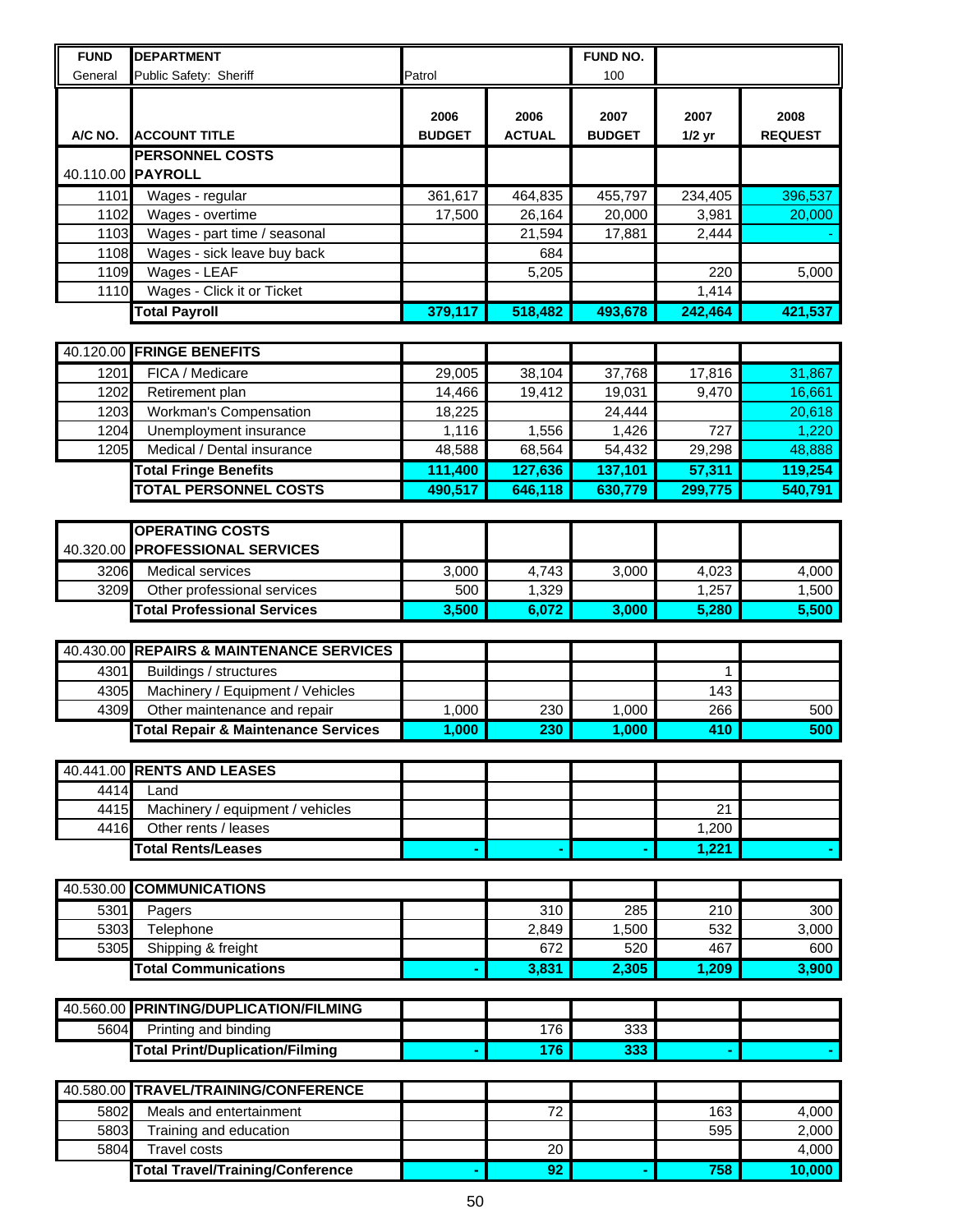| <b>FUND</b> | <b>DEPARTMENT</b>                               |               |               | FUND NO.      |          |                |
|-------------|-------------------------------------------------|---------------|---------------|---------------|----------|----------------|
| General     | Public Safety: Sheriff                          | Patrol        |               | 100           |          |                |
|             |                                                 |               |               |               |          |                |
|             |                                                 | 2006          | 2006          | 2007          | 2007     | 2008           |
| A/C NO.     | <b>ACCOUNT TITLE</b>                            | <b>BUDGET</b> | <b>ACTUAL</b> | <b>BUDGET</b> | $1/2$ yr | <b>REQUEST</b> |
|             |                                                 |               |               |               |          |                |
|             | 40.610.00 OPERATING SUPPLIES                    |               |               |               |          |                |
| 6102        | Ammunition & related                            | 8,500         | 9,556         | 8,313         | 740      | 6,000          |
| 6105        | Chemicals / laboratory                          | 1,000         | 679           | 950           |          | 1,000          |
| 6108        | Food                                            |               | 18            | 250           |          |                |
| 6119        | Medical costs / immunizations                   | 150           |               | 250           | 519      |                |
| 6120        | Minor capital equipment                         | 2,500         | 3,898         | 2,850         | 440      | 2,500          |
| 6121        | Office supplies                                 | 1,000         | 1,531         | 1,188         | 688      |                |
| 6124        | Small tools & equipment                         |               | 3,328         | 950           | 2,837    | 2,500          |
| 6125        | Uniforms                                        |               |               |               |          | 4,000          |
| 6126        | Other operating supplies                        |               | 215           | 285           | 3        | 500            |
|             | <b>Total Operating Supplies</b>                 | 13,150        | 19,225        | 15,036        | 5,226    | 16,500         |
|             |                                                 |               |               |               |          |                |
|             | 40.626.00 REPAIR & MAINTENANCE SUPPLIES         |               |               |               |          |                |
| 6261        | Gas, oil, lubricants                            | 30,000        | 37,775        | 35,000        | 8,096    |                |
| 6264        | Materials to repair and maintain                |               |               |               |          |                |
|             | machinery, equipment, autos                     | 25,000        | 78,335        | 28,000        | 11,958   |                |
|             | <b>Total Repairs &amp; Maintenance Supplies</b> | 55,000        | 116,110       | 63,000        | 20,054   |                |
|             |                                                 |               |               |               |          |                |
|             | 40.640.00 MISC SERVICES & CHARGES               |               |               |               |          |                |
| 6401        | Advertising / publishing                        |               |               |               | 645      |                |
| 6405        | Dues and subscriptions                          | 250           | 147           | 250           |          | 500            |
| 6408        | Other services                                  |               | 640           |               | 513      |                |
|             | <b>Total Misc Services &amp; Charges</b>        | 250           | 787           | 250           | 1,158    | 500            |
|             | <b>Total Operating Costs</b>                    | 72,900        | 146,522       | 84,924        | 35,316   | 36,900         |
|             |                                                 |               |               |               |          |                |
|             | 40.741.00 MACHINERY & EQUIPMENT                 |               |               |               |          |                |
| 7413        | Other machinery & equipment                     |               |               |               |          | 15,000         |
|             | <b>Total Machinery &amp; Equipment</b>          |               |               |               |          | 15,000         |
|             |                                                 |               |               |               |          |                |
|             | 40.742.00 MOTOR VEHICLES                        |               |               |               |          |                |
| 7421        | Accessories                                     |               |               | 10,000        | 14,688   | 5,000          |
| 7422        | Autos and trucks                                | 57,400        | 46,673        | 50,000        | 52,096   |                |
|             | <b>Total Motor Vehicles</b>                     | 57,400        | 46,673        | 60,000        | 66,784   | 5,000          |
|             |                                                 |               |               |               |          |                |
|             | 40.743.00 FURNITURE & FIXTURES                  |               |               |               |          |                |
| 7431        | Furniture & fixtures                            | 2,500         | 341           | 2,375         |          |                |
|             | <b>Total Furniture &amp; fixtures</b>           | 2,500         | 341           | 2,375         |          |                |
|             |                                                 |               |               |               |          |                |
|             | <b>Total Capital Outlay</b>                     | 59,900        | 47,014        | 62,375        | 66,784   | 20,000         |
|             |                                                 |               |               |               |          |                |
|             | <b>TOTAL BUDGET</b>                             | 623,317       | 839,654       | 778,078       | 401,875  | 597,691        |
|             |                                                 |               |               |               |          |                |

|                | <b>IREVENUES</b>                     | <b>08 Projections</b> |
|----------------|--------------------------------------|-----------------------|
| 30.342.00.0000 | Charges for services - public safety | 40.000                |
|                |                                      |                       |
|                | <b>TOTAL REVENUES</b>                | 40.000                |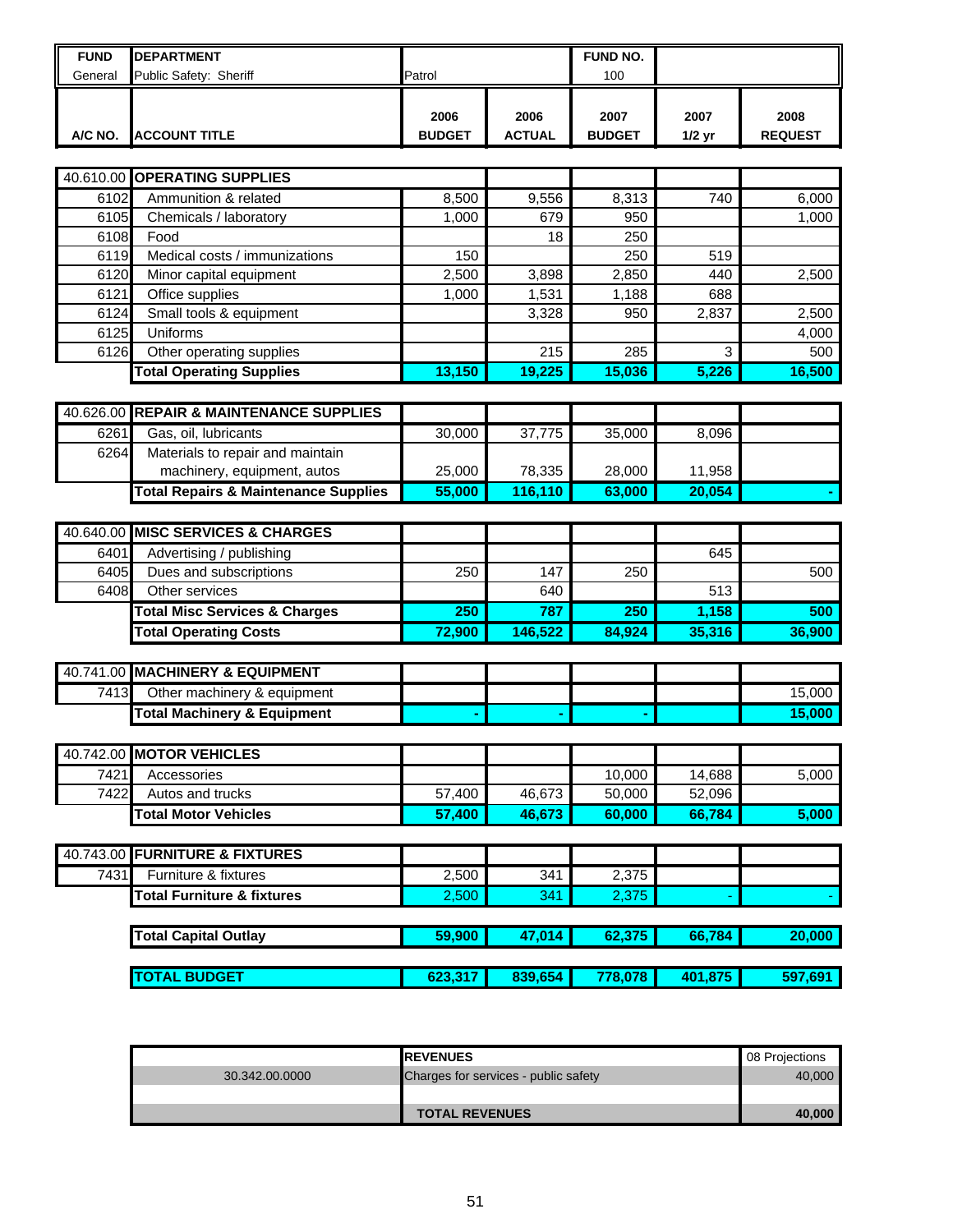| <b>FUND</b>  | <b>DEPARTMENT</b>                                        |                       |                       | <b>FUND NO.</b>       |                  |                        |
|--------------|----------------------------------------------------------|-----------------------|-----------------------|-----------------------|------------------|------------------------|
| General      | Public Safety: Sheriff                                   | Investigations        |                       | 100                   |                  |                        |
| A/C NO.      | <b>ACCOUNT TITLE</b>                                     | 2006<br><b>BUDGET</b> | 2006<br><b>ACTUAL</b> | 2007<br><b>BUDGET</b> | 2007<br>$1/2$ yr | 2007<br><b>REQUEST</b> |
|              | <b>PERSONNEL COSTS</b>                                   |                       |                       |                       |                  |                        |
|              | 40.110.00 PAYROLL                                        |                       |                       |                       |                  |                        |
| 1101         | Wages - regular                                          | 45,326                | 27,350                | 74,380                | 36,231           | 85,500                 |
| 1102         | Wages - overtime                                         |                       |                       |                       | 408              | 5,000                  |
| 1103         | Wages - part time / seasonal                             | 28,330                | 17,515                | 28,120                | 19,842           |                        |
| 1106         | Wages - special events overtime                          |                       | 532                   |                       |                  |                        |
|              | <b>Total Payroll</b>                                     | 73,656                | 45,397                | 102,500               | 56,481           | 90,500                 |
|              |                                                          |                       |                       |                       |                  |                        |
|              | 40.120.00 FRINGE BENEFITS                                |                       |                       |                       |                  |                        |
| 1201         | FICA / Medicare                                          | 5,633                 | 3,327                 | 7,842                 | 4,126            | 6,924                  |
| 1202         | Retirement plan                                          | 1,813                 | 1,522                 | 2,975                 | 2,196            | 3,620                  |
| 1203         | Workman's Compensation                                   | 3,686                 |                       | 5,074                 |                  | 4,482                  |
| 1204         | Unemployment insurance                                   | 196                   | 136                   | 307                   | 170              | 272                    |
| 1205         | Medical / Dental insurance                               | 5,544                 | 7,028                 | 13,920                | 7,392            | 13,920                 |
|              | <b>Total Fringe Benefits</b>                             | 16,872                | 12,013                | 30,118                | 13,884           | 29,218                 |
|              | <b>TOTAL PERSONNEL COSTS</b>                             | 90,528                | 57,410                | 132,618               | 70,365           | 119,718                |
|              | <b>OPERATING COSTS</b>                                   |                       |                       |                       |                  |                        |
|              | 40.320.00 PROFESSIONAL SERVICES                          |                       |                       |                       |                  |                        |
|              | 3205 Legal services                                      |                       |                       |                       |                  |                        |
| 3206         | Medical services                                         | 1,500                 | 41                    | 1,900                 | 206<br>100       |                        |
| 3207         | Personnel services                                       |                       |                       |                       |                  |                        |
|              | <b>Total Professional Services</b>                       | 1,500                 | 41                    | 1,900                 | 306              |                        |
|              |                                                          |                       |                       |                       |                  |                        |
|              | 40.430.00 REPAIRS & MAINTENANCE SERVICES                 |                       |                       |                       |                  |                        |
| 4301         | Buildings / structures                                   |                       |                       |                       | 137              |                        |
| 4307         | Software                                                 |                       | 27                    |                       |                  |                        |
|              | <b>Total Repair &amp; Maintenance Services</b>           |                       | 27                    |                       | 137              |                        |
|              |                                                          |                       |                       |                       |                  |                        |
| 4414         | Land                                                     |                       |                       |                       |                  |                        |
|              | 40.530.00 COMMUNICATIONS                                 |                       |                       |                       |                  |                        |
| 5302         | Postage                                                  |                       | 63                    | 285                   |                  |                        |
| 5303         | Telephone                                                |                       |                       |                       |                  | 1,200                  |
| 5305         | Shipping & freight                                       |                       | 302                   | 285                   | 485              |                        |
|              | <b>Total Communications</b>                              |                       | 365                   | 570                   | 485              | 1,200                  |
|              |                                                          |                       |                       |                       |                  |                        |
|              | 40.580.00 TRAVEL/TRAINING/CONFERENCE                     |                       |                       |                       |                  |                        |
| 5803         | Training and education                                   |                       |                       |                       |                  | 200                    |
| 5804         | <b>Travel costs</b>                                      |                       | 69                    |                       |                  |                        |
|              | <b>Total Travel/Training/Conference</b>                  |                       | 69                    |                       |                  | 200                    |
|              |                                                          |                       |                       |                       |                  |                        |
| 40.610.00    | <b>OPERATING SUPPLIES</b>                                |                       |                       |                       |                  |                        |
| 6119<br>6120 | Medical costs / immunizations<br>Minor capital equipment |                       | 80                    | 1,900                 | 452              | 1,000<br>2,000         |
| 6121         | Office supplies                                          | 1,250<br>5,000        | 4,729<br>1,925        | 2,250                 | 773              |                        |
| 6124         | Small tools & equipment                                  |                       |                       |                       | 479              | 2,000                  |
| 6126         | Other operating supplies                                 |                       | 148                   |                       | 15               |                        |
|              | <b>Total Operating Supplies</b>                          | 6,250                 | 6,882                 | 4,150                 | 1,719            | 5,000                  |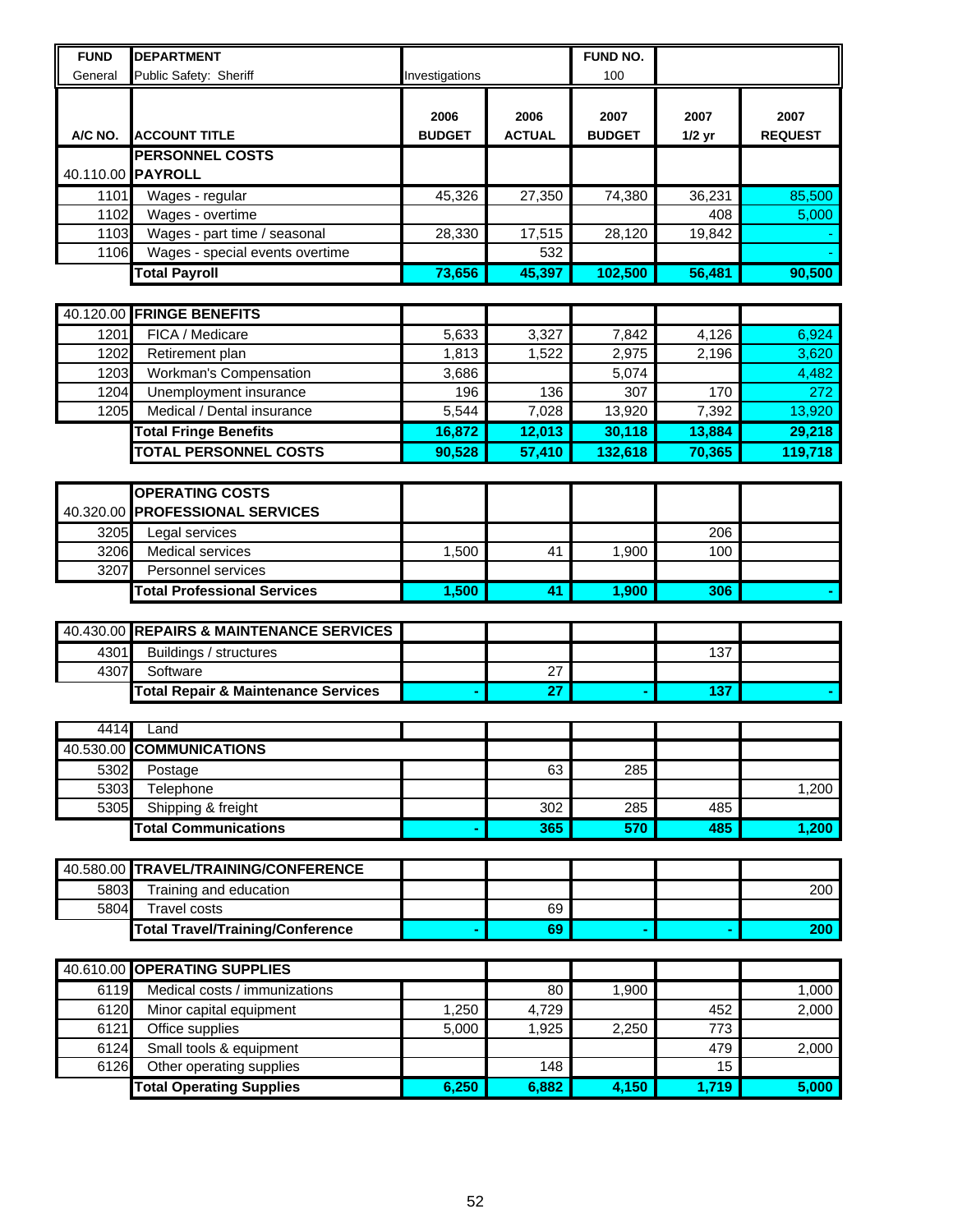| <b>FUND</b> | <b>DEPARTMENT</b>                                               |                       |                       | <b>FUND NO.</b>       |                  |                        |
|-------------|-----------------------------------------------------------------|-----------------------|-----------------------|-----------------------|------------------|------------------------|
| General     | Public Safety: Sheriff                                          | Investigations        |                       | 100                   |                  |                        |
| A/C NO.     | <b>ACCOUNT TITLE</b>                                            | 2006<br><b>BUDGET</b> | 2006<br><b>ACTUAL</b> | 2007<br><b>BUDGET</b> | 2007<br>$1/2$ yr | 2007<br><b>REQUEST</b> |
|             | <b>PERSONNEL COSTS</b><br>40.110.00 PAYROLL                     |                       |                       |                       |                  |                        |
|             | 40.626.00 REPAIR & MAINTENANCE SUPPLIES                         |                       |                       |                       |                  |                        |
| 6261        | Gas, oil, lubricants                                            | 6,500                 |                       |                       |                  |                        |
| 6264        | Materials to repair and maintain<br>machinery, equipment, autos | 2,000                 |                       |                       | 113              |                        |
|             | <b>Total Repairs &amp; Maintenance Supplies</b>                 | 8,500                 |                       |                       | 113              |                        |
|             |                                                                 |                       |                       |                       |                  |                        |
|             | 40.640.00 MISC SERVICES & CHARGES                               |                       |                       |                       |                  |                        |
| 6405        | Dues and subscriptions                                          |                       | 100                   | 125                   | 35               |                        |
| 6408        | Other services                                                  |                       | 1,200                 |                       |                  | 5,000                  |
|             | <b>Total Misc Services &amp; Charges</b>                        |                       | 1,300                 | 125                   | 35               | 5,000                  |
|             | <b>Total Operating Costs</b>                                    | 16,250                | 8,683                 | 6,745                 | 2,795            | 11,400                 |
|             |                                                                 |                       |                       |                       |                  |                        |
|             | 40.742.00 MOTOR VEHICLES                                        |                       |                       |                       |                  |                        |
| 7421        | Accessories                                                     |                       |                       |                       | 4,155            |                        |
|             | <b>Total Motor Vehicles</b>                                     |                       |                       |                       | 4,155            |                        |
|             |                                                                 |                       |                       |                       |                  |                        |
|             | 40.743.00 FURNITURE & FIXTURES                                  |                       |                       |                       |                  |                        |
| 7431        | Furniture & fixtures                                            |                       |                       |                       | 108              |                        |
|             | <b>Total Furniture &amp; fixtures</b>                           |                       |                       |                       | 108              |                        |
|             |                                                                 |                       |                       |                       |                  |                        |
|             | <b>Total Capital Outlay</b>                                     |                       |                       |                       | 4,263            |                        |
|             | <b>TOTAL BUDGET</b>                                             | 106,778               | 66,093                | 139,363               | 77,423           | 131,118                |

|                | <b>REVENUES</b>                    | .08 Proiections |
|----------------|------------------------------------|-----------------|
| 30.395.00.0000 | Miscellaneous revenues and refunds | 25,000          |
|                |                                    |                 |
|                | <b>TOTAL REVENUES</b>              | 25,000          |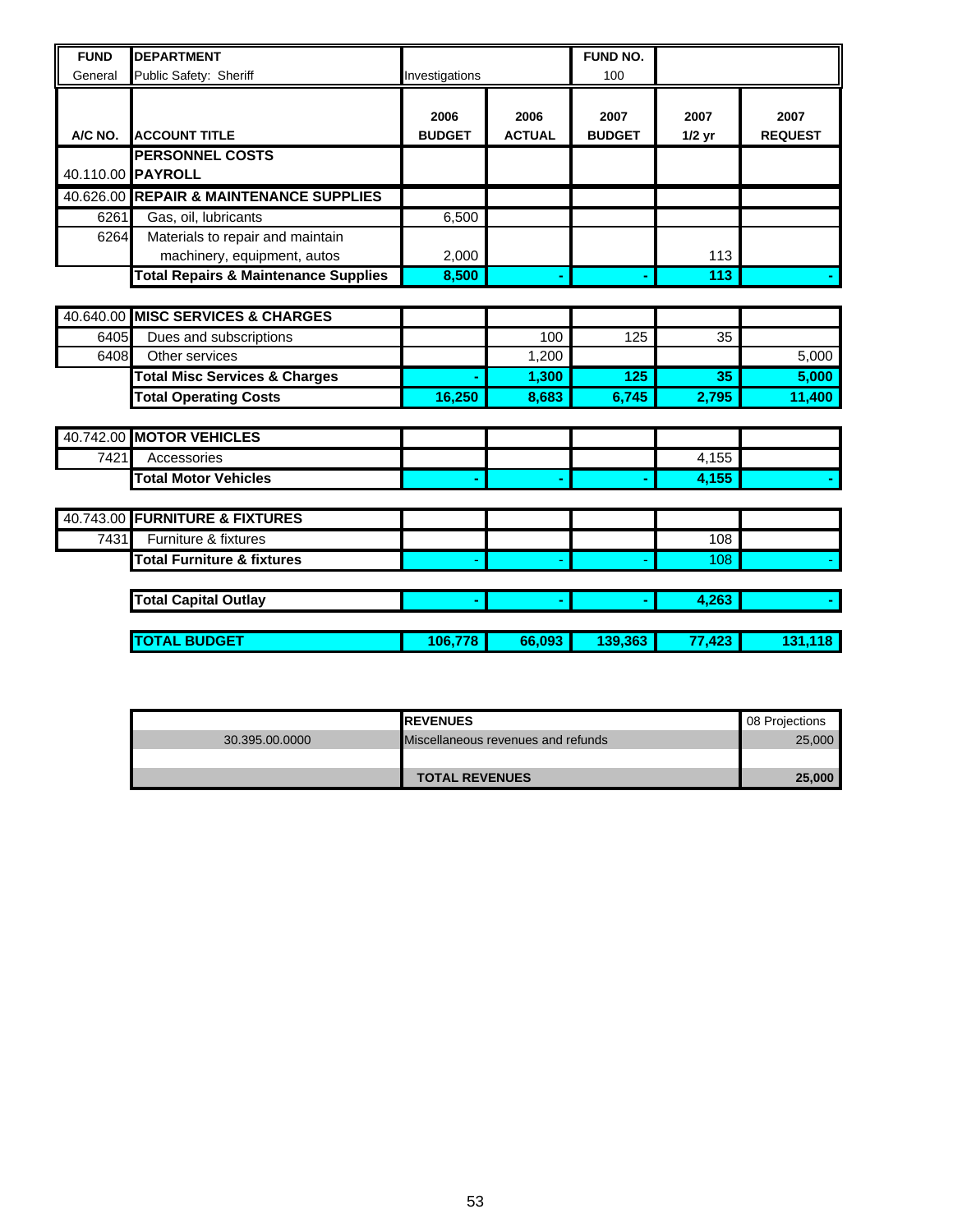| <b>FUND</b>  | <b>DEPARTMENT</b>                                |                       |                       | FUND NO.              |                  | DEPT. NO.              |
|--------------|--------------------------------------------------|-----------------------|-----------------------|-----------------------|------------------|------------------------|
| General      | Public Safety: Sheriff                           | Dispatch              |                       | 100                   |                  | 421.51                 |
| A/C NO.      | <b>ACCOUNT TITLE</b>                             | 2006<br><b>BUDGET</b> | 2006<br><b>ACTUAL</b> | 2007<br><b>BUDGET</b> | 2007<br>$1/2$ yr | 2008<br><b>REQUEST</b> |
|              | <b>PERSONNEL COSTS</b>                           |                       |                       |                       |                  |                        |
|              | 40.110.00 PAYROLL                                |                       |                       |                       |                  |                        |
| 1101         | Wages - regular                                  | 266,380               | 237,925               | 279,070               | 145,157          | 260,286                |
| 1102         | Wages - overtime                                 | 10,000                | 17,694                | 6,000                 | 8,657            | 5,000                  |
| 1103         | Wages - part time / seasonal                     | 12,550                | 18,400                | 15,210                | 7,010            |                        |
| 1107         | Wages - vacation buy back                        |                       | 1,366                 |                       |                  |                        |
|              | <b>Total Payroll</b>                             | 288,930               | 275,384               | 300,280               | 160,824          | 265,286                |
|              | 40.120.00 FRINGE BENEFITS                        |                       |                       |                       |                  |                        |
| 1201         | FICA / Medicare                                  | 22,102                | 21,056                | 22,971                | 12,159           | 20,294                 |
| 1202         | Retirement plan                                  | 10,654                | 10,305                | 11,401                | 6,084            | 10,611                 |
| 1203         | Workman's Compensation                           | 1,501                 |                       | 1,518                 |                  | 1,357                  |
| 1204         | Unemployment insurance                           | 859                   | 826                   | 893                   | 482              | 794                    |
| 1205         | Medical / Dental insurance                       | 43,440                | 43,328                | 43,440                | 24,658           | 39,864                 |
|              | <b>Total Fringe Benefits</b>                     | 78,556                | 75,515                | 80,223                | 43,383           | 72,920                 |
|              | <b>TOTAL PERSONNEL COSTS</b>                     | 367,486               | 350,899               | 380,503               | 204,207          | 338,206                |
|              |                                                  |                       |                       |                       |                  |                        |
|              | <b>OPERATING COSTS</b>                           |                       |                       |                       |                  |                        |
|              | 40.320.00 PROFESSIONAL SERVICES                  |                       |                       |                       |                  |                        |
| 3209         | Other professional services                      | 500                   |                       | 500                   |                  |                        |
|              | <b>Total Professional Services</b>               | 500                   |                       | 500                   |                  |                        |
|              |                                                  |                       |                       |                       |                  |                        |
|              | 40.430.00 REPAIRS & MAINTENANCE SERVICES         |                       |                       |                       |                  |                        |
| 4302         | Computer hardware                                | 500                   |                       | 712                   |                  |                        |
| 4307         | Software                                         | 2,000                 |                       | 1,425                 |                  |                        |
| 4309         | Other maintenance and repair                     |                       |                       | 9,600                 | 3,067            |                        |
|              | <b>Total Repair &amp; Maintenance Services</b>   | 2,500                 |                       | 11,737                | 3,067            |                        |
|              |                                                  |                       |                       |                       |                  |                        |
| 4414         | Land                                             |                       |                       |                       |                  |                        |
|              | 40.530.00 COMMUNICATIONS                         |                       |                       |                       |                  |                        |
| 5303         | Telephone                                        | 10,300                | 9,806                 | 13,500                | 10,227           | 15,000                 |
| 5305         | Shipping & freight                               |                       | 44                    |                       |                  |                        |
|              | <b>Total Communications</b>                      | 10,300                | 9,850                 | 13,500                | 10,227           | 15,000                 |
|              |                                                  |                       |                       |                       |                  |                        |
|              | 40.560.00 PRINTING/DUPLICATION/FILMING           |                       |                       |                       |                  |                        |
| 5604         | Printing and binding                             | 250                   |                       | 285                   |                  |                        |
|              | <b>Total Print/Duplication/Filming</b>           | 250                   |                       | 285                   |                  |                        |
|              |                                                  |                       |                       |                       |                  |                        |
|              | 40.580.00 TRAVEL/TRAINING/CONFERENCE             |                       |                       |                       |                  |                        |
| 5801         | <b>Business conference</b>                       |                       |                       |                       |                  | 1,500                  |
| 5803         | Training and education                           |                       |                       |                       |                  | 3,000                  |
|              | <b>Total Travel/Training/Conference</b>          |                       |                       |                       |                  | 4,500                  |
|              | 40.610.00 OPERATING SUPPLIES                     |                       |                       |                       |                  |                        |
|              |                                                  |                       |                       |                       |                  |                        |
| 6103<br>6120 | Audio-Visual material<br>Minor capital equipment |                       |                       | 2,000                 | 650              |                        |
| 6121         | Office supplies                                  | 2,580                 | 3,326                 |                       | 881              |                        |
|              | <b>Total Operating Supplies</b>                  | 2,580                 | 3,326                 | 2,000                 | 1,531            |                        |
|              |                                                  |                       |                       |                       |                  |                        |
|              | 40.626.00 REPAIR & MAINTENANCE SUPPLIES          |                       |                       |                       |                  |                        |
| 6263         | Materials to repair and maintain                 |                       |                       |                       |                  |                        |
|              | building and improvements                        |                       |                       |                       | 18               |                        |
|              |                                                  |                       |                       |                       |                  |                        |
|              |                                                  | 54                    |                       |                       |                  |                        |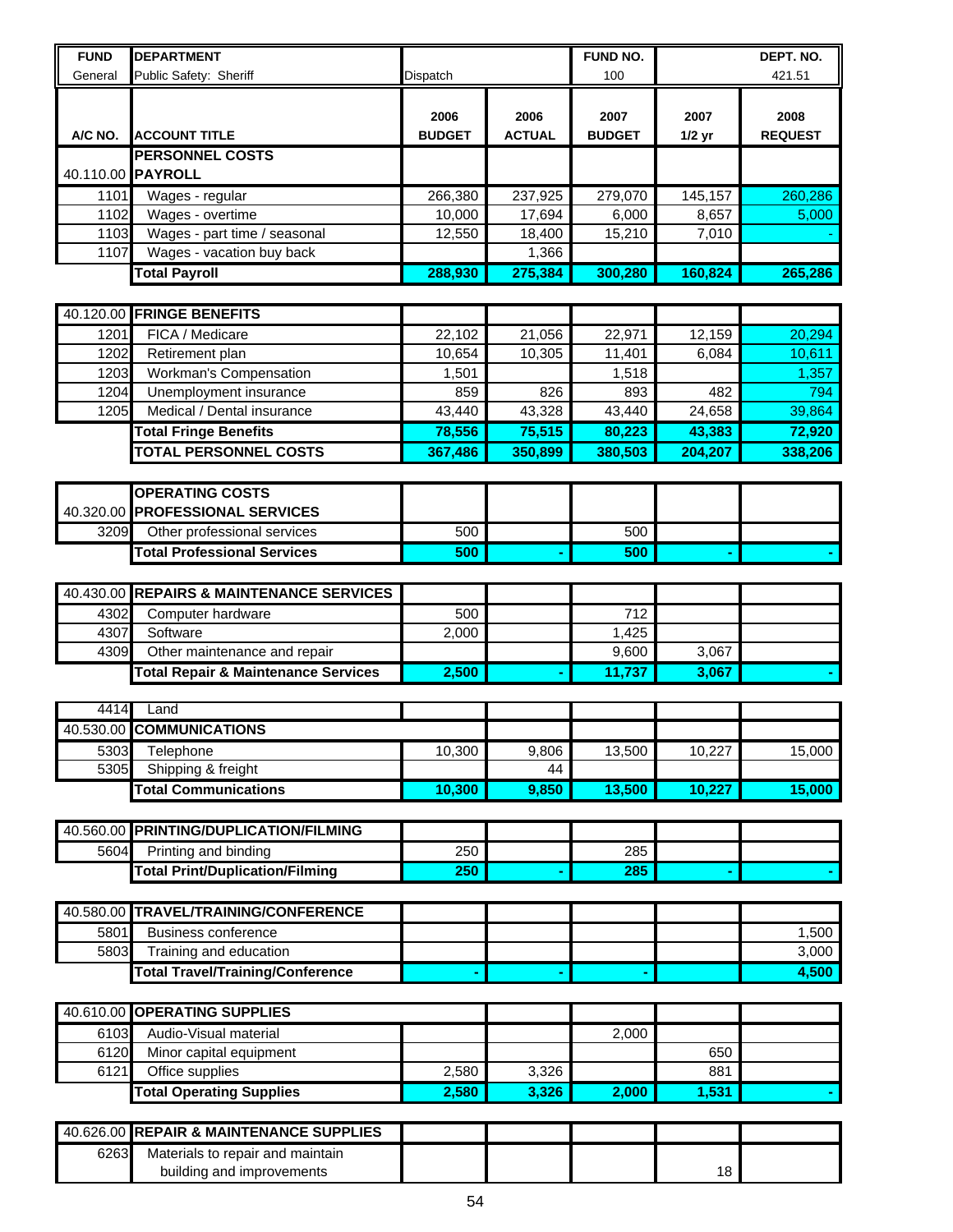| <b>FUND</b> | <b>DEPARTMENT</b>                               |                 |               | <b>FUND NO.</b> |                 | DEPT. NO.      |
|-------------|-------------------------------------------------|-----------------|---------------|-----------------|-----------------|----------------|
| General     | Public Safety: Sheriff                          | <b>Dispatch</b> |               | 100             |                 | 421.51         |
|             |                                                 |                 |               |                 |                 |                |
|             |                                                 | 2006            | 2006          | 2007            | 2007            | 2008           |
| A/C NO.     | <b>ACCOUNT TITLE</b>                            | <b>BUDGET</b>   | <b>ACTUAL</b> | <b>BUDGET</b>   | $1/2$ yr        | <b>REQUEST</b> |
|             | <b>Total Repairs &amp; Maintenance Supplies</b> |                 |               |                 | 18 <sup>1</sup> |                |
|             |                                                 |                 |               |                 |                 |                |
|             | 40.640.00 MISC SERVICES & CHARGES               |                 |               |                 |                 |                |
| 6405        | Dues and subscriptions                          | 100             | 47            | 75              |                 | 500            |
|             | <b>Total Misc Services &amp; Charges</b>        | 100             | 47            | 75              |                 | 500            |
|             | <b>Total Operating Costs</b>                    | 16,230          | 13,223        | 28,097          | 14,843          | 20,000         |
|             |                                                 |                 |               |                 |                 |                |
|             | 40.741.00 MACHINERY & EQUIPMENT                 |                 |               |                 |                 |                |
| 7411        | Computer equipment                              | 5,000           | 437           |                 |                 |                |
| 7412        | Office equipment                                |                 |               |                 | 200             |                |
|             | <b>Total Machinery &amp; Equipment</b>          | 5,000           | 437           | ۰               | 200             |                |
|             |                                                 |                 |               |                 |                 |                |
|             | 40.743.00 FURNITURE & FIXTURES                  |                 |               |                 |                 |                |
| 7431        | Furniture & fixtures                            | 2,000           |               |                 | 103             |                |
|             | <b>Total Furniture &amp; fixtures</b>           | 2,000           |               |                 | 103             |                |
|             |                                                 |                 |               |                 |                 |                |
|             | <b>Total Capital Outlay</b>                     | 7,000           | 437           |                 |                 |                |
|             |                                                 |                 |               |                 |                 |                |
|             | <b>TOTAL BUDGET</b>                             | 390,716         | 364,559       | 408,600         | 219,050         | 358,206        |

|                | <b>IREVENUES</b>            | 08 Projections |
|----------------|-----------------------------|----------------|
| 30.338.00.0000 | <b>Local shared revenue</b> | 80,000         |
|                |                             |                |
|                | <b>TOTAL REVENUES</b>       | 80.000         |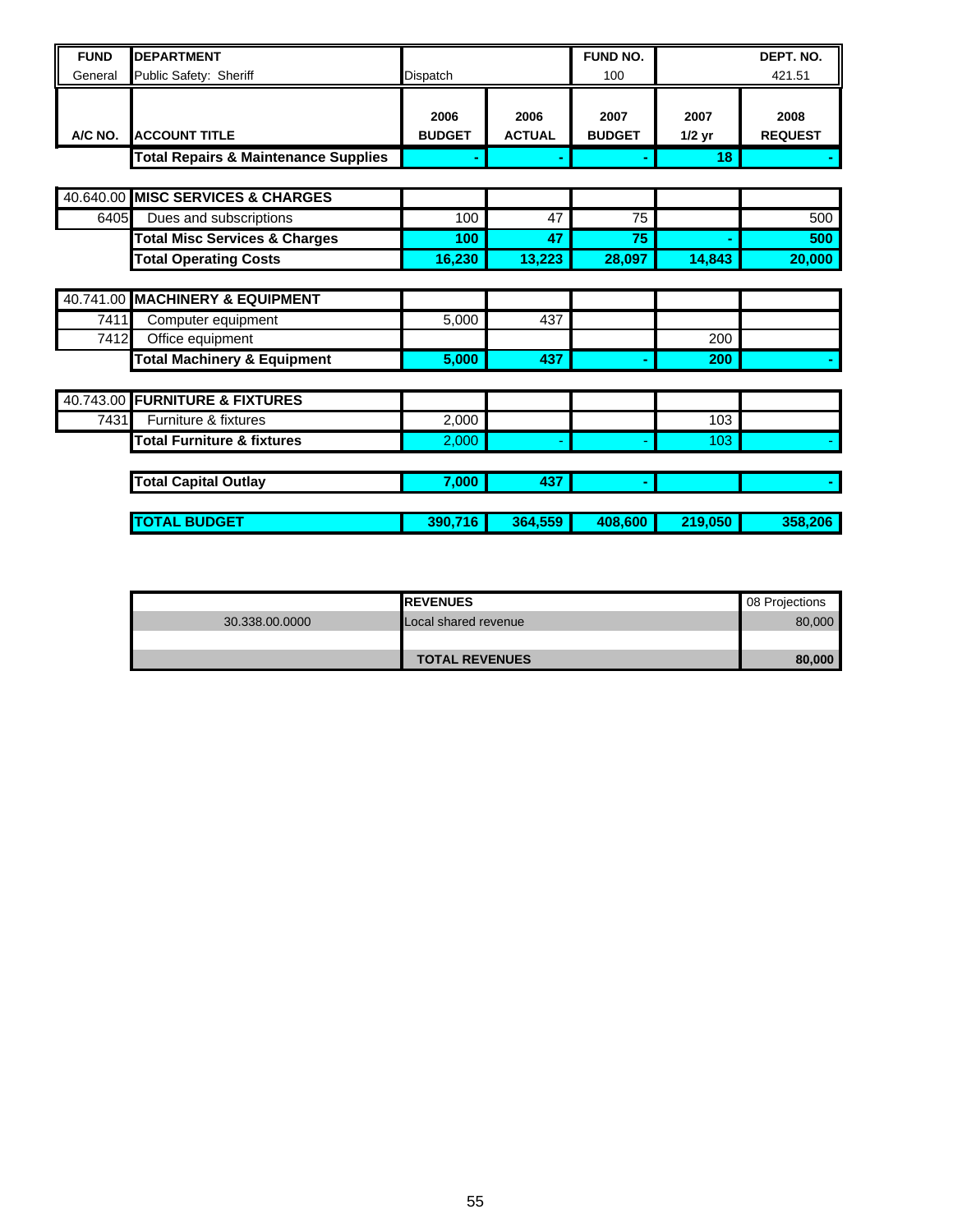| <b>FUND</b>  | <b>DEPARTMENT</b>                               | <b>DIVISION:</b>      |                       | FUND NO.              |                  |                        |
|--------------|-------------------------------------------------|-----------------------|-----------------------|-----------------------|------------------|------------------------|
| General      | Public Safety: Sheriff                          | <b>Animal Control</b> |                       | 100                   |                  |                        |
| A/C NO.      | <b>ACCOUNT TITLE</b>                            | 2006<br><b>BUDGET</b> | 2006<br><b>ACTUAL</b> | 2007<br><b>BUDGET</b> | 2007<br>$1/2$ yr | 2008<br><b>REQUEST</b> |
|              | <b>PERSONNEL COSTS</b>                          |                       |                       |                       |                  |                        |
|              | 40.110.00 PAYROLL                               |                       |                       |                       |                  |                        |
| 1101         | Wages - regular                                 | 55,627                | 57,216                | 58,978                | 26,966           | 50,856                 |
| 1102         | Wages - overtime                                |                       | 707                   |                       | 678              |                        |
|              | <b>Total Payroll</b>                            | 55,627                | 57,923                | 58,978                | 27,644           | 50,856                 |
|              |                                                 |                       |                       |                       |                  |                        |
| 40.120.00    | <b>FRINGE BENEFITS</b>                          |                       |                       |                       |                  |                        |
| 1201         | FICA / Medicare                                 | 4,255                 | 4,127                 | 4,511                 | 1,958            | 3,890                  |
| 1202         | Retirement plan                                 | 2,225                 | 2,289                 | 2,360                 | 1,079            | 2,034                  |
| 1203         | Workman's Compensation                          | 2,197                 |                       | 2,289                 |                  | 1,974                  |
| 1204         | Unemployment insurance                          | 166                   | 174                   | 177                   | 83               | 153                    |
| 1205         | Medical / Dental insurance                      | 11,520                | 12,821                | 11,520                | 5,772            | 11,520                 |
|              | <b>Total Fringe Benefits</b>                    | 20,363                | 19,410                | 20,857                | 8,892            | 19,571                 |
|              | <b>TOTAL PERSONNEL COSTS</b>                    | 75,990                | 77,333                | 79,835                | 36,536           | 70,427                 |
|              |                                                 |                       |                       |                       |                  |                        |
|              | <b>OPERATING COSTS</b>                          |                       |                       |                       |                  |                        |
| 40.320.00    | <b>PROFESSIONAL SERVICES</b>                    |                       |                       |                       |                  |                        |
| 3209         | Other professional services                     | 70,000                | 75,185                | 75,000                | 36,037           | 75,000                 |
|              | <b>Total Professional Services</b>              | 70,000                | 75,185                | 75,000                | 36,037           | 75,000                 |
|              |                                                 |                       |                       |                       |                  |                        |
| 4414         | Land                                            |                       |                       |                       |                  |                        |
| 40.530.00    | <b>COMMUNICATIONS</b>                           |                       |                       |                       |                  |                        |
| 5301         | Pagers                                          |                       |                       |                       |                  | 60                     |
| 5303         | Telephone                                       |                       |                       |                       |                  | 1,200                  |
| 5305         | Shipping & freight                              |                       | 17                    |                       | 55               |                        |
|              | <b>Total Communications</b>                     |                       | 17                    |                       | 55               | 1,260                  |
|              |                                                 |                       |                       |                       |                  |                        |
|              | 40.580.00 TRAVEL/TRAINING/CONFERENCE            |                       |                       |                       |                  |                        |
| 5802         | Meals and entertainment                         |                       |                       |                       |                  | 500                    |
| 5803         | Training and education                          |                       |                       |                       |                  | 1,500                  |
| 5804         | <b>Travel costs</b>                             |                       |                       |                       |                  | 500                    |
|              | <b>Total Travel/Training/Conference</b>         |                       |                       |                       |                  | 2,500                  |
|              | 40.610.00 OPERATING SUPPLIES                    |                       |                       |                       |                  |                        |
|              |                                                 |                       | 4                     |                       | 152              |                        |
| 6121<br>6124 | Office supplies<br>Small tools & equipment      | 2,000<br>500          | 820                   | 500                   | 461              | 500                    |
| 6125         | Uniforms                                        |                       |                       | 250                   |                  | 500                    |
| 6126         | Other operating supplies                        |                       |                       |                       | 17               | 500                    |
|              | <b>Total Operating Supplies</b>                 | 2,500                 | 824                   | 750                   | 630              | 1,500                  |
|              |                                                 |                       |                       |                       |                  |                        |
| 40.626.00    | <b>REPAIR &amp; MAINTENANCE SUPPLIES</b>        |                       |                       |                       |                  |                        |
| 6264         | Materials to repair and maintain                |                       |                       |                       |                  |                        |
|              | machinery, equipment, autos                     | 1,500                 | 250                   | 500                   | 175              |                        |
|              | <b>Total Repairs &amp; Maintenance Supplies</b> | 1,500                 | 250                   | 500                   | 175              |                        |
|              |                                                 |                       |                       |                       |                  |                        |
|              | <b>Total Operating Costs</b>                    | 74,000                | 76,276                | 76,250                | 36,897           | 80,260                 |
|              |                                                 |                       |                       |                       |                  |                        |
| 40.741.00    | <b>MACHINERY &amp; EQUIPMENT</b>                |                       |                       |                       |                  |                        |
| 7411         | Computer equipment                              | 1,300                 |                       |                       |                  |                        |
|              | <b>Total Machinery &amp; Equipment</b>          | 1,300                 |                       |                       |                  |                        |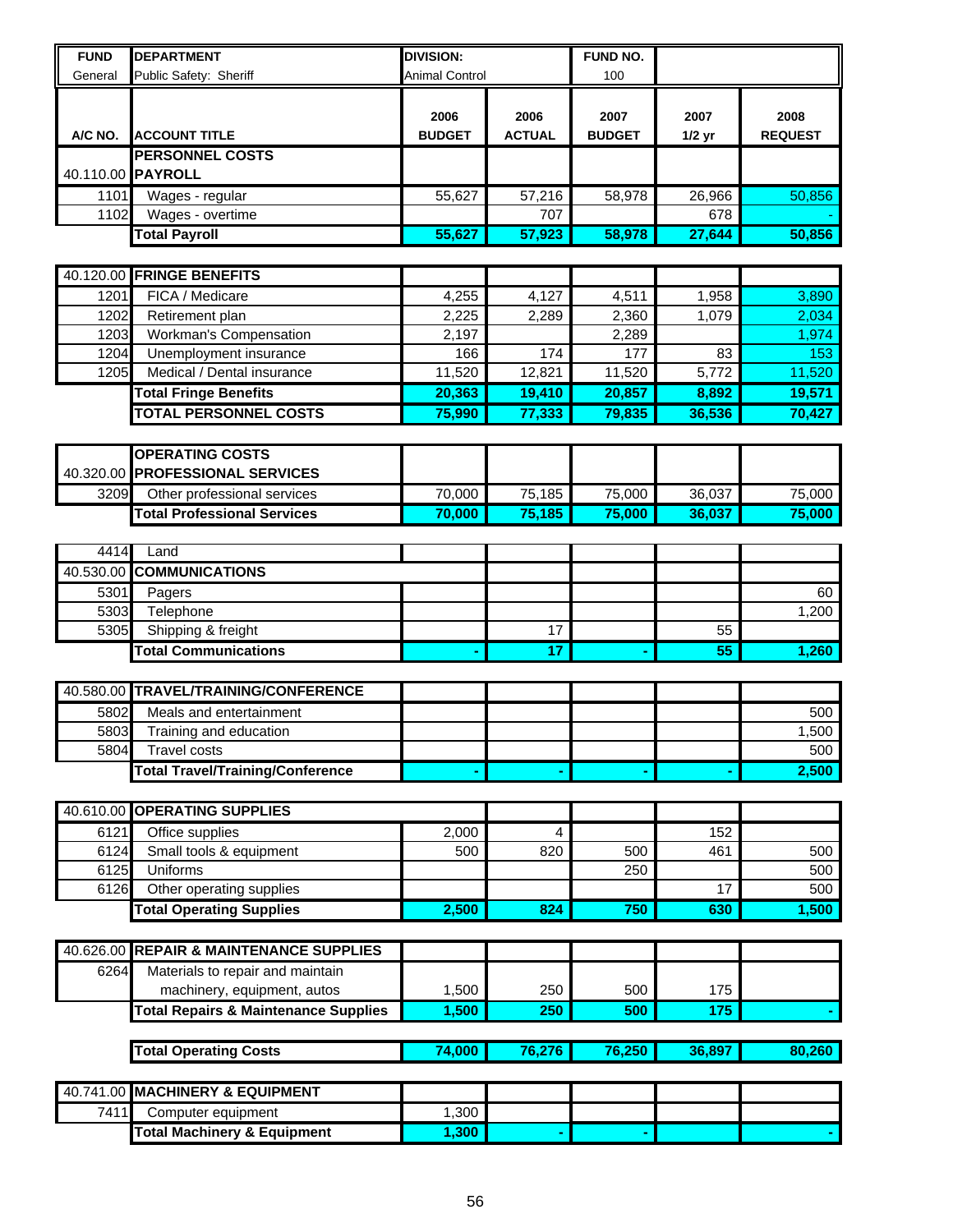| <b>FUND</b> | <b>DEPARTMENT</b>           | <b>DIVISION:</b>      |                       | <b>FUND NO.</b>       |                  |                        |
|-------------|-----------------------------|-----------------------|-----------------------|-----------------------|------------------|------------------------|
| General     | Public Safety: Sheriff      |                       | <b>Animal Control</b> |                       |                  |                        |
| A/C NO.     | <b>ACCOUNT TITLE</b>        | 2006<br><b>BUDGET</b> | 2006<br><b>ACTUAL</b> | 2007<br><b>BUDGET</b> | 2007<br>$1/2$ yr | 2008<br><b>REQUEST</b> |
|             |                             |                       |                       |                       |                  |                        |
|             | 40.742.00 MOTOR VEHICLES    |                       |                       |                       |                  |                        |
| 7421        | Accessories                 |                       |                       |                       |                  | 1,000                  |
| 7422        | Autos and trucks            |                       |                       |                       |                  |                        |
|             | <b>Total Motor Vehicles</b> |                       | $\blacksquare$        | $\blacksquare$        |                  | 1,000                  |
|             | <b>Total Capital Outlay</b> | 1,300                 | $\sim$                | $\sim$                | $\sim$           | 1,000                  |
|             | <b>TOTAL BUDGET</b>         | 151,290               | 153,610               | 156,085               | 73.433           | 151,687                |

|                | <b>IREVENUES</b>                     | 08 Projections |
|----------------|--------------------------------------|----------------|
| 30.342.00.0000 | Charges for services - public safety | 53,000         |
|                |                                      |                |
|                | <b>TOTAL REVENUES</b>                | 53,000         |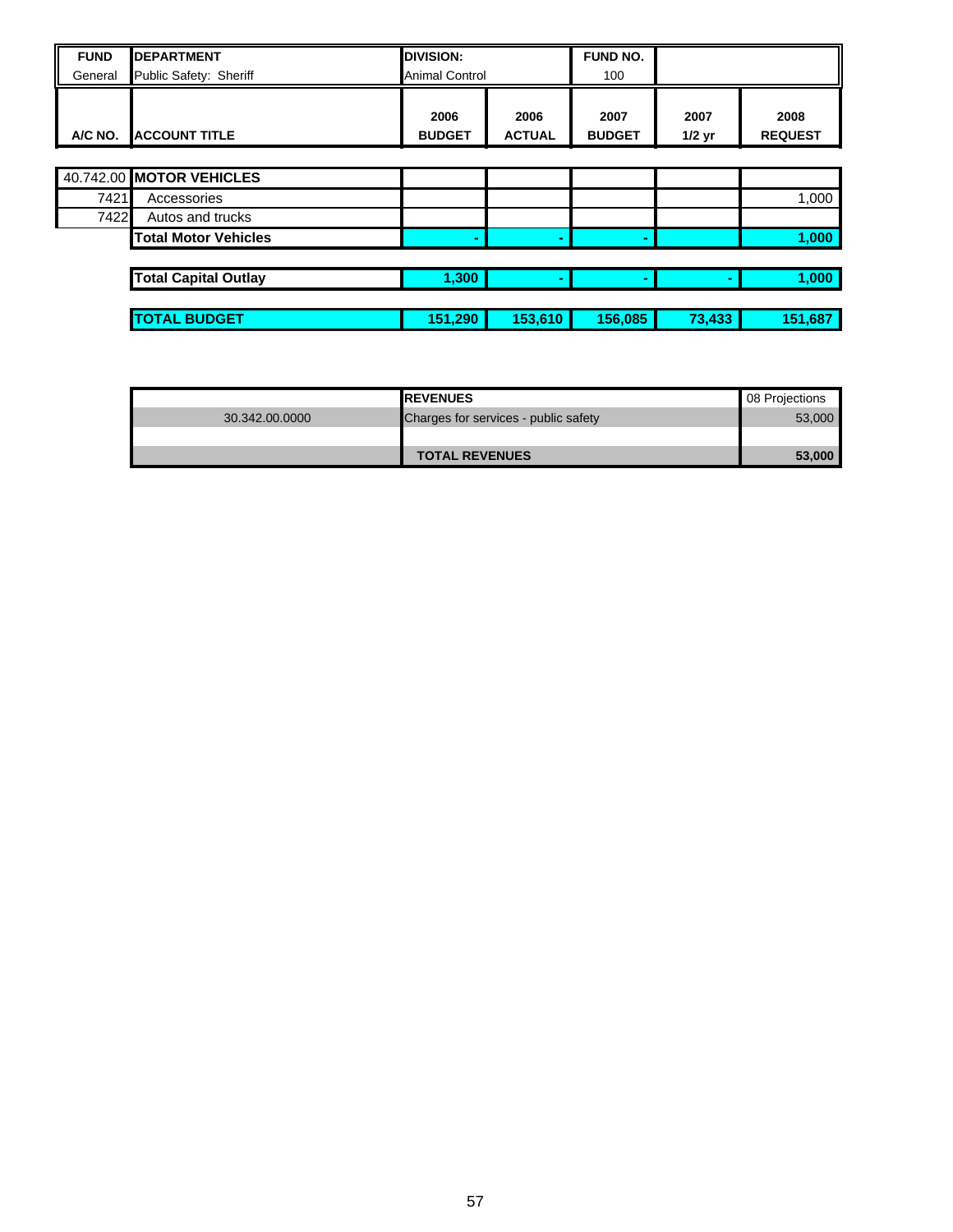| <b>FUND</b> | <b>DEPARTMENT</b>                              |               |               | FUND NO.      |          |                |
|-------------|------------------------------------------------|---------------|---------------|---------------|----------|----------------|
| General     | Public Safety: Sheriff                         | Detention     |               | 100           |          |                |
|             |                                                |               |               |               |          |                |
|             |                                                | 2006          | 2006          | 2007          | 2007     | 2008           |
| A/C NO.     | <b>ACCOUNT TITLE</b>                           | <b>BUDGET</b> | <b>ACTUAL</b> | <b>BUDGET</b> | $1/2$ yr | <b>REQUEST</b> |
|             | <b>PERSONNEL COSTS</b>                         |               |               |               |          |                |
|             | 40.110.00 PAYROLL                              |               |               |               |          |                |
| 1101        | Wages - regular                                | 617,615       | 607,598       | 670,405       | 323,432  | 610,925        |
| 1102        | Wages - overtime                               | 15,000        | 19,615        | 12,000        | 5,928    | 12,000         |
| 1107        | Wages - vacation buy back                      | 2,000         | 3,333         |               |          |                |
| 1108        | Wages - sick leave buy back                    | 5,000         | 3,817         |               |          |                |
|             | <b>Total Payroll</b>                           | 639,615       | 634,363       | 682,405       | 329,360  | 622,925        |
|             |                                                |               |               |               |          |                |
|             | 40.120.00 FRINGE BENEFITS                      |               |               |               |          |                |
| 1201        | FICA / Medicare                                | 48,398        | 46,966        | 52,206        | 24,285   | 47,656         |
| 1202        | Retirement plan                                | 24,704        | 24,346        | 27,295        | 12,832   | 24,915         |
| 1203        | Workman's Compensation                         | 15,058        |               | 15,780        |          | 14,500         |
| 1204        | Unemployment insurance                         | 1,880         | 1,903         | 2,040         | 988      | 1,861          |
| 1205        | Medical / Dental insurance                     | 93,888        | 99,835        | 90,600        | 47,966   | 87,024         |
|             | <b>Total Fringe Benefits</b>                   | 183,928       | 173,050       | 187,921       | 86,071   | 175,956        |
|             | <b>TOTAL PERSONNEL COSTS</b>                   | 823,543       | 807,413       | 870,326       | 415,431  | 798,881        |
|             |                                                |               |               |               |          |                |
|             | <b>OPERATING COSTS</b>                         |               |               |               |          |                |
|             | 40.320.00 PROFESSIONAL SERVICES                |               |               |               |          |                |
| 3206        | Medical services                               | 39,150        | 65,387        | 60,000        | 25,326   | 65,000         |
| 3209        | Other professional services                    |               |               |               | 488      |                |
|             | <b>Total Professional Services</b>             | 39,150        | 65,387        | 60,000        | 25,814   | 65,000         |
|             |                                                |               |               |               |          |                |
|             | 40.411.00 UTILITIES                            |               |               |               |          |                |
| 4111        | Disposal services                              | 1,400         | 1,293         | 1,400         | 466      | 2,310          |
| 4113        | Gas                                            |               | 302           |               |          |                |
|             | <b>Total Utilities</b>                         | 1,400         | 1,595         | 1,400         | 466      | 2,310          |
|             |                                                |               |               |               |          |                |
|             | 40.430.00 REPAIRS & MAINTENANCE SERVICES       |               |               |               |          |                |
|             | 4301 Buildings / structures                    |               |               |               | 461      | 1,000          |
| 4303        | Furniture / fixtures                           | 1,000         |               | 1,000         |          |                |
| 4305        | Machinery / Equipment / Vehicles               | 4,000         |               | 2,500         |          |                |
| 4309        | Other maintenance and repair                   | 1,500         | 689           | 1,500         | 1,545    | 2,500          |
|             | <b>Total Repair &amp; Maintenance Services</b> | 6,500         | 689           | 5,000         | 2,006    | 3,500          |
|             |                                                |               |               |               |          |                |
|             | 40.441.00 RENTS AND LEASES                     |               |               |               |          |                |
| 4411        | Buildings / improvements                       |               | 1,922         |               |          |                |
| 4413        | Furniture / fixtures / office equipment        |               |               |               |          | 5,000          |
| 4414        | Land                                           |               |               |               |          |                |
|             | <b>Total Rents/Leases</b>                      |               | 1,922         |               |          | 5,000          |
|             |                                                |               |               |               |          |                |
|             | 40.530.00 COMMUNICATIONS                       |               |               |               |          |                |
| 5301        | Pagers                                         | 500           | 320           | 300           | 310      | 600            |
| 5302        | Postage                                        |               | 8             |               |          |                |
| 5303        | Telephone                                      | 6,000         | 6,047         | 6,800         | 2,711    | 6,800          |
| 5305        | Shipping & freight                             |               | 470           | 400           |          | 400            |
|             | <b>Total Communications</b>                    | 6,500         | 6,845         | 7,500         | 3,021    | 7,800          |
|             |                                                |               |               |               |          |                |
|             | 40.560.00 PRINTING/DUPLICATION/FILMING         |               |               |               |          |                |
|             | 5603 Paper                                     | 250           |               | 300           |          |                |
|             |                                                |               |               |               |          |                |

5604 Printing and binding 200 158 200 Total Print/Duplication/Filming **450 158 500**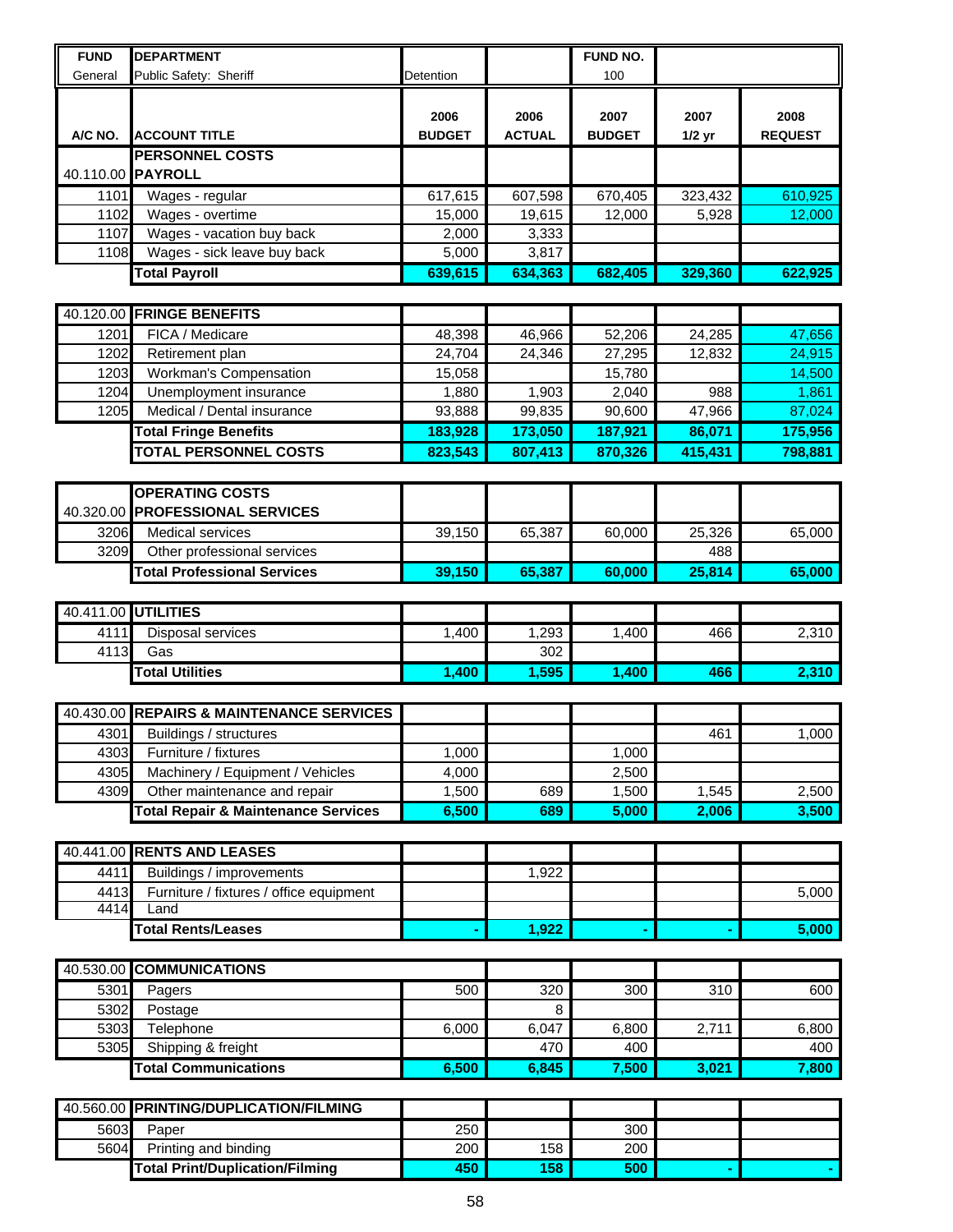| Public Safety: Sheriff<br>100<br>Detention<br>General<br>2008<br>2006<br>2006<br>2007<br>2007<br><b>ACTUAL</b><br><b>ACCOUNT TITLE</b><br><b>BUDGET</b><br><b>BUDGET</b><br><b>REQUEST</b><br>A/C NO.<br>$1/2$ yr<br>40.580.00<br>TRAVEL/TRAINING/CONFERENCE<br>5802<br>Meals and entertainment<br>24<br>126<br>5803<br>720<br>Training and education<br><b>Travel costs</b><br>5804<br>40<br><b>Total Travel/Training/Conference</b><br>720<br>$\overline{24}$<br>166<br><b>OPERATING SUPPLIES</b><br>40.610.00<br>6105<br>Chemicals / laboratory<br>1,000<br>385<br>6108<br>Food<br>223,717<br>61,880<br>223,380<br>213,891<br>6109<br>Inmate contract incarceration costs<br>70,000<br>39,772<br>25,000<br>1,320<br>25,000<br>6110<br>8,240<br>8,236<br>2,500<br>2,974<br>8,000<br>Inmate contract transport costs<br>6111<br>Inmate dental office visits<br>323<br>1,030<br>1,030<br>329<br>1,500<br>6112<br>Inmate doctor visits / radiology<br>3,000<br>1,231<br>2,500<br>1,341<br>2,500<br>214<br>6113<br>Inmate hospital costs<br>5,150<br>19,466<br>5,500<br>5,500<br>6114<br>8,760<br>10,787<br>11,950<br>5,427<br>7,000<br>Inmate maintenance<br>2,580<br>6115<br>Inmate mental health costs<br>3,583<br>4,500<br>170<br>4,500<br>3,981<br>6116<br>20,500<br>6,237<br>5,000<br>8,000<br>Inmate prescription costs<br>6117<br>Janitorial<br>10,350<br>9,032<br>8,900<br>3,321<br>8,500<br>6119<br>Medical costs / immunizations<br>2,000<br>890<br>1,500<br>6121<br>Office supplies<br>2,000<br>3,457<br>2,100<br>1,454<br>6124<br>Small tools & equipment<br>5,000<br>2,000<br>5,000<br>6125<br>Uniforms<br>4,000<br>6126<br>Other operating supplies<br>2,500<br>3,023<br>4,400<br>1,200<br>2,500<br>364,490<br>83,000<br><b>Total Operating Supplies</b><br>300,597<br>83,996<br>319,928<br><b>REPAIR &amp; MAINTENANCE SUPPLIES</b><br>40.626.00<br>6261<br>Gas, oil, lubricants<br>4,800<br>4,600<br>4,800<br>907<br>6264<br>Materials to repair and maintain<br>machinery, equipment, autos<br>2,287<br>3,090<br>10,020<br>3,090<br>Total Repairs & Maintenance Supplies<br>7,890  <br>14,620<br>7,890<br>3,194<br>40.640.00<br><b>MISC SERVICES &amp; CHARGES</b><br>Dues and subscriptions<br>270<br>270<br>500<br>6405<br>100<br>Refunds, awards and indemnities<br>6411<br>120<br>60<br>116<br>6414<br><b>Transportation services</b><br>13,326<br>1,500<br><b>Total Misc Services &amp; Charges</b><br>13,596<br>220<br>1,770<br>176<br>167,830<br><b>Total Operating Costs</b><br>439,976<br>411,388<br>118,838<br>384,657<br>40.730.00 BUILDINGS<br>Buildings - remodeling<br>7303<br>9,773<br>1,000<br><b>Total Buildings</b><br>1,000<br>9,773<br>40.741.00 MACHINERY & EQUIPMENT<br>7411<br>1,200<br>1,531<br>Computer equipment<br>7413<br>Other machinery & equipment<br>3,000<br>3,200 | <b>FUND</b> | <b>DEPARTMENT</b>                      |       |       | <b>FUND NO.</b> |       |
|---------------------------------------------------------------------------------------------------------------------------------------------------------------------------------------------------------------------------------------------------------------------------------------------------------------------------------------------------------------------------------------------------------------------------------------------------------------------------------------------------------------------------------------------------------------------------------------------------------------------------------------------------------------------------------------------------------------------------------------------------------------------------------------------------------------------------------------------------------------------------------------------------------------------------------------------------------------------------------------------------------------------------------------------------------------------------------------------------------------------------------------------------------------------------------------------------------------------------------------------------------------------------------------------------------------------------------------------------------------------------------------------------------------------------------------------------------------------------------------------------------------------------------------------------------------------------------------------------------------------------------------------------------------------------------------------------------------------------------------------------------------------------------------------------------------------------------------------------------------------------------------------------------------------------------------------------------------------------------------------------------------------------------------------------------------------------------------------------------------------------------------------------------------------------------------------------------------------------------------------------------------------------------------------------------------------------------------------------------------------------------------------------------------------------------------------------------------------------------------------------------------------------------------------------------------------------------------------------------------------------------------------------------------------------------------------------------------------------------------------------------------------------------------------------------------------|-------------|----------------------------------------|-------|-------|-----------------|-------|
|                                                                                                                                                                                                                                                                                                                                                                                                                                                                                                                                                                                                                                                                                                                                                                                                                                                                                                                                                                                                                                                                                                                                                                                                                                                                                                                                                                                                                                                                                                                                                                                                                                                                                                                                                                                                                                                                                                                                                                                                                                                                                                                                                                                                                                                                                                                                                                                                                                                                                                                                                                                                                                                                                                                                                                                                                     |             |                                        |       |       |                 |       |
|                                                                                                                                                                                                                                                                                                                                                                                                                                                                                                                                                                                                                                                                                                                                                                                                                                                                                                                                                                                                                                                                                                                                                                                                                                                                                                                                                                                                                                                                                                                                                                                                                                                                                                                                                                                                                                                                                                                                                                                                                                                                                                                                                                                                                                                                                                                                                                                                                                                                                                                                                                                                                                                                                                                                                                                                                     |             |                                        |       |       |                 |       |
|                                                                                                                                                                                                                                                                                                                                                                                                                                                                                                                                                                                                                                                                                                                                                                                                                                                                                                                                                                                                                                                                                                                                                                                                                                                                                                                                                                                                                                                                                                                                                                                                                                                                                                                                                                                                                                                                                                                                                                                                                                                                                                                                                                                                                                                                                                                                                                                                                                                                                                                                                                                                                                                                                                                                                                                                                     |             |                                        |       |       |                 |       |
|                                                                                                                                                                                                                                                                                                                                                                                                                                                                                                                                                                                                                                                                                                                                                                                                                                                                                                                                                                                                                                                                                                                                                                                                                                                                                                                                                                                                                                                                                                                                                                                                                                                                                                                                                                                                                                                                                                                                                                                                                                                                                                                                                                                                                                                                                                                                                                                                                                                                                                                                                                                                                                                                                                                                                                                                                     |             |                                        |       |       |                 |       |
|                                                                                                                                                                                                                                                                                                                                                                                                                                                                                                                                                                                                                                                                                                                                                                                                                                                                                                                                                                                                                                                                                                                                                                                                                                                                                                                                                                                                                                                                                                                                                                                                                                                                                                                                                                                                                                                                                                                                                                                                                                                                                                                                                                                                                                                                                                                                                                                                                                                                                                                                                                                                                                                                                                                                                                                                                     |             |                                        |       |       |                 |       |
|                                                                                                                                                                                                                                                                                                                                                                                                                                                                                                                                                                                                                                                                                                                                                                                                                                                                                                                                                                                                                                                                                                                                                                                                                                                                                                                                                                                                                                                                                                                                                                                                                                                                                                                                                                                                                                                                                                                                                                                                                                                                                                                                                                                                                                                                                                                                                                                                                                                                                                                                                                                                                                                                                                                                                                                                                     |             |                                        |       |       |                 |       |
|                                                                                                                                                                                                                                                                                                                                                                                                                                                                                                                                                                                                                                                                                                                                                                                                                                                                                                                                                                                                                                                                                                                                                                                                                                                                                                                                                                                                                                                                                                                                                                                                                                                                                                                                                                                                                                                                                                                                                                                                                                                                                                                                                                                                                                                                                                                                                                                                                                                                                                                                                                                                                                                                                                                                                                                                                     |             |                                        |       |       |                 |       |
|                                                                                                                                                                                                                                                                                                                                                                                                                                                                                                                                                                                                                                                                                                                                                                                                                                                                                                                                                                                                                                                                                                                                                                                                                                                                                                                                                                                                                                                                                                                                                                                                                                                                                                                                                                                                                                                                                                                                                                                                                                                                                                                                                                                                                                                                                                                                                                                                                                                                                                                                                                                                                                                                                                                                                                                                                     |             |                                        |       |       |                 |       |
|                                                                                                                                                                                                                                                                                                                                                                                                                                                                                                                                                                                                                                                                                                                                                                                                                                                                                                                                                                                                                                                                                                                                                                                                                                                                                                                                                                                                                                                                                                                                                                                                                                                                                                                                                                                                                                                                                                                                                                                                                                                                                                                                                                                                                                                                                                                                                                                                                                                                                                                                                                                                                                                                                                                                                                                                                     |             |                                        |       |       |                 |       |
|                                                                                                                                                                                                                                                                                                                                                                                                                                                                                                                                                                                                                                                                                                                                                                                                                                                                                                                                                                                                                                                                                                                                                                                                                                                                                                                                                                                                                                                                                                                                                                                                                                                                                                                                                                                                                                                                                                                                                                                                                                                                                                                                                                                                                                                                                                                                                                                                                                                                                                                                                                                                                                                                                                                                                                                                                     |             |                                        |       |       |                 |       |
|                                                                                                                                                                                                                                                                                                                                                                                                                                                                                                                                                                                                                                                                                                                                                                                                                                                                                                                                                                                                                                                                                                                                                                                                                                                                                                                                                                                                                                                                                                                                                                                                                                                                                                                                                                                                                                                                                                                                                                                                                                                                                                                                                                                                                                                                                                                                                                                                                                                                                                                                                                                                                                                                                                                                                                                                                     |             |                                        |       |       |                 |       |
|                                                                                                                                                                                                                                                                                                                                                                                                                                                                                                                                                                                                                                                                                                                                                                                                                                                                                                                                                                                                                                                                                                                                                                                                                                                                                                                                                                                                                                                                                                                                                                                                                                                                                                                                                                                                                                                                                                                                                                                                                                                                                                                                                                                                                                                                                                                                                                                                                                                                                                                                                                                                                                                                                                                                                                                                                     |             |                                        |       |       |                 |       |
|                                                                                                                                                                                                                                                                                                                                                                                                                                                                                                                                                                                                                                                                                                                                                                                                                                                                                                                                                                                                                                                                                                                                                                                                                                                                                                                                                                                                                                                                                                                                                                                                                                                                                                                                                                                                                                                                                                                                                                                                                                                                                                                                                                                                                                                                                                                                                                                                                                                                                                                                                                                                                                                                                                                                                                                                                     |             |                                        |       |       |                 |       |
|                                                                                                                                                                                                                                                                                                                                                                                                                                                                                                                                                                                                                                                                                                                                                                                                                                                                                                                                                                                                                                                                                                                                                                                                                                                                                                                                                                                                                                                                                                                                                                                                                                                                                                                                                                                                                                                                                                                                                                                                                                                                                                                                                                                                                                                                                                                                                                                                                                                                                                                                                                                                                                                                                                                                                                                                                     |             |                                        |       |       |                 |       |
|                                                                                                                                                                                                                                                                                                                                                                                                                                                                                                                                                                                                                                                                                                                                                                                                                                                                                                                                                                                                                                                                                                                                                                                                                                                                                                                                                                                                                                                                                                                                                                                                                                                                                                                                                                                                                                                                                                                                                                                                                                                                                                                                                                                                                                                                                                                                                                                                                                                                                                                                                                                                                                                                                                                                                                                                                     |             |                                        |       |       |                 |       |
|                                                                                                                                                                                                                                                                                                                                                                                                                                                                                                                                                                                                                                                                                                                                                                                                                                                                                                                                                                                                                                                                                                                                                                                                                                                                                                                                                                                                                                                                                                                                                                                                                                                                                                                                                                                                                                                                                                                                                                                                                                                                                                                                                                                                                                                                                                                                                                                                                                                                                                                                                                                                                                                                                                                                                                                                                     |             |                                        |       |       |                 |       |
|                                                                                                                                                                                                                                                                                                                                                                                                                                                                                                                                                                                                                                                                                                                                                                                                                                                                                                                                                                                                                                                                                                                                                                                                                                                                                                                                                                                                                                                                                                                                                                                                                                                                                                                                                                                                                                                                                                                                                                                                                                                                                                                                                                                                                                                                                                                                                                                                                                                                                                                                                                                                                                                                                                                                                                                                                     |             |                                        |       |       |                 |       |
|                                                                                                                                                                                                                                                                                                                                                                                                                                                                                                                                                                                                                                                                                                                                                                                                                                                                                                                                                                                                                                                                                                                                                                                                                                                                                                                                                                                                                                                                                                                                                                                                                                                                                                                                                                                                                                                                                                                                                                                                                                                                                                                                                                                                                                                                                                                                                                                                                                                                                                                                                                                                                                                                                                                                                                                                                     |             |                                        |       |       |                 |       |
|                                                                                                                                                                                                                                                                                                                                                                                                                                                                                                                                                                                                                                                                                                                                                                                                                                                                                                                                                                                                                                                                                                                                                                                                                                                                                                                                                                                                                                                                                                                                                                                                                                                                                                                                                                                                                                                                                                                                                                                                                                                                                                                                                                                                                                                                                                                                                                                                                                                                                                                                                                                                                                                                                                                                                                                                                     |             |                                        |       |       |                 |       |
|                                                                                                                                                                                                                                                                                                                                                                                                                                                                                                                                                                                                                                                                                                                                                                                                                                                                                                                                                                                                                                                                                                                                                                                                                                                                                                                                                                                                                                                                                                                                                                                                                                                                                                                                                                                                                                                                                                                                                                                                                                                                                                                                                                                                                                                                                                                                                                                                                                                                                                                                                                                                                                                                                                                                                                                                                     |             |                                        |       |       |                 |       |
|                                                                                                                                                                                                                                                                                                                                                                                                                                                                                                                                                                                                                                                                                                                                                                                                                                                                                                                                                                                                                                                                                                                                                                                                                                                                                                                                                                                                                                                                                                                                                                                                                                                                                                                                                                                                                                                                                                                                                                                                                                                                                                                                                                                                                                                                                                                                                                                                                                                                                                                                                                                                                                                                                                                                                                                                                     |             |                                        |       |       |                 |       |
|                                                                                                                                                                                                                                                                                                                                                                                                                                                                                                                                                                                                                                                                                                                                                                                                                                                                                                                                                                                                                                                                                                                                                                                                                                                                                                                                                                                                                                                                                                                                                                                                                                                                                                                                                                                                                                                                                                                                                                                                                                                                                                                                                                                                                                                                                                                                                                                                                                                                                                                                                                                                                                                                                                                                                                                                                     |             |                                        |       |       |                 |       |
|                                                                                                                                                                                                                                                                                                                                                                                                                                                                                                                                                                                                                                                                                                                                                                                                                                                                                                                                                                                                                                                                                                                                                                                                                                                                                                                                                                                                                                                                                                                                                                                                                                                                                                                                                                                                                                                                                                                                                                                                                                                                                                                                                                                                                                                                                                                                                                                                                                                                                                                                                                                                                                                                                                                                                                                                                     |             |                                        |       |       |                 |       |
|                                                                                                                                                                                                                                                                                                                                                                                                                                                                                                                                                                                                                                                                                                                                                                                                                                                                                                                                                                                                                                                                                                                                                                                                                                                                                                                                                                                                                                                                                                                                                                                                                                                                                                                                                                                                                                                                                                                                                                                                                                                                                                                                                                                                                                                                                                                                                                                                                                                                                                                                                                                                                                                                                                                                                                                                                     |             |                                        |       |       |                 |       |
|                                                                                                                                                                                                                                                                                                                                                                                                                                                                                                                                                                                                                                                                                                                                                                                                                                                                                                                                                                                                                                                                                                                                                                                                                                                                                                                                                                                                                                                                                                                                                                                                                                                                                                                                                                                                                                                                                                                                                                                                                                                                                                                                                                                                                                                                                                                                                                                                                                                                                                                                                                                                                                                                                                                                                                                                                     |             |                                        |       |       |                 |       |
|                                                                                                                                                                                                                                                                                                                                                                                                                                                                                                                                                                                                                                                                                                                                                                                                                                                                                                                                                                                                                                                                                                                                                                                                                                                                                                                                                                                                                                                                                                                                                                                                                                                                                                                                                                                                                                                                                                                                                                                                                                                                                                                                                                                                                                                                                                                                                                                                                                                                                                                                                                                                                                                                                                                                                                                                                     |             |                                        |       |       |                 |       |
|                                                                                                                                                                                                                                                                                                                                                                                                                                                                                                                                                                                                                                                                                                                                                                                                                                                                                                                                                                                                                                                                                                                                                                                                                                                                                                                                                                                                                                                                                                                                                                                                                                                                                                                                                                                                                                                                                                                                                                                                                                                                                                                                                                                                                                                                                                                                                                                                                                                                                                                                                                                                                                                                                                                                                                                                                     |             |                                        |       |       |                 |       |
|                                                                                                                                                                                                                                                                                                                                                                                                                                                                                                                                                                                                                                                                                                                                                                                                                                                                                                                                                                                                                                                                                                                                                                                                                                                                                                                                                                                                                                                                                                                                                                                                                                                                                                                                                                                                                                                                                                                                                                                                                                                                                                                                                                                                                                                                                                                                                                                                                                                                                                                                                                                                                                                                                                                                                                                                                     |             |                                        |       |       |                 |       |
|                                                                                                                                                                                                                                                                                                                                                                                                                                                                                                                                                                                                                                                                                                                                                                                                                                                                                                                                                                                                                                                                                                                                                                                                                                                                                                                                                                                                                                                                                                                                                                                                                                                                                                                                                                                                                                                                                                                                                                                                                                                                                                                                                                                                                                                                                                                                                                                                                                                                                                                                                                                                                                                                                                                                                                                                                     |             |                                        |       |       |                 |       |
|                                                                                                                                                                                                                                                                                                                                                                                                                                                                                                                                                                                                                                                                                                                                                                                                                                                                                                                                                                                                                                                                                                                                                                                                                                                                                                                                                                                                                                                                                                                                                                                                                                                                                                                                                                                                                                                                                                                                                                                                                                                                                                                                                                                                                                                                                                                                                                                                                                                                                                                                                                                                                                                                                                                                                                                                                     |             |                                        |       |       |                 |       |
|                                                                                                                                                                                                                                                                                                                                                                                                                                                                                                                                                                                                                                                                                                                                                                                                                                                                                                                                                                                                                                                                                                                                                                                                                                                                                                                                                                                                                                                                                                                                                                                                                                                                                                                                                                                                                                                                                                                                                                                                                                                                                                                                                                                                                                                                                                                                                                                                                                                                                                                                                                                                                                                                                                                                                                                                                     |             |                                        |       |       |                 |       |
|                                                                                                                                                                                                                                                                                                                                                                                                                                                                                                                                                                                                                                                                                                                                                                                                                                                                                                                                                                                                                                                                                                                                                                                                                                                                                                                                                                                                                                                                                                                                                                                                                                                                                                                                                                                                                                                                                                                                                                                                                                                                                                                                                                                                                                                                                                                                                                                                                                                                                                                                                                                                                                                                                                                                                                                                                     |             |                                        |       |       |                 |       |
|                                                                                                                                                                                                                                                                                                                                                                                                                                                                                                                                                                                                                                                                                                                                                                                                                                                                                                                                                                                                                                                                                                                                                                                                                                                                                                                                                                                                                                                                                                                                                                                                                                                                                                                                                                                                                                                                                                                                                                                                                                                                                                                                                                                                                                                                                                                                                                                                                                                                                                                                                                                                                                                                                                                                                                                                                     |             |                                        |       |       |                 |       |
|                                                                                                                                                                                                                                                                                                                                                                                                                                                                                                                                                                                                                                                                                                                                                                                                                                                                                                                                                                                                                                                                                                                                                                                                                                                                                                                                                                                                                                                                                                                                                                                                                                                                                                                                                                                                                                                                                                                                                                                                                                                                                                                                                                                                                                                                                                                                                                                                                                                                                                                                                                                                                                                                                                                                                                                                                     |             |                                        |       |       |                 |       |
|                                                                                                                                                                                                                                                                                                                                                                                                                                                                                                                                                                                                                                                                                                                                                                                                                                                                                                                                                                                                                                                                                                                                                                                                                                                                                                                                                                                                                                                                                                                                                                                                                                                                                                                                                                                                                                                                                                                                                                                                                                                                                                                                                                                                                                                                                                                                                                                                                                                                                                                                                                                                                                                                                                                                                                                                                     |             |                                        |       |       |                 |       |
|                                                                                                                                                                                                                                                                                                                                                                                                                                                                                                                                                                                                                                                                                                                                                                                                                                                                                                                                                                                                                                                                                                                                                                                                                                                                                                                                                                                                                                                                                                                                                                                                                                                                                                                                                                                                                                                                                                                                                                                                                                                                                                                                                                                                                                                                                                                                                                                                                                                                                                                                                                                                                                                                                                                                                                                                                     |             |                                        |       |       |                 |       |
|                                                                                                                                                                                                                                                                                                                                                                                                                                                                                                                                                                                                                                                                                                                                                                                                                                                                                                                                                                                                                                                                                                                                                                                                                                                                                                                                                                                                                                                                                                                                                                                                                                                                                                                                                                                                                                                                                                                                                                                                                                                                                                                                                                                                                                                                                                                                                                                                                                                                                                                                                                                                                                                                                                                                                                                                                     |             |                                        |       |       |                 |       |
|                                                                                                                                                                                                                                                                                                                                                                                                                                                                                                                                                                                                                                                                                                                                                                                                                                                                                                                                                                                                                                                                                                                                                                                                                                                                                                                                                                                                                                                                                                                                                                                                                                                                                                                                                                                                                                                                                                                                                                                                                                                                                                                                                                                                                                                                                                                                                                                                                                                                                                                                                                                                                                                                                                                                                                                                                     |             |                                        |       |       |                 |       |
|                                                                                                                                                                                                                                                                                                                                                                                                                                                                                                                                                                                                                                                                                                                                                                                                                                                                                                                                                                                                                                                                                                                                                                                                                                                                                                                                                                                                                                                                                                                                                                                                                                                                                                                                                                                                                                                                                                                                                                                                                                                                                                                                                                                                                                                                                                                                                                                                                                                                                                                                                                                                                                                                                                                                                                                                                     |             |                                        |       |       |                 | 500   |
|                                                                                                                                                                                                                                                                                                                                                                                                                                                                                                                                                                                                                                                                                                                                                                                                                                                                                                                                                                                                                                                                                                                                                                                                                                                                                                                                                                                                                                                                                                                                                                                                                                                                                                                                                                                                                                                                                                                                                                                                                                                                                                                                                                                                                                                                                                                                                                                                                                                                                                                                                                                                                                                                                                                                                                                                                     |             |                                        |       |       |                 |       |
|                                                                                                                                                                                                                                                                                                                                                                                                                                                                                                                                                                                                                                                                                                                                                                                                                                                                                                                                                                                                                                                                                                                                                                                                                                                                                                                                                                                                                                                                                                                                                                                                                                                                                                                                                                                                                                                                                                                                                                                                                                                                                                                                                                                                                                                                                                                                                                                                                                                                                                                                                                                                                                                                                                                                                                                                                     |             |                                        |       |       |                 |       |
|                                                                                                                                                                                                                                                                                                                                                                                                                                                                                                                                                                                                                                                                                                                                                                                                                                                                                                                                                                                                                                                                                                                                                                                                                                                                                                                                                                                                                                                                                                                                                                                                                                                                                                                                                                                                                                                                                                                                                                                                                                                                                                                                                                                                                                                                                                                                                                                                                                                                                                                                                                                                                                                                                                                                                                                                                     |             |                                        |       |       |                 |       |
|                                                                                                                                                                                                                                                                                                                                                                                                                                                                                                                                                                                                                                                                                                                                                                                                                                                                                                                                                                                                                                                                                                                                                                                                                                                                                                                                                                                                                                                                                                                                                                                                                                                                                                                                                                                                                                                                                                                                                                                                                                                                                                                                                                                                                                                                                                                                                                                                                                                                                                                                                                                                                                                                                                                                                                                                                     |             |                                        |       |       |                 |       |
|                                                                                                                                                                                                                                                                                                                                                                                                                                                                                                                                                                                                                                                                                                                                                                                                                                                                                                                                                                                                                                                                                                                                                                                                                                                                                                                                                                                                                                                                                                                                                                                                                                                                                                                                                                                                                                                                                                                                                                                                                                                                                                                                                                                                                                                                                                                                                                                                                                                                                                                                                                                                                                                                                                                                                                                                                     |             |                                        |       |       |                 |       |
|                                                                                                                                                                                                                                                                                                                                                                                                                                                                                                                                                                                                                                                                                                                                                                                                                                                                                                                                                                                                                                                                                                                                                                                                                                                                                                                                                                                                                                                                                                                                                                                                                                                                                                                                                                                                                                                                                                                                                                                                                                                                                                                                                                                                                                                                                                                                                                                                                                                                                                                                                                                                                                                                                                                                                                                                                     |             |                                        |       |       |                 |       |
|                                                                                                                                                                                                                                                                                                                                                                                                                                                                                                                                                                                                                                                                                                                                                                                                                                                                                                                                                                                                                                                                                                                                                                                                                                                                                                                                                                                                                                                                                                                                                                                                                                                                                                                                                                                                                                                                                                                                                                                                                                                                                                                                                                                                                                                                                                                                                                                                                                                                                                                                                                                                                                                                                                                                                                                                                     |             |                                        |       |       |                 |       |
|                                                                                                                                                                                                                                                                                                                                                                                                                                                                                                                                                                                                                                                                                                                                                                                                                                                                                                                                                                                                                                                                                                                                                                                                                                                                                                                                                                                                                                                                                                                                                                                                                                                                                                                                                                                                                                                                                                                                                                                                                                                                                                                                                                                                                                                                                                                                                                                                                                                                                                                                                                                                                                                                                                                                                                                                                     |             |                                        |       |       |                 |       |
|                                                                                                                                                                                                                                                                                                                                                                                                                                                                                                                                                                                                                                                                                                                                                                                                                                                                                                                                                                                                                                                                                                                                                                                                                                                                                                                                                                                                                                                                                                                                                                                                                                                                                                                                                                                                                                                                                                                                                                                                                                                                                                                                                                                                                                                                                                                                                                                                                                                                                                                                                                                                                                                                                                                                                                                                                     |             |                                        |       |       |                 |       |
|                                                                                                                                                                                                                                                                                                                                                                                                                                                                                                                                                                                                                                                                                                                                                                                                                                                                                                                                                                                                                                                                                                                                                                                                                                                                                                                                                                                                                                                                                                                                                                                                                                                                                                                                                                                                                                                                                                                                                                                                                                                                                                                                                                                                                                                                                                                                                                                                                                                                                                                                                                                                                                                                                                                                                                                                                     |             | <b>Total Machinery &amp; Equipment</b> | 4,400 | 1,531 |                 | 3,000 |

|      | <b>40.742.00 MOTOR VEHICLES</b> |  |  |      |
|------|---------------------------------|--|--|------|
| 7421 | Accessories                     |  |  | .000 |
| 7422 | Autos and trucks                |  |  |      |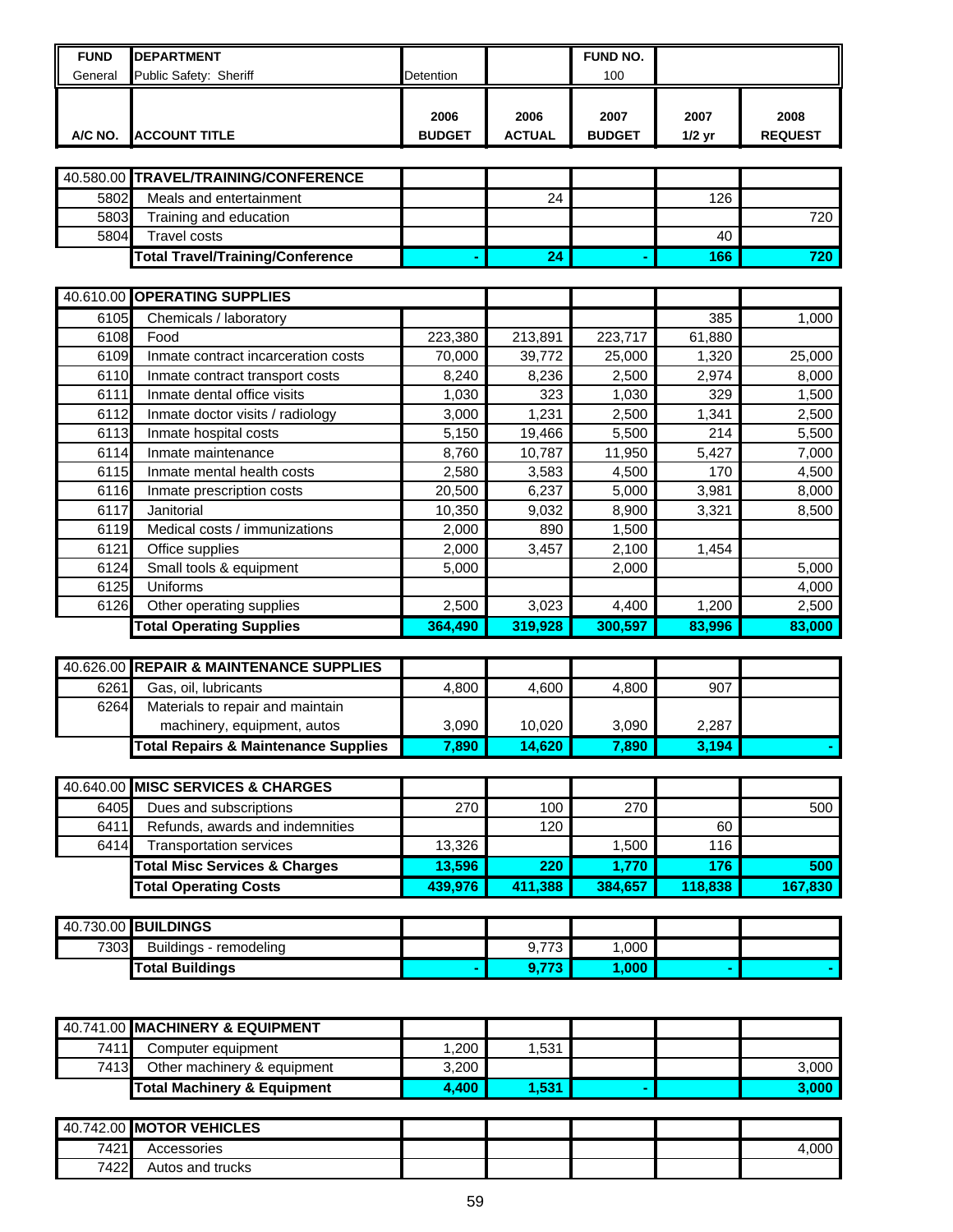| <b>FUND</b> | <b>DEPARTMENT</b>                     |                       |                       | <b>FUND NO.</b>       |                  |                        |
|-------------|---------------------------------------|-----------------------|-----------------------|-----------------------|------------------|------------------------|
| General     | Public Safety: Sheriff                | Detention             |                       | 100                   |                  |                        |
| A/C NO.     | <b>ACCOUNT TITLE</b>                  | 2006<br><b>BUDGET</b> | 2006<br><b>ACTUAL</b> | 2007<br><b>BUDGET</b> | 2007<br>$1/2$ yr | 2008<br><b>REQUEST</b> |
|             | <b>Total Motor Vehicles</b>           |                       |                       |                       |                  | 4,000                  |
|             |                                       |                       |                       |                       |                  |                        |
|             | 40.743.00 FURNITURE & FIXTURES        |                       |                       |                       |                  |                        |
| 7431        | Furniture & fixtures                  | 500                   |                       |                       |                  |                        |
|             | <b>Total Furniture &amp; fixtures</b> | 500                   |                       |                       |                  |                        |
|             |                                       |                       |                       |                       |                  |                        |
|             | <b>Total Capital Outlay</b>           | 4,900                 | 11,304                | 1,000                 | ۰                | 7,000                  |
|             |                                       |                       |                       |                       |                  |                        |
|             | <b>TOTAL BUDGET</b>                   | 1,268,419             | 1,230,105             | 1,255,983             | 534,269          | 973,711                |

|                | <b>IREVENUES</b>                     | 08 Projections |
|----------------|--------------------------------------|----------------|
| 30.342.00.0000 | Charges for services - public safety | 20,000         |
| 30.342.30.0000 | Correction facility fees             | 15,000         |
|                |                                      |                |
|                | <b>TOTAL REVENUES</b>                | 35,000         |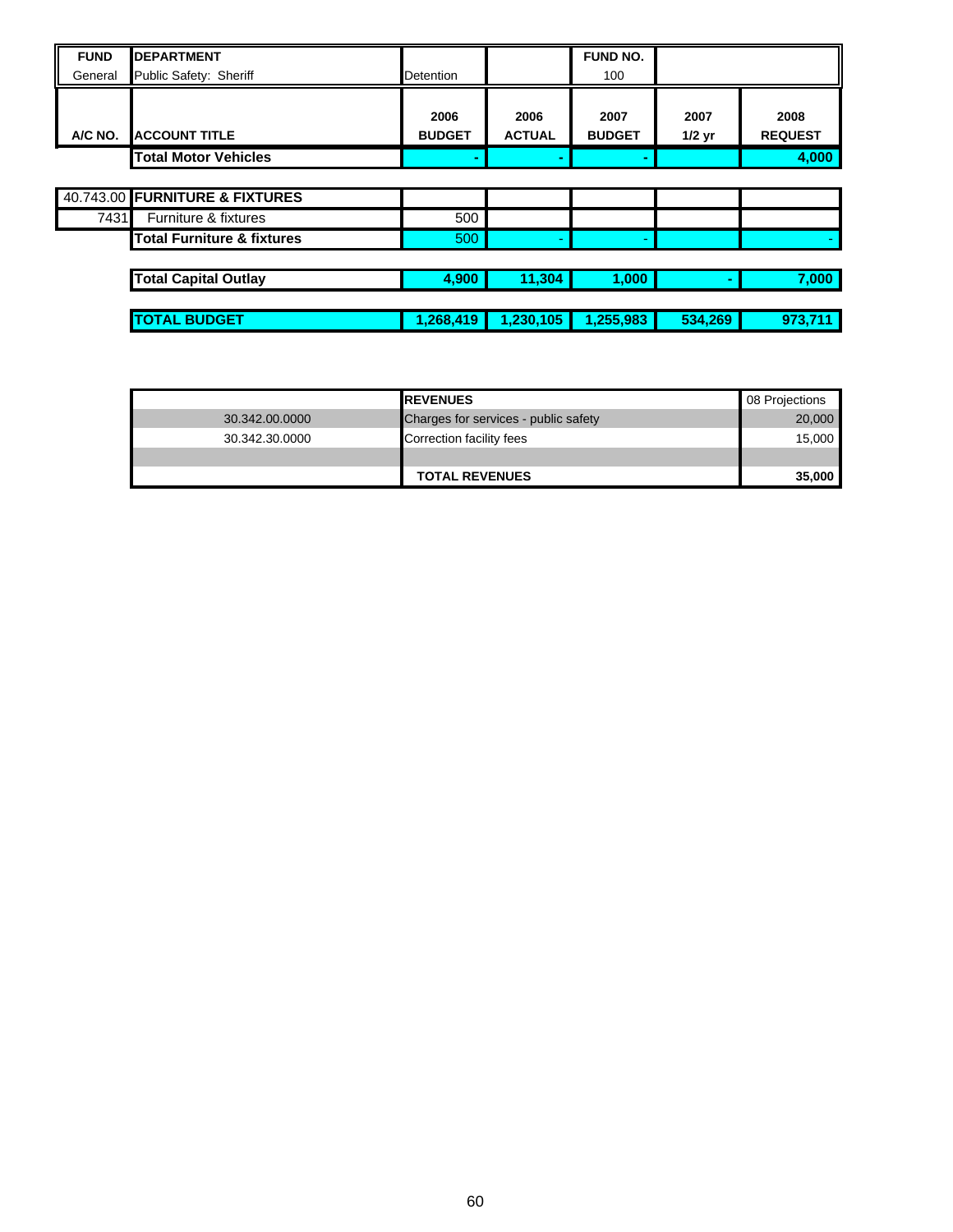| <b>FUND</b>  | <b>DEPARTMENT</b>                                           |                       |                       | FUND NO.              |                  |                        |
|--------------|-------------------------------------------------------------|-----------------------|-----------------------|-----------------------|------------------|------------------------|
| General      | Public Works: Weed & Pest                                   |                       |                       | 100                   |                  |                        |
| A/C NO.      | <b>ACCOUNT TITLE</b>                                        | 2006<br><b>BUDGET</b> | 2006<br><b>ACTUAL</b> | 2007<br><b>BUDGET</b> | 2007<br>$1/2$ yr | 2008<br><b>REQUEST</b> |
|              | <b>PERSONNEL COSTS</b>                                      |                       |                       |                       |                  |                        |
|              | 40.110.00 PAYROLL                                           |                       |                       |                       |                  |                        |
| 1101         | Wages - regular                                             | 66,306                | 56,426                | 71,092                | 28,814           | 41,807                 |
| 1102         | Wages - overtime                                            |                       |                       |                       | 290              |                        |
| 1103<br>1108 | Wages - part time / seasonal<br>Wages - sick leave buy back | 11,150                | 8,423<br>539          | 11,750                |                  | 25,006                 |
|              | <b>Total Payroll</b>                                        | 77,456                | 65,388                | 82,842                | 29,104           | 66,813                 |
|              |                                                             |                       |                       |                       |                  |                        |
|              | 40.120.00 FRINGE BENEFITS                                   |                       |                       |                       |                  |                        |
| 1201         | FICA / Medicare                                             | 5,926                 | 4,827                 | 6,338                 | 2,105            | 5,111                  |
| 1202         | Retirement plan                                             | 2,653                 | 2,279                 | 2,845                 | 1,153            | 2,188                  |
| 1203         | Workman's Compensation                                      | 5,484                 |                       | 5,780                 |                  | 4,650                  |
| 1204         | Unemployment insurance                                      | 229                   | 196                   | 243                   | 87               | 185                    |
| 1205         | Medical / Dental insurance                                  | 11,088                | 10,016                | 10,104                | 3,904            | 5,544                  |
|              | <b>Total Fringe Benefits</b>                                | 25,380                | 17,318                | 25,310                | 7,249            | 17,678                 |
|              | <b>TOTAL PERSONNEL COSTS</b>                                | 102,836               | 82,706                | 108,152               | 36,353           | 84,491                 |
|              |                                                             |                       |                       |                       |                  |                        |
|              | 40.411.00 UTILITIES                                         |                       |                       |                       |                  |                        |
| 4111         | Disposal services                                           |                       |                       |                       |                  |                        |
| 4112         | Electric                                                    |                       |                       |                       |                  |                        |
| 4113         | Gas                                                         | 900                   | 1,269                 | 1,300                 | 698              | 1,400                  |
| 4114         | Sewer                                                       |                       |                       |                       |                  |                        |
| 4115<br>4116 | Water<br>Geothermal                                         |                       |                       |                       |                  |                        |
|              | <b>Total Utilities</b>                                      | 900                   | 1,269                 | 1,300                 | 698              | 1,400                  |
|              |                                                             |                       |                       |                       |                  |                        |
| 4414         | Land                                                        |                       |                       |                       |                  |                        |
|              | 40.530.00 COMMUNICATIONS                                    |                       |                       |                       |                  |                        |
| 5303         | Telephone                                                   | 1,200                 | 809                   | 1,000                 | 621              | 1,300                  |
|              | <b>Total Communications</b>                                 | 1,200                 | 809                   | 1,000                 | 621              | 1,300                  |
|              |                                                             |                       |                       |                       |                  |                        |
|              | 40.560.00 PRINTING/DUPLICATION/FILMING                      |                       |                       |                       |                  |                        |
| 5604         | Printing and binding                                        |                       |                       |                       | 47               |                        |
|              | <b>Total Print/Duplication/Filming</b>                      |                       |                       |                       | 47               |                        |
|              |                                                             |                       |                       |                       |                  |                        |
|              | 40.580.00 TRAVEL/TRAINING/CONFERENCE                        |                       |                       |                       |                  |                        |
| 5802         | Meals and entertainment                                     | 200                   | 283                   | 400                   | 23               | 500                    |
| 5803         | Training and education                                      | 2,000                 | 143                   | 3,000                 | 1,132            | 500                    |
| 5804         | <b>Travel costs</b>                                         |                       | 588                   | 500                   | 322              | 500                    |
|              | <b>Total Travel/Training/Conference</b>                     | 2,200                 | 1,014                 | 3,900                 | 1,477            | 1,500                  |
|              | 40.610.00 OPERATING SUPPLIES                                |                       |                       |                       |                  |                        |
| 6121         | Office supplies                                             | 600                   | 14                    | 600                   |                  |                        |
|              | <b>Total Operating Supplies</b>                             | 600                   | 14                    | 600                   |                  |                        |
|              |                                                             |                       |                       |                       |                  |                        |
|              | 40.626.00 REPAIR & MAINTENANCE SUPPLIES                     |                       |                       |                       |                  |                        |
| 6261         | Gas, oil, lubricants                                        | 5,000                 | 3,695                 | 8,000                 | 906              |                        |
| 6262         | Tires and tubes                                             | 1,900                 |                       | 600                   |                  |                        |
| 6264         | Materials to repair and maintain                            |                       |                       |                       |                  |                        |
|              | machinery, equipment, autos                                 | 2,100                 | 5,933                 | 2,500                 | 104              |                        |
| 6266         | Street maintenance materials                                | 3,000                 | 3,041                 | 3,500                 |                  | 3,500                  |
|              | <b>Total Repairs &amp; Maintenance Supplies</b>             | 12,000                | 12,669                | 14,600                | 1,010            | 3,500                  |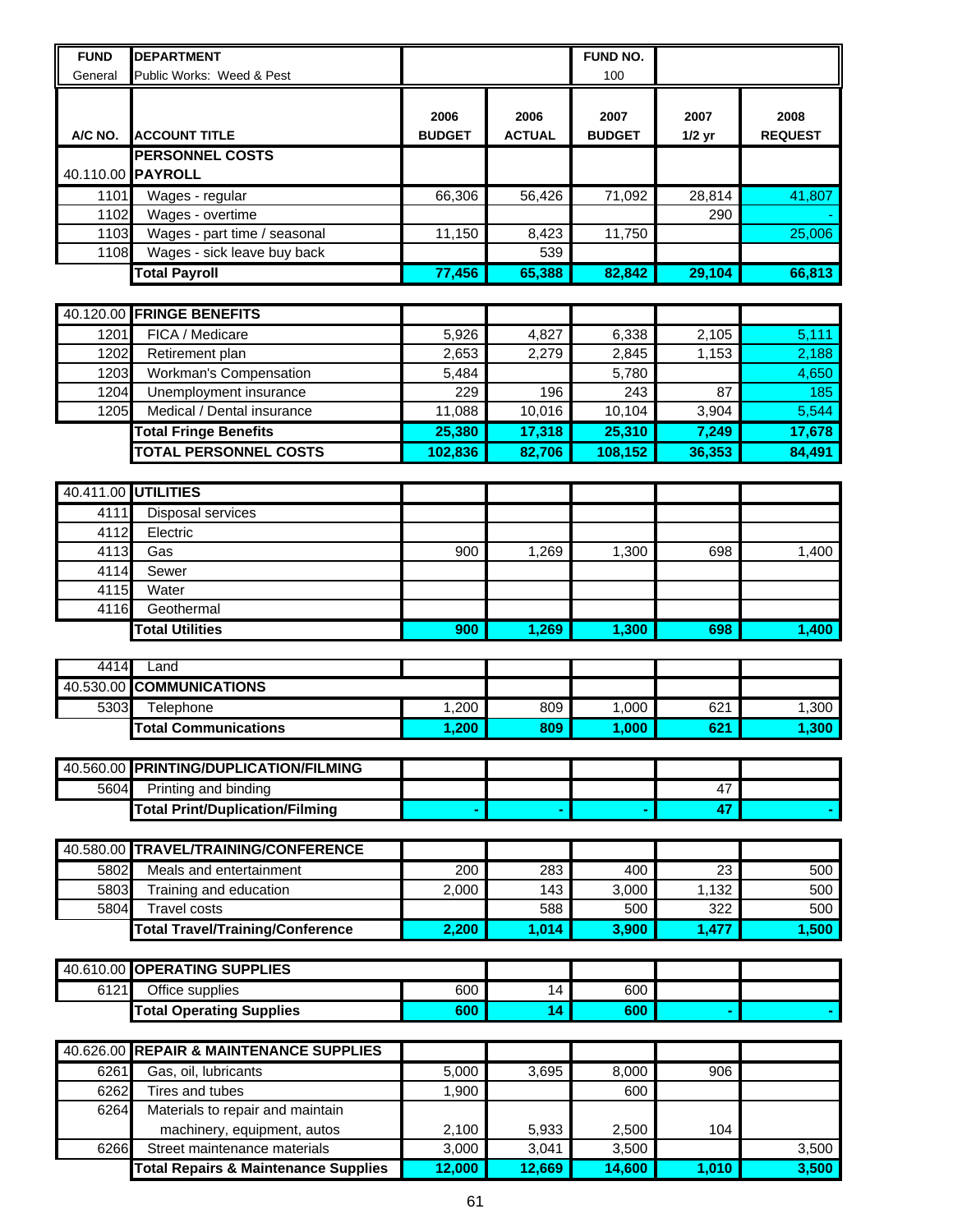| <b>FUND</b> | <b>DEPARTMENT</b>                        |                       |                       | FUND NO.              |                  |                        |
|-------------|------------------------------------------|-----------------------|-----------------------|-----------------------|------------------|------------------------|
| General     | Public Works: Weed & Pest                |                       |                       | 100                   |                  |                        |
| A/C NO.     | <b>ACCOUNT TITLE</b>                     | 2006<br><b>BUDGET</b> | 2006<br><b>ACTUAL</b> | 2007<br><b>BUDGET</b> | 2007<br>$1/2$ yr | 2008<br><b>REQUEST</b> |
|             | 40.640.00 MISC SERVICES & CHARGES        |                       |                       |                       |                  |                        |
| 6405        | Dues and subscriptions                   | 200                   | 65                    | 250                   | 115              | 250                    |
|             | <b>Total Misc Services &amp; Charges</b> | 200                   | 65                    | 250                   | 115              | 250                    |
|             | <b>Total Operating Costs</b>             | 17,100                | 15,839                | 21,650                | 3,968            | 7,950                  |
|             |                                          |                       |                       |                       |                  |                        |
|             | 40.741.00 MACHINERY & EQUIPMENT          |                       |                       |                       |                  |                        |
| 7413        | Other machinery & equipment              | 10,000                | 18,897                |                       |                  |                        |
|             | <b>Total Machinery &amp; Equipment</b>   | 10,000                | 18,897                | $\blacksquare$        | ۰                |                        |
|             |                                          |                       |                       |                       |                  |                        |
|             | 40.742.00 MOTOR VEHICLES                 |                       |                       |                       |                  |                        |
| 7422        | Autos and trucks                         |                       | 12,789                | 20,000                | 20,000           |                        |
|             | <b>Total Motor Vehicles</b>              |                       | 12,789                | 20,000                | 20,000           |                        |
|             |                                          |                       |                       |                       |                  |                        |
|             | <b>Total Capital Outlay</b>              | 10,000                | 31,686                | 20,000                | 20,000           |                        |
|             |                                          |                       |                       |                       |                  |                        |
|             | <b>TOTAL BUDGET</b>                      | 129,936               | 130,231               | 149,802               | 60,321           | 92,441                 |

|                | <b>IREVENUES</b>            | 08 Projections |
|----------------|-----------------------------|----------------|
| 30.341.00.0000 | <b>Charges for services</b> | 30,000         |
|                |                             |                |
|                | <b>TOTAL REVENUES</b>       | 30.000         |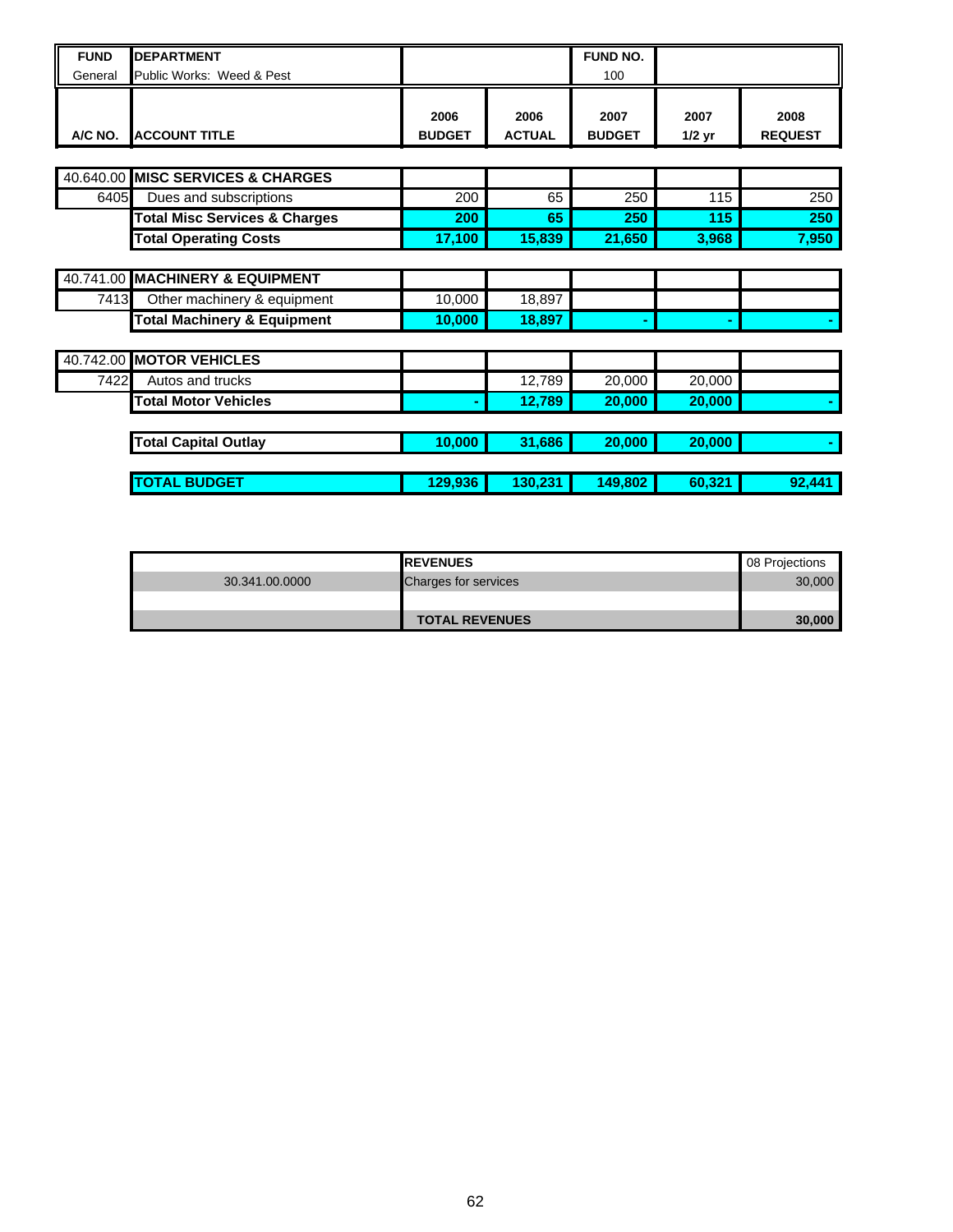| <b>FUND</b>  | <b>DEPARTMENT</b>                                    |                       |                       | FUND NO.              |                  | DEPT. NO.              |
|--------------|------------------------------------------------------|-----------------------|-----------------------|-----------------------|------------------|------------------------|
| General      | <b>Culture &amp; Recreation: Extension Office</b>    |                       |                       | 100                   |                  | 461.20                 |
| A/C NO.      | <b>ACCOUNT TITLE</b>                                 | 2006<br><b>BUDGET</b> | 2006<br><b>ACTUAL</b> | 2007<br><b>BUDGET</b> | 2007<br>$1/2$ yr | 2008<br><b>REQUEST</b> |
|              | <b>PERSONNEL COSTS</b>                               |                       |                       |                       |                  |                        |
|              | 40.110.00 PAYROLL                                    |                       |                       |                       |                  |                        |
| 1101         | Wages - regular                                      | 60,641                | 60,016                | 63,057                | 30,770           | 62,879                 |
|              | <b>Total Payroll</b>                                 | 60,641                | 60,016                | 63,057                | 30,770           | 62,879                 |
|              |                                                      |                       |                       |                       |                  |                        |
| 40.120.00    | <b>FRINGE BENEFITS</b>                               |                       |                       |                       |                  |                        |
| 1201         | FICA / Medicare                                      | 4,639                 | 4,541                 | 4,824                 | 2,329            | 4,811                  |
| 1202         | Retirement plan                                      | 2,425                 | 2,401                 | 2,523                 | 1,231            | 2,515                  |
| 1203         | Workman's Compensation                               | 316                   |                       | 320                   |                  | 320                    |
| 1204         | Unemployment insurance<br>Medical / Dental insurance | 181<br>9,120          | 180                   | 189                   | 92               | 189                    |
| 1205         |                                                      |                       | 10,469                | 9,120                 | 4,914            | 9,120                  |
|              | <b>Total Fringe Benefits</b>                         | 16,681                | 17,591                | 16,976                | 8,566            | 16,955                 |
|              | <b>TOTAL PERSONNEL COSTS</b>                         | 77,322                | 77,607                | 80,033                | 39,336           | 79,834                 |
|              |                                                      |                       |                       |                       |                  |                        |
|              | <b>OPERATING COSTS</b>                               |                       |                       |                       |                  |                        |
| 40.320.00    | <b>PROFESSIONAL SERVICES</b>                         |                       |                       |                       |                  |                        |
| 3209         | Other professional services                          | 11,900                | 11,900                | 12,200                | 5,350            | 11,300                 |
|              | <b>Total Professional Services</b>                   | 11,900                | 11,900                | 12,200                | 5,350            | 11,300                 |
|              |                                                      |                       |                       |                       |                  |                        |
| 40.411.00    | <b>UTILITIES</b>                                     |                       |                       |                       |                  |                        |
| 4111         | Disposal services                                    |                       |                       | 1,440                 | 376              | 1,600                  |
| 4112         | Electric                                             |                       |                       | 12,000                | 2,254            | 5,000                  |
| 4113         | Gas                                                  |                       |                       | 5,000                 | 3,057            | 12,000                 |
| 4114         | Sewer                                                |                       |                       | 2,400                 |                  | 2,500                  |
| 4115         | Water                                                |                       |                       | 3,600                 | 126              | 1,200                  |
|              | <b>Total Utilities</b>                               |                       |                       | 24,440                | 5,813            | 22,300                 |
|              |                                                      |                       |                       |                       |                  |                        |
| 40.430.00    | <b>REPAIRS &amp; MAINTENANCE SERVICES</b>            |                       |                       |                       |                  |                        |
| 4301         | Buildings / structures                               |                       |                       | 450                   | 327              | 550                    |
| 4302         | Computer hardware                                    | 100                   | 206                   | 100                   |                  | 100                    |
| 4304         | Janitorial / Waste removal                           |                       | 295                   | 13,000                | 2,400            | 5,000                  |
| 4305         | Machinery / Equipment / Vehicles<br>Snow removal     | 400                   | 144                   | 400                   |                  | 400                    |
| 4308<br>4309 | Other maintenance and repair                         |                       |                       | 500<br>660            | 116              | 500<br>675             |
|              | <b>Total Repair &amp; Maintenance Services</b>       | 500                   | 645                   | 15,110                | 2,843            | 7,225                  |
|              |                                                      |                       |                       |                       |                  |                        |
| 40.441.00    | <b>RENTS AND LEASES</b>                              |                       |                       |                       |                  |                        |
| 4411         | Buildings / improvements                             |                       |                       |                       |                  |                        |
| 4413         | Furniture / fixtures / office equipment              |                       | 100                   | 100                   |                  | 5,400                  |
| 4414         | Land                                                 |                       |                       |                       |                  |                        |
| 4415         | Machinery / equipment / vehicles                     | 5,200                 | 5,585                 | 5,400                 | 2,379            |                        |
|              | <b>Total Rents/Leases</b>                            | 5,200                 | 5,685                 | 5,500                 | 2,379            | 5,400                  |
|              |                                                      |                       |                       |                       |                  |                        |
| 40.530.00    | <b>COMMUNICATIONS</b>                                |                       |                       |                       |                  |                        |
| 5301         | Pagers                                               |                       |                       |                       |                  |                        |
| 5302         | Postage                                              | 500                   | 233                   | 500                   | 421              | 500                    |
| 5303         | Telephone                                            | 3,750                 | 1,561                 | 3,750                 | 1,476            | 3,750                  |
| 5304         | Other communications                                 |                       | 3,078                 |                       |                  |                        |
| 5305         | Shipping & freight                                   |                       | 39                    |                       |                  |                        |
|              | <b>Total Communications</b>                          | 4,250                 | 4,911                 | 4,250                 | 1,897            | 4,250                  |
|              |                                                      |                       |                       |                       |                  |                        |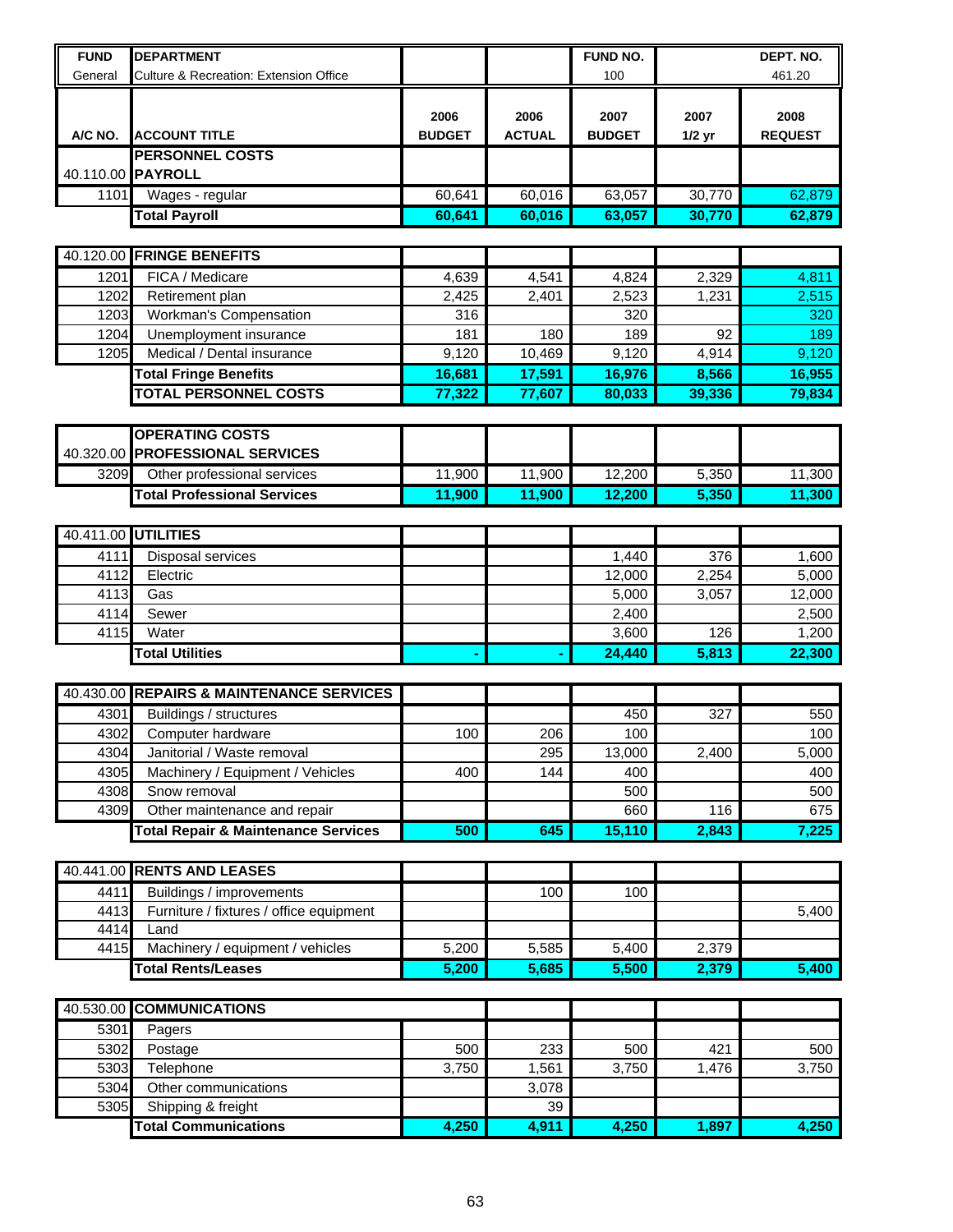| Culture & Recreation: Extension Office<br>461.20<br>General<br>100<br>2006<br>2006<br>2007<br>2007<br>2008<br>A/C NO.<br><b>ACCOUNT TITLE</b><br><b>BUDGET</b><br><b>ACTUAL</b><br><b>BUDGET</b><br>$1/2$ yr<br><b>REQUEST</b><br>TRAVEL/TRAINING/CONFERENCE<br>40.580.00<br>5801<br><b>Business conference</b><br>5802<br>1,060<br>1,000<br>370<br>1,000<br>Meals and entertainment<br>5803<br>4,000<br>2,000<br>595<br>Training and education<br>890<br><b>Travel costs</b><br>2,301<br>1,250<br>5804<br>289<br>1,250<br><b>Total Travel/Training/Conference</b><br>2,250<br>4,251<br>4,250<br>1,254<br>4,000<br><b>OPERATING SUPPLIES</b><br>40.610.00<br>6117<br>Janitorial<br>111<br>511<br>1,000<br>6121<br>Office supplies<br>3,600<br>3,700<br>3,326<br>3,700<br>876<br>Other operating supplies<br>6126<br>30<br>100<br>4,700<br><b>Total Operating Supplies</b><br>3,700<br>3,700<br>3,437<br>1,417<br><b>REPAIR &amp; MAINTENANCE SUPPLIES</b><br>40.626.00<br>1,000<br>6261<br>Gas, oil, lubricants<br>1,048<br>1,500<br>10<br>6262<br>Tires and tubes<br>352<br>250<br>300<br>6264<br>Materials to repair and maintain<br>machinery, equipment, autos<br>500<br>806<br>500<br>178<br><b>Total Repairs &amp; Maintenance Supplies</b><br>1,750<br>2,206<br>2,300<br>188<br>40.640.00 MISC SERVICES & CHARGES<br>6403<br>2,000<br>Contingency<br>Dues and subscriptions<br>6405<br>500<br>540<br>500<br>159<br>500<br>Refunds, awards and indemnities<br>6411<br>2,270<br>2,250<br>4,000<br>1,000<br>4,000<br><b>Total Misc Services &amp; Charges</b><br>3,500<br>2,810<br>2,409<br>4,500<br>4,500<br>61,925<br>34,800<br>35,845<br>76,250<br>23,550<br><b>Total Operating Costs</b><br>40.730.00 BUILDINGS<br>Buildings - miscellaneous<br>7302<br>5,000<br>7303<br>Buildings - remodeling<br>3,000<br><b>Total Buildings</b><br>8,000<br>40.741.00<br><b>MACHINERY &amp; EQUIPMENT</b><br>1,750<br>7411<br>Computer equipment<br>1,644<br>2,500<br>7412<br>Office equipment<br>1,400<br>300<br>295<br>7415<br>Software<br>500<br>1,750<br>4,400<br>300<br><b>Total Machinery &amp; Equipment</b><br>1,939<br><b>FURNITURE &amp; FIXTURES</b><br>40.743.00<br>Furniture & fixtures<br>3,200<br>3,000<br>7431<br>3,012<br><b>Total Furniture &amp; fixtures</b><br>3,200<br>3,012<br>3,000<br>4,950<br><b>Total Capital Outlay</b><br>4,951<br>4,400<br>11,300<br><b>TOTAL BUDGET</b><br>117,072<br>118,403<br>160,683<br>62,886<br>153,059<br><b>REVENUES</b><br>08 Projections | <b>FUND</b> | <b>DEPARTMENT</b> |  | FUND NO. | DEPT. NO. |
|----------------------------------------------------------------------------------------------------------------------------------------------------------------------------------------------------------------------------------------------------------------------------------------------------------------------------------------------------------------------------------------------------------------------------------------------------------------------------------------------------------------------------------------------------------------------------------------------------------------------------------------------------------------------------------------------------------------------------------------------------------------------------------------------------------------------------------------------------------------------------------------------------------------------------------------------------------------------------------------------------------------------------------------------------------------------------------------------------------------------------------------------------------------------------------------------------------------------------------------------------------------------------------------------------------------------------------------------------------------------------------------------------------------------------------------------------------------------------------------------------------------------------------------------------------------------------------------------------------------------------------------------------------------------------------------------------------------------------------------------------------------------------------------------------------------------------------------------------------------------------------------------------------------------------------------------------------------------------------------------------------------------------------------------------------------------------------------------------------------------------------------------------------------------------------------------------------------------------------------------------------------------------------------------------------------------------------------------------------------------------------------------------------------------------------------------------------------------------------------------|-------------|-------------------|--|----------|-----------|
|                                                                                                                                                                                                                                                                                                                                                                                                                                                                                                                                                                                                                                                                                                                                                                                                                                                                                                                                                                                                                                                                                                                                                                                                                                                                                                                                                                                                                                                                                                                                                                                                                                                                                                                                                                                                                                                                                                                                                                                                                                                                                                                                                                                                                                                                                                                                                                                                                                                                                              |             |                   |  |          |           |
|                                                                                                                                                                                                                                                                                                                                                                                                                                                                                                                                                                                                                                                                                                                                                                                                                                                                                                                                                                                                                                                                                                                                                                                                                                                                                                                                                                                                                                                                                                                                                                                                                                                                                                                                                                                                                                                                                                                                                                                                                                                                                                                                                                                                                                                                                                                                                                                                                                                                                              |             |                   |  |          |           |
|                                                                                                                                                                                                                                                                                                                                                                                                                                                                                                                                                                                                                                                                                                                                                                                                                                                                                                                                                                                                                                                                                                                                                                                                                                                                                                                                                                                                                                                                                                                                                                                                                                                                                                                                                                                                                                                                                                                                                                                                                                                                                                                                                                                                                                                                                                                                                                                                                                                                                              |             |                   |  |          |           |
|                                                                                                                                                                                                                                                                                                                                                                                                                                                                                                                                                                                                                                                                                                                                                                                                                                                                                                                                                                                                                                                                                                                                                                                                                                                                                                                                                                                                                                                                                                                                                                                                                                                                                                                                                                                                                                                                                                                                                                                                                                                                                                                                                                                                                                                                                                                                                                                                                                                                                              |             |                   |  |          |           |
|                                                                                                                                                                                                                                                                                                                                                                                                                                                                                                                                                                                                                                                                                                                                                                                                                                                                                                                                                                                                                                                                                                                                                                                                                                                                                                                                                                                                                                                                                                                                                                                                                                                                                                                                                                                                                                                                                                                                                                                                                                                                                                                                                                                                                                                                                                                                                                                                                                                                                              |             |                   |  |          |           |
|                                                                                                                                                                                                                                                                                                                                                                                                                                                                                                                                                                                                                                                                                                                                                                                                                                                                                                                                                                                                                                                                                                                                                                                                                                                                                                                                                                                                                                                                                                                                                                                                                                                                                                                                                                                                                                                                                                                                                                                                                                                                                                                                                                                                                                                                                                                                                                                                                                                                                              |             |                   |  |          |           |
|                                                                                                                                                                                                                                                                                                                                                                                                                                                                                                                                                                                                                                                                                                                                                                                                                                                                                                                                                                                                                                                                                                                                                                                                                                                                                                                                                                                                                                                                                                                                                                                                                                                                                                                                                                                                                                                                                                                                                                                                                                                                                                                                                                                                                                                                                                                                                                                                                                                                                              |             |                   |  |          |           |
|                                                                                                                                                                                                                                                                                                                                                                                                                                                                                                                                                                                                                                                                                                                                                                                                                                                                                                                                                                                                                                                                                                                                                                                                                                                                                                                                                                                                                                                                                                                                                                                                                                                                                                                                                                                                                                                                                                                                                                                                                                                                                                                                                                                                                                                                                                                                                                                                                                                                                              |             |                   |  |          |           |
|                                                                                                                                                                                                                                                                                                                                                                                                                                                                                                                                                                                                                                                                                                                                                                                                                                                                                                                                                                                                                                                                                                                                                                                                                                                                                                                                                                                                                                                                                                                                                                                                                                                                                                                                                                                                                                                                                                                                                                                                                                                                                                                                                                                                                                                                                                                                                                                                                                                                                              |             |                   |  |          |           |
|                                                                                                                                                                                                                                                                                                                                                                                                                                                                                                                                                                                                                                                                                                                                                                                                                                                                                                                                                                                                                                                                                                                                                                                                                                                                                                                                                                                                                                                                                                                                                                                                                                                                                                                                                                                                                                                                                                                                                                                                                                                                                                                                                                                                                                                                                                                                                                                                                                                                                              |             |                   |  |          |           |
|                                                                                                                                                                                                                                                                                                                                                                                                                                                                                                                                                                                                                                                                                                                                                                                                                                                                                                                                                                                                                                                                                                                                                                                                                                                                                                                                                                                                                                                                                                                                                                                                                                                                                                                                                                                                                                                                                                                                                                                                                                                                                                                                                                                                                                                                                                                                                                                                                                                                                              |             |                   |  |          |           |
|                                                                                                                                                                                                                                                                                                                                                                                                                                                                                                                                                                                                                                                                                                                                                                                                                                                                                                                                                                                                                                                                                                                                                                                                                                                                                                                                                                                                                                                                                                                                                                                                                                                                                                                                                                                                                                                                                                                                                                                                                                                                                                                                                                                                                                                                                                                                                                                                                                                                                              |             |                   |  |          |           |
|                                                                                                                                                                                                                                                                                                                                                                                                                                                                                                                                                                                                                                                                                                                                                                                                                                                                                                                                                                                                                                                                                                                                                                                                                                                                                                                                                                                                                                                                                                                                                                                                                                                                                                                                                                                                                                                                                                                                                                                                                                                                                                                                                                                                                                                                                                                                                                                                                                                                                              |             |                   |  |          |           |
|                                                                                                                                                                                                                                                                                                                                                                                                                                                                                                                                                                                                                                                                                                                                                                                                                                                                                                                                                                                                                                                                                                                                                                                                                                                                                                                                                                                                                                                                                                                                                                                                                                                                                                                                                                                                                                                                                                                                                                                                                                                                                                                                                                                                                                                                                                                                                                                                                                                                                              |             |                   |  |          |           |
|                                                                                                                                                                                                                                                                                                                                                                                                                                                                                                                                                                                                                                                                                                                                                                                                                                                                                                                                                                                                                                                                                                                                                                                                                                                                                                                                                                                                                                                                                                                                                                                                                                                                                                                                                                                                                                                                                                                                                                                                                                                                                                                                                                                                                                                                                                                                                                                                                                                                                              |             |                   |  |          |           |
|                                                                                                                                                                                                                                                                                                                                                                                                                                                                                                                                                                                                                                                                                                                                                                                                                                                                                                                                                                                                                                                                                                                                                                                                                                                                                                                                                                                                                                                                                                                                                                                                                                                                                                                                                                                                                                                                                                                                                                                                                                                                                                                                                                                                                                                                                                                                                                                                                                                                                              |             |                   |  |          |           |
|                                                                                                                                                                                                                                                                                                                                                                                                                                                                                                                                                                                                                                                                                                                                                                                                                                                                                                                                                                                                                                                                                                                                                                                                                                                                                                                                                                                                                                                                                                                                                                                                                                                                                                                                                                                                                                                                                                                                                                                                                                                                                                                                                                                                                                                                                                                                                                                                                                                                                              |             |                   |  |          |           |
|                                                                                                                                                                                                                                                                                                                                                                                                                                                                                                                                                                                                                                                                                                                                                                                                                                                                                                                                                                                                                                                                                                                                                                                                                                                                                                                                                                                                                                                                                                                                                                                                                                                                                                                                                                                                                                                                                                                                                                                                                                                                                                                                                                                                                                                                                                                                                                                                                                                                                              |             |                   |  |          |           |
|                                                                                                                                                                                                                                                                                                                                                                                                                                                                                                                                                                                                                                                                                                                                                                                                                                                                                                                                                                                                                                                                                                                                                                                                                                                                                                                                                                                                                                                                                                                                                                                                                                                                                                                                                                                                                                                                                                                                                                                                                                                                                                                                                                                                                                                                                                                                                                                                                                                                                              |             |                   |  |          |           |
|                                                                                                                                                                                                                                                                                                                                                                                                                                                                                                                                                                                                                                                                                                                                                                                                                                                                                                                                                                                                                                                                                                                                                                                                                                                                                                                                                                                                                                                                                                                                                                                                                                                                                                                                                                                                                                                                                                                                                                                                                                                                                                                                                                                                                                                                                                                                                                                                                                                                                              |             |                   |  |          |           |
|                                                                                                                                                                                                                                                                                                                                                                                                                                                                                                                                                                                                                                                                                                                                                                                                                                                                                                                                                                                                                                                                                                                                                                                                                                                                                                                                                                                                                                                                                                                                                                                                                                                                                                                                                                                                                                                                                                                                                                                                                                                                                                                                                                                                                                                                                                                                                                                                                                                                                              |             |                   |  |          |           |
|                                                                                                                                                                                                                                                                                                                                                                                                                                                                                                                                                                                                                                                                                                                                                                                                                                                                                                                                                                                                                                                                                                                                                                                                                                                                                                                                                                                                                                                                                                                                                                                                                                                                                                                                                                                                                                                                                                                                                                                                                                                                                                                                                                                                                                                                                                                                                                                                                                                                                              |             |                   |  |          |           |
|                                                                                                                                                                                                                                                                                                                                                                                                                                                                                                                                                                                                                                                                                                                                                                                                                                                                                                                                                                                                                                                                                                                                                                                                                                                                                                                                                                                                                                                                                                                                                                                                                                                                                                                                                                                                                                                                                                                                                                                                                                                                                                                                                                                                                                                                                                                                                                                                                                                                                              |             |                   |  |          |           |
|                                                                                                                                                                                                                                                                                                                                                                                                                                                                                                                                                                                                                                                                                                                                                                                                                                                                                                                                                                                                                                                                                                                                                                                                                                                                                                                                                                                                                                                                                                                                                                                                                                                                                                                                                                                                                                                                                                                                                                                                                                                                                                                                                                                                                                                                                                                                                                                                                                                                                              |             |                   |  |          |           |
|                                                                                                                                                                                                                                                                                                                                                                                                                                                                                                                                                                                                                                                                                                                                                                                                                                                                                                                                                                                                                                                                                                                                                                                                                                                                                                                                                                                                                                                                                                                                                                                                                                                                                                                                                                                                                                                                                                                                                                                                                                                                                                                                                                                                                                                                                                                                                                                                                                                                                              |             |                   |  |          |           |
|                                                                                                                                                                                                                                                                                                                                                                                                                                                                                                                                                                                                                                                                                                                                                                                                                                                                                                                                                                                                                                                                                                                                                                                                                                                                                                                                                                                                                                                                                                                                                                                                                                                                                                                                                                                                                                                                                                                                                                                                                                                                                                                                                                                                                                                                                                                                                                                                                                                                                              |             |                   |  |          |           |
|                                                                                                                                                                                                                                                                                                                                                                                                                                                                                                                                                                                                                                                                                                                                                                                                                                                                                                                                                                                                                                                                                                                                                                                                                                                                                                                                                                                                                                                                                                                                                                                                                                                                                                                                                                                                                                                                                                                                                                                                                                                                                                                                                                                                                                                                                                                                                                                                                                                                                              |             |                   |  |          |           |
|                                                                                                                                                                                                                                                                                                                                                                                                                                                                                                                                                                                                                                                                                                                                                                                                                                                                                                                                                                                                                                                                                                                                                                                                                                                                                                                                                                                                                                                                                                                                                                                                                                                                                                                                                                                                                                                                                                                                                                                                                                                                                                                                                                                                                                                                                                                                                                                                                                                                                              |             |                   |  |          |           |
|                                                                                                                                                                                                                                                                                                                                                                                                                                                                                                                                                                                                                                                                                                                                                                                                                                                                                                                                                                                                                                                                                                                                                                                                                                                                                                                                                                                                                                                                                                                                                                                                                                                                                                                                                                                                                                                                                                                                                                                                                                                                                                                                                                                                                                                                                                                                                                                                                                                                                              |             |                   |  |          |           |
|                                                                                                                                                                                                                                                                                                                                                                                                                                                                                                                                                                                                                                                                                                                                                                                                                                                                                                                                                                                                                                                                                                                                                                                                                                                                                                                                                                                                                                                                                                                                                                                                                                                                                                                                                                                                                                                                                                                                                                                                                                                                                                                                                                                                                                                                                                                                                                                                                                                                                              |             |                   |  |          |           |
|                                                                                                                                                                                                                                                                                                                                                                                                                                                                                                                                                                                                                                                                                                                                                                                                                                                                                                                                                                                                                                                                                                                                                                                                                                                                                                                                                                                                                                                                                                                                                                                                                                                                                                                                                                                                                                                                                                                                                                                                                                                                                                                                                                                                                                                                                                                                                                                                                                                                                              |             |                   |  |          |           |
|                                                                                                                                                                                                                                                                                                                                                                                                                                                                                                                                                                                                                                                                                                                                                                                                                                                                                                                                                                                                                                                                                                                                                                                                                                                                                                                                                                                                                                                                                                                                                                                                                                                                                                                                                                                                                                                                                                                                                                                                                                                                                                                                                                                                                                                                                                                                                                                                                                                                                              |             |                   |  |          |           |
|                                                                                                                                                                                                                                                                                                                                                                                                                                                                                                                                                                                                                                                                                                                                                                                                                                                                                                                                                                                                                                                                                                                                                                                                                                                                                                                                                                                                                                                                                                                                                                                                                                                                                                                                                                                                                                                                                                                                                                                                                                                                                                                                                                                                                                                                                                                                                                                                                                                                                              |             |                   |  |          |           |
|                                                                                                                                                                                                                                                                                                                                                                                                                                                                                                                                                                                                                                                                                                                                                                                                                                                                                                                                                                                                                                                                                                                                                                                                                                                                                                                                                                                                                                                                                                                                                                                                                                                                                                                                                                                                                                                                                                                                                                                                                                                                                                                                                                                                                                                                                                                                                                                                                                                                                              |             |                   |  |          |           |
|                                                                                                                                                                                                                                                                                                                                                                                                                                                                                                                                                                                                                                                                                                                                                                                                                                                                                                                                                                                                                                                                                                                                                                                                                                                                                                                                                                                                                                                                                                                                                                                                                                                                                                                                                                                                                                                                                                                                                                                                                                                                                                                                                                                                                                                                                                                                                                                                                                                                                              |             |                   |  |          |           |
|                                                                                                                                                                                                                                                                                                                                                                                                                                                                                                                                                                                                                                                                                                                                                                                                                                                                                                                                                                                                                                                                                                                                                                                                                                                                                                                                                                                                                                                                                                                                                                                                                                                                                                                                                                                                                                                                                                                                                                                                                                                                                                                                                                                                                                                                                                                                                                                                                                                                                              |             |                   |  |          |           |
|                                                                                                                                                                                                                                                                                                                                                                                                                                                                                                                                                                                                                                                                                                                                                                                                                                                                                                                                                                                                                                                                                                                                                                                                                                                                                                                                                                                                                                                                                                                                                                                                                                                                                                                                                                                                                                                                                                                                                                                                                                                                                                                                                                                                                                                                                                                                                                                                                                                                                              |             |                   |  |          |           |
|                                                                                                                                                                                                                                                                                                                                                                                                                                                                                                                                                                                                                                                                                                                                                                                                                                                                                                                                                                                                                                                                                                                                                                                                                                                                                                                                                                                                                                                                                                                                                                                                                                                                                                                                                                                                                                                                                                                                                                                                                                                                                                                                                                                                                                                                                                                                                                                                                                                                                              |             |                   |  |          |           |
|                                                                                                                                                                                                                                                                                                                                                                                                                                                                                                                                                                                                                                                                                                                                                                                                                                                                                                                                                                                                                                                                                                                                                                                                                                                                                                                                                                                                                                                                                                                                                                                                                                                                                                                                                                                                                                                                                                                                                                                                                                                                                                                                                                                                                                                                                                                                                                                                                                                                                              |             |                   |  |          |           |
|                                                                                                                                                                                                                                                                                                                                                                                                                                                                                                                                                                                                                                                                                                                                                                                                                                                                                                                                                                                                                                                                                                                                                                                                                                                                                                                                                                                                                                                                                                                                                                                                                                                                                                                                                                                                                                                                                                                                                                                                                                                                                                                                                                                                                                                                                                                                                                                                                                                                                              |             |                   |  |          |           |
|                                                                                                                                                                                                                                                                                                                                                                                                                                                                                                                                                                                                                                                                                                                                                                                                                                                                                                                                                                                                                                                                                                                                                                                                                                                                                                                                                                                                                                                                                                                                                                                                                                                                                                                                                                                                                                                                                                                                                                                                                                                                                                                                                                                                                                                                                                                                                                                                                                                                                              |             |                   |  |          |           |
|                                                                                                                                                                                                                                                                                                                                                                                                                                                                                                                                                                                                                                                                                                                                                                                                                                                                                                                                                                                                                                                                                                                                                                                                                                                                                                                                                                                                                                                                                                                                                                                                                                                                                                                                                                                                                                                                                                                                                                                                                                                                                                                                                                                                                                                                                                                                                                                                                                                                                              |             |                   |  |          |           |
|                                                                                                                                                                                                                                                                                                                                                                                                                                                                                                                                                                                                                                                                                                                                                                                                                                                                                                                                                                                                                                                                                                                                                                                                                                                                                                                                                                                                                                                                                                                                                                                                                                                                                                                                                                                                                                                                                                                                                                                                                                                                                                                                                                                                                                                                                                                                                                                                                                                                                              |             |                   |  |          |           |
|                                                                                                                                                                                                                                                                                                                                                                                                                                                                                                                                                                                                                                                                                                                                                                                                                                                                                                                                                                                                                                                                                                                                                                                                                                                                                                                                                                                                                                                                                                                                                                                                                                                                                                                                                                                                                                                                                                                                                                                                                                                                                                                                                                                                                                                                                                                                                                                                                                                                                              |             |                   |  |          |           |
|                                                                                                                                                                                                                                                                                                                                                                                                                                                                                                                                                                                                                                                                                                                                                                                                                                                                                                                                                                                                                                                                                                                                                                                                                                                                                                                                                                                                                                                                                                                                                                                                                                                                                                                                                                                                                                                                                                                                                                                                                                                                                                                                                                                                                                                                                                                                                                                                                                                                                              |             |                   |  |          |           |
|                                                                                                                                                                                                                                                                                                                                                                                                                                                                                                                                                                                                                                                                                                                                                                                                                                                                                                                                                                                                                                                                                                                                                                                                                                                                                                                                                                                                                                                                                                                                                                                                                                                                                                                                                                                                                                                                                                                                                                                                                                                                                                                                                                                                                                                                                                                                                                                                                                                                                              |             |                   |  |          |           |
|                                                                                                                                                                                                                                                                                                                                                                                                                                                                                                                                                                                                                                                                                                                                                                                                                                                                                                                                                                                                                                                                                                                                                                                                                                                                                                                                                                                                                                                                                                                                                                                                                                                                                                                                                                                                                                                                                                                                                                                                                                                                                                                                                                                                                                                                                                                                                                                                                                                                                              |             |                   |  |          |           |
|                                                                                                                                                                                                                                                                                                                                                                                                                                                                                                                                                                                                                                                                                                                                                                                                                                                                                                                                                                                                                                                                                                                                                                                                                                                                                                                                                                                                                                                                                                                                                                                                                                                                                                                                                                                                                                                                                                                                                                                                                                                                                                                                                                                                                                                                                                                                                                                                                                                                                              |             |                   |  |          |           |
|                                                                                                                                                                                                                                                                                                                                                                                                                                                                                                                                                                                                                                                                                                                                                                                                                                                                                                                                                                                                                                                                                                                                                                                                                                                                                                                                                                                                                                                                                                                                                                                                                                                                                                                                                                                                                                                                                                                                                                                                                                                                                                                                                                                                                                                                                                                                                                                                                                                                                              |             |                   |  |          |           |
|                                                                                                                                                                                                                                                                                                                                                                                                                                                                                                                                                                                                                                                                                                                                                                                                                                                                                                                                                                                                                                                                                                                                                                                                                                                                                                                                                                                                                                                                                                                                                                                                                                                                                                                                                                                                                                                                                                                                                                                                                                                                                                                                                                                                                                                                                                                                                                                                                                                                                              |             |                   |  |          |           |
|                                                                                                                                                                                                                                                                                                                                                                                                                                                                                                                                                                                                                                                                                                                                                                                                                                                                                                                                                                                                                                                                                                                                                                                                                                                                                                                                                                                                                                                                                                                                                                                                                                                                                                                                                                                                                                                                                                                                                                                                                                                                                                                                                                                                                                                                                                                                                                                                                                                                                              |             |                   |  |          |           |

|                | <b>IREVENUES</b>            | 08 Projections |
|----------------|-----------------------------|----------------|
| 30.341.00.0000 | <b>Charges for services</b> | 4,000          |
| 30.362.00.0000 | <b>Rents and royalties</b>  | 8.000          |
|                |                             |                |
|                | <b>TOTAL REVENUES</b>       | 12,000         |
|                |                             |                |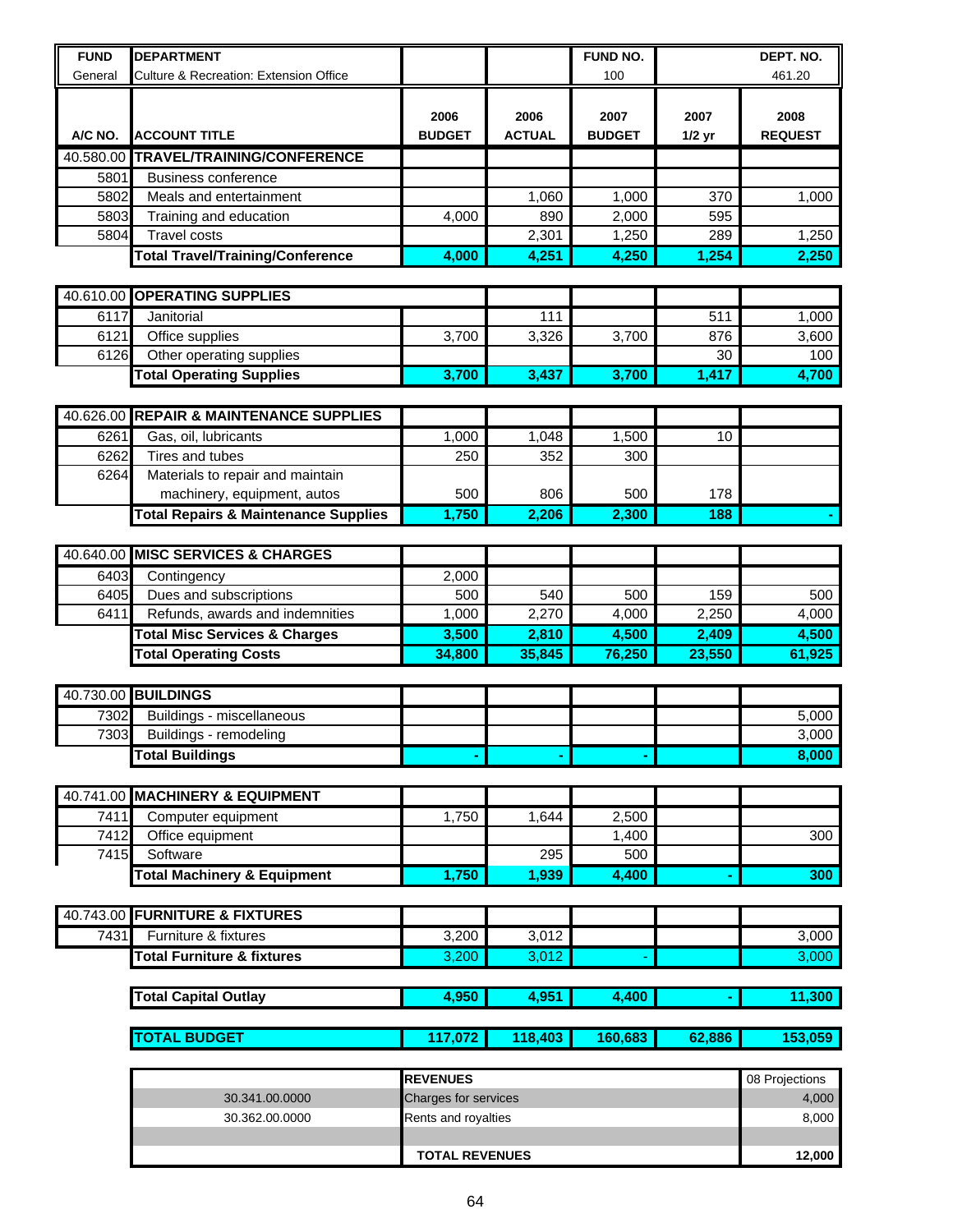| <b>FUND</b> | <b>DEPARTMENT</b>                              | <b>DIVISION:</b>      |                       | FUND NO.              |                  |                        |
|-------------|------------------------------------------------|-----------------------|-----------------------|-----------------------|------------------|------------------------|
| <b>TRAN</b> | Public Works: Transportation                   | Administration        |                       | 203                   |                  |                        |
| A/C NO.     | <b>ACCOUNT TITLE</b>                           | 2006<br><b>BUDGET</b> | 2006<br><b>ACTUAL</b> | 2007<br><b>BUDGET</b> | 2007<br>$1/2$ yr | 2008<br><b>REQUEST</b> |
|             | <b>PERSONNEL COSTS</b>                         |                       |                       |                       |                  |                        |
|             | 40.110.00 PAYROLL                              |                       |                       |                       |                  |                        |
| 1101        | Wages - regular                                | 75,659                | 75,821                | 80,062                | 40,450           | 50,780                 |
| 1103        | Wages - part time / seasonal                   |                       |                       |                       |                  | 51,251                 |
|             | <b>Total Payroll</b>                           | 75,659                | 75,821                | 80,062                | 40,450           | 102,031                |
|             |                                                |                       |                       |                       |                  |                        |
|             | 40.120.00 FRINGE BENEFITS                      |                       |                       |                       |                  |                        |
| 1201        | FICA / Medicare                                | 5,789                 | 5,437                 | 6,125                 | 2,883            | 7,805                  |
| 1202        | Retirement plan                                | 3,026                 | 3,033                 | 3,202                 | 1,618            | 3,780                  |
| 1203        | Workman's Compensation                         | 394                   |                       | 410                   |                  | 4,680                  |
| 1204        | Unemployment insurance                         | 227                   | 227                   | 240                   | 121              | 236                    |
| 1205        | Medical / Dental insurance                     | 10,104                | 12,487                | 11,088                | 5,874            | 5,544                  |
|             | <b>Total Fringe Benefits</b>                   | 19,540                | 21,184                | 21,065                | 10,496           | 22,045                 |
|             | <b>TOTAL PERSONNEL COSTS</b>                   | 95,199                | 97,005                | 101,127               | 50,946           | 124,076                |
|             |                                                |                       |                       |                       |                  |                        |
|             | <b>OPERATING COSTS</b>                         |                       |                       |                       |                  |                        |
|             | 40.320.00 PROFESSIONAL SERVICES                |                       |                       |                       |                  |                        |
| 3206        | <b>Medical services</b>                        | 400                   | 260                   | 600                   | 150              | 150                    |
| 3209        | Other professional services                    |                       |                       |                       | 27               |                        |
|             | <b>Total Professional Services</b>             | 400                   | 260                   | 600                   | 177              | 150                    |
|             |                                                |                       |                       |                       |                  |                        |
|             | 40.430.00 REPAIRS & MAINTENANCE SERVICES       |                       |                       |                       |                  |                        |
| 4302        | Computer hardware                              | 300                   |                       |                       |                  |                        |
| 4307        | Software                                       |                       | 40                    |                       |                  |                        |
|             | <b>Total Repair &amp; Maintenance Services</b> | 300                   | 40                    |                       |                  |                        |
|             | 40.441.00 RENTS AND LEASES                     |                       |                       |                       |                  |                        |
| 4411        | Buildings / improvements                       |                       |                       |                       |                  | 2,429                  |
| 4415        | Machinery / equipment / vehicles               |                       |                       |                       |                  |                        |
|             | <b>Total Rents/Leases</b>                      |                       |                       |                       |                  | 2,429                  |
|             |                                                |                       |                       |                       |                  |                        |
|             | 40.530.00 COMMUNICATIONS                       |                       |                       |                       |                  |                        |
| 5301        | Pagers                                         |                       |                       |                       |                  |                        |
| 5302        | Postage                                        | 25                    | 17                    | 50                    | 72               |                        |
| 5303        | Telephone                                      | 2,500                 | 2,037                 | 2,500                 | 1,019            | 2,700                  |
| 5305        | Shipping & freight                             | 25                    | 18                    |                       |                  |                        |
|             | <b>Total Communications</b>                    | 2,550                 | 2,072                 | 2,550                 | 1,091            | 2,700                  |
|             |                                                |                       |                       |                       |                  |                        |
| 40.560.00   | PRINTING/DUPLICATION/FILMING                   |                       |                       |                       |                  |                        |
| 5604        | Printing and binding                           |                       | 194                   |                       | 185              |                        |
|             | <b>Total Print/Duplication/Filming</b>         |                       | 194                   |                       | 185              |                        |
|             |                                                |                       |                       |                       |                  |                        |
| 40.580.00   | TRAVEL/TRAINING/CONFERENCE                     |                       |                       |                       |                  |                        |
| 5801        | <b>Business conference</b>                     | 500                   | 185                   | 400                   | 250              |                        |
| 5802        | Meals and entertainment                        | 300                   | 799                   | 300                   |                  |                        |
| 5803        | Training and education                         | 800                   | 628                   | 500                   | 648              |                        |
| 5804        | <b>Travel costs</b>                            | 350                   | 1,704                 | 700                   | 150              | 500                    |
| 5805        | Tuition reimbursement                          |                       |                       |                       |                  |                        |
|             | <b>Total Travel/Training/Conference</b>        | 1,950                 | 3,316                 | 1,900                 | 1,048            | 500                    |
|             |                                                |                       |                       |                       |                  |                        |
|             | 40.610.00 OPERATING SUPPLIES                   |                       |                       |                       |                  |                        |
| 6121        | Office supplies                                | 1,200                 | 812                   | 900                   | 163              | 200                    |
| 6126        | Other operating supplies                       |                       | 267                   |                       |                  |                        |
|             | <b>Total Operating Supplies</b>                | 1,200                 | 1,079                 | 900                   | 163              | 200                    |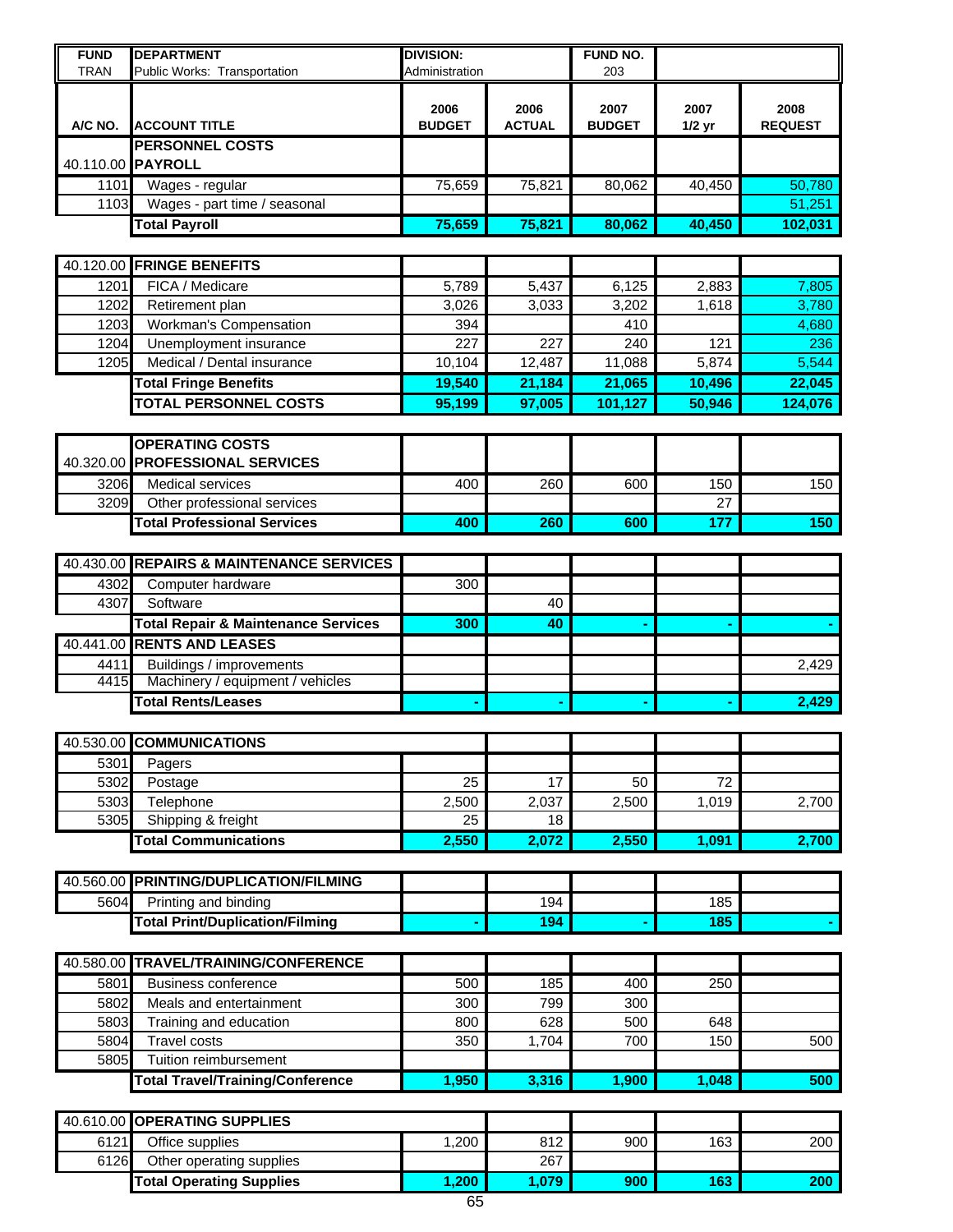| <b>FUND</b> | <b>DEPARTMENT</b>                               | <b>DIVISION:</b>      |                       | <b>FUND NO.</b>       |                  |                        |
|-------------|-------------------------------------------------|-----------------------|-----------------------|-----------------------|------------------|------------------------|
| <b>TRAN</b> | Public Works: Transportation                    | Administration        |                       | 203                   |                  |                        |
| A/C NO.     | <b>ACCOUNT TITLE</b>                            | 2006<br><b>BUDGET</b> | 2006<br><b>ACTUAL</b> | 2007<br><b>BUDGET</b> | 2007<br>$1/2$ yr | 2008<br><b>REQUEST</b> |
|             | 40.626.00 REPAIR & MAINTENANCE SUPPLIES         |                       |                       |                       |                  |                        |
| 6261        | Gas, oil, lubricants                            | 700                   | 736                   | 700                   | 13               | 200                    |
| 6262        | Tires and tubes                                 | 400                   |                       |                       |                  |                        |
| 6264        | Materials to repair and maintain                |                       |                       |                       |                  |                        |
|             | machinery, equipment, autos                     | 2,500                 | 16                    | 700                   | 18               |                        |
|             | <b>Total Repairs &amp; Maintenance Supplies</b> | 3,600                 | 752                   | 1,400                 | 31               | 200                    |
|             |                                                 |                       |                       |                       |                  |                        |
|             | 40.640.00 MISC SERVICES & CHARGES               |                       |                       |                       |                  |                        |
| 6401        | Advertising / publishing                        | 1,500                 | 1,082                 | 1,800                 | 350              | 900                    |
| 6405        | Dues and subscriptions                          | 500                   | 304                   | 500                   | 290              | 500                    |
|             | <b>Total Misc Services &amp; Charges</b>        | 2,000                 | 1,386                 | 2,300                 | 640              | 1,400                  |
|             | <b>Total Operating Costs</b>                    | 12,000                | 9,099                 | 9,650                 | 3,335            | 7,579                  |
|             |                                                 |                       |                       |                       |                  |                        |
|             | 40.742.00 MOTOR VEHICLES                        |                       |                       |                       |                  |                        |
| 7421        | Accessories                                     |                       |                       | 300                   |                  |                        |
| 7422        | Autos and trucks                                | 17,429                | 17,197                |                       |                  |                        |
|             | <b>Total Motor Vehicles</b>                     | 17,429                | 17,197                | 300                   | ۰                |                        |
|             | <b>Total Capital Outlay</b>                     | 17,429                | 17,197                | 300                   | ٠                |                        |
|             | <b>TOTAL BUDGET</b>                             | 124,628               | 123,301               | 111.077               | 54,280           | 131,655                |

|                | <b>REVENUES</b>                    | 08 Projections |
|----------------|------------------------------------|----------------|
| 30.331.00.0000 | <b>Federal grants</b>              | 10,000         |
| 30.334.00.0000 | State grants                       | 20,000         |
| 30.341.00.0000 | Charges for services               | 7,200          |
| 30.364.00.0000 | Contributions and donations        | 30,000         |
| 30.395.00.0000 | Miscellaneous revenues and refunds | 50,000         |
|                |                                    |                |
|                | <b>TOTAL REVENUES</b>              | 117,200        |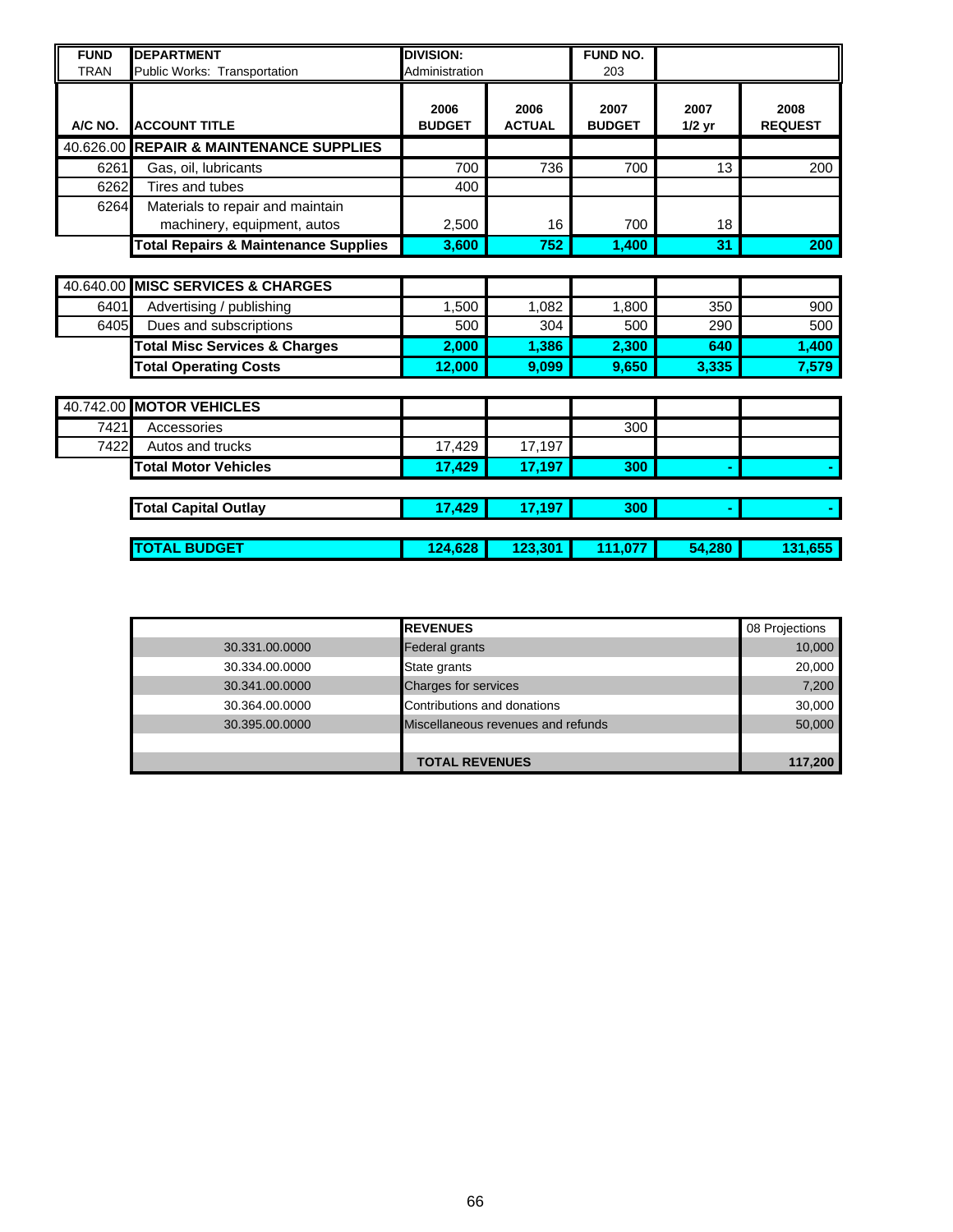| <b>FUND</b>  | <b>DEPARTMENT</b>                              |                |               | FUND NO.        |                 |                 |
|--------------|------------------------------------------------|----------------|---------------|-----------------|-----------------|-----------------|
| Seniors      | Human Services: Seniors                        | Pagosa Springs |               | 100             |                 |                 |
|              |                                                |                |               |                 |                 |                 |
|              |                                                | 2006           | 2006          | 2007            | 2007            | 2008            |
| A/C NO.      | <b>ACCOUNT TITLE</b>                           | <b>BUDGET</b>  | <b>ACTUAL</b> | <b>BUDGET</b>   | <b>1/2 YR</b>   | <b>REQUEST</b>  |
|              | <b>PERSONNEL COSTS</b>                         |                |               |                 |                 |                 |
|              | 40.110.00 PAYROLL                              |                |               |                 |                 |                 |
| 1101         | Wages - regular                                | 74,958         | 80,240        | 83,268          | 31,939          | 83,734          |
| 1103         | Wages - part time / seasonal                   |                |               |                 | 6,474           |                 |
|              | <b>Total Payroll</b>                           | 74,958         | 80,240        | 83,268          | 38,413          | 83,734          |
|              |                                                |                |               |                 |                 |                 |
|              | 40.120.00 FRINGE BENEFITS                      |                |               |                 |                 |                 |
| 1201         | FICA / Medicare                                | 5,777          | 5,719         | 6,370           | 2,732           | 6,405           |
| 1202         | Retirement plan                                | 2,999          | 2,950         | 3,332           | 1,263           | 3,349           |
| 1203         | Workman's Compensation                         | 136            |               | 420             |                 | 430             |
| 1204         | Unemployment insurance                         | 226            | 240           | 250             | 115             | 251             |
| 1205         | Medical / Dental insurance                     | 11,520         | 14,298        | 12,504          | 5,336           | 13,920          |
|              | <b>Total Fringe Benefits</b>                   | 20,658         | 23,207        | 22,876          | 9,446           | 24,355          |
|              | <b>TOTAL PERSONNEL COSTS</b>                   | 95,616         | 103,447       | 106,144         | 47,859          | 108,089         |
|              |                                                |                |               |                 |                 |                 |
|              | <b>OPERATING COSTS</b>                         |                |               |                 |                 |                 |
|              | 40.320.00 PROFESSIONAL SERVICES                |                |               |                 |                 |                 |
| 3207         | Personnel services                             | 100            | 62            |                 |                 |                 |
| 3210         | Contract labor services                        | 2,444          | 404           | 3,000           | 50              |                 |
|              | <b>Total Professional Services</b>             | 2,544          | 466           | 3,000           | 50              |                 |
|              |                                                |                |               |                 |                 |                 |
|              | 40.411.00 UTILITIES                            |                |               |                 |                 |                 |
| 4111         | Disposal services                              |                | 96            | 520             |                 |                 |
| 4112         | Electric                                       | 3,800          | 2,542         | 3,800           |                 | 5,000           |
| 4113         | Gas                                            | 2,900          | 2,673         | 5,560           |                 | 5,200           |
| 4115         | Water                                          | 300            | 449           | 550             |                 | 1,000           |
|              | <b>Total Utilities</b>                         | 7,000          | 5,760         | 10,430          |                 | 11,200          |
|              |                                                |                |               |                 |                 |                 |
|              | 40.430.00 REPAIRS & MAINTENANCE SERVICES       |                |               |                 |                 |                 |
| 4301         | Buildings / structures                         | 2,000          |               | 2,000           | 25              |                 |
| 4302         | Computer hardware                              | 1,200          |               |                 |                 |                 |
| 4304         | Janitorial / Waste removal                     | 10,000         | 6,563         | 10,575          |                 | 10,000          |
| 4309         | Other maintenance and repair                   | 675            | 639           | 720             |                 | 350             |
|              | <b>Total Repair &amp; Maintenance Services</b> | 13,875         | 7,202         | 13,295          | $\overline{25}$ | 10,350          |
|              |                                                |                |               |                 |                 |                 |
|              | 40.441.00 RENTS AND LEASES                     |                |               |                 |                 |                 |
| 4411         | Buildings / improvements                       |                |               | 10              |                 | 10 <sup>°</sup> |
| 4413         | Furniture / fixtures / office equipment        |                |               |                 | 164             |                 |
| 4414         | Land                                           |                |               |                 |                 |                 |
|              | <b>Total Rents/Leases</b>                      |                |               | 10 <sub>1</sub> | 164             | 10 <sub>1</sub> |
|              |                                                |                |               |                 |                 |                 |
| 40.530.00    | <b>COMMUNICATIONS</b>                          |                |               |                 |                 |                 |
| 5301         | Pagers                                         |                |               |                 |                 |                 |
| 5302         | Postage                                        | 95             | 1,713         | 1,625           | 242             | 300             |
| 5303         | Telephone<br>Other communications              | 2,800          | 3,522         | 3,050           | 1,446           | 3,050           |
| 5304<br>5305 | Shipping & freight                             |                | 42            | 250             | 26              | 250             |
|              | <b>Total Communications</b>                    | 2,895          | 5,277         | 4,925           | 1,714           | 3,600           |
|              |                                                |                |               |                 |                 |                 |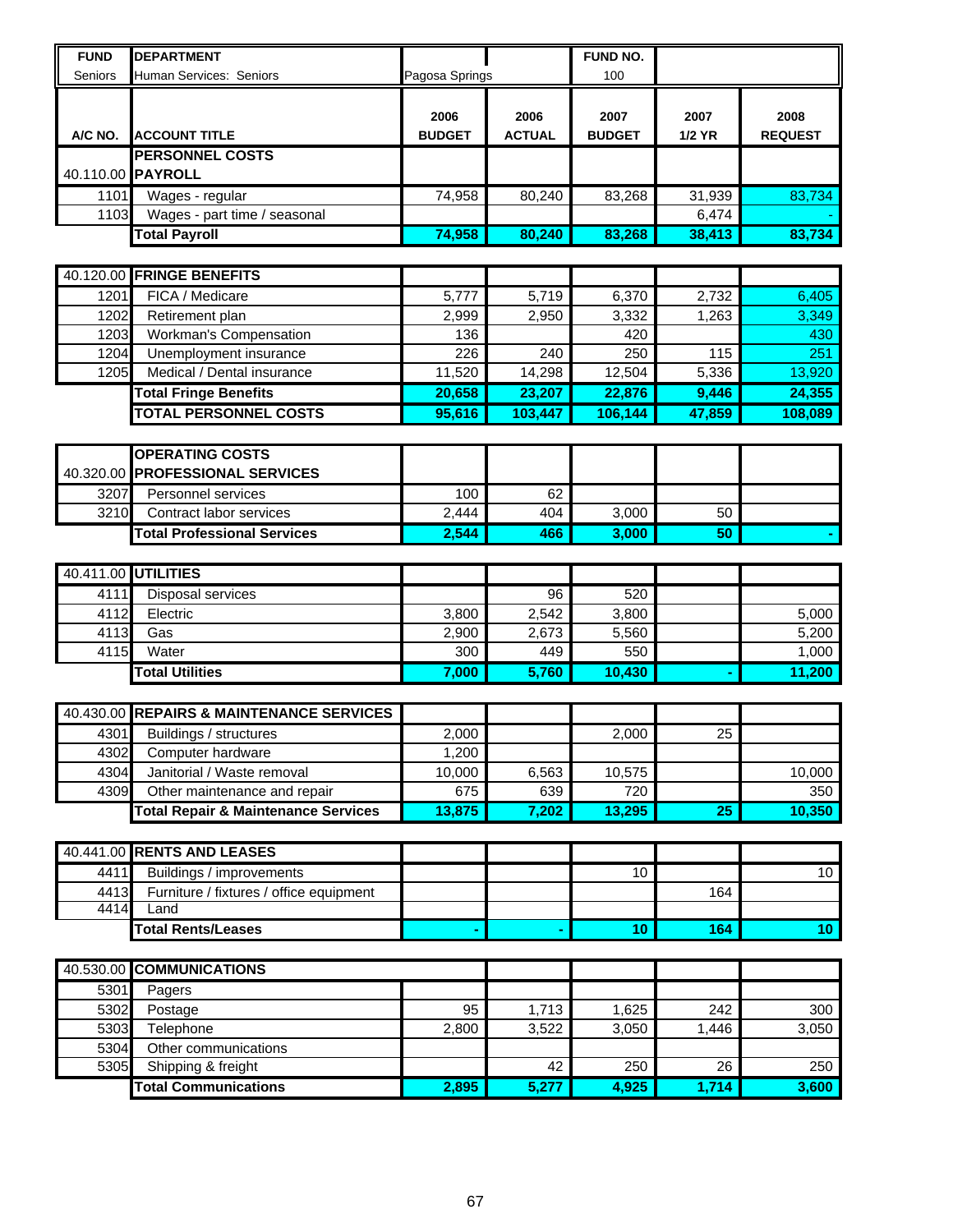| <b>FUND</b> | <b>DEPARTMENT</b>                               |                       |                       | <b>FUND NO.</b>       |                       |                        |
|-------------|-------------------------------------------------|-----------------------|-----------------------|-----------------------|-----------------------|------------------------|
| Seniors     | Human Services: Seniors                         | Pagosa Springs        |                       | 100                   |                       |                        |
| A/C NO.     | <b>ACCOUNT TITLE</b>                            | 2006<br><b>BUDGET</b> | 2006<br><b>ACTUAL</b> | 2007<br><b>BUDGET</b> | 2007<br><b>1/2 YR</b> | 2008<br><b>REQUEST</b> |
| 40.560.00   | <b>PRINTING/DUPLICATION/FILMING</b>             |                       |                       |                       |                       |                        |
|             |                                                 |                       |                       |                       |                       |                        |
| 5601        | Copy charges                                    |                       | 18                    | 1,500                 | 365                   | 350                    |
| 5603        | Paper                                           | 450                   | 358                   | 730                   | 148                   | 700                    |
| 5604        | Printing and binding                            | 3,000                 | 1,015                 | 1,500                 | 120                   | 250                    |
|             | <b>Total Print/Duplication/Filming</b>          | 3,450                 | 1,391                 | 3,730                 | 633                   | 1,300                  |
| 40.580.00   | TRAVEL/TRAINING/CONFERENCE                      |                       |                       |                       |                       |                        |
| 5801        | <b>Business conference</b>                      | 500                   |                       | 500                   | 188                   |                        |
| 5802        | Meals and entertainment                         | 500                   | 362                   | 500                   | 65                    | 500                    |
| 5803        | Training and education                          | 800                   | 468                   | 1,300                 | 75                    |                        |
| 5804        | <b>Travel costs</b>                             | 6,500                 | 1,514                 | 4,500                 | 468                   | 500                    |
|             | <b>Total Travel/Training/Conference</b>         | 8,300                 | 2,344                 | 6,800                 | 796                   | 1,000                  |
|             |                                                 |                       |                       |                       |                       |                        |
| 40.610.00   | <b>OPERATING SUPPLIES</b>                       |                       |                       |                       |                       |                        |
| 6108        | Food                                            | 101,000               | 78,137                | 90,000                | 17,022                | 60,000                 |
| 6120        | Minor capital equipment                         |                       |                       | 200                   |                       |                        |
| 6121        | Office supplies                                 | 2,100                 | 647                   | 1,500                 | 152                   | 500                    |
| 6125        | Uniforms                                        | 170                   | 119                   | 200                   | 111                   | 200                    |
| 6126        | Other operating supplies                        | 700                   | 1,502                 | 2,500                 | 364                   | 600                    |
|             | <b>Total Operating Supplies</b>                 | 103,970               | 80,405                | 94,400                | 17,649                | 61,300                 |
|             |                                                 |                       |                       |                       |                       |                        |
| 40.626.00   | <b>REPAIR &amp; MAINTENANCE SUPPLIES</b>        |                       |                       |                       |                       |                        |
| 6261        | Gas, oil, lubricants                            | 3,050                 | 314                   | 300                   | 30                    |                        |
| 6262        | Tires and tubes                                 | 300                   | 132                   |                       |                       |                        |
| 6264        | Materials to repair and maintain                |                       |                       |                       |                       |                        |
|             | machinery, equipment, autos                     | 2,000                 | 817                   |                       | 20                    |                        |
|             | <b>Total Repairs &amp; Maintenance Supplies</b> | 5,350                 | 1,263                 | 300                   | 50                    |                        |
|             |                                                 |                       |                       |                       |                       |                        |
|             | 40.640.00 MISC SERVICES & CHARGES               |                       |                       |                       |                       |                        |
|             | 6401 Advertising / publishing                   | 200                   | 133                   | 600                   | 107                   |                        |
| 6405        | Dues and subscriptions                          | 200                   | 100                   | 550                   | 330                   | 550                    |
| 6406        | Grants and subsidies                            |                       | 198                   | 500                   | 318                   | 500                    |
| 6408        | Other services                                  | 375                   | 793                   | 950                   | 109                   | 950                    |
|             | <b>Total Misc Services &amp; Charges</b>        | 775                   | 1,224                 | 2,600                 | 864                   | 2,000                  |
|             | <b>Total Operating Costs</b>                    | 148,159               | 105,332               | 139,490               | 21,945                | 90,760                 |
| 40.741.00   | <b>MACHINERY &amp; EQUIPMENT</b>                |                       |                       |                       |                       |                        |
| 7411        | Computer equipment                              | 1,500                 | 1,277                 |                       | 1,425                 |                        |
| 7413        | Other machinery & equipment                     | 1,500                 | 1,019                 | 600                   | 147                   | 600                    |
| 7415        | Software                                        |                       | 295                   |                       |                       |                        |
|             | <b>Total Machinery &amp; Equipment</b>          | 3,000                 | 2,592                 | 750                   | 1,572                 | 600                    |
|             |                                                 |                       |                       |                       |                       |                        |
|             | 40.743.00 FURNITURE & FIXTURES                  |                       |                       |                       |                       |                        |
| 7431        | Furniture & fixtures                            | 1,250                 | 268                   | 150                   | 200                   | 150                    |
|             | <b>Total Furniture &amp; fixtures</b>           | 1,250                 | 268                   | 150                   | 200                   | 150                    |
|             |                                                 |                       |                       |                       |                       |                        |
|             | <b>Total Capital Outlay</b>                     | 4,250                 | 2,860                 | 900                   | 1,772                 | 750                    |
|             |                                                 |                       |                       |                       |                       |                        |
|             | <b>TOTAL BUDGET</b>                             | 248,025               | 211,639               | 246,534               | 71,576                | 199,599                |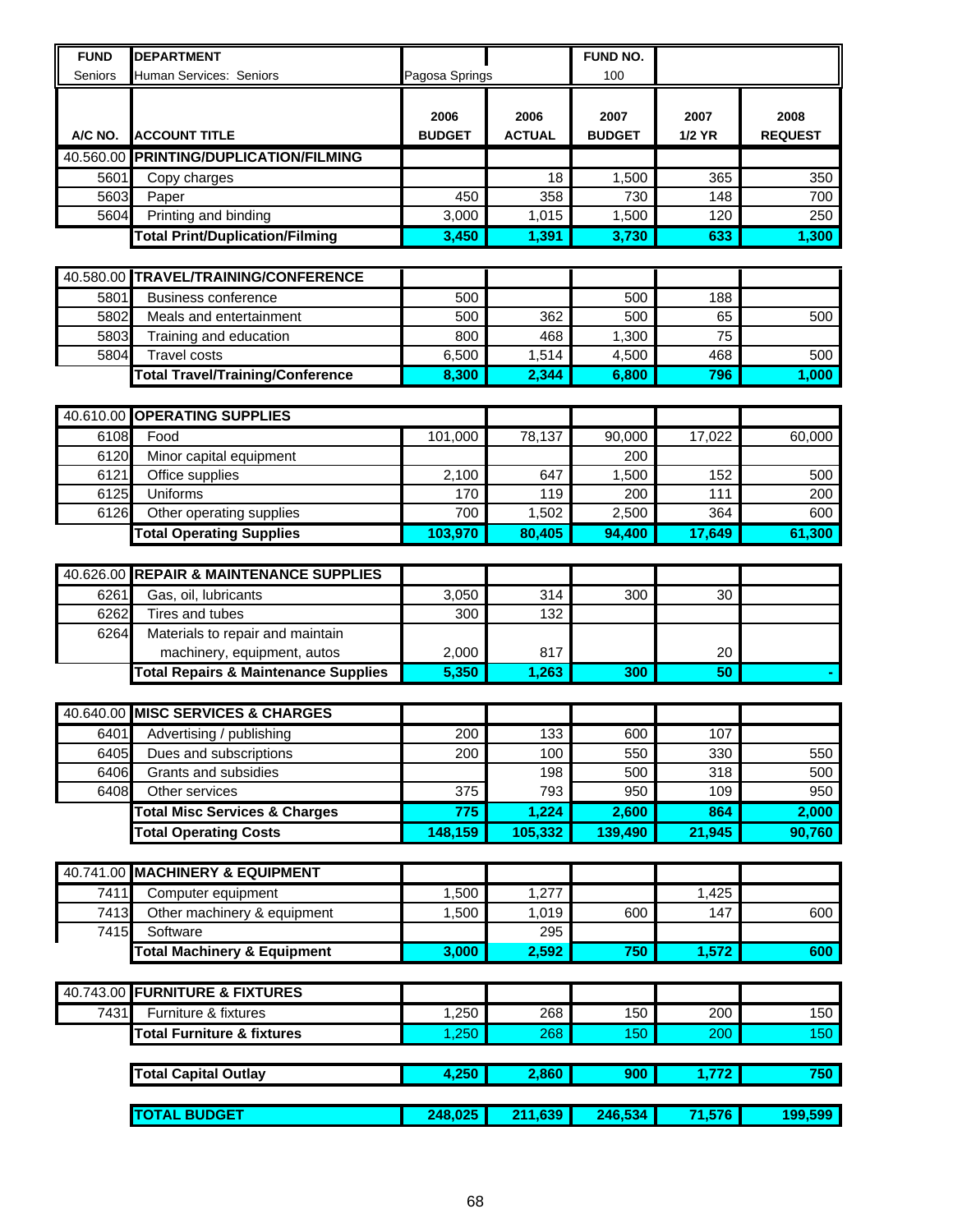| <b>FUND</b>    | <b>DEPARTMENT</b>       |                                    |                       | <b>FUND NO.</b>       |                  |                        |
|----------------|-------------------------|------------------------------------|-----------------------|-----------------------|------------------|------------------------|
| <b>Seniors</b> | Human Services: Seniors | Pagosa Springs                     |                       | 100                   |                  |                        |
| A/C NO.        | <b>ACCOUNT TITLE</b>    | 2006<br><b>BUDGET</b>              | 2006<br><b>ACTUAL</b> | 2007<br><b>BUDGET</b> | 2007<br>$1/2$ YR | 2008<br><b>REQUEST</b> |
|                |                         |                                    |                       |                       |                  |                        |
|                |                         | <b>REVENUES</b>                    |                       |                       | 08 Projections   |                        |
|                | 30.331.00.0000          | <b>Federal grants</b>              |                       |                       | 31,800           |                        |
|                | 30.334.00.0000          | State grants                       |                       |                       |                  | 12,800                 |
|                | 30.338.00.0000          | Local shared revenue               |                       |                       |                  | 31,000                 |
|                | 30.341.00.0000          | Charges for services               |                       |                       | 50,000           |                        |
|                | 30.364.00.0000          | Contributions and donations        |                       |                       | 15,000           |                        |
|                | 30.395.00.0000          | Miscellaneous revenues and refunds |                       | 31,000                |                  |                        |
|                |                         |                                    |                       |                       |                  |                        |
|                |                         | <b>TOTAL REVENUES</b>              |                       |                       |                  | 171,600                |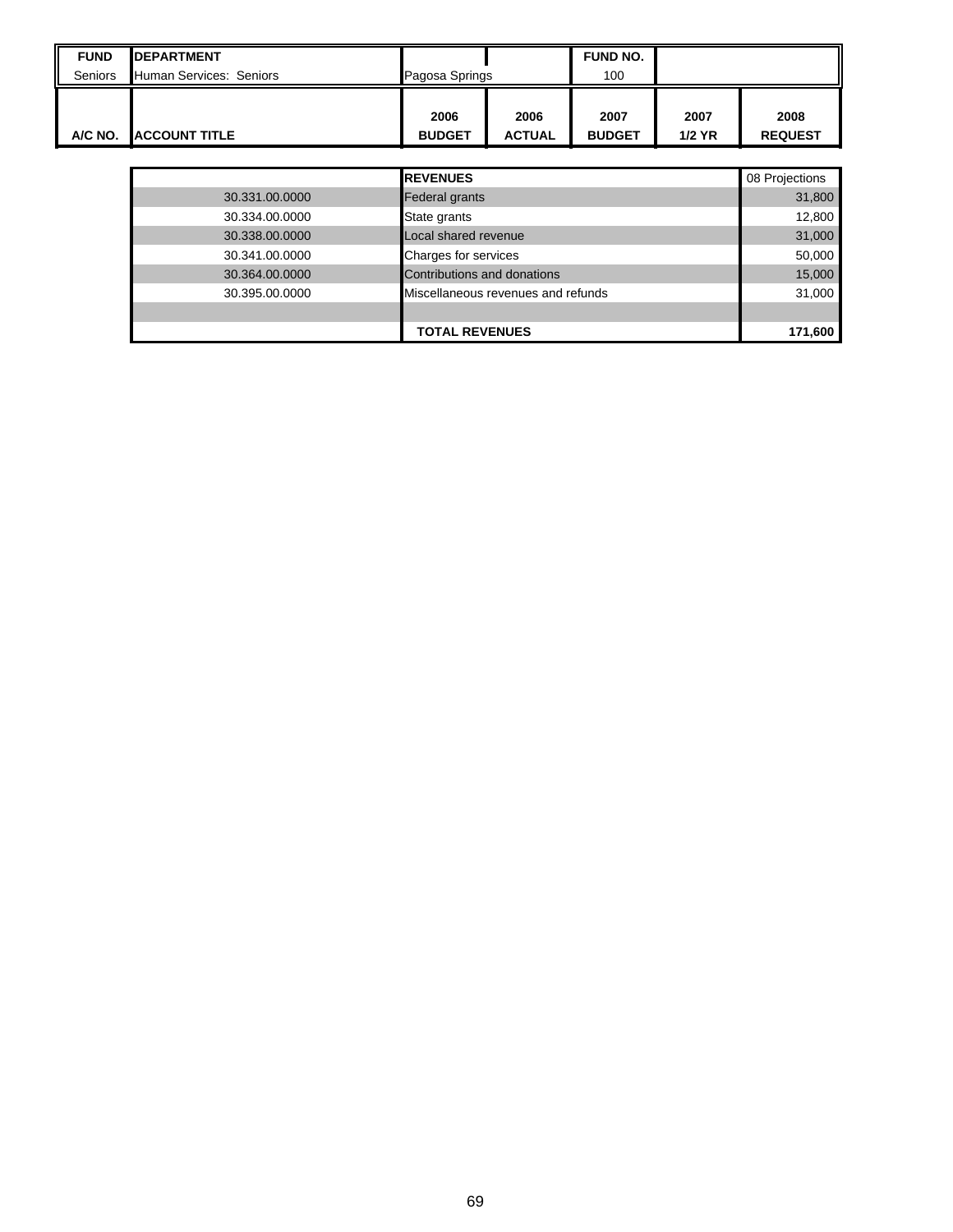| <b>FUND</b> | <b>DEPARTMENT</b>                               |               |                | FUND NO.      |                  | DEPT. NO.      |
|-------------|-------------------------------------------------|---------------|----------------|---------------|------------------|----------------|
| Seniors     | Human Services: Seniors                         |               |                | 204           |                  | 465.51         |
|             |                                                 |               |                |               |                  |                |
|             |                                                 | 2006          | 2006           | 2007          | 2007             | 2008           |
| A/C NO.     | <b>ACCOUNT TITLE</b>                            | <b>BUDGET</b> | <b>ACTUAL</b>  | <b>BUDGET</b> | <b>1/2 YR</b>    | <b>REQUEST</b> |
|             | <b>PERSONNEL COSTS</b>                          |               |                |               |                  |                |
|             | 40.110.00 PAYROLL                               |               |                |               |                  |                |
| 1101        | Wages - regular                                 | 25,557        | 20,945         | 25,970        | 10,963           | 25,605         |
| 1102        | Wages - overtime                                | 833           | 85             | 900           |                  |                |
| 1103        | Wages - part time / seasonal                    | 3,501         | 1,845          | 2,988         | 268              | 3,078          |
|             | <b>Total Payroll</b>                            | 29,891        | 22,875         | 29,858        | 11,231           | 28,683         |
|             |                                                 |               |                |               |                  |                |
|             | 40.120.00 FRINGE BENEFITS                       |               |                |               |                  |                |
| 1201        | FICA / Medicare                                 | 2,287         | 1,738          | 2,284         | 859              | 2,194          |
| 1202        | Retirement plan                                 | 1,023         | 838            | 1,075         | 423              | 1,024          |
| 1203        | Workman's Compensation                          | 2,072         |                | 2,580         |                  | 2,470          |
| 1204        | Unemployment insurance                          | 89            | 69             | 90            | 33               | 86             |
| 1205        | Medical / Dental insurance                      | 6,960         | 5,910          | 4,560         | 2,448            | 4,560          |
|             | <b>Total Fringe Benefits</b>                    | 12,431        | 8,555          | 10,589        | 3,763            | 10,334         |
|             | <b>TOTAL PERSONNEL COSTS</b>                    | 42,322        | 31,430         | 40,447        | 14,994           | 39,017         |
|             | <b>OPERATING COSTS</b>                          |               |                |               |                  |                |
|             | 40.320.00 PROFESSIONAL SERVICES                 |               |                |               |                  |                |
| 3209        | Other professional services                     | 100           |                | 100           |                  |                |
|             | <b>Total Professional Services</b>              | 100           |                | 100           |                  |                |
|             |                                                 |               |                |               |                  |                |
| 4414        | Land                                            |               |                |               |                  |                |
|             | 40.530.00 COMMUNICATIONS                        |               |                |               |                  |                |
| 5303        | Telephone                                       | 520           |                | 600           | 120              | 500            |
|             | <b>Total Communications</b>                     | 520           |                | 600           |                  | 500            |
|             |                                                 |               |                |               |                  |                |
| 40.560.00   | <b>PRINTING/DUPLICATION/FILMING</b>             |               |                |               |                  |                |
| 5603        | Paper                                           |               |                |               |                  | 50             |
| 5604        | Printing and binding                            |               |                | 50            |                  |                |
|             | <b>Total Print/Duplication/Filming</b>          |               |                | 50            |                  | 50             |
|             |                                                 |               |                |               |                  |                |
|             | 40.580.00 TRAVEL/TRAINING/CONFERENCE            |               |                |               |                  |                |
| 5802        | Meals and entertainment                         | 360           | $\overline{7}$ | 500           | 98               |                |
| 5803        | Training and education                          | 200           |                | 250           |                  |                |
| 5804        | <b>Travel costs</b>                             | 1,344         |                | 450           | 126              | 300            |
|             | <b>Total Travel/Training/Conference</b>         | 1,904         | $\mathbf{7}$   | 1,200         | $\overline{224}$ | 300            |
|             |                                                 |               |                |               |                  |                |
| 40.610.00   | <b>OPERATING SUPPLIES</b>                       |               |                |               |                  |                |
| 6119        | Medical costs / immunizations                   | 250           |                | 250           | 75               |                |
| 6121        | Office supplies                                 | 175           | 50             | 150           | $\overline{c}$   | 80             |
| 6125        | Uniforms                                        | 150           |                | 80            |                  | 50             |
| 6126        | Other operating supplies                        |               |                | 100           |                  |                |
|             | <b>Total Operating Supplies</b>                 | 575           | 50             | 580           | $\overline{77}$  | 130            |
| 40.626.00   | <b>REPAIR &amp; MAINTENANCE SUPPLIES</b>        |               |                |               |                  |                |
| 6261        | Gas, oil, lubricants                            | 15,000        | 4,687          | 17,100        | 940              |                |
| 6262        | Tires and tubes                                 | 1,534         |                | 2,000         |                  |                |
| 6264        | Materials to repair and maintain                |               |                |               |                  |                |
|             | machinery, equipment, autos                     | 1,050         | 2,261          | 3,360         | 1,079            |                |
|             | <b>Total Repairs &amp; Maintenance Supplies</b> | 17,584        | 6,948          | 22,460        | 2,019            |                |
|             |                                                 |               |                |               |                  |                |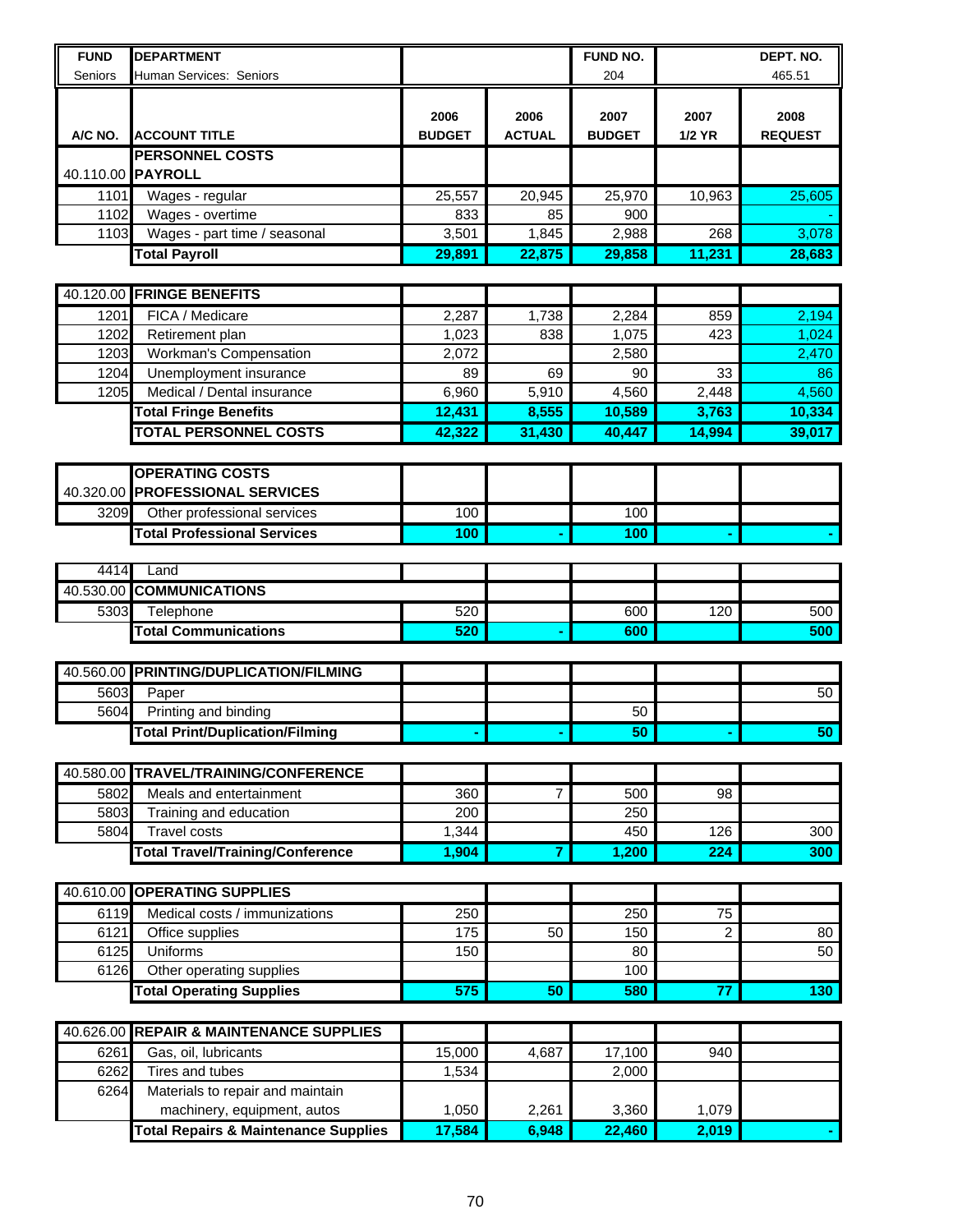| <b>FUND</b> | <b>DEPARTMENT</b>                        |               |                | <b>FUND NO.</b> |               | DEPT. NO.      |
|-------------|------------------------------------------|---------------|----------------|-----------------|---------------|----------------|
| Seniors     | Human Services: Seniors                  |               |                | 204             |               | 465.51         |
|             |                                          |               |                |                 |               |                |
|             |                                          | 2006          | 2006           | 2007            | 2007          | 2008           |
| A/C NO.     | <b>ACCOUNT TITLE</b>                     | <b>BUDGET</b> | <b>ACTUAL</b>  | <b>BUDGET</b>   | <b>1/2 YR</b> | <b>REQUEST</b> |
|             |                                          |               |                |                 |               |                |
|             | 40.640.00 MISC SERVICES & CHARGES        |               |                |                 |               |                |
| 6401        | Advertising / publishing                 |               |                | 200             |               |                |
| 6408        | Other services                           |               | $\overline{2}$ |                 |               |                |
|             | <b>Total Misc Services &amp; Charges</b> |               | $\overline{2}$ | 200             |               |                |
|             | <b>Total Operating Costs</b>             | 20,683        | 7,007          | 25,190          | 2,320         | 980            |
|             |                                          |               |                |                 |               |                |
|             | 40.741.00 MACHINERY & EQUIPMENT          |               |                |                 |               |                |
| 7412        | Office equipment                         |               |                | 50              |               |                |
|             | <b>Total Machinery &amp; Equipment</b>   |               |                | 50              | ۰             |                |
|             |                                          |               |                |                 |               |                |
|             | 40.743.00 FURNITURE & FIXTURES           |               |                |                 |               |                |
| 7431        | Furniture & fixtures                     |               |                | 150             |               |                |
|             | <b>Total Furniture &amp; fixtures</b>    |               |                | 150             |               |                |
|             |                                          |               |                |                 |               |                |
|             | <b>Total Capital Outlay</b>              |               |                | 200             |               |                |
|             |                                          |               |                |                 |               |                |
|             | <b>TOTAL BUDGET</b>                      | 63,005        | 38,437         | 65,837          | 17,314        | 39,997         |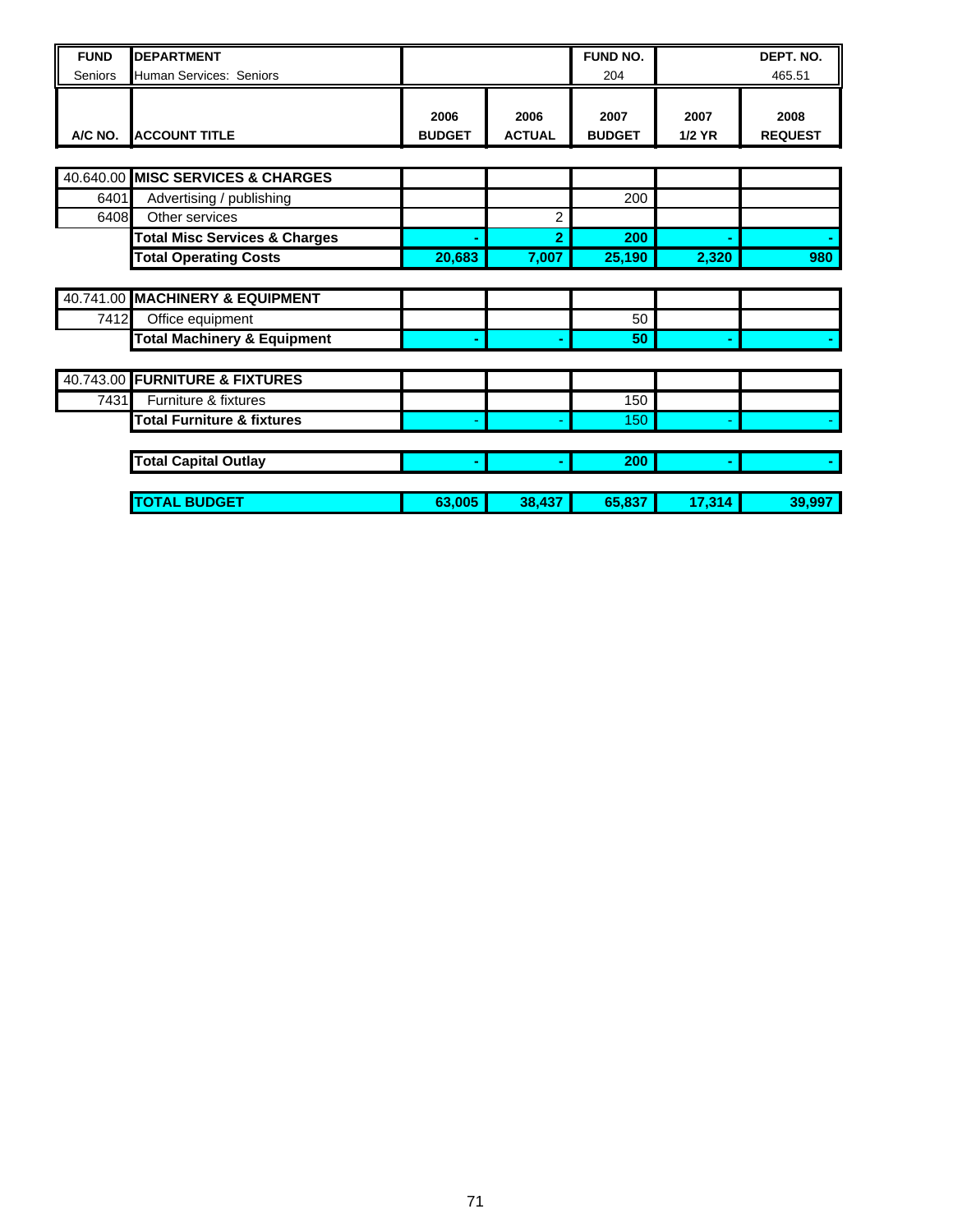| <b>FUND</b> | <b>DEPARTMENT</b>                              |               |               | FUND NO.      |          |                |
|-------------|------------------------------------------------|---------------|---------------|---------------|----------|----------------|
| Fleet       | ISF: Fleet Services                            |               |               | 100           |          |                |
|             |                                                |               |               |               |          |                |
|             |                                                | 2006          | 2006          | 2007          | 2007     | 2008           |
| A/C NO.     | <b>ACCOUNT TITLE</b>                           | <b>BUDGET</b> | <b>ACTUAL</b> | <b>BUDGET</b> | $1/2$ yr | <b>REQUEST</b> |
|             | <b>PERSONNEL COSTS</b>                         |               |               |               |          |                |
|             | 40.110.00 PAYROLL                              |               |               |               |          |                |
| 1101        | Wages - regular                                | 277,231       | 271,581       | 342,587       | 167,048  | 201,365        |
| 1102        | Wages - overtime                               |               | 5,813         |               | 2,332    |                |
| 1104        | Wages - tool allowance                         | 12,600        | 7,989         | 12,600        | 3,981    | 12,600         |
| 1108        | Wages - sick leave buy back                    | 500           | 797           |               |          |                |
|             | <b>Total Payroll</b>                           | 290,331       | 286,180       | 355,187       | 173,361  | 213,965        |
|             |                                                |               |               |               |          |                |
| 40.120.00   | <b>FRINGE BENEFITS</b>                         |               |               |               |          |                |
| 1201        | FICA / Medicare                                | 21,206        | 21,091        | 26,209        | 12,947   | 15,405         |
| 1202        | Retirement plan                                | 11,088        | 10,815        | 13,703        | 6,693    | 8,055          |
| 1203        | <b>Workman's Compensation</b>                  | 20,478        |               | 26,274        |          | 16,049         |
| 1204        | Unemployment insurance                         | 832           | 852           | 1,027         |          | 604            |
| 1205        | Medical / Dental insurance                     | 43,584        | 41,222        | 43,908        | 18,600   | 25,104         |
|             | <b>Total Fringe Benefits</b>                   | 97,188        | 73,980        | 111,121       | 38,240   | 65,217         |
|             | <b>TOTAL PERSONNEL COSTS</b>                   | 387,519       | 360,160       | 466,308       | 211,601  | 279,182        |
|             |                                                |               |               |               |          |                |
|             | <b>OPERATING COSTS</b>                         |               |               |               |          |                |
|             | 40.320.00 PROFESSIONAL SERVICES                |               |               |               |          |                |
| 3206        | <b>Medical services</b>                        |               | 235           | 400           |          | 535            |
| 3209        | Other professional services                    | 4,000         | 4,368         | 2,000         | 202      | 3,978          |
|             | <b>Total Professional Services</b>             | 4,000         | 4,603         | 2,400         | 202      | 4,513          |
|             |                                                |               |               |               |          |                |
| 40.430.00   | <b>REPAIRS &amp; MAINTENANCE SERVICES</b>      |               |               |               |          |                |
| 4301        | Buildings / structures                         |               | 222           | 200           |          |                |
| 4302        | Computer hardware                              | 500           |               |               |          |                |
| 4305        | Machinery / Equipment / Vehicles               |               |               | 5,600         |          |                |
| 4307        | Software                                       |               | 338           | 400           |          | 2,049          |
| 4309        | Other maintenance and repair                   |               | 448           |               |          |                |
|             | <b>Total Repair &amp; Maintenance Services</b> | 500           | 1,008         | 6,200         |          | 2,049          |
|             |                                                |               |               |               |          |                |
|             | 40.441.00 RENTS AND LEASES                     |               |               |               |          |                |
| 4414        | Land                                           |               |               |               |          |                |
| 4417        | Software                                       | 2,000         |               |               | 1,000    | 927            |
|             | <b>Total Rents/Leases</b>                      | 2,000         | ٠             | ٠             | 1,000    | 927            |
|             |                                                |               |               |               |          |                |
|             | 40.530.00 COMMUNICATIONS                       |               |               |               |          |                |
| 5305        | Shipping & freight                             | 500           | 6,644         | 9,000         | 1,761    | 4,635          |
|             | <b>Total Communications</b>                    | 500           |               |               |          |                |
|             |                                                |               | 6,644         | 9,000         | 1,761    | 4,635          |
|             |                                                |               |               |               |          |                |
|             | 40.560.00 PRINTING/DUPLICATION/FILMING         |               |               |               |          |                |
| 5603        | Paper                                          |               | 156           | 350           |          |                |
|             | <b>Total Print/Duplication/Filming</b>         |               | 156           | 350           |          |                |
|             |                                                |               |               |               |          |                |
| 40.580.00   | TRAVEL/TRAINING/CONFERENCE                     |               |               |               |          |                |
| 5802        | Meals and entertainment                        | 200           | 385           | 750           | 279      |                |
| 5803        | Training and education                         | 4,100         | 1,413         | 5,000         | 720      |                |
| 5804        | <b>Travel costs</b>                            | 450           | 2,054         | 3,000         | 931      |                |
|             | <b>Total Travel/Training/Conference</b>        | 4,750         | 3,852         | 8,750         | 1,930    |                |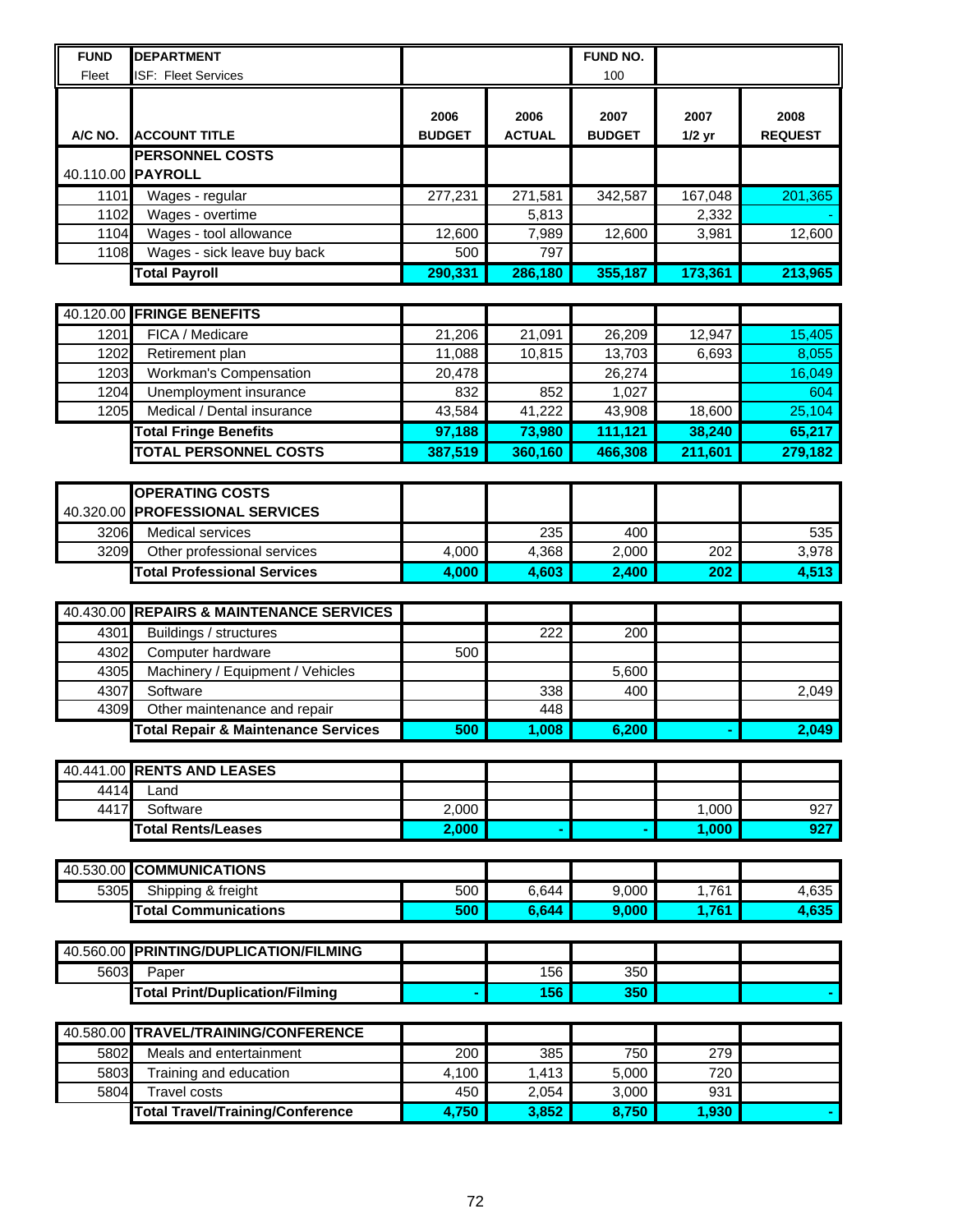| <b>FUND</b> | <b>DEPARTMENT</b>                               |               |               | FUND NO.      |          |                |
|-------------|-------------------------------------------------|---------------|---------------|---------------|----------|----------------|
| Fleet       | ISF: Fleet Services                             |               |               | 100           |          |                |
|             |                                                 |               |               |               |          |                |
|             |                                                 | 2006          | 2006          | 2007          | 2007     | 2008           |
| A/C NO.     | <b>ACCOUNT TITLE</b>                            | <b>BUDGET</b> | <b>ACTUAL</b> | <b>BUDGET</b> | $1/2$ yr | <b>REQUEST</b> |
|             |                                                 |               |               |               |          |                |
| 40.610.00   | <b>OPERATING SUPPLIES</b>                       |               |               |               |          |                |
| 6121        | Office supplies                                 | 2,000         | 1,026         | 1,000         | 456      | 939            |
| 6124        | Small tools & equipment                         |               | 4,319         | 37,000        | 4,082    | 9,279          |
| 6125        | Uniforms                                        | 1,500         | 1,873         | 2,500         | 657      |                |
| 6126        | Other operating supplies                        | 36,000        | 22,400        |               | 9,103    | 18,061         |
|             | <b>Total Operating Supplies</b>                 | 39,500        | 29,618        | 40,500        | 14,298   | 28,279         |
|             |                                                 |               |               |               |          |                |
| 40.626.00   | <b>REPAIR &amp; MAINTENANCE SUPPLIES</b>        |               |               |               |          |                |
| 6261        | Gas, oil, lubricants                            | 420,486       | 358,928       | 420,000       | 145,187  | 325,000        |
| 6262        | Tires and tubes                                 |               |               |               | 14,121   | 44,237         |
| 6264        | Materials to repair and maintain                |               |               |               |          |                |
|             | machinery, equipment, autos                     | 245,000       | 307,435       | 290,000       | 35,763   | 109,930        |
| 6267        | Other maintenance & repair supplies             |               |               |               | 106      |                |
|             | <b>Total Repairs &amp; Maintenance Supplies</b> | 665,486       | 666,363       | 710,000       | 195,177  | 479,167        |
|             |                                                 |               |               |               |          |                |
| 40.640.00   | <b>MISC SERVICES &amp; CHARGES</b>              |               |               |               |          |                |
| 6401        | Advertising / publishing                        | 500           | 695           | 500           | 385      | 469            |
| 6407        | Inventory Items and Materials                   | 10,000        |               | 10,000        |          | 52,197         |
| 6408        | Other services                                  |               |               |               | 94       |                |
|             | <b>Total Misc Services &amp; Charges</b>        | 10,500        | 695           | 10,500        | 479      | 52,666         |
|             | <b>Total Operating Costs</b>                    | 727,236       | 712,939       | 787,700       | 214,847  | 572,236        |
|             |                                                 |               |               |               |          |                |
|             | 40.730.00 BUILDINGS                             |               |               |               |          |                |
| 7304        | Buildings - structure acquisition               |               |               |               |          | 15,000         |
|             | <b>Total Buildings</b>                          |               |               |               |          | 15,000         |
|             |                                                 |               |               |               |          |                |
| 40.741.00   | <b>MACHINERY &amp; EQUIPMENT</b>                |               |               |               |          |                |
| 7411        | Computer equipment                              | 3,600         | 6,003         |               |          |                |
| 7413        | Other machinery & equipment                     |               |               | 5,500         |          | 4,500          |
| 7415        | Software                                        | 3,800         | 2,417         |               | 795      |                |
|             | <b>Total Machinery &amp; Equipment</b>          | 7,400         | 8,420         | 5,500         | 795      | 4,500          |
|             |                                                 |               |               |               |          |                |
| 40.742.00   | <b>MOTOR VEHICLES</b>                           |               |               |               |          |                |
| 7422        | Autos and trucks                                | 44,615        | 52,091        |               |          |                |
|             | <b>Total Motor Vehicles</b>                     | 44,615        | 52,091        | ۰             |          |                |
|             |                                                 |               |               |               |          |                |
|             |                                                 |               |               |               | 795      |                |
|             | <b>Total Capital Outlay</b>                     | 52,015        | 60,511        | 5,500         |          | 19,500         |
|             | <b>TOTAL BUDGET</b>                             | 1,166,770     | 1,133,610     | 1,259,508     | 427,243  | 870,918        |

|                | <b>IREVENUES</b>            | 08 Projections |
|----------------|-----------------------------|----------------|
| 30.341.00.0000 | <b>Charges for services</b> | 378,500        |
|                |                             |                |
|                | <b>TOTAL REVENUES</b>       | 378,500        |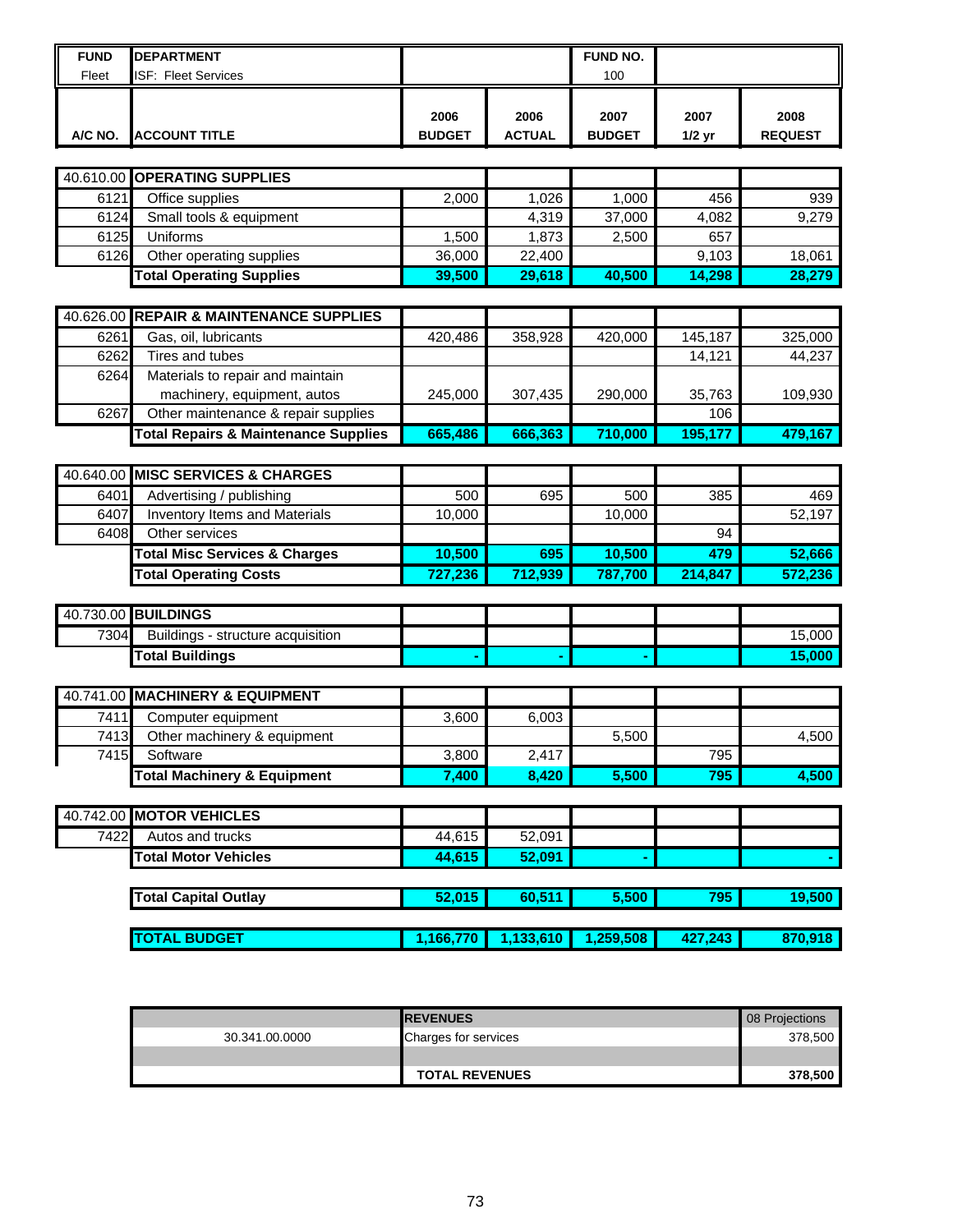| <b>FUND</b>  | <b>DEPARTMENT</b>                                            |                       |                       | FUND NO.              |                  |                        |
|--------------|--------------------------------------------------------------|-----------------------|-----------------------|-----------------------|------------------|------------------------|
| Nutrition    | ISF: Nutrition                                               |                       |                       | 602                   |                  |                        |
| A/C NO.      | <b>ACCOUNT TITLE</b>                                         | 2006<br><b>BUDGET</b> | 2006<br><b>ACTUAL</b> | 2007<br><b>BUDGET</b> | 2007<br>$1/2$ yr | 2008<br><b>REQUEST</b> |
|              | <b>PERSONNEL COSTS</b>                                       |                       |                       |                       |                  |                        |
| 40.110.00    | <b>PAYROLL</b>                                               |                       |                       |                       |                  |                        |
| 1101         | Wages - regular                                              | 141,112               | 143,874               | 165,792               | 92,337           | 119,975                |
| 1102         | Wages - overtime                                             |                       | 2,939                 |                       | 778              |                        |
| 1103         | Wages - part time / seasonal                                 |                       |                       | 11,875                | 5,721            |                        |
|              | <b>Total Payroll</b>                                         | 141,112               | 146,813               | 177,667               | 98,836           | 119,975                |
|              |                                                              |                       |                       |                       |                  |                        |
|              | 40.120.00 FRINGE BENEFITS                                    |                       |                       |                       |                  |                        |
| 1201         | FICA / Medicare                                              | 10,793                | 11,114                | 13,605                | 7,435            | 9,178                  |
| 1202         | Retirement plan                                              | 5,645                 | 5,755                 | 7,115                 | 3,922            | 4,799                  |
| 1203         | Workman's Compensation                                       | 3,361                 |                       | 4,240                 |                  | 2,870                  |
| 1204<br>1205 | Unemployment insurance<br>Medical / Dental insurance         | 422                   | 440                   | 529                   | 297              | 361                    |
|              |                                                              | 27,264                | 30,970                | 27,264                | 15,182<br>26,836 | 27,264                 |
|              | <b>Total Fringe Benefits</b><br><b>TOTAL PERSONNEL COSTS</b> | 47,485                | 48,279                | 52,753<br>230,420     |                  | 44,472                 |
|              |                                                              | 188,597               | 195,092               |                       | 125,672          | 164,447                |
|              | <b>OPERATING COSTS</b>                                       |                       |                       |                       |                  |                        |
| 40.320.00    | <b>PROFESSIONAL SERVICES</b>                                 |                       |                       |                       |                  |                        |
| 3209         | Other professional services                                  |                       | 11                    |                       |                  |                        |
|              | <b>Total Professional Services</b>                           |                       | 11                    |                       |                  |                        |
|              |                                                              |                       |                       |                       |                  |                        |
|              | 40.411.00 UTILITIES                                          |                       |                       |                       |                  |                        |
| 4112         | Electric                                                     | 4,700                 | 3,677                 | 4,700                 |                  |                        |
| 4113         | Gas                                                          | 5,500                 | 5,869                 | 10,000                | 2,131            | 3,000                  |
| 4115         | Water                                                        | 500                   | 995                   | 1,050                 |                  | 1,000                  |
|              | <b>Total Utilities</b>                                       | 10,700                | 10,541                | 15,750                | 2,131            | 4,000                  |
|              |                                                              |                       |                       |                       |                  |                        |
| 40.430.00    | <b>REPAIRS &amp; MAINTENANCE SERVICES</b>                    |                       |                       |                       |                  |                        |
| 4304         | Janitorial / Waste removal                                   | 1,700                 | 2,173                 | 2,000                 | 310              | 2,000                  |
| 4305         | Machinery / Equipment / Vehicles                             | 1,400                 | 3,290                 | 2,000                 |                  | 2,000                  |
| 4309         | Other maintenance and repair                                 |                       | 380                   |                       |                  |                        |
|              | <b>Total Repair &amp; Maintenance Services</b>               | 3,100                 | 5,843                 | 4,000                 | 310              | 4,000                  |
|              |                                                              |                       |                       |                       |                  |                        |
|              | 40.441.00 RENTS AND LEASES                                   |                       |                       |                       |                  |                        |
| 4411         | Buildings / improvements                                     |                       |                       |                       |                  | 10                     |
| 4414         | Land                                                         |                       |                       |                       |                  |                        |
| 4415         | Machinery / equipment / vehicles                             | 1,400                 | 340                   | 1,000                 |                  |                        |
| 4416         | Other rents / leases                                         |                       | 10                    |                       |                  |                        |
|              | <b>Total Rents/Leases</b>                                    | 1,400                 | 350                   | 1,000                 |                  | 10 <sub>1</sub>        |
|              |                                                              |                       |                       |                       |                  |                        |
| 40.530.00    | <b>COMMUNICATIONS</b>                                        |                       |                       |                       |                  |                        |
| 5303         | Telephone                                                    | 800                   | 925                   | 800                   | 509              | 1,100                  |
| 5305         | Shipping & freight                                           |                       |                       |                       | 11               |                        |
|              | <b>Total Communications</b>                                  | 800                   | 925                   | 800                   | 520              | 1,100                  |
|              |                                                              |                       |                       |                       |                  |                        |
| 40.560.00    | <b>PRINTING/DUPLICATION/FILMING</b>                          |                       |                       |                       |                  |                        |
| 5603         | Paper                                                        |                       |                       |                       |                  | 50                     |
|              | <b>Total Print/Duplication/Filming</b>                       |                       |                       |                       |                  | 50                     |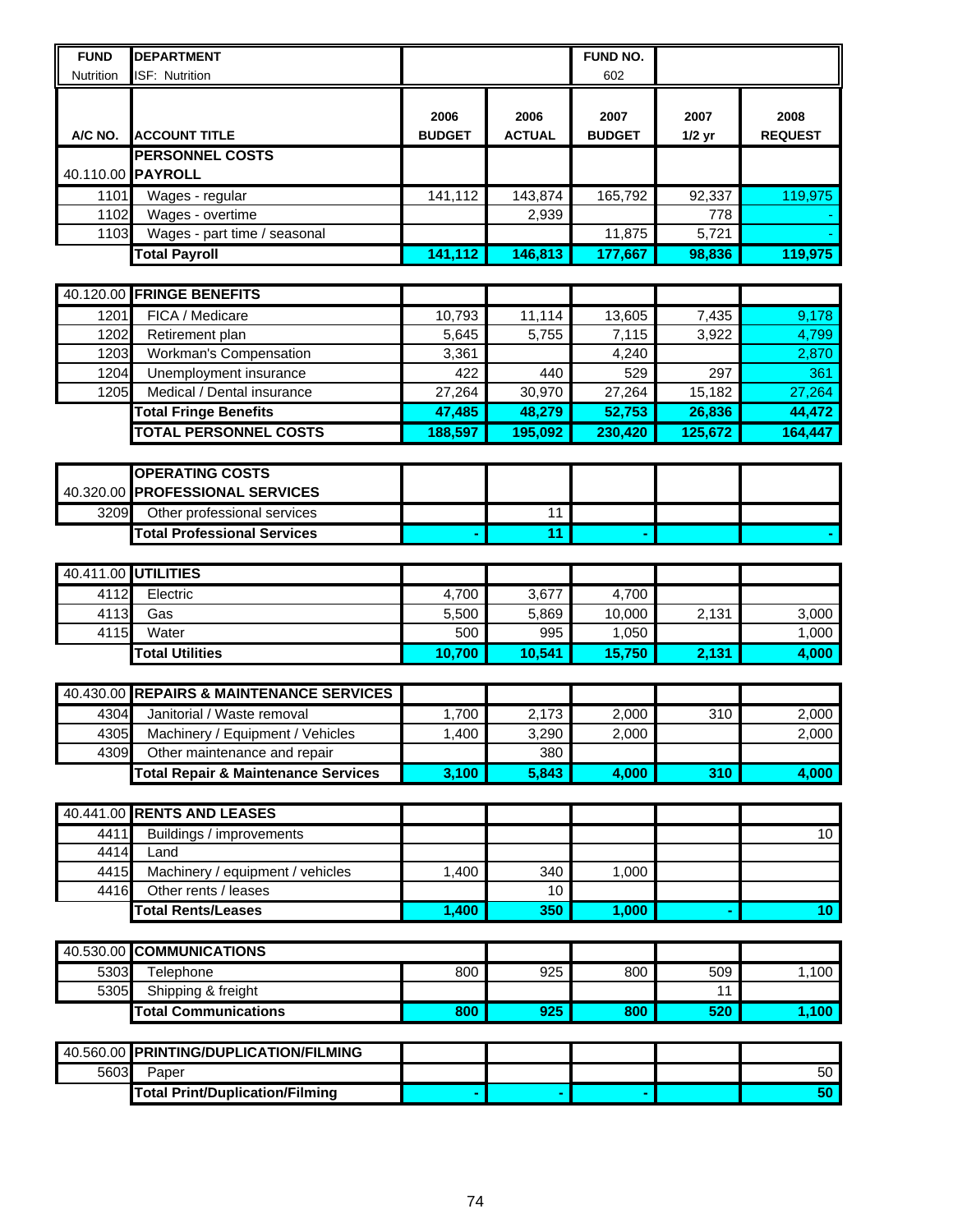| <b>FUND</b>      | <b>DEPARTMENT</b>                        |                       |                       | FUND NO.              |                  |                        |
|------------------|------------------------------------------|-----------------------|-----------------------|-----------------------|------------------|------------------------|
| <b>Nutrition</b> | <b>ISF: Nutrition</b>                    |                       |                       | 602                   |                  |                        |
| A/C NO.          | <b>ACCOUNT TITLE</b>                     | 2006<br><b>BUDGET</b> | 2006<br><b>ACTUAL</b> | 2007<br><b>BUDGET</b> | 2007<br>$1/2$ yr | 2008<br><b>REQUEST</b> |
|                  |                                          |                       |                       |                       |                  |                        |
|                  | 40.580.00 TRAVEL/TRAINING/CONFERENCE     |                       |                       |                       |                  |                        |
| 5802             | Meals and entertainment                  |                       |                       |                       |                  |                        |
| 5803             | Training and education                   |                       |                       |                       |                  |                        |
| 5804             | <b>Travel costs</b>                      | 150                   | 213                   | 250                   | 3                |                        |
|                  | <b>Total Travel/Training/Conference</b>  | 150                   | 213                   | 250                   | 3                |                        |
|                  |                                          |                       |                       |                       |                  |                        |
|                  | 40.610.00 OPERATING SUPPLIES             |                       |                       |                       |                  |                        |
| 6108             | Food                                     | 105,000               | 85,199                | 110,000               | 49,342           | 140,000                |
| 6117             | Janitorial                               | 3,000                 | 2,668                 | 2,025                 | 2,003            |                        |
| 6121             | Office supplies                          | 250                   | 438                   | 400                   | 45               | 100                    |
| 6124             | Small tools & equipment                  |                       |                       |                       |                  | 500                    |
| 6126             | Other operating supplies                 | 14,900                | 4,612                 | 4,000                 | 2,590            | 5,000                  |
|                  | <b>Total Operating Supplies</b>          | 123,150               | 92,917                | 116,425               | 53,980           | 145,600                |
|                  |                                          |                       |                       |                       |                  |                        |
|                  | 40.640.00 MISC SERVICES & CHARGES        |                       |                       |                       |                  |                        |
| 6403             | Contingency                              | 2,500                 |                       |                       |                  |                        |
| 6405             | Dues and subscriptions                   | 500                   | 35                    | 500                   |                  |                        |
|                  | <b>Total Misc Services &amp; Charges</b> | 3,000                 | 35                    | 500                   |                  |                        |
|                  | <b>Total Operating Costs</b>             | 142,300               | 110,836               | 138,725               | 56,944           | 154,760                |
|                  |                                          |                       |                       |                       |                  |                        |
|                  | 40.730.00 BUILDINGS                      |                       |                       |                       |                  |                        |
| 7305             | Buildings - L/H improvements             | 500                   |                       |                       |                  |                        |
|                  | <b>Total Buildings</b>                   | 500                   |                       |                       |                  |                        |

| <b>Total Capital Outlay</b> | 500     |         |         |         |         |
|-----------------------------|---------|---------|---------|---------|---------|
|                             |         |         |         |         |         |
| <b>ITOTAL BUDGET</b>        | 331.397 | 305.927 | 369.145 | 182.616 | 319.207 |

|                | <b>IREVENUES</b>            | 08 Projections |
|----------------|-----------------------------|----------------|
| 30.341.00.0000 | <b>Charges for services</b> | 30,000         |
|                |                             |                |
|                | <b>TOTAL REVENUES</b>       | 30,000         |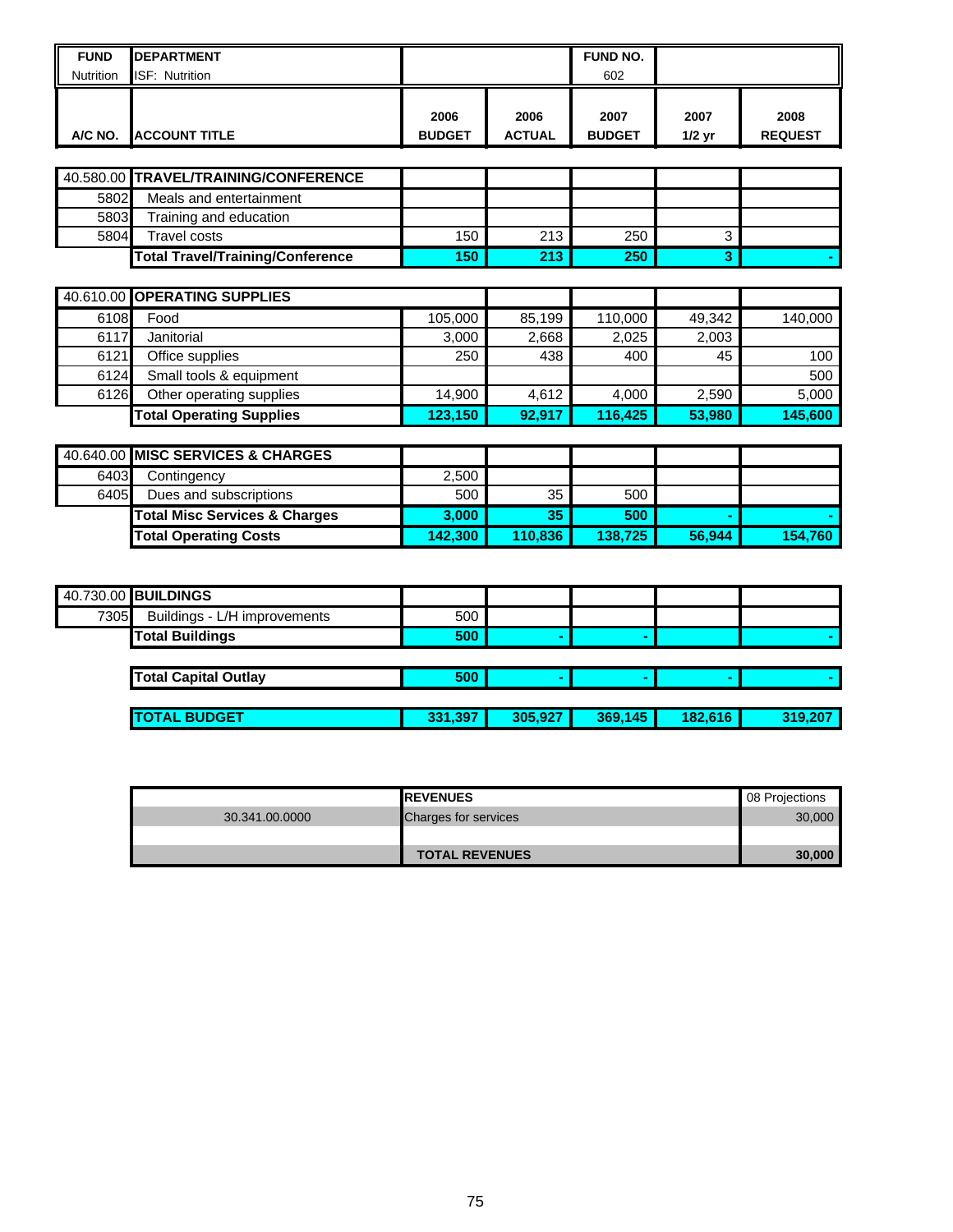| <b>FUND</b> | <b>DEPARTMENT</b>                                            |               |               | FUND NO.         |          |                |
|-------------|--------------------------------------------------------------|---------------|---------------|------------------|----------|----------------|
| Airport     | Airport                                                      |               |               | 502              |          |                |
|             |                                                              |               |               |                  |          |                |
|             |                                                              | 2006          | 2006          | 2007             | 2007     | 2008           |
| A/C NO.     | <b>ACCOUNT TITLE</b>                                         | <b>BUDGET</b> | <b>ACTUAL</b> | <b>BUDGET</b>    | $1/2$ yr | <b>REQUEST</b> |
|             | <b>PERSONNEL COSTS</b>                                       |               |               |                  |          |                |
|             | 40.110.00 PAYROLL                                            |               |               |                  |          |                |
| 1101        | Wages - regular                                              | 102,968       | 100,435       | 112,393          | 53,206   | 64,682         |
| 1102        | Wages - overtime                                             |               | 465           | 2,000            |          |                |
| 1103        | Wages - part time / seasonal                                 | 2,127         |               | 10,158           |          |                |
|             | <b>Total Payroll</b>                                         | 105,095       | 100,899       | 124,551          | 53,206   | 64,682         |
|             |                                                              |               |               |                  |          |                |
|             | 40.120.00 FRINGE BENEFITS                                    |               |               |                  |          |                |
| 1201        | FICA / Medicare                                              | 8,040         | 7,332         | 9,529            | 4,022    | 4,949          |
| 1202        | Retirement plan                                              | 4,118         | 3,879         | 4,981            | 2,186    | 2,587          |
| 1203        | Workman's Compensation                                       | 5,222         |               | 7,225            |          | 4,224          |
| 1204        | Unemployment insurance                                       | 314           | 299           | 373              | 160      | 194            |
| 1205        | Medical / Dental insurance                                   | 17,064        | 16,499        | 12,876<br>34,984 | 6,360    | 10,104         |
|             | <b>Total Fringe Benefits</b><br><b>TOTAL PERSONNEL COSTS</b> | 34,758        | 28,009        | 159,535          | 12,728   | 22,058         |
|             |                                                              | 139,853       | 128,909       |                  | 65,934   | 86,740         |
|             | <b>OPERATING COSTS</b>                                       |               |               |                  |          |                |
| 40.320.00   | <b>PROFESSIONAL SERVICES</b>                                 |               |               |                  |          |                |
| 3201        | Appraisal services                                           |               | 2,500         |                  |          |                |
| 3202        | Architectural / Engineering                                  |               | 48            |                  | 1,340    | 1,500          |
| 3203        | Auditing and accounting                                      |               |               | 5,000            |          |                |
| 3205        | Legal services                                               |               | 2,160         |                  |          |                |
| 3208        | Surveying services                                           | 500           |               | 500              |          | 515            |
| 3209        | Other professional services                                  | 500           | 3,167         | 1,500            | 32,454   | 20,000         |
| 3210        | Contract labor services                                      |               | 800           |                  | 78       | 160            |
| 3211        | Technical / computer services                                | 500           |               | 500              |          |                |
|             | <b>Total Professional Services</b>                           | 1,500         | 8,675         | 7,500            | 33,872   | 22,175         |
|             |                                                              |               |               |                  |          |                |
|             | 40.411.00 UTILITIES                                          |               |               |                  |          |                |
| 4111        | Disposal services                                            | 850           | 1,978         | 1,700            | 548      | 1,200          |
| 4112        | Electric                                                     | 7,500         | 13,250        | 23,000           | 7,146    | 16,000         |
| 4113        | Gas                                                          | 8,000         | 12,454        | 20,000           | 3,049    | 12,000         |
| 4114        | Sewer                                                        | 550           | 318           | 400              |          | 400            |
| 4115        | Water                                                        | 1,350         | 426           | 500              | 280      | 577            |
| 4116        | Geothermal                                                   |               | 857           |                  |          |                |
|             | <b>Total Utilities</b>                                       | 18,250        | 29,283        | 45,600           | 11,023   | 30,177         |
|             |                                                              |               |               |                  |          |                |
|             | 40.430.00 REPAIRS & MAINTENANCE SERVICES                     |               |               |                  |          |                |
| 4301        | Buildings / structures                                       | 4,000         | 4,925         | 4,790            | 7,568    | 5,000          |
| 4302        | Computer hardware                                            | 700           |               |                  |          |                |
| 4303        | Furniture / fixtures                                         | 500           |               | 500              |          | 500            |
| 4304        | Janitorial / Waste removal                                   |               | 875           |                  | 430      |                |
| 4305        | Machinery / Equipment / Vehicles                             | 1,000         |               | 1,000            | 1,782    |                |
| 4306        | Roads / pavement                                             |               |               | 55,000           |          |                |
| 4307        | Software                                                     | 300           | 50            | 300              |          |                |
| 4308        | Snow removal                                                 | 60,000        | 24,850        | 30,000           | 21,000   | 47,000         |
| 4309        | Other maintenance and repair                                 |               | 162           | 10,000           | 4,113    | 25,000         |
|             | <b>Total Repair &amp; Maintenance Services</b>               | 66,500        | 30,862        | 101,590          | 34,893   | 77,500         |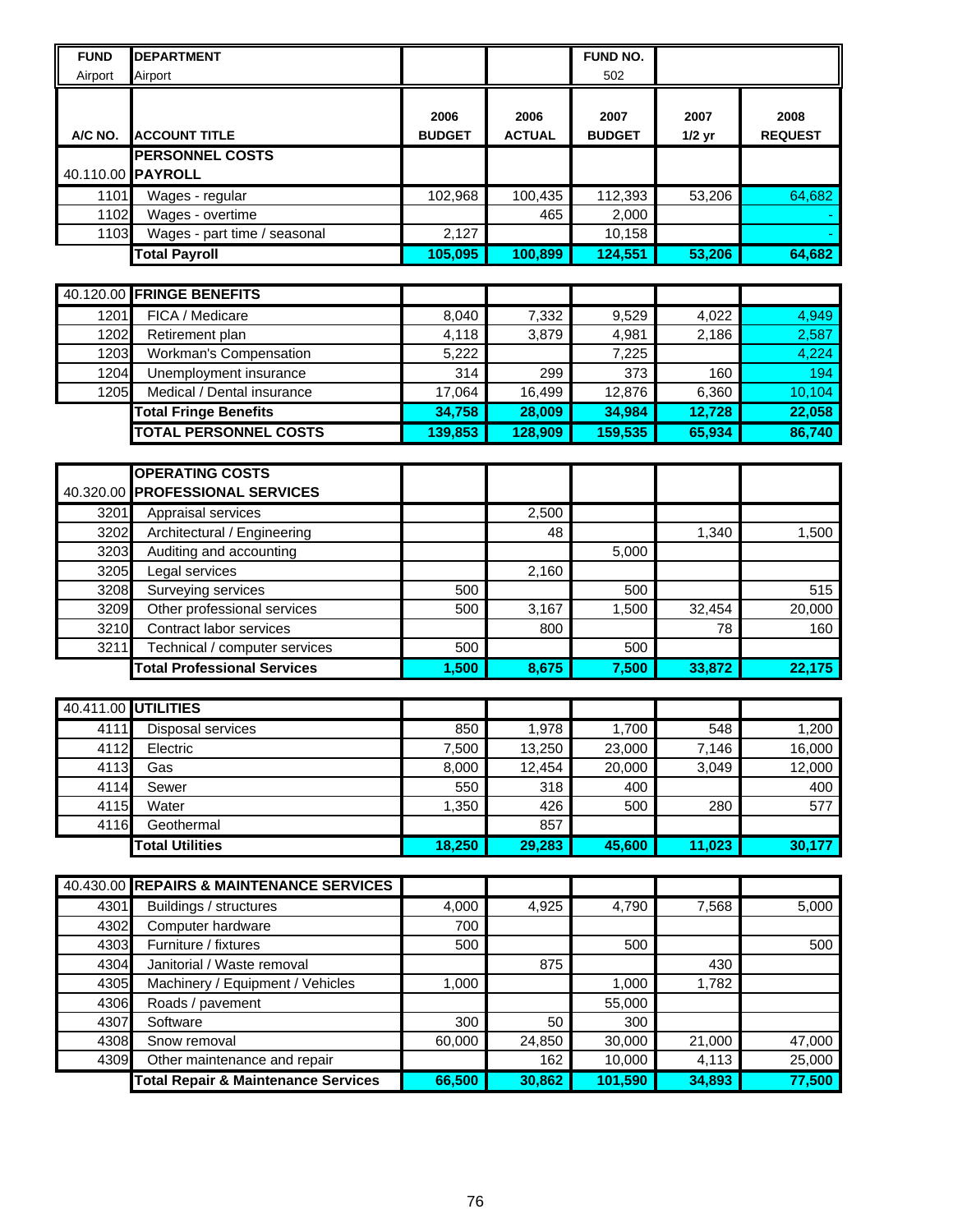| <b>FUND</b> | <b>DEPARTMENT</b>                               |                       |                       | <b>FUND NO.</b>       |                  |                        |
|-------------|-------------------------------------------------|-----------------------|-----------------------|-----------------------|------------------|------------------------|
| Airport     | Airport                                         |                       |                       | 502                   |                  |                        |
| A/C NO.     | <b>ACCOUNT TITLE</b>                            | 2006<br><b>BUDGET</b> | 2006<br><b>ACTUAL</b> | 2007<br><b>BUDGET</b> | 2007<br>$1/2$ yr | 2008<br><b>REQUEST</b> |
|             | 40.441.00 RENTS AND LEASES                      |                       |                       |                       |                  |                        |
| 4411        | <b>Buildings / improvements</b>                 |                       |                       |                       |                  |                        |
| 4415        | Machinery / equipment / vehicles                |                       | 335                   | 500                   |                  | 500                    |
| 4416        | Other rents / leases                            |                       | 60                    | 60                    |                  | 60                     |
|             | <b>Total Rents/Leases</b>                       |                       | 395                   | 560                   |                  | 560                    |
|             |                                                 |                       |                       |                       |                  |                        |
|             | 40.520.00 INSURANCE                             |                       |                       |                       |                  |                        |
| 5202        | Official bonds                                  |                       | 1,200                 |                       |                  |                        |
| 5203        | Other Insurance                                 | 3,500                 |                       | 3,500                 | 3,698            | 3,700                  |
|             | <b>Total Insurance</b>                          | 3,500                 | 1,200                 | 3,500                 | 3,698            | 3,700                  |
|             |                                                 |                       |                       |                       |                  |                        |
| 40.530.00   | <b>COMMUNICATIONS</b>                           |                       |                       |                       |                  |                        |
| 5302        | Postage                                         | 400                   | 340                   | 400                   | 172              | 350                    |
| 5303        | Telephone                                       | 6,120                 | 5,678                 | 6,000                 | 2,519            | 5,900                  |
| 5304        | Other communications                            | 450                   |                       |                       |                  |                        |
| 5305        | Shipping & freight                              | 150                   | 64                    | 3,150                 | 163              | 326                    |
|             | <b>Total Communications</b>                     | 7,120                 | 6,082                 | 9,550                 |                  | 6,576                  |
|             |                                                 |                       |                       |                       |                  |                        |
| 40.560.00   | PRINTING/DUPLICATION/FILMING                    |                       |                       |                       |                  |                        |
| 5601        | Copy charges                                    |                       | 468                   | 260                   |                  | 50                     |
| 5603        | Paper                                           | 120                   |                       | 120                   |                  | 127                    |
| 5604        | Printing and binding                            |                       | 31                    |                       |                  |                        |
|             | <b>Total Print/Duplication/Filming</b>          | 120                   | 499                   | 380                   |                  | 177                    |
|             |                                                 |                       |                       |                       |                  |                        |
|             | 40.580.00 TRAVEL/TRAINING/CONFERENCE            |                       |                       |                       |                  |                        |
| 5801        | <b>Business conference</b>                      |                       | 515                   |                       | 175              |                        |
| 5802        | Meals and entertainment                         | 1,000                 | 863                   | 2,000                 | 960              |                        |
| 5803        | Training and education                          | 1,000                 | 281                   | 3,000                 | 2,392            |                        |
| 5804        | <b>Travel costs</b>                             | 3,000                 | 5,381                 | 5,000                 | 2,913            |                        |
|             | <b>Total Travel/Training/Conference</b>         | 5,000                 | 7,040                 | 10,000                | 6,440            |                        |
|             |                                                 |                       |                       |                       |                  |                        |
| 40.610.00   | <b>OPERATING SUPPLIES</b>                       |                       |                       |                       |                  |                        |
| 6101        | Agricultural and landscaping                    |                       |                       |                       |                  | 2,000                  |
| 6108        | Food                                            |                       | 6,880                 |                       |                  |                        |
| 6117        | Janitorial                                      | 300                   | 1,318                 | 1,863                 | 196              | 1,300                  |
| 6120        | Minor capital equipment                         | 300                   |                       | 300                   |                  |                        |
| 6121        | Office supplies                                 | 2,750                 | 4,029                 | 3,000                 | 826              | 1,652                  |
| 6124        | Small tools & equipment                         | 500                   | 1,619                 | 2,800                 |                  | 2,800                  |
| 6125        | Uniforms                                        |                       | 210                   | 600                   | 389              |                        |
| 6126        | Other operating supplies                        | 2,500                 | 4,939                 | 2,900                 | 1,478            | 3,000                  |
|             | <b>Total Operating Supplies</b>                 | 6,375                 | 18,994                | 11,463                |                  | 10,752                 |
|             |                                                 |                       |                       |                       |                  |                        |
| 40.626.00   | <b>REPAIR &amp; MAINTENANCE SUPPLIES</b>        |                       |                       |                       |                  |                        |
| 6261        | Gas, oil, lubricants                            | 3,000                 | 8,224                 | 7,500                 | 1,706            |                        |
| 6262        | Tires and tubes                                 |                       |                       | 3,000                 |                  |                        |
| 6263        | Materials to repair and maintain                |                       |                       |                       |                  |                        |
|             | building and improvements                       | 250                   | 1,743                 | 3,000                 | 112              |                        |
| 6264        | Materials to repair and maintain                |                       |                       |                       |                  |                        |
|             | machinery, equipment, autos                     | 14,000                | 28,716                | 27,850                | 3,670            |                        |
| 6266        | Street maintenance materials                    | 5,000                 | 123                   | 5,000                 |                  | 5,000                  |
| 6267        | Other maintenance & repair supplies             | 450                   | 17,151                | 450                   | 3,687            | 7,300                  |
|             | <b>Total Repairs &amp; Maintenance Supplies</b> | 22,700                | 55,957                | 46,800                | 9,179            | 12,300                 |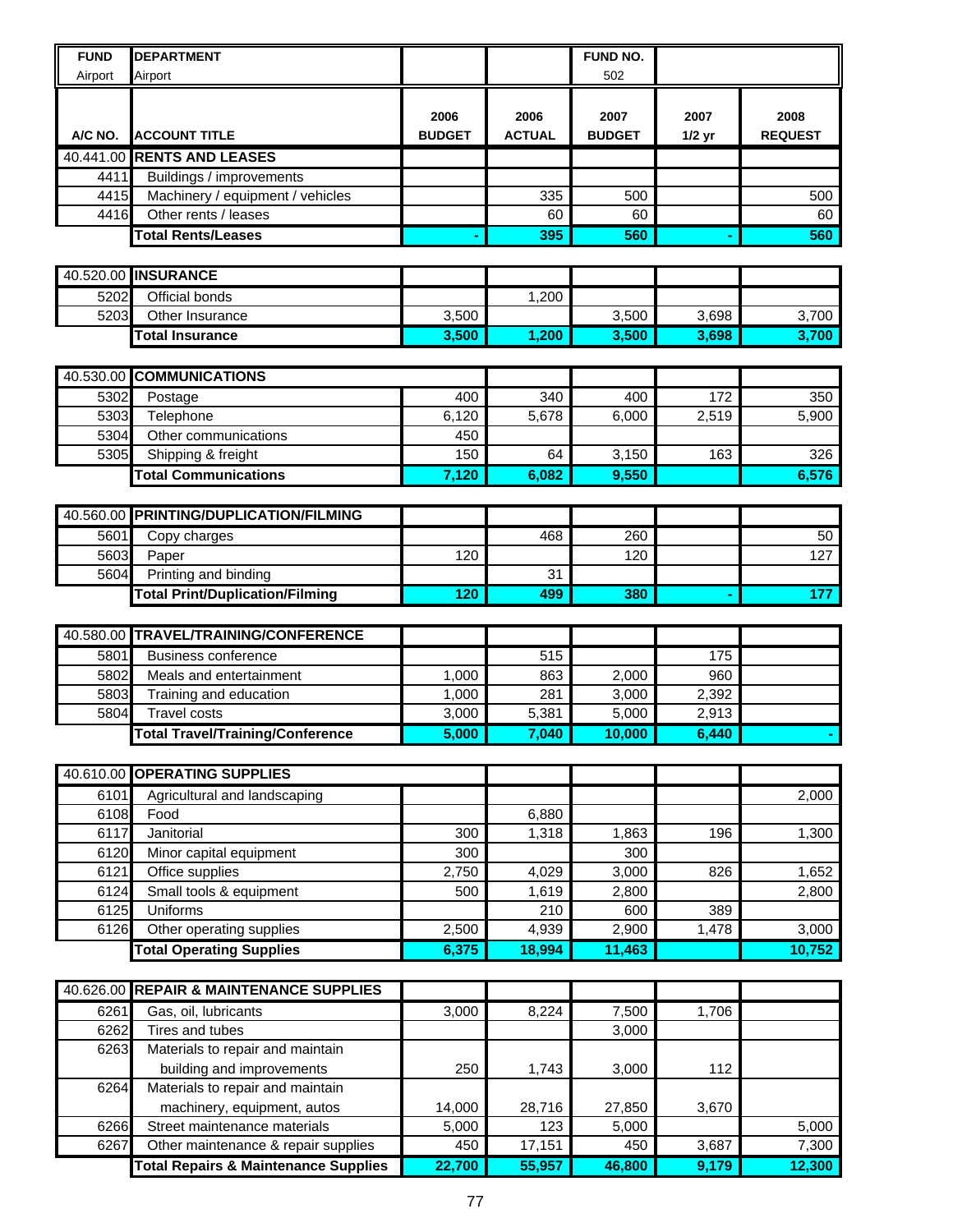| <b>FUND</b> | <b>DEPARTMENT</b>                        |                       |                       | FUND NO.              |                  |                        |
|-------------|------------------------------------------|-----------------------|-----------------------|-----------------------|------------------|------------------------|
| Airport     | Airport                                  |                       |                       | 502                   |                  |                        |
| A/C NO.     | <b>ACCOUNT TITLE</b>                     | 2006<br><b>BUDGET</b> | 2006<br><b>ACTUAL</b> | 2007<br><b>BUDGET</b> | 2007<br>$1/2$ yr | 2008<br><b>REQUEST</b> |
| 40.640.00   | <b>MISC SERVICES &amp; CHARGES</b>       |                       |                       |                       |                  |                        |
| 6401        | Advertising / publishing                 | 1,200                 | 5,694                 | 1,500                 | 2,162            | 2,200                  |
| 6403        | Contingency                              | 2,500                 |                       |                       |                  |                        |
| 6404        | Donations and contributions              | 200                   |                       | 200                   |                  |                        |
| 6405        | Dues and subscriptions                   | 950                   | 1,195                 | 950                   | 1,100            | 1,100                  |
| 6406        | Grants and subsidies                     |                       |                       |                       |                  | 80,146                 |
| 6408        | Other services                           |                       |                       |                       |                  | 1,000                  |
| 6410        | Permits and fees                         |                       | 2,437                 | 2,200                 | 140              | 2,000                  |
| 6413        | Special contractual services             | 30,000                | 200                   |                       |                  |                        |
|             | <b>Total Misc Services &amp; Charges</b> | 34,850                | 9,526                 | 4,850                 | 3,402            | 86,446                 |
|             | <b>Total Operating Costs</b>             | 165,915               | 168,513               | 241,793               | 102,507          | 250,363                |
|             |                                          |                       |                       |                       |                  |                        |
|             | 40.920.00 DEBT SERVICE                   |                       |                       |                       |                  |                        |
| 9200        | Principal                                | 216,556               |                       | 552,219               |                  | 225,219                |
| 9201        | Interest                                 | 91,671                |                       | 83,008                |                  | 83,009                 |
|             | <b>Total Debt Service</b>                | 308,227               |                       | 635,227               |                  | 308,228                |
|             |                                          |                       |                       |                       |                  |                        |
|             | <b>CAPITAL OUTLAY</b>                    |                       |                       |                       |                  |                        |
| 40.720.00   | LAND                                     |                       |                       |                       |                  |                        |
| 7201        | <b>Land Acquisition</b>                  | 9,131                 | 177,400               |                       |                  |                        |
|             | <b>Total Land</b>                        | 9,131                 | 177,400               |                       |                  |                        |
|             |                                          |                       |                       |                       |                  |                        |
|             | 40.725.00 INFRASTRUCTURE                 |                       |                       |                       |                  |                        |
| 7252        | Roads - unpaved                          |                       |                       | 30,000                |                  |                        |
|             | <b>Total Infrastructure</b>              |                       |                       | 30,000                |                  |                        |
|             |                                          |                       |                       |                       |                  |                        |
|             | 40.730.00 BUILDINGS                      |                       |                       |                       |                  |                        |
| 7302        | Buildings - miscellaneous                |                       | 97                    |                       |                  |                        |
| 7303        | Buildings - remodeling                   | 9,500                 | 1,380                 | 5,000                 |                  |                        |
|             | <b>Total Buildings</b>                   | 9,500                 | 1,477                 | 5,000                 |                  |                        |
|             |                                          |                       |                       |                       |                  |                        |
| 40.735.00   | <b>IMPROVEMENTS OTHER</b>                |                       |                       |                       |                  |                        |
|             | <b>THAN BUILDINGS</b>                    |                       |                       |                       |                  |                        |
| 7352        | Contractual Construction - Airport       | 4,500                 | 880,067               | 161,236               |                  | 5,761,841              |
|             | <b>Total Improvements Other</b>          | 4,500                 | 880,067               | 161,236               |                  | 5,761,841              |
|             |                                          |                       |                       |                       |                  |                        |
|             | 40.741.00 MACHINERY & EQUIPMENT          |                       |                       |                       |                  |                        |
| 7411        | Computer equipment                       | 3,000                 | 2,573                 | 1,500                 |                  |                        |
| 7413        | Other machinery & equipment              | 24,000                | 14,186                | 31,600                |                  | 4,000                  |
| 7414        | Road machinery & equipment               |                       |                       | 155,205               |                  |                        |
| 7415        | Software                                 |                       | 591                   | 300                   |                  |                        |
|             | <b>Total Machinery &amp; Equipment</b>   | 27,000                | 17,350                | 188,605               |                  | 4,000                  |
|             |                                          |                       |                       |                       |                  |                        |
|             | 40.742.00 MOTOR VEHICLES                 |                       |                       |                       |                  |                        |
| 7421        | Accessories                              | 700                   |                       | 700                   |                  |                        |
|             | <b>Total Motor Vehicles</b>              | 700                   |                       | 700                   |                  |                        |
|             |                                          |                       |                       |                       |                  |                        |
|             | 40.743.00 FURNITURE & FIXTURES           |                       |                       |                       |                  |                        |
| 7431        | Furniture & fixtures                     | 2,800                 | 6,457                 |                       |                  |                        |
|             | <b>Total Furniture &amp; fixtures</b>    | 2,800                 | 6,457                 |                       |                  |                        |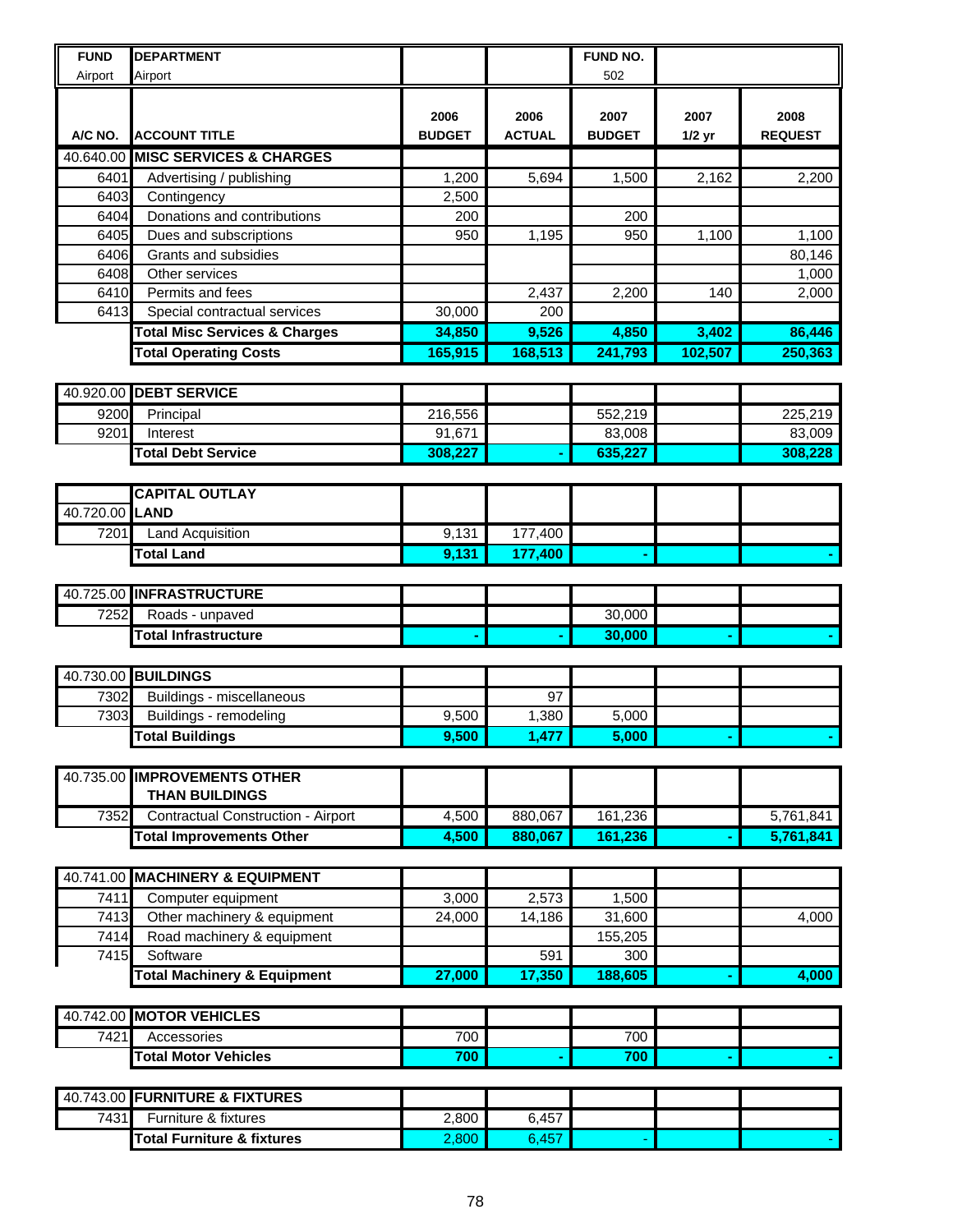| <b>FUND</b> | <b>IDEPARTMENT</b>                    |                       |                       | <b>FUND NO.</b>       |                  |                        |
|-------------|---------------------------------------|-----------------------|-----------------------|-----------------------|------------------|------------------------|
| Airport     | Airport                               |                       |                       | 502                   |                  |                        |
| A/C NO.     | <b>ACCOUNT TITLE</b>                  | 2006<br><b>BUDGET</b> | 2006<br><b>ACTUAL</b> | 2007<br><b>BUDGET</b> | 2007<br>$1/2$ yr | 2008<br><b>REQUEST</b> |
|             | 40.745.00 CONSTRUCTION IN PROGRESS    |                       |                       |                       |                  |                        |
| 7451        | Construction in progress              | 350,000               | 1,607,123             | 5,500,000             | 77,720           |                        |
|             | <b>Total Construction in progress</b> | 350,000               | 1,607,123             | 5,500,000             |                  |                        |
|             | <b>Total Capital Outlay</b>           | 403,631               | 2,689,875             | 5,885,541             | $\blacksquare$   | 5,765,841              |
|             |                                       |                       |                       |                       |                  |                        |
|             | <b>TOTAL BUDGET</b>                   | 1,017,626             | 2,987,296             | 6,922,096             |                  | 6,411,172              |

|                | <b>REVENUES</b>             | 08 Projections |
|----------------|-----------------------------|----------------|
| 30.311.10.0000 | <b>Property tax</b>         | 60,000         |
| 30.331.00.0000 | Federal grants              | 5,250,000      |
| 30.334.00.0000 | State grants                | 380,000        |
| 30.335.00.0000 | State share revenue         | 11,000         |
| 30.341.00.0000 | <b>Charges for services</b> | 8,000          |
| 30.362.00.0000 | Rents and royalties         | 109,230        |
|                |                             |                |
|                | <b>TOTAL REVENUES</b>       | 5,818,230      |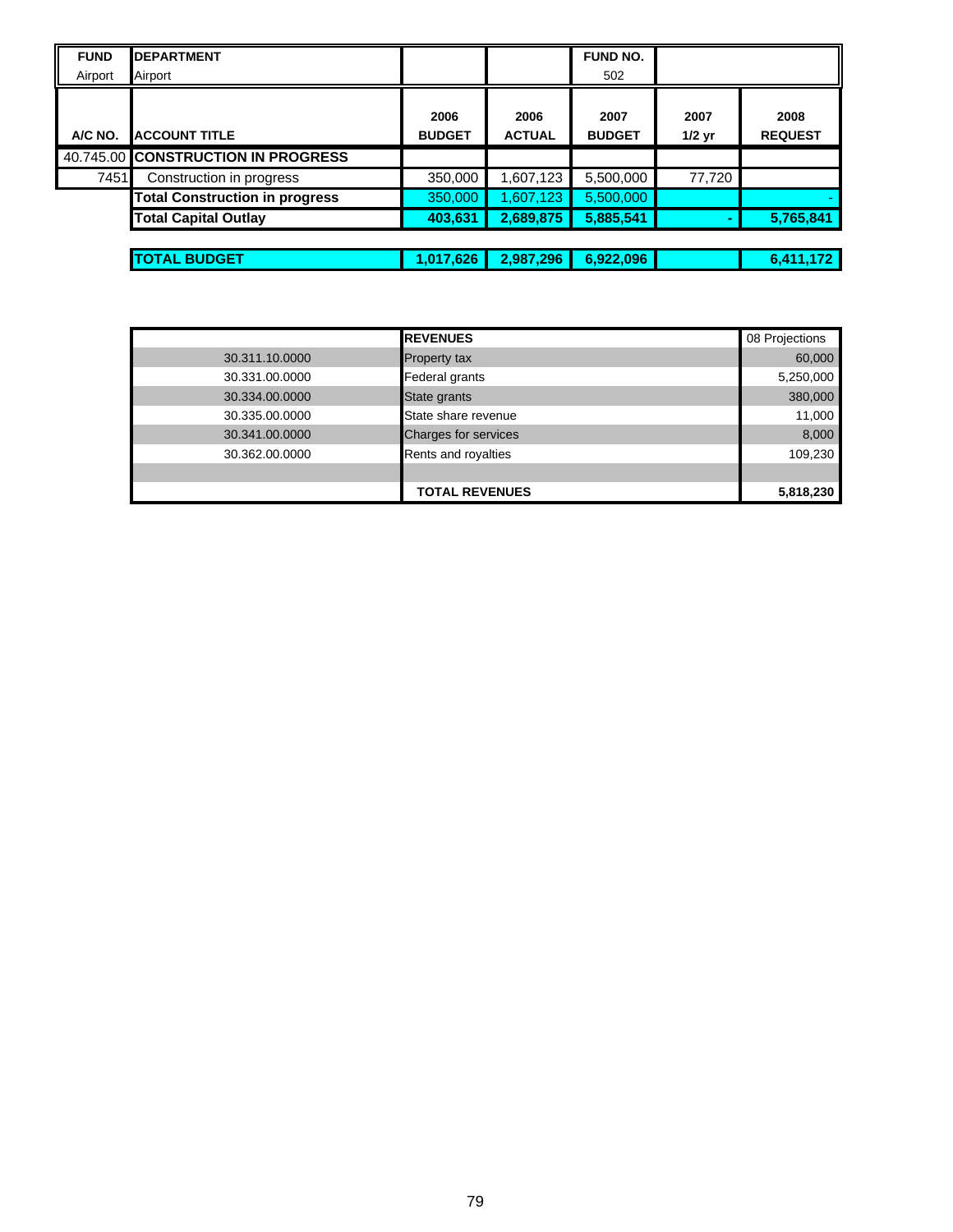| <b>FUND</b>  | <b>DEPARTMENT</b>                              | <b>DIVISION:</b>      |                       | FUND NO.              |                  |                        |
|--------------|------------------------------------------------|-----------------------|-----------------------|-----------------------|------------------|------------------------|
| R&B          | Public Works: Road & Bridge                    | Administration        |                       | 201                   |                  |                        |
| A/C NO.      | <b>ACCOUNT TITLE</b>                           | 2006<br><b>BUDGET</b> | 2006<br><b>ACTUAL</b> | 2007<br><b>BUDGET</b> | 2007<br>$1/2$ yr | 2008<br><b>REQUEST</b> |
|              | <b>PERSONNEL COSTS</b>                         |                       |                       |                       |                  |                        |
|              | 40.110.00 PAYROLL                              |                       |                       |                       |                  |                        |
| 1101         | Wages - regular                                | 93,782                | 89,778                | 158,792               | 55,957           | 200,219                |
|              | <b>Total Payroll</b>                           | 93,782                | 89,841                | 158,792               | 55,957           | 200,219                |
|              |                                                |                       |                       |                       |                  |                        |
| 1201         | 40.120.00 FRINGE BENEFITS<br>FICA / Medicare   |                       |                       |                       | 4,219            | 15,317                 |
| 1202         | Retirement plan                                | 7,175<br>3,751        | 6,732<br>3,591        | 12,148<br>6,352       | 2,063            | 8,009                  |
| 1203         | Workman's Compensation                         | 488                   |                       | 821                   |                  | 3,178                  |
| 1204         | Unemployment insurance                         | 281                   | 267                   | 476                   | 168              | 600                    |
| 1205         | Medical / Dental insurance                     | 10,104                | 11,160                | 15,648                | 5,376            | 20,544                 |
|              | <b>Total Fringe Benefits</b>                   | 21,799                | 21,750                | 35,445                | 11,826           | 47,648                 |
|              | <b>TOTAL PERSONNEL COSTS</b>                   | 115,581               | 111,591               | 194,237               | 67,783           | 247,867                |
|              |                                                |                       |                       |                       |                  |                        |
|              | <b>OPERATING COSTS</b>                         |                       |                       |                       |                  |                        |
|              | 40.320.00 PROFESSIONAL SERVICES                |                       |                       |                       |                  |                        |
| 3202         | Architectural / Engineering                    |                       | 250                   |                       |                  | 75,000                 |
| 3204         | Consultants                                    | 12,000                | 6,212                 | 60,000                |                  |                        |
| 3206         | Medical services                               |                       | 871                   |                       |                  |                        |
| 3209         | Other professional services                    |                       | 1,284                 |                       | 863              |                        |
|              | <b>Total Professional Services</b>             | 12,000                | 8,617                 | 60,000                | 863              | 75,000                 |
|              |                                                |                       |                       |                       |                  |                        |
|              | 40.411.00 UTILITIES                            |                       |                       |                       |                  |                        |
| 4112         | Electric                                       | 15,000                | 12,907                | 15,000                | 7,081            | 16,000                 |
| 4113         | Gas                                            | 8,500                 | 7,329                 | 12,000                | 2,937            | 8,000                  |
| 4115         | Water                                          | 2,000                 | 1,276                 | 1,500                 | 349              | 1,500                  |
|              | <b>Total Utilities</b>                         | 25,500                | 21,512                | 28,500                | 10,367           | 25,500                 |
|              | 40.430.00 REPAIRS & MAINTENANCE SERVICES       |                       |                       |                       |                  |                        |
|              | 4301 Buildings / structures                    |                       | 1,446                 | 1,000                 | 255              | 1,000                  |
| 4302         | Computer hardware                              |                       |                       |                       |                  |                        |
| 4305         | Machinery / Equipment / Vehicles               | 2,500                 | 933                   |                       |                  |                        |
| 4309         | Other maintenance and repair                   |                       |                       |                       | 167              |                        |
|              | <b>Total Repair &amp; Maintenance Services</b> | 2,500                 | 2,379                 | 1,000                 | 422              | 1,000                  |
|              |                                                |                       |                       |                       |                  |                        |
|              | 40.441.00 RENTS AND LEASES                     |                       |                       |                       |                  |                        |
| 4413         | Furniture / fixtures / office equipment        |                       | 111                   | 3,000                 | 1,344            | 3,000                  |
| 4414         | Land                                           |                       |                       |                       |                  |                        |
| 4415         | Machinery / equipment / vehicles               | 1,500                 | 3,690                 |                       | 1,452            |                        |
|              | <b>Total Rents/Leases</b>                      | 1,500                 | 3,801                 | 3,000                 | 2,796            | 3,000                  |
|              |                                                |                       |                       |                       |                  |                        |
|              | 40.520.00 INSURANCE                            |                       |                       |                       |                  |                        |
| 5201<br>5203 | Liability deductible<br>Other Insurance        | 145,000<br>11,000     |                       | 110,557<br>11,000     | 110,557          | 115,000                |
|              | <b>Total Insurance</b>                         | 156,000               |                       | 121,557               | 110,557          | 115,000                |
|              |                                                |                       |                       |                       |                  |                        |
|              | 40.530.00 COMMUNICATIONS                       |                       |                       |                       |                  |                        |
| 5302         | Postage                                        |                       |                       |                       | 29               |                        |
| 5303         | Telephone                                      | 9,000                 | 8,375                 | 9,000                 | 3,594            | 10,000                 |
| 5304         | Other communications                           | 2,500                 |                       |                       |                  |                        |

5305 Shipping & freight 554 50 108 100 **Total Communications 11,500** 11,500 **8,929** 9,050 3,731 10,100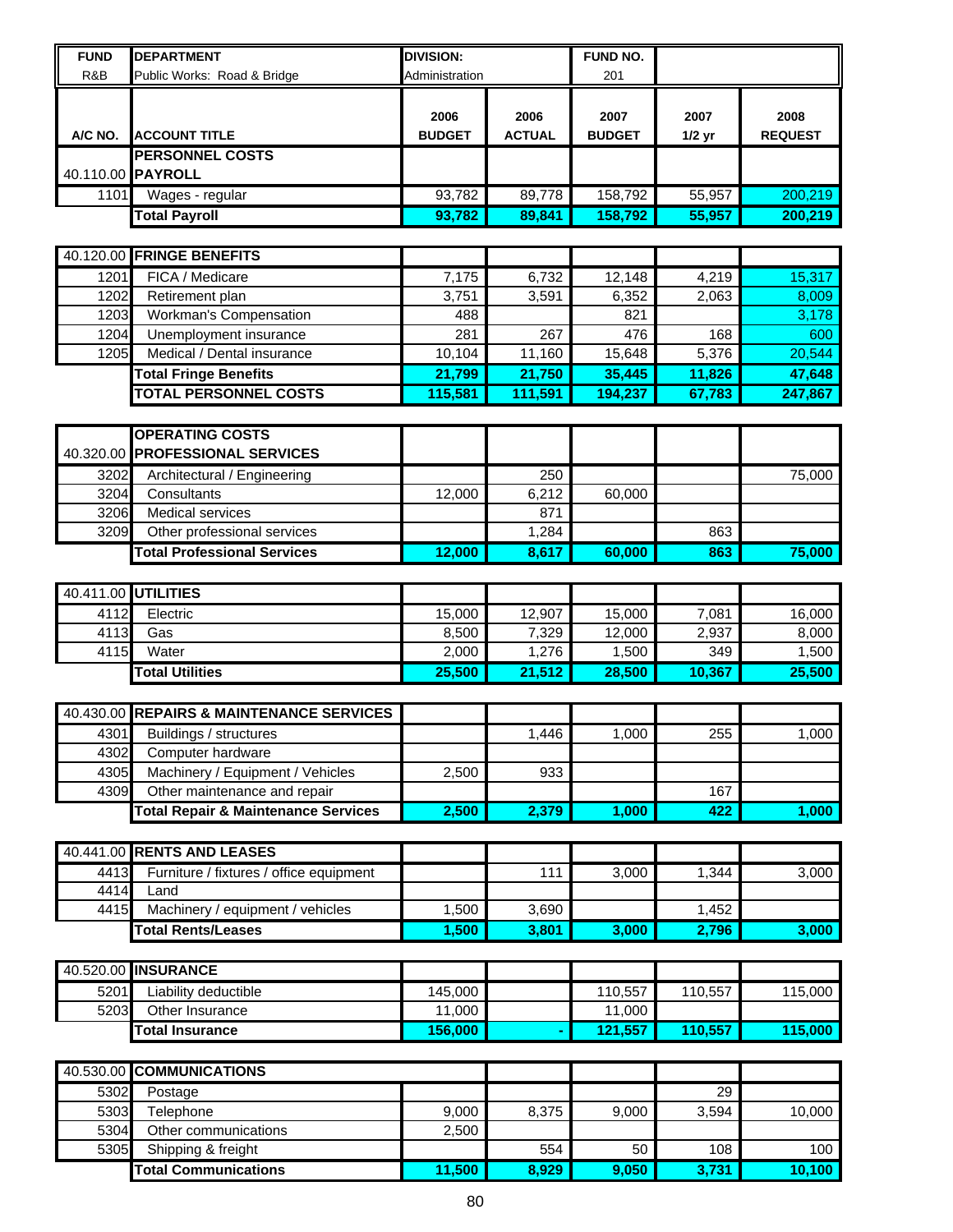| <b>FUND</b>  | <b>DEPARTMENT</b>                               | <b>DIVISION:</b>      |                       | FUND NO.              |              |                        |
|--------------|-------------------------------------------------|-----------------------|-----------------------|-----------------------|--------------|------------------------|
| R&B          | Public Works: Road & Bridge                     | Administration        |                       | 201                   |              |                        |
|              | <b>ACCOUNT TITLE</b>                            | 2006<br><b>BUDGET</b> | 2006<br><b>ACTUAL</b> | 2007<br><b>BUDGET</b> | 2007         | 2008<br><b>REQUEST</b> |
| A/C NO.      |                                                 |                       |                       |                       | $1/2$ yr     |                        |
|              |                                                 |                       |                       |                       |              |                        |
|              | 40.560.00 PRINTING/DUPLICATION/FILMING          |                       |                       |                       |              |                        |
| 5604         | Printing and binding                            |                       |                       |                       | 284          |                        |
|              | <b>Total Print/Duplication/Filming</b>          |                       |                       |                       | 284          |                        |
|              |                                                 |                       |                       |                       |              |                        |
| 40.580.00    | TRAVEL/TRAINING/CONFERENCE                      |                       |                       |                       |              |                        |
| 5801         | <b>Business conference</b>                      |                       | 449                   | 1,000                 |              | 1,000                  |
| 5802<br>5803 | Meals and entertainment                         | 4,640                 | 856<br>8,464          | 1,000<br>10,000       | 350<br>1,048 | 1,250                  |
| 5804         | Training and education<br><b>Travel costs</b>   | 4,500                 | 4,619                 | 2,000                 |              | 12,000<br>2,500        |
|              | <b>Total Travel/Training/Conference</b>         | 9,140                 | 14,388                | 14,000                | 1,398        | 16,750                 |
|              |                                                 |                       |                       |                       |              |                        |
|              | 40.610.00 OPERATING SUPPLIES                    |                       |                       |                       |              |                        |
| 6105         | Chemicals / laboratory                          |                       |                       | 500                   |              |                        |
| 6117         | Janitorial                                      | 600                   | 323                   |                       | 415          |                        |
| 6119         | Medical costs / immunizations                   | 1,500                 | 280                   | 1,500                 |              |                        |
| 6121         | Office supplies                                 | 3,000                 | 5,627                 | 3,000                 | 2,126        | 3,000                  |
| 6124         | Small tools & equipment                         | 300                   | 1,302                 | 500                   |              | 1,500                  |
| 6125         | Uniforms                                        | 350                   |                       |                       |              | 3,500                  |
| 6126         | Other operating supplies                        |                       | 502                   |                       |              |                        |
|              | <b>Total Operating Supplies</b>                 | 5,750                 | 8,034                 | 5,500                 | 2,541        | 8,000                  |
|              |                                                 |                       |                       |                       |              |                        |
| 40.626.00    | <b>REPAIR &amp; MAINTENANCE SUPPLIES</b>        |                       |                       |                       |              |                        |
| 6261         | Gas, oil, lubricants                            | 17,000                |                       |                       |              |                        |
|              | <b>Total Repairs &amp; Maintenance Supplies</b> | 17,000                |                       |                       |              |                        |
|              |                                                 |                       |                       |                       |              |                        |
| 40.640.00    | <b>MISC SERVICES &amp; CHARGES</b>              |                       |                       |                       |              |                        |
| 6401         | Advertising / publishing                        | 3,000                 | 398                   | 200                   | 58           | 2,400                  |
| 6405         | Dues and subscriptions                          | 1,000                 | 1,334                 | 1,200                 | 273          | 275                    |
| 6406         | Grants and subsidies                            |                       | 132,803               |                       | 2,055        |                        |
| 6408         | Other services                                  |                       | 94                    |                       |              |                        |
| 6410         | Permits and fees                                | 25,000                | 1,002                 | 10,000                | 14,856       | 5,000                  |
|              | <b>Total Misc Services &amp; Charges</b>        | 29,000                | 135,631               | 11,400                | 17,242       | 7,675                  |
|              | <b>Total Operating Costs</b>                    | 269,890               | 203,290               | 254,007               | 150,201      | 262,025                |
|              |                                                 |                       |                       |                       |              |                        |
|              | 40.920.00 DEBT SERVICE                          |                       |                       |                       |              |                        |
| 9205         | Other Debt Service Expenses                     |                       |                       |                       |              | 77,000                 |
|              | <b>Total Debt Service</b>                       |                       |                       |                       |              | 77,000                 |
|              |                                                 |                       |                       |                       |              |                        |
|              | <b>CAPITAL OUTLAY</b>                           |                       |                       |                       |              |                        |
| 40.720.00    | <b>LAND</b>                                     |                       |                       |                       |              |                        |
| 7201         | <b>Land Acquisition</b>                         |                       |                       |                       |              |                        |
| 7202         | Right-of-way Acquisition                        |                       |                       |                       |              |                        |
|              | <b>Total Land</b>                               |                       |                       |                       |              |                        |
|              |                                                 |                       |                       |                       |              |                        |
|              | 40.725.00 INFRASTRUCTURE                        |                       |                       |                       |              |                        |
| 7253         | <b>Bridges</b>                                  |                       | 6,869                 |                       |              |                        |
|              | <b>Total Infrastructure</b>                     |                       | 6,869                 | ۰                     |              |                        |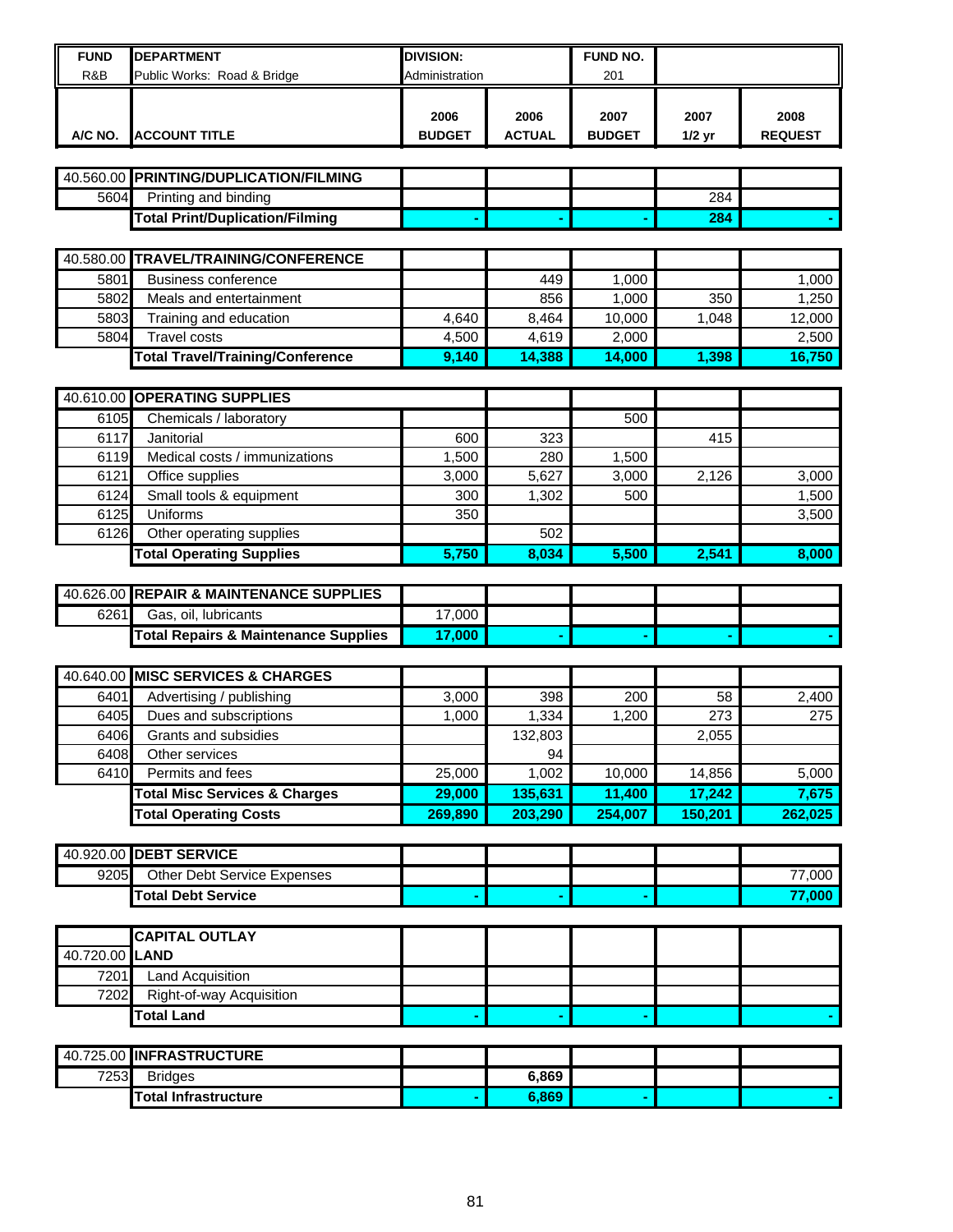| <b>FUND</b> | <b>DEPARTMENT</b>                      | <b>DIVISION:</b>      |                       | <b>FUND NO.</b>       |                  |                        |
|-------------|----------------------------------------|-----------------------|-----------------------|-----------------------|------------------|------------------------|
| R&B         | Public Works: Road & Bridge            | Administration        |                       | 201                   |                  |                        |
| A/C NO.     | <b>ACCOUNT TITLE</b>                   | 2006<br><b>BUDGET</b> | 2006<br><b>ACTUAL</b> | 2007<br><b>BUDGET</b> | 2007<br>$1/2$ yr | 2008<br><b>REQUEST</b> |
|             | 40.741.00 MACHINERY & EQUIPMENT        |                       |                       |                       |                  |                        |
| 7411        | Computer equipment                     | 5,000                 | 2,399                 |                       |                  |                        |
| 7412        | Office equipment                       | 1,500                 |                       |                       |                  |                        |
| 7413        | Other machinery & equipment            |                       | 6,540                 |                       |                  |                        |
| 7415        | Software                               | 3,000                 | 1,800                 |                       |                  |                        |
|             | <b>Total Machinery &amp; Equipment</b> | 9,500                 | 10,739                | ۰                     |                  |                        |
|             |                                        |                       |                       |                       |                  |                        |
|             | 40.742.00 MOTOR VEHICLES               |                       |                       |                       |                  |                        |
| 7422        | Autos and trucks                       |                       | 21,090                |                       |                  |                        |
|             | <b>Total Motor Vehicles</b>            |                       | 21,090                |                       |                  |                        |
|             |                                        |                       |                       |                       |                  |                        |
|             | 40.743.00 FURNITURE & FIXTURES         |                       |                       |                       |                  |                        |
| 7431        | Furniture & fixtures                   | 1,500                 | 988                   | 1,500                 |                  | 500                    |
|             | <b>Total Furniture &amp; fixtures</b>  | 1,500                 | 988                   | 1,500                 |                  | 500                    |
|             |                                        |                       |                       |                       |                  |                        |
|             | <b>Total Capital Outlay</b>            | 11,000                | 39,686                | 1,500                 |                  | 500                    |
|             |                                        |                       |                       |                       |                  |                        |
|             | <b>TOTAL BUDGET</b>                    | 396,471               | 354,567               | 449,744               | 217,984          | 587,392                |

|                | <b>IREVENUES</b>                   | 08 Projections |
|----------------|------------------------------------|----------------|
| 30.311.10.0000 | <b>Property tax</b>                | 546,651        |
| 30.322.11.0000 | Road cut and driveway permits      | 40,000         |
| 30.335.40.0000 | State shared revenue - HUTF        | 1,500,000      |
| 30.395.00.0000 | Miscellaneous revenues and refunds | 396,834        |
|                |                                    |                |
|                | <b>TOTAL REVENUES</b>              | 2,483,485      |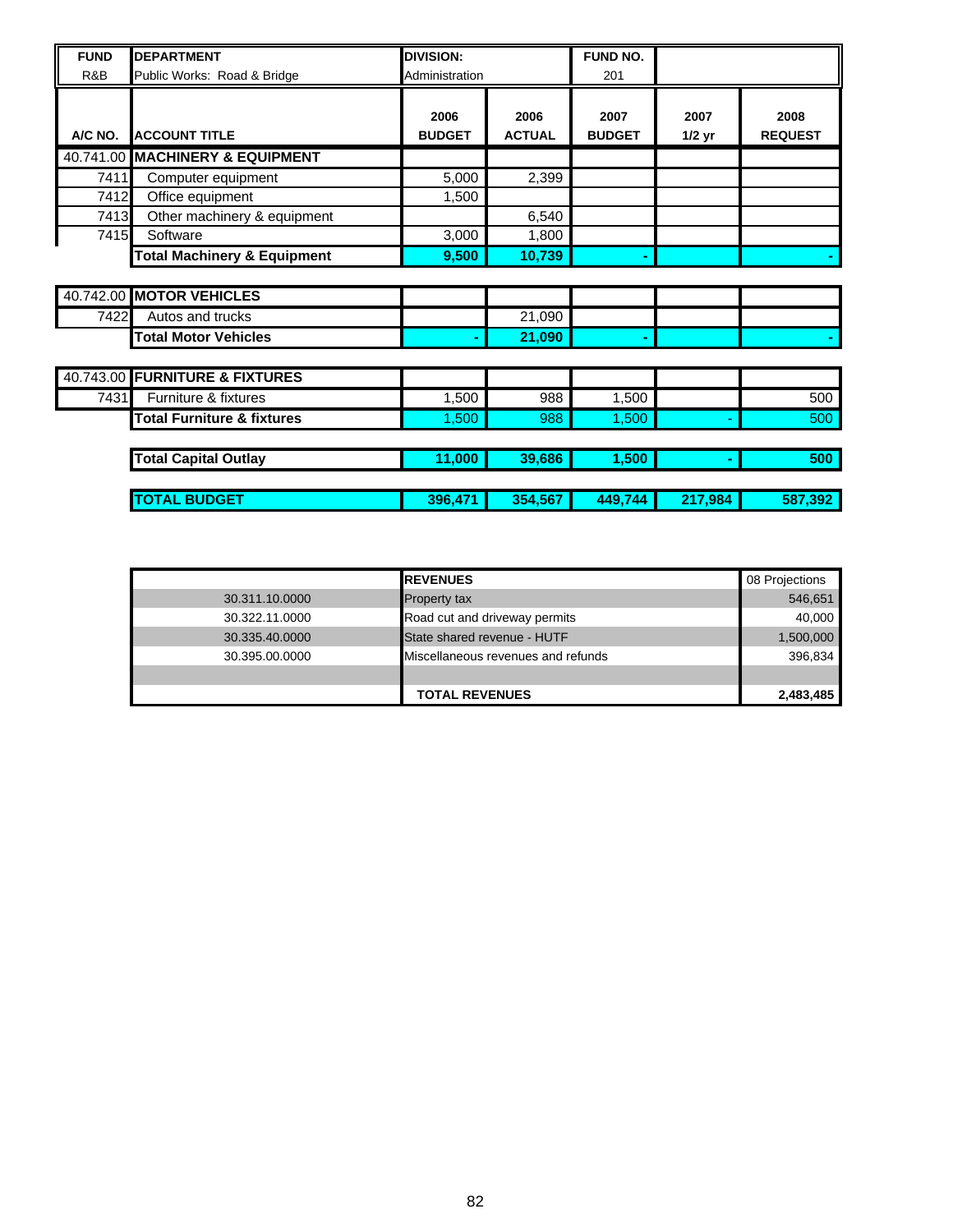| <b>FUND</b><br><b>DEPARTMENT</b><br><b>DIVISION:</b><br>FUND NO.<br>R&B<br>Public Works: Road & Bridge<br>Road Maintenance<br>201 | DEPT. NO.<br>431.20                        |
|-----------------------------------------------------------------------------------------------------------------------------------|--------------------------------------------|
|                                                                                                                                   |                                            |
|                                                                                                                                   |                                            |
| 2006<br>2006<br>2007<br>A/C NO.<br><b>BUDGET</b><br><b>ACTUAL</b><br><b>ACCOUNT TITLE</b><br><b>BUDGET</b>                        | 2008<br>2007<br>$1/2$ yr<br><b>REQUEST</b> |
| <b>PERSONNEL COSTS</b>                                                                                                            |                                            |
| 40.110.00 PAYROLL                                                                                                                 |                                            |
| 870,250<br>752,114<br>845,805<br>1101<br>Wages - regular                                                                          | 444,249<br>568,317                         |
| 1102<br>Wages - overtime<br>20,000<br>25,575<br>17,500                                                                            | 11,013                                     |
| 1103<br>Wages - part time / seasonal<br>52,500<br>30,000                                                                          | 12,906                                     |
| Wages - sick leave buy back<br>1,209<br>1108<br>Wages - Seasonal<br>27,542<br>1116                                                |                                            |
| 1120<br>Wages - on call<br>13,914                                                                                                 | 4,517<br>5,000                             |
| <b>Total Payroll</b><br>920,250<br>820,354<br>915,805                                                                             | 586,223<br>459,779                         |
|                                                                                                                                   |                                            |
| <b>FRINGE BENEFITS</b><br>40.120.00                                                                                               |                                            |
| 1201<br>FICA / Medicare<br>70,402<br>59,554<br>70,057                                                                             | 44,846<br>33,751                           |
| 1202<br>34,808<br>34,530<br>Retirement plan<br>30,655                                                                             | 22,932<br>17,954                           |
| 1203<br>Workman's Compensation<br>116,317<br>113,634                                                                              | 72,753                                     |
| 1204<br>Unemployment insurance<br>2,458<br>2,718<br>2,731                                                                         | 1,379<br>1,751                             |
| 1205<br>Medical / Dental insurance<br>147,312<br>127,385<br>121,332                                                               | 61,101<br>83,448                           |
| 371,570<br>220,052<br>342,271<br><b>Total Fringe Benefits</b>                                                                     | 225,730<br>114,185                         |
| <b>TOTAL PERSONNEL COSTS</b><br>1,291,820<br>1,040,406<br>1,258,076                                                               | 811,953<br>573,964                         |
|                                                                                                                                   |                                            |
| <b>OPERATING COSTS</b>                                                                                                            |                                            |
| 40.320.00<br><b>PROFESSIONAL SERVICES</b>                                                                                         |                                            |
| 1,429<br>3202<br>Architectural / Engineering                                                                                      | 100,000                                    |
| 3206<br><b>Medical services</b>                                                                                                   | 393                                        |
| 3209<br>140<br>Other professional services                                                                                        | 75,000                                     |
| <b>Total Professional Services</b><br>1,569                                                                                       | 175,000<br>393                             |
| 40.430.00 REPAIRS & MAINTENANCE SERVICES                                                                                          |                                            |
| 4305<br>Machinery / Equipment / Vehicles                                                                                          | 267                                        |
| 4309<br>262<br>Other maintenance and repair<br>1,000                                                                              |                                            |
| <b>Total Repair &amp; Maintenance Services</b><br>262<br>1,000                                                                    |                                            |
|                                                                                                                                   |                                            |
| 40.441.00 RENTS AND LEASES                                                                                                        |                                            |
| 4413<br>Furniture / fixtures / office equipment                                                                                   |                                            |
| Machinery / equipment / vehicles<br>4415<br>5,150<br>2,416                                                                        |                                            |
| <b>Total Rents/Leases</b><br>5,150<br>2,416                                                                                       |                                            |
|                                                                                                                                   |                                            |
| 40.530.00<br><b>COMMUNICATIONS</b>                                                                                                |                                            |
| 5303<br>Telephone                                                                                                                 | 2,500                                      |
| 5304<br>Other communications<br>3,105<br>2,000<br>2,000                                                                           |                                            |
| Shipping & freight<br>5305<br>1,680                                                                                               | $\overline{7}$                             |
| <b>Total Communications</b><br>2,000<br>4,785<br>2,000                                                                            | $\overline{7}$<br>2,500                    |
|                                                                                                                                   |                                            |
| 40.580.00 TRAVEL/TRAINING/CONFERENCE                                                                                              |                                            |
| 5804<br><b>Travel costs</b><br>$\overline{29}$                                                                                    | 196                                        |
| <b>Total Travel/Training/Conference</b><br>$\overline{29}$                                                                        | 196                                        |
|                                                                                                                                   |                                            |
|                                                                                                                                   |                                            |
| 40.610.00<br><b>OPERATING SUPPLIES</b>                                                                                            |                                            |
| 6119<br>Medical costs / immunizations<br>190                                                                                      |                                            |
| 6121<br>Office supplies<br>1,500<br>1,500<br>Small tools & equipment<br>1,293<br>6124<br>1,000                                    | 461<br>500<br>1,000<br>99                  |

6126 Other operating supplies 83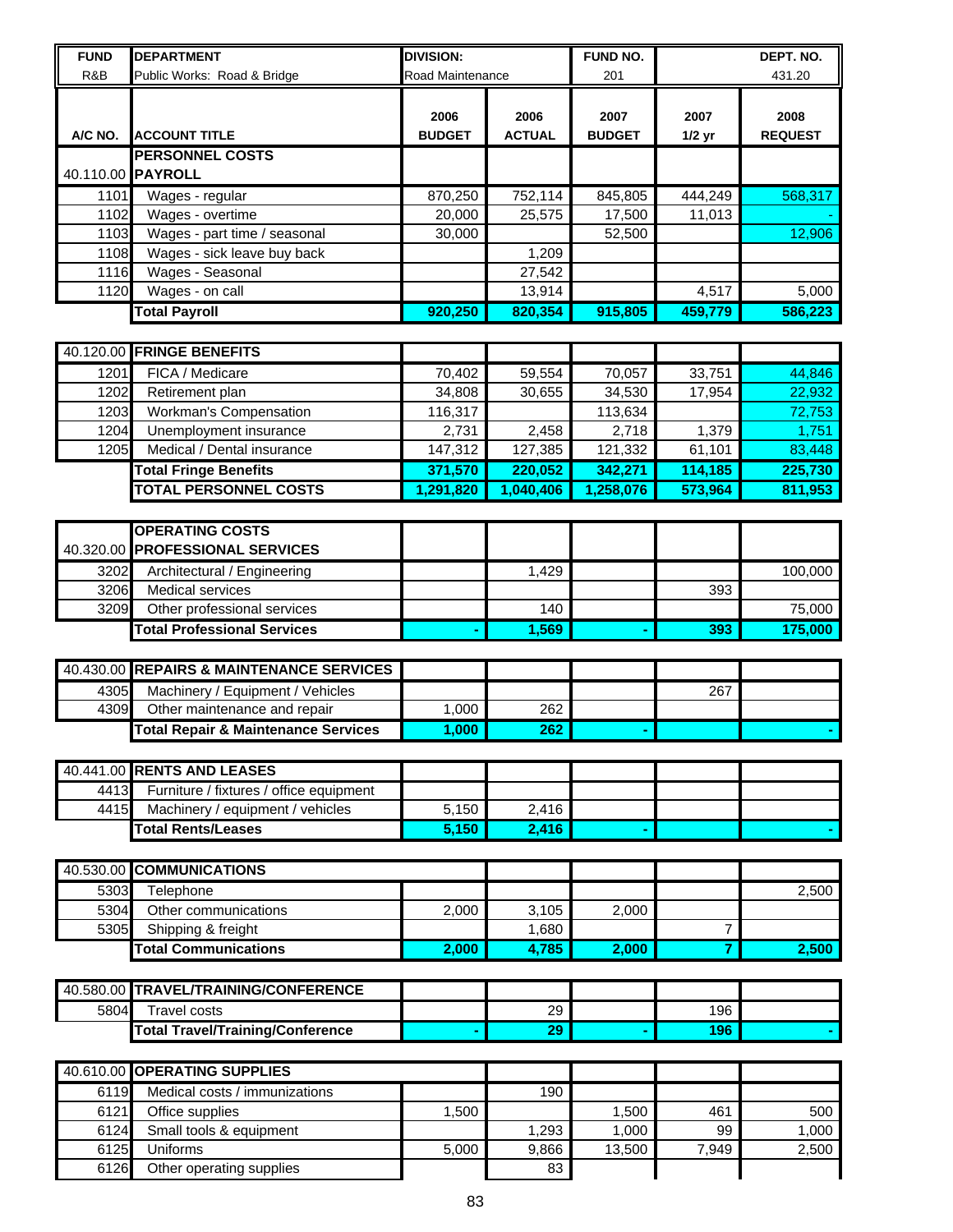| <b>FUND</b> | <b>DEPARTMENT</b>                               | <b>DIVISION:</b>      |                       | FUND NO.              |                  | DEPT. NO.              |
|-------------|-------------------------------------------------|-----------------------|-----------------------|-----------------------|------------------|------------------------|
| R&B         | Public Works: Road & Bridge                     | Road Maintenance      |                       | 201                   |                  | 431.20                 |
| A/C NO.     | <b>ACCOUNT TITLE</b>                            | 2006<br><b>BUDGET</b> | 2006<br><b>ACTUAL</b> | 2007<br><b>BUDGET</b> | 2007<br>$1/2$ yr | 2008<br><b>REQUEST</b> |
|             | <b>Total Operating Supplies</b>                 | 6,500                 | 11,432                | 16,000                | 8,509            | 4,000                  |
|             |                                                 |                       |                       |                       |                  |                        |
| 40.626.00   | <b>REPAIR &amp; MAINTENANCE SUPPLIES</b>        |                       |                       |                       |                  |                        |
| 6261        | Gas, oil, lubricants                            | 175,000               | 193,288               | 190,000               | 66,191           | 150,000                |
| 6264        | Materials to repair and maintain                |                       |                       |                       |                  |                        |
|             | machinery, equipment, autos                     | 250,000               | 374,790               | 250,000               | 133,578          | 150,000                |
| 6265        | Paint                                           |                       |                       |                       |                  | 21,000                 |
| 6266        | Street maintenance materials                    | 1,300,000             | 1,408,922             | 750,000               | 183,284          | 550,000                |
| 6267        | Other maintenance & repair supplies             | 35,000                |                       |                       |                  |                        |
|             | <b>Total Repairs &amp; Maintenance Supplies</b> | 1,760,000             | 1,977,000             | 1,190,000             |                  | 871,000                |
|             |                                                 |                       |                       |                       |                  |                        |
| 40.640.00   | <b>MISC SERVICES &amp; CHARGES</b>              |                       |                       |                       |                  |                        |
| 6408        | Other services                                  |                       |                       |                       | 94               |                        |
| 6410        | Permits and fees                                |                       | 1,064                 |                       |                  |                        |
|             | <b>Total Misc Services &amp; Charges</b>        |                       | 1,064                 |                       |                  |                        |
|             | <b>Total Operating Costs</b>                    | 1,774,650             | 1,998,557             | 1,208,000             | 9,105            | 1,052,500              |
|             |                                                 |                       |                       |                       |                  |                        |
|             | 40.725.00 INFRASTRUCTURE                        |                       |                       |                       |                  |                        |
| 7252        | Roads - unpaved                                 |                       | 3,541                 |                       |                  |                        |
| 7253        | <b>Bridges</b>                                  |                       | 27,828                |                       |                  |                        |
|             | <b>Total Infrastructure</b>                     |                       | 31,369                |                       |                  |                        |
|             |                                                 |                       |                       |                       |                  |                        |
|             | 40.742.00 MOTOR VEHICLES                        |                       |                       |                       |                  |                        |
| 7422        | Autos and trucks                                |                       | 18,142                |                       |                  | 28,000                 |
|             | <b>Total Motor Vehicles</b>                     |                       | 18,142                |                       |                  | 28,000                 |
|             |                                                 |                       |                       |                       |                  |                        |
|             | <b>Total Capital Outlay</b>                     |                       | 49,511                |                       |                  | 28,000                 |
|             |                                                 |                       |                       |                       |                  |                        |
|             | <b>TOTAL BUDGET</b>                             | 3,066,470             | 3,088,473             | 2,466,076             | 583,069          | 1,892,453              |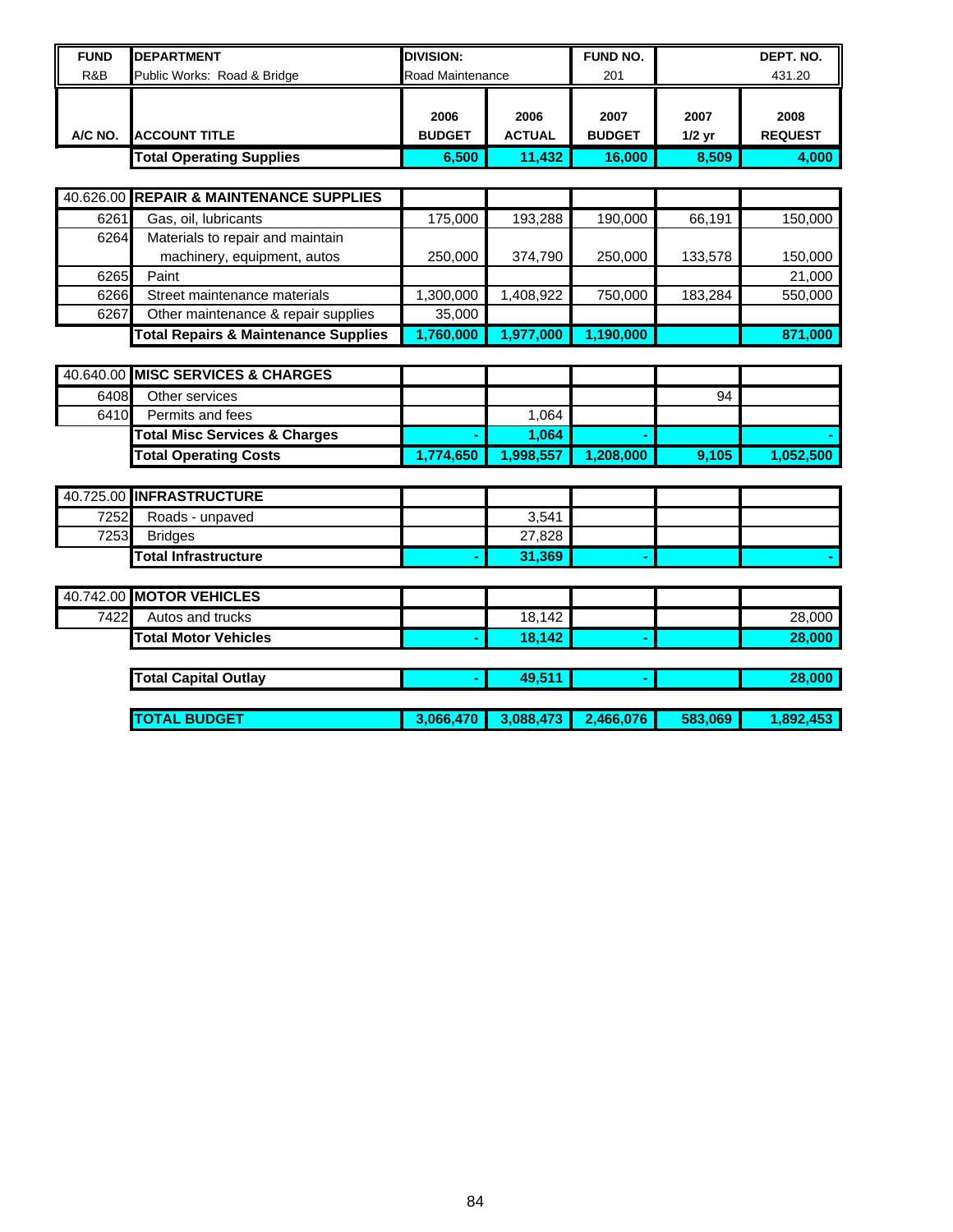| <b>FUND</b>  | <b>DEPARTMENT</b>                                    | <b>DIVISION:</b>      |                       | FUND NO.              |                  | DEPT. NO.              |
|--------------|------------------------------------------------------|-----------------------|-----------------------|-----------------------|------------------|------------------------|
| <b>DHS</b>   | <b>Human Services</b>                                | Administration        |                       | 202                   |                  | 444.10                 |
| A/C NO.      | <b>ACCOUNT TITLE</b>                                 | 2006<br><b>BUDGET</b> | 2006<br><b>ACTUAL</b> | 2007<br><b>BUDGET</b> | 2007<br>1/2 YEAR | 2008<br><b>REQUEST</b> |
|              | <b>PERSONNEL COSTS</b>                               |                       |                       |                       |                  |                        |
|              | 40.110.00 PAYROLL                                    |                       |                       |                       |                  |                        |
| 1101         | Wages - regular                                      | 66,532                | 157,770               | 90,554                | 81,360           | 94,175                 |
|              | <b>Total Payroll</b>                                 | 66,532                | 157,770               | 90,554                | 81,360           | 94,175                 |
|              |                                                      |                       |                       |                       |                  |                        |
|              | 40.120.00 FRINGE BENEFITS                            |                       |                       |                       |                  |                        |
| 1201         | FICA / Medicare                                      | 5,090                 | 11,279                | 6,928                 | 5,848            | 7,204                  |
| 1202         | Retirement plan                                      | 2,662                 | 6,311                 | 3,621                 | 3,254            | 3,767                  |
| 1203<br>1204 | Workman's Compensation                               | 1,177                 | 473                   | 1,130<br>271          | 244              | 2,241                  |
| 1205         | Unemployment insurance<br>Medical / Dental insurance | 199<br>8,424          | 22,522                | 11,688                | 10,586           | 283<br>10,505          |
|              | <b>Total Fringe Benefits</b>                         | 17,552                | 40,585                | 23,638                | 19,932           | 24,001                 |
|              | <b>TOTAL PERSONNEL COSTS</b>                         | 84,084                | 198,355               | 114,192               | 101,292          | 118,176                |
|              |                                                      |                       |                       |                       |                  |                        |
|              | <b>OPERATING COSTS</b>                               |                       |                       |                       |                  |                        |
|              | 40.320.00 PROFESSIONAL SERVICES                      |                       |                       |                       |                  |                        |
| 3203         | Auditing and accounting                              | 18,660                | 8,854                 | 21,325                |                  |                        |
| 3205         | Legal services                                       | 4,118                 |                       | 4,118                 |                  | 4,282                  |
| 3206         | Medical services                                     | 500                   |                       | 500                   |                  | 500                    |
| 3209         | Other professional services                          |                       | 18,849                |                       | 21,765           | 39,312                 |
|              | <b>Total Professional Services</b>                   | 23,278                | 27,703                | 25,943                | 21,765           | 44,094                 |
|              |                                                      |                       |                       |                       |                  |                        |
|              | 40.430.00 REPAIRS & MAINTENANCE SERVICES             |                       |                       |                       |                  |                        |
| 4305         | Machinery / Equipment / Vehicles                     | 1,000                 |                       | 1,000                 |                  | 1,000                  |
|              | <b>Total Repair &amp; Maintenance Services</b>       | 1,000                 |                       | 1,000                 |                  | 1,000                  |
|              |                                                      |                       |                       |                       |                  |                        |
| 40.441.00    | <b>RENTS AND LEASES</b>                              |                       |                       |                       |                  |                        |
| 4411         | Buildings / improvements                             | 8,677                 |                       | 8,677                 |                  | 8,677                  |
| 4413         | Furniture / fixtures / office equipment              | 1,050                 | 62                    | 1,050                 | 887              | 1,050                  |
| 4414         | Land                                                 |                       |                       |                       |                  |                        |
| 4415         | Machinery / equipment / vehicles                     |                       | 881                   |                       |                  |                        |
| 4416         | Other rents / leases                                 |                       |                       |                       | 556              |                        |
|              | <b>Total Rents/Leases</b>                            | 9,727                 | 943                   | 9,727                 | 1,443            | 9,727                  |
|              |                                                      |                       |                       |                       |                  |                        |
|              | 40.520.00 INSURANCE                                  |                       |                       |                       |                  |                        |
| 5203         | Other Insurance                                      | 500                   |                       | 500                   |                  | 500                    |
|              | <b>Total Insurance</b>                               | 500                   |                       | 500                   |                  | 500                    |
|              |                                                      |                       |                       |                       |                  |                        |
| 40.530.00    | <b>COMMUNICATIONS</b>                                |                       |                       |                       |                  |                        |
| 5302         | Postage                                              | 775                   | 435                   | 775                   | 504              | 2,500                  |
| 5303         | Telephone                                            | 200                   | 2,489                 | 2,847                 | 1,178            | 2,847                  |
|              | <b>Total Communications</b>                          | 975                   | 2,924                 | 3,622                 | 1,682            | 5,347                  |
|              | 40.580.00 TRAVEL/TRAINING/CONFERENCE                 |                       |                       |                       |                  |                        |
|              |                                                      |                       |                       |                       |                  |                        |
| 5802<br>5803 | Meals and entertainment                              |                       | 591<br>507            | 500<br>1,000          | 196              |                        |
| 5804         | Training and education<br><b>Travel costs</b>        | 2,458                 | 1,434                 | 958                   | 1,423<br>77      | 3,028                  |
| 5805         | Tuition reimbursement                                |                       |                       |                       |                  |                        |
|              | <b>Total Travel/Training/Conference</b>              | 2,458                 | 2,532                 | 2,458                 | 1,696            | 3,028                  |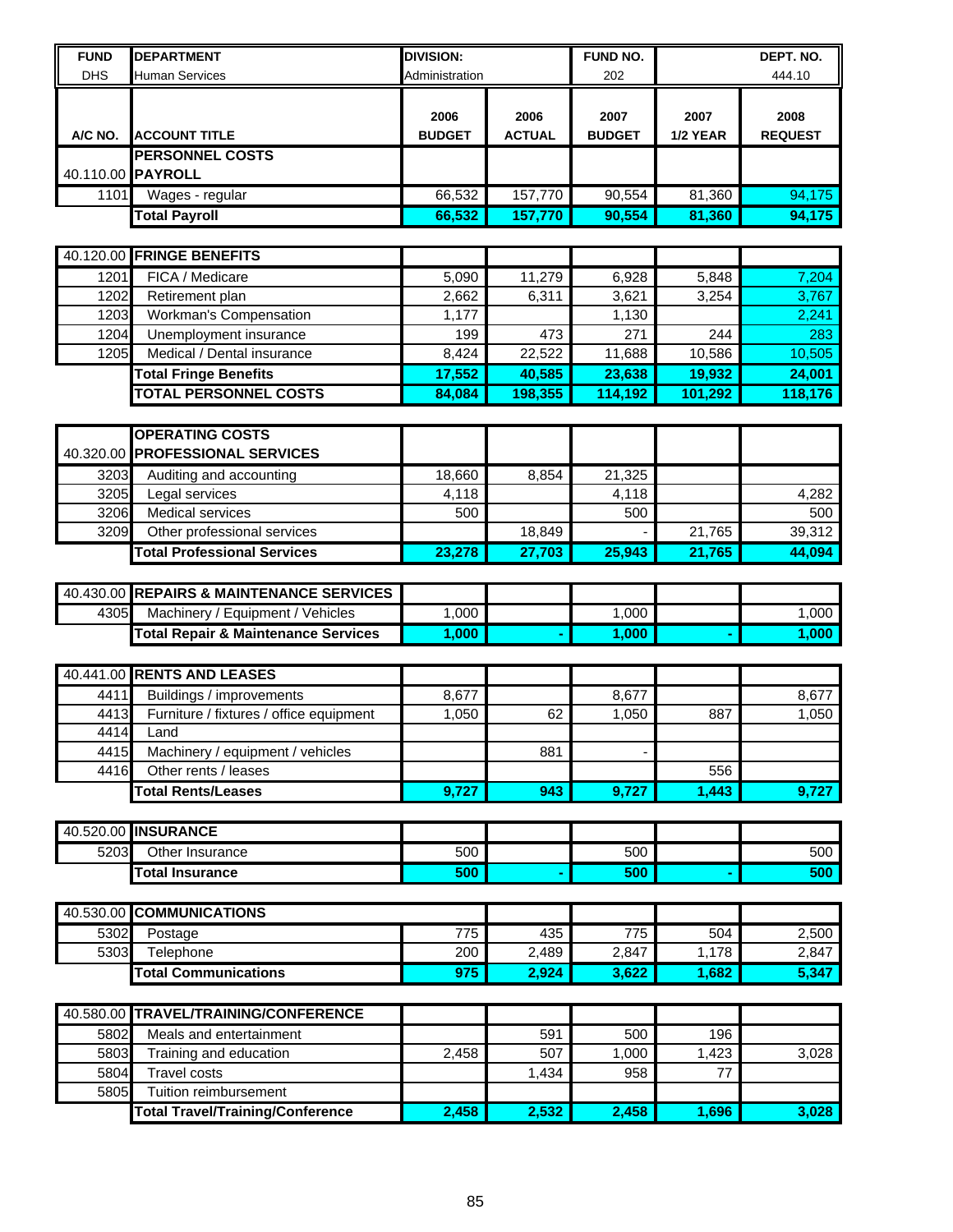| <b>FUND</b> | <b>DEPARTMENT</b>                               | <b>DIVISION:</b>      |                       | FUND NO.              |                  | DEPT. NO.              |
|-------------|-------------------------------------------------|-----------------------|-----------------------|-----------------------|------------------|------------------------|
| <b>DHS</b>  | Human Services                                  | Administration        |                       | 202                   |                  | 444.10                 |
| A/C NO.     | <b>ACCOUNT TITLE</b>                            | 2006<br><b>BUDGET</b> | 2006<br><b>ACTUAL</b> | 2007<br><b>BUDGET</b> | 2007<br>1/2 YEAR | 2008<br><b>REQUEST</b> |
|             |                                                 |                       |                       |                       |                  |                        |
|             | 40.610.00 OPERATING SUPPLIES                    |                       |                       |                       |                  |                        |
| 6121        | Office supplies                                 | 1,032                 | 4,293                 | 1,879                 | 1,498            | 1,500                  |
| 6126        | Other operating supplies                        | 500                   |                       | 500                   |                  | 500                    |
|             | <b>Total Operating Supplies</b>                 | 1,532                 | 4,293                 | 2,379                 | 1,498            | 2,000                  |
|             |                                                 |                       |                       |                       |                  |                        |
| 40.626.00   | <b>REPAIR &amp; MAINTENANCE SUPPLIES</b>        |                       |                       |                       |                  |                        |
| 6261        | Gas, oil, lubricants                            |                       | 138                   |                       | 213              | 500                    |
| 6262        | Tires and tubes                                 |                       |                       |                       |                  |                        |
| 6263        | Materials to repair and maintain                |                       |                       |                       |                  |                        |
|             | building and improvements                       |                       |                       |                       |                  |                        |
| 6264        | Materials to repair and maintain                |                       |                       |                       |                  |                        |
|             | machinery, equipment, autos                     |                       | 168                   |                       |                  | 1,026                  |
|             | <b>Total Repairs &amp; Maintenance Supplies</b> |                       | 306                   |                       | 213              | 1,526                  |
|             |                                                 |                       |                       |                       |                  |                        |
| 40.640.00   | <b>MISC SERVICES &amp; CHARGES</b>              |                       |                       |                       |                  |                        |
| 6401        | Advertising / publishing                        | 300                   |                       | 300                   |                  | 300                    |
| 6405        | Dues and subscriptions                          | 125                   | 120                   | 125                   |                  | 125                    |
| 6409        | RMS adjustment                                  |                       | (5,614)               |                       | (8,612)          |                        |
| 6416        | Moving expenses                                 |                       | 585                   |                       |                  |                        |
|             | <b>Total Misc Services &amp; Charges</b>        | 425                   | (4,909)               | 425                   | (8,612)          | 425                    |
|             | <b>Total Operating Costs</b>                    | 39,895                | 33,792                | 46,054                | 19,685           | 67,647                 |
|             |                                                 |                       |                       |                       |                  |                        |
| 40.741.00   | <b>MACHINERY &amp; EQUIPMENT</b>                |                       |                       |                       |                  |                        |
| 7411        | Computer equipment                              | 1,000                 | 367                   | 1,000                 |                  | 1,500                  |
|             | <b>Total Machinery &amp; Equipment</b>          | 1,000                 | 367                   | 1.000                 |                  | 1,500                  |
|             | 40.742.00 MOTOR VEHICLES                        |                       |                       |                       |                  |                        |
| 7422        | Autos and trucks                                | 23,000                | 21,090                |                       |                  |                        |
|             |                                                 |                       |                       |                       |                  |                        |
|             | <b>Total Motor Vehicles</b>                     | 23,000                | 21,090                |                       |                  |                        |
|             | <b>Total Capital Outlay</b>                     | 24,000                | 21,457                | 1,000                 |                  | 1,500                  |
|             |                                                 |                       |                       |                       |                  |                        |
|             | <b>OTAL BUDGET</b>                              | 147,979               | 253,604               | 161,246               | 120,977          | 187,323                |
|             |                                                 |                       |                       |                       |                  |                        |

|                | <b>IREVENUES</b>      | 08 Projections |
|----------------|-----------------------|----------------|
| 30.311.10.0000 | <b>Property tax</b>   | 256,688        |
| 30.334.00.0000 | State grants          | 152,330        |
|                |                       |                |
|                | <b>TOTAL REVENUES</b> | 409,018        |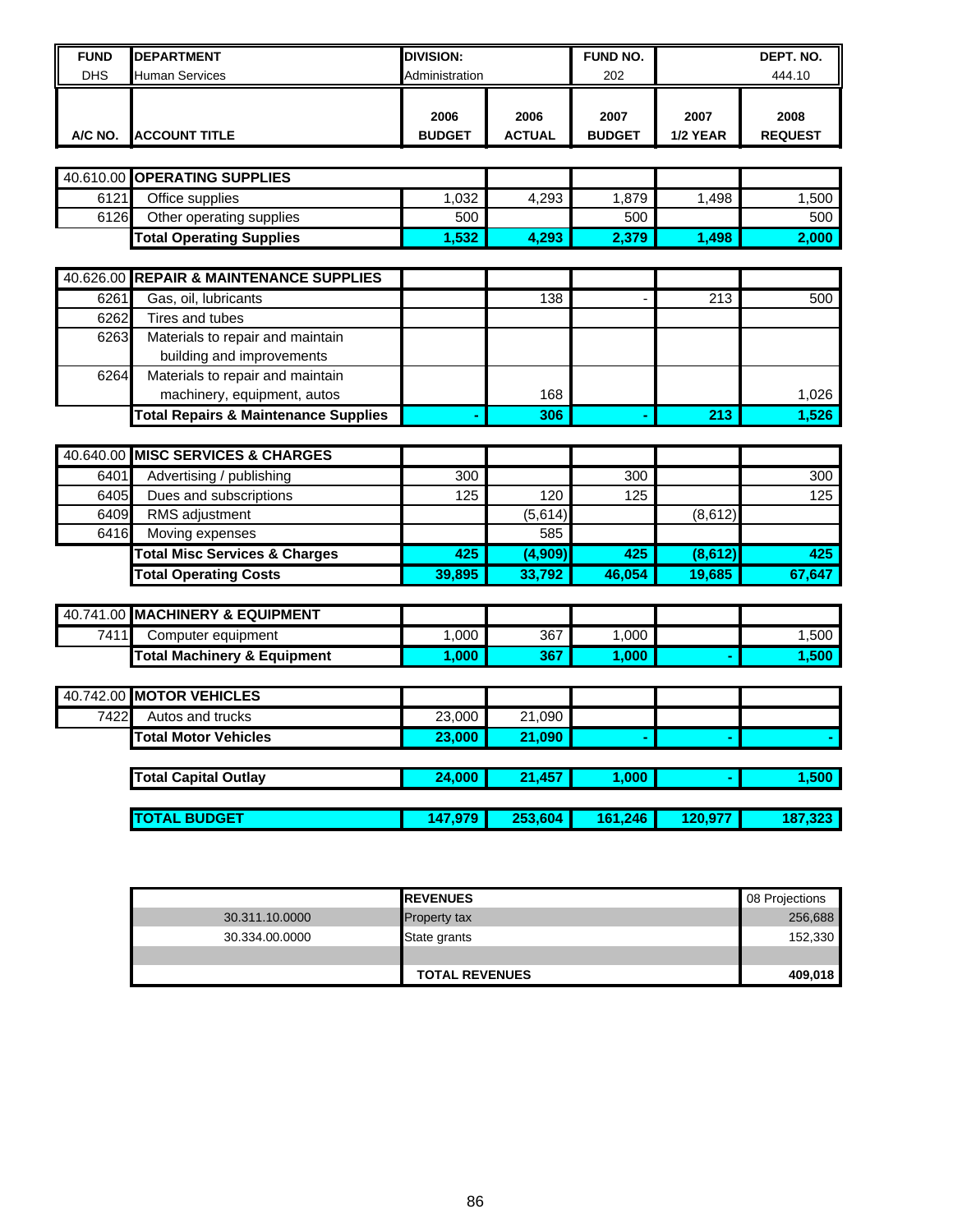| <b>FUND</b> | <b>DEPARTMENT</b>                            | <b>DIVISION:</b>            |                       | <b>FUND NO.</b>       |                         |                        |
|-------------|----------------------------------------------|-----------------------------|-----------------------|-----------------------|-------------------------|------------------------|
| <b>DHS</b>  | <b>Human Services</b>                        | <b>IM Combined Function</b> |                       | 202                   |                         |                        |
| A/C NO.     | <b>ACCOUNT TITLE</b>                         | 2006<br><b>BUDGET</b>       | 2006<br><b>ACTUAL</b> | 2007<br><b>BUDGET</b> | 2007<br><b>1/2 YEAR</b> | 2008<br><b>REQUEST</b> |
|             | <b>IPERSONNEL COSTS</b><br>40.110.00 PAYROLL |                             |                       |                       |                         |                        |
| 1101        | Wages - regular                              | 26,053                      | 43,917                | 39,290                | 48,211                  | 41,981                 |
|             | <b>Total Payroll</b>                         | 26,053                      | 43,917                | 39,290                | 48,211                  | 41,981                 |

|      | 40.120.00 FRINGE BENEFITS    |        |        |        |        |        |
|------|------------------------------|--------|--------|--------|--------|--------|
| 1201 | FICA / Medicare              | 1,993  | 5.974  | 3,005  | 3.475  | 3,211  |
| 1202 | Retirement plan              | 1.042  | 3,358  | 1,572  | 1,928  | 1,679  |
| 1203 | Workman's Compensation       | 301    |        | 930    |        | 1,000  |
| 1204 | Unemployment insurance       | 78     | 252    | 119    | 145    | 126    |
| 1205 | Medical / Dental insurance   | 4,272  | 14.224 | 6,336  | 7.364  | 6.946  |
|      | <b>Total Fringe Benefits</b> | 7,686  | 23,808 | 11,962 | 12.912 | 12.962 |
|      | <b>TOTAL PERSONNEL COSTS</b> | 33,739 | 67.725 | 51,252 | 61,123 | 54,943 |

| 4414 | Land                                     |        |            |        |           |        |
|------|------------------------------------------|--------|------------|--------|-----------|--------|
|      | 40.640.00 MISC SERVICES & CHARGES        |        |            |        |           |        |
| 6409 | RMS adjustment                           |        | (121, 932) |        | (61, 152) |        |
|      | <b>Total Misc Services &amp; Charges</b> |        | (121, 932) |        | (61, 152) |        |
|      | <b>Total Operating Costs</b>             |        | (121, 932) |        | (61, 152) |        |
|      |                                          |        |            |        |           |        |
|      | <b>TOTAL BUDGET</b>                      | 33.739 | (54, 207)  | 51,252 | (29)      | 54,943 |

|                | <b>IREVENUES</b>      | 08 Projections |
|----------------|-----------------------|----------------|
| 30.334.00.0000 | State grants          | 41,482         |
|                |                       |                |
|                | <b>TOTAL REVENUES</b> | 41.482         |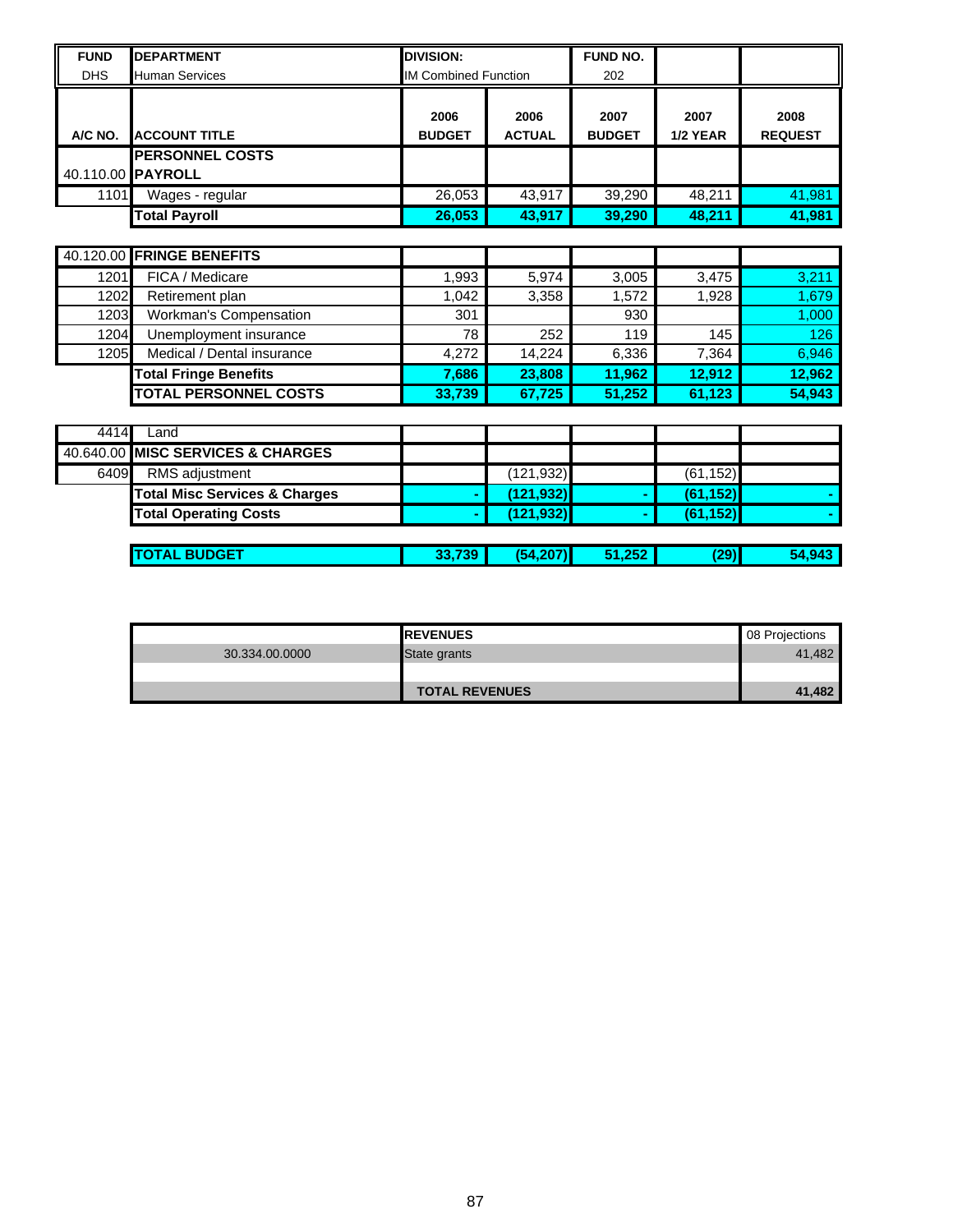| <b>FUND</b>  | <b>DEPARTMENT</b>                                  | <b>DIVISION:</b> |               | FUND NO.       |          |                |
|--------------|----------------------------------------------------|------------------|---------------|----------------|----------|----------------|
| <b>DHS</b>   | <b>Human Services</b>                              | Child Support    |               | 202            |          |                |
|              |                                                    |                  |               |                |          |                |
|              |                                                    | 2006             | 2006          | 2007           | 2007     | 2008           |
| A/C NO.      | <b>ACCOUNT TITLE</b>                               | <b>BUDGET</b>    | <b>ACTUAL</b> | <b>BUDGET</b>  | 1/2 YEAR | <b>REQUEST</b> |
|              | <b>PERSONNEL COSTS</b>                             |                  |               |                |          |                |
|              | 40.110.00 PAYROLL                                  |                  |               |                |          |                |
| 1101         | Wages - regular                                    | 59,712           | 60,120        | 62,490         | 32,100   | 66,126         |
|              | <b>Total Payroll</b>                               | 59,712           | 60,120        | 62,490         | 32,100   | 66,126         |
|              |                                                    |                  |               |                |          |                |
|              | 40.120.00 FRINGE BENEFITS                          |                  |               |                |          |                |
| 1201         | FICA / Medicare                                    | 4,568            | 4,553         | 4,781          | 2,433    | 5,058          |
| 1202         | Retirement plan                                    | 2,389            | 2,405         | 2,500          | 1,284    | 2,645          |
| 1203         | Workman's Compensation                             | 1,421            |               | 1,487          |          | 1,574          |
| 1204         | Unemployment insurance                             | 179              | 180           | 187            | 96       | 199            |
| 1205         | Medical / Dental insurance                         | 9,120            | 9,792         | 9,120          | 4,896    | 9,120          |
|              | <b>Total Fringe Benefits</b>                       | 17,677           | 16,930        | 18,075         | 8,709    | 18,596         |
|              | <b>TOTAL PERSONNEL COSTS</b>                       | 77,389           | 77,050        | 80,565         | 40,809   | 84,722         |
|              |                                                    |                  |               |                |          |                |
|              | <b>OPERATING COSTS</b>                             |                  |               |                |          |                |
| 40.320.00    | <b>PROFESSIONAL SERVICES</b>                       |                  |               |                |          |                |
| 3205         | Legal services                                     | 22,000           | 3,466         | 22,000         |          | 22,880         |
| 3209         | Other professional services                        | 625              | 2,210         | 625            | 2,620    | 2,625          |
|              | <b>Total Professional Services</b>                 | 22,625           | 5,676         | 22,625         | 2,620    | 25,505         |
|              |                                                    |                  |               |                |          |                |
|              | 40.430.00 REPAIRS & MAINTENANCE SERVICES           |                  |               |                |          |                |
|              |                                                    |                  |               |                |          |                |
| 4302         | Computer hardware                                  | 500              |               | 500            |          | 500            |
|              | <b>Total Repair &amp; Maintenance Services</b>     | 500              |               | 500            |          | 500            |
| 40.441.00    | <b>RENTS AND LEASES</b>                            |                  |               |                |          |                |
|              |                                                    |                  |               |                |          |                |
| 4411         | Buildings / improvements                           | 6,070            |               | 6,070          |          | 6,070          |
| 4413<br>4414 | Furniture / fixtures / office equipment<br>$L$ and | 1,050            | 62            | 1,050          | 467      | 1,050          |
| 4415         | Machinery / equipment / vehicles                   |                  | 881           |                | 556      |                |
|              | <b>Total Rents/Leases</b>                          | 7,120            | 943           | 7,120          | 1,023    | 7,120          |
|              |                                                    |                  |               |                |          |                |
|              | 40.530.00 COMMUNICATIONS                           |                  |               |                |          |                |
| 5302         | Postage                                            | 1,176            | 417           | 1,176          | 497      | 1,176          |
| 5303         | Telephone                                          | 2,150            | 1,658         | 2,150          | 786      | 2,150          |
|              | <b>Total Communications</b>                        | 3,326            | 2,075         | 3,326          | 1,283    | 3,326          |
|              |                                                    |                  |               |                |          |                |
| 40.580.00    | <b>TRAVEL/TRAINING/CONFERENCE</b>                  |                  |               |                |          |                |
|              |                                                    |                  |               |                |          |                |
| 5802         | Meals and entertainment                            |                  | 126           | 250            | 13       |                |
| 5803<br>5804 | Training and education<br><b>Travel costs</b>      | 2,500            | 651<br>7      | 1,250<br>1,000 | 686      | 2,200          |
|              |                                                    |                  |               |                |          |                |
|              | <b>Total Travel/Training/Conference</b>            | 2,500            | 784           | 2,500          | 699      | 2,200          |
|              |                                                    |                  |               |                |          |                |
| 40.610.00    | <b>OPERATING SUPPLIES</b>                          |                  |               |                |          |                |
| 6105         | Chemicals / laboratory                             | 2,000            |               | 2,000          |          |                |
| 6121         | Office supplies                                    | 1,600            | 2,226         | 1,600          | 1,165    | 1,800          |
| 6126         | Other operating supplies                           |                  |               | 200            |          | 6,566          |
|              | <b>Total Operating Supplies</b>                    | 3,600            | 2,226         | 3,800          | 1,165    | 8,366          |
|              |                                                    |                  |               |                |          |                |
| 40.626.00    | <b>REPAIR &amp; MAINTENANCE SUPPLIES</b>           |                  |               |                |          |                |
| 6261         | Gas, oil, lubricants                               |                  | 217           |                | 112      | 300            |
| 6264         | Materials to repair and maintain                   |                  |               |                |          |                |
|              | machinery, equipment, autos                        | 380              | 606           | 380            |          | 380            |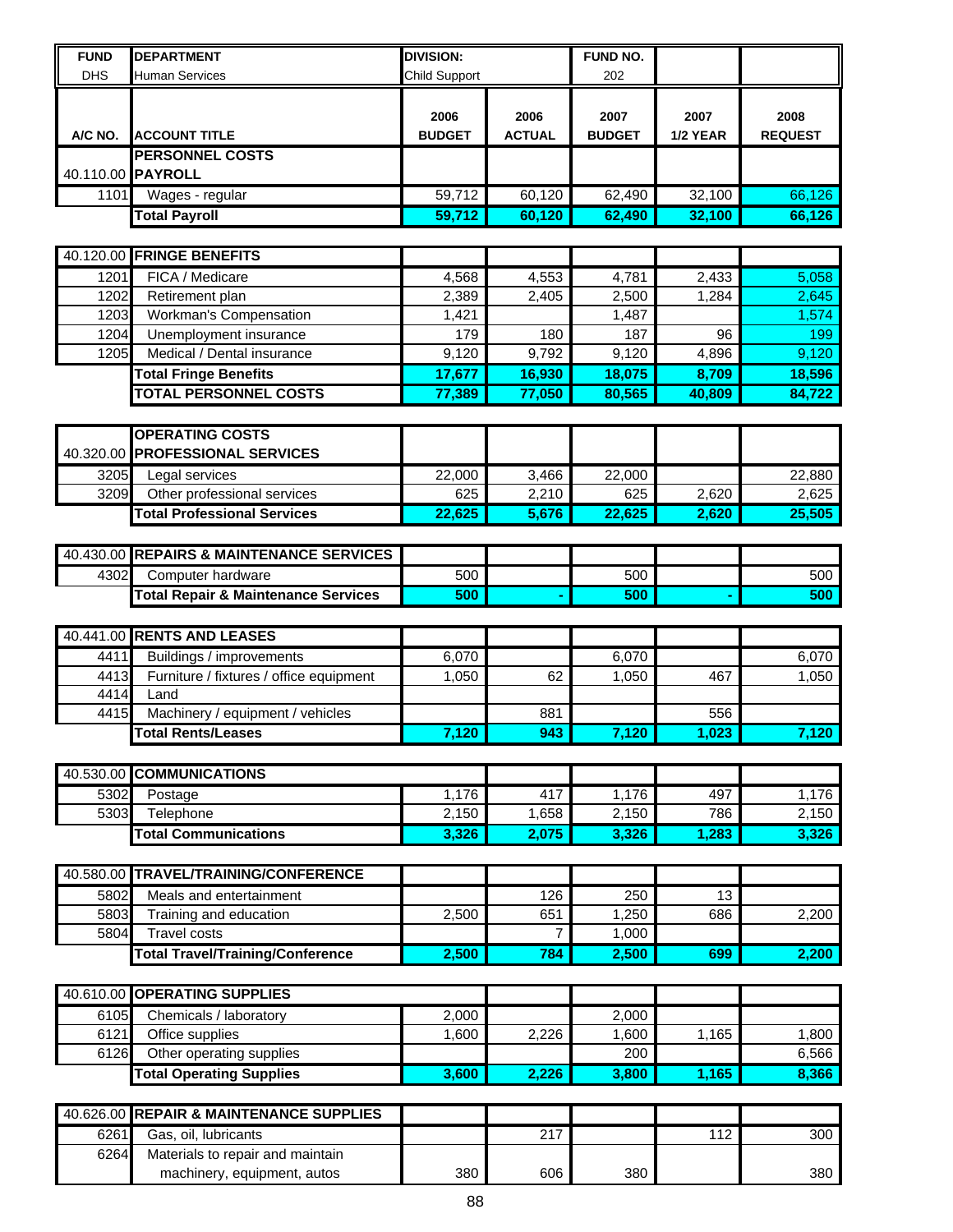| <b>FUND</b> | <b>DEPARTMENT</b>                               | <b>DIVISION:</b>      |                       | FUND NO.              |                  |                        |
|-------------|-------------------------------------------------|-----------------------|-----------------------|-----------------------|------------------|------------------------|
| <b>DHS</b>  | Human Services                                  | Child Support         |                       | 202                   |                  |                        |
| A/C NO.     | <b>ACCOUNT TITLE</b>                            | 2006<br><b>BUDGET</b> | 2006<br><b>ACTUAL</b> | 2007<br><b>BUDGET</b> | 2007<br>1/2 YEAR | 2008<br><b>REQUEST</b> |
|             | <b>Total Repairs &amp; Maintenance Supplies</b> | 380                   | 823                   | 380                   | 112              | 680                    |
|             | 40.640.00 MISC SERVICES & CHARGES               |                       |                       |                       |                  |                        |
| 6401        | Advertising / publishing                        | 100                   |                       | 100                   |                  | 100                    |
| 6405        | Dues and subscriptions                          | 100                   |                       | 100                   |                  | 100                    |
|             | <b>Total Misc Services &amp; Charges</b>        | 200                   | ۰                     | 200                   | ۰                | 200                    |
|             | <b>Total Operating Costs</b>                    | 40,251                | 12,527                | 40,451                | 6,902            | 47,897                 |
|             |                                                 |                       |                       |                       |                  |                        |
| 40.741.00   | <b>MACHINERY &amp; EQUIPMENT</b>                |                       |                       |                       |                  |                        |
| 7411        | Computer equipment                              |                       | (2, 340)              |                       |                  |                        |
| 7412        | Office equipment                                | 1,000                 |                       | 1,000                 |                  | 1,000                  |
|             | <b>Total Machinery &amp; Equipment</b>          | 1,000                 | (2, 340)              | 1,000                 | ۰                | 1,000                  |
|             |                                                 |                       |                       |                       |                  |                        |
|             | <b>Total Capital Outlay</b>                     | 1,000                 | (2, 340)              | 1,000                 |                  | 1,000                  |
|             |                                                 |                       |                       |                       |                  |                        |
|             | <b>TOTAL BUDGET</b>                             | 118,640               | 87,237                | 122,016               | 47,711           | 133,619                |

|                | <b>IREVENUES</b>      | 08 Projections |
|----------------|-----------------------|----------------|
| 30.334.00.0000 | State grants          | 114,564        |
|                |                       |                |
|                | <b>TOTAL REVENUES</b> | 114,564        |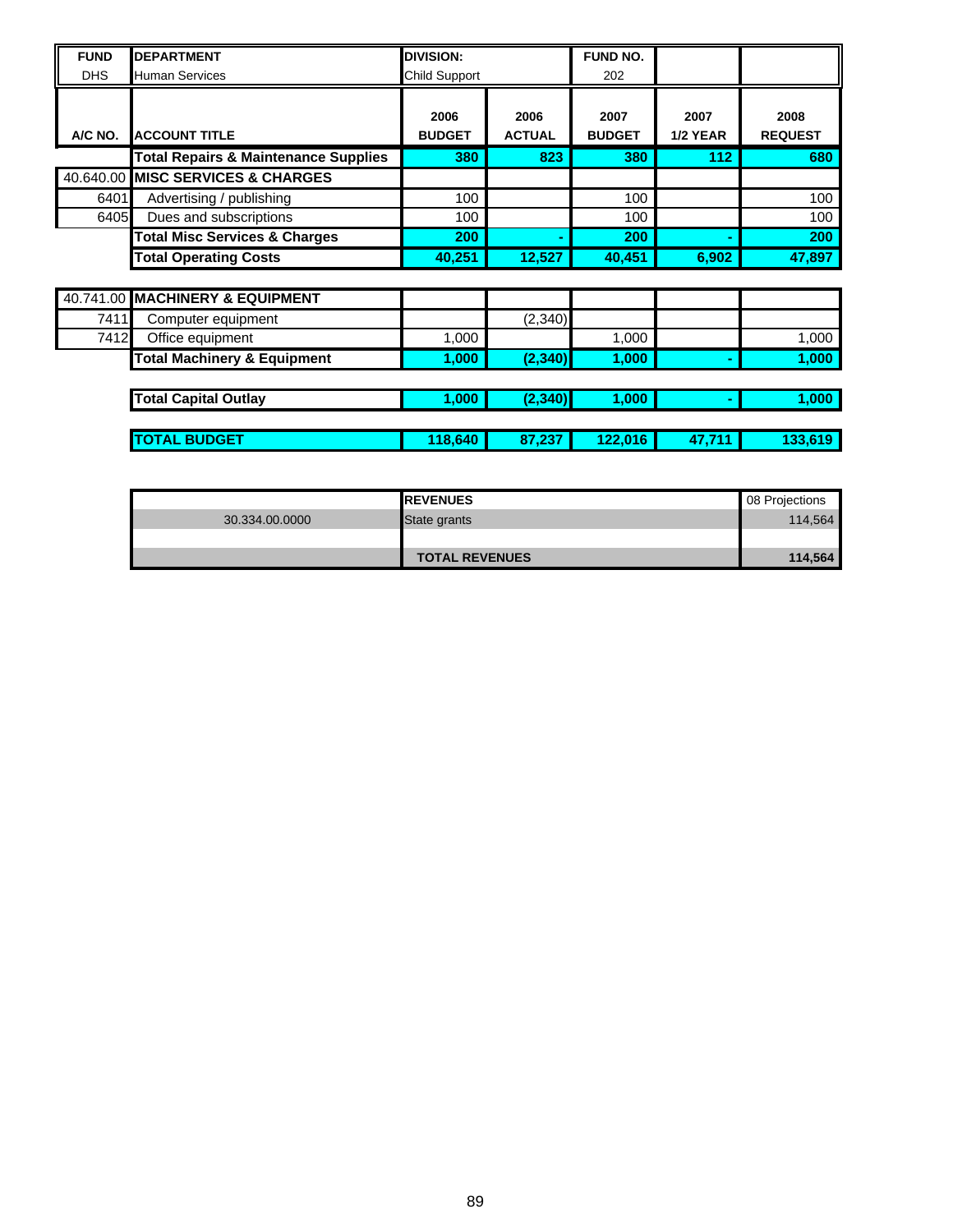| <b>FUND</b> | <b>DEPARTMENT</b>                        | <b>DIVISION:</b>          |               | <b>FUND NO.</b> |                 |                |
|-------------|------------------------------------------|---------------------------|---------------|-----------------|-----------------|----------------|
| <b>DHS</b>  | <b>Human Services</b>                    | <b>General Assistance</b> |               | 202             |                 |                |
|             |                                          |                           |               |                 |                 |                |
|             |                                          | 2006                      | 2006          | 2007            | 2007            | 2008           |
| A/C NO.     | <b>ACCOUNT TITLE</b>                     | <b>BUDGET</b>             | <b>ACTUAL</b> | <b>BUDGET</b>   | <b>1/2 YEAR</b> | <b>REQUEST</b> |
|             | <b>OPERATING COSTS</b>                   |                           |               |                 |                 |                |
|             | 40.320.00 PROFESSIONAL SERVICES          |                           |               |                 |                 |                |
| 3206        | <b>Medical services</b>                  |                           |               |                 | 120             |                |
| 3209        | Other professional services              |                           |               |                 | 265             |                |
|             | <b>Total Professional Services</b>       |                           |               |                 | 385             |                |
|             |                                          |                           |               |                 |                 |                |
| 4414        | Land                                     |                           |               |                 |                 |                |
|             | 40.580.00 TRAVEL/TRAINING/CONFERENCE     |                           |               |                 |                 |                |
| 5803        | Training and education                   |                           |               |                 | 360             |                |
|             | <b>Total Travel/Training/Conference</b>  |                           |               |                 | 360             |                |
|             |                                          |                           |               |                 |                 |                |
|             | 40.610.00 OPERATING SUPPLIES             |                           |               |                 |                 |                |
| 6121        | Office supplies                          |                           |               |                 | (43)            |                |
|             | <b>Total Operating Supplies</b>          |                           |               |                 | (43)            |                |
|             |                                          |                           |               |                 |                 |                |
|             | 40.640.00 MISC SERVICES & CHARGES        |                           |               |                 |                 |                |
| 6406        | Grants and subsidies                     | 1,500                     | 1,630         | 2,000           | 282             | 2,500          |
|             | <b>Total Misc Services &amp; Charges</b> | 1,500                     | 1,630         | 2,000           | 282             | 2,500          |
|             | <b>Total Operating Costs</b>             | 1,500                     | 1,630         | 2,000           | 984             | 2,500          |
|             |                                          |                           |               |                 |                 |                |
|             | <b>TOTAL BUDGET</b>                      | 1,500                     | 1,630         | 2,000           | 984             | 2,500          |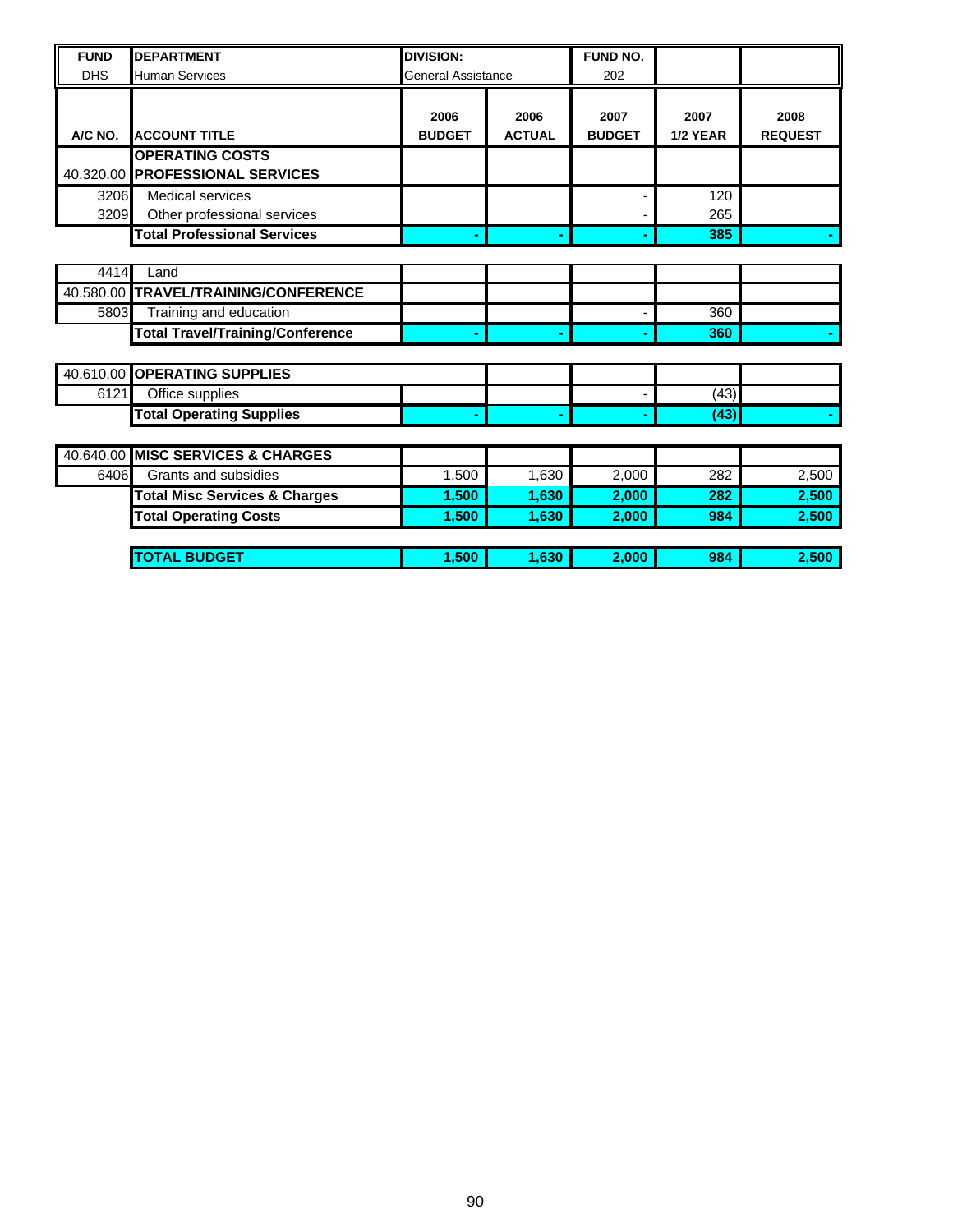| <b>FUND</b> | <b>DEPARTMENT</b>                        | <b>DIVISION:</b>      |                       | <b>FUND NO.</b>       |                         |                        |
|-------------|------------------------------------------|-----------------------|-----------------------|-----------------------|-------------------------|------------------------|
| <b>DHS</b>  | <b>Human Services</b>                    | Old Age Pension       |                       | 202                   |                         |                        |
| A/C NO.     | <b>ACCOUNT TITLE</b>                     | 2006<br><b>BUDGET</b> | 2006<br><b>ACTUAL</b> | 2007<br><b>BUDGET</b> | 2007<br><b>1/2 YEAR</b> | 2008<br><b>REQUEST</b> |
|             | <b>IPERSONNEL COSTS</b>                  |                       |                       |                       |                         |                        |
|             | 40.110.00 PAYROLL                        |                       |                       |                       |                         |                        |
| 4414        | Land                                     |                       |                       |                       |                         |                        |
|             | 40.640.00 MISC SERVICES & CHARGES        |                       |                       |                       |                         |                        |
| 6406        | Grants and subsidies                     | 3,074                 |                       | 3,074                 | 3,790                   | 3,074                  |
| 6409        | RMS adjustment                           |                       | 4,538                 |                       | 2,382                   |                        |
|             | <b>Total Misc Services &amp; Charges</b> | 3,074                 | 4,538                 | 3,074                 | 6,172                   | 3,074                  |
|             | <b>Total Operating Costs</b>             | 3,074                 | 4,538                 | 3,074                 | 6,172                   | 3,074                  |
|             |                                          |                       |                       |                       |                         |                        |
|             | <b>TOTAL BUDGET</b>                      | 3,074                 | 4,538                 | 3,074                 | 6,172                   | 3,074                  |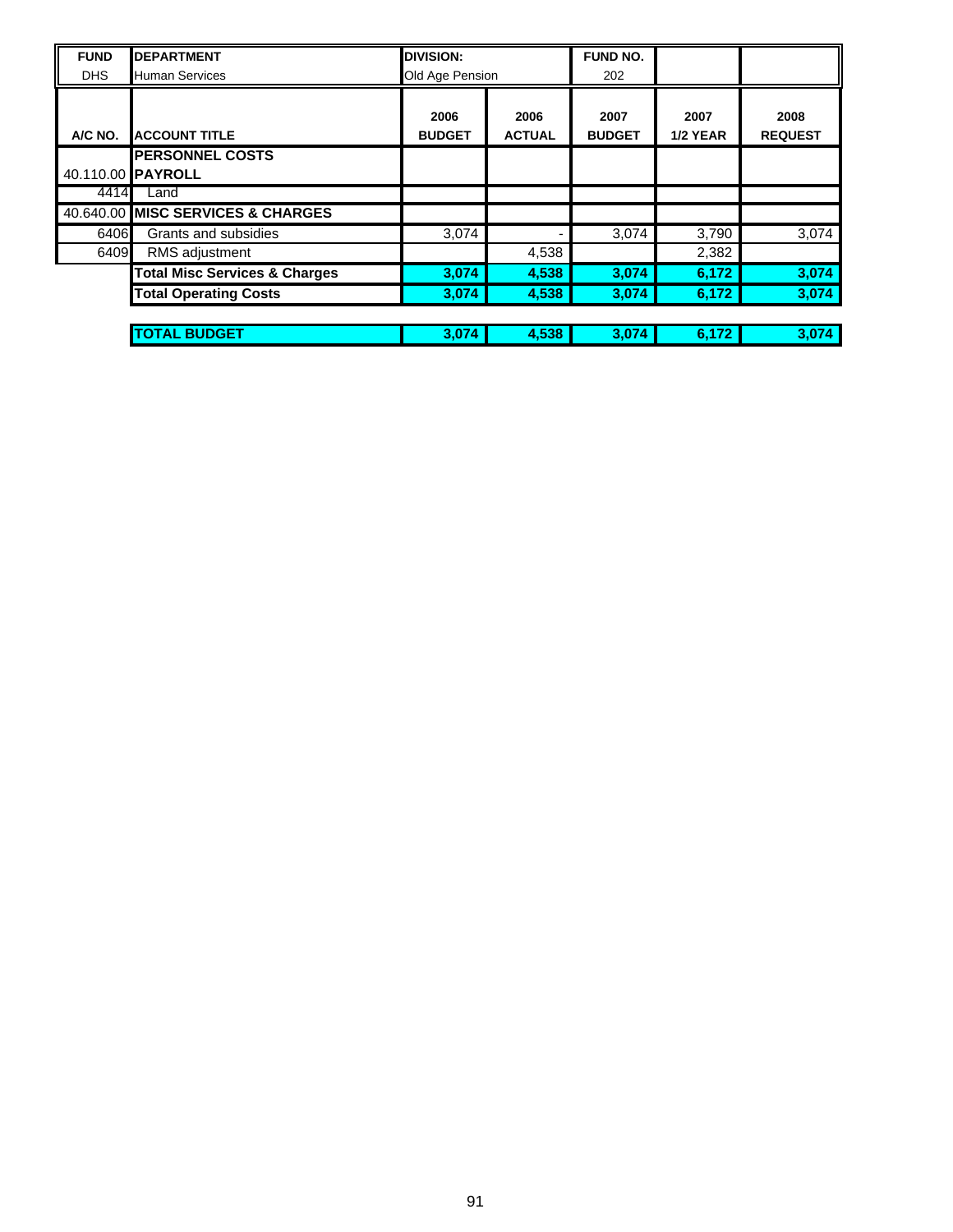| <b>FUND</b>  | <b>DEPARTMENT</b>                               | <b>DIVISION:</b> |               | FUND NO.       |          |                |
|--------------|-------------------------------------------------|------------------|---------------|----------------|----------|----------------|
| <b>DHS</b>   | <b>Human Services</b>                           | Colorado Works   |               | 202            |          |                |
|              |                                                 |                  |               |                |          |                |
|              |                                                 | 2006             | 2006          | 2007           | 2007     | 2008           |
| A/C NO.      | <b>ACCOUNT TITLE</b>                            | <b>BUDGET</b>    | <b>ACTUAL</b> | <b>BUDGET</b>  | 1/2 YEAR | <b>REQUEST</b> |
|              | <b>PERSONNEL COSTS</b>                          |                  |               |                |          |                |
|              | 40.110.00 PAYROLL                               |                  |               |                |          |                |
| 1101         | Wages - regular                                 | 77,335           |               | 72,338         | 2,036    | 64,849         |
|              | <b>Total Payroll</b>                            | 77,335           |               | 72,338         | 2,036    | 64,849         |
|              |                                                 |                  |               |                |          |                |
|              | 40.120.00 FRINGE BENEFITS                       |                  |               |                |          |                |
| 1201         | FICA / Medicare                                 | 5,917            |               | 5,533          | 149      | 4,962          |
| 1202         | Retirement plan                                 | 3,093            |               | 2,893          | 81       | 2,594          |
| 1203         | Workman's Compensation                          | 1,148            |               | 973            |          | 963            |
| 1204         | Unemployment insurance                          | 233              |               | 216            | 6        | 196            |
| 1205         | Medical / Dental insurance                      | 11,268           |               | 11,280         | 338      | 12,417         |
|              | <b>Total Fringe Benefits</b>                    | 21,659           |               | 20,895         | 574      | 21,132         |
|              | <b>TOTAL PERSONNEL COSTS</b>                    | 98,994           |               | 93,233         | 2,610    | 85,981         |
|              |                                                 |                  |               |                |          |                |
|              | <b>OPERATING COSTS</b>                          |                  |               |                |          |                |
|              | 40.320.00 PROFESSIONAL SERVICES                 |                  |               |                |          |                |
| 3209         | Other professional services                     | 118,901          | 138,503       | 115,534        | 66,250   | 97,388         |
|              | <b>Total Professional Services</b>              | 118,901          | 138,503       | 115,534        | 66,250   | 97,388         |
|              |                                                 |                  |               |                |          |                |
|              | 40.441.00 RENTS AND LEASES                      |                  |               |                |          |                |
| 4411         | Buildings / improvements                        | 6,052            |               | 6,052          |          | 6,052          |
| 4414         | Land                                            |                  |               |                |          |                |
| 4415         | Machinery / equipment / vehicles                | 500              |               | 500            |          | 500            |
|              | <b>Total Rents/Leases</b>                       | 6,552            |               | 6,552          |          | 6,552          |
|              |                                                 |                  |               |                |          |                |
|              | 40.530.00 COMMUNICATIONS                        |                  |               |                |          |                |
| 5303         | Telephone                                       | 1,000            |               | 1,000          |          | 1,000          |
|              | <b>Total Communications</b>                     | 1,000            |               | 1,000          |          | 1,000          |
|              |                                                 |                  |               |                |          |                |
|              | 40.580.00 TRAVEL/TRAINING/CONFERENCE            |                  |               |                |          |                |
| 5802         | Meals and entertainment                         |                  | 150           | 500            |          |                |
| 5803<br>5804 | Training and education<br><b>Travel costs</b>   | 5,286            | 204<br>539    | 2,000<br>1,000 | 323      | 3,500          |
|              | <b>Total Travel/Training/Conference</b>         | 5,286            | 893           | 3,500          | 323      | 3,500          |
|              |                                                 |                  |               |                |          |                |
| 40.610.00    | <b>OPERATING SUPPLIES</b>                       |                  |               |                |          |                |
| 6121         | Office supplies                                 |                  | 2,952         | 1,034          | 562      | 1,134          |
| 6126         | Other operating supplies                        | 4,100            |               | 4,100          |          |                |
|              | <b>Total Operating Supplies</b>                 | 4,100            | 2,952         | 5,134          | 562      | 1,134          |
|              |                                                 |                  |               |                |          |                |
| 40.626.00    | <b>REPAIR &amp; MAINTENANCE SUPPLIES</b>        |                  |               |                |          |                |
| 6264         | Materials to repair and maintain                |                  |               |                |          |                |
|              | machinery, equipment, autos                     | 1,000            | 457           | 1,000          |          | 1,000          |
|              | <b>Total Repairs &amp; Maintenance Supplies</b> | 1,000            | 513           | 1,000          |          | 1,000          |
|              |                                                 |                  |               |                |          |                |
| 40.640.00    | <b>MISC SERVICES &amp; CHARGES</b>              |                  |               |                |          |                |
| 6401         | Advertising / publishing                        |                  |               |                | 120      |                |
| 6406         | Grants and subsidies                            | 61,000           | (61)          | 45,517         | 4,441    | 9,398          |
| 6408         | Other services                                  | 11,178           |               | 5,449          |          |                |
| 6409         | RMS adjustment                                  |                  | 27,806        |                | 11,354   |                |
|              | <b>Total Misc Services &amp; Charges</b>        | 72,178           | 27,745        | 50,966         | 15,915   | 9,398          |
|              | <b>Total Operating Costs</b>                    | 209,017          | 170,606       | 183,686        | 83,050   | 119,972        |
|              |                                                 |                  |               |                |          |                |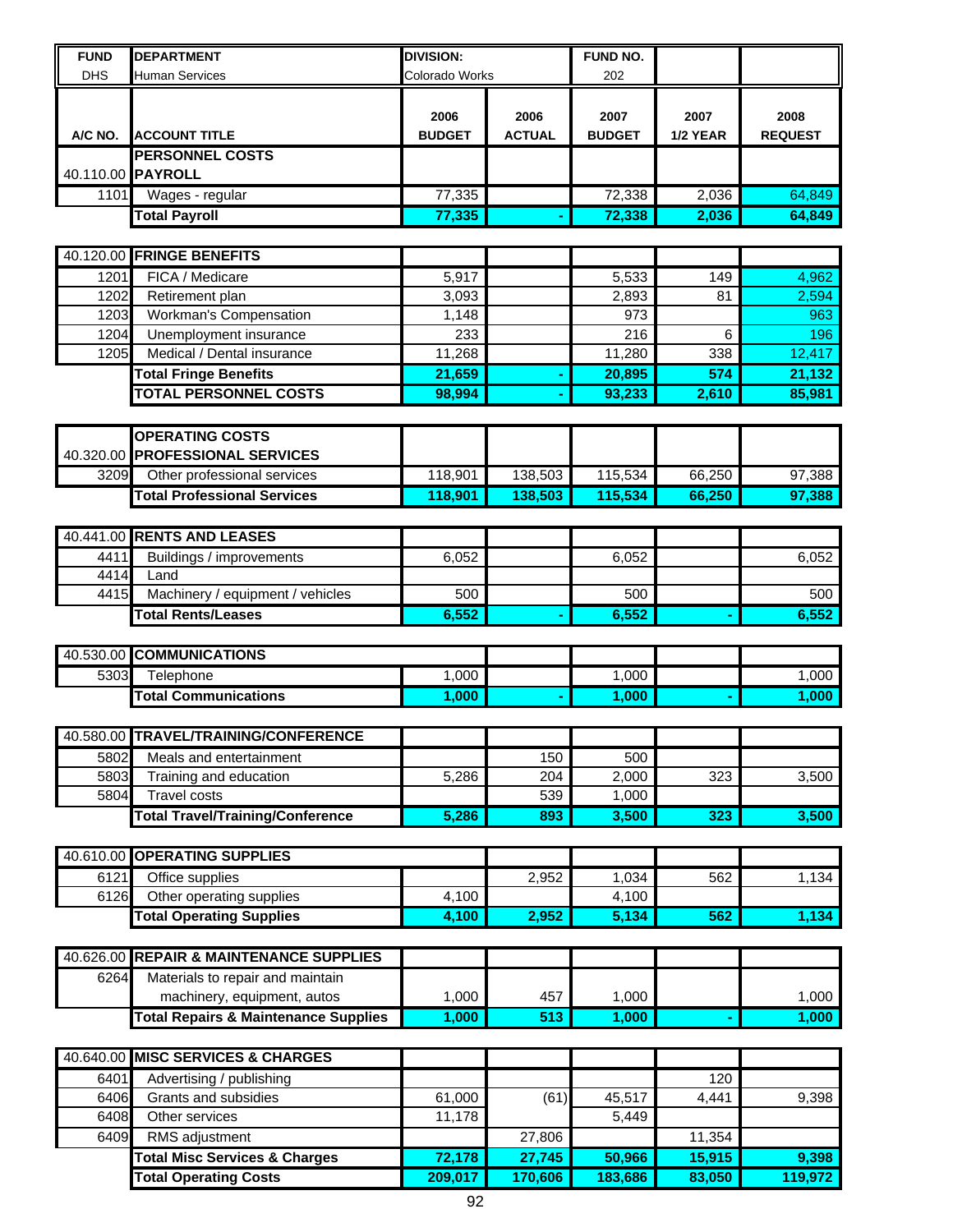| <b>FUND</b> | <b>IDEPARTMENT</b>                     | <b>DIVISION:</b> |               | <b>FUND NO.</b> |                 |                |
|-------------|----------------------------------------|------------------|---------------|-----------------|-----------------|----------------|
| <b>DHS</b>  | <b>Human Services</b>                  | Colorado Works   |               | 202             |                 |                |
|             |                                        | 2006             | 2006          | 2007            | 2007            | 2008           |
| A/C NO.     | <b>ACCOUNT TITLE</b>                   | <b>BUDGET</b>    | <b>ACTUAL</b> | <b>BUDGET</b>   | <b>1/2 YEAR</b> | <b>REQUEST</b> |
|             | 40.741.00 MACHINERY & EQUIPMENT        |                  |               |                 |                 |                |
| 7411        | Computer equipment                     |                  | 565           |                 |                 |                |
|             | <b>Total Machinery &amp; Equipment</b> |                  | 565           |                 | ۰               |                |
|             |                                        |                  |               |                 |                 |                |
|             | <b>Total Capital Outlay</b>            | ۰.               | 565           | ۰.              | ۰               |                |
|             |                                        |                  |               |                 |                 |                |
|             | <b>TOTAL BUDGET</b>                    | 308,011          | 171,171       | 276,919         | 85,660          | 205,953        |

|                | <b>IREVENUES</b>      | 08 Projections |
|----------------|-----------------------|----------------|
| 30.334.00.0000 | State grants          | 227,756        |
|                |                       |                |
|                | <b>TOTAL REVENUES</b> | 227,756        |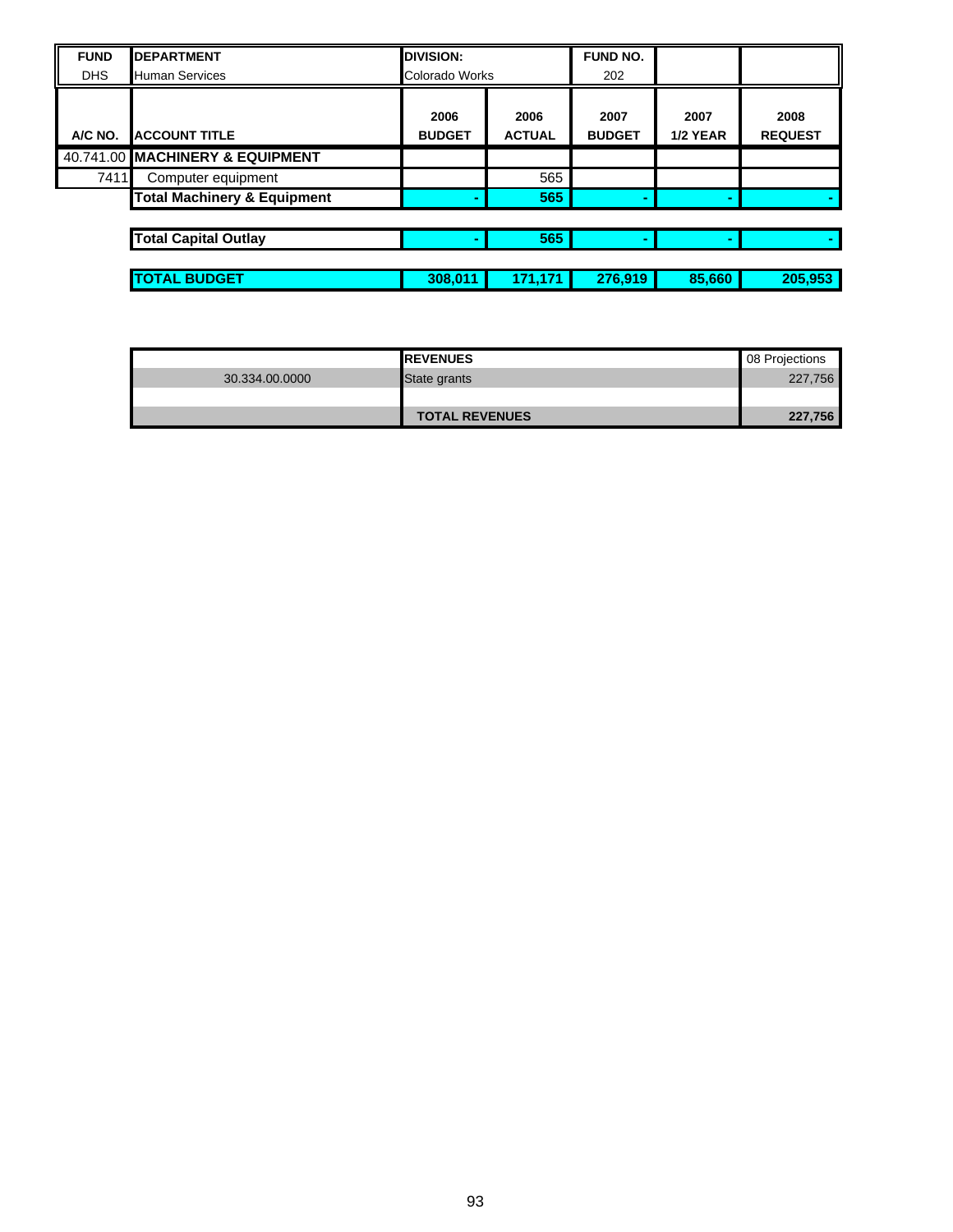| <b>FUND</b> | <b>DEPARTMENT</b>                        | <b>DIVISION:</b>      |                       | <b>FUND NO.</b>       |                  |                        |
|-------------|------------------------------------------|-----------------------|-----------------------|-----------------------|------------------|------------------------|
| <b>DHS</b>  | <b>Human Services</b>                    | Aid To Needy Disabled |                       | 202                   |                  |                        |
| A/C NO.     | <b>ACCOUNT TITLE</b>                     | 2006<br><b>BUDGET</b> | 2006<br><b>ACTUAL</b> | 2007<br><b>BUDGET</b> | 2007<br>1/2 YEAR | 2008<br><b>REQUEST</b> |
| 4414        | Land                                     |                       |                       |                       |                  |                        |
|             | 40.640.00 MISC SERVICES & CHARGES        |                       |                       |                       |                  |                        |
| 6406        | Grants and subsidies                     |                       | 2,548                 |                       | 1,510            | 5,000                  |
| 6411        | Refunds, awards and indemnities          | 5,000                 | 5,878                 | 5,000                 |                  |                        |
|             | <b>Total Misc Services &amp; Charges</b> | 5,000                 | 8,426                 | 5,000                 | 1,510            | 5,000                  |
|             | <b>Total Operating Costs</b>             | 5,000                 | 8,426                 | 5,000                 | 1,510            | 5,000                  |

| <b>ITO</b> | ---- | $\overline{AB}$<br>--- | - ---<br>w | i10 | <b>COOP</b> |
|------------|------|------------------------|------------|-----|-------------|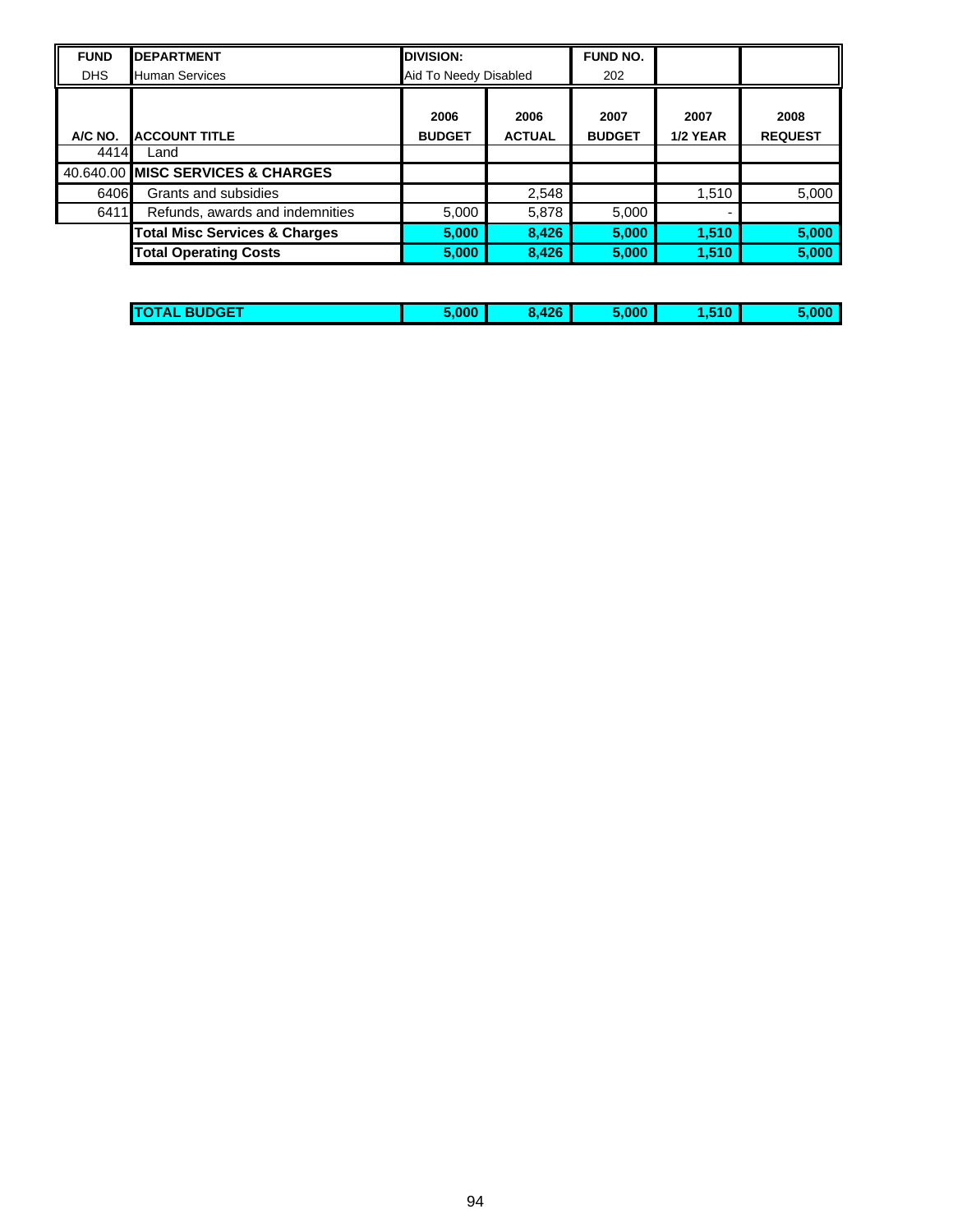| <b>FUND</b> | <b>DEPARTMENT</b>                           | <b>DIVISION:</b>      |                       | FUND NO.              |                  |                        |
|-------------|---------------------------------------------|-----------------------|-----------------------|-----------------------|------------------|------------------------|
| <b>DHS</b>  | <b>Human Services</b>                       | Child Care            |                       | 202                   |                  |                        |
| A/C NO.     | <b>ACCOUNT TITLE</b>                        | 2006<br><b>BUDGET</b> | 2006<br><b>ACTUAL</b> | 2007<br><b>BUDGET</b> | 2007<br>1/2 YEAR | 2008<br><b>REQUEST</b> |
|             | <b>PERSONNEL COSTS</b><br>40.110.00 PAYROLL |                       |                       |                       |                  |                        |
| 1101        | Wages - regular                             | 12,457                |                       | 16,754                | 1,365            | 11,249                 |
|             | <b>Total Payroll</b>                        | 12,457                |                       | 16,754                | 1,365            | 11,249                 |
|             |                                             |                       |                       |                       |                  |                        |
| 40.120.00   | <b>FRINGE BENEFITS</b>                      |                       |                       |                       |                  |                        |
| 1201        | FICA / Medicare                             | 954                   |                       | 1,282                 | 101              | 1,022                  |
| 1202        | Retirement plan                             | 498                   |                       | 670                   | 55               | 534                    |
| 1203        | Workman's Compensation                      | 65                    |                       | 87                    |                  | 58                     |
| 1204        | Unemployment insurance                      | 38                    |                       | 50                    | 4                | 40                     |
| 1205        | Medical / Dental insurance                  | 2.544                 |                       | 3,096                 | 180              | 1,332                  |
|             | <b>Total Fringe Benefits</b>                | 4,099                 |                       | 5,185                 | 340              | 2,986                  |
|             | <b>TOTAL PERSONNEL COSTS</b>                | 16,556                |                       | 21,939                | 1,705            | 14,235                 |
|             |                                             |                       |                       |                       |                  |                        |
| 4414        | Land                                        |                       |                       |                       |                  |                        |
|             | 40.610.00 OPERATING SUPPLIES                |                       |                       |                       |                  |                        |
| 6126        | Other operating supplies                    | 23,220                |                       |                       |                  |                        |
|             | <b>Total Operating Supplies</b>             | 23,220                |                       |                       |                  |                        |
| 40.640.00   | <b>MISC SERVICES &amp; CHARGES</b>          |                       |                       |                       |                  |                        |
| 6406        | Grants and subsidies                        |                       | 20,127                | 18,176                | 6,309            | 13,505                 |
| 6409        | RMS adjustment                              |                       | 6,266                 |                       | 1,785            |                        |
|             | <b>Total Misc Services &amp; Charges</b>    |                       | 26,393                | 18,176                | 8,094            | 13,505                 |
|             | <b>Total Operating Costs</b>                | 23,220                | 26,393                | 18,176                | 8,094            | 13,505                 |
|             |                                             |                       |                       |                       |                  |                        |
|             | <b>TOTAL BUDGET</b>                         | 39,776                | 26,393                | 40,115                | 9,799            | 27,740                 |

|                | <b>IREVENUES</b>      | 08 Projections |
|----------------|-----------------------|----------------|
| 30.334.00.0000 | State grants          | 13,700         |
|                |                       |                |
|                | <b>TOTAL REVENUES</b> | 13,700         |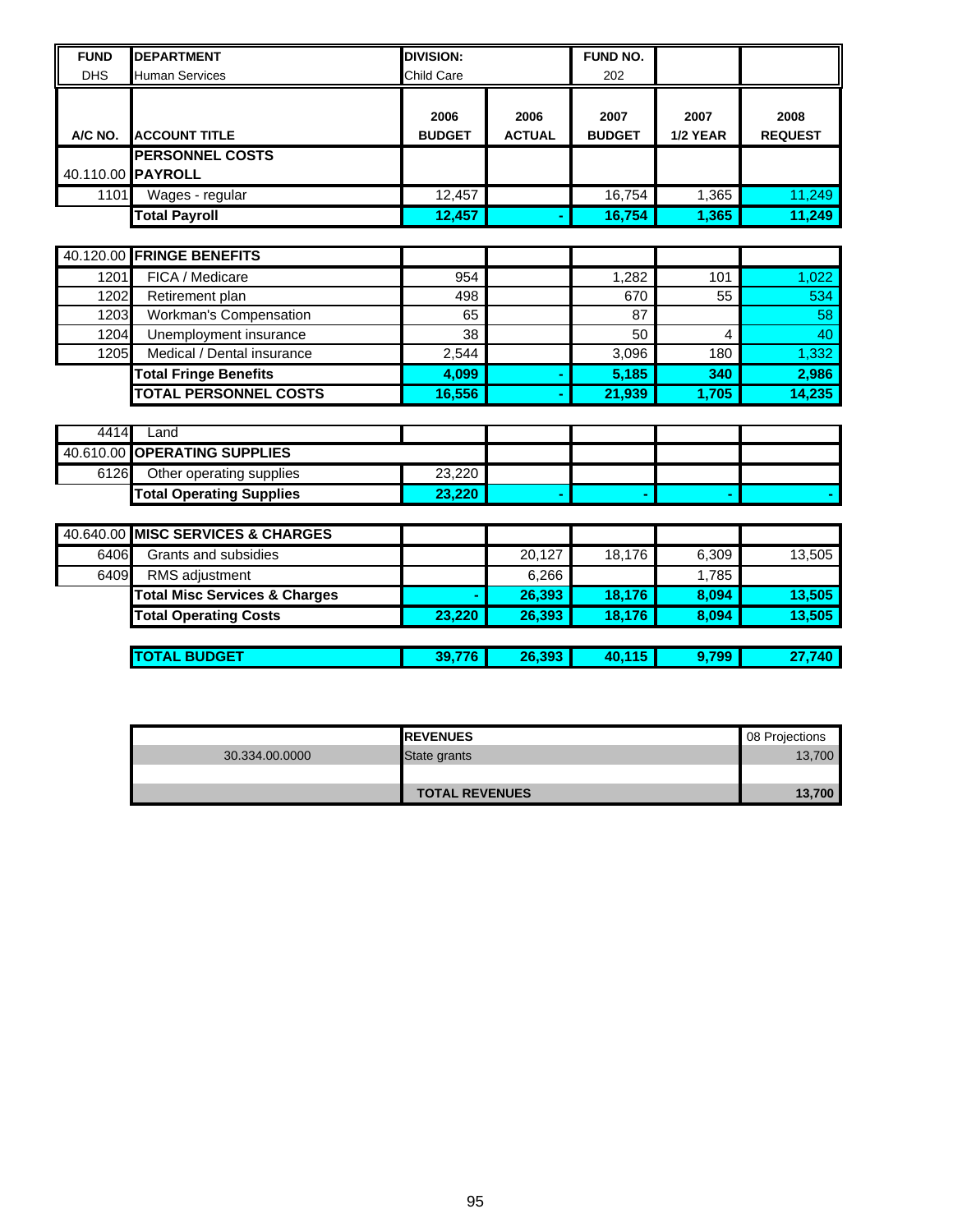| <b>FUND</b> | <b>DEPARTMENT</b>                               | <b>DIVISION:</b>      |                       | FUND NO.              |                  |                        |
|-------------|-------------------------------------------------|-----------------------|-----------------------|-----------------------|------------------|------------------------|
| <b>DHS</b>  | <b>Human Services</b>                           | Leap Administration   |                       | 202                   |                  |                        |
| A/C NO.     | <b>ACCOUNT TITLE</b>                            | 2006<br><b>BUDGET</b> | 2006<br><b>ACTUAL</b> | 2007<br><b>BUDGET</b> | 2007<br>1/2 YEAR | 2008<br><b>REQUEST</b> |
|             | <b>PERSONNEL COSTS</b>                          |                       |                       |                       |                  |                        |
|             | 40.110.00 PAYROLL                               |                       |                       |                       |                  |                        |
| 1101        | Wages - regular                                 | 8,349                 |                       | 8,061                 |                  | 8,230                  |
|             | <b>Total Payroll</b>                            | 8,349                 |                       | 8,061                 |                  | 8,230                  |
|             |                                                 |                       |                       |                       |                  |                        |
| 40.120.00   | <b>FRINGE BENEFITS</b>                          |                       |                       |                       |                  |                        |
| 1201        | FICA / Medicare                                 | 639                   |                       | 617                   |                  | 629                    |
| 1202        | Retirement plan                                 | 334                   |                       | 322                   |                  | 330                    |
| 1203        | Workman's Compensation                          | 199                   |                       | 42                    |                  | 42                     |
| 1204        | Unemployment insurance                          | 25                    |                       | 24                    |                  | 25                     |
| 1205        | Medical / Dental insurance                      | 1,272                 |                       | 1,440                 |                  | 1,440                  |
|             | <b>Total Fringe Benefits</b>                    | 2,469                 |                       | 2,445                 |                  | 2,466                  |
|             | <b>TOTAL PERSONNEL COSTS</b>                    | 10,818                |                       | 10,506                |                  | 10,696                 |
|             |                                                 |                       |                       |                       |                  |                        |
|             | <b>OPERATING COSTS</b>                          |                       |                       |                       |                  |                        |
| 40.320.00   | <b>PROFESSIONAL SERVICES</b>                    |                       |                       |                       |                  |                        |
| 3209        | Other professional services                     |                       |                       |                       | 11               |                        |
|             | <b>Total Professional Services</b>              |                       |                       |                       | 11               |                        |
|             |                                                 |                       |                       |                       |                  |                        |
|             | 40.441.00 RENTS AND LEASES                      |                       |                       |                       |                  |                        |
| 4411        | Buildings / improvements                        | 1,015                 |                       | 1,015                 |                  |                        |
| 4413        | Furniture / fixtures / office equipment         |                       | 37                    | 450                   | 360              |                        |
| 4414        | Land                                            |                       |                       |                       |                  |                        |
| 4415        | Machinery / equipment / vehicles                | 450                   | 427                   |                       |                  |                        |
|             | <b>Total Rents/Leases</b>                       | 1,465                 | 464                   | 1,465                 | 360              |                        |
|             |                                                 |                       |                       |                       |                  |                        |
|             | 40.530.00 COMMUNICATIONS                        |                       |                       |                       |                  |                        |
| 5302        | Postage                                         | 857                   | 250                   | 300                   | 430              |                        |
| 5303        | Telephone                                       | 400                   | 426                   | 400                   | 267              |                        |
|             | <b>Total Communications</b>                     | 1,257                 | 676                   | 700                   | 697              |                        |
|             |                                                 |                       |                       |                       |                  |                        |
|             | 40.580.00 TRAVEL/TRAINING/CONFERENCE            |                       |                       |                       |                  |                        |
| 5803        | Training and education                          | 100                   |                       | 100                   |                  |                        |
|             | <b>Total Travel/Training/Conference</b>         | 100                   |                       | 100                   |                  |                        |
|             |                                                 |                       |                       |                       |                  |                        |
| 40.610.00   | <b>OPERATING SUPPLIES</b>                       |                       |                       |                       |                  |                        |
| 6121        | Office supplies                                 | 400                   | 368                   | 400                   | 526              |                        |
|             | <b>Total Operating Supplies</b>                 | 400                   | 368                   | 400                   | 563              |                        |
|             |                                                 |                       |                       |                       |                  |                        |
| 40.626.00   | <b>REPAIR &amp; MAINTENANCE SUPPLIES</b>        |                       |                       |                       |                  |                        |
| 6264        | Materials to repair and maintain                |                       |                       |                       |                  |                        |
|             | machinery, equipment, autos                     |                       | 438                   |                       |                  |                        |
|             | <b>Total Repairs &amp; Maintenance Supplies</b> |                       | 438                   |                       | 33               |                        |
|             |                                                 |                       |                       |                       |                  |                        |
|             | <b>Total Operating Costs</b>                    | 3,222                 | 1,946                 | 2,665                 | 1,664            |                        |
|             |                                                 |                       |                       |                       |                  |                        |
|             | <b>TOTAL BUDGET</b>                             | 14,040                | 1,946                 | 13,171                | 1,664            | 10,696                 |
|             |                                                 |                       |                       |                       |                  |                        |
|             |                                                 | <b>REVENUES</b>       |                       |                       |                  | 08 Projections         |
|             | 30.334.00.0000                                  | State grants          |                       |                       |                  | 13,884                 |
|             |                                                 |                       |                       |                       |                  |                        |
|             |                                                 | <b>TOTAL REVENUES</b> |                       |                       |                  | 13,884                 |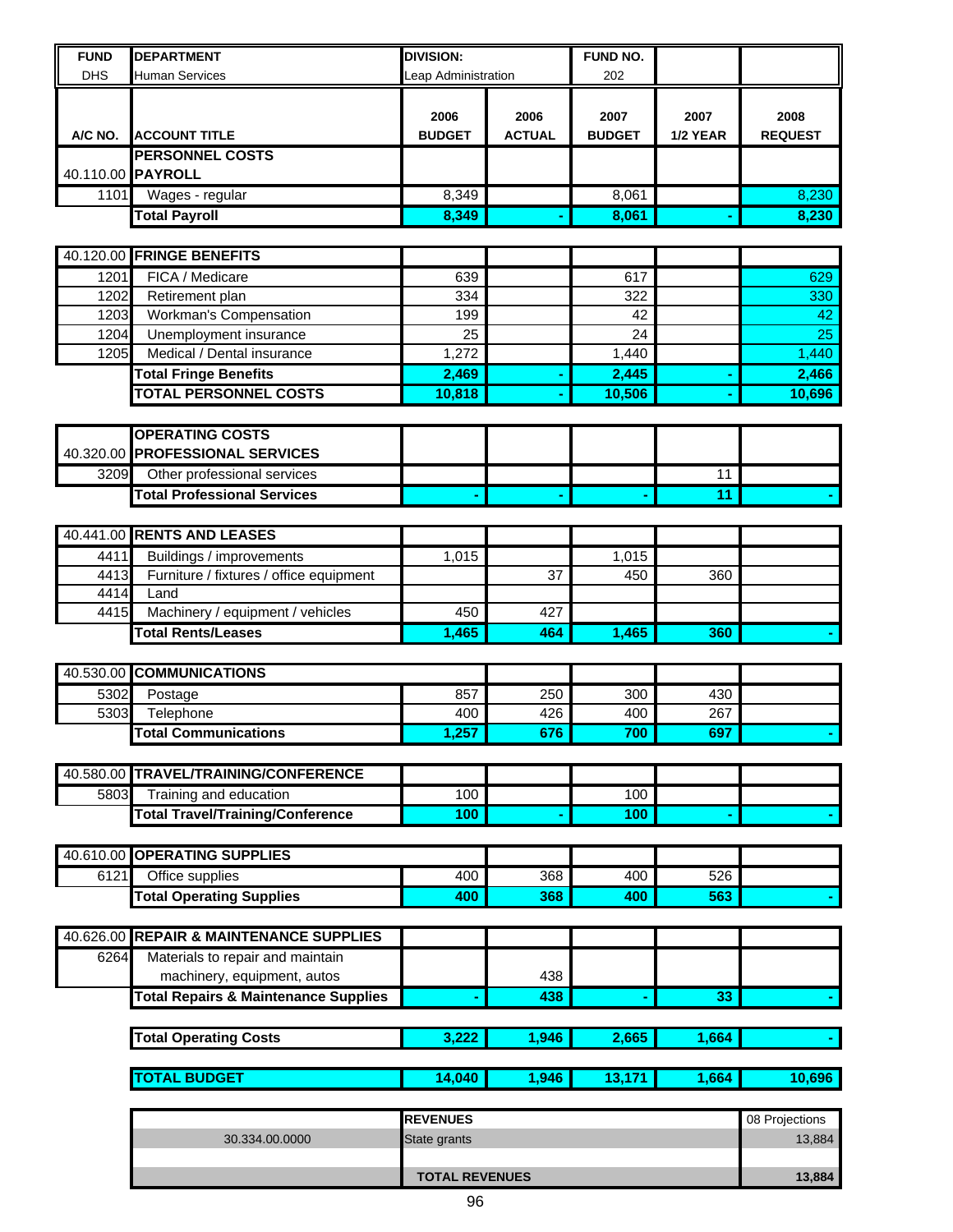| <b>FUND</b> | <b>DEPARTMENT</b>                       | <b>DIVISION:</b> |               | <b>FUND NO.</b> |          |                |
|-------------|-----------------------------------------|------------------|---------------|-----------------|----------|----------------|
|             | uman Service Human Services             | Leap Outreach    |               | 202             |          |                |
|             |                                         | 2006             | 2006          | 2007            | 2007     | 2008           |
| A/C NO.     | <b>ACCOUNT TITLE</b>                    | <b>BUDGET</b>    | <b>ACTUAL</b> | <b>BUDGET</b>   | 1/2 YEAR | <b>REQUEST</b> |
| 4414        | Land                                    |                  |               |                 |          |                |
|             | 40.530.00 COMMUNICATIONS                |                  |               |                 |          |                |
| 5302        | Postage                                 | 490              |               | 490             |          | 500            |
| 5303        | Telephone                               | 400              |               | 400             |          | 500            |
|             | <b>Total Communications</b>             | 890              | ۰             | 890             | ۰        | 1,000          |
|             |                                         |                  |               |                 |          |                |
|             | 40.580.00 TRAVEL/TRAINING/CONFERENCE    |                  |               |                 |          |                |
| 5803        | Training and education                  |                  |               |                 |          | 200            |
|             | <b>Total Travel/Training/Conference</b> | ۰                | ۰             | ۰               | ۰        | 200            |
|             |                                         |                  |               |                 |          |                |
|             | 40.610.00 OPERATING SUPPLIES            |                  |               |                 |          |                |
| 6121        | Office supplies                         | 213              |               | 213             |          | 1,988          |
|             | <b>Total Operating Supplies</b>         | 213              | ٠             | 213             | ۰        | 1,988          |
|             | <b>Total Operating Costs</b>            | 1,103            |               | 1,103           |          | 3,188          |
|             |                                         |                  |               |                 |          |                |

| F<br><b>TOT</b><br>-- | . | . |  |
|-----------------------|---|---|--|
|                       |   |   |  |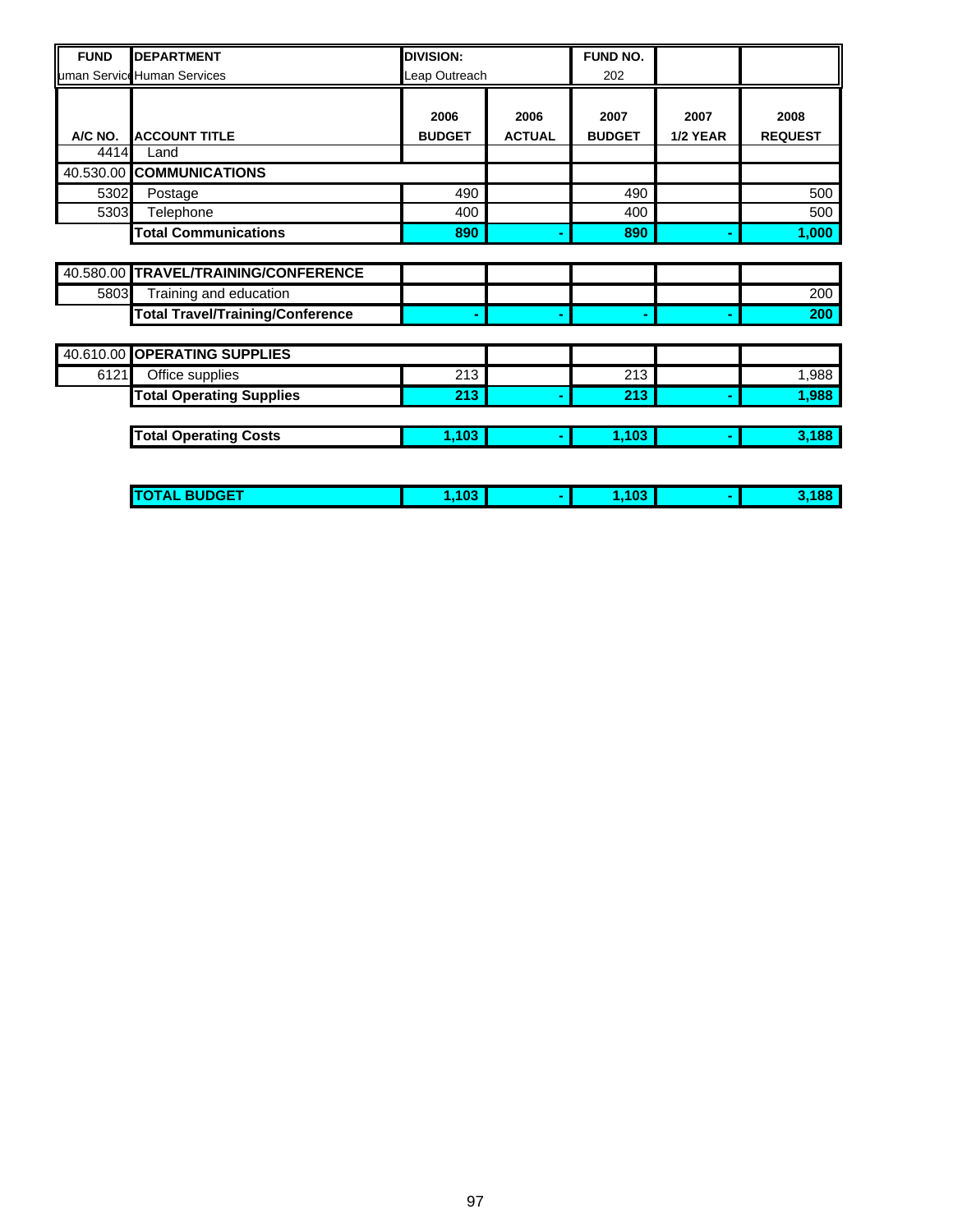| <b>FUND</b> | <b>DEPARTMENT</b>                                         | <b>DIVISION:</b>      |                       | FUND NO.              |                  |                        |
|-------------|-----------------------------------------------------------|-----------------------|-----------------------|-----------------------|------------------|------------------------|
| <b>DHS</b>  | <b>Human Services</b>                                     | 80 / 20 Child Welfare |                       | 202                   |                  |                        |
| A/C NO.     | <b>ACCOUNT TITLE</b>                                      | 2006<br><b>BUDGET</b> | 2006<br><b>ACTUAL</b> | 2007<br><b>BUDGET</b> | 2007<br>1/2 YEAR | 2008<br><b>REQUEST</b> |
|             | <b>PERSONNEL COSTS</b>                                    |                       |                       |                       |                  |                        |
|             | 40.110.00 PAYROLL                                         |                       |                       |                       |                  |                        |
| 1101        | Wages - regular                                           | 143,822               | 80,239                | 84,262                | 52,156           | 184,246                |
|             | <b>Total Payroll</b>                                      | 143,822               | 80,239                | 84,262                | 52,156           | 184,246                |
|             |                                                           |                       |                       |                       |                  |                        |
|             | 40.120.00 FRINGE BENEFITS                                 |                       |                       |                       |                  |                        |
| 1201        | FICA / Medicare                                           | 11,001                | 5,483                 | 6,445                 | 3,631            | 14,095                 |
| 1202        | Retirement plan                                           | 5,751                 | 3,210                 | 3,371                 | 2,086            | 7,369                  |
| 1203        | Workman's Compensation                                    | 2,965                 |                       | 1,929                 |                  | 4,383                  |
| 1204        | Unemployment insurance                                    | 432                   | 241                   | 253                   | 156              | 553                    |
| 1205        | Medical / Dental insurance                                | 22,344                | 14,472                | 11,760                | 7,818            | 21,682                 |
|             | <b>Total Fringe Benefits</b>                              | 42,493                | 23,406                | 23,758                | 13,691           | 48,082                 |
|             | <b>TOTAL PERSONNEL COSTS</b>                              | 186,315               | 103,645               | 108,020               | 65,847           | 232,328                |
|             |                                                           |                       |                       |                       |                  |                        |
|             | <b>OPERATING COSTS</b><br>40.320.00 PROFESSIONAL SERVICES |                       |                       |                       |                  |                        |
| 3203        | Auditing and accounting                                   | 25,800                | 12,900                | 21,326                |                  | 17,181                 |
| 3204        | Consultants                                               | 55,320                |                       | 50,776                |                  |                        |
| 3205        | Legal services                                            | 20,000                | 4,281                 | 16,520                |                  |                        |
| 3209        | Other professional services                               | 5,000                 | 89,810                | 5,000                 | 23,289           | 43,782                 |
|             | <b>Total Professional Services</b>                        | 106,120               | 106,991               | 93,622                | 23,289           | 60,963                 |
|             |                                                           |                       |                       |                       |                  |                        |
|             | 40.430.00 REPAIRS & MAINTENANCE SERVICES                  |                       |                       |                       |                  |                        |
| 4309        | Other maintenance and repair                              | 500                   |                       |                       |                  |                        |
|             | <b>Total Repair &amp; Maintenance Services</b>            | 500                   |                       |                       |                  |                        |
|             |                                                           |                       |                       |                       |                  |                        |
|             | 40.441.00 RENTS AND LEASES                                |                       |                       |                       |                  |                        |
| 4411        | Buildings / improvements                                  | 13,886                |                       | 13,886                |                  | 13,886                 |
| 4413        | Furniture / fixtures / office equipment                   | 1,000                 | 62                    | 1,000                 | 467              | 1,000                  |
| 4414        | Land                                                      |                       |                       |                       |                  |                        |
| 4415        | Machinery / equipment / vehicles                          |                       | 881                   |                       | 556              |                        |
|             | <b>Total Rents/Leases</b>                                 | 14,886                | 943                   | 14,886                | 1,023            | 14,886                 |
|             |                                                           |                       |                       |                       |                  |                        |
| 40.530.00   | <b>COMMUNICATIONS</b>                                     |                       |                       |                       |                  |                        |
| 5302        | Postage                                                   | 800                   | 417                   | 800                   | 497              | 1,000                  |
| 5303        | Telephone                                                 | 2,000                 | 3,197                 | 2,000                 | 1,895            | 2,500                  |
|             | <b>Total Communications</b>                               | 2,800                 | 3,614                 | 2,800                 | 2,392            | 3,500                  |
|             |                                                           |                       |                       |                       |                  |                        |
|             | 40.580.00 TRAVEL/TRAINING/CONFERENCE                      |                       |                       |                       |                  |                        |
| 5802        | Meals and entertainment                                   |                       | 989                   | 500                   | 236              |                        |
| 5803        | Training and education                                    | 5,500                 | 204                   | 2,000                 | 2,855            |                        |
| 5804        | <b>Travel costs</b>                                       |                       | 1,691                 | 1,500                 | 203              |                        |
|             | <b>Total Travel/Training/Conference</b>                   | 5,500                 | 2,884                 | 4,000                 | 3,294            |                        |
|             |                                                           |                       |                       |                       |                  |                        |
| 40.610.00   | <b>OPERATING SUPPLIES</b>                                 |                       |                       |                       |                  |                        |
| 6105        | Chemicals / laboratory                                    |                       |                       |                       | 12               |                        |
| 6121        | Office supplies                                           | 1,300                 | 7,733                 | 1,300                 | 2,723            | 1,300                  |
| 6126        | Other operating supplies                                  | 5,077                 |                       |                       |                  | 6,584                  |
|             | <b>Total Operating Supplies</b>                           | 6,377                 | 7,733                 | 1,300                 | 2,735            | 7,884                  |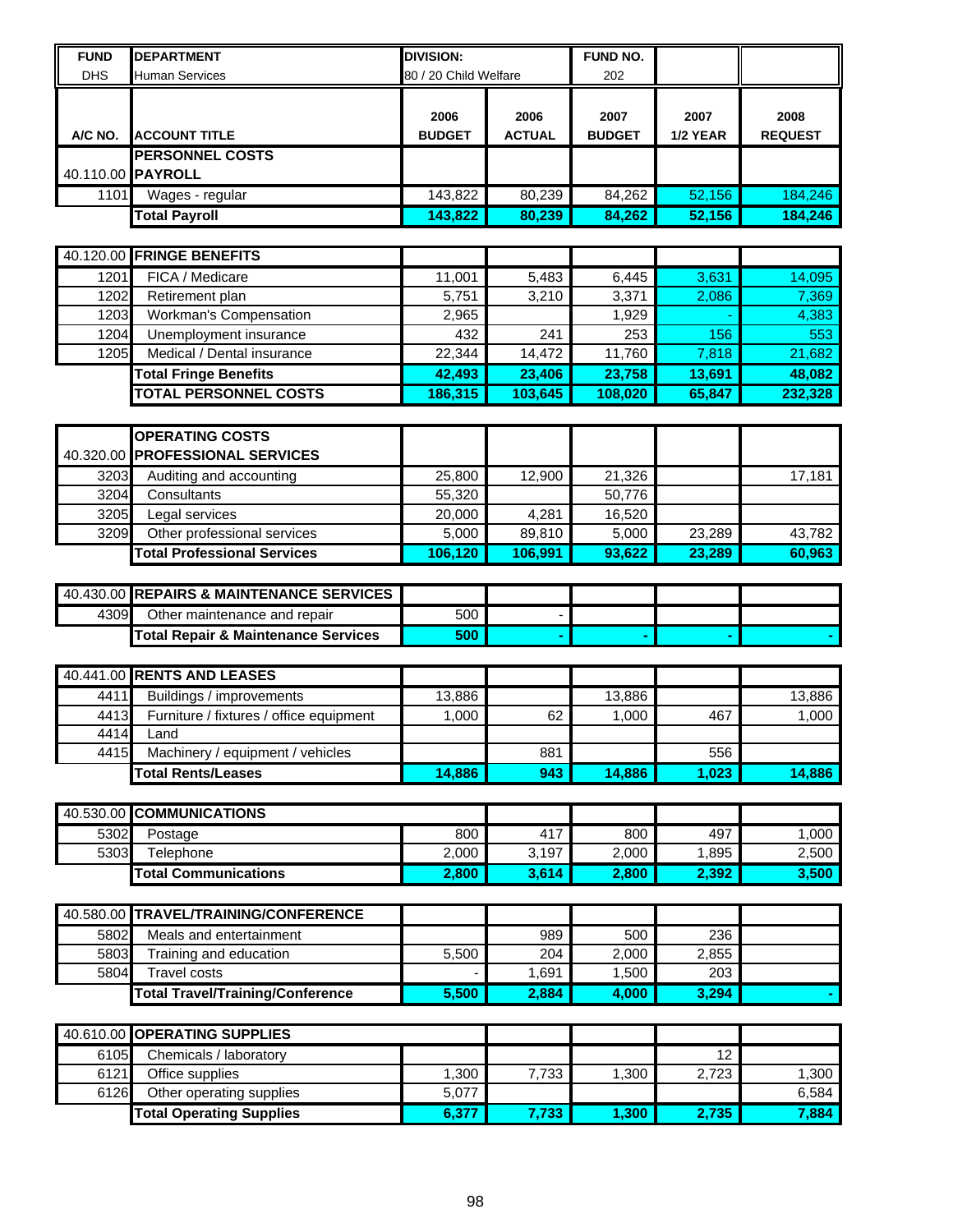| <b>FUND</b> | <b>DEPARTMENT</b>                               | <b>DIVISION:</b>      |                       | FUND NO.              |                  |                        |
|-------------|-------------------------------------------------|-----------------------|-----------------------|-----------------------|------------------|------------------------|
| <b>DHS</b>  | <b>Human Services</b>                           | 80 / 20 Child Welfare |                       | 202                   |                  |                        |
| A/C NO.     | <b>ACCOUNT TITLE</b>                            | 2006<br><b>BUDGET</b> | 2006<br><b>ACTUAL</b> | 2007<br><b>BUDGET</b> | 2007<br>1/2 YEAR | 2008<br><b>REQUEST</b> |
|             |                                                 |                       |                       |                       |                  |                        |
|             | 40.626.00 REPAIR & MAINTENANCE SUPPLIES         |                       |                       |                       |                  |                        |
| 6261        | Gas, oil, lubricants                            |                       | 407                   |                       | 317              | 1,500                  |
| 6264        | Materials to repair and maintain                |                       |                       |                       |                  |                        |
|             | machinery, equipment, autos                     |                       | 606                   | 500                   |                  |                        |
|             | <b>Total Repairs &amp; Maintenance Supplies</b> |                       | 1,013                 | 500                   | 317              | 1,500                  |
|             |                                                 |                       |                       |                       |                  |                        |
|             | 40.640.00 MISC SERVICES & CHARGES               |                       |                       |                       |                  |                        |
| 6401        | Advertising / publishing                        |                       | 34                    |                       | 120              |                        |
| 6406        | Grants and subsidies                            |                       | 46,722                |                       | 26,652           | 25,094                 |
| 6408        | Other services                                  | 31,503                |                       | 28,686                |                  | 10,000                 |
| 6409        | RMS adjustment                                  |                       | 94,931                |                       | 30,219           |                        |
|             | <b>Total Misc Services &amp; Charges</b>        | 31,503                | 141,687               | 28,686                | 56,991           | 35,094                 |
|             | <b>Total Operating Costs</b>                    | 167,686               | 264,866               | 145,794               | 90,041           | 123,827                |
|             |                                                 |                       |                       |                       |                  |                        |
|             | 40.741.00 MACHINERY & EQUIPMENT                 |                       |                       |                       |                  |                        |
| 7411        | Computer equipment                              |                       | 565                   |                       |                  |                        |
| 7412        | Office equipment                                | 1.000                 |                       | 1.000                 |                  | 1,000                  |
|             | <b>Total Machinery &amp; Equipment</b>          | 1,000                 | 565                   | 1,000                 |                  | 1,000                  |
|             | <b>Total Capital Outlay</b>                     | 1,000                 | 565                   | 1,000                 |                  | 1,000                  |
|             |                                                 |                       |                       |                       |                  |                        |
|             | <b>TOTAL BUDGET</b>                             | 355,001               | 369,076               | 254,814               | 155,888          | 357,155                |

|                | <b>IREVENUES</b>      | 08 Projections |
|----------------|-----------------------|----------------|
| 30.334.00.0000 | State grants          | 265,801        |
|                |                       |                |
|                | <b>TOTAL REVENUES</b> | 265.801        |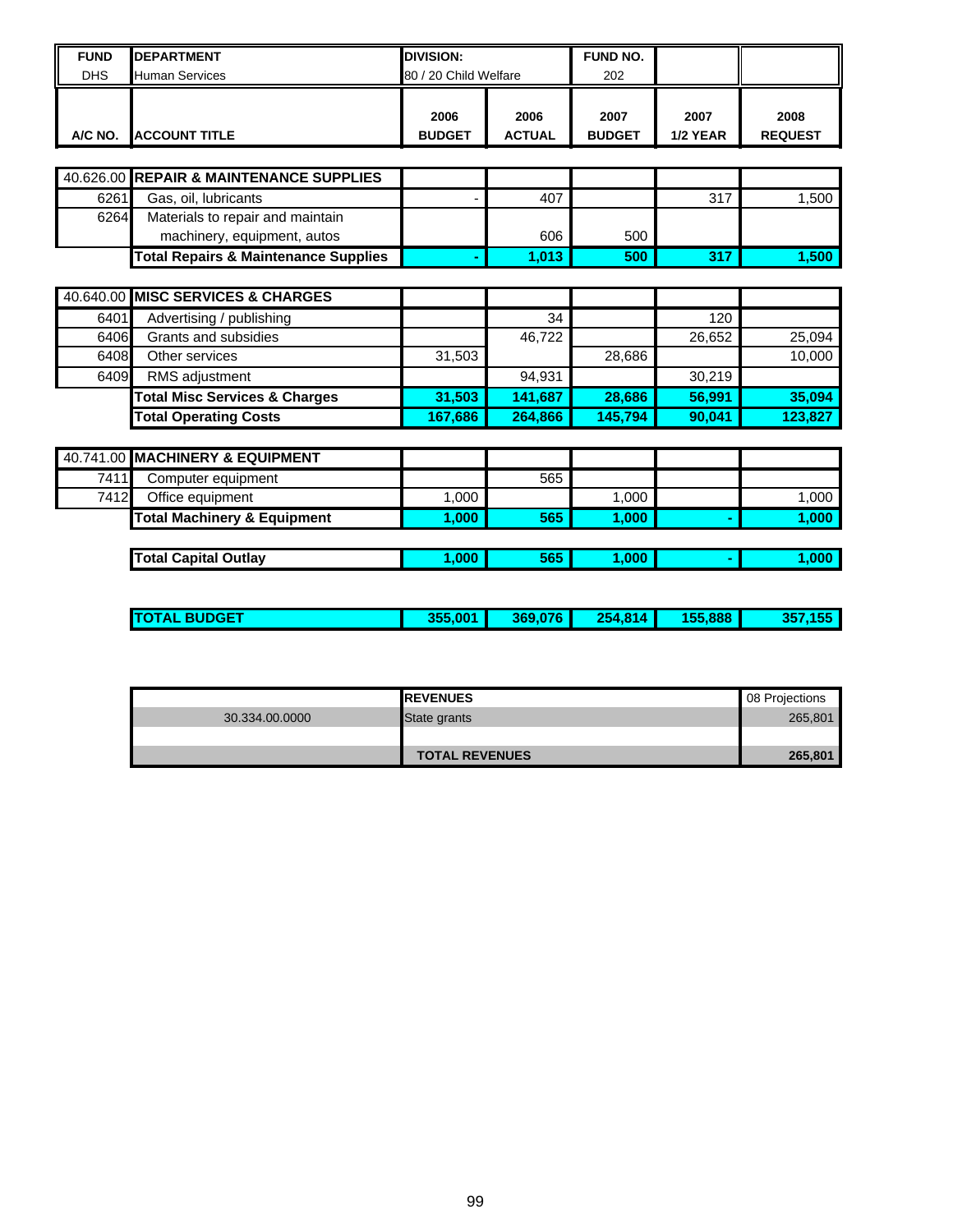| <b>FUND</b> | <b>DEPARTMENT</b>                           | <b>DIVISION:</b>      |                       | FUND NO.              |                  |                        |
|-------------|---------------------------------------------|-----------------------|-----------------------|-----------------------|------------------|------------------------|
| <b>DHS</b>  | <b>Human Services</b>                       | 100% Child Welfare    |                       | 202                   |                  |                        |
| A/C NO.     | <b>ACCOUNT TITLE</b>                        | 2006<br><b>BUDGET</b> | 2006<br><b>ACTUAL</b> | 2007<br><b>BUDGET</b> | 2007<br>1/2 YEAR | 2008<br><b>REQUEST</b> |
|             | <b>PERSONNEL COSTS</b><br>40.110.00 PAYROLL |                       |                       |                       |                  |                        |
| 1101        | Wages - regular                             | 34,956                | 34,934                | 106,720               | 20,531           | 37,289                 |
|             | <b>Total Payroll</b>                        | 34,956                | 34,934                | 106,720               | 20,531           | 37,289                 |
|             |                                             |                       |                       |                       |                  |                        |
|             | 40.120.00 FRINGE BENEFITS                   |                       |                       |                       |                  |                        |
| 1201        | FICA / Medicare                             | 2,674                 | 2,647                 | 8,164                 | 1,553            | 2,853                  |
| 1202        | Retirement plan                             | 1,398                 | 1,397                 | 4,270                 | 821              | 1,491                  |
| 1203        | Workman's Compensation                      | 832                   |                       | 2,315                 |                  | 892                    |
| 1204        | Unemployment insurance                      | 105                   | 105                   | 320                   | 62               | 112                    |
| 1205        | Medical / Dental insurance                  | 4,560                 | 4,896                 | 15,972                | 2,806            | 4,560                  |
|             | <b>Total Fringe Benefits</b>                | 9,569                 | 9,045                 | 31,041                | 5,242            | 9,908                  |
|             | <b>TOTAL PERSONNEL COSTS</b>                | 44,525                | 43,979                | 137,761               | 25,773           | 47,197                 |
|             |                                             |                       |                       |                       |                  |                        |
| 4414        | Land                                        |                       |                       |                       |                  |                        |
|             | 40.580.00 TRAVEL/TRAINING/CONFERENCE        |                       |                       |                       |                  |                        |
| 5803        | Training and education                      | 1,330                 |                       |                       |                  | 5,348                  |
|             | <b>Total Travel/Training/Conference</b>     | 1,330                 |                       |                       |                  | 5,348                  |
|             |                                             |                       |                       |                       |                  |                        |
|             | <b>Total Operating Costs</b>                | 1,330                 | ۰                     | ٠                     |                  | 5,348                  |
|             |                                             |                       |                       |                       |                  |                        |
|             | <b>TOTAL BUDGET</b>                         | 45,855                | 43,979                | 137,761               | 25,773           | 52,545                 |

|                | <b>IREVENUES</b>      | 08 Projections |
|----------------|-----------------------|----------------|
| 30.334.00.0000 | State grants          | 52,545         |
|                |                       |                |
|                | <b>TOTAL REVENUES</b> | 52,545         |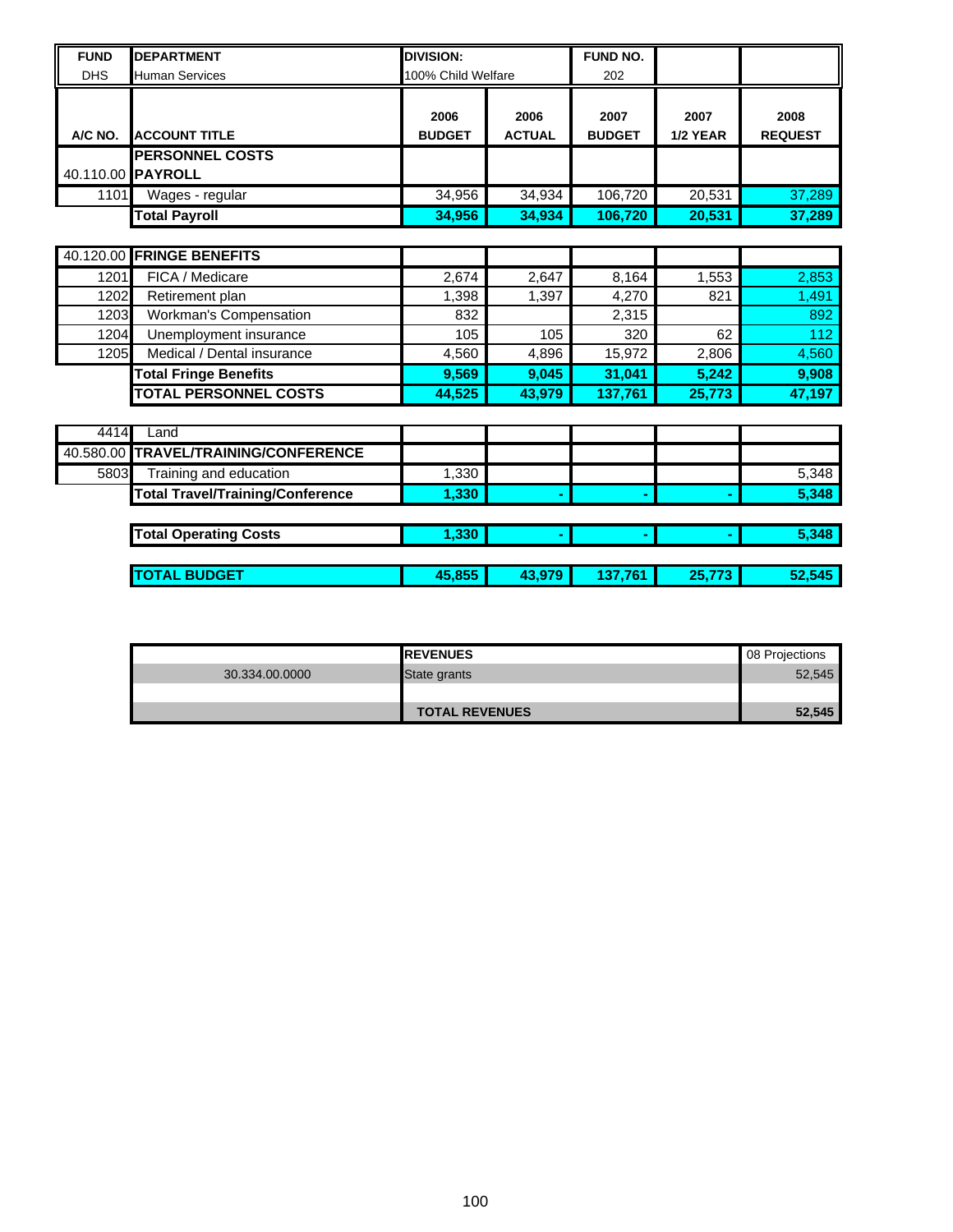| <b>FUND</b> | <b>DEPARTMENT</b>                        | <b>DIVISION:</b>        |                       | FUND NO.              |                  |                        |
|-------------|------------------------------------------|-------------------------|-----------------------|-----------------------|------------------|------------------------|
| <b>DHS</b>  | Human Services                           | <b>Employment First</b> |                       | 202                   |                  |                        |
| A/C NO.     | <b>ACCOUNT TITLE</b>                     | 2006<br><b>BUDGET</b>   | 2009<br><b>ACTUAL</b> | 2007<br><b>BUDGET</b> | 2007<br>1/2 YEAR | 2008<br><b>REQUEST</b> |
|             | <b>OPERATING COSTS</b>                   |                         |                       |                       |                  |                        |
|             | 40.320.00 PROFESSIONAL SERVICES          |                         |                       |                       |                  |                        |
| 3204        | Consultants                              | 25,355                  |                       | 33,435                |                  | 27,665                 |
| 3209        | Other professional services              |                         |                       |                       |                  | 5,000                  |
|             | <b>Total Professional Services</b>       | 25,355                  |                       | 33,435                |                  | 32,665                 |
|             |                                          |                         |                       |                       |                  |                        |
| 4414        | Land                                     |                         |                       |                       |                  |                        |
|             | 40.530.00 COMMUNICATIONS                 |                         |                       |                       |                  |                        |
| 5303        | Telephone                                |                         | 300                   | 100                   |                  |                        |
|             | <b>Total Communications</b>              |                         | 300                   | 100                   |                  |                        |
|             |                                          |                         |                       |                       |                  |                        |
|             | 40.560.00 PRINTING/DUPLICATION/FILMING   |                         |                       |                       |                  |                        |
| 5601        | Copy charges                             |                         |                       | 100                   |                  |                        |
|             | <b>Total Print/Duplication/Filming</b>   |                         |                       | 100                   |                  |                        |
|             |                                          |                         |                       |                       |                  |                        |
|             | 40.580.00 TRAVEL/TRAINING/CONFERENCE     |                         |                       |                       |                  |                        |
| 5803        | Training and education                   | 1,200                   | 226                   | 975                   | 216              | 300                    |
| 5804        | <b>Travel costs</b>                      |                         |                       | 225                   |                  | 200                    |
|             | <b>Total Travel/Training/Conference</b>  | 1,200                   | 226                   | 1,200                 | 216              | 500                    |
|             |                                          |                         |                       |                       |                  |                        |
|             | 40.610.00 OPERATING SUPPLIES             |                         |                       |                       |                  |                        |
| 6120        | Minor capital equipment                  |                         |                       |                       |                  |                        |
| 6121        | Office supplies                          | 809                     | 1,832                 | 609                   | 422              | 1,510                  |
|             | <b>Total Operating Supplies</b>          | 809                     | 1,832                 | 609                   | 422              | 1,510                  |
|             |                                          |                         |                       |                       |                  |                        |
|             | 40.640.00 MISC SERVICES & CHARGES        |                         |                       |                       |                  |                        |
| 6410        | Permits and fees                         |                         | 70                    |                       |                  |                        |
| 6411        | Refunds, awards and indemnities          | 5,000                   |                       |                       |                  |                        |
|             | <b>Total Misc Services &amp; Charges</b> | 5,000                   | 70                    |                       |                  |                        |
|             | <b>Total Operating Costs</b>             | 32,364                  | 2,428                 | 35,444                | 638              | 34,675                 |
|             |                                          |                         |                       |                       |                  |                        |
|             | <b>TOTAL BUDGET</b>                      | 32,364                  | 2,428                 | 35,444                | 638              | 34,675                 |

|                | <b>IREVENUES</b>      | 08 Projections |
|----------------|-----------------------|----------------|
| 30.334.00.0000 | State grants          | 29,806         |
|                |                       |                |
|                | <b>TOTAL REVENUES</b> | 29,806         |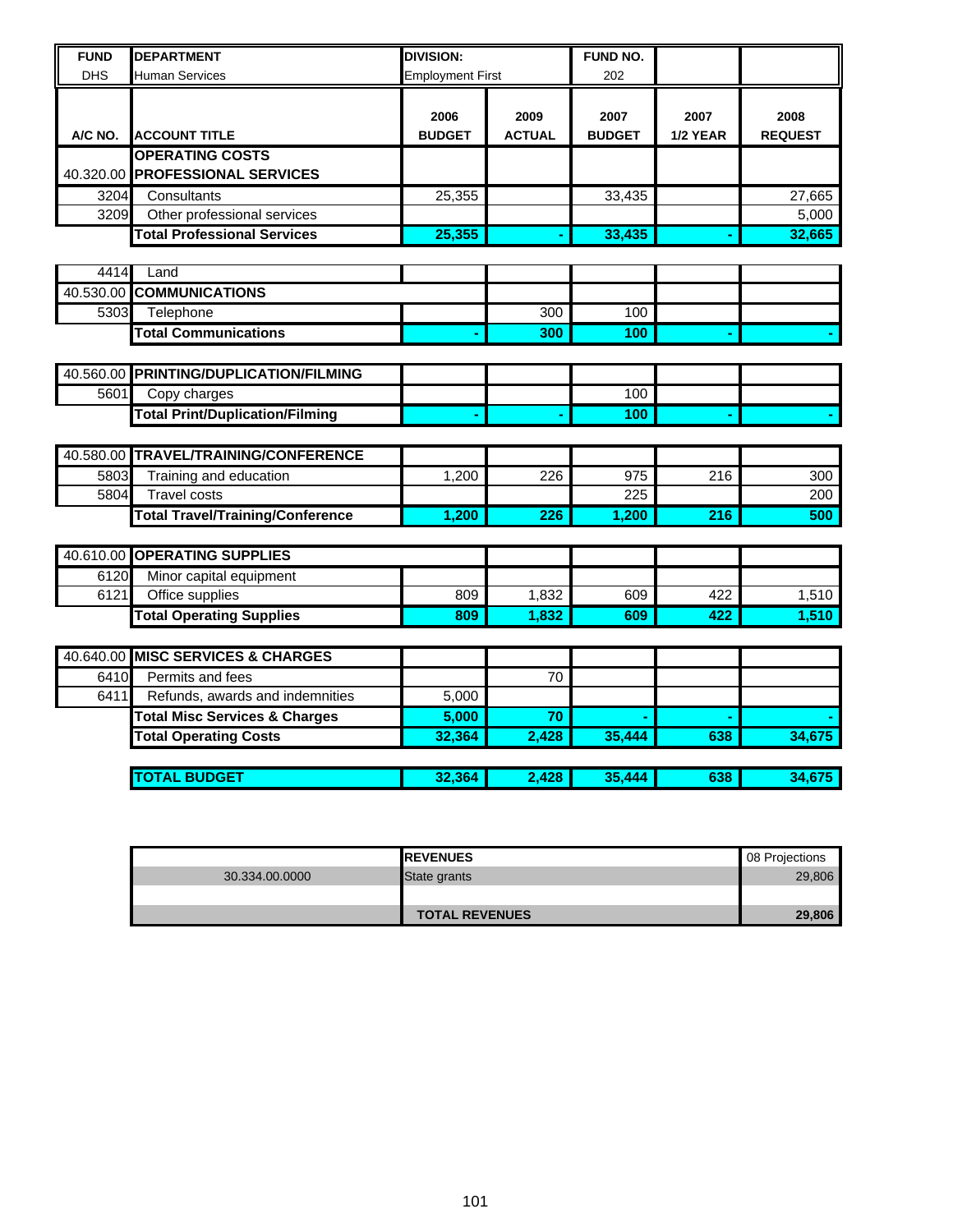| <b>FUND</b> | <b>DEPARTMENT</b>                                         | <b>DIVISION:</b>          |                       | <b>FUND NO.</b>       |                  |                        |
|-------------|-----------------------------------------------------------|---------------------------|-----------------------|-----------------------|------------------|------------------------|
| <b>DHS</b>  | <b>Human Services</b>                                     | <b>Fraud Investigator</b> |                       | 202                   |                  |                        |
| A/C NO.     | <b>ACCOUNT TITLE</b>                                      | 2006<br><b>BUDGET</b>     | 2006<br><b>ACTUAL</b> | 2007<br><b>BUDGET</b> | 2007<br>1/2 YEAR | 2008<br><b>REQUEST</b> |
|             | <b>OPERATING COSTS</b><br>40.320.00 PROFESSIONAL SERVICES |                           |                       |                       |                  |                        |
| 3210        | Contract labor services                                   |                           |                       |                       |                  | 20,000                 |
|             | <b>Total Professional Services</b>                        | ۰.                        |                       | -                     |                  | 20,000                 |
|             |                                                           |                           |                       |                       |                  |                        |
| 4414        | Land                                                      |                           |                       |                       |                  |                        |
|             | <b>Total Operating Costs</b>                              | $\blacksquare$            |                       |                       |                  | 20,000                 |

| P <sub>1</sub><br><b>ITOTAL</b> |  |  | <b>20.00</b> |
|---------------------------------|--|--|--------------|

|                | <b>IREVENUES</b>      | 08 Projections |
|----------------|-----------------------|----------------|
| 30.334.00.0000 | State grants          | 19,000         |
|                |                       |                |
|                | <b>TOTAL REVENUES</b> | 19,000         |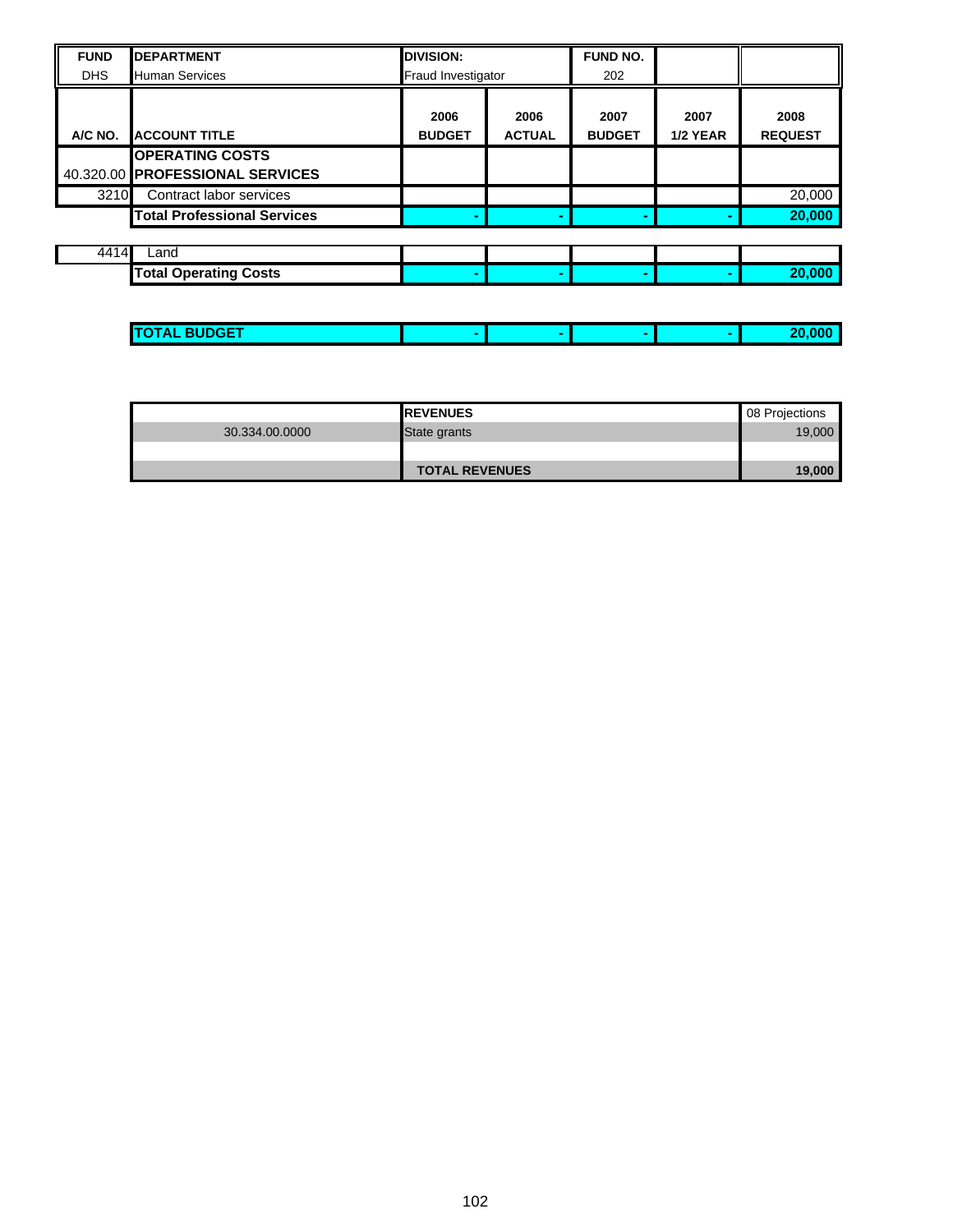| <b>FUND</b> | <b>DEPARTMENT</b>                                         | <b>DIVISION:</b>      |                       |                       |                  |                        |
|-------------|-----------------------------------------------------------|-----------------------|-----------------------|-----------------------|------------------|------------------------|
| <b>DHS</b>  | <b>Human Services</b>                                     | Core 80 / 20          |                       | 202                   |                  |                        |
| A/C NO.     | <b>ACCOUNT TITLE</b>                                      | 2006<br><b>BUDGET</b> | 2006<br><b>ACTUAL</b> | 2007<br><b>BUDGET</b> | 2007<br>1/2 YEAR | 2008<br><b>REQUEST</b> |
|             | <b>PERSONNEL COSTS</b>                                    |                       |                       |                       |                  |                        |
|             | 40.110.00 PAYROLL                                         |                       |                       |                       |                  |                        |
| 1101        | Wages - regular                                           | 1,574                 |                       |                       |                  |                        |
|             | <b>Total Payroll</b>                                      | 1,574                 |                       |                       |                  |                        |
|             |                                                           |                       |                       |                       |                  |                        |
|             | 40.120.00 FRINGE BENEFITS                                 |                       |                       |                       |                  |                        |
| 1201        | FICA / Medicare                                           | 121                   |                       |                       |                  |                        |
| 1202        | Retirement plan                                           | 63                    |                       |                       |                  |                        |
| 1203        | Workman's Compensation                                    | 38                    |                       |                       |                  |                        |
| 1204        | Unemployment insurance                                    | 4                     |                       |                       |                  |                        |
| 1205        | Medical / Dental insurance                                | 240                   |                       |                       |                  |                        |
|             | <b>Total Fringe Benefits</b>                              | 466                   |                       |                       |                  |                        |
|             | <b>TOTAL PERSONNEL COSTS</b>                              | 2,040                 |                       |                       |                  |                        |
|             |                                                           |                       |                       |                       |                  |                        |
|             | <b>OPERATING COSTS</b><br>40.320.00 PROFESSIONAL SERVICES |                       |                       |                       |                  |                        |
| 3204        | Consultants                                               | 88,389                |                       | 92,823                |                  | 94,777                 |
| 3209        | Other professional services                               |                       | 57,993                |                       | 29,223           |                        |
|             | <b>Total Professional Services</b>                        | 88,389                | 57,993                | 92,823                | 29,223           | 94,777                 |
|             |                                                           |                       |                       |                       |                  |                        |
| 4414        | Land                                                      |                       |                       |                       |                  |                        |
|             | 40.610.00 OPERATING SUPPLIES                              |                       |                       |                       |                  |                        |
| 6126        | Other operating supplies                                  | 10,615                | 15,922                |                       | 15,922           |                        |
|             | <b>Total Operating Supplies</b>                           | 10,615                | 15,922                |                       | 15,922           |                        |
|             | <b>Total Operating Costs</b>                              | 99,004                | 73,915                | 92,823                | 45,145           | 94,777                 |
|             |                                                           |                       |                       |                       |                  |                        |
|             | <b>TOTAL BUDGET</b>                                       | 101,044               | 73,915                | 92,823                | 45,145           | 94,777                 |

|                | <b>IREVENUES</b>      | 08 Projections |
|----------------|-----------------------|----------------|
| 30.334.00.0000 | State grants          | 83.222         |
|                |                       |                |
|                | <b>TOTAL REVENUES</b> | 83.222         |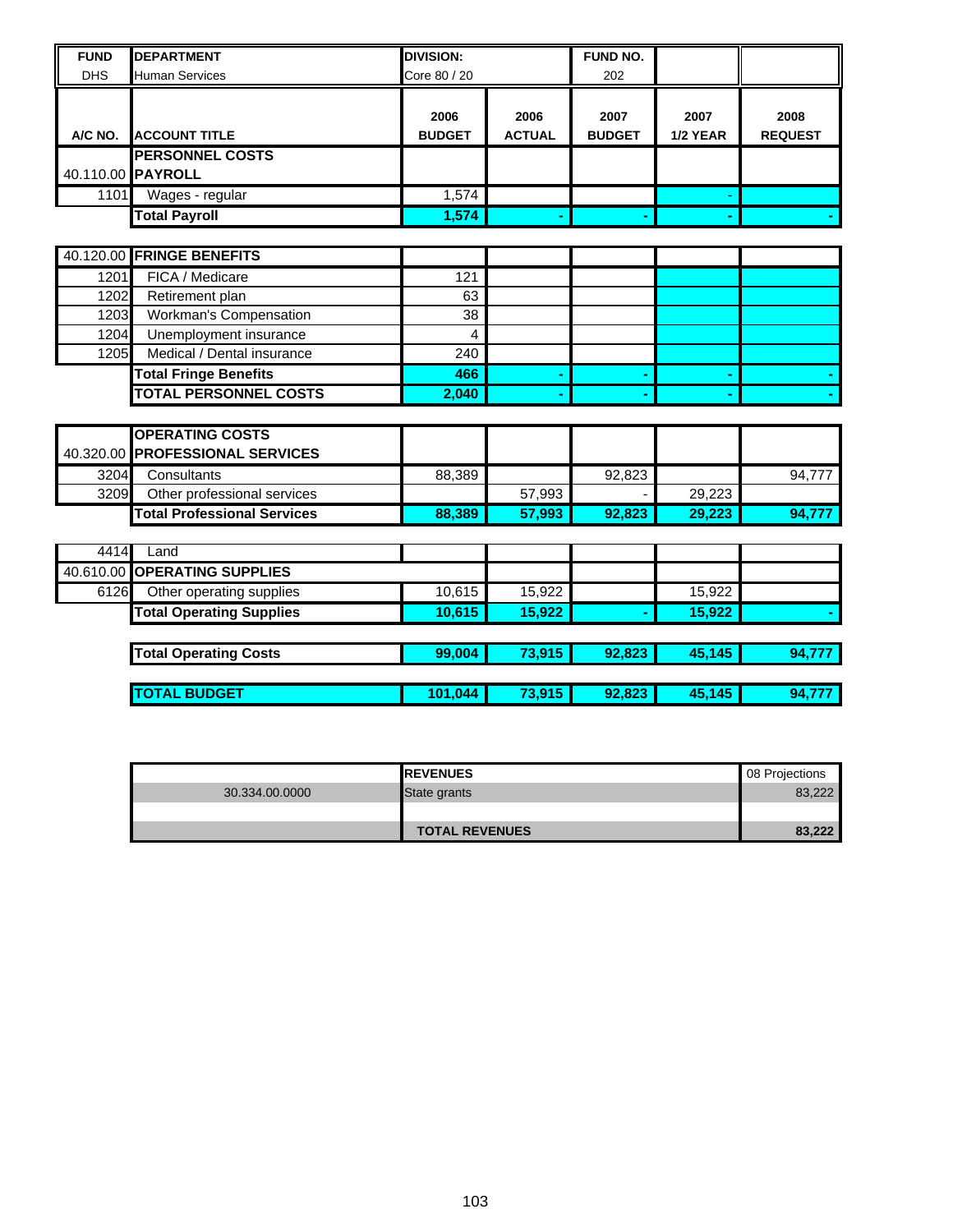| <b>FUND</b> | <b>DEPARTMENT</b>                                         | <b>DIVISION:</b>      |                       | <b>FUND NO.</b>       |                  |                        |
|-------------|-----------------------------------------------------------|-----------------------|-----------------------|-----------------------|------------------|------------------------|
| <b>DHS</b>  | <b>Human Services</b>                                     | Medicaid              |                       | 202                   |                  |                        |
| A/C NO.     | <b>ACCOUNT TITLE</b>                                      | 2006<br><b>BUDGET</b> | 2006<br><b>ACTUAL</b> | 2007<br><b>BUDGET</b> | 2007<br>1/2 YEAR | 2008<br><b>REQUEST</b> |
|             | <b>OPERATING COSTS</b><br>40.320.00 PROFESSIONAL SERVICES |                       |                       |                       |                  |                        |
| 3209        | Other professional services                               |                       |                       |                       | 848              |                        |
|             | <b>Total Professional Services</b>                        |                       |                       |                       | 848              |                        |
|             |                                                           |                       |                       |                       |                  |                        |
| 4414        | Land                                                      |                       |                       |                       |                  |                        |
|             | 40.640.00 MISC SERVICES & CHARGES                         |                       |                       |                       |                  |                        |
| 6409        | <b>RMS</b> adjustment                                     |                       | 567                   |                       |                  |                        |
| 6411        | Refunds, awards and indemnities                           | 5,000                 | 2,051                 | 5,500                 | 91               | 5,500                  |
|             | <b>Total Misc Services &amp; Charges</b>                  | 5,000                 | 2,618                 | 5,500                 | 91               | 5,500                  |
|             | <b>Total Operating Costs</b>                              | 5,000                 | 2,618                 | 5,500                 | 939              | 5,500                  |
|             |                                                           |                       |                       |                       |                  |                        |
|             | <b>TOTAL BUDGET</b>                                       | 5,000                 | 2,618                 | 5,500                 | 939              | 5,500                  |

|                | <b>IREVENUES</b>      | 08 Projections |
|----------------|-----------------------|----------------|
| 30.334.00.0000 | State grants          | 5,500          |
|                |                       |                |
|                | <b>TOTAL REVENUES</b> | 5,500          |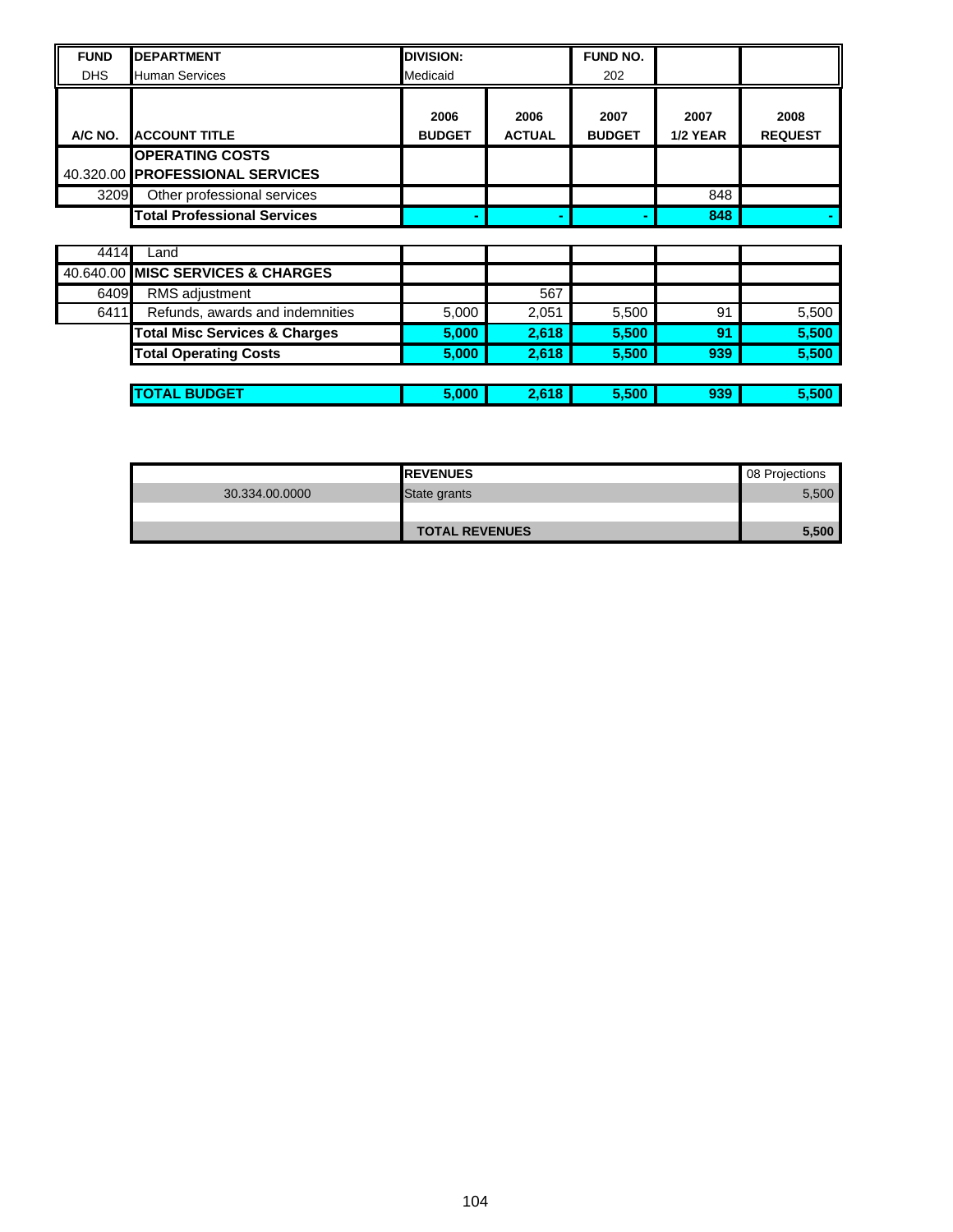| <b>FUND</b> | <b>DEPARTMENT</b>                        | <b>DIVISION:</b>   |               | FUND NO.      |           |                |
|-------------|------------------------------------------|--------------------|---------------|---------------|-----------|----------------|
| <b>DHS</b>  | <b>Human Services</b>                    | 100% Core Services |               | 202           |           |                |
|             |                                          |                    |               |               |           |                |
|             |                                          | 2006               | 2006          | 2007          | 2007      | 2008           |
| A/C NO.     | <b>ACCOUNT TITLE</b>                     | <b>BUDGET</b>      | <b>ACTUAL</b> | <b>BUDGET</b> | 1/2 YEAR  | <b>REQUEST</b> |
|             | <b>PERSONNEL COSTS</b>                   |                    |               |               |           |                |
|             | 40.110.00 PAYROLL                        |                    |               |               |           |                |
| 1101        | Wages - regular                          | 38,531             | 63,985        | 42,864        | 32,423    | 48,325         |
|             | <b>Total Payroll</b>                     | 38,531             | 63,985        | 42.864        | 32,423    | 48,325         |
|             |                                          |                    |               |               |           |                |
|             | 40.120.00 FRINGE BENEFITS                |                    |               |               |           |                |
| 1201        | FICA / Medicare                          | 2,947              | 4,828         | 3,280         | 2,346     | 3,697          |
| 1202        | Retirement plan                          | 1,542              | 2,559         | 1,715         | 1,297     | 1,933          |
| 1203        | Workman's Compensation                   | 917                |               | 1,021         |           | 1,146          |
| 1204        | Unemployment insurance                   | 116                | 192           | 129           | 97        | 145            |
| 1205        | Medical / Dental insurance               | 5,460              | 10,272        | 5,904         | 5,151     | 5,904          |
|             | <b>Total Fringe Benefits</b>             | 10,982             | 17,851        | 12,049        | 8,891     | 12,825         |
|             | <b>TOTAL PERSONNEL COSTS</b>             | 49,513             | 81,836        | 54,913        | 41,314    | 61,150         |
|             |                                          |                    |               |               |           |                |
|             | <b>OPERATING COSTS</b>                   |                    |               |               |           |                |
|             | 40.320.00 PROFESSIONAL SERVICES          |                    |               |               |           |                |
| 3204        | Consultants                              | 112,161            |               | 113,781       |           | 102,343        |
| 3209        | Other professional services              |                    | 58,516        |               | 36,908    |                |
|             | <b>Total Professional Services</b>       | 112,161            | 58,516        | 113,781       | 36,908    | 102,343        |
|             |                                          |                    |               |               |           |                |
| 4414        | Land                                     |                    |               |               |           |                |
|             | 40.640.00 MISC SERVICES & CHARGES        |                    |               |               |           |                |
| 6406        | Grants and subsidies                     |                    | 142,583       |               | (26, 862) |                |
|             | <b>Total Misc Services &amp; Charges</b> |                    | 142,583       |               | (26, 862) |                |
|             | <b>Total Operating Costs</b>             | 112,161            | 201,099       | 113,781       | 10,046    | 102,343        |
|             |                                          |                    |               |               |           |                |
|             | <b>TOTAL BUDGET</b>                      | 161,674            | 282,935       | 168,694       | 51,360    | 163,493        |

|                | <b>REVENUES</b>       | 08 Projections |
|----------------|-----------------------|----------------|
| 30.334.00.0000 | State grants          | 163,493        |
|                |                       |                |
|                | <b>TOTAL REVENUES</b> | 163.493        |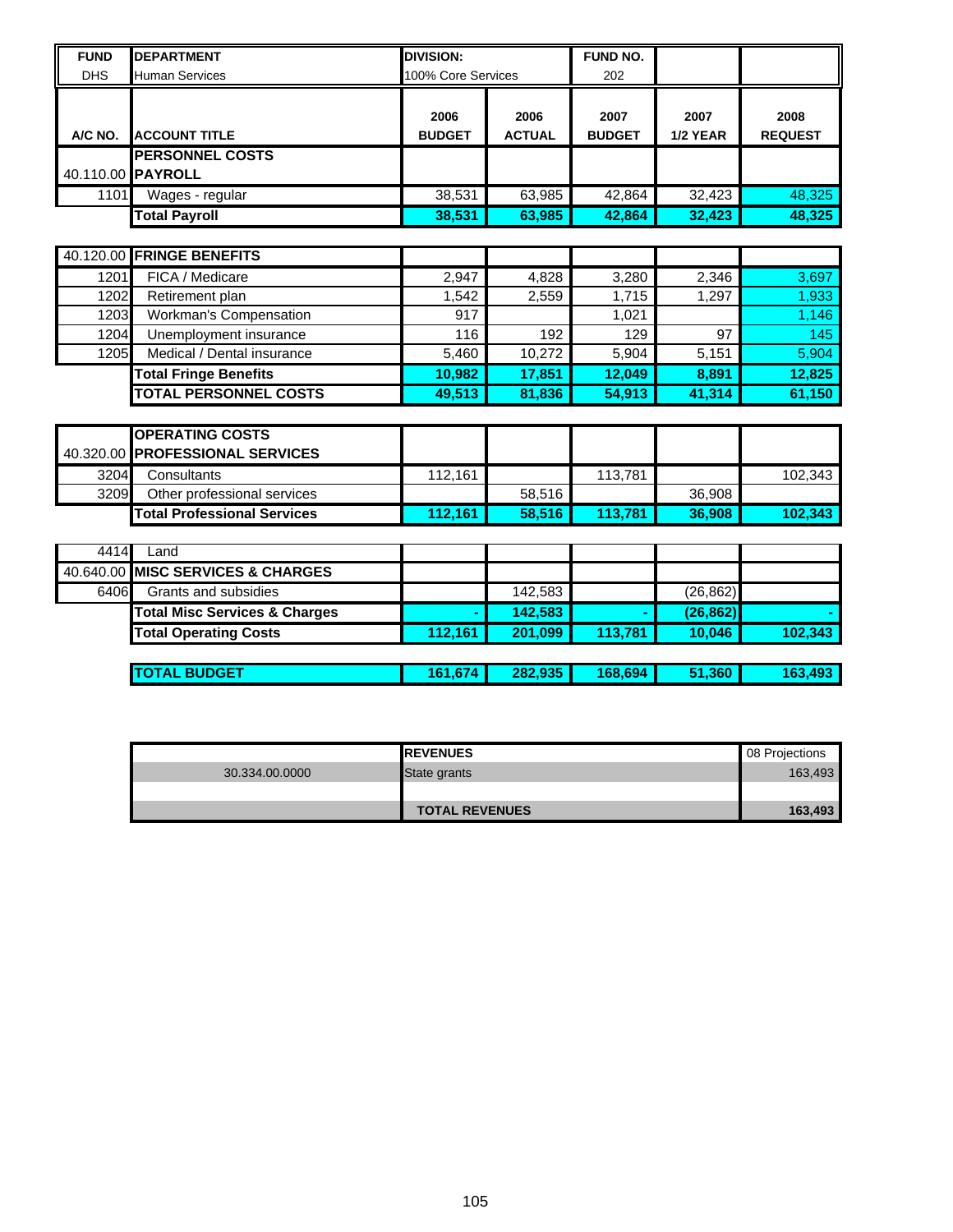| <b>FUND</b> | <b>DEPARTMENT</b>                                         | <b>DIVISION:</b>      |                       | FUND NO.              |                  |                        |
|-------------|-----------------------------------------------------------|-----------------------|-----------------------|-----------------------|------------------|------------------------|
| <b>DHS</b>  | <b>Human Services</b>                                     | <b>PSSF</b>           |                       | 202                   |                  |                        |
| A/C NO.     | <b>ACCOUNT TITLE</b>                                      | 2006<br><b>BUDGET</b> | 2006<br><b>ACTUAL</b> | 2007<br><b>BUDGET</b> | 2007<br>1/2 YEAR | 2008<br><b>REQUEST</b> |
|             | <b>PERSONNEL COSTS</b>                                    |                       |                       |                       |                  |                        |
|             | 40.110.00 PAYROLL                                         |                       |                       |                       |                  |                        |
| 1101        | Wages - regular                                           | 13,265                | 14,359                | 3,838                 | 1,823            | 4,702                  |
|             | <b>Total Payroll</b>                                      | 13,265                | 14,359                | 3,838                 | 1,823            | 4,702                  |
|             |                                                           |                       |                       |                       |                  |                        |
|             | 40.120.00 FRINGE BENEFITS                                 |                       |                       |                       |                  |                        |
| 1201        | FICA / Medicare                                           | 1,015                 | 1,026                 | 294                   | 136              | 359                    |
| 1202        | Retirement plan                                           | 530                   | 574                   | 154                   | 73               | 188                    |
| 1203        | Workman's Compensation                                    | 316                   |                       | 91                    |                  | 112                    |
| 1204        | Unemployment insurance                                    | 40                    | 43                    | 12                    | 5                | 14                     |
| 1205        | Medical / Dental insurance                                | 1,692                 | 2,928                 | 696                   | 269              | 696                    |
|             | <b>Total Fringe Benefits</b>                              | 3,593                 | 4,571                 | 1,247                 | 483              | 1,369                  |
|             | <b>TOTAL PERSONNEL COSTS</b>                              | 16,858                | 18,930                | 5,085                 | 2,306            | 6,071                  |
|             |                                                           |                       |                       |                       |                  |                        |
|             | <b>OPERATING COSTS</b><br>40.320.00 PROFESSIONAL SERVICES |                       |                       |                       |                  |                        |
| 3209        | Other professional services                               |                       | 951                   |                       | 645              |                        |
|             | <b>Total Professional Services</b>                        |                       | 951                   |                       | 645              |                        |
|             |                                                           |                       |                       |                       |                  |                        |
| 4414        | Land                                                      |                       |                       |                       |                  |                        |
|             | 40.610.00 OPERATING SUPPLIES                              |                       |                       |                       |                  |                        |
| 6121        | Office supplies                                           |                       | 9,528                 |                       | 243              |                        |
|             | <b>Total Operating Supplies</b>                           |                       | 9,528                 |                       | 243              |                        |
|             |                                                           |                       |                       |                       |                  |                        |
|             | 40.640.00 MISC SERVICES & CHARGES                         |                       |                       |                       |                  |                        |
| 6408        | Other services                                            | 7,339                 |                       | 7,339                 |                  | 15,129                 |
|             | <b>Total Misc Services &amp; Charges</b>                  | 7,339                 |                       | 7,339                 |                  | 15,129                 |
|             | <b>Total Operating Costs</b>                              | 7,339                 | 10,479                | 7,339                 | 888              | 15,129                 |
|             | <b>TOTAL BUDGET</b>                                       | 24,197                | 29.409                | 12,424                | 3,194            | 21.200                 |

|                | <b>IREVENUES</b>      | <b>08 Projections</b> |
|----------------|-----------------------|-----------------------|
| 30.338.10.0000 | Local / IGA revenue   | 21,200                |
|                |                       |                       |
|                | <b>TOTAL REVENUES</b> | 21,200                |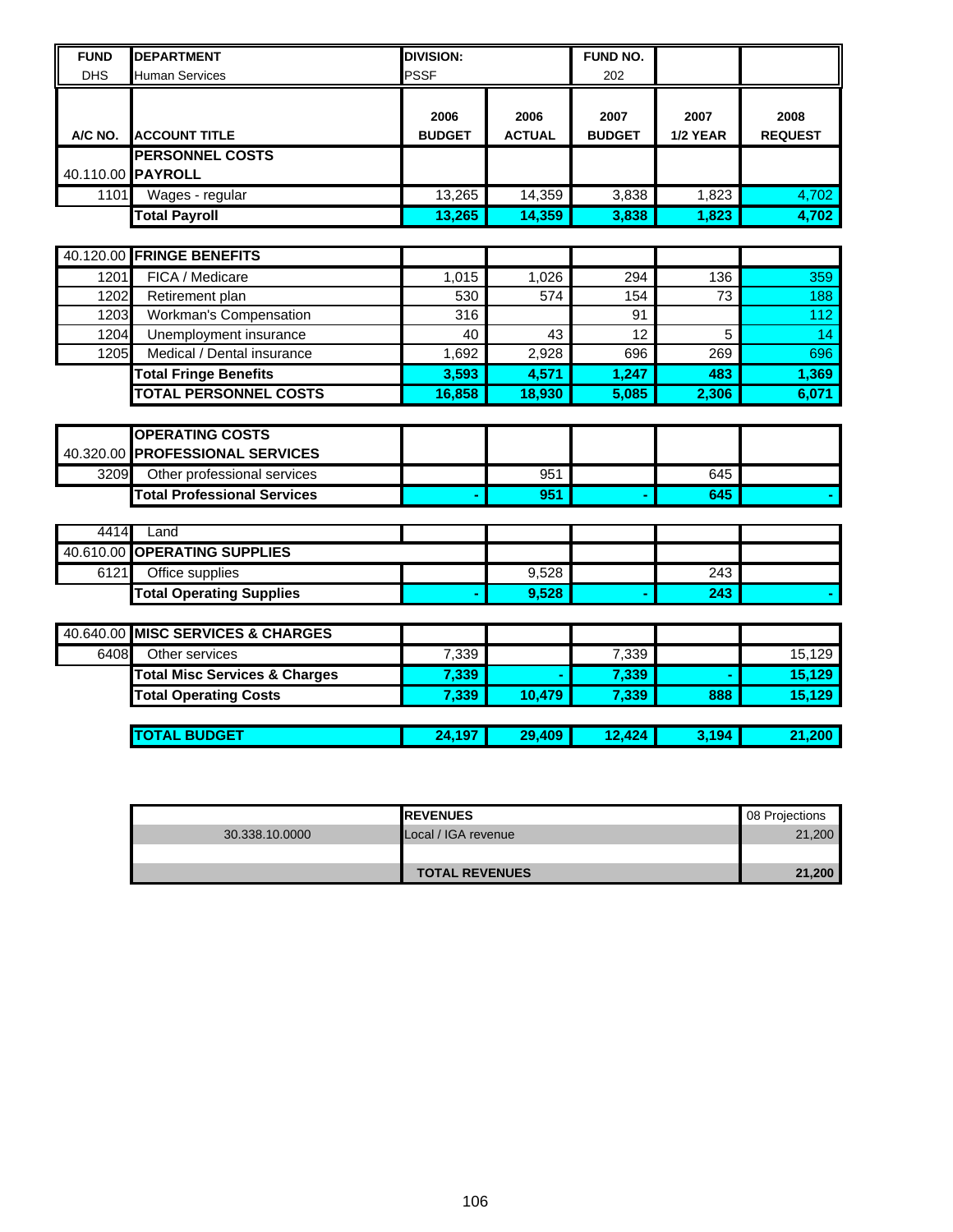| <b>DHS</b><br><b>Human Services</b><br>Fatherhood<br>202<br>2006<br>2006<br>2007<br>2007<br>2008<br><b>ACCOUNT TITLE</b><br><b>BUDGET</b><br><b>ACTUAL</b><br><b>BUDGET</b><br>1/2 YEAR<br><b>REQUEST</b><br>A/C NO.<br><b>PERSONNEL COSTS</b><br>40.110.00 PAYROLL<br>62,359<br>1101<br>1,244<br>66,629<br>20,335<br>Wages - regular<br><b>Total Payroll</b><br>1,244<br>66,629<br>20,335<br>62,359<br><b>FRINGE BENEFITS</b><br>40.120.00<br>4,770<br>1201<br>FICA / Medicare<br>96<br>5,096<br>1,547<br>50<br>2,494<br>1202<br>Retirement plan<br>2,666<br>813<br>Workman's Compensation<br>1203<br>1,590<br>1,480<br>Unemployment insurance<br>200<br>61<br>188<br>1204<br>4<br>Medical / Dental insurance<br>1205<br>13,920<br>2,000<br>9,710<br><b>Total Fringe Benefits</b><br>150<br>23,472<br>4,421<br>18,642<br><b>TOTAL PERSONNEL COSTS</b><br>1,394<br>90,101<br>24,756<br>81,001<br><b>OPERATING COSTS</b><br>40.320.00 PROFESSIONAL SERVICES<br>3204<br>Consultants<br>37,000<br>59,462<br>3205<br>2,000<br>Legal services<br>14,400<br>3209<br>Other professional services<br>49,943<br>51,589<br><b>Total Professional Services</b><br>111,051<br>51,400<br>51,943<br><b>RENTS AND LEASES</b><br>40.441.00<br>4411<br>Buildings / improvements<br>4,000<br><b>Total Rents/Leases</b><br>4,000<br><b>COMMUNICATIONS</b><br>40.530.00<br>5301<br>Pagers<br>5302<br>Postage<br>14<br>5303<br>Telephone<br>279<br><b>Total Communications</b><br>279<br>14 <sup>1</sup><br>40.580.00 TRAVEL/TRAINING/CONFERENCE<br>3,399<br>5801<br><b>Business conference</b><br>Meals and entertainment<br>5802<br>801<br>160<br>Training and education<br>28,238<br>2,114<br>3,500<br>5803<br><b>Travel costs</b><br>1,126<br>3,525<br>5804<br>299<br>1,895<br>Tuition reimbursement<br>5805<br>2,336<br><b>Total Travel/Training/Conference</b><br>31,763<br>11,290<br>1,126<br>3,214<br>40.610.00 OPERATING SUPPLIES<br>Education / recreation<br>35,780<br>6106<br>Office supplies<br>2,771<br>6121<br>2,147<br>3,000<br>Small tools & equipment<br>3,000<br>6124<br>Other operating supplies<br>4,420<br>6126<br><b>Total Operating Supplies</b><br>46,200<br>2,771<br>2,147<br><b>REPAIR &amp; MAINTENANCE SUPPLIES</b><br>40.626.00<br>Gas, oil, lubricants<br>6261<br>500 | <b>FUND</b> | <b>DEPARTMENT</b>                               | <b>DIVISION:</b> | FUND NO. |     |  |
|---------------------------------------------------------------------------------------------------------------------------------------------------------------------------------------------------------------------------------------------------------------------------------------------------------------------------------------------------------------------------------------------------------------------------------------------------------------------------------------------------------------------------------------------------------------------------------------------------------------------------------------------------------------------------------------------------------------------------------------------------------------------------------------------------------------------------------------------------------------------------------------------------------------------------------------------------------------------------------------------------------------------------------------------------------------------------------------------------------------------------------------------------------------------------------------------------------------------------------------------------------------------------------------------------------------------------------------------------------------------------------------------------------------------------------------------------------------------------------------------------------------------------------------------------------------------------------------------------------------------------------------------------------------------------------------------------------------------------------------------------------------------------------------------------------------------------------------------------------------------------------------------------------------------------------------------------------------------------------------------------------------------------------------------------------------------------------------------------------------------------------------------------------------------------------------------------------------------------------------------------------------------------------|-------------|-------------------------------------------------|------------------|----------|-----|--|
|                                                                                                                                                                                                                                                                                                                                                                                                                                                                                                                                                                                                                                                                                                                                                                                                                                                                                                                                                                                                                                                                                                                                                                                                                                                                                                                                                                                                                                                                                                                                                                                                                                                                                                                                                                                                                                                                                                                                                                                                                                                                                                                                                                                                                                                                                 |             |                                                 |                  |          |     |  |
|                                                                                                                                                                                                                                                                                                                                                                                                                                                                                                                                                                                                                                                                                                                                                                                                                                                                                                                                                                                                                                                                                                                                                                                                                                                                                                                                                                                                                                                                                                                                                                                                                                                                                                                                                                                                                                                                                                                                                                                                                                                                                                                                                                                                                                                                                 |             |                                                 |                  |          |     |  |
|                                                                                                                                                                                                                                                                                                                                                                                                                                                                                                                                                                                                                                                                                                                                                                                                                                                                                                                                                                                                                                                                                                                                                                                                                                                                                                                                                                                                                                                                                                                                                                                                                                                                                                                                                                                                                                                                                                                                                                                                                                                                                                                                                                                                                                                                                 |             |                                                 |                  |          |     |  |
|                                                                                                                                                                                                                                                                                                                                                                                                                                                                                                                                                                                                                                                                                                                                                                                                                                                                                                                                                                                                                                                                                                                                                                                                                                                                                                                                                                                                                                                                                                                                                                                                                                                                                                                                                                                                                                                                                                                                                                                                                                                                                                                                                                                                                                                                                 |             |                                                 |                  |          |     |  |
|                                                                                                                                                                                                                                                                                                                                                                                                                                                                                                                                                                                                                                                                                                                                                                                                                                                                                                                                                                                                                                                                                                                                                                                                                                                                                                                                                                                                                                                                                                                                                                                                                                                                                                                                                                                                                                                                                                                                                                                                                                                                                                                                                                                                                                                                                 |             |                                                 |                  |          |     |  |
|                                                                                                                                                                                                                                                                                                                                                                                                                                                                                                                                                                                                                                                                                                                                                                                                                                                                                                                                                                                                                                                                                                                                                                                                                                                                                                                                                                                                                                                                                                                                                                                                                                                                                                                                                                                                                                                                                                                                                                                                                                                                                                                                                                                                                                                                                 |             |                                                 |                  |          |     |  |
|                                                                                                                                                                                                                                                                                                                                                                                                                                                                                                                                                                                                                                                                                                                                                                                                                                                                                                                                                                                                                                                                                                                                                                                                                                                                                                                                                                                                                                                                                                                                                                                                                                                                                                                                                                                                                                                                                                                                                                                                                                                                                                                                                                                                                                                                                 |             |                                                 |                  |          |     |  |
|                                                                                                                                                                                                                                                                                                                                                                                                                                                                                                                                                                                                                                                                                                                                                                                                                                                                                                                                                                                                                                                                                                                                                                                                                                                                                                                                                                                                                                                                                                                                                                                                                                                                                                                                                                                                                                                                                                                                                                                                                                                                                                                                                                                                                                                                                 |             |                                                 |                  |          |     |  |
|                                                                                                                                                                                                                                                                                                                                                                                                                                                                                                                                                                                                                                                                                                                                                                                                                                                                                                                                                                                                                                                                                                                                                                                                                                                                                                                                                                                                                                                                                                                                                                                                                                                                                                                                                                                                                                                                                                                                                                                                                                                                                                                                                                                                                                                                                 |             |                                                 |                  |          |     |  |
|                                                                                                                                                                                                                                                                                                                                                                                                                                                                                                                                                                                                                                                                                                                                                                                                                                                                                                                                                                                                                                                                                                                                                                                                                                                                                                                                                                                                                                                                                                                                                                                                                                                                                                                                                                                                                                                                                                                                                                                                                                                                                                                                                                                                                                                                                 |             |                                                 |                  |          |     |  |
|                                                                                                                                                                                                                                                                                                                                                                                                                                                                                                                                                                                                                                                                                                                                                                                                                                                                                                                                                                                                                                                                                                                                                                                                                                                                                                                                                                                                                                                                                                                                                                                                                                                                                                                                                                                                                                                                                                                                                                                                                                                                                                                                                                                                                                                                                 |             |                                                 |                  |          |     |  |
|                                                                                                                                                                                                                                                                                                                                                                                                                                                                                                                                                                                                                                                                                                                                                                                                                                                                                                                                                                                                                                                                                                                                                                                                                                                                                                                                                                                                                                                                                                                                                                                                                                                                                                                                                                                                                                                                                                                                                                                                                                                                                                                                                                                                                                                                                 |             |                                                 |                  |          |     |  |
|                                                                                                                                                                                                                                                                                                                                                                                                                                                                                                                                                                                                                                                                                                                                                                                                                                                                                                                                                                                                                                                                                                                                                                                                                                                                                                                                                                                                                                                                                                                                                                                                                                                                                                                                                                                                                                                                                                                                                                                                                                                                                                                                                                                                                                                                                 |             |                                                 |                  |          |     |  |
|                                                                                                                                                                                                                                                                                                                                                                                                                                                                                                                                                                                                                                                                                                                                                                                                                                                                                                                                                                                                                                                                                                                                                                                                                                                                                                                                                                                                                                                                                                                                                                                                                                                                                                                                                                                                                                                                                                                                                                                                                                                                                                                                                                                                                                                                                 |             |                                                 |                  |          |     |  |
|                                                                                                                                                                                                                                                                                                                                                                                                                                                                                                                                                                                                                                                                                                                                                                                                                                                                                                                                                                                                                                                                                                                                                                                                                                                                                                                                                                                                                                                                                                                                                                                                                                                                                                                                                                                                                                                                                                                                                                                                                                                                                                                                                                                                                                                                                 |             |                                                 |                  |          |     |  |
|                                                                                                                                                                                                                                                                                                                                                                                                                                                                                                                                                                                                                                                                                                                                                                                                                                                                                                                                                                                                                                                                                                                                                                                                                                                                                                                                                                                                                                                                                                                                                                                                                                                                                                                                                                                                                                                                                                                                                                                                                                                                                                                                                                                                                                                                                 |             |                                                 |                  |          |     |  |
|                                                                                                                                                                                                                                                                                                                                                                                                                                                                                                                                                                                                                                                                                                                                                                                                                                                                                                                                                                                                                                                                                                                                                                                                                                                                                                                                                                                                                                                                                                                                                                                                                                                                                                                                                                                                                                                                                                                                                                                                                                                                                                                                                                                                                                                                                 |             |                                                 |                  |          |     |  |
|                                                                                                                                                                                                                                                                                                                                                                                                                                                                                                                                                                                                                                                                                                                                                                                                                                                                                                                                                                                                                                                                                                                                                                                                                                                                                                                                                                                                                                                                                                                                                                                                                                                                                                                                                                                                                                                                                                                                                                                                                                                                                                                                                                                                                                                                                 |             |                                                 |                  |          |     |  |
|                                                                                                                                                                                                                                                                                                                                                                                                                                                                                                                                                                                                                                                                                                                                                                                                                                                                                                                                                                                                                                                                                                                                                                                                                                                                                                                                                                                                                                                                                                                                                                                                                                                                                                                                                                                                                                                                                                                                                                                                                                                                                                                                                                                                                                                                                 |             |                                                 |                  |          |     |  |
|                                                                                                                                                                                                                                                                                                                                                                                                                                                                                                                                                                                                                                                                                                                                                                                                                                                                                                                                                                                                                                                                                                                                                                                                                                                                                                                                                                                                                                                                                                                                                                                                                                                                                                                                                                                                                                                                                                                                                                                                                                                                                                                                                                                                                                                                                 |             |                                                 |                  |          |     |  |
|                                                                                                                                                                                                                                                                                                                                                                                                                                                                                                                                                                                                                                                                                                                                                                                                                                                                                                                                                                                                                                                                                                                                                                                                                                                                                                                                                                                                                                                                                                                                                                                                                                                                                                                                                                                                                                                                                                                                                                                                                                                                                                                                                                                                                                                                                 |             |                                                 |                  |          |     |  |
|                                                                                                                                                                                                                                                                                                                                                                                                                                                                                                                                                                                                                                                                                                                                                                                                                                                                                                                                                                                                                                                                                                                                                                                                                                                                                                                                                                                                                                                                                                                                                                                                                                                                                                                                                                                                                                                                                                                                                                                                                                                                                                                                                                                                                                                                                 |             |                                                 |                  |          |     |  |
|                                                                                                                                                                                                                                                                                                                                                                                                                                                                                                                                                                                                                                                                                                                                                                                                                                                                                                                                                                                                                                                                                                                                                                                                                                                                                                                                                                                                                                                                                                                                                                                                                                                                                                                                                                                                                                                                                                                                                                                                                                                                                                                                                                                                                                                                                 |             |                                                 |                  |          |     |  |
|                                                                                                                                                                                                                                                                                                                                                                                                                                                                                                                                                                                                                                                                                                                                                                                                                                                                                                                                                                                                                                                                                                                                                                                                                                                                                                                                                                                                                                                                                                                                                                                                                                                                                                                                                                                                                                                                                                                                                                                                                                                                                                                                                                                                                                                                                 |             |                                                 |                  |          |     |  |
|                                                                                                                                                                                                                                                                                                                                                                                                                                                                                                                                                                                                                                                                                                                                                                                                                                                                                                                                                                                                                                                                                                                                                                                                                                                                                                                                                                                                                                                                                                                                                                                                                                                                                                                                                                                                                                                                                                                                                                                                                                                                                                                                                                                                                                                                                 |             |                                                 |                  |          |     |  |
|                                                                                                                                                                                                                                                                                                                                                                                                                                                                                                                                                                                                                                                                                                                                                                                                                                                                                                                                                                                                                                                                                                                                                                                                                                                                                                                                                                                                                                                                                                                                                                                                                                                                                                                                                                                                                                                                                                                                                                                                                                                                                                                                                                                                                                                                                 |             |                                                 |                  |          |     |  |
|                                                                                                                                                                                                                                                                                                                                                                                                                                                                                                                                                                                                                                                                                                                                                                                                                                                                                                                                                                                                                                                                                                                                                                                                                                                                                                                                                                                                                                                                                                                                                                                                                                                                                                                                                                                                                                                                                                                                                                                                                                                                                                                                                                                                                                                                                 |             |                                                 |                  |          |     |  |
|                                                                                                                                                                                                                                                                                                                                                                                                                                                                                                                                                                                                                                                                                                                                                                                                                                                                                                                                                                                                                                                                                                                                                                                                                                                                                                                                                                                                                                                                                                                                                                                                                                                                                                                                                                                                                                                                                                                                                                                                                                                                                                                                                                                                                                                                                 |             |                                                 |                  |          |     |  |
|                                                                                                                                                                                                                                                                                                                                                                                                                                                                                                                                                                                                                                                                                                                                                                                                                                                                                                                                                                                                                                                                                                                                                                                                                                                                                                                                                                                                                                                                                                                                                                                                                                                                                                                                                                                                                                                                                                                                                                                                                                                                                                                                                                                                                                                                                 |             |                                                 |                  |          |     |  |
|                                                                                                                                                                                                                                                                                                                                                                                                                                                                                                                                                                                                                                                                                                                                                                                                                                                                                                                                                                                                                                                                                                                                                                                                                                                                                                                                                                                                                                                                                                                                                                                                                                                                                                                                                                                                                                                                                                                                                                                                                                                                                                                                                                                                                                                                                 |             |                                                 |                  |          |     |  |
|                                                                                                                                                                                                                                                                                                                                                                                                                                                                                                                                                                                                                                                                                                                                                                                                                                                                                                                                                                                                                                                                                                                                                                                                                                                                                                                                                                                                                                                                                                                                                                                                                                                                                                                                                                                                                                                                                                                                                                                                                                                                                                                                                                                                                                                                                 |             |                                                 |                  |          |     |  |
|                                                                                                                                                                                                                                                                                                                                                                                                                                                                                                                                                                                                                                                                                                                                                                                                                                                                                                                                                                                                                                                                                                                                                                                                                                                                                                                                                                                                                                                                                                                                                                                                                                                                                                                                                                                                                                                                                                                                                                                                                                                                                                                                                                                                                                                                                 |             |                                                 |                  |          |     |  |
|                                                                                                                                                                                                                                                                                                                                                                                                                                                                                                                                                                                                                                                                                                                                                                                                                                                                                                                                                                                                                                                                                                                                                                                                                                                                                                                                                                                                                                                                                                                                                                                                                                                                                                                                                                                                                                                                                                                                                                                                                                                                                                                                                                                                                                                                                 |             |                                                 |                  |          |     |  |
|                                                                                                                                                                                                                                                                                                                                                                                                                                                                                                                                                                                                                                                                                                                                                                                                                                                                                                                                                                                                                                                                                                                                                                                                                                                                                                                                                                                                                                                                                                                                                                                                                                                                                                                                                                                                                                                                                                                                                                                                                                                                                                                                                                                                                                                                                 |             |                                                 |                  |          |     |  |
|                                                                                                                                                                                                                                                                                                                                                                                                                                                                                                                                                                                                                                                                                                                                                                                                                                                                                                                                                                                                                                                                                                                                                                                                                                                                                                                                                                                                                                                                                                                                                                                                                                                                                                                                                                                                                                                                                                                                                                                                                                                                                                                                                                                                                                                                                 |             |                                                 |                  |          |     |  |
|                                                                                                                                                                                                                                                                                                                                                                                                                                                                                                                                                                                                                                                                                                                                                                                                                                                                                                                                                                                                                                                                                                                                                                                                                                                                                                                                                                                                                                                                                                                                                                                                                                                                                                                                                                                                                                                                                                                                                                                                                                                                                                                                                                                                                                                                                 |             |                                                 |                  |          |     |  |
|                                                                                                                                                                                                                                                                                                                                                                                                                                                                                                                                                                                                                                                                                                                                                                                                                                                                                                                                                                                                                                                                                                                                                                                                                                                                                                                                                                                                                                                                                                                                                                                                                                                                                                                                                                                                                                                                                                                                                                                                                                                                                                                                                                                                                                                                                 |             |                                                 |                  |          |     |  |
|                                                                                                                                                                                                                                                                                                                                                                                                                                                                                                                                                                                                                                                                                                                                                                                                                                                                                                                                                                                                                                                                                                                                                                                                                                                                                                                                                                                                                                                                                                                                                                                                                                                                                                                                                                                                                                                                                                                                                                                                                                                                                                                                                                                                                                                                                 |             |                                                 |                  |          |     |  |
|                                                                                                                                                                                                                                                                                                                                                                                                                                                                                                                                                                                                                                                                                                                                                                                                                                                                                                                                                                                                                                                                                                                                                                                                                                                                                                                                                                                                                                                                                                                                                                                                                                                                                                                                                                                                                                                                                                                                                                                                                                                                                                                                                                                                                                                                                 |             |                                                 |                  |          |     |  |
|                                                                                                                                                                                                                                                                                                                                                                                                                                                                                                                                                                                                                                                                                                                                                                                                                                                                                                                                                                                                                                                                                                                                                                                                                                                                                                                                                                                                                                                                                                                                                                                                                                                                                                                                                                                                                                                                                                                                                                                                                                                                                                                                                                                                                                                                                 |             |                                                 |                  |          |     |  |
|                                                                                                                                                                                                                                                                                                                                                                                                                                                                                                                                                                                                                                                                                                                                                                                                                                                                                                                                                                                                                                                                                                                                                                                                                                                                                                                                                                                                                                                                                                                                                                                                                                                                                                                                                                                                                                                                                                                                                                                                                                                                                                                                                                                                                                                                                 |             |                                                 |                  |          |     |  |
|                                                                                                                                                                                                                                                                                                                                                                                                                                                                                                                                                                                                                                                                                                                                                                                                                                                                                                                                                                                                                                                                                                                                                                                                                                                                                                                                                                                                                                                                                                                                                                                                                                                                                                                                                                                                                                                                                                                                                                                                                                                                                                                                                                                                                                                                                 |             |                                                 |                  |          |     |  |
|                                                                                                                                                                                                                                                                                                                                                                                                                                                                                                                                                                                                                                                                                                                                                                                                                                                                                                                                                                                                                                                                                                                                                                                                                                                                                                                                                                                                                                                                                                                                                                                                                                                                                                                                                                                                                                                                                                                                                                                                                                                                                                                                                                                                                                                                                 |             |                                                 |                  |          |     |  |
|                                                                                                                                                                                                                                                                                                                                                                                                                                                                                                                                                                                                                                                                                                                                                                                                                                                                                                                                                                                                                                                                                                                                                                                                                                                                                                                                                                                                                                                                                                                                                                                                                                                                                                                                                                                                                                                                                                                                                                                                                                                                                                                                                                                                                                                                                 |             |                                                 |                  |          |     |  |
|                                                                                                                                                                                                                                                                                                                                                                                                                                                                                                                                                                                                                                                                                                                                                                                                                                                                                                                                                                                                                                                                                                                                                                                                                                                                                                                                                                                                                                                                                                                                                                                                                                                                                                                                                                                                                                                                                                                                                                                                                                                                                                                                                                                                                                                                                 |             |                                                 |                  |          |     |  |
|                                                                                                                                                                                                                                                                                                                                                                                                                                                                                                                                                                                                                                                                                                                                                                                                                                                                                                                                                                                                                                                                                                                                                                                                                                                                                                                                                                                                                                                                                                                                                                                                                                                                                                                                                                                                                                                                                                                                                                                                                                                                                                                                                                                                                                                                                 |             |                                                 |                  |          |     |  |
|                                                                                                                                                                                                                                                                                                                                                                                                                                                                                                                                                                                                                                                                                                                                                                                                                                                                                                                                                                                                                                                                                                                                                                                                                                                                                                                                                                                                                                                                                                                                                                                                                                                                                                                                                                                                                                                                                                                                                                                                                                                                                                                                                                                                                                                                                 |             |                                                 |                  |          |     |  |
|                                                                                                                                                                                                                                                                                                                                                                                                                                                                                                                                                                                                                                                                                                                                                                                                                                                                                                                                                                                                                                                                                                                                                                                                                                                                                                                                                                                                                                                                                                                                                                                                                                                                                                                                                                                                                                                                                                                                                                                                                                                                                                                                                                                                                                                                                 |             |                                                 |                  |          |     |  |
|                                                                                                                                                                                                                                                                                                                                                                                                                                                                                                                                                                                                                                                                                                                                                                                                                                                                                                                                                                                                                                                                                                                                                                                                                                                                                                                                                                                                                                                                                                                                                                                                                                                                                                                                                                                                                                                                                                                                                                                                                                                                                                                                                                                                                                                                                 |             |                                                 |                  |          |     |  |
|                                                                                                                                                                                                                                                                                                                                                                                                                                                                                                                                                                                                                                                                                                                                                                                                                                                                                                                                                                                                                                                                                                                                                                                                                                                                                                                                                                                                                                                                                                                                                                                                                                                                                                                                                                                                                                                                                                                                                                                                                                                                                                                                                                                                                                                                                 |             | <b>Total Repairs &amp; Maintenance Supplies</b> |                  |          | 500 |  |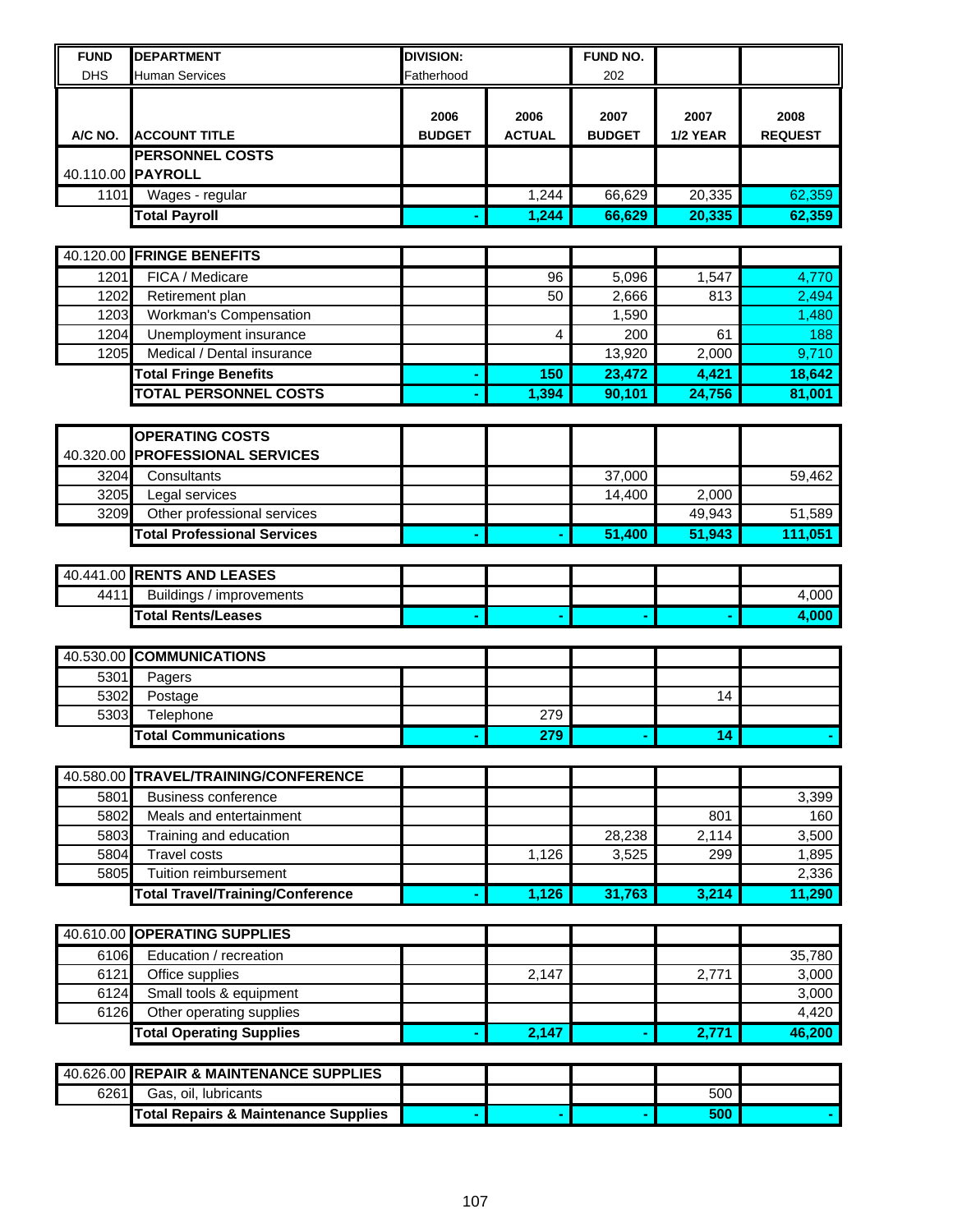| <b>FUND</b> | <b>DEPARTMENT</b>                        | <b>DIVISION:</b>      |                       | <b>FUND NO.</b>       |                         |                        |
|-------------|------------------------------------------|-----------------------|-----------------------|-----------------------|-------------------------|------------------------|
| <b>DHS</b>  | <b>Human Services</b>                    | Fatherhood            |                       | 202                   |                         |                        |
| A/C NO.     | <b>ACCOUNT TITLE</b>                     | 2006<br><b>BUDGET</b> | 2006<br><b>ACTUAL</b> | 2007<br><b>BUDGET</b> | 2007<br><b>1/2 YEAR</b> | 2008<br><b>REQUEST</b> |
|             | 40.640.00 MISC SERVICES & CHARGES        |                       |                       |                       |                         |                        |
| 6401        | Advertising / publishing                 |                       |                       |                       |                         | 9,727                  |
|             | <b>Total Misc Services &amp; Charges</b> |                       |                       |                       |                         | 9,727                  |
|             | <b>Total Operating Costs</b>             |                       | 3,552                 | 83,163                | 58,442                  | 182,268                |
|             |                                          |                       |                       |                       |                         |                        |
|             | 40.741.00 MACHINERY & EQUIPMENT          |                       |                       |                       |                         |                        |
| 7411        | Computer equipment                       |                       | 3,667                 |                       |                         |                        |
|             | <b>Total Machinery &amp; Equipment</b>   |                       | 3,667                 | $\blacksquare$        | $\blacksquare$          |                        |

| <b>Total Capital Outlay</b> | 3.667 | -       | -      |         |
|-----------------------------|-------|---------|--------|---------|
|                             |       |         |        |         |
| <b>TOTAL BUDGET</b>         | 8,613 | 173.264 | 83,198 | 263,269 |

|                | <b>IREVENUES</b>      | 08 Projections |
|----------------|-----------------------|----------------|
| 30.334.00.0000 | State grants          | 233,596        |
|                |                       |                |
|                | <b>TOTAL REVENUES</b> | 233,596        |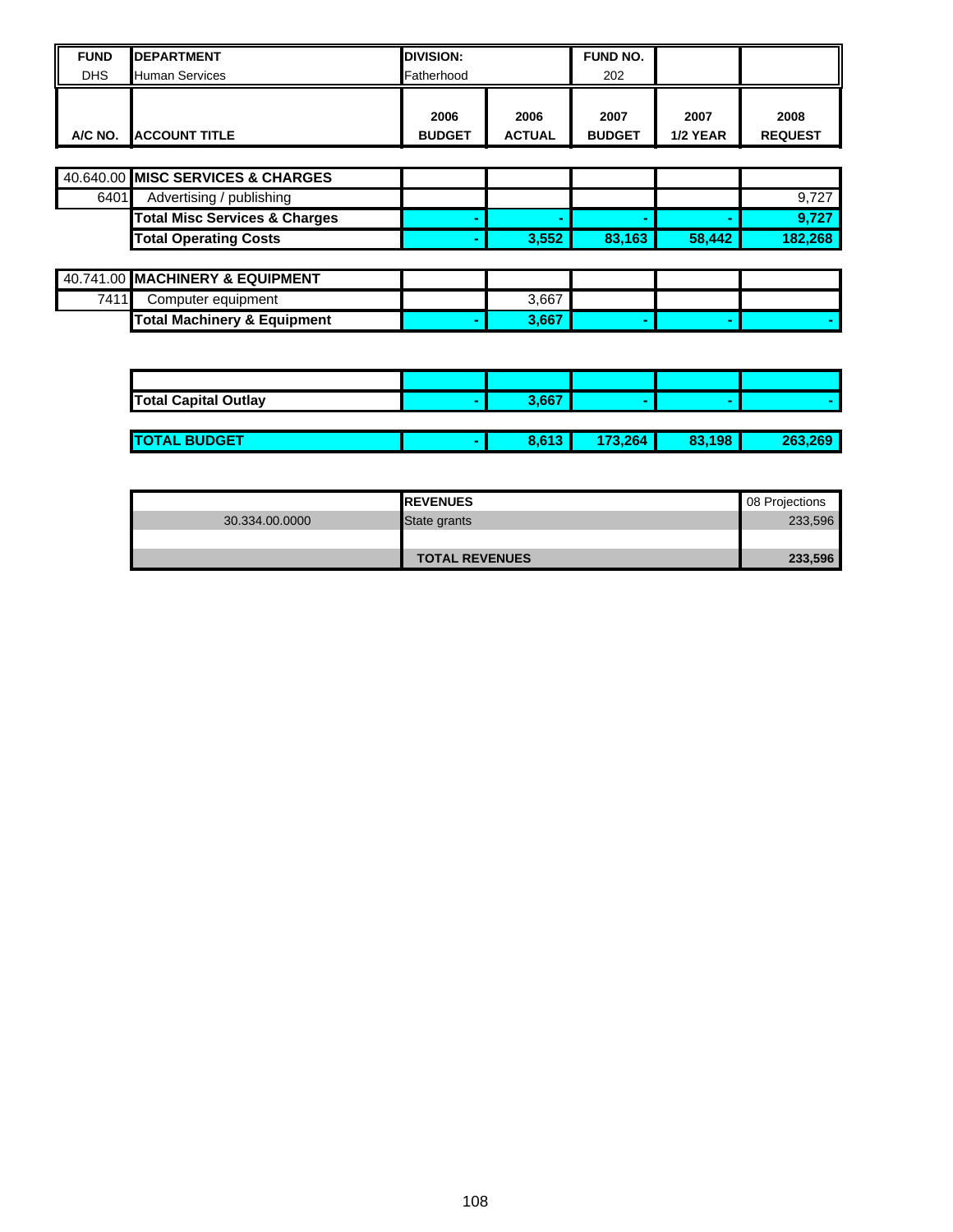| <b>FUND</b> | <b>DEPARTMENT</b>                        | <b>DIVISION:</b>                          |                       |                             | <b>FUND NO.</b>        | DEPT. NO.              |
|-------------|------------------------------------------|-------------------------------------------|-----------------------|-----------------------------|------------------------|------------------------|
| Tourism     | Economic Development: Tourism            |                                           |                       |                             | 212                    | 465.10                 |
| A/C NO.     | <b>ACCOUNT TITLE</b>                     | 2005<br><b>UNAUDITED</b><br><b>ACTUAL</b> | 2006<br><b>BUDGET</b> | <b>THROUGH</b><br>6/30/2006 | 2008<br><b>REQUEST</b> | 2009<br><b>REQUEST</b> |
|             | 40.640.00 MISC SERVICES & CHARGES        |                                           |                       |                             |                        |                        |
| 6401        | Advertising / publishing                 | 137,158                                   | 186,000               | 31,000                      | 60,000                 | 60,000                 |
|             | <b>Total Misc Services &amp; Charges</b> | 137,158                                   | 186,000               | 31,000                      | 60,000                 | 60,000                 |
|             | <b>Total Operating Costs</b>             | 137,158                                   | 186,000               | 31,000                      | 60,000                 | 60,000                 |
|             | <b>TOTAL BUDGET</b>                      | 137,158                                   | 186,000               | 31,000                      | 60,000                 | 60,000                 |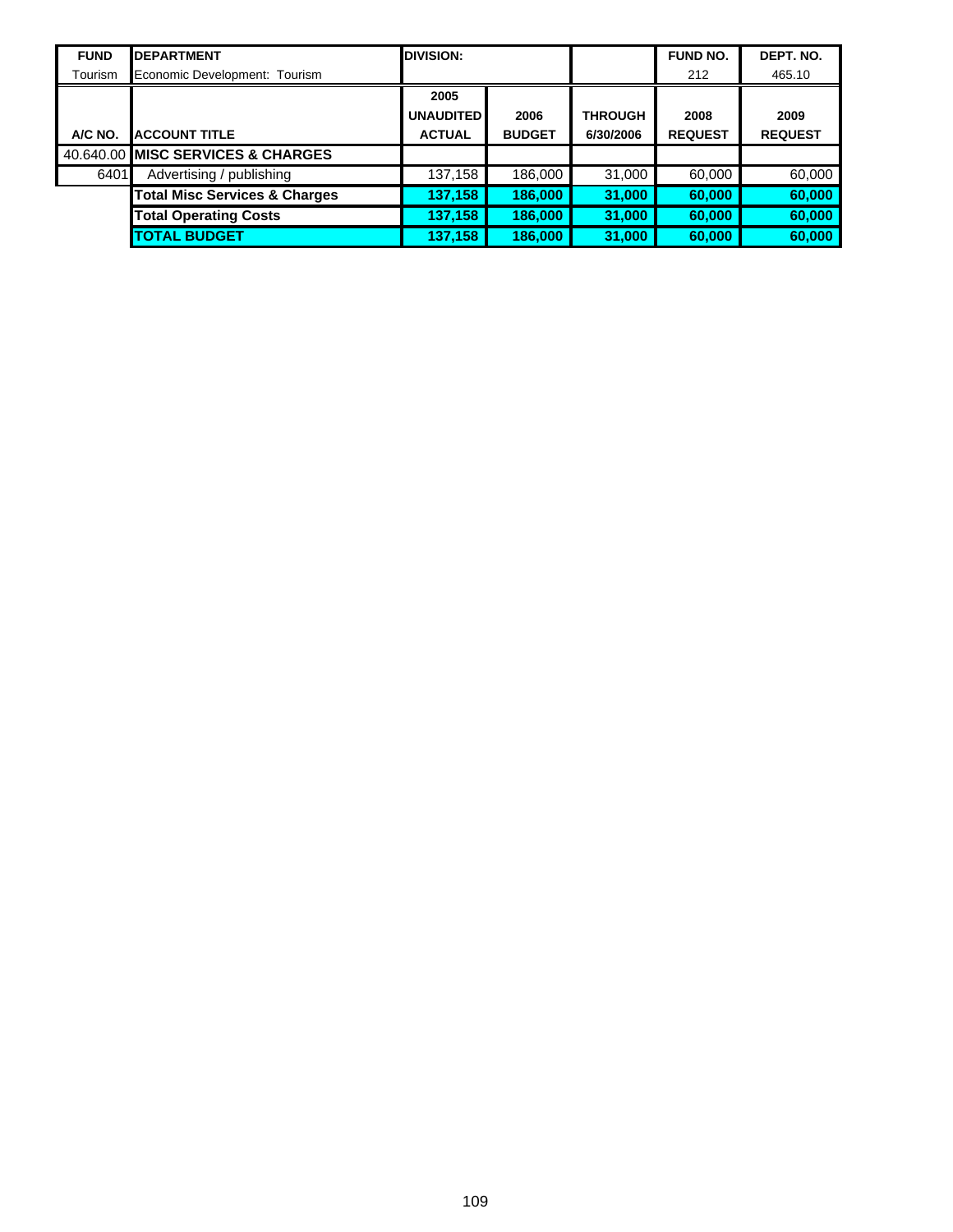| <b>FUND</b>  | <b>DEPARTMENT</b>                                | <b>DIVISION:</b> |                    | <b>FUND NO.</b> |          |                |
|--------------|--------------------------------------------------|------------------|--------------------|-----------------|----------|----------------|
| E 911        | Public Safety: Sheriff                           | E 911            |                    | 215             |          |                |
|              |                                                  |                  |                    |                 |          |                |
|              |                                                  | 2006             | 2006               | 2007            | 2007     | 2008           |
| A/C NO.      | <b>ACCOUNT TITLE</b>                             | <b>BUDGET</b>    | <b>ACTUAL</b>      | <b>BUDGET</b>   | $1/2$ yr | <b>REQUEST</b> |
|              | <b>PERSONNEL COSTS</b>                           |                  |                    |                 |          |                |
|              | 40.110.00 PAYROLL                                |                  |                    |                 |          |                |
| 1101         | Wages - regular                                  | 61,691           | 59,289             | 85,284          | 32,961   | 86,591         |
| 1102         | Wages - overtime                                 |                  | 1,069              | 800             |          |                |
|              | <b>Total Payroll</b>                             | 61,691           | 60,358             | 86,084          | 32,961   | 86,591         |
|              |                                                  |                  |                    |                 |          |                |
| 40.120.00    | <b>FRINGE BENEFITS</b>                           |                  |                    |                 |          |                |
| 1201<br>1202 | FICA / Medicare                                  | 4,720            | 4,523              | 6,586           | 2,521    | 6,624          |
| 1203         | Retirement plan<br><b>Workman's Compensation</b> | 2,468<br>321     | 2,322              | 3,443<br>439    | 1,318    | 3,463<br>442   |
| 1204         | Unemployment insurance                           | 185              | 178                | 258             | 99       | 259            |
| 1205         | Medical / Dental insurance                       | 8,040            | $\overline{8,050}$ | 10,812          | 2,285    | 11,892         |
|              | <b>Total Fringe Benefits</b>                     | 15,734           | 15,073             | 21,538          | 6,223    | 22,680         |
|              | <b>TOTAL PERSONNEL COSTS</b>                     | 77,425           | 75,431             | 107,622         | 39,184   | 109,271        |
|              |                                                  |                  |                    |                 |          |                |
|              | <b>OPERATING COSTS</b>                           |                  |                    |                 |          |                |
|              | 40.320.00 PROFESSIONAL SERVICES                  |                  |                    |                 |          |                |
| 3204         | Consultants                                      | 10,000           |                    | 1,000           |          |                |
| 3209         | Other professional services                      | 2,500            |                    | 2,500           |          |                |
| 3210         | Contract labor services                          |                  |                    | 40,000          |          | 41,409         |
|              | <b>Total Professional Services</b>               | 12,500           |                    | 43,500          |          | 41,409         |
|              |                                                  |                  |                    |                 |          |                |
|              | 40.430.00 REPAIRS & MAINTENANCE SERVICES         |                  |                    |                 |          |                |
| 4302         | Computer hardware                                | 10,000           | 6,086              | 6,100           |          | 100,000        |
| 4307         | Software                                         |                  | 4,170              |                 |          | 16,000         |
| 4309         | Other maintenance and repair                     |                  | 6,789              | 500             |          | 5,000          |
|              | <b>Total Repair &amp; Maintenance Services</b>   | 10,000           | 17,045             | 6,600           |          | 121,000        |
|              |                                                  |                  |                    |                 |          |                |
|              | 40.441.00 RENTS AND LEASES                       |                  |                    |                 |          |                |
|              | 4414 Land                                        |                  |                    |                 |          |                |
| 4417         | Software<br><b>Total Rents/Leases</b>            | 1,000<br>1,000   |                    |                 |          |                |
|              |                                                  |                  |                    |                 |          |                |
| 40.530.00    | <b>COMMUNICATIONS</b>                            |                  |                    |                 |          |                |
| 5303         | Telephone                                        | 10,000           | 33,651             | 25,000          | 5,113    |                |
| 5304         | Other communications                             |                  | 3,015              |                 |          |                |
|              | <b>Total Communications</b>                      | 10,000           | 36,666             | 25,000          | 5,113    |                |
|              |                                                  |                  |                    |                 |          |                |
| 40.610.00    | <b>OPERATING SUPPLIES</b>                        |                  |                    |                 |          |                |
| 6120         | Minor capital equipment                          |                  |                    |                 |          | 1,000          |
| 6121         | Office supplies                                  |                  | 89                 |                 |          |                |
|              | <b>Total Operating Supplies</b>                  |                  | 89                 |                 |          | 1,000          |
|              |                                                  |                  |                    |                 |          |                |
|              | <b>Total Operating Costs</b>                     | 33,500           | 53,799             | 75,100          | 5,113    | 163,409        |
|              |                                                  |                  |                    |                 |          |                |
| 40.743.00    | <b>FURNITURE &amp; FIXTURES</b>                  |                  |                    |                 |          |                |
| 7431         | Furniture & fixtures                             | 1,500            |                    | 1,500           |          |                |
|              | <b>Total Furniture &amp; fixtures</b>            | 1,500            |                    | 1,500           |          |                |
|              |                                                  |                  |                    |                 |          |                |

| <b>Total Capital Outlav</b> | $-0.0$ |  | 500 |  |  |
|-----------------------------|--------|--|-----|--|--|
|-----------------------------|--------|--|-----|--|--|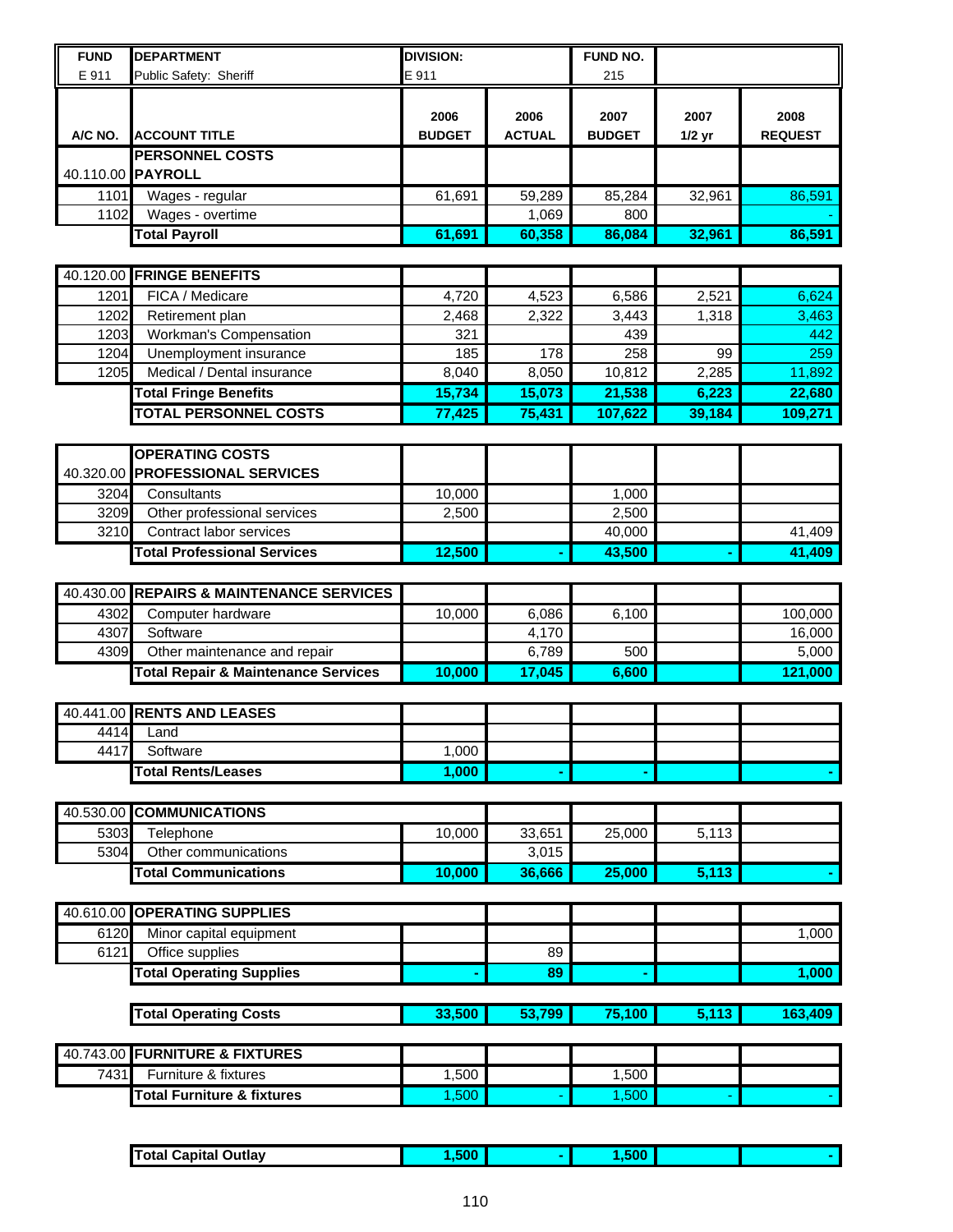| ║<br><b>FUND</b> | <b>IDEPARTMENT</b>         | <b>DIVISION:</b>      |                       |                       |                |                        |
|------------------|----------------------------|-----------------------|-----------------------|-----------------------|----------------|------------------------|
| E 911            | Public Safety: Sheriff     | E 911                 |                       | 215                   |                |                        |
| A/C NO.          | <b>ACCOUNT TITLE</b>       | 2006<br><b>BUDGET</b> | 2006<br><b>ACTUAL</b> | 2007<br><b>BUDGET</b> | 2007<br>1/2 yr | 2008<br><b>REQUEST</b> |
|                  | 40.999.00 TRANSFERS OUT    |                       |                       |                       |                |                        |
| 1000             | General fund               | 100,000               |                       |                       |                |                        |
|                  | <b>Total Transfers Out</b> | 100,000               | $\blacksquare$        | $\blacksquare$        |                |                        |
|                  |                            |                       |                       |                       |                |                        |
|                  | <b>TOTAL BUDGET</b>        | 212,425               | 129,230               | 184,222               | 44,297         | 272,680                |

|                | <b>IREVENUES</b>                   | 08 Projections |
|----------------|------------------------------------|----------------|
| 30.395.00.0000 | Miscellaneous revenues and refunds | 132,000        |
|                | Beginning Cash Balance             | 100,000        |
|                | <b>TOTAL REVENUES</b>              | 232,000        |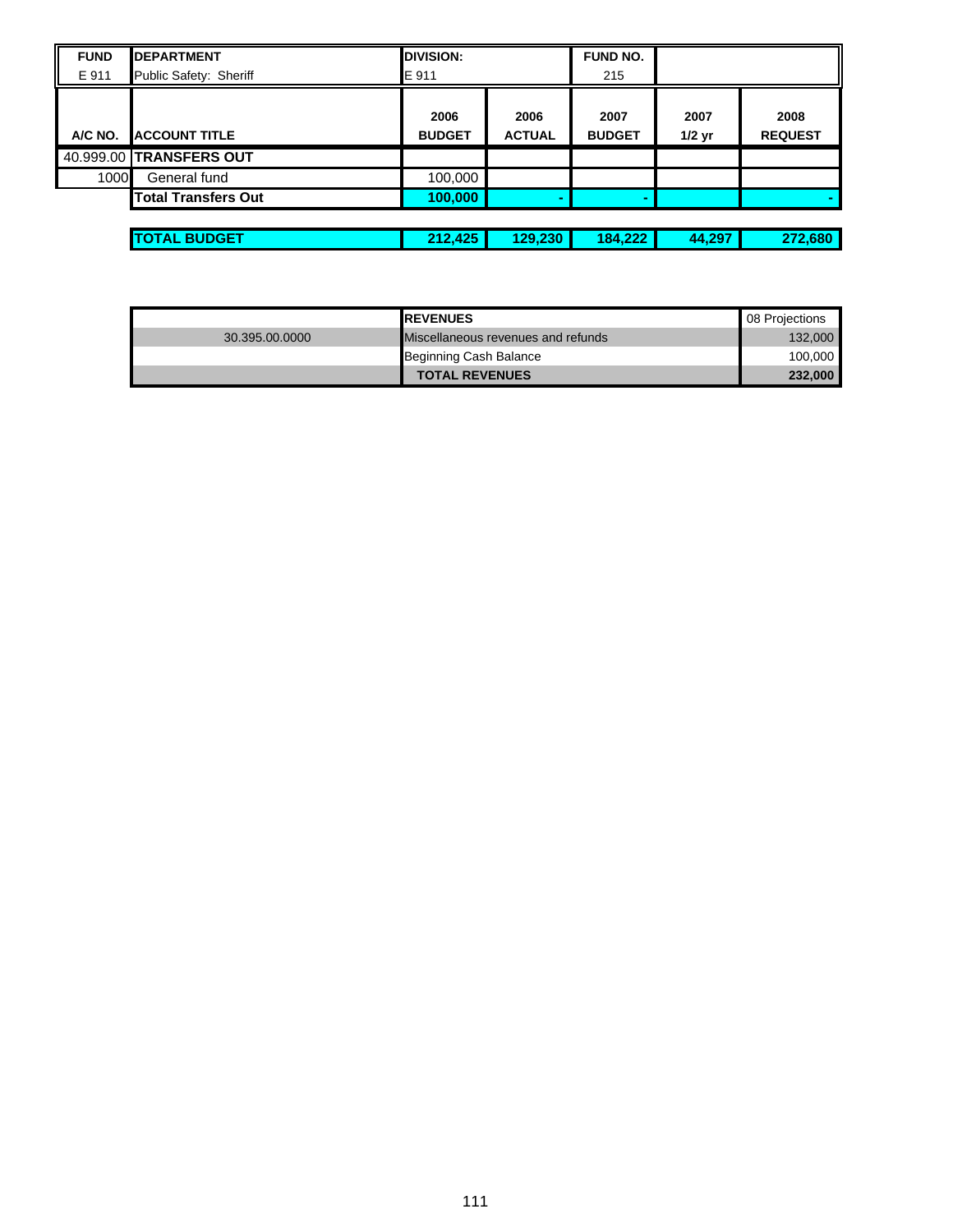| <b>FUND</b>      | <b>DEPARTMENT</b>                              |                       |                       | FUND NO.              |                  | DEPT. NO.              |
|------------------|------------------------------------------------|-----------------------|-----------------------|-----------------------|------------------|------------------------|
| <b>FAIR</b>      | <b>FAIR BOARD</b>                              |                       |                       | 220                   |                  | 451.40                 |
| A/C NO.          | <b>ACCOUNT TITLE</b>                           | 2006<br><b>BUDGET</b> | 2006<br><b>ACTUAL</b> | 2007<br><b>BUDGET</b> | 2007<br>thru Aug | 2008<br><b>REQUEST</b> |
|                  | <b>PERSONNEL COSTS</b>                         |                       |                       |                       |                  |                        |
|                  | 40.110.00 PAYROLL                              |                       |                       |                       |                  |                        |
| 1102             | Wages - overtime                               |                       | 634                   |                       |                  |                        |
|                  | <b>Total Payroll</b>                           |                       | 634                   |                       |                  |                        |
|                  |                                                |                       |                       |                       |                  |                        |
|                  | 40.120.00 FRINGE BENEFITS                      |                       |                       |                       |                  |                        |
| 1201             | FICA / Medicare                                |                       | 49                    |                       |                  |                        |
| 1204             | Unemployment insurance                         |                       | 2                     |                       |                  |                        |
| 1205             | Medical / Dental insurance                     |                       | 178                   |                       |                  |                        |
|                  | <b>Total Fringe Benefits</b>                   |                       | 229                   | ٠                     |                  |                        |
|                  | <b>TOTAL PERSONNEL COSTS</b>                   |                       | 863                   |                       |                  |                        |
|                  |                                                |                       |                       |                       |                  |                        |
|                  | <b>OPERATING COSTS</b>                         |                       |                       |                       |                  |                        |
|                  | 40.320.00 PROFESSIONAL SERVICES                |                       |                       |                       |                  |                        |
| 3209             | Other professional services                    | 600                   | 3,889                 | 600                   |                  |                        |
| 3210             | Contract labor services                        | 4,150                 | 2,250                 | 4,150                 | 204              | 2,500                  |
|                  | <b>Total Professional Services</b>             | 4,750                 | 6,139                 | 4,750                 | 204              | 2,500                  |
|                  |                                                |                       |                       |                       |                  |                        |
|                  | 40.430.00 REPAIRS & MAINTENANCE SERVICES       |                       |                       |                       |                  |                        |
| 4304             | Janitorial / Waste removal                     |                       |                       | 400                   | 43               |                        |
| 4307             | Software                                       |                       |                       | 80                    |                  |                        |
| 4309             | Other maintenance and repair                   | 200                   | 45                    | 200                   |                  |                        |
|                  | <b>Total Repair &amp; Maintenance Services</b> | 200                   | 45                    | 680                   | 43               |                        |
|                  |                                                |                       |                       |                       |                  |                        |
|                  | 40.441.00 RENTS AND LEASES                     |                       |                       |                       |                  |                        |
| 4415             | Machinery / equipment / vehicles               | 1,000                 | 639                   | 1,000                 | 523              | 600                    |
| 4416             | Other rents / leases                           | 15,000                | 16,090                | 18,000                | 7,800            | 17,000                 |
|                  | <b>Total Rents/Leases</b>                      | 16,000                | 16,729                | 19,000                | 8,323            | 17,600                 |
|                  |                                                |                       |                       |                       |                  |                        |
|                  | 40.520.00 INSURANCE                            |                       |                       |                       |                  |                        |
| $\frac{1}{5202}$ | <b>Official bonds</b>                          | 300                   |                       | 300                   |                  |                        |
|                  | <b>Total Insurance</b>                         | 300                   |                       | 300                   | ۰                |                        |
|                  |                                                |                       |                       |                       |                  |                        |
|                  | 40.530.00 COMMUNICATIONS                       |                       |                       |                       |                  |                        |
| 5302             | Postage                                        | 250                   | 901                   | 250                   | 58               | 1,000                  |
| 5305             | Shipping & freight                             |                       | 20                    |                       |                  |                        |
|                  | <b>Total Communications</b>                    | 250                   | 921                   | 250                   | 58               | 1,000                  |
|                  |                                                |                       |                       |                       |                  |                        |
| 40.560.00        | PRINTING/DUPLICATION/FILMING                   |                       |                       |                       |                  |                        |
| 5601             | Copy charges                                   | 80                    | 192                   | 200                   |                  | 200                    |
| 5604             | Printing and binding                           | 1,700                 | 3,358                 | 1,700                 | 1,700            | 2,000                  |
|                  | <b>Total Print/Duplication/Filming</b>         | 1,780                 | 3,550                 | 1,900                 | 1,700            | 2,200                  |
|                  |                                                |                       |                       |                       |                  |                        |
| 40.580.00        | <b>TRAVEL/TRAINING/CONFERENCE</b>              |                       |                       |                       |                  |                        |
| 5802             | Meals and entertainment                        | 150                   | 90                    | 150                   | 67               | 100                    |
| 5803             | Training and education                         | 500                   |                       | 500                   |                  |                        |
| 5804             | <b>Travel costs</b>                            | 200                   |                       | 200                   |                  |                        |
|                  | <b>Total Travel/Training/Conference</b>        | 850                   | 90                    | 850                   | 67               | 100                    |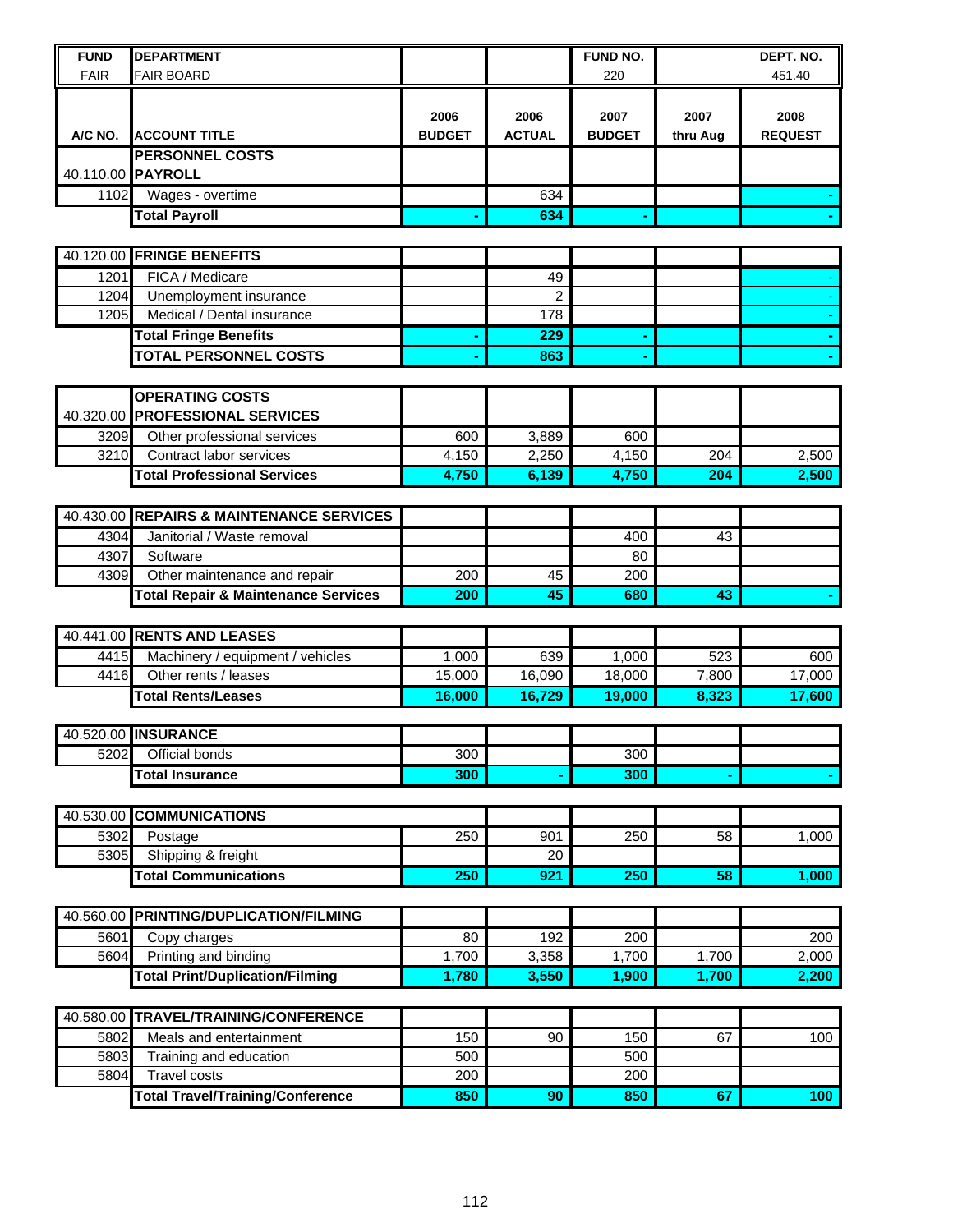| <b>FUND</b> | <b>DEPARTMENT</b>                               |                       |                       | FUND NO.              |                  | DEPT. NO.              |
|-------------|-------------------------------------------------|-----------------------|-----------------------|-----------------------|------------------|------------------------|
| <b>FAIR</b> | <b>FAIR BOARD</b>                               |                       |                       | 220                   |                  | 451.40                 |
| A/C NO.     | <b>ACCOUNT TITLE</b>                            | 2006<br><b>BUDGET</b> | 2006<br><b>ACTUAL</b> | 2007<br><b>BUDGET</b> | 2007<br>thru Aug | 2008<br><b>REQUEST</b> |
|             |                                                 |                       |                       |                       |                  |                        |
|             | 40.610.00 OPERATING SUPPLIES                    |                       |                       |                       |                  |                        |
| 6101        | Agricultural and landscaping                    | 200                   |                       | 200                   |                  |                        |
| 6106        | Education / recreation                          | 11,200                | 13,765                | 7,775                 | 9,193            | 13,000                 |
| 6108        | Food                                            | 3,030                 | 3,045                 | 3,000                 | 2,797            | 3,000                  |
| 6117        | Janitorial                                      | 800                   |                       | 800                   | 800              |                        |
| 6121        | Office supplies                                 | 160                   | 64                    | 160                   |                  | 100                    |
| 6122        | Photographic / duplicating                      | 1,125                 | 487                   | 1,900                 |                  | 500                    |
| 6123        | Reception supplies                              | 175                   | 200                   | 175                   | 200              | 200                    |
| 6125        | Uniforms                                        | 1,200                 | 1,218                 | 1,200                 |                  | 1,000                  |
| 6126        | Other operating supplies                        | 930                   | 1,953                 | 700                   | 163              | 2,000                  |
|             | <b>Total Operating Supplies</b>                 | 18,820                | 20,732                | 15,910                | 13,153           | 19,800                 |
|             |                                                 |                       |                       |                       |                  |                        |
| 40.626.00   | <b>REPAIR &amp; MAINTENANCE SUPPLIES</b>        |                       |                       |                       |                  |                        |
| 6264        | Materials to repair and maintain                |                       |                       |                       |                  |                        |
|             | machinery, equipment, autos                     | 25                    |                       |                       |                  |                        |
|             | <b>Total Repairs &amp; Maintenance Supplies</b> | $\overline{25}$       |                       |                       |                  |                        |
|             |                                                 |                       |                       |                       |                  |                        |
| 40.640.00   | <b>MISC SERVICES &amp; CHARGES</b>              |                       |                       |                       |                  |                        |
| 6401        | Advertising / publishing                        | 4,350                 | 3,905                 | 4,050                 | 2,684            | 3,500                  |
| 6405        | Dues and subscriptions                          | 150                   | 100                   | 150                   | 150              | 150                    |
| 6408        | Other services                                  | 870                   | 708                   | 650                   | 136              | 500                    |
| 6410        | Permits and fees                                |                       | 125                   |                       |                  |                        |
| 6411        | Refunds, awards and indemnities                 | 2,455                 | 2,329                 | 2,435                 | 2,151            | 2,400                  |
| 6413        | Special contractual services                    | 15,900                | 16,442                | 17,400                | 9,721            | 16,500                 |
| 6414        | <b>Transportation services</b>                  | 200                   |                       |                       |                  |                        |
|             | <b>Total Misc Services &amp; Charges</b>        | 23,925                | 23,609                | 24,685                | 14,842           | 23,050                 |
|             | <b>Total Operating Costs</b>                    | 66,900                | 71,815                | 68,325                | 38,390           | 66,250                 |
|             |                                                 |                       |                       |                       |                  |                        |
|             | <b>TOTAL BUDGET</b>                             | 68,300                | 75,828                | 68,325                | 38,390           | 66,250                 |

|                | <b>IREVENUES</b>                   | 08 Projections |
|----------------|------------------------------------|----------------|
| 30.395.00.0000 | Miscellaneous revenues and refunds | 66.250         |
|                |                                    |                |
|                | <b>TOTAL REVENUES</b>              | 66.250         |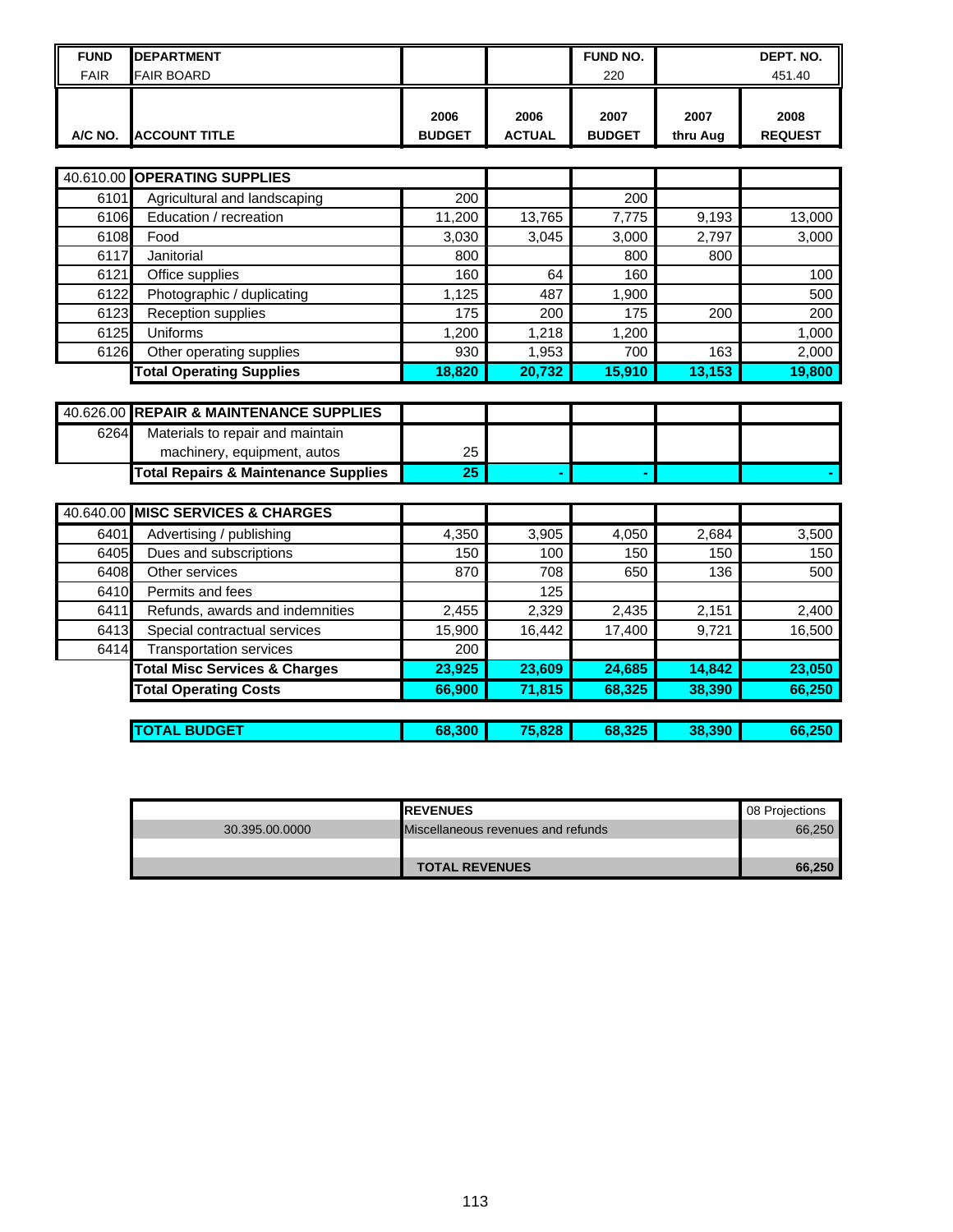| <b>FUND</b>    | <b>DEPARTMENT</b>                              |                       |                                    | FUND NO.      |          | DEPT. NO.         |  |
|----------------|------------------------------------------------|-----------------------|------------------------------------|---------------|----------|-------------------|--|
| <b>CTF</b>     | <b>Conservation Trust</b>                      |                       |                                    | 221           |          | 451.00            |  |
|                |                                                |                       |                                    |               |          |                   |  |
|                |                                                | 2006                  | 2006                               | 2007          | 2007     | 2008              |  |
| A/C NO.        | <b>ACCOUNT TITLE</b>                           | <b>BUDGET</b>         | <b>ACTUAL</b>                      | <b>BUDGET</b> | $1/2$ yr | <b>REQUEST</b>    |  |
|                | <b>OPERATING COSTS</b>                         |                       |                                    |               |          |                   |  |
|                | 40.320.00 PROFESSIONAL SERVICES                |                       |                                    |               |          |                   |  |
| 3209           | Other professional services                    |                       | 2,100                              |               |          | 2,500             |  |
| 3210           | Contract labor services                        |                       |                                    |               |          | 5,000             |  |
|                | <b>Total Professional Services</b>             |                       | 2,100                              |               |          | 7,500             |  |
|                |                                                |                       |                                    |               |          |                   |  |
|                | 40.430.00 REPAIRS & MAINTENANCE SERVICES       |                       |                                    |               |          |                   |  |
| 4301           | Buildings / structures                         |                       |                                    | 25,000        |          | 50,000            |  |
|                | <b>Total Repair &amp; Maintenance Services</b> |                       |                                    | 25,000        |          | 50,000            |  |
|                |                                                |                       |                                    |               |          |                   |  |
| 4414           | Land                                           |                       |                                    |               |          |                   |  |
|                | 40.560.00 PRINTING/DUPLICATION/FILMING         |                       |                                    |               |          |                   |  |
| 5604           | Printing and binding                           |                       |                                    |               |          | $\frac{1}{5,000}$ |  |
|                | <b>Total Print/Duplication/Filming</b>         |                       |                                    |               |          | 5,000             |  |
|                |                                                |                       |                                    |               |          |                   |  |
|                | 40.640.00 MISC SERVICES & CHARGES              |                       |                                    |               |          |                   |  |
| 6401           | Advertising / publishing                       |                       |                                    |               |          | 5,000             |  |
| 6406           | Grants and subsidies                           | 80,000                |                                    | 80,000        |          | 20,000            |  |
|                | <b>Total Misc Services &amp; Charges</b>       | 80,000                |                                    | 80,000        |          | 25,000            |  |
|                | <b>Total Operating Costs</b>                   | 80,000                | 2,100                              | 105,000       |          | 87,500            |  |
|                |                                                |                       |                                    |               |          |                   |  |
|                | <b>CAPITAL OUTLAY</b>                          |                       |                                    |               |          |                   |  |
| 40.720.00 LAND |                                                |                       |                                    |               |          |                   |  |
| 7203           | Land Inprovements                              |                       | 16,000                             |               |          |                   |  |
|                | <b>Total Land</b>                              |                       | 16,000                             |               |          |                   |  |
|                |                                                |                       |                                    |               |          |                   |  |
|                | 40.725.00 INFRASTRUCTURE                       |                       |                                    |               |          |                   |  |
| 7251           | Roads - paved                                  |                       |                                    |               |          | 30,000            |  |
|                | <b>Total Infrastructure</b>                    |                       |                                    |               |          | 30,000            |  |
|                |                                                |                       |                                    |               |          |                   |  |
|                | 40.735.00 IMPROVEMENTS OTHER                   |                       |                                    |               |          |                   |  |
|                | <b>THAN BUILDINGS</b>                          |                       |                                    |               |          |                   |  |
| 7353           | Contractual Construction - Other               |                       | 10,000                             |               |          |                   |  |
| 7354           | Line Extension                                 |                       |                                    |               |          |                   |  |
|                | <b>Total Improvements Other</b>                |                       | 10,000                             |               |          |                   |  |
|                |                                                |                       |                                    |               |          |                   |  |
|                | <b>Total Capital Outlay</b>                    |                       | 26,000                             |               |          | 30,000            |  |
|                |                                                |                       |                                    |               |          |                   |  |
|                | <b>TOTAL BUDGET</b>                            | 80,000                | 28,100                             | 105,000       |          | 117,500           |  |
|                |                                                |                       |                                    |               |          |                   |  |
|                |                                                |                       |                                    |               |          |                   |  |
|                |                                                | <b>REVENUES</b>       |                                    |               |          | 08 Projections    |  |
|                | 30.395.00.0000                                 |                       | Miscellaneous revenues and refunds |               |          | 66,250            |  |
|                |                                                |                       |                                    |               |          | 66,250            |  |
|                |                                                | <b>TOTAL REVENUES</b> |                                    |               |          |                   |  |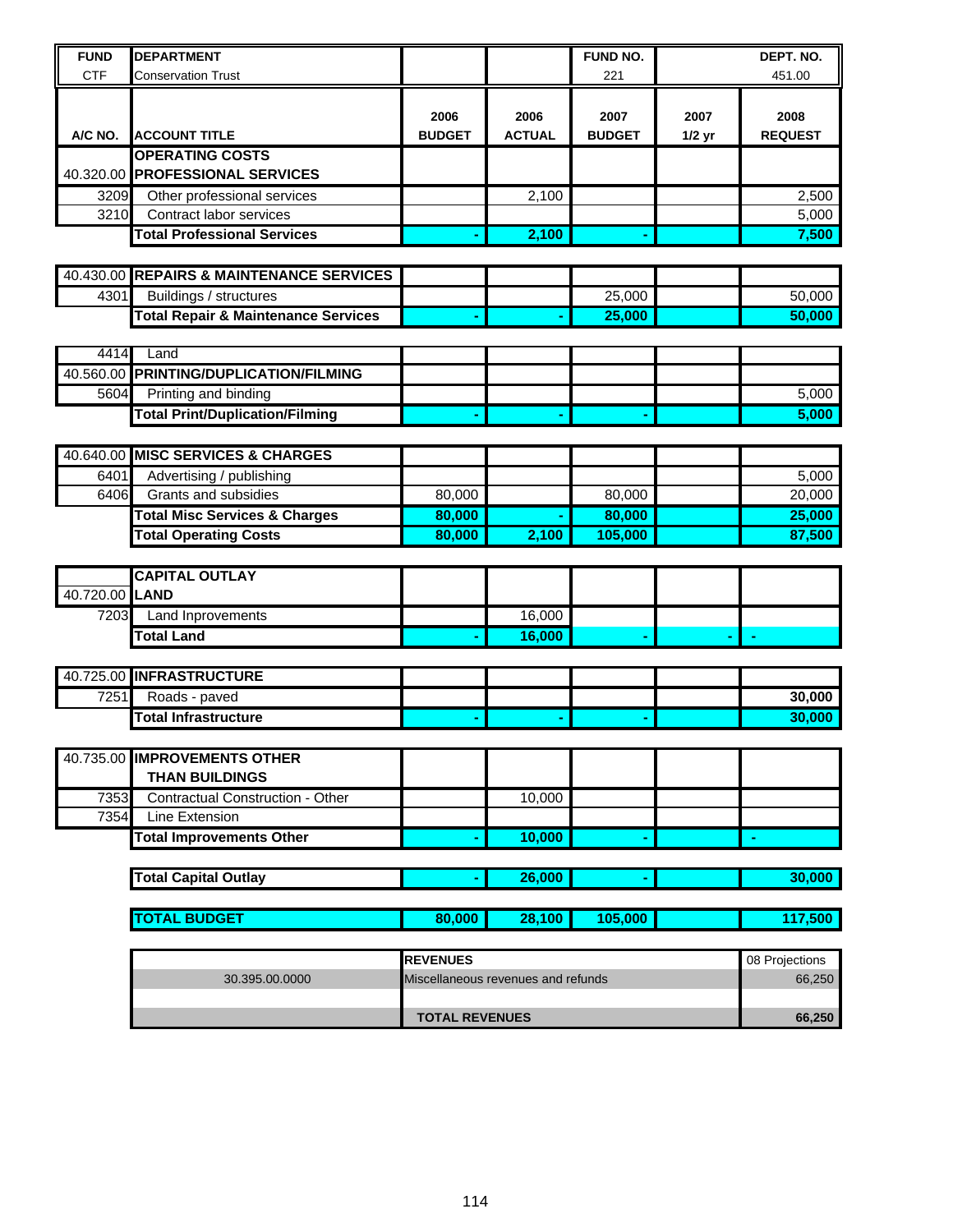| <b>FUND</b>  | <b>DEPARTMENT</b>                                         |                       |                       | FUND NO.              |                  | DEPT. NO.              |
|--------------|-----------------------------------------------------------|-----------------------|-----------------------|-----------------------|------------------|------------------------|
| <b>RCI</b>   | Capital Projects: Road Capital Improvements               |                       |                       | 305                   |                  | 0.00                   |
| A/C NO.      | <b>ACCOUNT TITLE</b>                                      | 2006<br><b>BUDGET</b> | 2006<br><b>Actual</b> | 2007<br><b>Budget</b> | 2007<br>$1/2$ yr | 2008<br><b>REQUEST</b> |
|              | <b>OPERATING COSTS</b><br>40.320.00 PROFESSIONAL SERVICES |                       |                       |                       |                  |                        |
| 3202         | Architectural / Engineering                               |                       |                       |                       |                  | 250,000                |
|              | <b>Total Professional Services</b>                        |                       |                       |                       |                  | 250,000                |
| 4414         | Land                                                      |                       |                       |                       |                  |                        |
|              | <b>Total Operating Costs</b>                              |                       |                       |                       |                  | 250,000                |
|              |                                                           |                       |                       |                       |                  |                        |
|              | 40.920.00 DEBT SERVICE                                    |                       |                       |                       |                  |                        |
| 9200<br>9201 | Principal<br>Interest                                     | 97,773                | 97,773                |                       |                  | 300,000                |
|              | <b>Total Debt Service</b>                                 | 18,351<br>116,124     | 18,350<br>116,123     |                       |                  | 40,000<br>340,000      |
|              |                                                           |                       |                       |                       |                  |                        |
|              | 40.725.00 INFRASTRUCTURE                                  |                       |                       |                       |                  |                        |
| 7251         | Roads - paved                                             | 850,000               | 8,887                 |                       |                  | 1,597,100              |
| 7252         | Roads - unpaved                                           | 500,000               | 63,734                |                       |                  |                        |
| 7253         | <b>Bridges</b>                                            | 300,000               |                       |                       |                  | 250,000                |
| 7254         | Culverts / drainage                                       | 45,000                |                       |                       |                  |                        |
|              | <b>Total Infrastructure</b>                               | 1,695,000             | 72,621                |                       |                  | 1,847,100              |
|              | 40.741.00 MACHINERY & EQUIPMENT                           |                       |                       |                       |                  |                        |
| 7414         | Road machinery & equipment                                | 860,000               | 24,903                |                       |                  | 300,000                |
|              | <b>Total Machinery &amp; Equipment</b>                    | 860,000               | 24,903                |                       |                  | 300,000                |
|              | <b>Total Capital Outlay</b>                               | 2,555,000             | 97,524                |                       |                  | 2,147,100              |
|              | <b>TOTAL BUDGET</b>                                       | 2,671,124             | 213,647               |                       |                  | 2,737,100              |

|                | <b>IREVENUES</b>      | 08 Projections |
|----------------|-----------------------|----------------|
| 30.313.00.0000 | Sales tax             | 1,696,683      |
| 30.334.00.0000 | State grants          | 1,186,617      |
|                |                       |                |
|                | <b>TOTAL REVENUES</b> | 2,883,300      |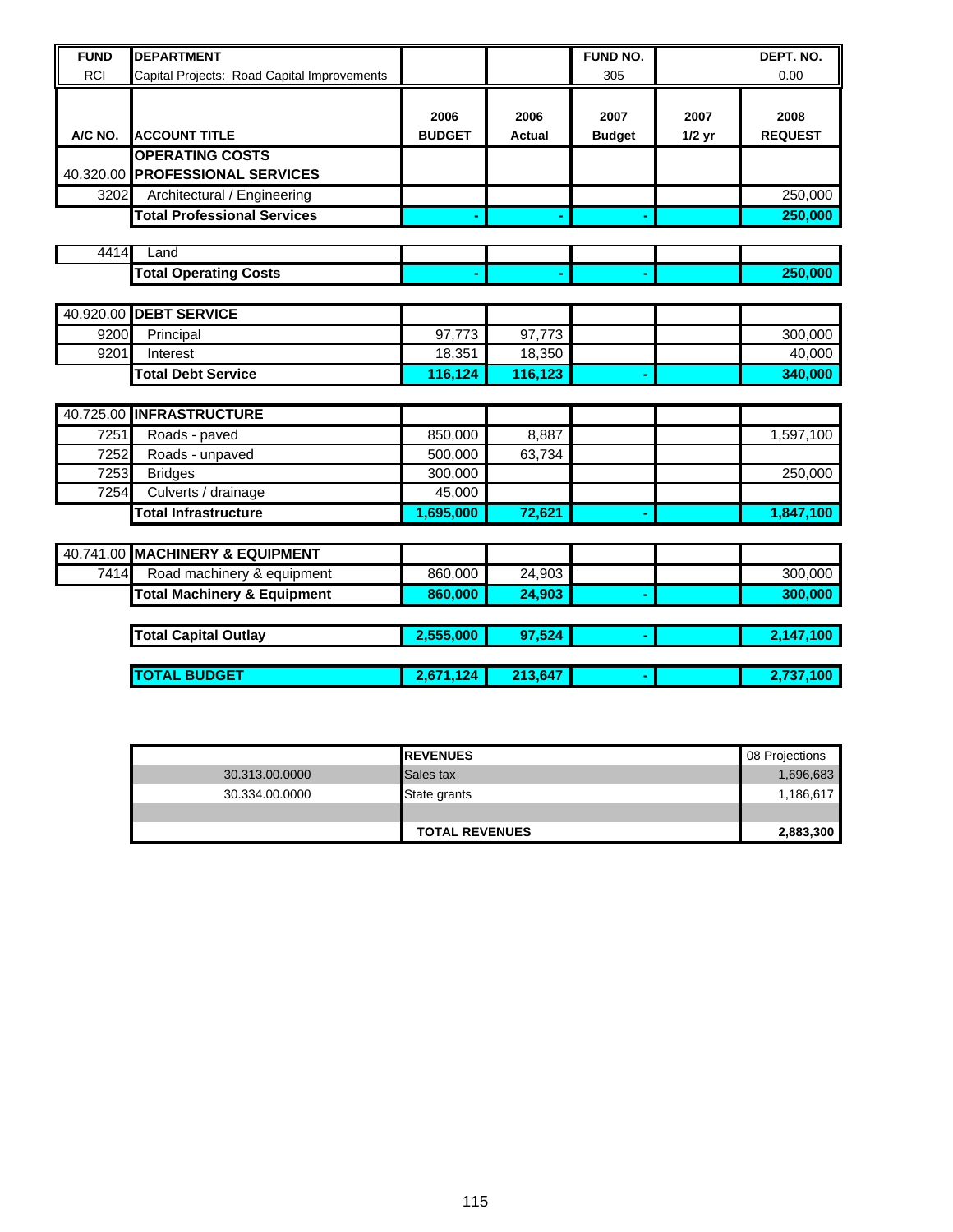| <b>FUND</b>       | <b>DEPARTMENT</b>                              | <b>DIVISION:</b>      |                       | FUND NO.              |                  | DEPT. NO.              |
|-------------------|------------------------------------------------|-----------------------|-----------------------|-----------------------|------------------|------------------------|
|                   | Solid Waste Public Works: Solid Waste          | Administration        |                       | 501                   |                  | 432.10                 |
| A/C NO.           | <b>ACCOUNT TITLE</b>                           | 2006<br><b>BUDGET</b> | 2006<br><b>ACTUAL</b> | 2007<br><b>BUDGET</b> | 2007<br>$1/2$ yr | 2008<br><b>REQUEST</b> |
|                   | <b>PERSONNEL COSTS</b>                         |                       |                       |                       |                  |                        |
|                   | 40.110.00 PAYROLL                              |                       |                       |                       |                  |                        |
| 1101              | Wages - regular                                | 81,548                | 40,317                | 81,548                | 74,323           | 83,211                 |
| 1102              | Wages - overtime                               |                       | 22                    |                       | 65               |                        |
|                   | <b>Total Payroll</b>                           | 81,548                | 40,339                | 81,548                | 74,388           | 83,211                 |
|                   |                                                |                       |                       |                       |                  |                        |
| 40.120.00<br>1201 | <b>FRINGE BENEFITS</b>                         | 6,238                 |                       |                       |                  | 6,365                  |
| 1202              | FICA / Medicare<br>Retirement plan             | 3,263                 | 2,930<br>1,613        | 6,238<br>3,263        | 5,419<br>2,937   | 3,328                  |
| 1203              | Workman's Compensation                         | 1,413                 |                       | 1,413                 |                  | 422                    |
| 1204              | Unemployment insurance                         | 244                   | 121                   | 244                   | 223              | 249                    |
| 1205              | Medical / Dental insurance                     | 13,032                | 6,084                 | 13,032                | 11,976           | 11,520                 |
|                   | <b>Total Fringe Benefits</b>                   | 24,190                | 10,748                | 24,190                | 20,555           | 21,884                 |
|                   | <b>TOTAL PERSONNEL COSTS</b>                   | 105,738               | 51,087                | 105,738               | 94,943           | 105,095                |
|                   |                                                |                       |                       |                       |                  |                        |
|                   | <b>OPERATING COSTS</b>                         |                       |                       |                       |                  |                        |
| 40.320.00         | <b>PROFESSIONAL SERVICES</b>                   |                       |                       |                       |                  |                        |
| 3203              | Auditing and accounting                        |                       |                       |                       |                  |                        |
| 3204              | Consultants                                    | 300                   |                       | 300                   |                  |                        |
| 3208              | Surveying services                             | 7,000                 |                       | 7,000                 | 8,480            |                        |
| 3209              | Other professional services                    | 2,000                 | 2,601                 | 2,000                 | 1,162            | 1,000                  |
|                   | <b>Total Professional Services</b>             | 9,300                 | 2,601                 | 9,300                 | 9,642            | 1,000                  |
|                   |                                                |                       |                       |                       |                  |                        |
| 40.411.00         | <b>UTILITIES</b>                               |                       |                       |                       |                  |                        |
| 4112              | Electric                                       | 700                   |                       | 700                   | 42               | 1,000                  |
|                   | <b>Total Utilities</b>                         | 700                   |                       | 700                   | 42               | 1,000                  |
|                   |                                                |                       |                       |                       |                  |                        |
| 40.430.00         | <b>REPAIRS &amp; MAINTENANCE SERVICES</b>      |                       |                       |                       |                  |                        |
| 4304              | Janitorial / Waste removal                     | 1,000                 | 2,613                 | 1,000                 | 7,206            |                        |
| 4307              | Software                                       |                       | 500                   |                       |                  | 500                    |
|                   | <b>Total Repair &amp; Maintenance Services</b> | 1,000                 | 3,113                 | 1,000                 | 7,206            | 500                    |
|                   |                                                |                       |                       |                       |                  |                        |
| 40.441.00<br>4414 | <b>RENTS AND LEASES</b><br>Land                |                       |                       |                       |                  |                        |
| 4415              | Machinery / equipment / vehicles               | 1,200                 |                       | 1,200                 |                  |                        |
|                   | <b>Total Rents/Leases</b>                      | 1,200                 |                       | 1,200                 |                  |                        |
|                   |                                                |                       |                       |                       |                  |                        |
| 40.530.00         | <b>COMMUNICATIONS</b>                          |                       |                       |                       |                  |                        |
| 5302              | Postage                                        |                       | 55                    |                       |                  |                        |
| 5303              | Telephone                                      | 3,500                 | 1,528                 | 3,500                 | 4,151            | 3,500                  |
| 5305              | Shipping & freight                             |                       | 56                    |                       | 76               |                        |
|                   | <b>Total Communications</b>                    | 3,500                 | 1,639                 | 3,500                 | 4,227            | 3,500                  |
|                   |                                                |                       |                       |                       |                  |                        |
| 40.560.00         | PRINTING/DUPLICATION/FILMING                   |                       |                       |                       |                  |                        |
| 5604              | Printing and binding                           | 500                   | 946                   | 500                   | 161              | 1,000                  |
|                   | <b>Total Print/Duplication/Filming</b>         | 500                   | 946                   | 500                   | 161              | 1,000                  |
|                   |                                                |                       |                       |                       |                  |                        |
| 40.580.00         | TRAVEL/TRAINING/CONFERENCE                     |                       |                       |                       |                  |                        |
| 5802              | Meals and entertainment                        |                       | 41                    |                       | 56               | 500                    |
| 5803              | Training and education                         | 6,000                 | 744                   | 6,000                 | 3,374            | 2,000                  |
| 5804              | <b>Travel costs</b>                            |                       |                       |                       |                  | 500                    |
|                   | <b>Total Travel/Training/Conference</b>        | 6,000                 | 785                   | 6,000                 | 3,430            | 3,000                  |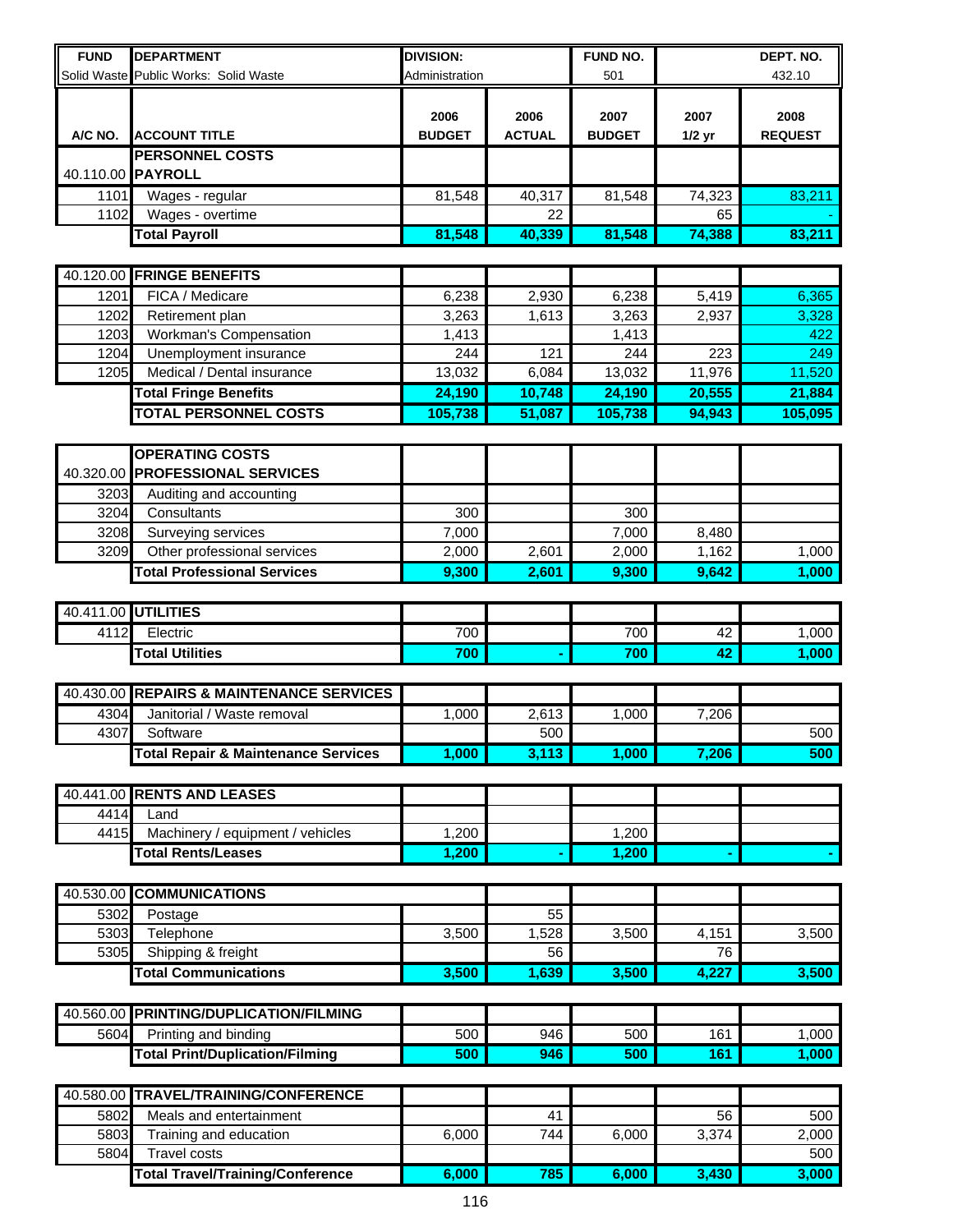| <b>FUND</b> | <b>DEPARTMENT</b>                               | <b>DIVISION:</b>      |                       | <b>FUND NO.</b>       |                  | DEPT. NO.              |
|-------------|-------------------------------------------------|-----------------------|-----------------------|-----------------------|------------------|------------------------|
|             | Solid Waste Public Works: Solid Waste           | Administration        |                       | 501                   |                  | 432.10                 |
| A/C NO.     | <b>ACCOUNT TITLE</b>                            | 2006<br><b>BUDGET</b> | 2006<br><b>ACTUAL</b> | 2007<br><b>BUDGET</b> | 2007<br>$1/2$ yr | 2008<br><b>REQUEST</b> |
|             |                                                 |                       |                       |                       |                  |                        |
|             | 40.610.00 OPERATING SUPPLIES                    |                       |                       |                       |                  |                        |
| 6120        | Minor capital equipment                         |                       |                       |                       |                  | 5,000                  |
| 6121        | Office supplies                                 | 2,000                 | 277                   | 2,000                 | 1,718            | 1,500                  |
| 6125        | Uniforms                                        | 800                   | 767                   | 800                   | 1,124            | 400                    |
| 6126        | Other operating supplies                        |                       | 275                   |                       |                  |                        |
|             | <b>Total Operating Supplies</b>                 | 2,800                 | 1,319                 | 2,800                 | 2,842            | 6,900                  |
|             |                                                 |                       |                       |                       |                  |                        |
| 40.626.00   | <b>REPAIR &amp; MAINTENANCE SUPPLIES</b>        |                       |                       |                       |                  |                        |
| 6261        | Gas, oil, lubricants                            | 3,500                 | 5,595                 | 3,500                 | 10,547           | 6,000                  |
| 6264        | Materials to repair and maintain                |                       |                       |                       |                  |                        |
|             | machinery, equipment, autos                     | 6,500                 | 3,183                 | 6,500                 | 3,518            | 6,500                  |
|             | <b>Total Repairs &amp; Maintenance Supplies</b> | 10,000                | 8,777                 | 10,000                | 14,065           | 12,500                 |
|             |                                                 |                       |                       |                       |                  |                        |
| 40.640.00   | <b>MISC SERVICES &amp; CHARGES</b>              |                       |                       |                       |                  |                        |
| 6401        | Advertising / publishing                        | 2,500                 | 78                    | 2,500                 | 78               |                        |
| 6405        | Dues and subscriptions                          | 350                   | 167                   | 300                   | 365              | 300                    |
| 6410        | Permits and fees                                | 1,500                 |                       | 1,500                 |                  |                        |
| 6416        | Moving expenses                                 |                       |                       |                       |                  |                        |
|             | <b>Total Misc Services &amp; Charges</b>        | 4,350                 | 245                   | 4,300                 | 443              | 300                    |
|             | <b>Total Operating Costs</b>                    | 39,350                | 19,425                | 39,300                | 42,058           | 29,700                 |
|             |                                                 |                       |                       |                       |                  |                        |
|             | 40.741.00 MACHINERY & EQUIPMENT                 |                       |                       |                       |                  |                        |
| 7412        | Office equipment                                | 2,000                 |                       | 2,000                 |                  |                        |
|             | <b>Total Machinery &amp; Equipment</b>          | 2,000                 |                       | 2,000                 |                  |                        |
|             |                                                 |                       |                       |                       |                  |                        |
|             | <b>Total Capital Outlay</b>                     | 2,000                 |                       | 2,000                 |                  |                        |
|             |                                                 |                       |                       |                       |                  |                        |
|             | 40.999.00 TRANSFERS OUT                         |                       |                       |                       |                  |                        |
| 1000        | General fund                                    |                       |                       |                       |                  | 65,734                 |
|             | <b>Total Transfers Out</b>                      |                       |                       |                       |                  | 65,734                 |
|             |                                                 |                       |                       |                       |                  |                        |
|             | <b>TOTAL BUDGET</b>                             | 147,088               | 70,512                | 147,038               | 137,001          | 200,529                |
|             |                                                 |                       |                       |                       |                  |                        |

|                | <b>IREVENUES</b>            | 08 Projections |
|----------------|-----------------------------|----------------|
| 30.341.00.0000 | <b>Charges for services</b> | 716,000        |
|                |                             |                |
|                | <b>TOTAL REVENUES</b>       | 716,000        |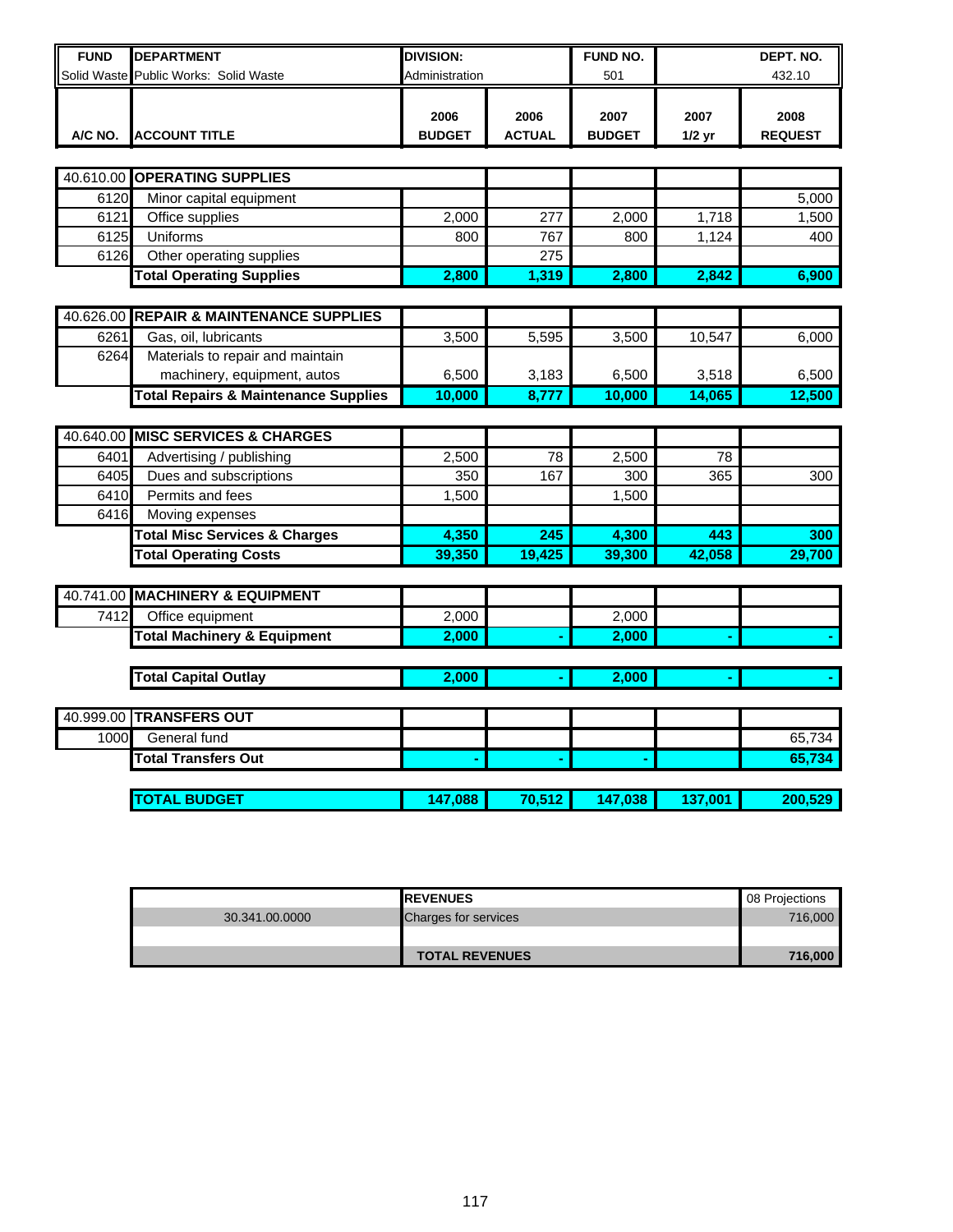| <b>FUND</b>  | <b>DEPARTMENT</b>                           | <b>DIVISION:</b>      |                       | FUND NO.                |                  |                        |
|--------------|---------------------------------------------|-----------------------|-----------------------|-------------------------|------------------|------------------------|
|              | Solid Waste Public Works: Solid Waste       | Landfill              |                       | 501                     |                  |                        |
| A/C NO.      | <b>ACCOUNT TITLE</b>                        | 2006<br><b>BUDGET</b> | 2006<br><b>ACTUAL</b> | 2007<br><b>ESTIMATE</b> | 2007<br>$1/2$ yr | 2008<br><b>REQUEST</b> |
|              | <b>PERSONNEL COSTS</b><br>40.110.00 PAYROLL |                       |                       |                         |                  |                        |
| 1101         | Wages - regular                             | 50,659                | 43,503                | 57,149                  | 27,706           | 28,601                 |
| 1102         | Wages - overtime                            |                       | 1,403                 |                         | 611              |                        |
|              | <b>Total Payroll</b>                        | 50,659                | 44,906                | 57,149                  | 28,317           | 28,601                 |
|              |                                             |                       |                       |                         |                  |                        |
|              | 40.120.00 FRINGE BENEFITS                   |                       |                       |                         |                  |                        |
| 1201<br>1202 | FICA / Medicare<br>Retirement plan          | 3,876<br>2,027        | 3,411<br>1,746        | 4,371<br>2,285          | 2,166<br>1,108   | 2,188<br>1,144         |
| 1203         | Workman's Compensation                      | 6,632                 |                       | 7,004                   |                  | 3,502                  |
| 1204         | Unemployment insurance                      | 152                   | 135                   | 172                     | 85               | 85                     |
| 1205         | Medical / Dental insurance                  | 9,120                 | 8,234                 | 11,520                  | 5,376            | 6,960                  |
|              | <b>Total Fringe Benefits</b>                | 21,807                | 13,526                | 25,352                  | 8,735            | 13,879                 |
|              | <b>TOTAL PERSONNEL COSTS</b>                | 72,466                | 58,432                | 82,501                  | 37,052           | 42,480                 |
|              |                                             |                       |                       |                         |                  |                        |
|              | <b>OPERATING COSTS</b>                      |                       |                       |                         |                  |                        |
|              | 40.320.00 PROFESSIONAL SERVICES             |                       |                       |                         |                  |                        |
| 3202         | Architectural / Engineering                 |                       |                       | 80,000                  |                  |                        |
| 3208         | Surveying services                          |                       |                       | 7,000                   |                  | 4,000                  |
| 3209         | Other professional services                 | 16,000                | 4,552                 |                         | 4,774            | 16,000                 |
|              | <b>Total Professional Services</b>          | 16,000                | 4,552                 | 87,000                  |                  | 20,000                 |
|              |                                             |                       |                       |                         |                  |                        |
|              | 40.411.00 UTILITIES                         |                       |                       |                         |                  |                        |
| 4112         | Electric                                    | 900                   | 851                   | 1,000                   | 581              | 1,100                  |
| 4114<br>4115 | Sewer<br>Water                              | 1,200                 |                       |                         |                  |                        |
| 4116         | Geothermal                                  |                       |                       | 1,500<br>1,000          | 570              |                        |
|              | <b>Total Utilities</b>                      | 2,100                 | 851                   | 2,500                   | 581              | 1,100                  |
|              |                                             |                       |                       |                         |                  |                        |
|              | 40.441.00 RENTS AND LEASES                  |                       |                       |                         |                  |                        |
| 4411         | Buildings / improvements                    |                       |                       |                         |                  | 3,000                  |
| 4414         | Land                                        |                       |                       |                         |                  |                        |
| 4415         | Machinery / equipment / vehicles            | 2,000                 | 1,285                 |                         |                  |                        |
| 4416         | Other rents / leases                        |                       |                       |                         |                  | 1,100                  |
|              | <b>Total Rents/Leases</b>                   | 2,000                 | 1,285                 |                         |                  | 4,100                  |
|              |                                             |                       |                       |                         |                  |                        |
|              | 40.530.00 COMMUNICATIONS                    |                       |                       |                         |                  |                        |
| 5303         | Telephone                                   | 1,000                 |                       | 1,000                   |                  | 500                    |
|              | <b>Total Communications</b>                 | 1,000                 | 33                    | 1,000                   |                  | 500                    |
|              | 40.580.00 TRAVEL/TRAINING/CONFERENCE        |                       |                       |                         |                  |                        |
| 5802         | Meals and entertainment                     |                       |                       |                         |                  |                        |
| 5803         | Training and education                      | 1,000                 |                       | 1,000                   |                  | 400<br>400             |
| 5804         | Travel costs                                |                       |                       |                         |                  | 400                    |
|              | <b>Total Travel/Training/Conference</b>     | 1,000                 |                       | 1,000                   |                  | 1,200                  |
|              |                                             |                       |                       |                         |                  |                        |
|              | 40.610.00 OPERATING SUPPLIES                |                       |                       |                         |                  |                        |
| 6121         | Office supplies                             | 300                   | 1,411                 | 500                     | 240              |                        |
| 6122         | Photographic / duplicating                  | 500                   |                       | 500                     |                  |                        |
| 6125         | Uniforms                                    |                       |                       | 500                     |                  |                        |
| 6126         | Other operating supplies                    |                       | 603                   | 500                     | 1,086            |                        |
|              | <b>Total Operating Supplies</b>             | 800                   | 2,014                 | 2,000                   | 1,326            |                        |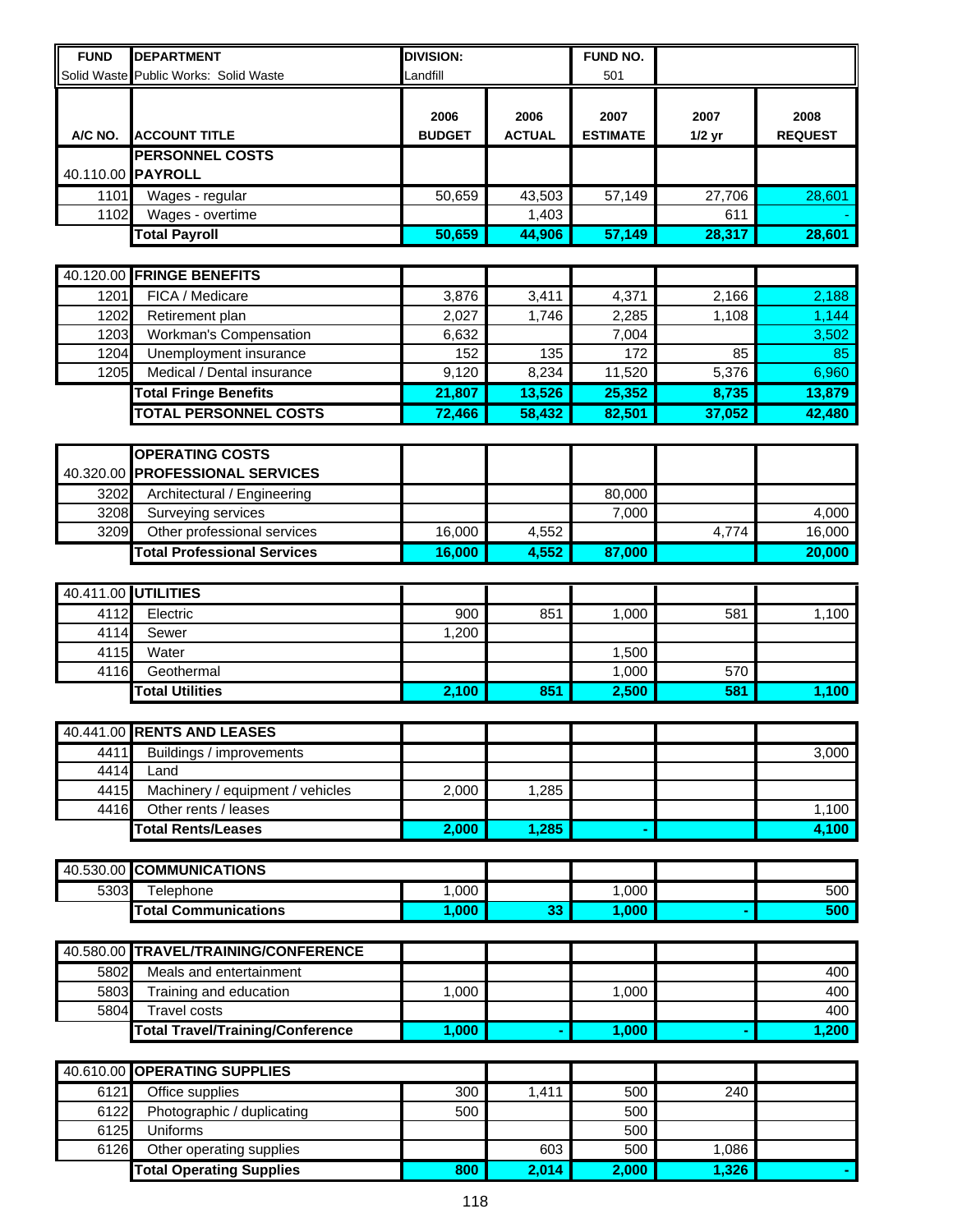| <b>FUND</b> | <b>DEPARTMENT</b>                               | <b>DIVISION:</b>      |                       | FUND NO.                |                  |                        |
|-------------|-------------------------------------------------|-----------------------|-----------------------|-------------------------|------------------|------------------------|
|             | Solid Waste Public Works: Solid Waste           | Landfill              |                       | 501                     |                  |                        |
| A/C NO.     | <b>ACCOUNT TITLE</b>                            | 2006<br><b>BUDGET</b> | 2006<br><b>ACTUAL</b> | 2007<br><b>ESTIMATE</b> | 2007<br>$1/2$ yr | 2008<br><b>REQUEST</b> |
|             |                                                 |                       |                       |                         |                  |                        |
|             | 40.626.00 REPAIR & MAINTENANCE SUPPLIES         |                       |                       |                         |                  |                        |
| 6261        | Gas, oil, lubricants                            | 12,000                | 794                   | 15,000                  | 10,108           | 15,000                 |
| 6264        | Materials to repair and maintain                |                       |                       |                         |                  |                        |
|             | machinery, equipment, autos                     | 16,000                | 26,601                | 25,000                  | 29,050           | 30,000                 |
|             | <b>Total Repairs &amp; Maintenance Supplies</b> | 28,000                | 27,395                | 40,000                  | 39,158           | 45,000                 |
|             |                                                 |                       |                       |                         |                  |                        |
|             | 40.640.00 MISC SERVICES & CHARGES               |                       |                       |                         |                  |                        |
| 6405        | Dues and subscriptions                          | 150                   |                       | 200                     |                  |                        |
| 6410        | Permits and fees                                | 14,500                | 21,839                | 5,000                   | 10,342           | 5,000                  |
| 6413        | Special contractual services                    | 2,000                 | 6,150                 |                         | 2,565            |                        |
| 6415        | Landfill closure costs                          | 25,000                | 3,413                 | 25,000                  |                  | 47,700                 |
|             | <b>Total Misc Services &amp; Charges</b>        | 41,650                | 31,402                | 30,200                  | 12,907           | 52,700                 |
|             | <b>Total Operating Costs</b>                    | 92,550                | 67,532                | 163,700                 | 53,972           | 124,600                |
|             |                                                 |                       |                       |                         |                  |                        |
|             | 40.920.00 DEBT SERVICE                          |                       |                       |                         |                  |                        |
| 9200        | Principal                                       |                       |                       | 71,530                  |                  |                        |
| 9201        | Interest                                        |                       |                       | 16,142                  |                  |                        |
|             | <b>Total Debt Service</b>                       |                       |                       | 87,672                  |                  |                        |
|             |                                                 |                       |                       |                         |                  |                        |
|             | 40.741.00 MACHINERY & EQUIPMENT                 |                       |                       |                         |                  |                        |
| 7413        | Other machinery & equipment                     |                       | 389,415               | 100,000                 |                  |                        |
|             | <b>Total Machinery &amp; Equipment</b>          |                       | 389,415               | 100,000                 |                  |                        |
|             |                                                 |                       |                       |                         |                  |                        |
|             | 40.745.00 CONSTRUCTION IN PROGRESS              |                       |                       |                         |                  |                        |
| 7451        | Construction in progress                        |                       |                       | 350,000                 | 105,921          | 120,000                |
|             | <b>Total Construction in progress</b>           |                       |                       | 350,000                 | 105,921          | 120,000                |
|             | <b>Total Capital Outlay</b>                     |                       | 389,415               | 450,000                 | 105,921          | 120,000                |
|             | <b>TOTAL BUDGET</b>                             | 165,016               | 515,379               | 783,873                 |                  | 287,080                |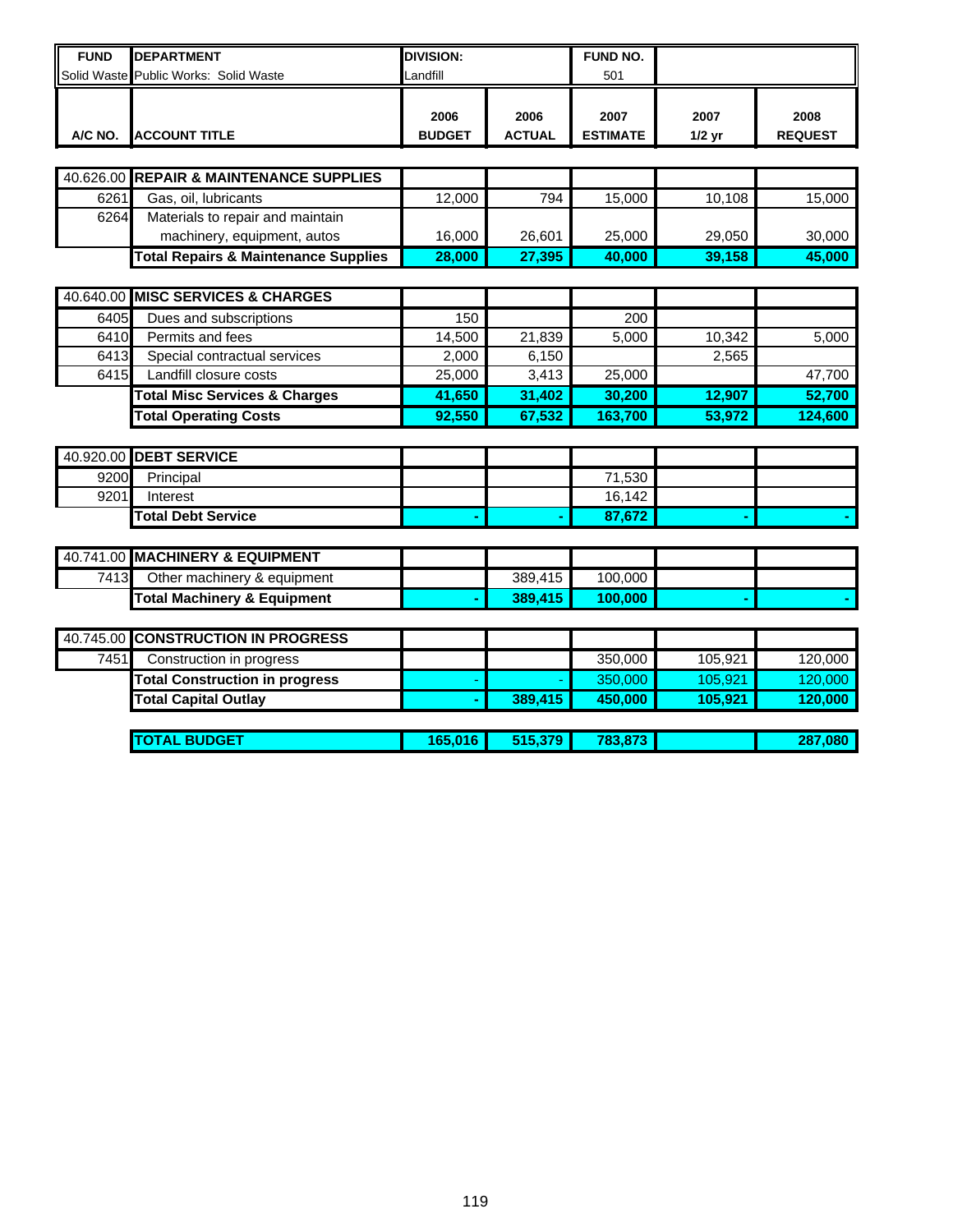| <b>FUND</b> | <b>DEPARTMENT</b>                               | <b>DIVISION:</b>        |                       | FUND NO.              |                  |                        |
|-------------|-------------------------------------------------|-------------------------|-----------------------|-----------------------|------------------|------------------------|
|             | Solid Waste Public Works: Solid Waste           | Pagosa Transfer Station |                       | 501                   |                  |                        |
| A/C NO.     | <b>ACCOUNT TITLE</b>                            | 2006<br><b>BUDGET</b>   | 2006<br><b>ACTUAL</b> | 2007<br><b>BUDGET</b> | 2007<br>$1/2$ yr | 2008<br><b>REQUEST</b> |
|             | <b>PERSONNEL COSTS</b>                          |                         |                       |                       |                  |                        |
|             | 40.110.00 PAYROLL                               |                         |                       |                       |                  |                        |
| 1101        | Wages - regular                                 | 24,349                  | 12,058                | 28,111                | 12,498           | 25,425                 |
| 1102        | Wages - overtime                                |                         | 38                    |                       |                  |                        |
|             | <b>Total Payroll</b>                            | 24,349                  | 12,096                | 28,111                | 12,498           | 25,425                 |
|             | 40.120.00 FRINGE BENEFITS                       |                         |                       |                       |                  |                        |
| 1201        | FICA / Medicare                                 | 1,826                   | 1,659                 | 2,151                 | 853              | 1,945                  |
| 1202        | Retirement plan                                 | 955                     | 974                   | 1,125                 | 500              | 1,017                  |
| 1203        | Workman's Compensation                          | 2,827                   |                       | 3,444                 |                  | 3,114                  |
| 1204        | Unemployment insurance                          | 72                      | 73                    | 85                    | 38               | 76                     |
| 1205        | Medical / Dental insurance                      | 4,560                   | 6,916                 | 6,072                 | 3,192            | 6,072                  |
|             | <b>Total Fringe Benefits</b>                    | 10,240                  | 9,622                 | 12,877                | 4,583            | 12,224                 |
|             | <b>TOTAL PERSONNEL COSTS</b>                    | 34,589                  | 21,718                | 40,988                | 17,081           | 37,649                 |
|             |                                                 |                         |                       |                       |                  |                        |
|             | 40.411.00 UTILITIES                             |                         |                       |                       |                  |                        |
| 4112        | Electric                                        | 1,400                   | 792                   | 1,500                 | 541              | 1,100                  |
| 4113        | Gas                                             | 60                      | 119                   | 90                    | 88               | 100                    |
|             | <b>Total Utilities</b>                          | 1,460                   | 911                   | 1,590                 | 629              | 1,200                  |
|             |                                                 |                         |                       |                       |                  |                        |
|             | 40.430.00 REPAIRS & MAINTENANCE SERVICES        |                         |                       |                       |                  |                        |
| 4301        | Buildings / structures                          |                         |                       |                       |                  | 15,000                 |
| 4305        | Machinery / Equipment / Vehicles                | 2,000                   | 220                   | 2,000                 |                  |                        |
| 4308        | Snow removal                                    |                         |                       | 500                   |                  |                        |
|             | <b>Total Repair &amp; Maintenance Services</b>  | 2,000                   | $\overline{220}$      | 2,500                 |                  | 15,000                 |
|             |                                                 |                         |                       |                       |                  |                        |
| 4414        | 40.441.00 RENTS AND LEASES<br>Land              |                         |                       |                       |                  |                        |
| 4415        | Machinery / equipment / vehicles                | 1,000                   | 475                   | 1,000                 | 95               |                        |
| 4416        | Other rents / leases                            | 1,200                   | 475                   | 1,200                 | 570              | 1,100                  |
|             | <b>Total Rents/Leases</b>                       | 2,200                   | 950                   | 2,200                 | 665              | 1,100                  |
|             |                                                 |                         |                       |                       |                  |                        |
|             | 40.530.00 COMMUNICATIONS                        |                         |                       |                       |                  |                        |
| 5303        | Telephone                                       | 360                     |                       | 400                   |                  | 500                    |
| 5305        | Shipping & freight                              |                         | 19                    |                       |                  |                        |
|             | <b>Total Communications</b>                     | 360                     | 19                    | 400                   |                  | 500                    |
|             |                                                 |                         |                       |                       |                  |                        |
|             | 40.610.00 OPERATING SUPPLIES                    |                         |                       |                       |                  |                        |
| 6125        | Uniforms                                        | 1,000                   | 48                    |                       |                  |                        |
| 6126        | Other operating supplies                        |                         | 84                    |                       |                  |                        |
|             | <b>Total Operating Supplies</b>                 | 1,000                   | 132                   |                       |                  |                        |
|             |                                                 |                         |                       |                       |                  |                        |
|             | 40.626.00 REPAIR & MAINTENANCE SUPPLIES         |                         |                       |                       |                  |                        |
| 6264        | Materials to repair and maintain                |                         |                       |                       |                  |                        |
|             | machinery, equipment, autos                     | 1,200                   |                       | 1,500                 | 33               | 500                    |
|             | <b>Total Repairs &amp; Maintenance Supplies</b> | 1,200                   |                       | 1,500                 | 33               | 500                    |
|             |                                                 |                         |                       |                       |                  |                        |
|             | <b>Total Operating Costs</b>                    | 8,220                   | 2,232                 | 8,190                 | 1,327            | 18,300                 |
|             | <b>TOTAL BUDGET</b>                             | 42,809                  | 23,950                | 49,178                | 18,408           | 55,949                 |
|             |                                                 |                         |                       |                       |                  |                        |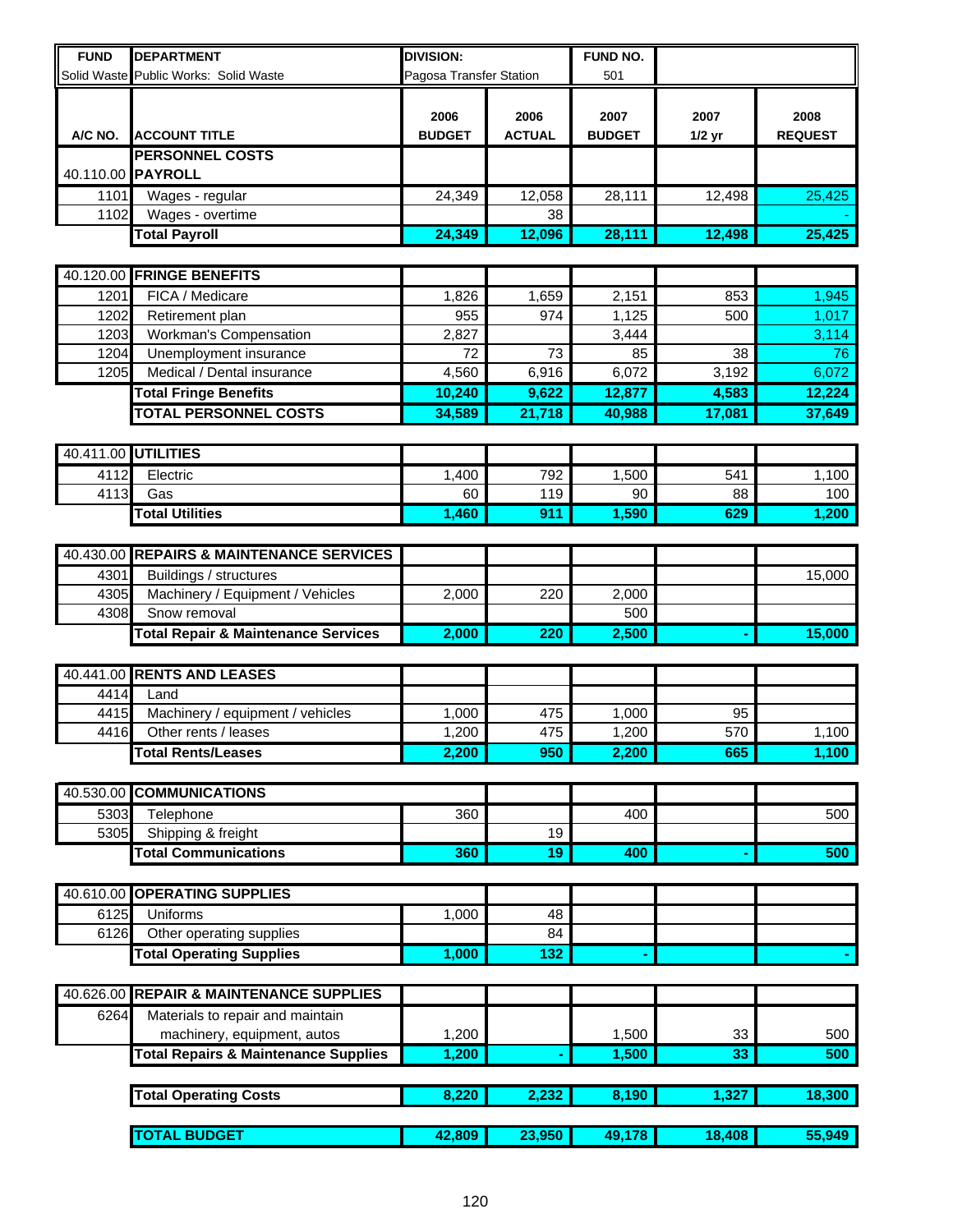| <b>FUND</b> | <b>DEPARTMENT</b>                     | <b>DIVISION:</b>                |                       | FUND NO.              |                  |                        |
|-------------|---------------------------------------|---------------------------------|-----------------------|-----------------------|------------------|------------------------|
|             | Solid Waste Public Works: Solid Waste | <b>Arboles Transfer Station</b> |                       | 501                   |                  |                        |
| A/C NO.     | <b>ACCOUNT TITLE</b>                  | 2006<br><b>BUDGET</b>           | 2006<br><b>ACTUAL</b> | 2007<br><b>BUDGET</b> | 2007<br>$1/2$ yr | 2008<br><b>REQUEST</b> |
|             | <b>PERSONNEL COSTS</b>                |                                 |                       |                       |                  |                        |
|             | 40.110.00 PAYROLL                     |                                 |                       |                       |                  |                        |
| 1101        | Wages - regular                       | 21,071                          | 21,100                | 25,543                | 11,868           |                        |
| 1103        | Wages - part time / seasonal          | 2,556                           | 1,086                 | 2,030                 | 639              | 8,698                  |
|             | <b>Total Payroll</b>                  | 23,627                          | 22,186                | 27,573                | 12,507           | 8,698                  |
|             |                                       |                                 |                       |                       |                  |                        |
|             | 40.120.00 FRINGE BENEFITS             |                                 |                       |                       |                  |                        |
| 1201        | FICA / Medicare                       | 1,806                           | 1,697                 | 2,109                 | 957              | 665                    |
| 1202        | Retirement plan                       | 843                             | 843                   | 1,021                 | 475              | 348                    |
| 1203        | <b>Workman's Compensation</b>         | 2,481                           |                       | 3,378                 |                  | 1,065                  |
| 1204        | Unemployment insurance                | 72                              | 67                    | 83                    | 37               | 26                     |
| 1205        | Medical / Dental insurance            | 5,544                           | 5,304                 | 4,560                 | 2,448            |                        |
|             | <b>Total Fringe Benefits</b>          | 10,746                          | 7,911                 | 11,151                | 3,917            | 2,104                  |
|             | <b>TOTAL PERSONNEL COSTS</b>          | 34,373                          | 30,097                | 38,724                | 16,424           | 10,802                 |
|             |                                       |                                 |                       |                       |                  |                        |
| 40.411.00   | <b>UTILITIES</b>                      |                                 |                       |                       |                  |                        |
| 4112        | Electric                              | 540                             | 567                   | 650                   | 329              | 400                    |
|             | <b>Total Utilities</b>                | 540                             | 567                   | 650                   | 329              | 400                    |
|             |                                       |                                 |                       |                       |                  |                        |
|             | 40.441.00 RENTS AND LEASES            |                                 |                       |                       |                  |                        |
| 4414        | Land                                  |                                 |                       |                       |                  |                        |
| 4415        | Machinery / equipment / vehicles      | 1,420                           | 1,394                 |                       |                  |                        |
| 4416        | Other rents / leases                  |                                 |                       | 1,000                 | 570              | 1,100                  |
|             | <b>Total Rents/Leases</b>             | 1,420                           | 1,394                 | 1,000                 | 570              | 1,100                  |
|             |                                       |                                 |                       |                       |                  |                        |
| 40.530.00   | <b>COMMUNICATIONS</b>                 |                                 |                       |                       |                  |                        |
| 5303        | Telephone                             | 400                             | 477                   | 500                   | 199              | 480                    |
|             | <b>Total Communications</b>           | 400                             | 477                   | 500                   | 199              | 480                    |
|             |                                       |                                 |                       |                       |                  |                        |
|             | 40.610.00 OPERATING SUPPLIES          |                                 |                       |                       |                  |                        |
| 6121        | Office supplies                       | 200                             | 13                    | 200                   |                  |                        |
|             | <b>Total Operating Supplies</b>       | 200                             | $\overline{13}$       | 200                   |                  |                        |
|             |                                       |                                 |                       |                       |                  |                        |
|             | <b>Total Operating Costs</b>          | 2,560                           | 2,451                 | 2,350                 | 1,098            | 1,980                  |
|             |                                       |                                 |                       |                       |                  |                        |
|             | <b>TOTAL BUDGET</b>                   | 36,933                          | 32,548                | 41,074                | 17,522           | 12,782                 |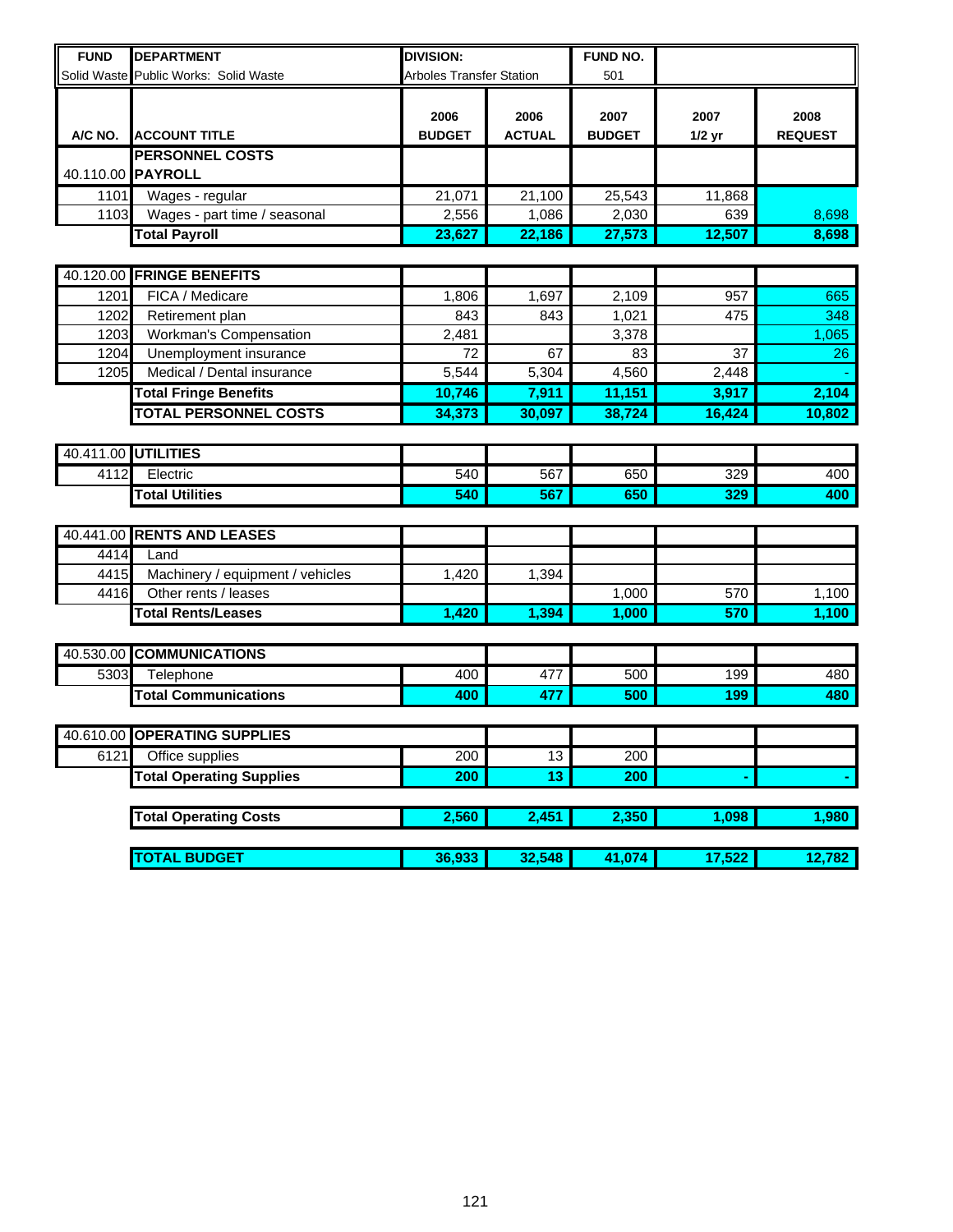| <b>FUND</b> | <b>DEPARTMENT</b>                               | <b>DIVISION:</b>      |                       | FUND NO.              |                  |                        |
|-------------|-------------------------------------------------|-----------------------|-----------------------|-----------------------|------------------|------------------------|
|             | Solid Waste Public Works: Solid Waste           | Transportation        |                       | 501                   |                  |                        |
| A/C NO.     | <b>ACCOUNT TITLE</b>                            | 2006<br><b>BUDGET</b> | 2006<br><b>ACTUAL</b> | 2007<br><b>BUDGET</b> | 2007<br>$1/2$ yr | 2008<br><b>REQUEST</b> |
|             | <b>PERSONNEL COSTS</b>                          |                       |                       |                       |                  |                        |
|             | 40.110.00 PAYROLL                               |                       |                       |                       |                  |                        |
| 1101        | Wages - regular                                 | 32,226                | 32,577                | 33,844                | 16,719           | 33,872                 |
| 1102        | Wages - overtime                                |                       | 2,998                 |                       | 854              |                        |
|             | <b>Total Payroll</b>                            | 32,226                | 35,575                | 33,844                | 17,573           | 33,872                 |
|             |                                                 |                       |                       |                       |                  |                        |
|             | 40.120.00 FRINGE BENEFITS                       |                       |                       |                       |                  |                        |
| 1201        | FICA / Medicare                                 | 2,465                 | 2,424                 | 2,589                 | 1,191            | 2,591                  |
| 1202        | Retirement plan                                 | 1,289                 | 1,307                 | 1,354                 | 669              | 1,354                  |
| 1203        | <b>Workman's Compensation</b>                   | 2,648                 |                       | 41,416                |                  | 4,148                  |
| 1204        | Unemployment insurance                          | 97                    | 107                   | 102                   | 53               | 102                    |
| 1205        | Medical / Dental insurance                      | 6,960                 | 7,595                 | 6,960                 | 3,636            | 6,960                  |
|             | <b>Total Fringe Benefits</b>                    | 13,459                | 11,433                | 52,421                | 5,549            | 15,155                 |
|             | <b>TOTAL PERSONNEL COSTS</b>                    | 45,685                | 47,008                | 86,265                | 23,122           | 49,027                 |
|             |                                                 |                       |                       |                       |                  |                        |
| 4414        | Land                                            |                       |                       |                       |                  |                        |
|             | 40.626.00 REPAIR & MAINTENANCE SUPPLIES         |                       |                       |                       |                  |                        |
| 6261        | Gas, oil, lubricants                            | 7,000                 | 8,684                 | 8,000                 | 3,300            | 5,000                  |
| 6262        | Tires and tubes                                 | 3,000                 | 31                    | 4,000                 |                  |                        |
| 6264        | Materials to repair and maintain                |                       |                       |                       |                  |                        |
|             | machinery, equipment, autos                     | 5,000                 | 11,739                | 12,000                |                  | 11,000                 |
|             | <b>Total Repairs &amp; Maintenance Supplies</b> | 15,000                | 20,454                | 24,000                | 3,300            | 16,000                 |
|             |                                                 |                       |                       |                       |                  |                        |
|             | <b>Total Operating Costs</b>                    | 15,000                | 20,454                | 24,000                |                  | 16,000                 |
|             |                                                 |                       |                       |                       |                  |                        |
|             | 40.741.00 MACHINERY & EQUIPMENT                 |                       |                       |                       |                  |                        |
| 7413        | Other machinery & equipment                     |                       |                       | 140,000               |                  |                        |
|             | <b>Total Machinery &amp; Equipment</b>          |                       |                       | 140,000               |                  |                        |
|             |                                                 |                       |                       |                       |                  |                        |
|             | <b>Total Capital Outlay</b>                     |                       |                       | 140,000               |                  |                        |
|             |                                                 |                       |                       |                       |                  |                        |
|             | <b>TOTAL BUDGET</b>                             | 60,685                | 67,462                | 250,265               |                  | 65,027                 |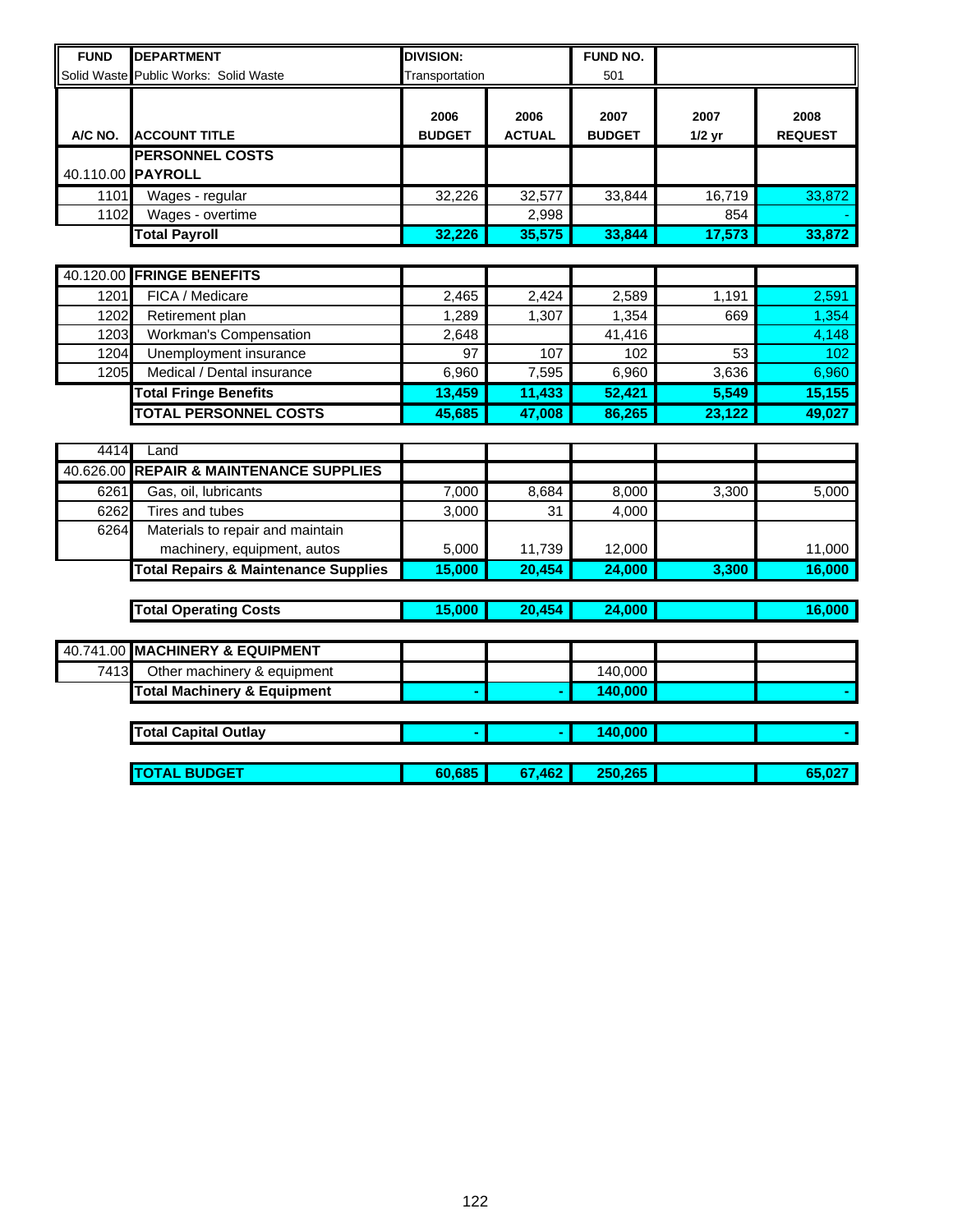| <b>FUND</b>  | <b>DEPARTMENT</b>                                | <b>DIVISION:</b>      |                       | FUND NO.              |                  |                        |  |
|--------------|--------------------------------------------------|-----------------------|-----------------------|-----------------------|------------------|------------------------|--|
|              | Solid Waste Public Works: Solid Waste            | Recycling             |                       | 501                   |                  |                        |  |
| A/C NO.      | <b>ACCOUNT TITLE</b>                             | 2006<br><b>BUDGET</b> | 2006<br><b>ACTUAL</b> | 2007<br><b>BUDGET</b> | 2007<br>$1/2$ yr | 2008<br><b>REQUEST</b> |  |
|              | <b>PERSONNEL COSTS</b>                           |                       |                       |                       |                  |                        |  |
|              | 40.110.00 PAYROLL                                |                       |                       |                       |                  |                        |  |
| 1101         | Wages - regular                                  | 24,423                | 24,719                | 29,302                | 12,743           | 23,463                 |  |
| 1102         | Wages - overtime                                 |                       |                       |                       | 41               |                        |  |
|              | <b>Total Payroll</b>                             | 24,423                | 24,719                | 29,302                | 12,784           | 23,463                 |  |
|              |                                                  |                       |                       |                       |                  |                        |  |
|              | 40.120.00 FRINGE BENEFITS                        |                       |                       |                       |                  |                        |  |
| 1201         | FICA / Medicare                                  | 1,869                 | 1,745                 | 2,242                 | 905              | 1,795                  |  |
| 1202<br>1203 | Retirement plan                                  | 977                   | 989                   | 1,172                 | 510              | 938                    |  |
| 1204         | Workman's Compensation<br>Unemployment insurance | 3,046<br>74           | 74                    | 3,589<br>88           | 35               | 2,871<br>70            |  |
| 1205         | Medical / Dental insurance                       | 5,544                 | 6,344                 | $\overline{5,544}$    | 2,928            | 5,544                  |  |
|              | <b>Total Fringe Benefits</b>                     | 11,510                | 9,152                 | 12,635                | 4,378            | 11,218                 |  |
|              | <b>TOTAL PERSONNEL COSTS</b>                     | 35,933                | 33,871                | 41,937                | 17,162           | 34,681                 |  |
|              |                                                  |                       |                       |                       |                  |                        |  |
|              | <b>OPERATING COSTS</b>                           |                       |                       |                       |                  |                        |  |
|              | 40.320.00 PROFESSIONAL SERVICES                  |                       |                       |                       |                  |                        |  |
| 3209         | Other professional services                      | 13,000                |                       |                       |                  |                        |  |
|              | <b>Total Professional Services</b>               | 13,000                |                       |                       |                  |                        |  |
|              |                                                  |                       |                       |                       |                  |                        |  |
| 4414         | Land                                             |                       |                       |                       |                  |                        |  |
|              | 40.530.00 COMMUNICATIONS                         |                       |                       |                       |                  |                        |  |
| 5305         | Shipping & freight                               |                       | 35                    |                       |                  |                        |  |
|              | <b>Total Communications</b>                      |                       | 35                    |                       |                  |                        |  |
|              |                                                  |                       |                       |                       |                  |                        |  |
|              | 40.610.00 OPERATING SUPPLIES                     |                       |                       |                       |                  |                        |  |
| 6121         | Office supplies                                  | 700                   | 637                   | 500                   | 41               | 200                    |  |
|              | <b>Total Operating Supplies</b>                  | 700                   | 637                   | 500                   | 41               | 200                    |  |
|              | 40.626.00 REPAIR & MAINTENANCE SUPPLIES          |                       |                       |                       |                  |                        |  |
| 6261         | Gas, oil, lubricants                             | 2,000                 | 1,022                 | 1,200                 | 283              |                        |  |
| 6264         | Materials to repair and maintain                 |                       |                       |                       |                  |                        |  |
|              | machinery, equipment, autos                      | 1,200                 | 359                   |                       |                  |                        |  |
|              | <b>Total Repairs &amp; Maintenance Supplies</b>  | 3,200                 | 1,381                 | 1,200                 | 283              |                        |  |
|              |                                                  |                       |                       |                       |                  |                        |  |
|              | 40.640.00 MISC SERVICES & CHARGES                |                       |                       |                       |                  |                        |  |
| 6410         | Permits and fees                                 | 2,385                 | 1,000                 | 500                   |                  |                        |  |
| 6411         | Refunds, awards and indemnities                  |                       | 500                   |                       |                  | 2,000                  |  |
|              | <b>Total Misc Services &amp; Charges</b>         | 2,385                 | 1,500                 | 500                   |                  | 2,000                  |  |
|              | <b>Total Operating Costs</b>                     | 19,285                | 3,553                 | 2,200                 | 324              | 2,200                  |  |
|              |                                                  |                       |                       |                       |                  |                        |  |
|              | 40.741.00 MACHINERY & EQUIPMENT                  |                       |                       |                       |                  |                        |  |
| 7413         | Other machinery & equipment                      |                       |                       | 40,000                |                  | 40,000                 |  |
|              | <b>Total Machinery &amp; Equipment</b>           |                       |                       | 40,000                |                  | 40,000                 |  |
|              |                                                  |                       |                       |                       |                  |                        |  |
| 40.742.00    | <b>MOTOR VEHICLES</b>                            |                       |                       |                       |                  |                        |  |
| 7421         | Accessories                                      |                       |                       |                       |                  | 300                    |  |
| 7422         | Autos and trucks                                 |                       |                       | 23,000                |                  |                        |  |
|              | <b>Total Motor Vehicles</b>                      |                       |                       | 23,000                |                  | 300                    |  |
|              | <b>Total Capital Outlay</b>                      |                       |                       | 63,000                |                  | 40,300                 |  |
|              | <b>TOTAL BUDGET</b>                              | 55,218                | 37,424                | 107,137               |                  | 77,181                 |  |